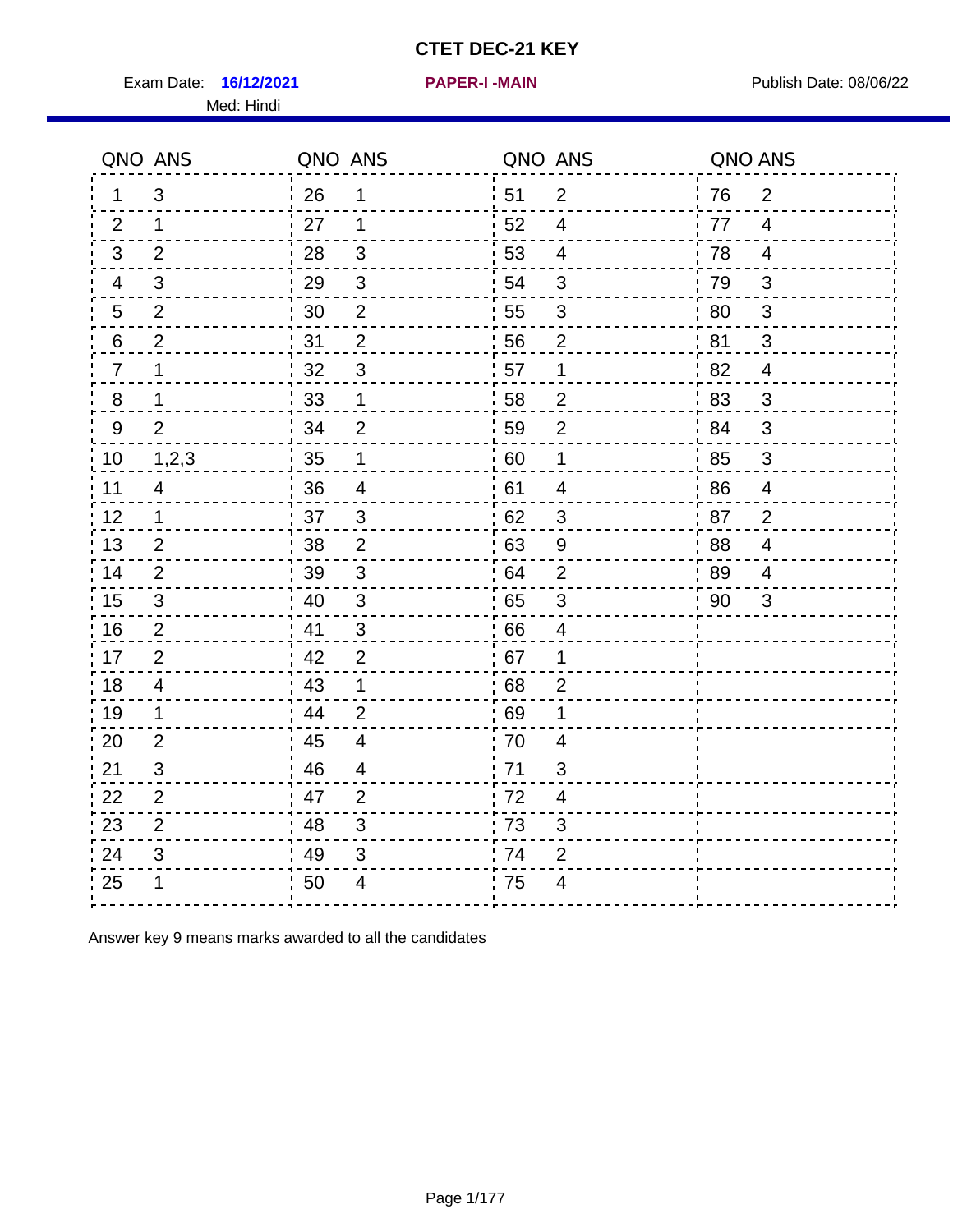Exam Date: 16/12/2021 PAPER-I 01-ENGLISH PREER Publish Date: 08/06/22 Med: Hindi

|                   | QNO ANS                  | QNO ANS         |                          | QNO ANS |                | QNO ANS |
|-------------------|--------------------------|-----------------|--------------------------|---------|----------------|---------|
| 91                | $\mathbf{3}$             | 116             | $\overline{\mathbf{4}}$  | 1141    | $\mathbf 1$    |         |
| 92                | 3                        | 117             | $\mathbf{3}$             | 142     | 3              |         |
| 93                | $\overline{4}$           | $\frac{1}{118}$ | 1,2                      | 143     | 1,2,4          |         |
| 94                | 3                        | 119             | $\mathbf{3}$             | : 144   | 2              |         |
| 95                | 2                        | : 120           | $\overline{2}$           | : 145   | 1              |         |
| 96                | $\overline{2}$           | 121             | 4                        | 146     | 3              |         |
| 97                | 1                        | 1122            | $\overline{\mathcal{A}}$ | 147     | $\overline{2}$ |         |
| 98                | $\mathbf{1}$             | 123             | $\overline{4}$           | 148     | $\overline{4}$ |         |
| 99                | $\overline{4}$           | 124             | $\overline{2}$           | 149     | $\overline{4}$ |         |
| $\frac{1}{1}$ 100 | $\overline{4}$           | 125             | $\mathbf 1$              | 150     | $\overline{2}$ |         |
| :101              | $\overline{\mathcal{A}}$ | : 126           | $\mathfrak{S}$           |         |                |         |
| 102               | $\overline{2}$           | : 127           | $\overline{2}$           |         |                |         |
| 103               | 3                        | : 128           | $\overline{4}$           |         |                |         |
| 104               | 2                        | : 129           | $\overline{4}$           |         |                |         |
| :105              | $\sqrt{3}$               | : 130           | $\overline{2}$           |         |                |         |
| 106               | $\mathbf 1$              | : 131           | $\mathbf{3}$             |         |                |         |
| :107              | $\overline{4}$           | : 132           | $\overline{4}$           |         |                |         |
| $\frac{1}{1}$ 108 | $\sqrt{3}$               | 133             | $\mathbf 1$              |         |                |         |
| :109              | $\overline{\mathcal{A}}$ | : 134           | $\overline{4}$           |         |                |         |
| :110              | 1                        | 135             | 2                        |         |                |         |
| : 111             | 3                        | 136             | 1                        |         |                |         |
| 112               | 4                        | : 137           | $\sqrt{3}$               |         |                |         |
| $\frac{1}{1}$ 113 | $\mathfrak{S}$           | : 138           | $\mathfrak{S}$           |         |                |         |
| 114               | 4                        | : 139           | 2                        |         |                |         |
| 115               | $\mathfrak{B}$           | 140             | $\overline{2}$           |         |                |         |
|                   |                          |                 |                          |         |                |         |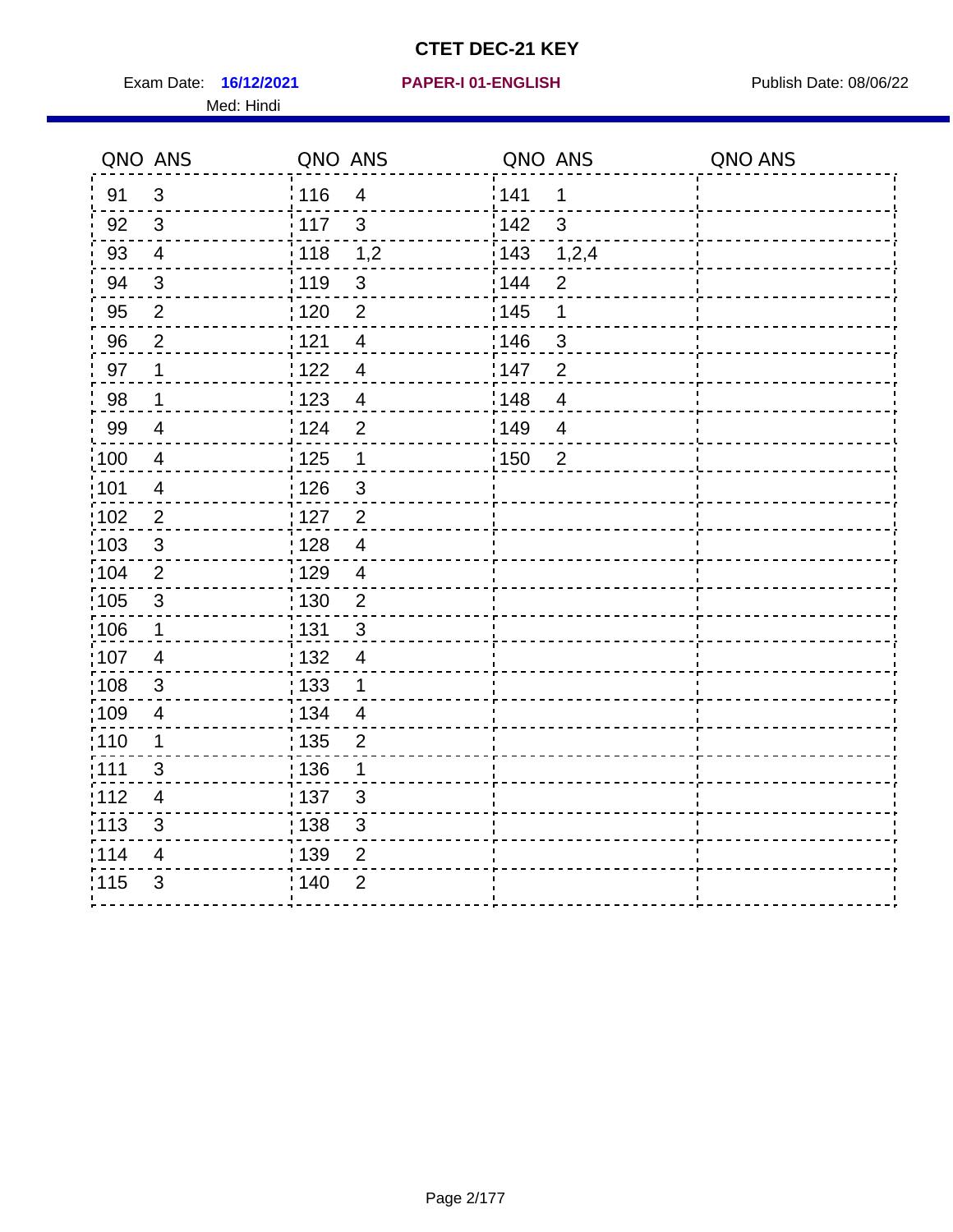Exam Date: 16/12/2021 **PAPER-I 02-HINDI Exam Date: 08/06/22** Med: Hindi

**16/12/2021 PAPER-I 02-HINDI**

|                   | QNO ANS        | QNO ANS           |                | QNO ANS |                          | QNO ANS |
|-------------------|----------------|-------------------|----------------|---------|--------------------------|---------|
| 91                | $\overline{4}$ | : 116             | $\overline{4}$ | 141     | 1                        |         |
| 92                | $\mathbf{1}$   | 117               | $\mathbf{3}$   | 142     | $\mathbf{3}$             |         |
| 93                | $\overline{2}$ | 118               | 1,2            | 143     | $\sqrt{3}$               |         |
| 94                | $\overline{2}$ | : 119             | $\sqrt{3}$     | 144     | $\overline{2}$           |         |
| 95                | $\mathfrak{B}$ | : 120             | $\overline{2}$ | : 145   | 1                        |         |
| 96                | $\overline{2}$ | 121               | $\sqrt{3}$     | 146     | $\mathfrak{S}$           |         |
| 97                | $\overline{3}$ | 122               | $\overline{4}$ | 147     | $\overline{2}$           |         |
| 98                | $\mathbf{1}$   | 123               | 1              | 148     | $\overline{4}$           |         |
| 99                | $\overline{4}$ | 124               | $\mathbf 1$    | 149     | $\overline{\mathcal{A}}$ |         |
| $\frac{1}{1}$ 100 | $\overline{4}$ | $\frac{1}{1}$ 125 | $\overline{2}$ | 150     | $\overline{2}$           |         |
| :101              | $\mathbf 1$    | : 126             | $\sqrt{3}$     |         |                          |         |
| 102               | $\overline{4}$ | 127               | $\mathbf{1}$   |         |                          |         |
| 103               | $\mathbf 1$    | : 128             | $\mathbf{3}$   |         |                          |         |
| 104               | $\overline{4}$ | : 129             | $\mathbf 1$    |         |                          |         |
| 105               | $\sqrt{3}$     | : 130             | $\mathbf 1$    |         |                          |         |
| :106              | $\mathbf 1$    | : 131             | $\overline{2}$ |         |                          |         |
| ;107              | $\overline{4}$ | 132               | $\overline{4}$ |         |                          |         |
| 108               | $\sqrt{3}$     | 133               | $\mathfrak{3}$ |         |                          |         |
| :109              | $\overline{4}$ | : 134             | $\mathfrak{B}$ |         |                          |         |
| :110              | 1              | : 135             | 1              |         |                          |         |
| 111               | 3              | : 136             | 1              |         |                          |         |
| 112               | $\overline{4}$ | : 137             | $\sqrt{3}$     |         |                          |         |
| 113               | $\mathfrak{S}$ | : 138             | 3              |         |                          |         |
| 114               | 4              | : 139             | 2              |         |                          |         |
| 115               | 3              | 140               | $\overline{2}$ |         |                          |         |
|                   |                |                   |                |         |                          |         |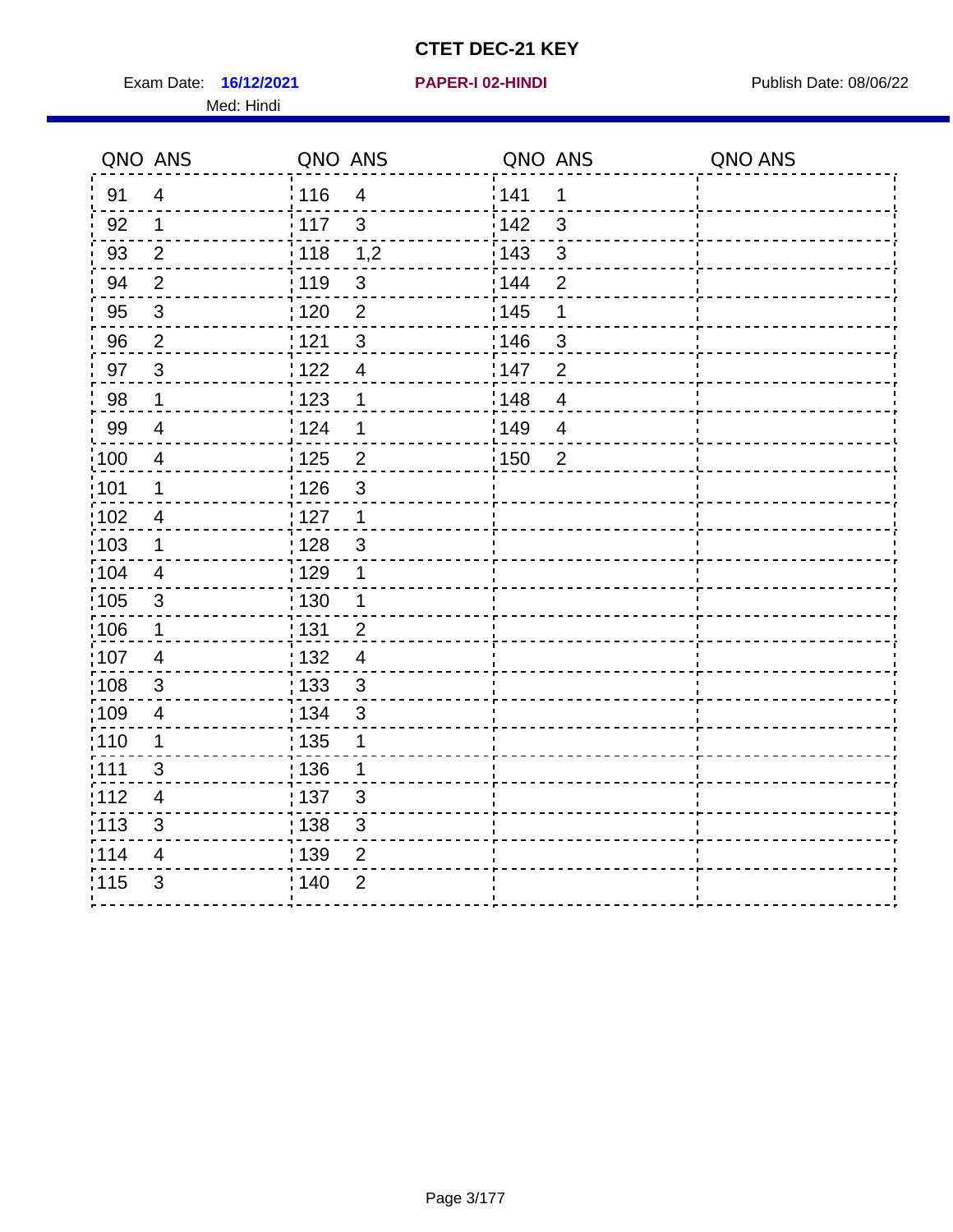Med: Hindi

|                   | QNO ANS                  | QNO ANS           |                          | QNO ANS |                | QNO ANS |
|-------------------|--------------------------|-------------------|--------------------------|---------|----------------|---------|
| 91                | $\sqrt{3}$               | 116               | $\overline{\mathcal{A}}$ | 141     | 1              |         |
| 92                | $\overline{2}$           | $\frac{1}{2}$ 117 | $\mathfrak{S}$           | 142     | $\mathbf{3}$   |         |
| 93                | $\sqrt{3}$               | $\frac{1}{2}$ 118 | 1,2                      | 143     | $\mathfrak{S}$ |         |
| 94                | $\overline{2}$           | : 119             | $\mathbf{3}$             | 144     | $\overline{2}$ |         |
| 95                | 3                        | :120              | 2                        | : 145   | 1              |         |
| 96                | $\overline{4}$           | 121               | $\sqrt{3}$               | :146    | $\sqrt{3}$     |         |
| 97                | $\overline{2}$           | 122               | $\mathbf 1$              | 147     | $\overline{2}$ |         |
| 98                | $\overline{3}$           | 123               | $\overline{4}$           | 148     | $\overline{4}$ |         |
| 99                | $\mathbf{2}$             | 124               | $\sqrt{3}$               | 149¦    | $\overline{4}$ |         |
| $\frac{1}{1}$ 100 | $\mathbf{3}$             | 125               | $\mathbf{3}$             | 150     | $\overline{2}$ |         |
| :101              | $\mathfrak{S}$           | 126               | $\overline{2}$           |         |                |         |
| 102               | $\overline{2}$           | : 127             | $\overline{4}$           |         |                |         |
| 103               | 2                        | :128              | $\mathbf 1$              |         |                |         |
| 104               | $\overline{4}$           | : 129             | $\overline{2}$           |         |                |         |
| 105               | $\overline{\mathbf{4}}$  | 130               | $\mathbf{3}$             |         |                |         |
| 106               | 1                        | 131               | 3                        |         |                |         |
| :107              | $\overline{4}$           | : 132             | $\mathbf{3}$             |         |                |         |
| $\frac{1}{1}$ 108 | $\sqrt{3}$               | 133               | $\mathbf{1}$             |         |                |         |
| 109               | $\overline{\mathbf{4}}$  | : 134             | $\mathbf{3}$             |         |                |         |
| :110              | 1                        | : 135             | $\overline{2}$           |         |                |         |
| :111              | $\mathfrak{S}$           | : 136             | $\mathbf 1$              |         |                |         |
| 112               | $\overline{\mathcal{A}}$ | 137               | $\mathfrak{S}$           |         |                |         |
| : 113             | 3                        | ; 138             | 3                        |         |                |         |
| 114               | 4                        | 139               | 2                        |         |                |         |
| 115               | 3                        | 140               | $\overline{2}$           |         |                |         |
|                   |                          |                   |                          |         |                |         |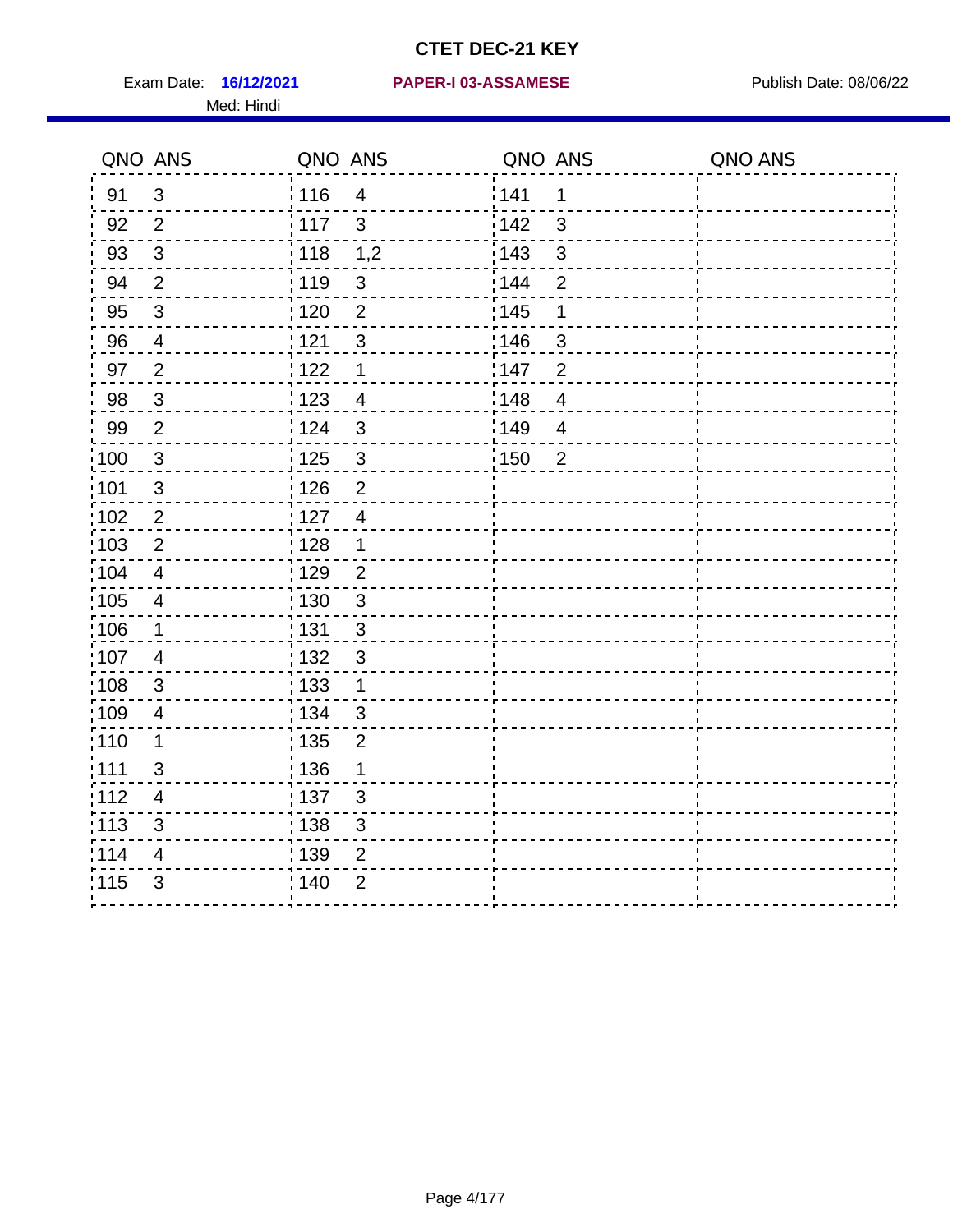Exam Date: 16/12/2021 PAPER-I 04-BENGALI PRER Publish Date: 08/06/22 Med: Hindi

|                   | QNO ANS                   | QNO ANS           |                          | QNO ANS |                | QNO ANS |
|-------------------|---------------------------|-------------------|--------------------------|---------|----------------|---------|
| 91                | $\mathbf 1$               | 116               | $\overline{4}$           | 141     | 1              |         |
| 92                | $\mathfrak{B}$            | $\frac{1}{2}$ 117 | $\mathfrak{3}$           | 142     | $\mathfrak{3}$ |         |
| 93                | $\sqrt{3}$                | $\frac{1}{2}$ 118 | 1,2                      | 143     | $\mathfrak{S}$ |         |
| 94                | $\overline{4}$            | : 119             | $\mathfrak{S}$           | 144     | $\overline{2}$ |         |
| 95                | $\overline{4}$            | : 120             | $\overline{2}$           | : 145   | 1              |         |
| 96                | 1                         | 121               | $\mathfrak{S}$           | :146    | 3              |         |
| 97                | $\overline{2}$            | 122               | $\overline{2}$           | 147     | $\overline{2}$ |         |
| 98                | $\overline{2}$            | 123               | $\mathbf 1$              | 148     | $\overline{4}$ |         |
| 99                | $\sqrt{3}$                | 124               | $\overline{4}$           | 149     | $\overline{4}$ |         |
| 100               | $\sqrt{3}$                | $\frac{1}{1}$ 125 | $\mathbf 1$              | 150     | $\overline{2}$ |         |
| 101               | $\mathfrak{S}$            | 126               | $\overline{\mathcal{A}}$ |         |                |         |
| 102               | $\mathbf 1$               | : 127             | $\overline{2}$           |         |                |         |
| 103               | 9                         | : 128             | 3                        |         |                |         |
| 104               | 2                         | : 129             | $\overline{2}$           |         |                |         |
| :105              | $\mathbf 1$               | $\frac{1}{1}$ 130 | $\overline{4}$           |         |                |         |
| $\frac{1}{1}$ 106 | $\mathbf 1$               | : 131             | $\overline{1}$           |         |                |         |
| 107               | 4                         | : 132             | $\mathbf{3}$             |         |                |         |
| 108               | $\mathbf{3}$              | $\frac{1}{1}$ 133 | $\mathbf{1}$             |         |                |         |
| :109              | $\overline{\mathcal{A}}$  | : 134             | $\overline{2}$           |         |                |         |
| 110               | 1                         | : 135             | $\overline{4}$           |         |                |         |
| 1111              | 3                         | : 136             | $\mathbf 1$              |         |                |         |
| 112               | $\overline{\mathbf{4}}$   | : 137             | 3                        |         |                |         |
| $\frac{1}{1}$ 113 | $\ensuremath{\mathsf{3}}$ | : 138             | $\sqrt{3}$               |         |                |         |
| 114               | 4                         | 139               | $\overline{2}$           |         |                |         |
| 115               | $\mathfrak{S}$            | ; 140             | $\overline{2}$           |         |                |         |
|                   |                           |                   |                          |         |                |         |

Answer key 9 means marks awarded to all the candidates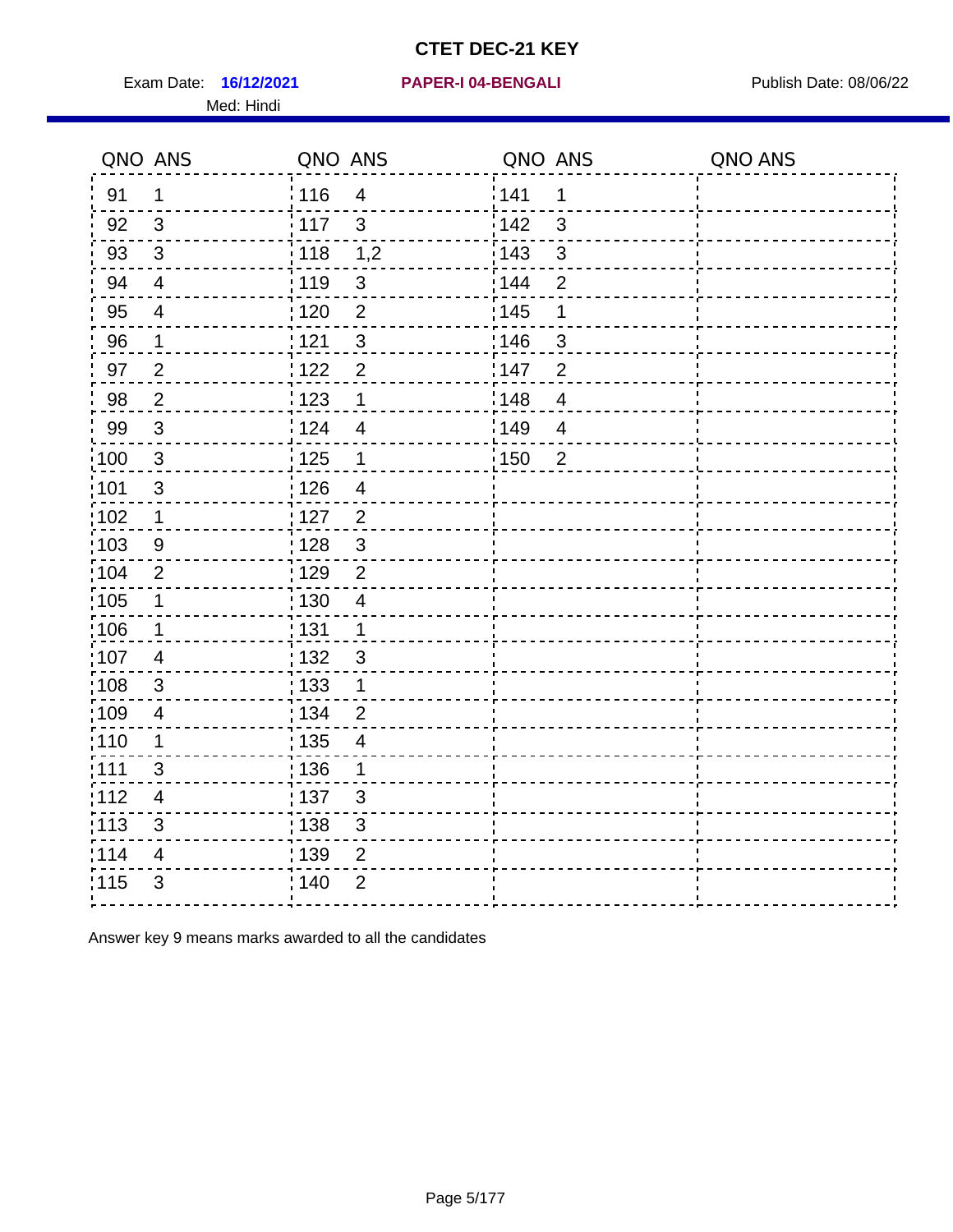Exam Date: 16/12/2021 **PAPER-I 05-GARO** Publish Date: 08/06/22 Med: Hindi

**16/12/2021 PAPER-I 05-GARO**

|       | QNO ANS                  | QNO ANS           |                | QNO ANS           |                | QNO ANS |
|-------|--------------------------|-------------------|----------------|-------------------|----------------|---------|
| 91    | $\mathfrak{S}$           | 116               | $\overline{4}$ | 1141              | 1              |         |
| 92    | $\overline{2}$           | 117               | $\mathbf{3}$   | 142               | $\mathbf{3}$   |         |
| 93    | $\sqrt{3}$               | $\frac{1}{118}$   | 1,2            | 143               | $\sqrt{3}$     |         |
| 94    | 1                        | : 119             | $\mathfrak{S}$ | : 144             | $\overline{2}$ |         |
| 95    | 2                        | :120              | $\overline{2}$ | : 145             | 1              |         |
| 96    | 3                        | 121               | 1              | :146              | 3              |         |
| 97    | 1                        | : 122             | $\overline{4}$ | 147               | $\overline{2}$ |         |
| 98    | $\mathbf 1$              | $\frac{1}{2}$ 123 | $\overline{2}$ | 148               | $\overline{4}$ |         |
| 99    | $\overline{\mathcal{A}}$ | 124               | 3              | $\frac{1}{2}$ 149 | $\overline{4}$ |         |
| 100   | $\boldsymbol{2}$         | 125               | $\mathbf{3}$   | : 150             | $\overline{2}$ |         |
| 101   | 1                        | 126               | $\overline{2}$ |                   |                |         |
| 102   | 3                        | : 127             | $\overline{4}$ |                   |                |         |
| :103  | $\overline{2}$           | : 128             | $\mathbf 1$    |                   |                |         |
| 104   | $\mathbf 1$              | : 129             | $\overline{2}$ |                   |                |         |
| 105   | $\overline{4}$           | $\frac{1}{1}$ 130 | $\mathbf{1}$   |                   |                |         |
| 106   | $\mathbf 1$              | : 131             | $\overline{2}$ |                   |                |         |
| 107   | $\overline{4}$           | : 132             | $\mathbf{3}$   |                   |                |         |
| :108  | $\sqrt{3}$               | : 133             | 1              |                   |                |         |
| :109  | $\overline{4}$           | : 134             | 1              |                   |                |         |
| :110  | 1                        | : 135             | 1              |                   |                |         |
| 1111  | 3                        | 136               | 1              |                   |                |         |
| 112   | 4                        | : 137             | $\mathfrak{S}$ |                   |                |         |
| : 113 | $\sqrt{3}$               | : 138             | $\mathfrak{S}$ |                   |                |         |
| 114   | 4                        | : 139             | $\overline{2}$ |                   |                |         |
| 115   | $\mathfrak{S}$           | 140               | $\overline{2}$ |                   |                |         |
|       |                          |                   |                |                   |                |         |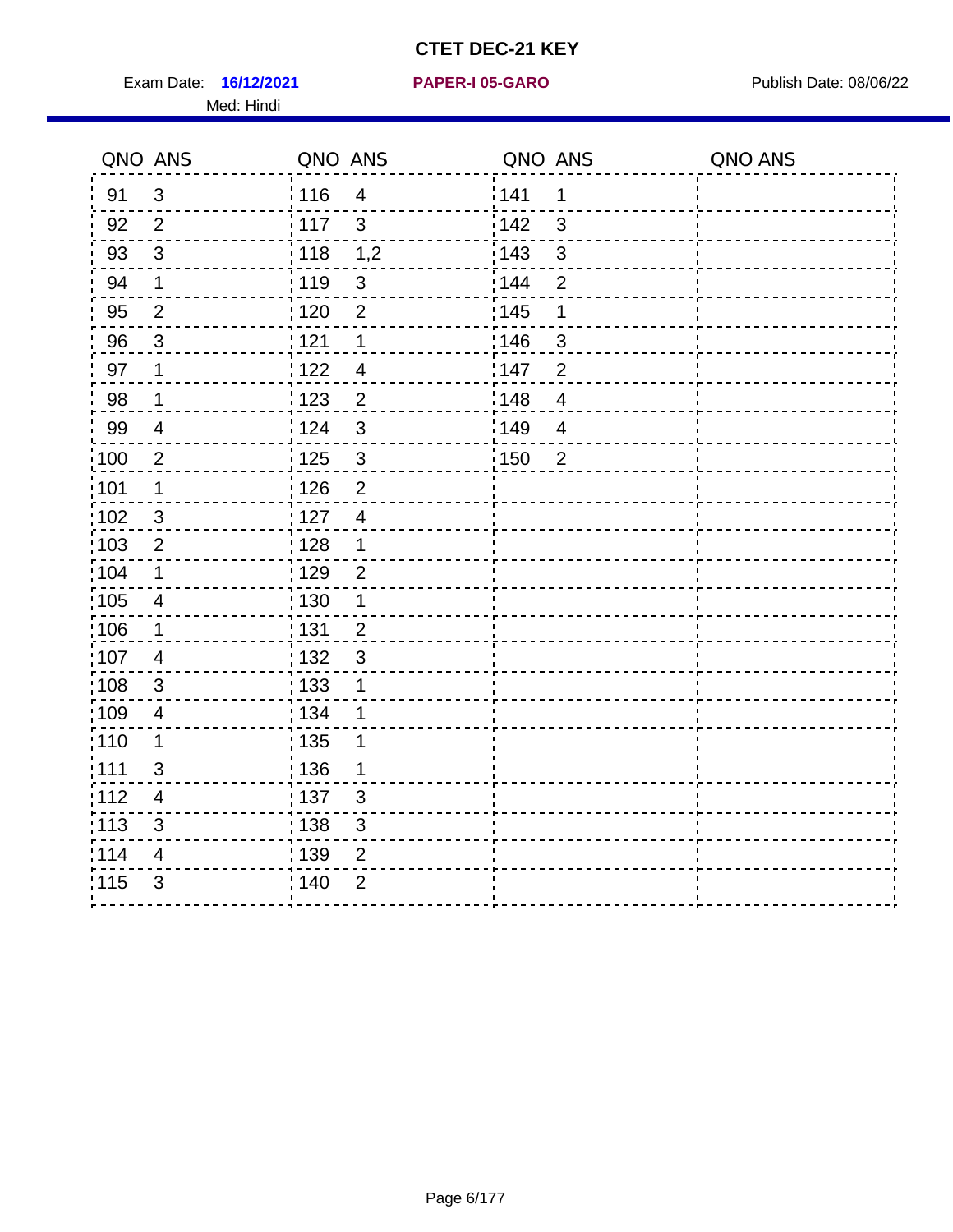Med: Hindi

#### **16/12/2021 PAPER-I 06-GUJARATI** Exam Date: Publish Date: 08/06/22

|                   | QNO ANS        | QNO ANS           |                | QNO ANS |                | QNO ANS |
|-------------------|----------------|-------------------|----------------|---------|----------------|---------|
| 91                | $\mathbf 1$    | : 116             | $\overline{4}$ | 141     | 1              |         |
| 92                | 2              | $\frac{1}{117}$   | $\mathbf{3}$   | 142     | 3              |         |
| 93                | $\overline{2}$ | 118               | 1,2            | 143     | 3              |         |
| 94                | $\overline{4}$ | : 119             | $\mathfrak{3}$ | : 144   | $\overline{2}$ |         |
| 95                | $\overline{4}$ | : 120             | $\overline{2}$ | : 145   | 1              |         |
| 96                | $\mathfrak{S}$ | 121               | 4              | 146     | 3              |         |
| 97                | $\overline{3}$ | 122               | 1              | 147     | $\overline{2}$ |         |
| 98                | $\mathbf{3}$   | $\frac{1}{2}$ 123 | $\mathfrak{S}$ | 148     | $\overline{4}$ |         |
| 99                | $\sqrt{3}$     | 124               | 1              | 149     | $\overline{4}$ |         |
| $\frac{1}{1}$ 100 | $\sqrt{2}$     | $\frac{1}{1}$ 125 | $\overline{2}$ | 150     | $\overline{2}$ |         |
| :101              | 1              | : 126             | $\overline{2}$ |         |                |         |
| 102               | 3              | : 127             | $\mathbf{3}$   |         |                |         |
| :103              | 4              | : 128             | $\overline{4}$ |         |                |         |
| 104               | $\overline{2}$ | : 129             | $\overline{2}$ |         |                |         |
| 105               | $\mathbf{1}$   | 130               | $\mathbf{1}$   |         |                |         |
| 106               | $\mathbf 1$    | 131               | $\overline{2}$ |         |                |         |
| 107               | $\overline{4}$ | : 132             | $\overline{4}$ |         |                |         |
| 108               | $\sqrt{3}$     | : 133             | $\mathfrak{3}$ |         |                |         |
| :109              | $\overline{4}$ | : 134             | $\overline{2}$ |         |                |         |
| :110              | 1              | : 135             | 3              |         |                |         |
| : 111             | 3              | : 136             | $\mathbf 1$    |         |                |         |
| 112               | $\overline{4}$ | 137               | $\mathfrak{B}$ |         |                |         |
| 113               | $\mathfrak{S}$ | : 138             | 3              |         |                |         |
| 114               | 4              | 139               | 2              |         |                |         |
| 115               | 3              | 140               | $\overline{2}$ |         |                |         |
|                   |                |                   |                |         |                |         |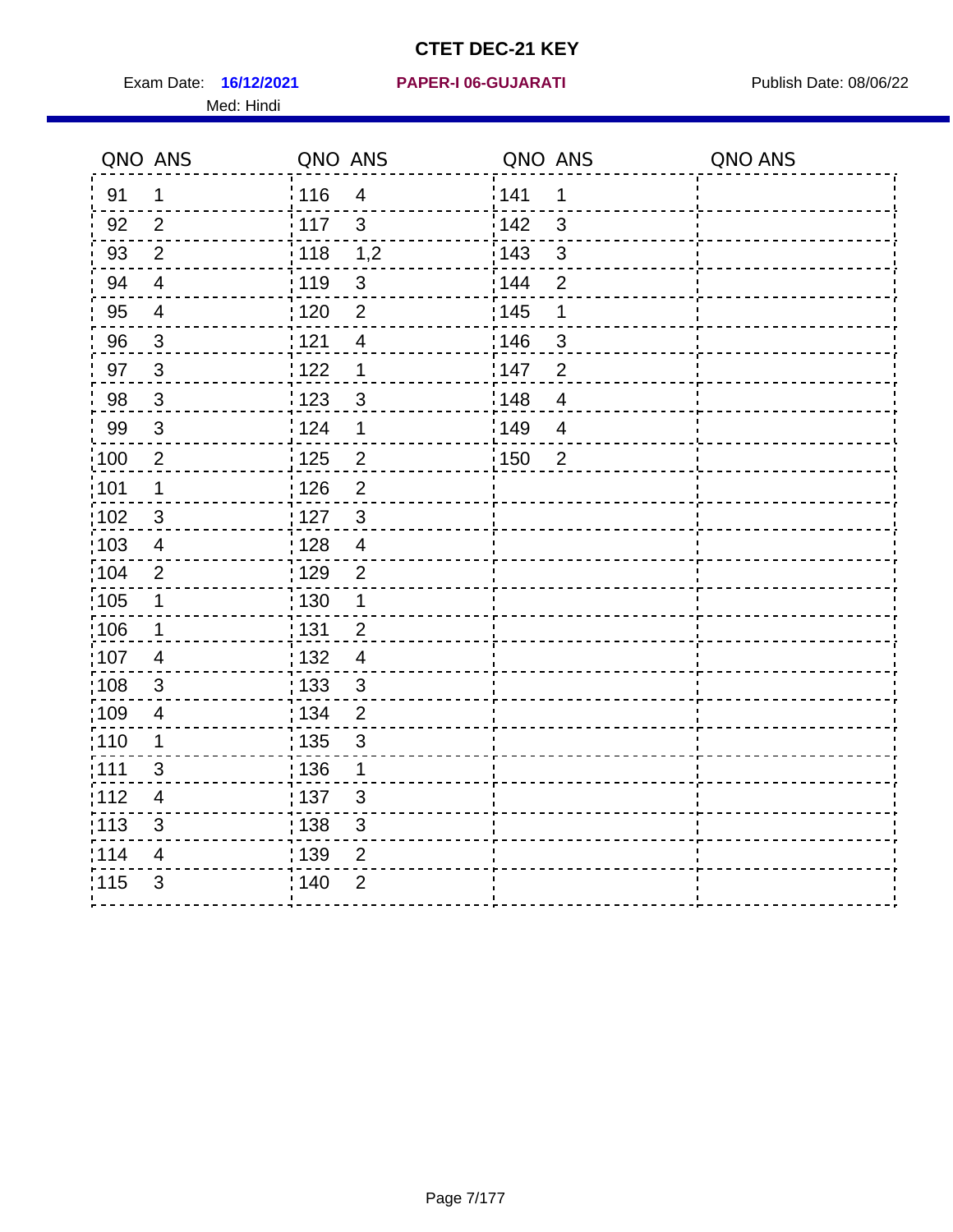Exam Date: 16/12/2021 **PAPER-I 07-KANNADA** Publish Date: 08/06/22 Med: Hindi

|                   | QNO ANS                 | QNO ANS           |                          | QNO ANS           |                | QNO ANS |
|-------------------|-------------------------|-------------------|--------------------------|-------------------|----------------|---------|
| 91                | $\mathbf{1}$            | 116               | $\overline{\mathbf{4}}$  | 141               | $\mathbf 1$    |         |
| 92                | 1                       | 117               | 3                        | 142               | 3              |         |
| 93                | 1                       | 118               | 1,2                      | 143               | 3              |         |
| 94                | $\overline{2}$          | : 119             | $\mathfrak{S}$           | : 144             | $\overline{2}$ |         |
| 95                | 4                       | : 120             | $\overline{2}$           | : 145             | 1              |         |
| 96                | 4                       | 121               | $\mathfrak{S}$           | 146               | 3              |         |
| 97                | $\mathbf{3}$            | $122$             | $\overline{2}$           | 147               | $\overline{2}$ |         |
| 98                | $\mathbf{1}$            | $\frac{1}{2}$ 123 | $\mathbf{1}$             | $\frac{1}{2}$ 148 | $\overline{4}$ |         |
| 99                | $\mathbf 1$             | 124               | $\overline{2}$           | ¦149              | $\overline{4}$ |         |
| $\frac{1}{1}$ 100 | $\overline{1}$          | 125               | $\mathbf 1$              | 150               | $\overline{2}$ |         |
| :101              | $\overline{2}$          | 126               | 1                        |                   |                |         |
| 102               | 1                       | : 127             | $\overline{4}$           |                   |                |         |
| ;103              | $\mathbf 1$             | 128               | $\overline{4}$           |                   |                |         |
| 104               | 1                       | : 129             | $\overline{\mathcal{A}}$ |                   |                |         |
| 105               | $\mathbf 2$             | : 130             | 1                        |                   |                |         |
| ;106              | 1                       | : 131             | 1                        |                   |                |         |
| :107              | $\overline{4}$          | : 132             | 1                        |                   |                |         |
| 108               | $\sqrt{3}$              | $\frac{1}{1}$ 133 | 1                        |                   |                |         |
| :109              | $\overline{\mathbf{4}}$ | : 134             | 1                        |                   |                |         |
| :110              | 1                       | : 135             | 1                        |                   |                |         |
| :111              | 3                       | : 136             | 1                        |                   |                |         |
| 112               | $\overline{4}$          | $\frac{1}{1}$ 137 | $\mathfrak{S}$           |                   |                |         |
| 113               | $\mathfrak{S}$          | 138               | 3                        |                   |                |         |
| 114               | 4                       | 139               | $\overline{2}$           |                   |                |         |
| 115               | 3                       | 140               | $\mathbf{2}$             |                   |                |         |
|                   |                         |                   |                          |                   |                |         |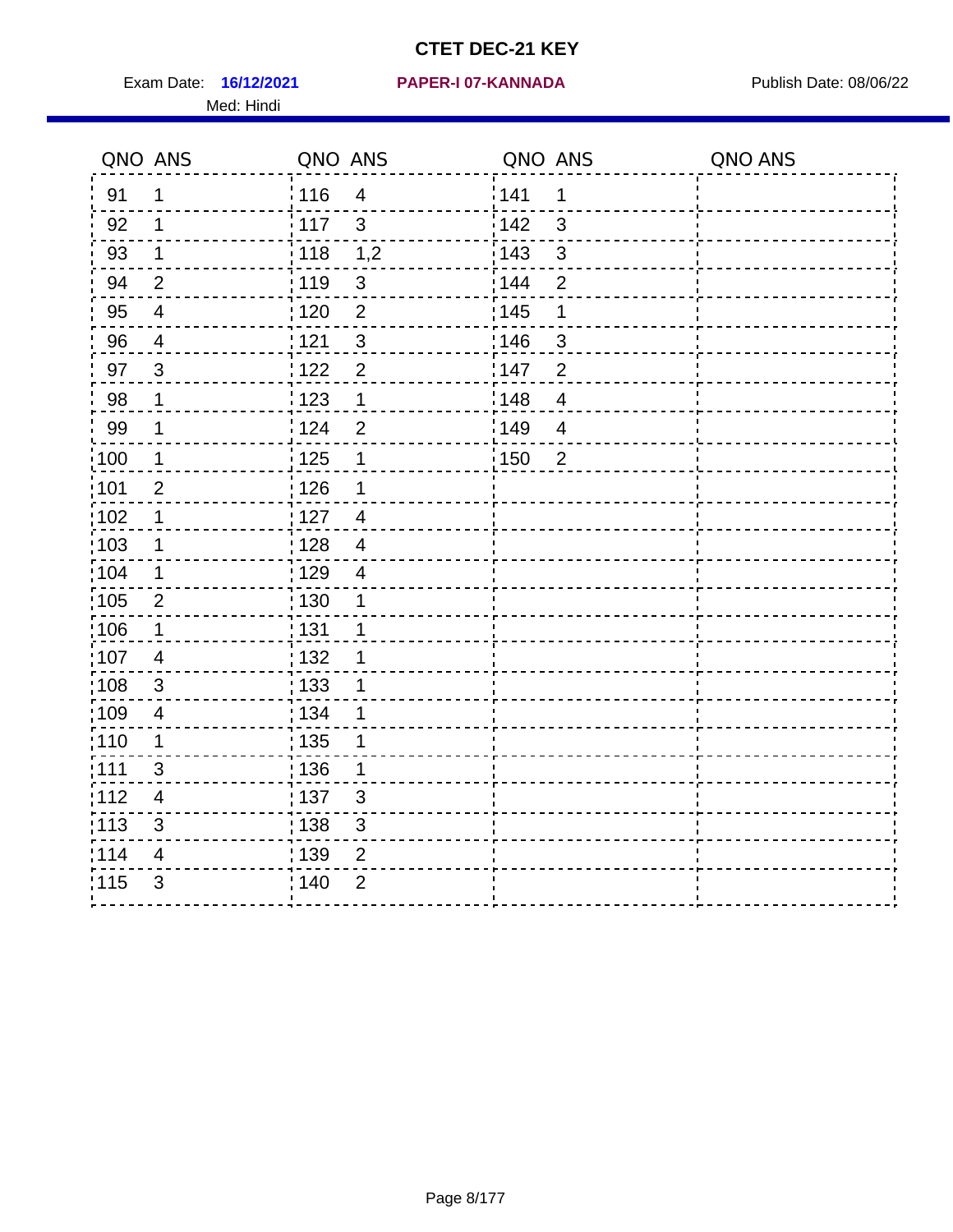Exam Date: 16/12/2021 **PAPER-I 08-KHASI** Publish Date: 08/06/22 Med: Hindi

#### **16/12/2021 PAPER-I 08-KHASI**

|                   | QNO ANS                   | QNO ANS           |                           | QNO ANS           |                          | QNO ANS |
|-------------------|---------------------------|-------------------|---------------------------|-------------------|--------------------------|---------|
| 91                | $\mathbf 1$               | 116               | $\overline{4}$            | 141               | 1                        |         |
| 92                | $\mathfrak{S}$            | 117               | 3                         | 142               | $\mathfrak{S}$           |         |
| 93                | $\overline{2}$            | 118               | 1,2                       | 143               | $\mathbf{3}$             |         |
| 94                | $\overline{\mathcal{A}}$  | : 119             | $\mathbf{3}$              | : 144             | $\overline{2}$           |         |
| 95                | 1                         | : 120             | $\overline{2}$            | : 145             | 1                        |         |
| 96                | 3                         | : 121             | $\sqrt{3}$                | 146               | $\sqrt{3}$               |         |
| 97                | 1                         | 122               | $\overline{2}$            | 147               | $\overline{2}$           |         |
| 98                | $\mathbf{3}$              | 1123              | $\overline{4}$            | 148               | $\overline{\mathcal{A}}$ |         |
| 99                | $\mathbf{2}$              | 124               | $\mathsf 3$               | :149              | $\overline{\mathcal{A}}$ |         |
| 100               | $\sqrt{3}$                | 125               | $\mathbf 1$               | $\frac{1}{1}$ 150 | $\overline{2}$           |         |
| 101               | $\overline{2}$            | : 126             | 1                         |                   |                          |         |
| 102               | $\mathbf{3}$              | : 127             | $\overline{2}$            |                   |                          |         |
| 103               | $\overline{2}$            | 128               | $\mathbf 1$               |                   |                          |         |
| :104              | $\overline{4}$            | : 129             | $\overline{2}$            |                   |                          |         |
| $\frac{1}{1}$ 105 | $\mathbf{2}$              | $\frac{1}{1}$ 130 | $\mathbf 2$               |                   |                          |         |
| $\frac{1}{1}$ 106 | $\mathbf{1}$              | : 131             | $\overline{4}$            |                   |                          |         |
| :107              | 4                         | :132              | $\mathbf{3}$              |                   |                          |         |
| 108               | $\mathbf{3}$              | : 133             | $\overline{2}$            |                   |                          |         |
| .109              | $\overline{\mathcal{A}}$  | : 134             | $\overline{4}$            |                   |                          |         |
| :110              | 1                         | : 135             | $\mathfrak{S}$            |                   |                          |         |
| :111              | 3                         | : 136             | 1                         |                   |                          |         |
| 112               | $\overline{\mathbf{4}}$   | : 137             | $\mathfrak{B}$            |                   |                          |         |
| $\frac{1}{1}$ 113 | $\ensuremath{\mathsf{3}}$ | 138               | $\ensuremath{\mathsf{3}}$ |                   |                          |         |
| 114               | 4                         | : 139             | $\overline{2}$            |                   |                          |         |
| 115               | $\mathfrak{S}$            | ; 140             | $\overline{2}$            |                   |                          |         |
|                   |                           |                   |                           |                   |                          |         |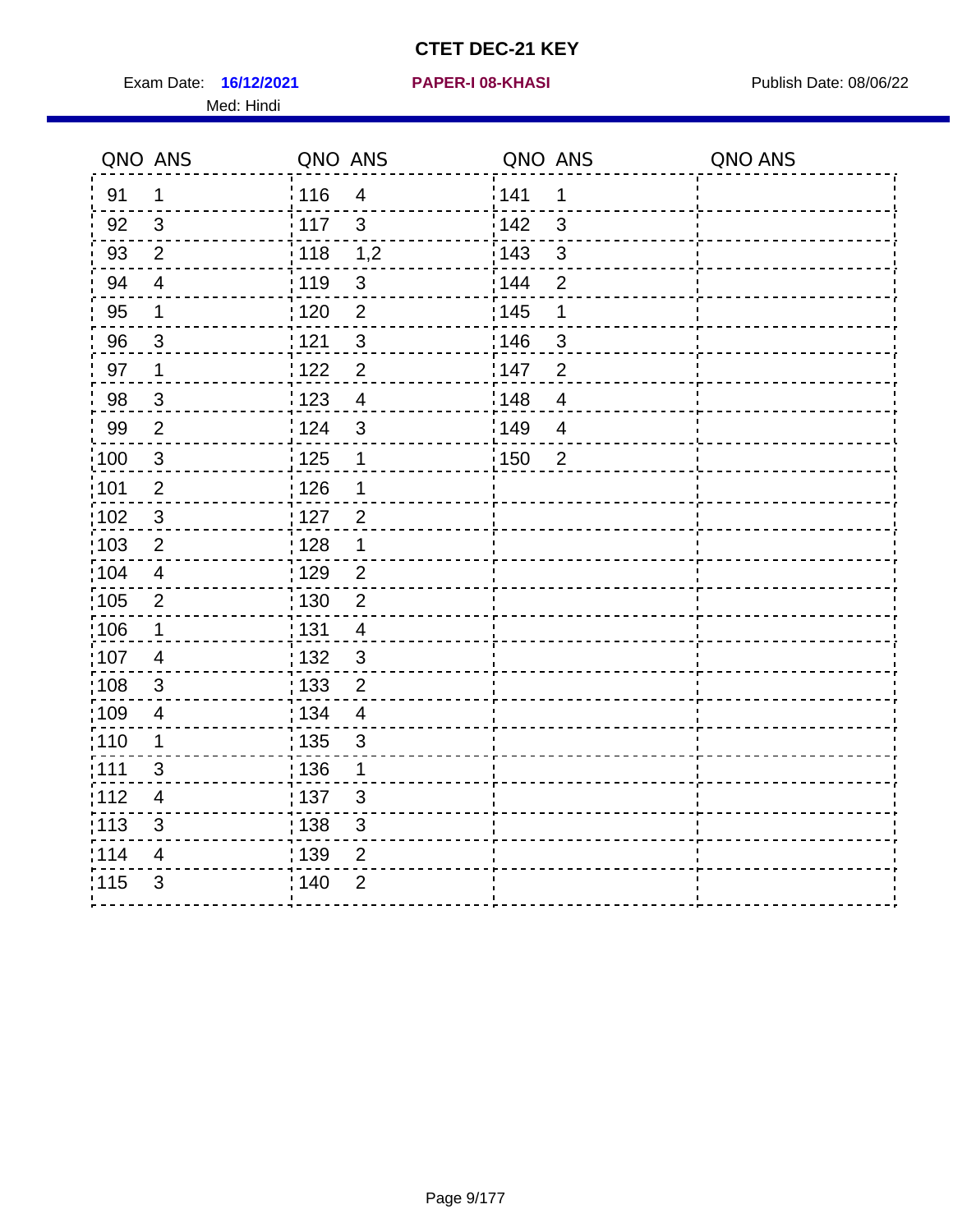Med: Hindi

|                   | QNO ANS                  | QNO ANS         |                         | QNO ANS           |                          | QNO ANS |
|-------------------|--------------------------|-----------------|-------------------------|-------------------|--------------------------|---------|
| 91                | $\overline{2}$           | : 116           | $\overline{4}$          | 141               | 1                        |         |
| 92                | $\overline{4}$           | $\frac{1}{117}$ | $\mathbf{3}$            | 142               | 3                        |         |
| 93                | $\mathbf 1$              | 118             | 1,2                     | 143               | $\mathfrak{S}$           |         |
| 94                | 3                        | : 119           | $\mathbf{3}$            | 144               | $\overline{2}$           |         |
| 95                | 1                        | : 120           | $\overline{2}$          | : 145             | 1                        |         |
| 96                | 3                        | 121             | 1                       | 146               | 3                        |         |
| 97                | $\mathbf{3}$             | 1122            | $\sqrt{3}$              | 147               | $\overline{2}$           |         |
| 98                | $\mathbf{1}$             | 1123            | $\mathbf{1}$            | 148               | $\overline{\mathbf{4}}$  |         |
| 99                | $\overline{2}$           | 124             | $\overline{2}$          | :149              | $\overline{\mathcal{A}}$ |         |
| 100               | $\mathbf{3}$             | 125             | $\mathbf{3}$            | $\frac{1}{1}$ 150 | $\overline{2}$           |         |
| :101              | $\overline{\mathcal{A}}$ | : 126           | $\overline{\mathbf{4}}$ |                   |                          |         |
| 102               | 2                        | : 127           | $\mathbf{3}$            |                   |                          |         |
| 103               | $\overline{4}$           | : 128           | $\overline{2}$          |                   |                          |         |
| 104               | $\mathbf{3}$             | : 129           | $\overline{4}$          |                   |                          |         |
| 105               | $\mathbf{2}$             | : 130           | $\mathbf{1}$            |                   |                          |         |
| 106               | $\mathbf 1$              | : 131           | $\mathbf{3}$            |                   |                          |         |
| :107              | 4                        | : 132           | $\overline{4}$          |                   |                          |         |
| $\frac{1}{1}$ 108 | $\mathfrak{S}$           | : 133           | $\overline{2}$          |                   |                          |         |
| :109              | $\overline{4}$           | : 134           | $\mathbf 1$             |                   |                          |         |
| :110              | 1                        | : 135           | 3                       |                   |                          |         |
| 111               | 3                        | : 136           | 1                       |                   |                          |         |
| 112               | $\overline{4}$           | : 137           | $\mathfrak{S}$          |                   |                          |         |
| $\frac{1}{1}$ 113 | $\mathfrak{S}$           | : 138           | $\mathfrak{S}$          |                   |                          |         |
| 114               | 4                        | 139             | 2                       |                   |                          |         |
| 115               | 3                        | : 140           | $\overline{2}$          |                   |                          |         |
|                   |                          |                 |                         |                   |                          |         |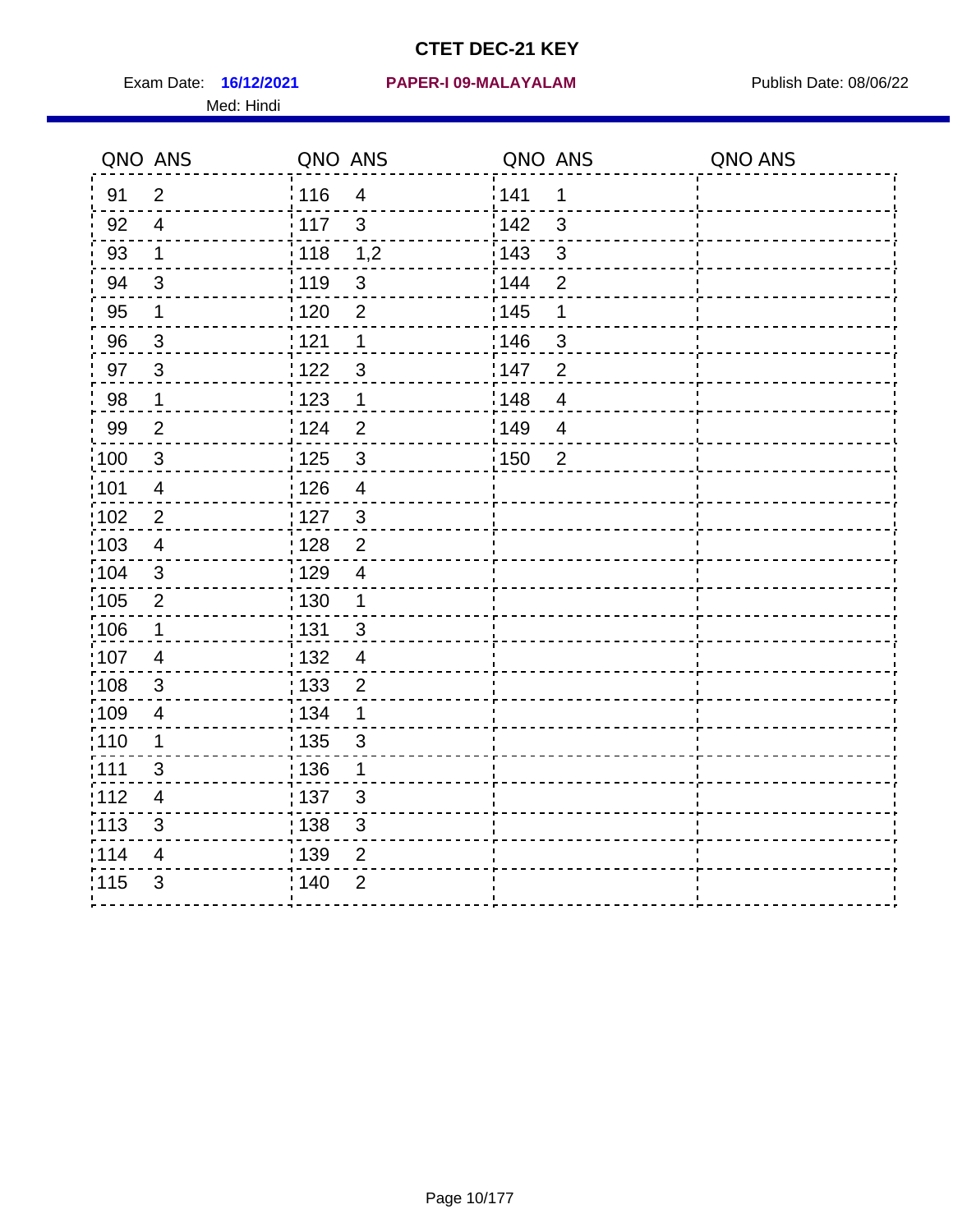Exam Date: 16/12/2021 PAPER-I 10-MANIPURI PREMICLE Publish Date: 08/06/22 Med: Hindi

#### **16/12/2021 PAPER-I 10-MANIPURI**

|                   | QNO ANS                 | QNO ANS           |                         | QNO ANS           |                | QNO ANS |
|-------------------|-------------------------|-------------------|-------------------------|-------------------|----------------|---------|
| 91                | $\mathbf{1}$            | 116               | $\overline{\mathbf{4}}$ | 141               | $\mathbf 1$    |         |
| 92                | $\mathfrak{B}$          | 117               | 3                       | 142               | 3              |         |
| 93                | $\overline{4}$          | 118               | 1,2                     | 143               | 3              |         |
| 94                | $\overline{2}$          | : 119             | $\mathbf{3}$            | 144               | $\overline{2}$ |         |
| 95                | $\overline{2}$          | : 120             | $\overline{2}$          | : 145             | 1              |         |
| 96                | 4                       | 121               | $\sqrt{3}$              | 146               | 3              |         |
| 97                | $\mathfrak{S}$          | $122$             | $\mathbf{3}$            | 147               | $\overline{2}$ |         |
| 98                | $\sqrt{2}$              | $\frac{1}{2}$ 123 | $\mathbf{3}$            | $\frac{1}{2}$ 148 | $\overline{4}$ |         |
| 99                | $\mathbf{2}$            | 124               | $\overline{2}$          | 149               | $\overline{4}$ |         |
| $\frac{1}{1}$ 100 | $\mathbf{1}$            | 125               | $\overline{\mathbf{4}}$ | 150               | $\overline{2}$ |         |
| :101              | $\overline{2}$          | 126               | $\overline{2}$          |                   |                |         |
| 102               | 1                       | : 127             | $\overline{2}$          |                   |                |         |
| 103               | $\overline{4}$          | 128               | $\overline{4}$          |                   |                |         |
| 104               | $\mathfrak{S}$          | : 129             | $\overline{2}$          |                   |                |         |
| $\frac{1}{1}$ 105 | 1                       | : 130             | $\mathbf{3}$            |                   |                |         |
| ;106              | $\mathbf 1$             | : 131             | $\mathbf 1$             |                   |                |         |
| 107               | $\overline{4}$          | : 132             | $\overline{2}$          |                   |                |         |
| 108               | $\sqrt{3}$              | : 133             | $\overline{\mathbf{4}}$ |                   |                |         |
| :109              | $\overline{\mathbf{4}}$ | : 134             | $\mathfrak{S}$          |                   |                |         |
| :110              | 1                       | : 135             | 1                       |                   |                |         |
| 111               | 3                       | : 136             | 1                       |                   |                |         |
| 112               | $\overline{4}$          | 137               | $\mathfrak{S}$          |                   |                |         |
| 113               | $\mathfrak{S}$          | 138               | 3                       |                   |                |         |
| 114               | 4                       | 139               | 2                       |                   |                |         |
| 115               | 3                       | 140               | $\overline{2}$          |                   |                |         |
|                   |                         |                   |                         |                   |                |         |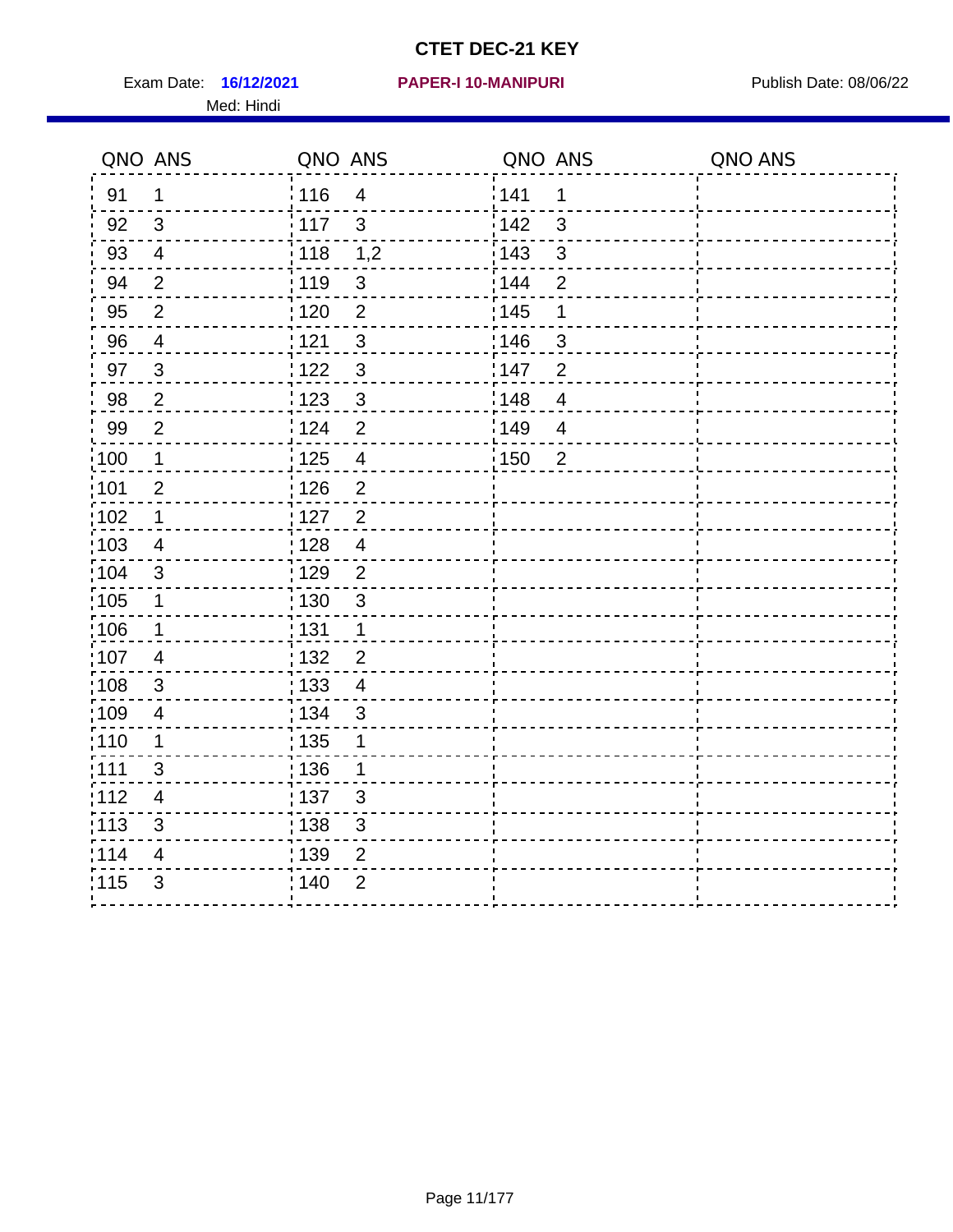Exam Date: 16/12/2021 PAPER-I 11-MARATHI PREER Publish Date: 08/06/22 Med: Hindi

|                   | QNO ANS        | QNO ANS           |                         | QNO ANS |                         | QNO ANS |
|-------------------|----------------|-------------------|-------------------------|---------|-------------------------|---------|
| 91                | $\mathfrak{S}$ | 116               | $\overline{\mathbf{4}}$ | 141     | 1                       |         |
| 92                | $\overline{2}$ | $\frac{1}{2}$ 117 | $\mathbf{3}$            | 142     | 3                       |         |
| 93                | $\overline{2}$ | 118               | 1,2                     | 143     | $\mathfrak{S}$          |         |
| 94                | $\overline{4}$ | : 119             | $\mathfrak{B}$          | : 144   | $\overline{2}$          |         |
| 95                | $\mathfrak{B}$ | : 120             | $\overline{2}$          | : 145   | 1                       |         |
| 96                | $\overline{2}$ | 121               | 1                       | 146     | 3                       |         |
| 97                | $\mathbf{3}$   | 122               | $\mathbf{3}$            | 147     | $\overline{2}$          |         |
| 98                | $\mathbf{1}$   | 123               | $\mathfrak{S}$          | 148     | $\overline{\mathbf{4}}$ |         |
| 99                | $\mathbf{1}$   | $\frac{1}{2}$ 124 | 1                       | :149    | $\overline{4}$          |         |
| $\frac{1}{1}$ 100 | $\mathbf{3}$   | $\frac{1}{2}$ 125 | $\mathbf 1$             | 150     | $\overline{2}$          |         |
| :101              | 1              | : 126             | $\overline{\mathbf{4}}$ |         |                         |         |
| $\frac{1}{1}$ 102 | $\mathbf 1$    | : 127             | $\overline{2}$          |         |                         |         |
| ;103              | $\mathbf 1$    | :128              | $\mathfrak{3}$          |         |                         |         |
| :104              | 2              | : 129             | 1                       |         |                         |         |
| 105               | $\mathbf 1$    | 130               | $\mathbf 1$             |         |                         |         |
| :106              | $\mathbf 1$    | : 131             | $\overline{2}$          |         |                         |         |
| 107               | 4              | :132              | $\overline{2}$          |         |                         |         |
| 108               | $\sqrt{3}$     | 133               | $\overline{2}$          |         |                         |         |
| :109              | $\overline{4}$ | : 134             | 1                       |         |                         |         |
| : 110             | 1              | : 135             | 1                       |         |                         |         |
| :111              | 3              | : 136             | 1                       |         |                         |         |
| 112               | $\overline{4}$ | 137               | $\mathfrak{S}$          |         |                         |         |
| 113               | $\mathfrak{S}$ | 138               | 3                       |         |                         |         |
| 114               | 4              | 139               | 2                       |         |                         |         |
| 115               | 3              | 140               | $\overline{2}$          |         |                         |         |
|                   |                |                   |                         |         |                         |         |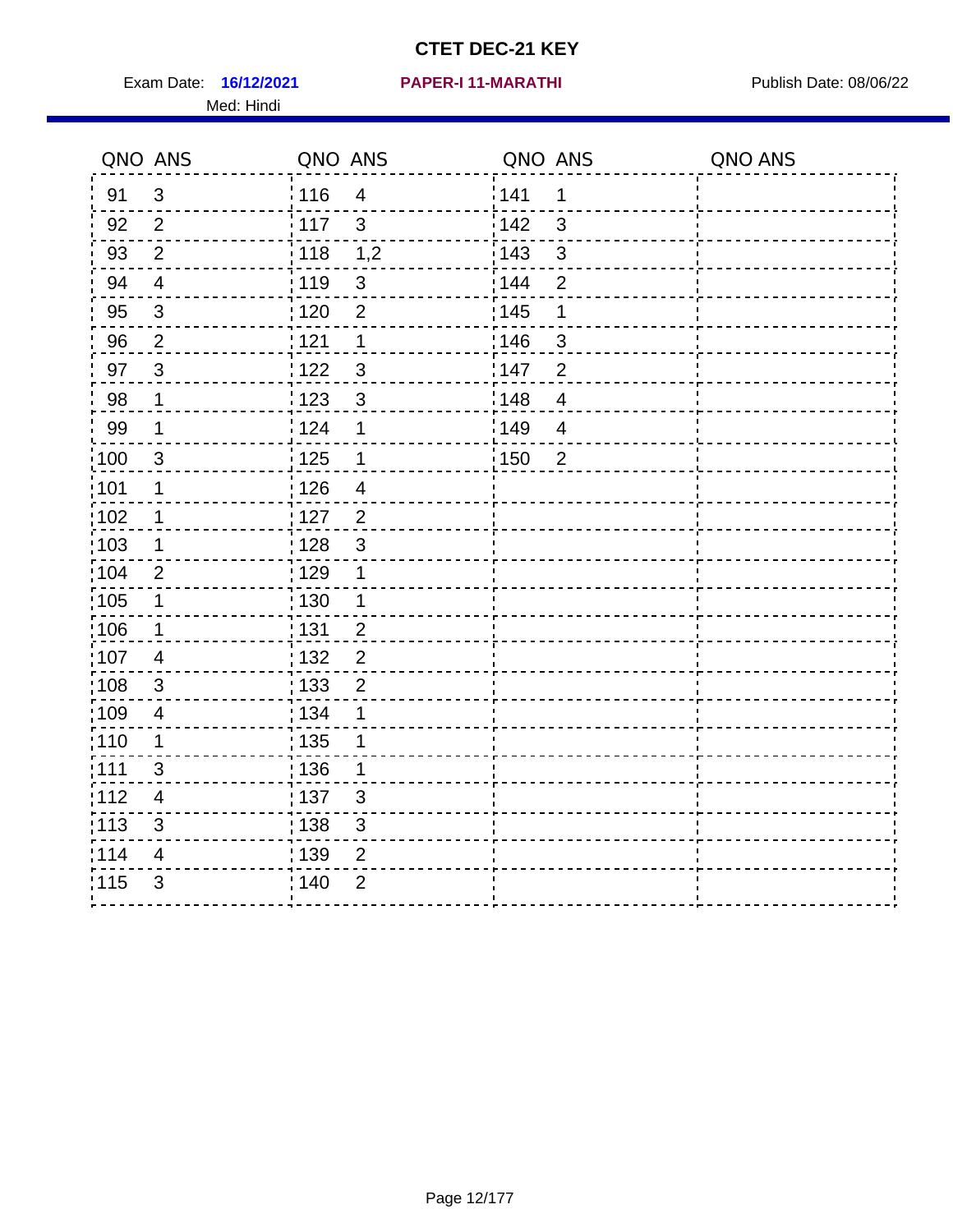Exam Date: 16/12/2021 **PAPER-I 12-MIZO** PUBLISH Date: 08/06/22

Med: Hindi

|                   | QNO ANS                  | QNO ANS           |                | QNO ANS |                | QNO ANS |
|-------------------|--------------------------|-------------------|----------------|---------|----------------|---------|
| 91                | $\mathbf 1$              | 116               | $\overline{4}$ | 1141    | $\mathbf 1$    |         |
| 92                | $\overline{2}$           | 117               | $\mathbf{3}$   | 142     | $\mathfrak{S}$ |         |
| 93                | $\mathbf 1$              | 118               | 1,2            | 143     | $\mathfrak{S}$ |         |
| 94                | 3                        | : 119             | 3              | : 144   | $\overline{2}$ |         |
| 95                | 2                        | : 120             | $\overline{2}$ | : 145   | 1              |         |
| 96                | $\overline{2}$           | 121               | $\overline{2}$ | :146    | 3              |         |
| 97                | $\mathbf 1$              | 122               | 1              | 147     | $\overline{2}$ |         |
| 98                | $\overline{4}$           | 123               | $\mathbf{1}$   | 148     | $\overline{4}$ |         |
| 99                | $\sqrt{3}$               | 124               | $\overline{2}$ | 149     | $\overline{4}$ |         |
| $\frac{1}{1}$ 100 | $\mathbf 1$              | $\frac{1}{1}$ 125 | $\mathfrak{S}$ | 150     | $\overline{2}$ |         |
| :101              | $\overline{2}$           | : 126             | 1              |         |                |         |
| 102               | $\overline{4}$           | : 127             | $\mathbf 1$    |         |                |         |
| 103               | $\overline{4}$           | : 128             | $\overline{2}$ |         |                |         |
| 104               | $\overline{2}$           | : 129             | $\mathbf{3}$   |         |                |         |
| $\frac{1}{1}$ 105 | $\mathbf{1}$             | : 130             | $\mathbf{1}$   |         |                |         |
| :106              | $\mathbf 1$              | : 131             | $\overline{4}$ |         |                |         |
| 107               | $\overline{4}$           | 132               | $\mathbf{3}$   |         |                |         |
| 108               | $\sqrt{3}$               | : 133             | $\overline{2}$ |         |                |         |
| :109              | $\overline{\mathbf{4}}$  | : 134             | 1              |         |                |         |
| :110              | 1                        | : 135             | 1              |         |                |         |
| 1111              | 3                        | 136               | 1              |         |                |         |
| 112               | $\overline{\mathcal{A}}$ | : 137             | $\sqrt{3}$     |         |                |         |
| 113               | $\sqrt{3}$               | $\frac{1}{1}$ 138 | 3              |         |                |         |
| 114               | $\overline{4}$           | : 139             | 2              |         |                |         |
| 115               | $\mathfrak{S}$           | 140               | $\overline{2}$ |         |                |         |
|                   |                          |                   |                |         |                |         |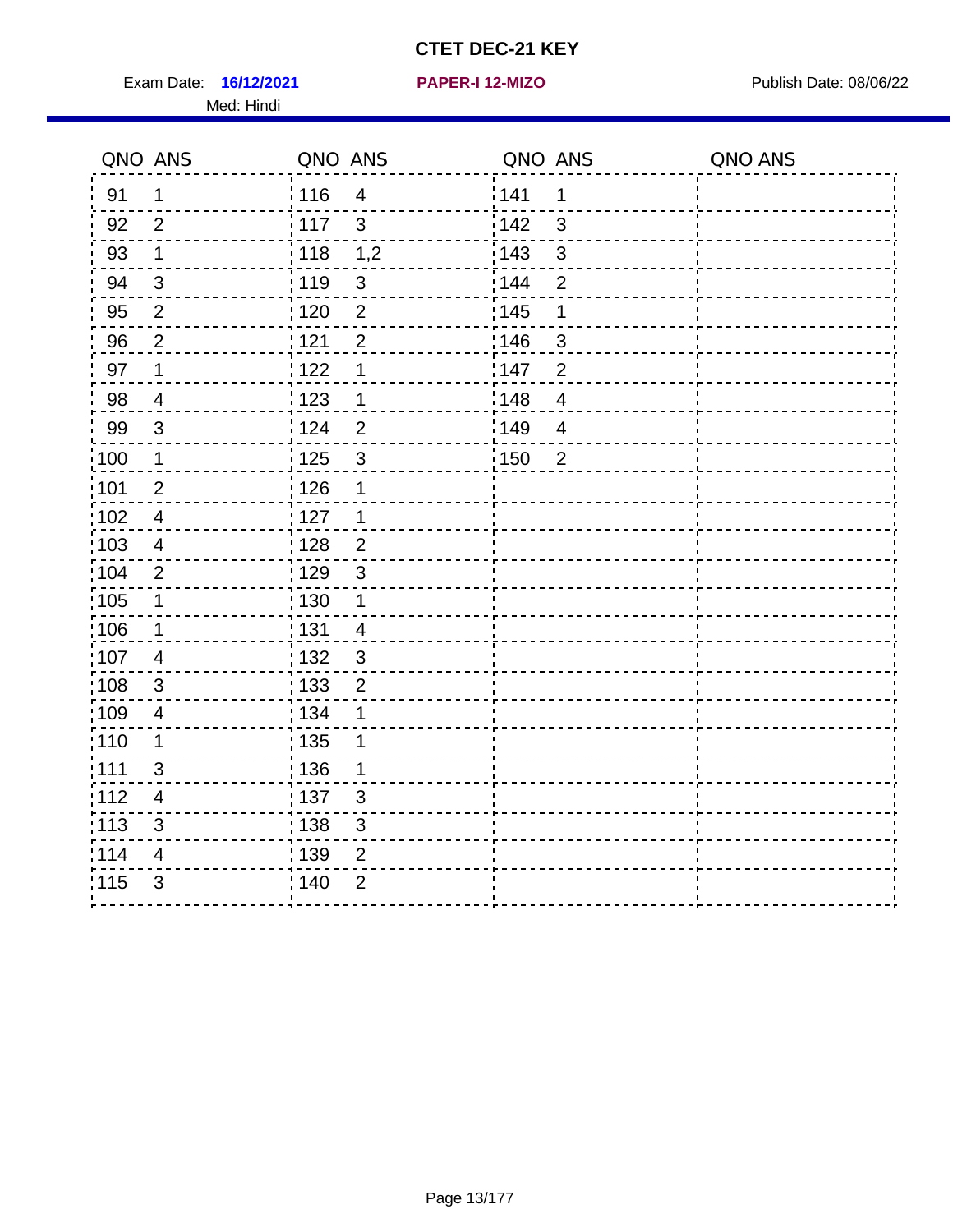Exam Date: 16/12/2021 **PAPER-I 13-NEPALI Exam Date: 08/06/22** Med: Hindi

**16/12/2021 PAPER-I 13-NEPALI**

|                   | QNO ANS                  | QNO ANS           |                         | QNO ANS           |                | QNO ANS |
|-------------------|--------------------------|-------------------|-------------------------|-------------------|----------------|---------|
| 91                | $\mathfrak{S}$           | 116               | $\overline{\mathbf{4}}$ | 141               | $\mathbf 1$    |         |
| 92                | $\mathbf 1$              | : 117             | $\mathbf{3}$            | 142               | 3              |         |
| 93                | $\mathbf{2}$             | $\frac{1}{118}$   | 1,2                     | $\frac{1}{2}$ 143 | $\mathfrak{S}$ |         |
| 94                | $\overline{\mathcal{A}}$ | : 119             | $\mathbf{3}$            | 144               | $\overline{2}$ |         |
| 95                | 1                        | : 120             | $\overline{2}$          | : 145             | 1              |         |
| 96                | 4                        | 121               | $\overline{4}$          | :146              | 3              |         |
| 97                | $\overline{2}$           | 122               | $\overline{2}$          | 147               | $\overline{2}$ |         |
| 98                | $\mathbf{3}$             | 123               | $\overline{4}$          | 148               | $\overline{4}$ |         |
| 99                | $\overline{2}$           | 124               | $\overline{2}$          | 149               | $\overline{4}$ |         |
| $\frac{1}{1}$ 100 | $\sqrt{2}$               | $\frac{1}{1}$ 125 | $\mathbf 1$             | 150               | $\overline{2}$ |         |
| :101              | 1                        | : 126             | $\overline{2}$          |                   |                |         |
| 102               | $\overline{2}$           | : 127             | $\mathbf{3}$            |                   |                |         |
| 103               | $\mathbf{3}$             | : 128             | $\overline{2}$          |                   |                |         |
| $\frac{1}{104}$   | $\overline{4}$           | : 129             | $\mathfrak{3}$          |                   |                |         |
| $\frac{1}{1}$ 105 | $\overline{2}$           | $\frac{1}{1}$ 130 | $\mathbf 1$             |                   |                |         |
| :106              | $\mathbf 1$              | : 131             | $\overline{2}$          |                   |                |         |
| 107               | $\overline{4}$           | 132               | $\overline{4}$          |                   |                |         |
| 108               | $\sqrt{3}$               | 133               | $\overline{2}$          |                   |                |         |
| :109              | $\overline{\mathbf{4}}$  | : 134             | $\overline{4}$          |                   |                |         |
| :110              | 1                        | 135               | $\overline{2}$          |                   |                |         |
| 1111              | 3                        | 136               | 1                       |                   |                |         |
| 112               | $\overline{\mathcal{A}}$ | $\frac{1}{1}$ 137 | $\mathfrak{S}$          |                   |                |         |
| 113               | $\sqrt{3}$               | : 138             | 3                       |                   |                |         |
| 114               | $\overline{4}$           | 139               | 2                       |                   |                |         |
| 115               | $\mathfrak{S}$           | 140               | $\overline{2}$          |                   |                |         |
|                   |                          |                   |                         |                   |                |         |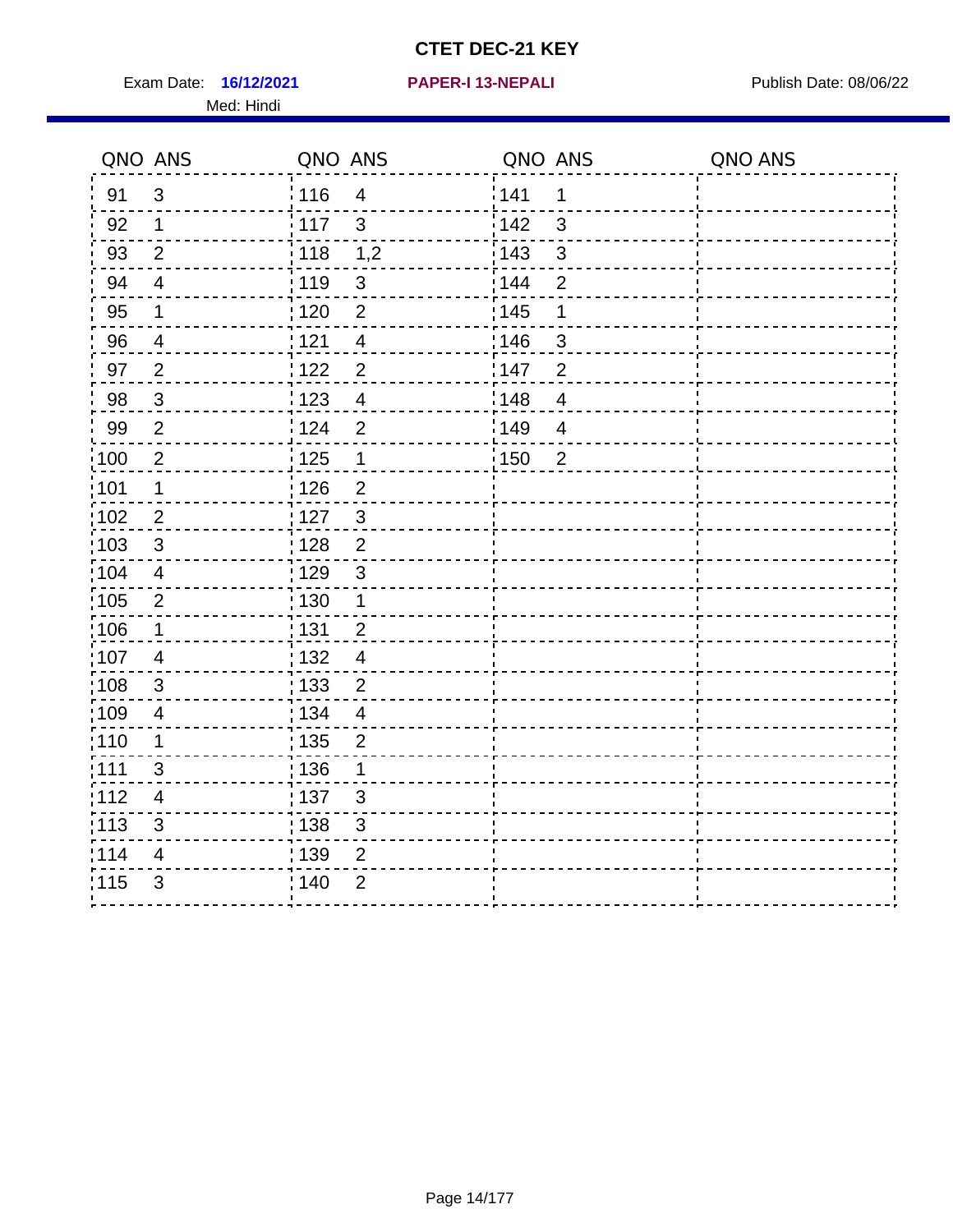Exam Date: 16/12/2021 **PAPER-I 14-ORIYA** Publish Date: 08/06/22 Med: Hindi

**16/12/2021 PAPER-I 14-ORIYA**

|       | QNO ANS                 | QNO ANS           |                         | QNO ANS           |                | QNO ANS |
|-------|-------------------------|-------------------|-------------------------|-------------------|----------------|---------|
| 91    | $\mathbf{3}$            | 116               | $\overline{4}$          | 1141              | 1              |         |
| 92    | $\mathbf{3}$            | 117               | $\mathbf{3}$            | 142               | 3              |         |
| 93    | $\mathbf 1$             | $\frac{1}{2}$ 118 | 1,2                     | 143               | 3              |         |
| 94    | $\overline{2}$          | : 119             | $\mathfrak{S}$          | : 144             | $\overline{2}$ |         |
| 95    | $\overline{\mathbf{4}}$ | : 120             | $\overline{2}$          | : 145             | 1              |         |
| 96    | $\overline{2}$          | 121               | $\mathfrak{S}$          | 146               | 3              |         |
| 97    | $\mathbf{3}$            | 122               | $\overline{2}$          | 147               | $\overline{2}$ |         |
| 98    | $\overline{4}$          | 123               | $\mathbf 2$             | 148               | $\overline{4}$ |         |
| 99    | $\overline{2}$          | 124               | $\mathfrak{S}$          | :149              | $\overline{4}$ |         |
| 100   | $\overline{2}$          | 125               | $\overline{\mathbf{4}}$ | $\frac{1}{1}$ 150 | $\overline{2}$ |         |
| :101  | $\mathfrak{S}$          | : 126             | 1                       |                   |                |         |
| 102   | $\overline{4}$          | : 127             | $\overline{2}$          |                   |                |         |
| :103  | $\overline{2}$          | : 128             | $\mathbf{3}$            |                   |                |         |
| :104  | $\mathfrak{3}$          | : 129             | $\overline{2}$          |                   |                |         |
| 105   | $\mathbf{1}$            | : 130             | $\mathbf{1}$            |                   |                |         |
| :106  | 1                       | : 131             | $\mathbf{3}$            |                   |                |         |
| 107   | $\overline{4}$          | : 132             | $\mathbf{3}$            |                   |                |         |
| :108  | $\mathbf{3}$            | : 133             | $\overline{2}$          |                   |                |         |
| :109  | $\overline{4}$          | : 134             | $\mathbf{3}$            |                   |                |         |
| :110  | 1                       | : 135             | $\mathbf{3}$            |                   |                |         |
| : 111 | 3                       | : 136             | 1                       |                   |                |         |
| 112   | $\overline{4}$          | 137               | $\mathfrak{B}$          |                   |                |         |
| 113   | 3                       | : 138             | $\mathfrak{S}$          |                   |                |         |
| 114   | 4                       | : 139             | 2                       |                   |                |         |
| 115   | 3                       | 140               | $\overline{2}$          |                   |                |         |
|       |                         |                   |                         |                   |                |         |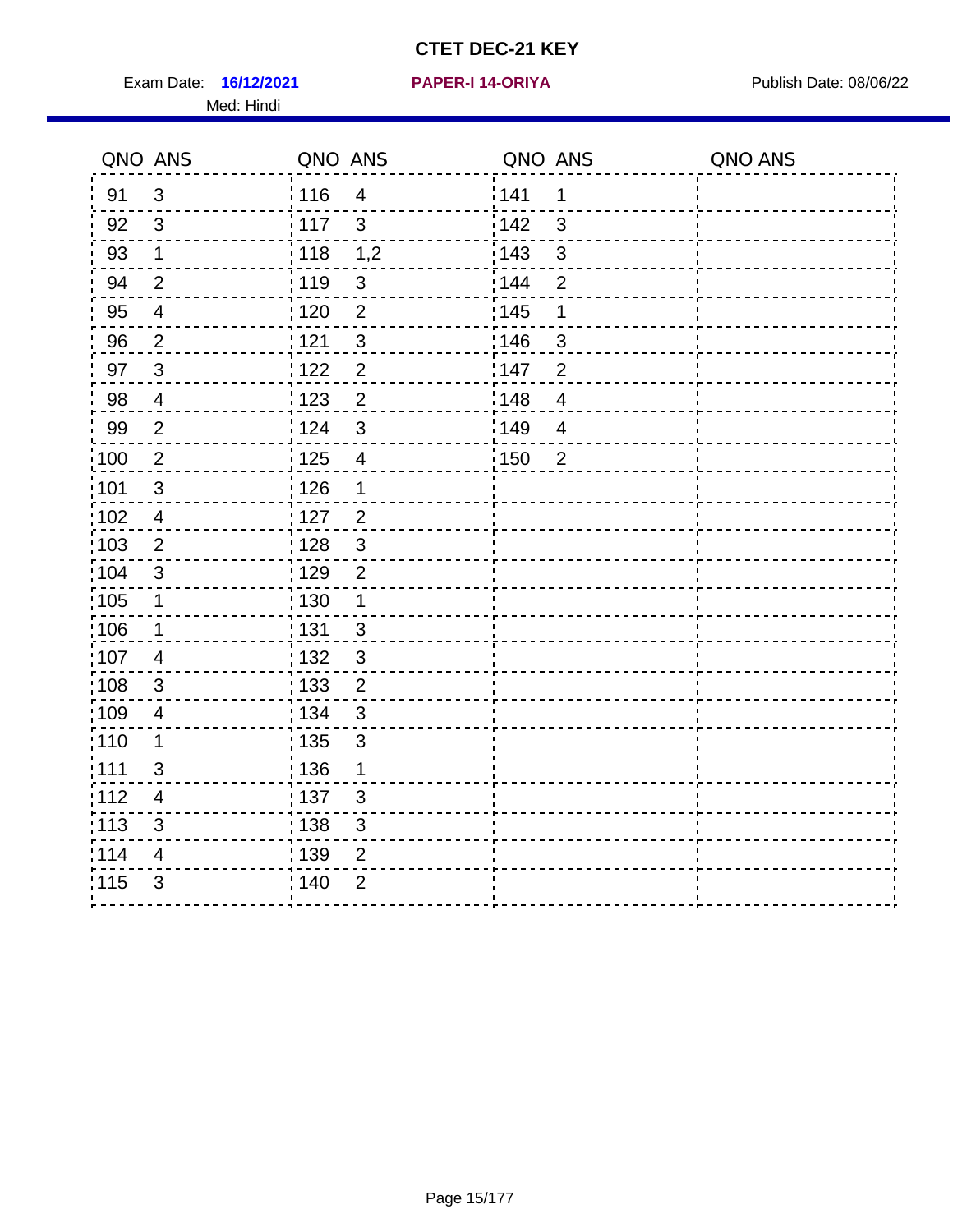Exam Date: 16/12/2021 PAPER-I 15-PUNJABI PUBLISH Date: 08/06/22 Med: Hindi

|       | QNO ANS        | QNO ANS           |                | QNO ANS |                | QNO ANS |
|-------|----------------|-------------------|----------------|---------|----------------|---------|
| 91    | $\overline{2}$ | 116               | $\overline{4}$ | 141     | 1              |         |
| 92    | $\overline{2}$ | 117               | $\mathbf{3}$   | 142     | $\mathbf{3}$   |         |
| 93    | $\overline{4}$ | 118               | 1,2            | 143     | $\mathfrak{S}$ |         |
| 94    | 3              | : 119             | $\mathbf{3}$   | 144     | $\overline{2}$ |         |
| 95    | 1              | : 120             | $\overline{2}$ | : 145   | 1              |         |
| 96    | 3              | 121               | 3              | 146     | 3              |         |
| 97    | $\overline{2}$ | 122               | $\overline{2}$ | 147     | $\overline{2}$ |         |
| 98    | $\overline{2}$ | $\frac{1}{2}$ 123 | $\overline{4}$ | 148     | $\overline{4}$ |         |
| 99    | $\sqrt{3}$     | 124               | $\mathbf 1$    | :149    | $\overline{4}$ |         |
| 100   | $\overline{4}$ | $\frac{1}{1}$ 125 | $\overline{2}$ | 150     | $\overline{2}$ |         |
| :101  | $\sqrt{3}$     | : 126             | $\mathfrak{S}$ |         |                |         |
| 102   | $\overline{2}$ | : 127             | $\mathbf{1}$   |         |                |         |
| 103   | 4              | : 128             | $\overline{2}$ |         |                |         |
| :104  | $\mathbf{3}$   | : 129             | $\overline{4}$ |         |                |         |
| 105   | $\mathbf{1}$   | : 130             | $\mathfrak{S}$ |         |                |         |
| :106  | $\mathbf{1}$   | ;131              | 3              |         |                |         |
| 107   | $\overline{4}$ | : 132             | $\mathbf 1$    |         |                |         |
| 108   | $\sqrt{3}$     | $\frac{1}{1}$ 133 | $\mathbf 1$    |         |                |         |
| :109  | $\overline{4}$ | : 134             | $\overline{4}$ |         |                |         |
| :110  | 1              | : 135             | 1              |         |                |         |
| : 111 | 3              | 136               | 1              |         |                |         |
| 112   | $\overline{4}$ | 137               | $\sqrt{3}$     |         |                |         |
| 113   | $\mathfrak{S}$ | : 138             | 3              |         |                |         |
| 114   | 4              | 139               | 2              |         |                |         |
| 115   | 3              | 140               | $\overline{2}$ |         |                |         |
|       |                |                   |                |         |                |         |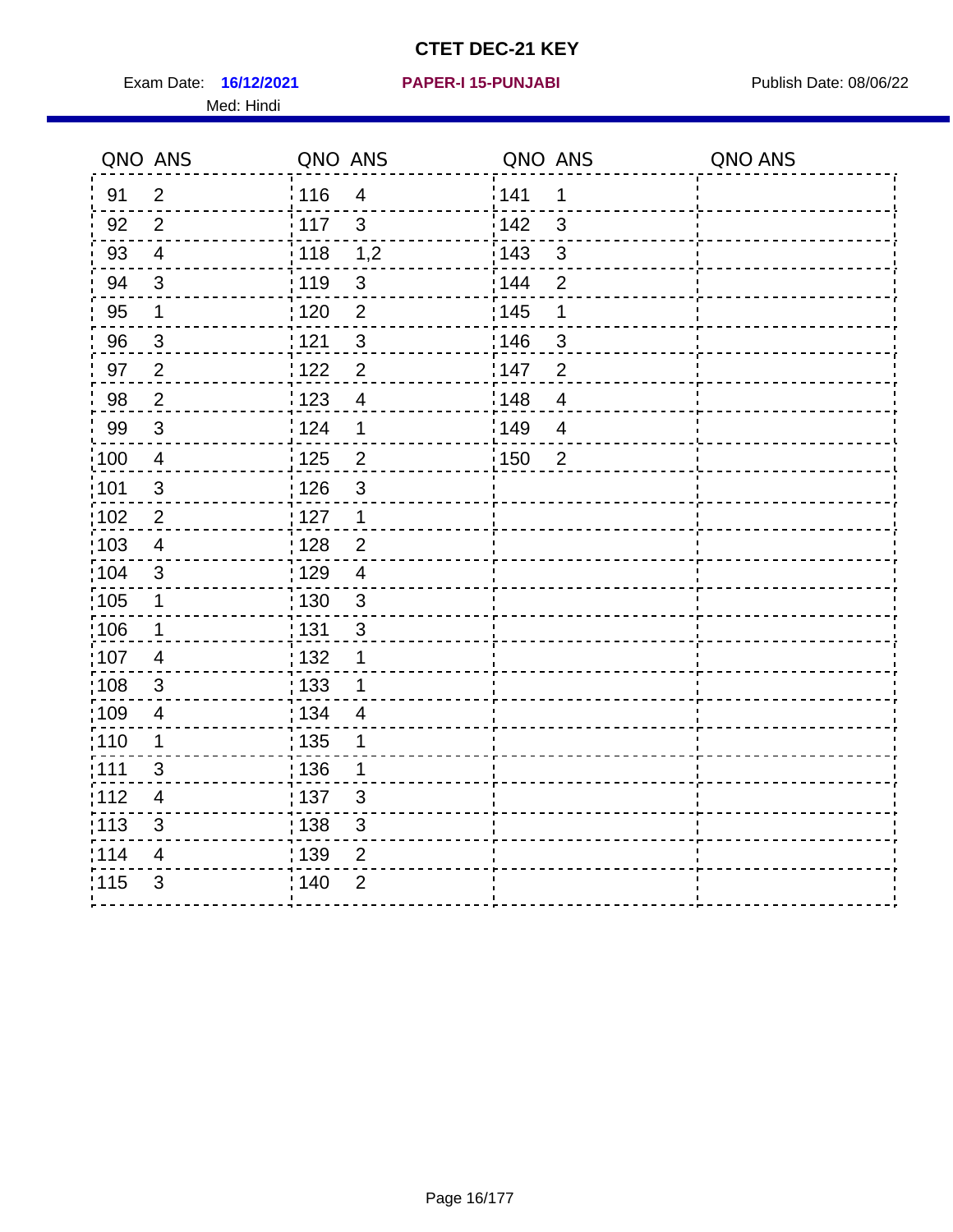Exam Date: 16/12/2021 PAPER-I 16-SANSKRIT Publish Date: 08/06/22 Med: Hindi

#### **PAPER-I 16-SANSKRIT**

|       | QNO ANS                  | QNO ANS           |                          | QNO ANS |                | QNO ANS |
|-------|--------------------------|-------------------|--------------------------|---------|----------------|---------|
| 91    | 1                        | :116              | $\overline{4}$           | 141     | 1              |         |
| 92    | $\mathbf 1$              | $\frac{1}{2}$ 117 | 3                        | 142     | 3              |         |
| 93    | $\overline{\mathbf{4}}$  | 118               | 1,2                      | 143     | $\mathfrak{S}$ |         |
| 94    | $\mathbf 1$              | : 119             | $\mathfrak{3}$           | 144     | $\overline{2}$ |         |
| 95    | $\mathbf{3}$             | :120              | $\overline{2}$           | : 145   | 1              |         |
| 96    | $\overline{4}$           | 121               | 1                        | 146     | 3              |         |
| 97    | $\mathbf{3}$             | 122               | 1                        | 147     | $\overline{2}$ |         |
| 98    | $\mathbf{1}$             | 123               | $\mathbf{3}$             | 148     | $\overline{4}$ |         |
| 99    | $\overline{\mathcal{A}}$ | 124               | $\mathfrak{S}$           | 149     | $\overline{4}$ |         |
| 100   | $\mathbf 1$              | $\frac{1}{1}$ 125 | $\overline{2}$           | 150     | $\overline{2}$ |         |
| 101   | $\mathbf 2$              | : 126             | 1                        |         |                |         |
| 102   | 3                        | : 127             | $\mathbf{3}$             |         |                |         |
| 103   | $\overline{2}$           | : 128             | $\mathbf{3}$             |         |                |         |
| 104   | $\overline{4}$           | : 129             | $\mathbf 1$              |         |                |         |
| :105  | $\overline{\mathbf{4}}$  | : 130             | $\overline{4}$           |         |                |         |
| 106   | $\mathbf{1}$             | : 131             | $\overline{2}$           |         |                |         |
| :107  | $\overline{4}$           | : 132             | $\mathbf{3}$             |         |                |         |
| 108   | $\sqrt{3}$               | : 133             | $\overline{4}$           |         |                |         |
| 109   | $\overline{4}$           | : 134             | $\overline{2}$           |         |                |         |
| :110  | 1                        | : 135             | $\overline{\mathcal{A}}$ |         |                |         |
| 111   | 3                        | : 136             | $\mathbf 1$              |         |                |         |
| 112   | 4                        | : 137             | $\mathfrak{B}$           |         |                |         |
| : 113 | 3                        | : 138             | 3                        |         |                |         |
| 114   | 4                        | 139               | $\overline{2}$           |         |                |         |
| 115   | 3                        | 140               | $\overline{2}$           |         |                |         |
|       |                          |                   |                          |         |                |         |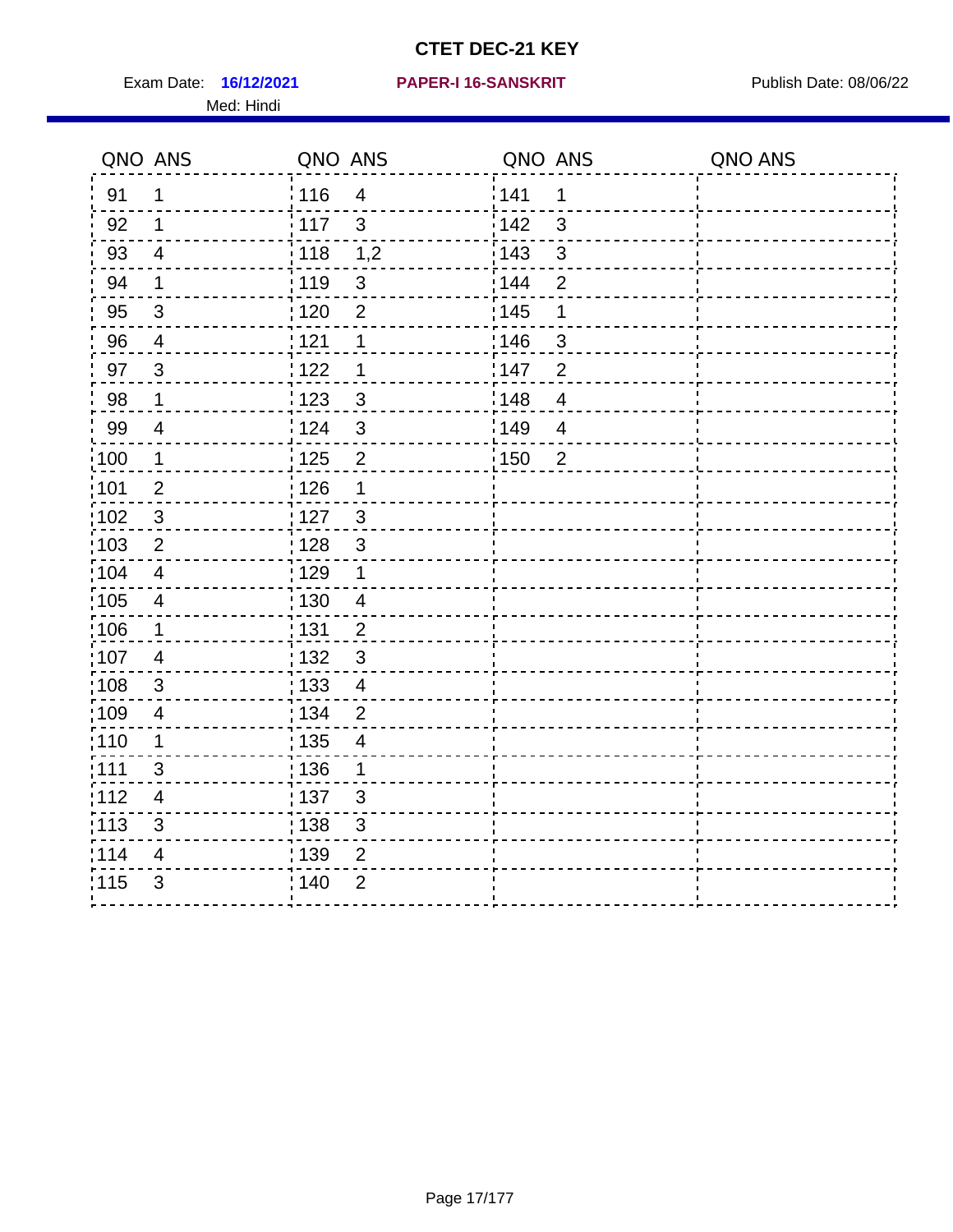Exam Date: 16/12/2021 **PAPER-I 17-TAMIL Exam Date: 08/06/22** Med: Hindi

**16/12/2021 PAPER-I 17-TAMIL**

|                   | QNO ANS                   | QNO ANS           |                | QNO ANS |                | QNO ANS |
|-------------------|---------------------------|-------------------|----------------|---------|----------------|---------|
| 91                | $\overline{2}$            | 116               | $\overline{4}$ | 141     | 1              |         |
| 92                | $\mathfrak{S}$            | $\frac{1}{2}$ 117 | $\mathbf{3}$   | 142     | $\mathbf{3}$   |         |
| 93                | $\overline{2}$            | : 118             | 1,2            | 143     | $\sqrt{3}$     |         |
| 94                | $\sqrt{3}$                | : 119             | $\sqrt{3}$     | : 144   | $\overline{2}$ |         |
| 95                | $\overline{2}$            | : 120             | $\overline{2}$ | : 145   | 1              |         |
| 96                | 3                         | 1121              | $\overline{2}$ | :146    | 3              |         |
| 97                | 1                         | 122               | $\mathbf 1$    | 147     | $\overline{2}$ |         |
| 98                | $\overline{c}$            | 123               | $\mathbf{3}$   | 148     | $\overline{4}$ |         |
| 99                | $\overline{4}$            | 124               | $\overline{4}$ | 149     | $\overline{4}$ |         |
| $\frac{1}{1}$ 100 | $\overline{2}$            | $\frac{1}{1}$ 125 | $\mathbf{1}$   | 150     | $\overline{2}$ |         |
| 101               | $\sqrt{3}$                | : 126             | $\overline{2}$ |         |                |         |
| 102               | $\mathbf 1$               | : 127             | $\overline{2}$ |         |                |         |
| 103               | 2                         | : 128             | 1              |         |                |         |
| 104               | 3                         | :129              | $\overline{2}$ |         |                |         |
| $\frac{1}{1}$ 105 | $\overline{4}$            | 130               | $\mathfrak{S}$ |         |                |         |
| 106               | $\mathbf 1$               | : 131             | $\overline{2}$ |         |                |         |
| 107               | $\overline{4}$            | : 132             | $\mathbf 1$    |         |                |         |
| 108               | 3                         | : 133             | $\mathfrak{S}$ |         |                |         |
| $\frac{1}{1}$ 109 | $\overline{4}$            | : 134             | $\overline{2}$ |         |                |         |
| :110              | 1                         | : 135             | 3              |         |                |         |
| 111               | 3                         | : 136             | $\mathbf 1$    |         |                |         |
| 112               | $\overline{4}$            | : 137             | $\mathbf{3}$   |         |                |         |
| : 113             | $\ensuremath{\mathsf{3}}$ | : 138             | $\mathsf 3$    |         |                |         |
| 114               | 4                         | : 139             | $\overline{2}$ |         |                |         |
| 115               | 3                         | 140               | $\overline{2}$ |         |                |         |
|                   |                           |                   |                |         |                |         |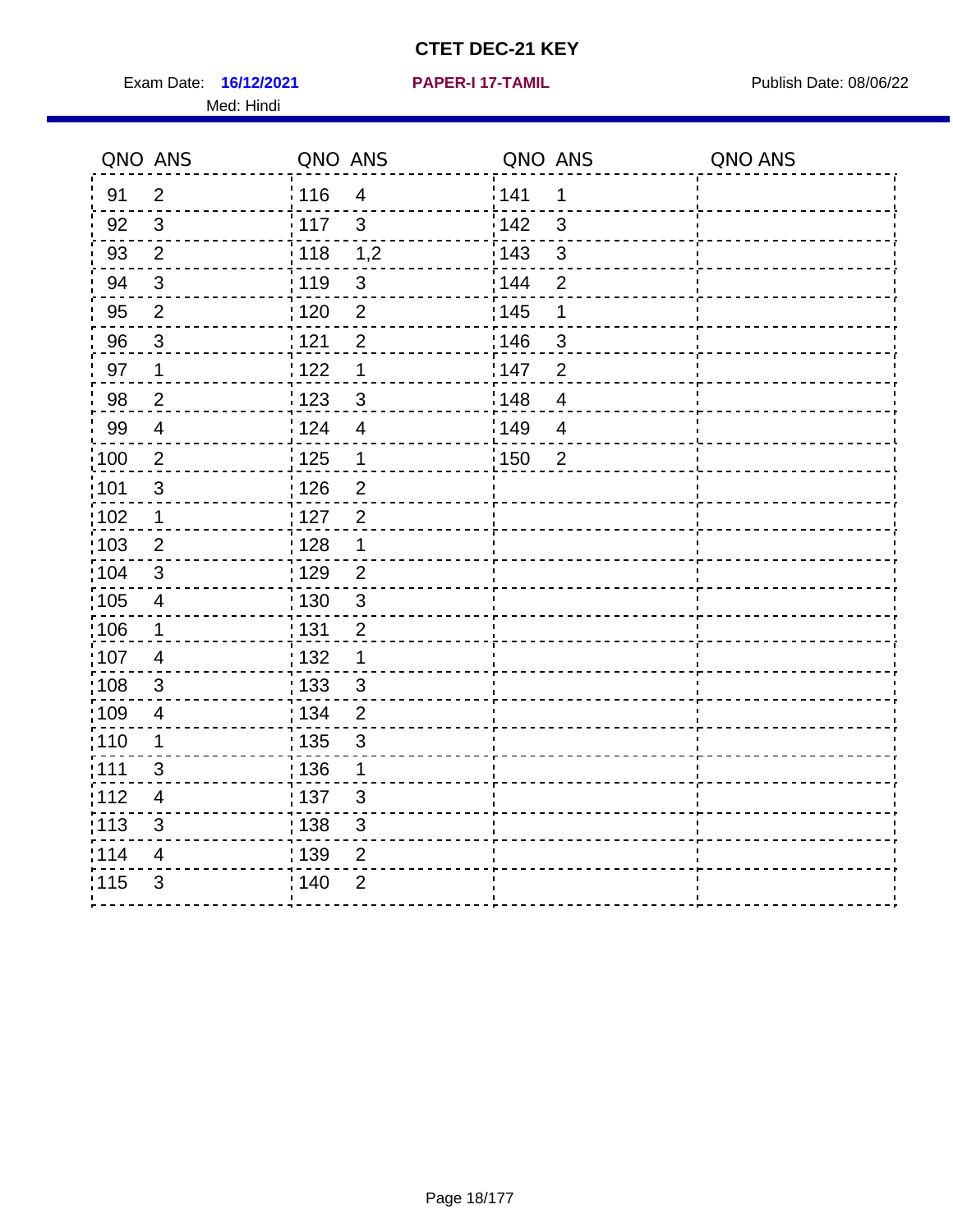Exam Date: 16/12/2021 **PAPER-I 18-TELUGU** PUBLISH Date: 08/06/22 Med: Hindi

|      | QNO ANS        | QNO ANS |                           | QNO ANS |                          | QNO ANS |
|------|----------------|---------|---------------------------|---------|--------------------------|---------|
| 91   | $\mathfrak{S}$ | 116     | $\overline{4}$            | 141     | 1                        |         |
| 92   | $\overline{4}$ | 117     | 3                         | 142     | 3                        |         |
| 93   | $\overline{2}$ | 118     | 1,2                       | 143     | $\mathbf{3}$             |         |
| 94   | 2              | : 119   | $\mathbf{3}$              | : 144   | $\overline{2}$           |         |
| 95   | 3              | :120    | 2                         | : 145   | 1                        |         |
| 96   | $\mathbf{1}$   | 121     | $\sqrt{3}$                | :146    | $\mathfrak{S}$           |         |
| 97   | $\mathfrak{S}$ | : 122   | $\mathbf 1$               | 147     | $\overline{2}$           |         |
| 98   | $\overline{2}$ | 123     | $\overline{2}$            | 1148    | $\overline{4}$           |         |
| 99   | $\mathbf{2}$   | 124     | $\sqrt{3}$                | 149     | $\overline{\mathcal{A}}$ |         |
| 100  | $\overline{1}$ | 125     | $\mathbf 1$               | 150     | $\overline{2}$           |         |
| 101  | $\overline{2}$ | : 126   | $\ensuremath{\mathsf{3}}$ |         |                          |         |
| 102  | 1              | : 127   | $\mathbf{3}$              |         |                          |         |
| :103 | $\mathbf{1}$   | : 128   | $\mathbf{3}$              |         |                          |         |
| 104  | $\mathbf 1$    | : 129   | $\overline{4}$            |         |                          |         |
| :105 | $\overline{2}$ | : 130   | $\mathbf{1}$              |         |                          |         |
| :106 | $\mathbf 1$    | : 131   | $\overline{2}$            |         |                          |         |
| 107  | $\overline{4}$ | : 132   | $\mathbf 1$               |         |                          |         |
| 108  | $\mathbf{3}$   | : 133   | $\overline{2}$            |         |                          |         |
| :109 | $\overline{4}$ | : 134   | $\overline{2}$            |         |                          |         |
| :110 | 1              | : 135   | 1                         |         |                          |         |
| :111 | $\mathfrak{S}$ | : 136   | 1                         |         |                          |         |
| 112  | $\overline{4}$ | : 137   | $\sqrt{3}$                |         |                          |         |
| 113  | $\mathsf 3$    | : 138   | $\ensuremath{\mathsf{3}}$ |         |                          |         |
| 114  | 4              | : 139   | $\overline{2}$            |         |                          |         |
| 115  | 3              | 140     | $\overline{2}$            |         |                          |         |
|      |                |         |                           |         |                          |         |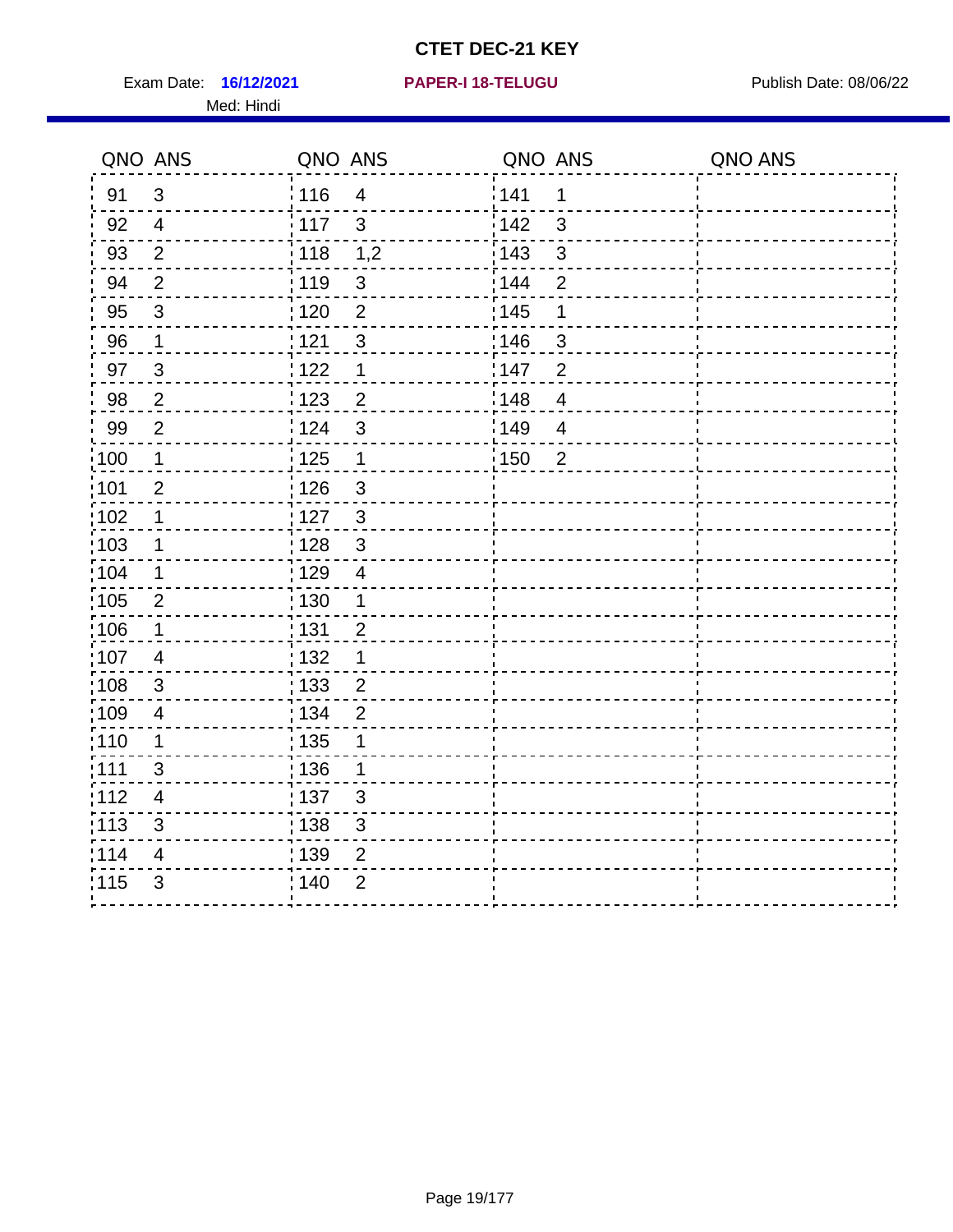Exam Date: 16/12/2021 **PAPER-I 19-TIBETAN** Publish Date: 08/06/22 Med: Hindi

|                   | QNO ANS                 | QNO ANS           |                         | QNO ANS           |                | QNO ANS |
|-------------------|-------------------------|-------------------|-------------------------|-------------------|----------------|---------|
| 91                | $\mathfrak{S}$          | 116               | $\overline{\mathbf{4}}$ | 141               | $\mathbf 1$    |         |
| 92                | $\overline{2}$          | 117               | 3                       | 142               | 3              |         |
| 93                | $\overline{4}$          | 118               | 1,2                     | 143               | 3              |         |
| 94                | 3                       | : 119             | $\mathbf{3}$            | : 144             | $\overline{2}$ |         |
| 95                | $\overline{4}$          | : 120             | $\overline{2}$          | : 145             | 1              |         |
| 96                | 4                       | 121               | $\overline{2}$          | 146               | 3              |         |
| 97                | $\mathbf 1$             | $122$             | 1                       | 147               | $\overline{2}$ |         |
| $98\,$            | $\overline{\mathbf{4}}$ | $\frac{1}{2}$ 123 | $\mathfrak{S}$          | $\frac{1}{2}$ 148 | $\overline{4}$ |         |
| 99                | $\mathbf 1$             | 124               | 1                       | 149               | $\overline{4}$ |         |
| $\frac{1}{1}$ 100 | $\overline{1}$          | 125               | $\mathbf{3}$            | 150               | $\overline{2}$ |         |
| :101              | $\mathsf 3$             | 126               | $\overline{\mathbf{4}}$ |                   |                |         |
| 102               | $\overline{2}$          | : 127             | $\overline{2}$          |                   |                |         |
| 103               | $\mathbf{3}$            | : 128             | $\mathbf 1$             |                   |                |         |
| 104               | $\overline{2}$          | : 129             | $\overline{2}$          |                   |                |         |
| $\frac{1}{1}$ 105 | $\mathbf 1$             | : 130             | $\mathbf{3}$            |                   |                |         |
| ;106              | $\mathbf 1$             | : 131             | 4                       |                   |                |         |
| :107              | $\overline{4}$          | : 132             | 1                       |                   |                |         |
| 108               | $\sqrt{3}$              | : 133             | $\mathbf{1}$            |                   |                |         |
| :109              | $\overline{\mathbf{4}}$ | : 134             | $\overline{2}$          |                   |                |         |
| :110              | 1                       | : 135             | 3                       |                   |                |         |
| 111               | 3                       | : 136             | $\mathbf{1}$            |                   |                |         |
| 112               | $\overline{4}$          | 137               | $\mathfrak{S}$          |                   |                |         |
| 113               | $\mathfrak{S}$          | 138               | 3                       |                   |                |         |
| 114               | 4                       | 139               | 2                       |                   |                |         |
| 115               | 3                       | 140               | $\overline{2}$          |                   |                |         |
|                   |                         |                   |                         |                   |                |         |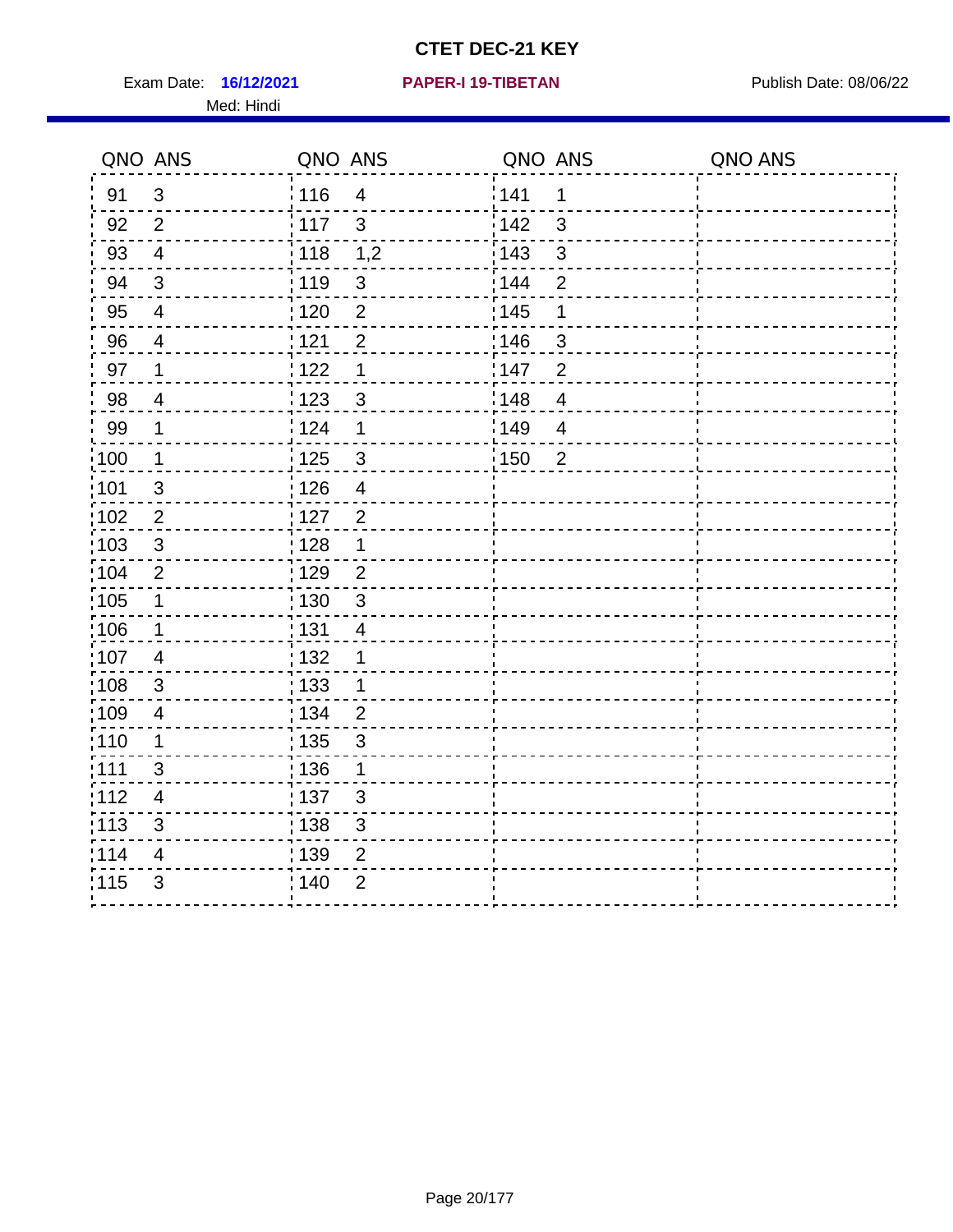Exam Date: 16/12/2021 **PAPER-I 20-URDU** PAPER 120-VERSITY Publish Date: 08/06/22 Med: Hindi

**16/12/2021 PAPER-I 20-URDU**

|                   | QNO ANS                  | QNO ANS           |                         | QNO ANS           |                | QNO ANS |
|-------------------|--------------------------|-------------------|-------------------------|-------------------|----------------|---------|
| 91                | $\mathbf{3}$             | 116               | $\overline{\mathbf{4}}$ | 141               | $\mathbf 1$    |         |
| 92                | $\mathbf 1$              | 117               | 3                       | 142               | 3              |         |
| 93                | $\overline{2}$           | 118               | 1,2                     | 143               | $\mathsf 3$    |         |
| 94                | $\overline{\mathbf{4}}$  | : 119             | $\mathfrak{S}$          | 144               | $\overline{2}$ |         |
| 95                | 1                        | : 120             | $\overline{2}$          | : 145             | 1              |         |
| 96                | $\overline{2}$           | : 121             | $\overline{2}$          | 146               | 3              |         |
| 97                | $\mathbf{3}$             | 122               | 1                       | 147               | $\overline{2}$ |         |
| 98                | $\mathbf{1}$             | $\frac{1}{2}$ 123 | $\overline{c}$          | $\frac{1}{2}$ 148 | $\overline{4}$ |         |
| 99                | $\overline{2}$           | 124               | 1                       | 149               | $\overline{4}$ |         |
| $\frac{1}{1}$ 100 | $\mathbf{1}$             | 125               | $\mathbf{3}$            | $\frac{1}{1}$ 150 | $\overline{2}$ |         |
| :101              | $\mathbf 2$              | 126               | $\overline{\mathbf{4}}$ |                   |                |         |
| 102               | $\overline{2}$           | 127               | $\mathbf 1$             |                   |                |         |
| 103               | $\mathbf 1$              | : 128             | $\overline{2}$          |                   |                |         |
| 104               | $\mathbf 1$              | : 129             | 1                       |                   |                |         |
| 105               | $\sqrt{2}$               | $\frac{1}{1}$ 130 | $\overline{2}$          |                   |                |         |
| :106              | $\mathbf 1$              | : 131             | $\mathbf 1$             |                   |                |         |
| 107               | $\overline{4}$           | : 132             | $\mathbf 1$             |                   |                |         |
| 108               | $\mathbf{3}$             | : 133             | $\overline{2}$          |                   |                |         |
| :109              | $\overline{4}$           | : 134             | 1                       |                   |                |         |
| :110              | 1                        | $\frac{1}{1}$ 135 | 1                       |                   |                |         |
| ;111              | $\mathfrak{S}$           | : 136             | 1                       |                   |                |         |
| 112               | $\overline{\mathcal{A}}$ | : 137             | $\mathbf{3}$            |                   |                |         |
| 113               | $\sqrt{3}$               | : 138             | $\mathfrak{S}$          |                   |                |         |
| 114               | $\overline{4}$           | : 139             | $\overline{2}$          |                   |                |         |
| 115               | $\mathfrak{S}$           | 140               | $\overline{2}$          |                   |                |         |
|                   |                          |                   |                         |                   |                |         |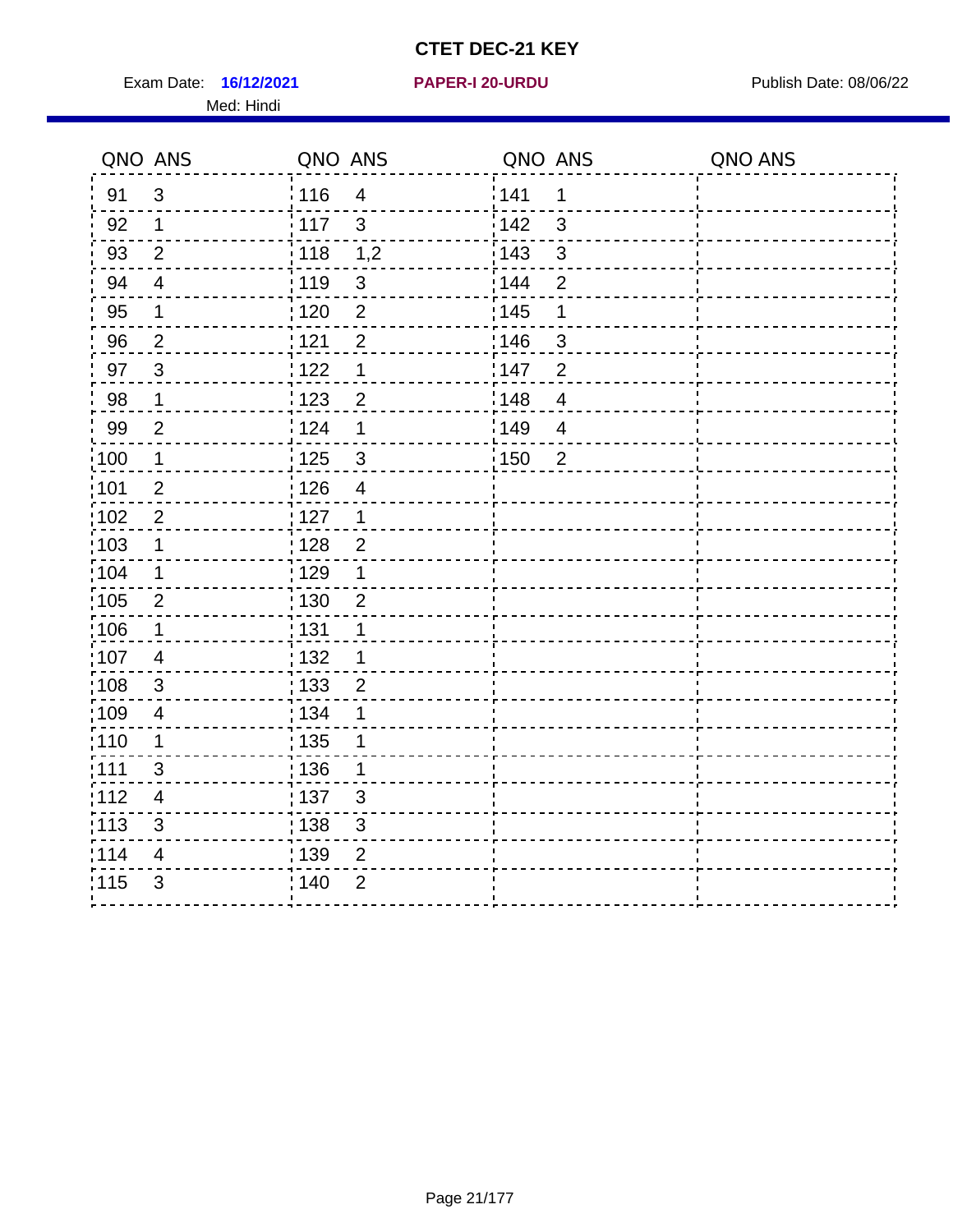Exam Date: **20/12/2021 PAPER-I-MAIN Exam Date: 08/06/22** Med: Hindi

|                | QNO ANS        | QNO ANS |                         | QNO ANS |                         | QNO ANS |                |
|----------------|----------------|---------|-------------------------|---------|-------------------------|---------|----------------|
| 1              | 1              | 26      | 4                       | 51      | 3                       | 76      | 1              |
| 2              | 1              | 27      | $\overline{4}$          | 52      | 3                       | 77      | 3              |
| 3              | 2              | 28      | $\overline{4}$          | 53      | $\overline{4}$          | 78      | 3              |
| 4              | $\mathbf 1$    | 29      | $\mathfrak{3}$          | 54      | 1                       | 79      | $\mathfrak{B}$ |
| $\overline{5}$ | $\overline{2}$ | 30      | $\sqrt{3}$              | 55      | 1                       | 80      | $\mathfrak{S}$ |
| $\,6$          | $\mathfrak{S}$ | 31      | $\overline{2}$          | 56      | 4                       | 81      | 9              |
| $\overline{7}$ | $\mathbf 1$    | 32      | 1                       | 57      | $\overline{4}$          | 82      | $\overline{4}$ |
| 8              | 4              | 33      | $\overline{4}$          | 58      | $\overline{4}$          | 83      | 1              |
| $9\,$          | 2              | 34      | 1                       | 59      | 3                       | 84      | $\overline{2}$ |
| 10             | $\overline{4}$ | 35      | 3                       | 60      | $\mathbf 1$             | 85      | $\overline{c}$ |
| 11             | 1              | 36      | 1                       | 61      | 4                       | 86      | $\overline{2}$ |
| 12             | $\overline{2}$ | 37      | $\overline{\mathbf{4}}$ | 62      | $\mathbf{2}$            | 87      | $\overline{2}$ |
| 13             | 3              | 38      | $\overline{2}$          | 63      | $\overline{2}$          | 88      | 4              |
| 14             | 3              | 39      | 4                       | 64      | $\overline{2}$          | 89      | 4              |
| 15             | $\mathbf 1$    | 40      | $\overline{2}$          | 65      | $\mathbf{3}$            | 90      | 1              |
| 16             | 1              | 41      | $\mathbf{1}$            | 66      | $\overline{4}$          |         |                |
| 17             | 1              | 42      | 3                       | 67      | $\overline{2}$          |         |                |
| 18             | 3              | 43      | 2                       | 68      | $\overline{\mathbf{4}}$ |         |                |
| 19             | 3              | 44      | $\mathfrak{B}$          | 69      | $\mathbf{2}$            |         |                |
| 20             | $\overline{4}$ | 45      | $\overline{4}$          | 70      | 3                       |         |                |
| 21             | 3              | 46      | $\overline{4}$          | 71      | 3                       |         |                |
| 22             | $\mathbf 1$    | 47      | 1                       | 72      | $\overline{2}$          |         |                |
| 23             | 1              | 48      | $\overline{2}$          | 73      | 3                       |         |                |
| 24             | 4              | 49      | 3                       | 74      | 4                       |         |                |
| 25             | 4              | 50      | 1                       | 75      | 4                       |         |                |

Answer key 9 means marks awarded to all the candidates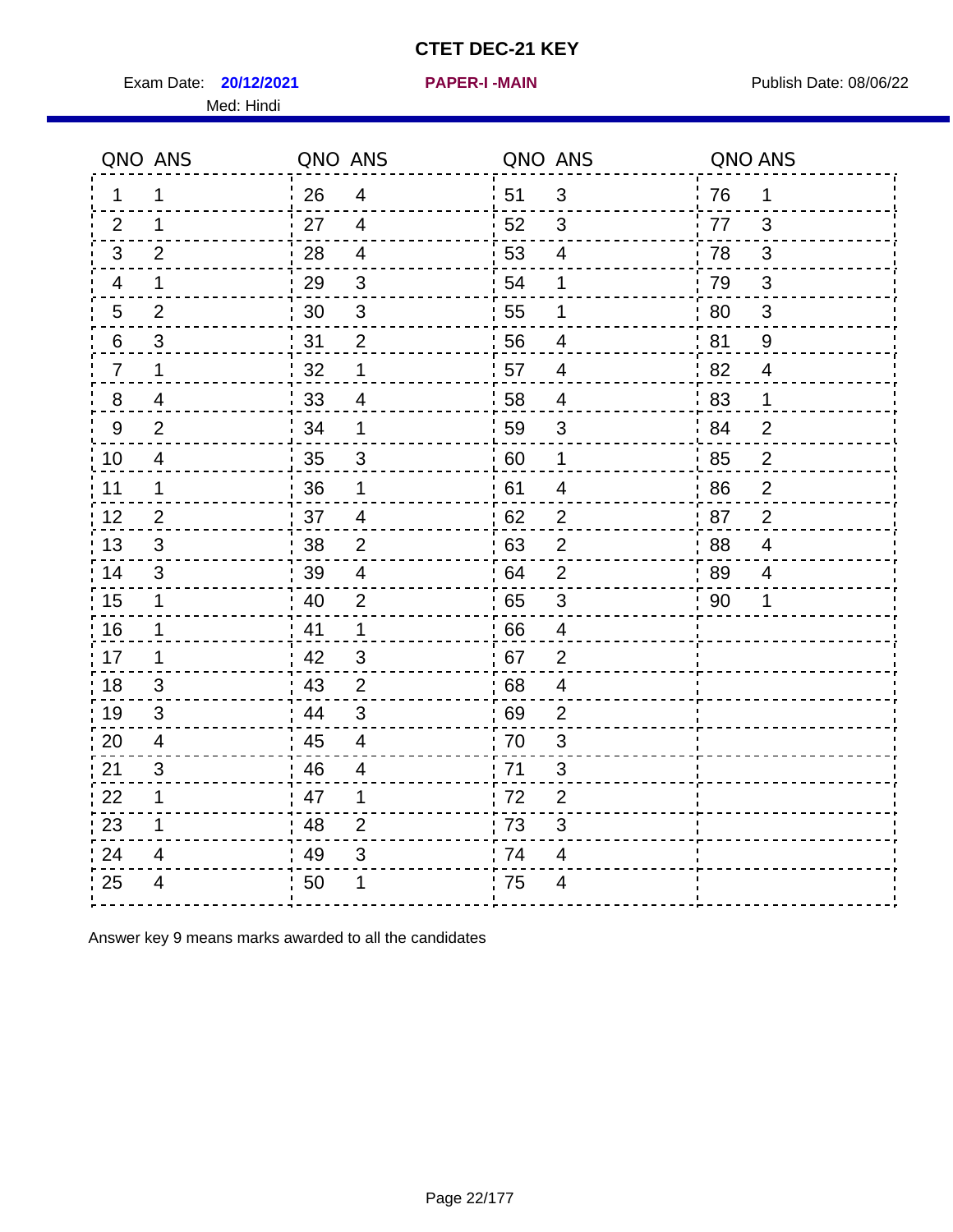Exam Date: **20/12/2021 PAPER-I 01-ENGLISH Proposed by Publish Date: 08/06/22** Med: Hindi

|                   | QNO ANS                  | QNO ANS           |                         | QNO ANS |                         | QNO ANS |
|-------------------|--------------------------|-------------------|-------------------------|---------|-------------------------|---------|
| 91                | $\mathbf{1}$             | 116               | 3                       | 141     | $\overline{\mathbf{4}}$ |         |
| 92                | $\mathbf 1$              | 117               | $\overline{2}$          | 142     | $\overline{2}$          |         |
| 93                | $\overline{4}$           | 118               | $\overline{2}$          | 143     | $\overline{\mathbf{4}}$ |         |
| 94                | $\overline{4}$           | : 119             | $\mathfrak{S}$          | 144     | 3                       |         |
| 95                | $\overline{2}$           | : 120             | 1                       | : 145   | 3                       |         |
| 96                | 4                        | 121               | $\mathbf{1}$            | 146     | 1                       |         |
| 97                | $\overline{\mathcal{A}}$ | $122$             | $\mathbf{3}$            | 147     | $\overline{4}$          |         |
| $98\,$            | $\mathbf 1$              | $\frac{1}{2}$ 123 | $\mathbf{3}$            | 148     | 1                       |         |
| 99                | $\sqrt{3}$               | 124               | $\overline{2}$          | ¦149    | 1                       |         |
| $\frac{1}{1}$ 100 | $\overline{4}$           | 125               | $\overline{\mathbf{4}}$ | 150     | $\mathfrak{S}$          |         |
| :101              | $\mathbf 2$              | 126               | $\overline{\mathbf{4}}$ |         |                         |         |
| 102               | $\overline{2}$           | : 127             | $\overline{2}$          |         |                         |         |
| 103               | $\overline{4}$           | : 128             | $\mathbf{1}$            |         |                         |         |
| 104               | $\mathbf{3}$             | : 129             | $\mathfrak{S}$          |         |                         |         |
| 105               | $\sqrt{3}$               | : 130             | $\mathbf{3}$            |         |                         |         |
| :106              | 1                        | : 131             | $\overline{2}$          |         |                         |         |
| :107              | 1                        | : 132             | $\overline{2}$          |         |                         |         |
| 108               | $\overline{2}$           | : 133             | $\mathbf{3}$            |         |                         |         |
| :109              | $\sqrt{3}$               | : 134             | $\overline{4}$          |         |                         |         |
| :110              | 2                        | : 135             | 3                       |         |                         |         |
| 111               | $\mathbf 1$              | : 136             | $\overline{4}$          |         |                         |         |
| 112               | $\overline{4}$           | 137               | $\overline{2}$          |         |                         |         |
| : 113             | 1                        | 138               | $\overline{\mathbf{4}}$ |         |                         |         |
| 114               | 3                        | : 139             | 3                       |         |                         |         |
| 115               | 3                        | 140               | $\sqrt{3}$              |         |                         |         |
|                   |                          |                   |                         |         |                         |         |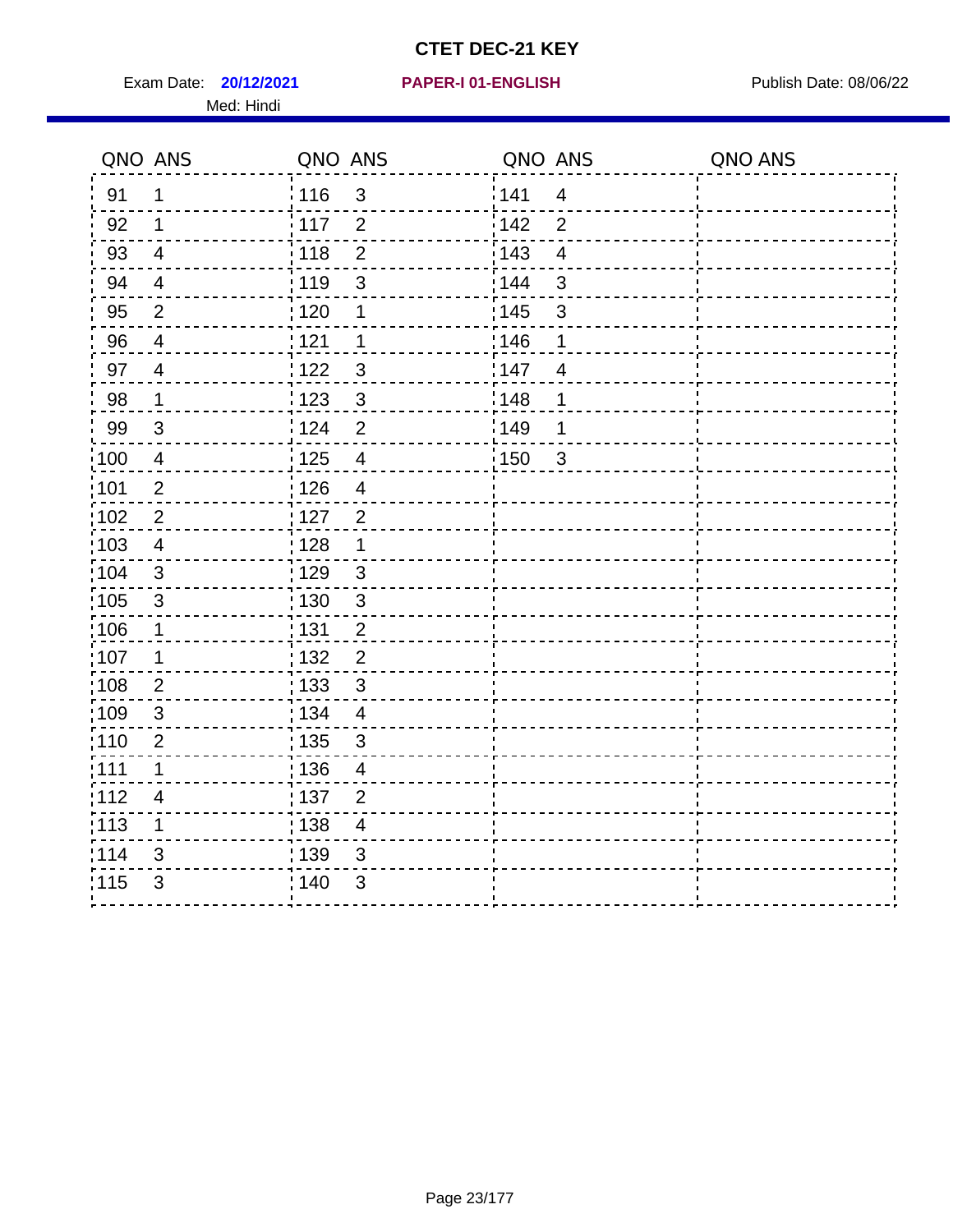Exam Date: **20/12/2021 PAPER-I 02-HINDI Exam Date: 08/06/22** Med: Hindi

**20/12/2021 PAPER-I 02-HINDI**

|                   | QNO ANS                   | QNO ANS |                         | QNO ANS |                         | QNO ANS |
|-------------------|---------------------------|---------|-------------------------|---------|-------------------------|---------|
| 91                | $\mathfrak{S}$            | 116     | $\mathfrak{3}$          | 1141    | $\overline{4}$          |         |
| 92                | $\mathbf 1$               | 117     | $\overline{2}$          | 142     | $\overline{2}$          |         |
| 93                | $\overline{2}$            | 118     | $\overline{2}$          | 143     | $\overline{\mathbf{4}}$ |         |
| 94                | 3                         | : 119   | $\mathfrak{B}$          | : 144   | 3                       |         |
| 95                | 1                         | : 120   | 1                       | : 145   | $\mathfrak{S}$          |         |
| 96                | $\overline{2}$            | 121     | $\overline{2}$          | :146    | 1                       |         |
| 97                | $\sqrt{2}$                | 122     | $\mathbf{3}$            | 147     | $\overline{4}$          |         |
| 98                | $\overline{2}$            | 123     | $\mathbf{1}$            | 148     | 1                       |         |
| 99                | $\ensuremath{\mathsf{3}}$ | 124     | $\overline{\mathbf{4}}$ | :149    | 1                       |         |
| $\frac{1}{1}$ 100 | $\overline{2}$            | 125     | $\overline{\mathbf{4}}$ | 150     | $\mathbf{3}$            |         |
| :101              | $\sqrt{3}$                | : 126   | $\mathsf 3$             |         |                         |         |
| 102               | $\mathbf 1$               | : 127   | $\mathbf 1$             |         |                         |         |
| 103               | 4                         | :128    | $\overline{4}$          |         |                         |         |
| 104               | $\mathbf{3}$              | : 129   | $\mathbf 1$             |         |                         |         |
| 105               | $\mathbf 1$               | 130     | $\overline{2}$          |         |                         |         |
| :106              | 1                         | : 131   | 1                       |         |                         |         |
| 107               | 1                         | :132    | 1                       |         |                         |         |
| 108               | $\overline{2}$            | : 133   | $\mathfrak{S}$          |         |                         |         |
| :109              | $\sqrt{3}$                | : 134   | $\mathbf 1$             |         |                         |         |
| :110              | $\overline{2}$            | : 135   | 4                       |         |                         |         |
| 111               | $\mathbf 1$               | : 136   | $\overline{4}$          |         |                         |         |
| 112               | $\overline{\mathcal{A}}$  | : 137   | $\overline{2}$          |         |                         |         |
| 113               | 1                         | : 138   | $\overline{4}$          |         |                         |         |
| 114               | 3                         | : 139   | 3                       |         |                         |         |
| 115               | 3                         | 140     | $\mathfrak{B}$          |         |                         |         |
|                   |                           |         |                         |         |                         |         |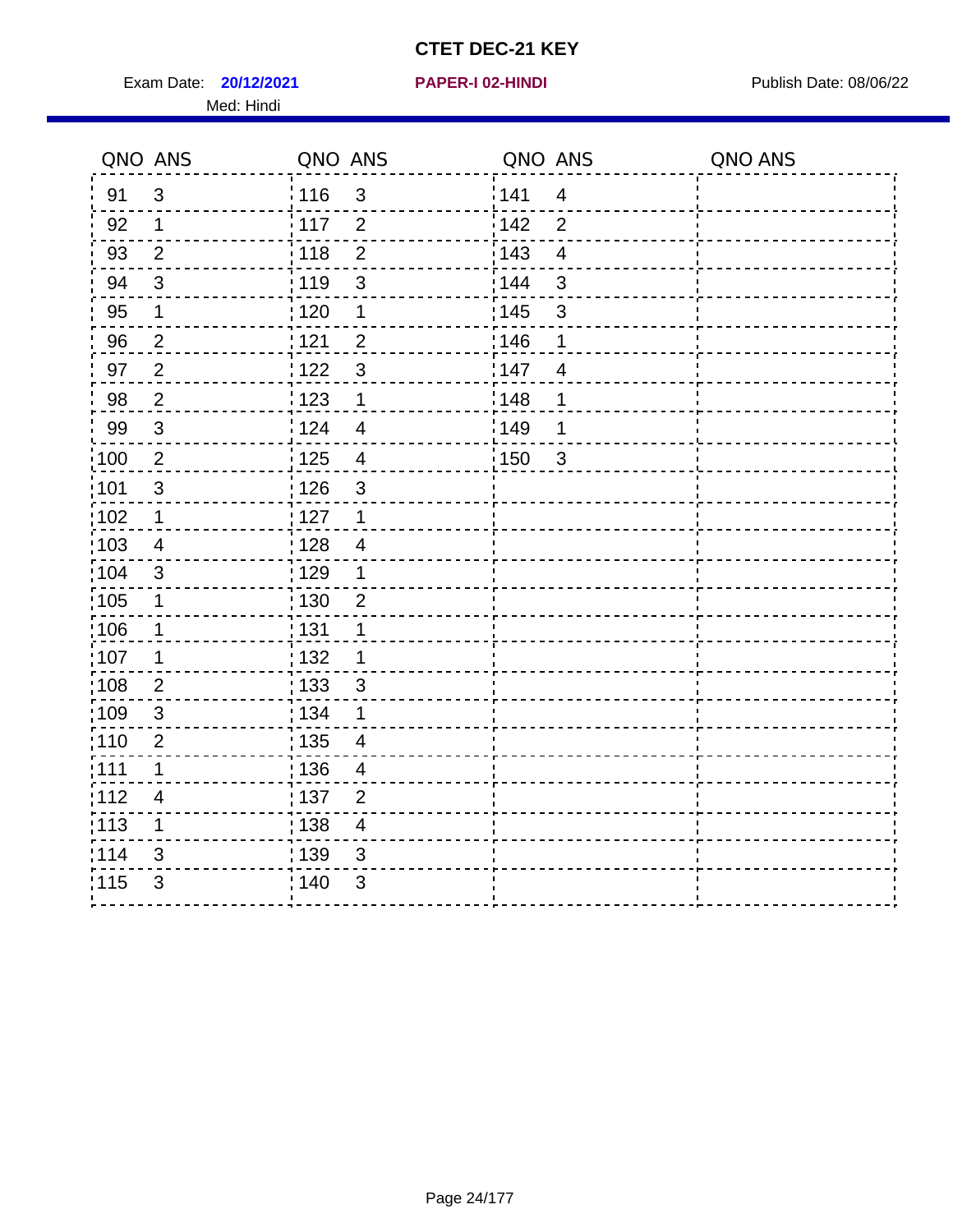Med: Hindi

#### **20/12/2021 PAPER-I 03-ASSAMESE** Exam Date: Publish Date: 08/06/22

|       | QNO ANS                 | QNO ANS                             | QNO ANS                             | QNO ANS |
|-------|-------------------------|-------------------------------------|-------------------------------------|---------|
| 91    | $\overline{2}$          | : 116<br>3                          | 141<br>$\overline{4}$               |         |
| 92    | $\overline{4}$          | $\overline{2}$<br>: 117             | 142<br>$\overline{2}$               |         |
| 93    | $\mathfrak{S}$          | : 118<br>$\overline{2}$             | 143<br>$\overline{4}$               |         |
| 94    | $\mathbf 1$             | : 119<br>3                          | 144<br>3                            |         |
| 95    | 3                       | :120<br>1                           | : 145<br>3                          |         |
| 96    | $\overline{4}$          | 121<br>4                            | :146<br>1                           |         |
| 97    | 1                       | : 122<br>1                          | 147<br>$\overline{4}$               |         |
| 98    | $\overline{4}$          | 123<br>$\mathbf{3}$                 | 148<br>1                            |         |
| 99    | $\sqrt{3}$              | 124<br>$\mathfrak{S}$               | $\frac{1}{2}$ 149<br>1              |         |
| :100  | $\mathbf 1$             | $\frac{1}{2}$ 125<br>$\mathbf 1$    | $\frac{1}{2}$ 150<br>$\mathfrak{S}$ |         |
| :101  | $\mathbf 2$             | : 126<br>$\overline{c}$             |                                     |         |
| 102   | $\overline{4}$          | : 127<br>$\overline{2}$             |                                     |         |
| 103   | 4                       | 3<br>: 128                          |                                     |         |
| 104   | $\overline{4}$          | : 129<br>1                          |                                     |         |
| :105  | $\overline{\mathbf{4}}$ | : 130<br>$\overline{4}$             |                                     |         |
| :106  | 1                       | : 131<br>$\mathbf 1$                |                                     |         |
| :107  | 1                       | : 132<br>$\mathbf{3}$               |                                     |         |
| :108  | $\mathbf{2}$            | $\frac{1}{1}$ 133<br>$\mathfrak{S}$ |                                     |         |
| :109  | $\sqrt{3}$              | : 134<br>$\mathbf{3}$               |                                     |         |
| 110   | $\overline{2}$          | 135<br>$\overline{2}$               |                                     |         |
| :111  | $\mathbf 1$             | : 136<br>$\overline{4}$             |                                     |         |
| 112   | 4                       | 137<br>$\overline{2}$               |                                     |         |
| : 113 | $\mathbf 1$             | : 138<br>$\overline{4}$             |                                     |         |
| 114   | 3                       | 139<br>3                            |                                     |         |
| 115   | 3                       | 140<br>$\mathfrak{S}$               |                                     |         |
|       |                         |                                     |                                     |         |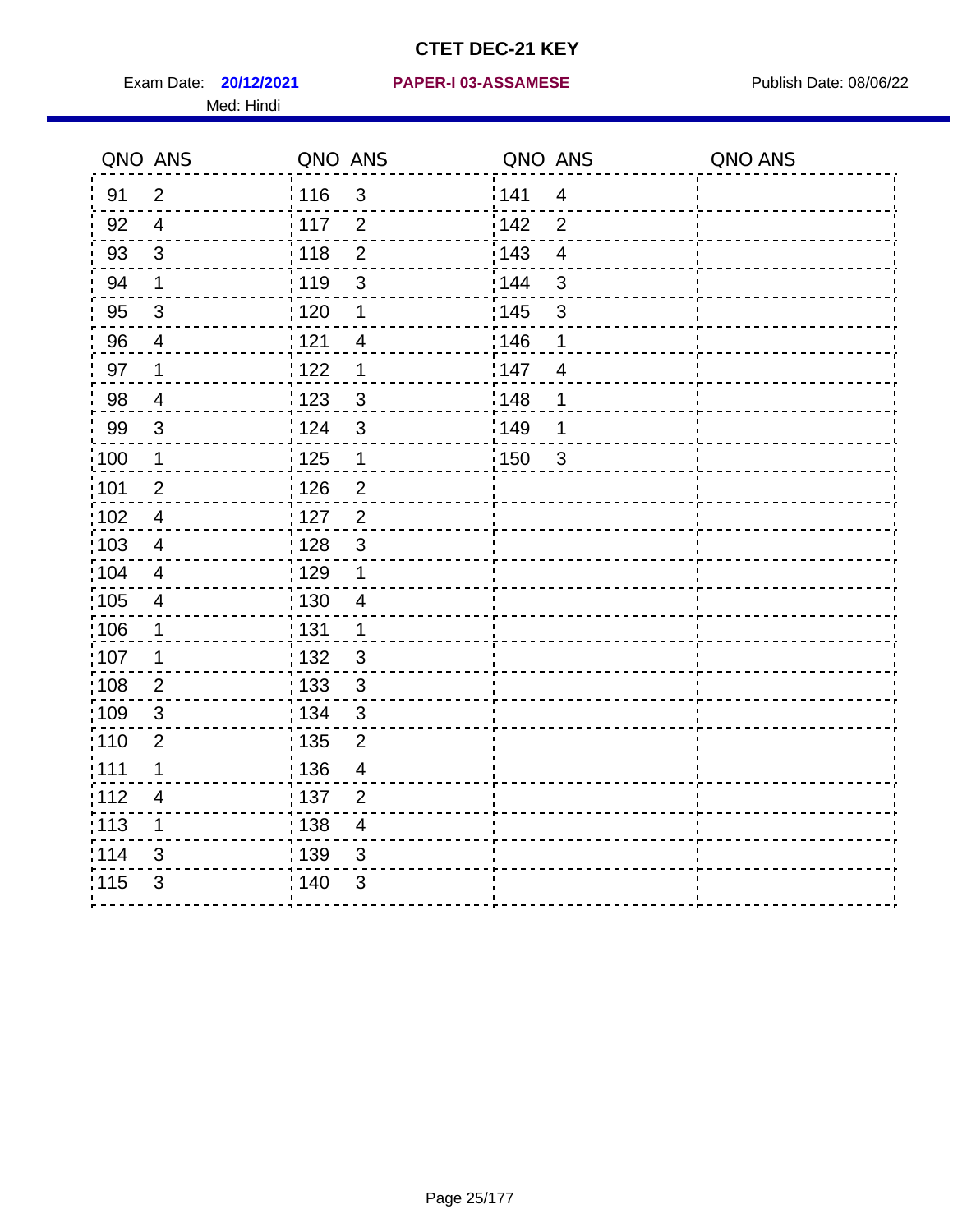Exam Date: **20/12/2021 PAPER-I 04-BENGALI Exam Date: 08/06/22** Med: Hindi

|                   | QNO ANS        | QNO ANS           |                         | QNO ANS           |                         | QNO ANS |
|-------------------|----------------|-------------------|-------------------------|-------------------|-------------------------|---------|
| 91                | $\overline{2}$ | 116               | $\mathfrak{S}$          | 141               | $\overline{4}$          |         |
| 92                | $\mathfrak{S}$ | $\frac{1}{2}$ 117 | $\overline{2}$          | 142               | $\overline{2}$          |         |
| 93                | $\overline{4}$ | 118               | $\overline{2}$          | 143               | $\overline{\mathbf{4}}$ |         |
| 94                | 3              | : 119             | 3                       | : 144             | 3                       |         |
| 95                | $\overline{2}$ | : 120             | 1                       | : 145             | 3                       |         |
| 96                | 1              | 121               | 3                       | 146               | 1                       |         |
| 97                | $\overline{2}$ | : 122             | 1                       | 147               | $\overline{4}$          |         |
| 98                | $\mathbf{3}$   | 123               | $\overline{2}$          | 148               | 1                       |         |
| 99                | $\mathbf 1$    | i 124             | $\overline{4}$          | $\frac{1}{2}$ 149 | 1                       |         |
| $\frac{1}{1}$ 100 | $\overline{2}$ | $\frac{1}{1}$ 125 | $\mathfrak{S}$          | 150               | $\mathbf{3}$            |         |
| :101              | 1              | : 126             | $\overline{2}$          |                   |                         |         |
| 102               | $\overline{4}$ | : 127             | 1                       |                   |                         |         |
| ;103              | 3              | : 128             | $\mathbf 1$             |                   |                         |         |
| 104               | $\mathbf 1$    | : 129             | $\overline{2}$          |                   |                         |         |
| 105               | $\overline{2}$ | 130               | $\mathbf{3}$            |                   |                         |         |
| :106              | 1              | : 131             | $\overline{4}$          |                   |                         |         |
| 107               | 1              | :132              | $\mathbf 1$             |                   |                         |         |
| 108               | $\overline{2}$ | 133               | $\overline{2}$          |                   |                         |         |
| :109              | $\sqrt{3}$     | : 134             | $\mathbf 1$             |                   |                         |         |
| :110              | 2              | : 135             | 3                       |                   |                         |         |
| 111               | $\mathbf 1$    | 136               | $\overline{4}$          |                   |                         |         |
| 112               | $\overline{4}$ | 137               | $\overline{2}$          |                   |                         |         |
| 113               | 1              | : 138             | $\overline{\mathbf{4}}$ |                   |                         |         |
| 114               | 3              | 139               | 3                       |                   |                         |         |
| 115               | 3              | 140               | $\mathfrak{S}$          |                   |                         |         |
|                   |                |                   |                         |                   |                         |         |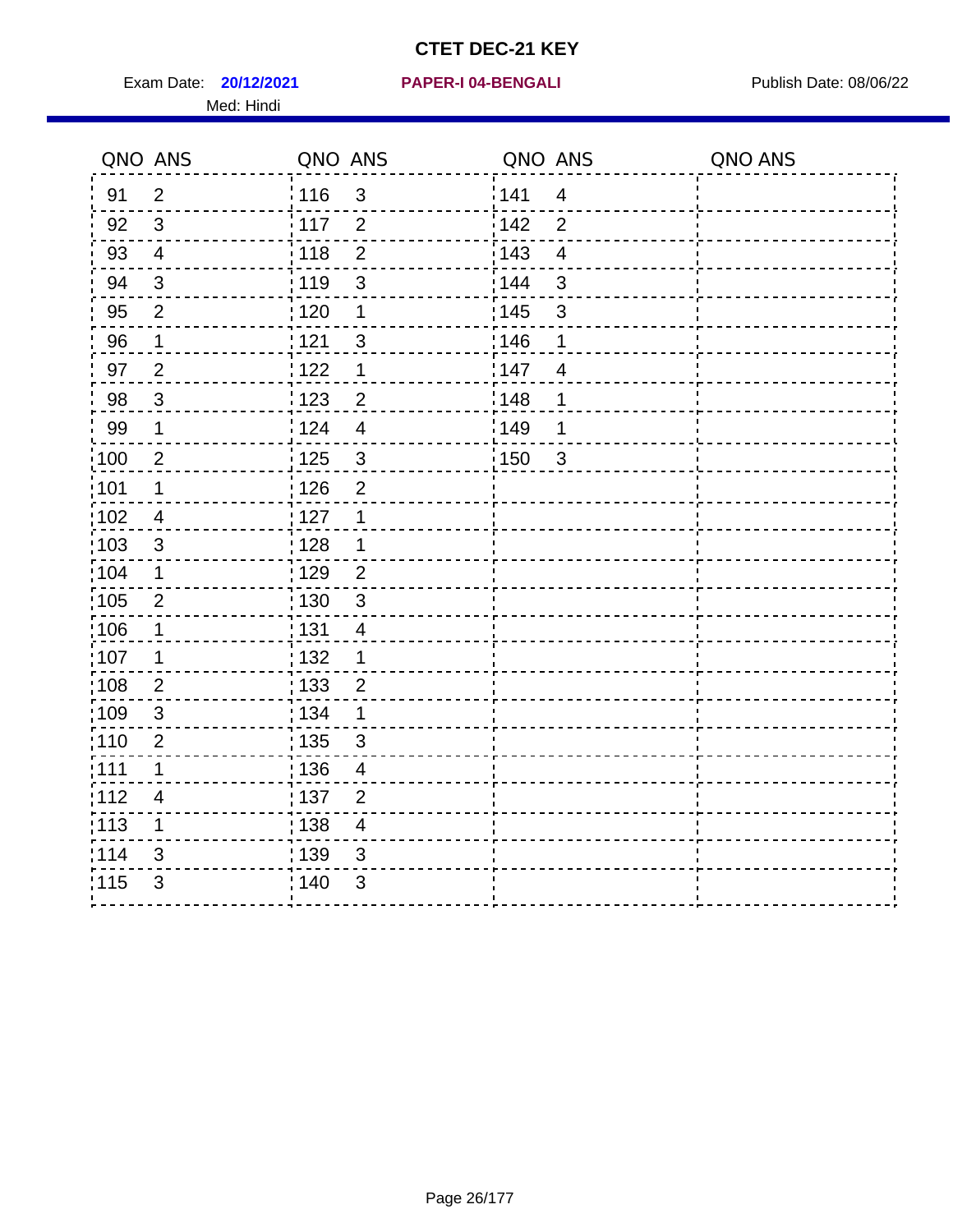Exam Date: **20/12/2021 PAPER-I 05-GARO** Publish Date: 08/06/22 Med: Hindi

**20/12/2021 PAPER-I 05-GARO**

|      | QNO ANS        | QNO ANS           |                          | QNO ANS |                         | QNO ANS |
|------|----------------|-------------------|--------------------------|---------|-------------------------|---------|
| 91   | $\mathbf{1}$   | : 116             | $\mathfrak{S}$           | 141     | $\overline{\mathbf{4}}$ |         |
| 92   | $\mathfrak{B}$ | 117               | $\overline{2}$           | 142     | $\overline{2}$          |         |
| 93   | $\overline{2}$ | 118               | $\overline{2}$           | 143     | $\overline{\mathbf{4}}$ |         |
| 94   | $\overline{2}$ | : 119             | $\mathfrak{S}$           | : 144   | 3                       |         |
| 95   | $\overline{2}$ | :120              | 1                        | : 145   | 3                       |         |
| 96   | 1              | 121               | 4                        | 146     | 1                       |         |
| 97   | $\mathbf 2$    | 122               | $\overline{2}$           | :147    | $\overline{4}$          |         |
| 98   | $\overline{2}$ | 123               | $\overline{4}$           | 148     | 1                       |         |
| 99   | $\mathbf 1$    | 124               | $\sqrt{3}$               | :149    | 1                       |         |
| :100 | $\mathbf{1}$   | 125               | $\mathbf 1$              | 150     | $\mathfrak{S}$          |         |
| :101 | $\sqrt{3}$     | : 126             | 1                        |         |                         |         |
| 102  | $\overline{2}$ | : 127             | $\overline{2}$           |         |                         |         |
| 103  | 3              | :128              | $\overline{4}$           |         |                         |         |
| 104  | $\mathbf 1$    | : 129             | $\mathbf{3}$             |         |                         |         |
| 105  | $\sqrt{2}$     | 130               | $\mathbf 1$              |         |                         |         |
| :106 | 1              | : 131             | $\overline{\mathcal{A}}$ |         |                         |         |
| ;107 | 1              | 132               | $\mathbf 1$              |         |                         |         |
| 108  | $\overline{2}$ | $\frac{1}{1}$ 133 | $\sqrt{3}$               |         |                         |         |
| :109 | $\sqrt{3}$     | : 134             | 1                        |         |                         |         |
| :110 | $\overline{2}$ | : 135             | 1                        |         |                         |         |
| :111 | $\mathbf 1$    | : 136             | $\overline{4}$           |         |                         |         |
| 112  | 4              | : 137             | $\overline{2}$           |         |                         |         |
| 113  | 1              | : 138             | $\overline{\mathcal{A}}$ |         |                         |         |
| 114  | 3              | : 139             | 3                        |         |                         |         |
| 115  | $\mathfrak{S}$ | 140               | $\sqrt{3}$               |         |                         |         |
|      |                |                   |                          |         |                         |         |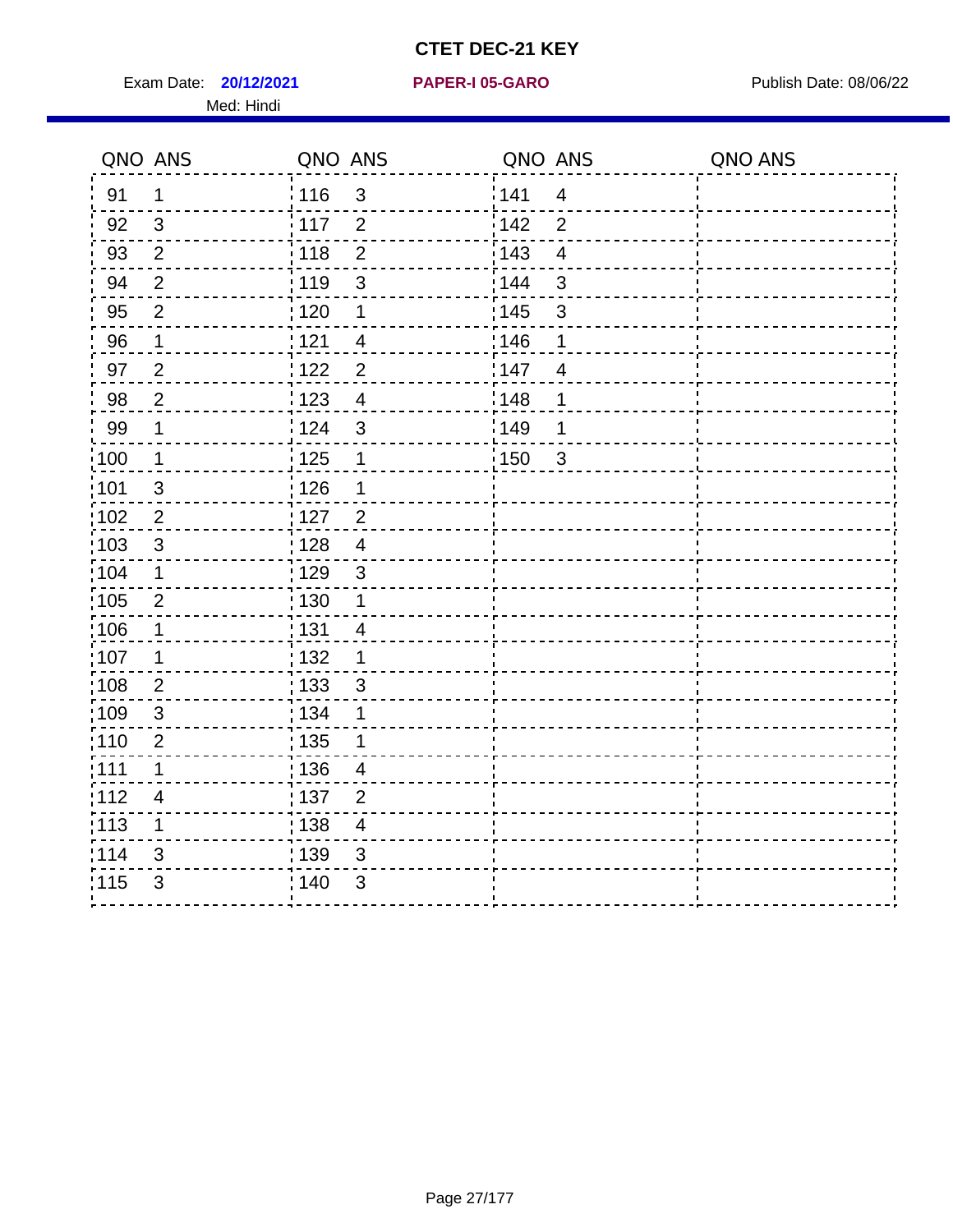Med: Hindi

|                   | QNO ANS                  | QNO ANS           |                          | QNO ANS |                         | QNO ANS |
|-------------------|--------------------------|-------------------|--------------------------|---------|-------------------------|---------|
| 91                | $\overline{4}$           | 116               | $\mathfrak{S}$           | 141     | $\overline{\mathbf{4}}$ |         |
| 92                | $\overline{4}$           | 117               | $\overline{2}$           | 142     | $\overline{2}$          |         |
| 93                | $\sqrt{3}$               | 118               | $\overline{2}$           | 143     | $\overline{4}$          |         |
| 94                | 1                        | : 119             | $\mathbf{3}$             | 144     | 3                       |         |
| 95                | 4                        | :120              | 1                        | : 145   | 3                       |         |
| 96                | $\overline{2}$           | : 121             | $\overline{2}$           | 146     | 1                       |         |
| 97                | $\mathfrak{B}$           | : 122             | $\mathbf{3}$             | 147     | $\overline{4}$          |         |
| 98                | $\mathbf 1$              | 123               | $\mathbf{3}$             | 148     | 1                       |         |
| 99                | 1                        | : 124             | $\overline{2}$           | :149    | 1                       |         |
| :100              | $\mathbf 1$              | 125               | $\mathbf{3}$             | 150     | $\sqrt{3}$              |         |
| :101              | $\overline{4}$           | : 126             | 1                        |         |                         |         |
| 102               | $\overline{4}$           | : 127             | $\overline{4}$           |         |                         |         |
| 103               | $\mathbf 1$              | : 128             | $\mathbf{3}$             |         |                         |         |
| 104               | $\sqrt{3}$               | : 129             | $\mathbf{3}$             |         |                         |         |
| 105               | $\overline{2}$           | : 130             | $\overline{\mathcal{A}}$ |         |                         |         |
| :106              | 1                        | : 131             | 3                        |         |                         |         |
| :107              | 1                        | : 132             | $\mathbf{3}$             |         |                         |         |
| :108              | $\mathbf{2}$             | $\frac{1}{1}$ 133 | $\mathbf 2$              |         |                         |         |
| :109              | $\sqrt{3}$               | : 134             | 1                        |         |                         |         |
| :110              | $\overline{2}$           | : 135             | 3                        |         |                         |         |
| 111               | $\mathbf 1$              | : 136             | $\overline{4}$           |         |                         |         |
| 112               | $\overline{\mathcal{A}}$ | 137               | $\overline{c}$           |         |                         |         |
| $\frac{1}{1}$ 113 | 1                        | : 138             | $\overline{4}$           |         |                         |         |
| 114               | 3                        | 139               | 3                        |         |                         |         |
| 115               | 3                        | : 140             | $\sqrt{3}$               |         |                         |         |
|                   |                          |                   |                          |         |                         |         |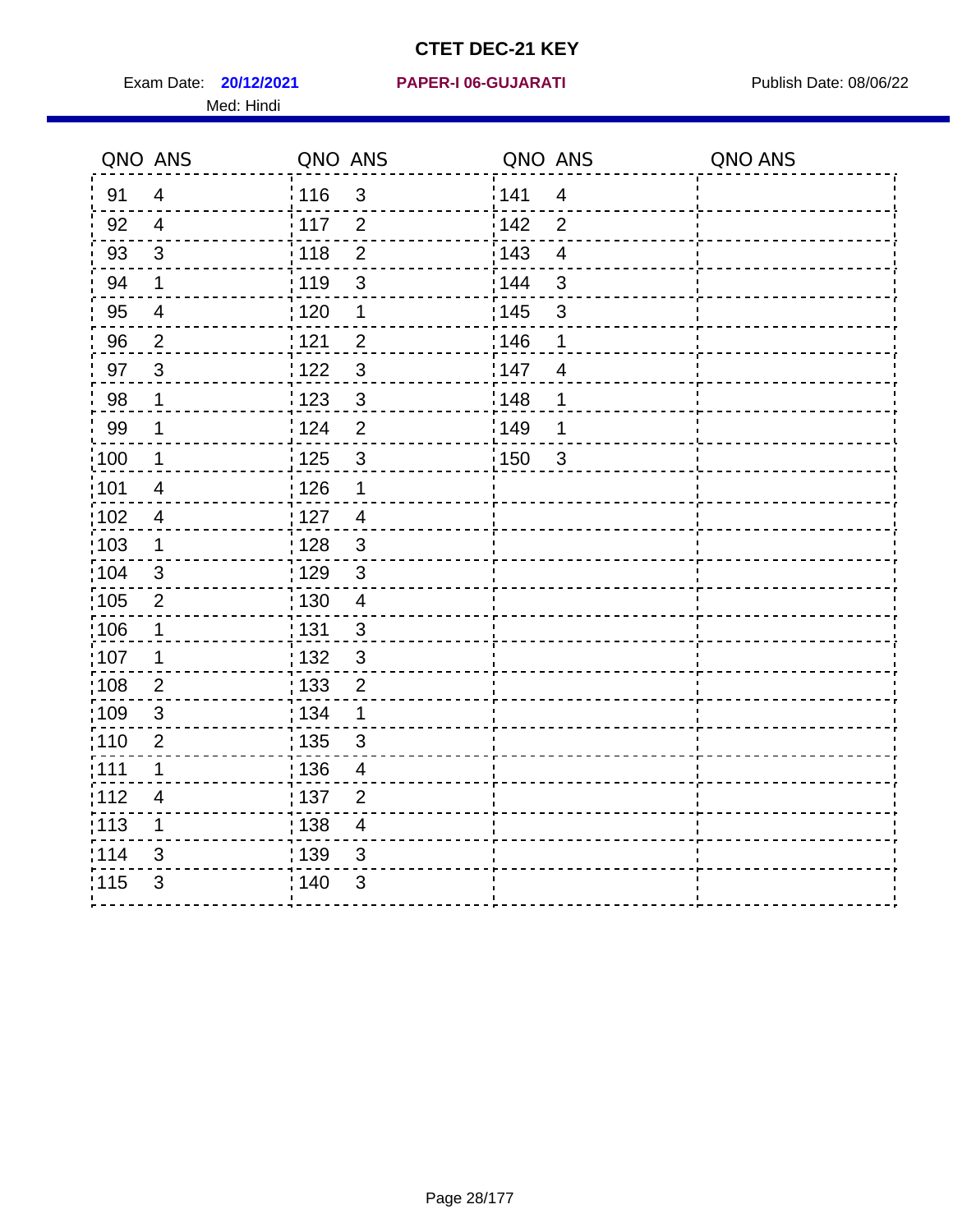Exam Date: **20/12/2021 PAPER-I 07-KANNADA** Publish Date: 08/06/22 Med: Hindi

|                   | QNO ANS                  | QNO ANS                          | QNO ANS                             | QNO ANS |
|-------------------|--------------------------|----------------------------------|-------------------------------------|---------|
| 91                | $\mathbf{1}$             | 116<br>3                         | 141<br>$\overline{\mathbf{4}}$      |         |
| 92                | 2                        | 117<br>$\overline{2}$            | 142<br>$\overline{2}$               |         |
| 93                | $\overline{2}$           | $\overline{2}$<br>118            | 143<br>$\overline{\mathbf{4}}$      |         |
| 94                | 1                        | : 119<br>3                       | 144<br>3                            |         |
| 95                | 4                        | : 120<br>1                       | : 145<br>3                          |         |
| 96                | 1                        | 121<br>$\overline{4}$            | 146<br>1                            |         |
| 97                | 1                        | 122<br>1                         | 147<br>$\overline{4}$               |         |
| 98                | $\mathbf{3}$             | $\frac{1}{2}$ 123<br>1           | 148<br>1                            |         |
| 99                | $\mathbf{1}$             | 124<br>1                         | ¦149<br>1                           |         |
| $\frac{1}{1}$ 100 | $\overline{2}$           | 125<br>$\mathbf{3}$              | $\frac{1}{2}$ 150<br>$\mathfrak{S}$ |         |
| 101               | $\mathsf 3$              | 126<br>1                         |                                     |         |
| 102               | $\overline{4}$           | : 127<br>$\overline{2}$          |                                     |         |
| 103               | $\mathfrak{S}$           | $\mathfrak{3}$<br>128            |                                     |         |
| 104               | $\mathbf 1$              | : 129<br>$\overline{2}$          |                                     |         |
| 105               | $\mathbf 2$              | : 130<br>$\overline{4}$          |                                     |         |
| :106              | 1                        | : 131<br>$\mathbf 1$             |                                     |         |
| :107              | 1                        | : 132<br>$\overline{2}$          |                                     |         |
| 108               | $\overline{2}$           | : 133<br>$\mathbf 1$             |                                     |         |
| :109              | $\sqrt{3}$               | : 134<br>$\mathbf{1}$            |                                     |         |
| :110              | 2                        | : 135<br>2                       |                                     |         |
| :111              | 1                        | : 136<br>$\overline{4}$          |                                     |         |
| 112               | $\overline{\mathcal{A}}$ | 137<br>$\overline{2}$            |                                     |         |
| : 113             | 1                        | : 138<br>$\overline{\mathbf{4}}$ |                                     |         |
| 114               | 3                        | :139<br>3                        |                                     |         |
| 115               | 3                        | 140<br>$\sqrt{3}$                |                                     |         |
|                   |                          |                                  |                                     |         |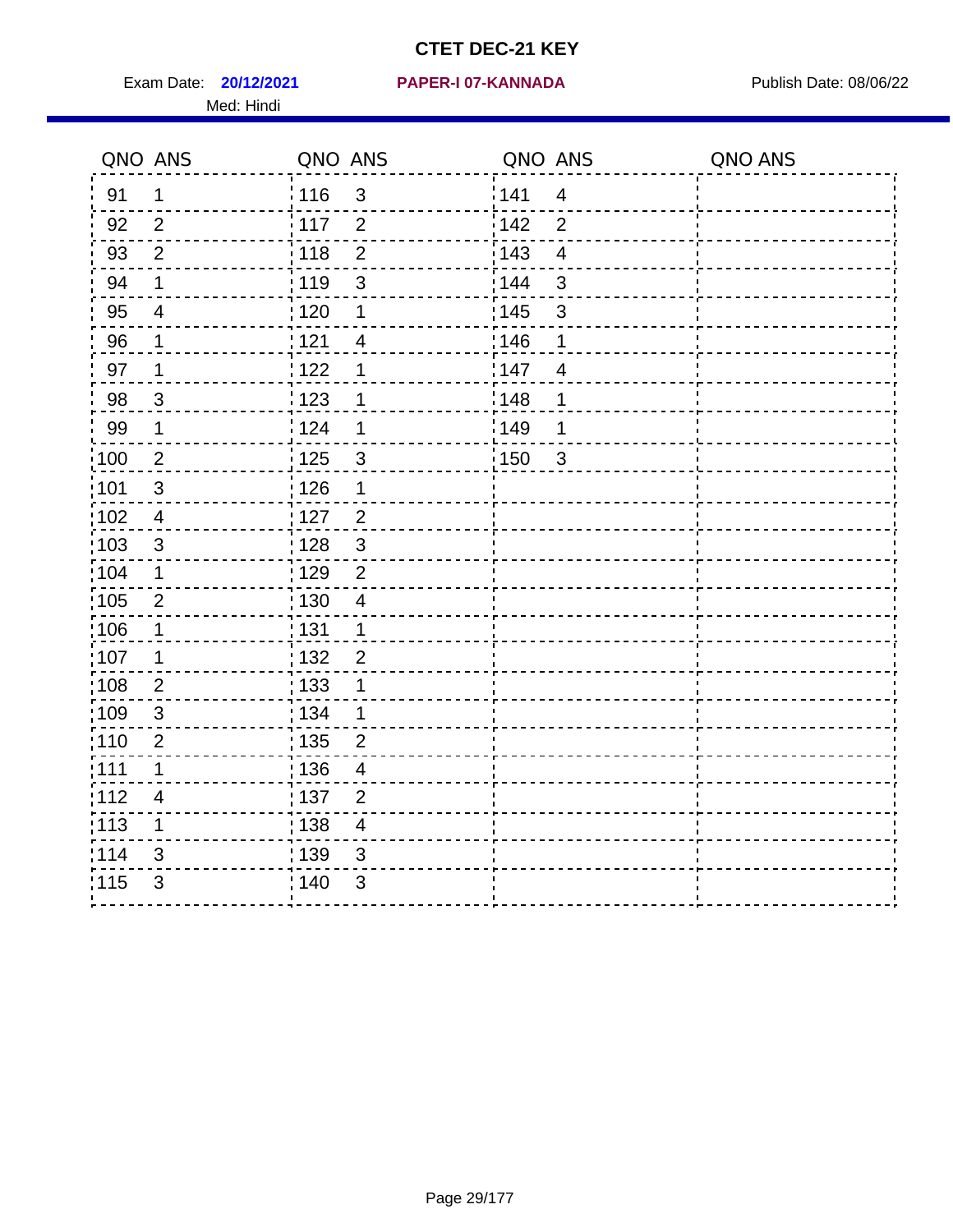Exam Date: **20/12/2021 PAPER-I 08-KHASI PREXALL RESPONSE PUblish Date: 08/06/22** Med: Hindi

**20/12/2021 PAPER-I 08-KHASI**

|                   | QNO ANS                  | QNO ANS           |                | QNO ANS |                | QNO ANS |
|-------------------|--------------------------|-------------------|----------------|---------|----------------|---------|
| 91                | $\overline{2}$           | 116               | $\mathbf{3}$   | 141     | $\overline{4}$ |         |
| 92                | $\overline{4}$           | 117               | $\overline{2}$ | 142     | $\overline{2}$ |         |
| 93                | $\overline{2}$           | 118               | $\mathbf{2}$   | 143     | $\overline{4}$ |         |
| 94                | $\mathbf{3}$             | : 119             | $\mathfrak{S}$ | 144     | $\mathfrak{S}$ |         |
| 95                | $\overline{4}$           | : 120             | 1              | : 145   | $\mathfrak{S}$ |         |
| 96                | $\overline{2}$           | 121               | 4              | 146     | 1              |         |
| 97                | $\overline{2}$           | 122               | $\mathbf{3}$   | 147     | 4              |         |
| 98                | $\mathbf{1}$             | $\frac{1}{2}$ 123 | $\overline{2}$ | 148     | 1              |         |
| 99                | $\overline{4}$           | 124               | $\overline{2}$ | :149    | 1              |         |
| $\frac{1}{1}$ 100 | $\sqrt{2}$               | $\frac{1}{1}$ 125 | $\mathbf{2}$   | 150     | $\mathbf{3}$   |         |
| :101              | $\overline{\mathcal{A}}$ | : 126             | $\overline{4}$ |         |                |         |
| 102               | $\mathbf{1}$             | : 127             | $\overline{2}$ |         |                |         |
| 103               | 3                        | : 128             | $\mathbf{3}$   |         |                |         |
| 104               | $\overline{2}$           | : 129             | $\mathbf{3}$   |         |                |         |
| 105               | $\sqrt{3}$               | : 130             | $\mathfrak{S}$ |         |                |         |
| :106              | $\mathbf{1}$             | : 131             | 4              |         |                |         |
| ;107              | 1                        | : 132             | $\mathbf{3}$   |         |                |         |
| 108               | $\overline{2}$           | : 133             | $\sqrt{3}$     |         |                |         |
| :109              | $\sqrt{3}$               | : 134             | $\overline{4}$ |         |                |         |
| :110              | $\overline{2}$           | : 135             | 2              |         |                |         |
| :111              | $\mathbf 1$              | : 136             | $\overline{4}$ |         |                |         |
| 112               | $\overline{\mathcal{A}}$ | 137               | $\overline{2}$ |         |                |         |
| 113               | 1                        | : 138             | $\overline{4}$ |         |                |         |
| 114               | 3                        | 139               | 3              |         |                |         |
| 115               | 3                        | 140               | $\mathfrak{B}$ |         |                |         |
|                   |                          |                   |                |         |                |         |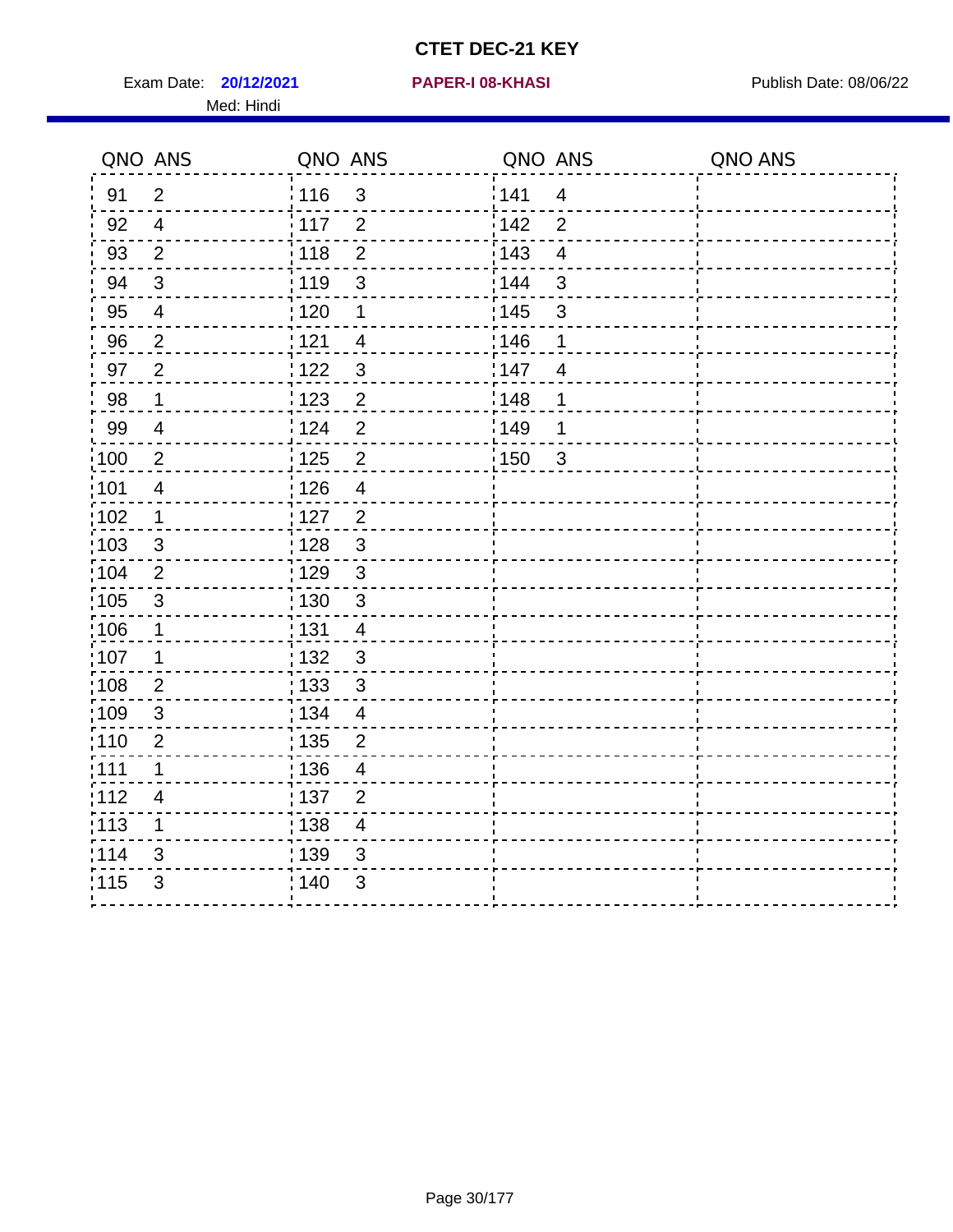Med: Hindi

|                   | QNO ANS                  | QNO ANS           |                | QNO ANS |                         | QNO ANS |
|-------------------|--------------------------|-------------------|----------------|---------|-------------------------|---------|
| 91                | $\mathfrak{S}$           | 116               | $\mathsf 3$    | 141     | $\overline{\mathbf{4}}$ |         |
| 92                | 3                        | 117               | $\overline{2}$ | 142     | $\overline{2}$          |         |
| 93                | $\overline{\mathbf{4}}$  | 118               | $\overline{2}$ | 143     | $\overline{4}$          |         |
| 94                | 1                        | : 119             | $\mathfrak{S}$ | 144     | 3                       |         |
| 95                | $\overline{4}$           | :120              | 1              | : 145   | 3                       |         |
| 96                | $\mathfrak{S}$           | : 121             | $\mathfrak{S}$ | 146     | 1                       |         |
| 97                | 1                        | : 122             | $\overline{2}$ | 147     | $\overline{4}$          |         |
| 98                | $\mathbf 2$              | 123               | $\overline{4}$ | 148     | 1                       |         |
| 99                | $\sqrt{3}$               | : 124             | $\overline{2}$ | :149    | 1                       |         |
| :100              | $\mathbf{3}$             | 125               | $\mathbf{3}$   | 150     | $\sqrt{3}$              |         |
| :101              | $\overline{2}$           | : 126             | 1              |         |                         |         |
| 102               | 1                        | : 127             | $\overline{4}$ |         |                         |         |
| 103               | $\mathbf 1$              | : 128             | $\overline{2}$ |         |                         |         |
| 104               | $\overline{2}$           | : 129             | $\overline{2}$ |         |                         |         |
| 105               | $\sqrt{3}$               | : 130             | $\overline{4}$ |         |                         |         |
| :106              | 1                        | : 131             | 3              |         |                         |         |
| :107              | 1                        | : 132             | $\mathbf{3}$   |         |                         |         |
| :108              | $\mathbf{2}$             | $\frac{1}{1}$ 133 | $\mathbf 2$    |         |                         |         |
| :109              | $\sqrt{3}$               | : 134             | 1              |         |                         |         |
| :110              | $\overline{2}$           | : 135             | $\overline{2}$ |         |                         |         |
| 111               | $\mathbf 1$              | : 136             | $\overline{4}$ |         |                         |         |
| 112               | $\overline{\mathcal{A}}$ | : 137             | $\overline{c}$ |         |                         |         |
| $\frac{1}{1}$ 113 | 1                        | : 138             | $\overline{4}$ |         |                         |         |
| 114               | 3                        | 139               | 3              |         |                         |         |
| 115               | 3                        | : 140             | $\sqrt{3}$     |         |                         |         |
|                   |                          |                   |                |         |                         |         |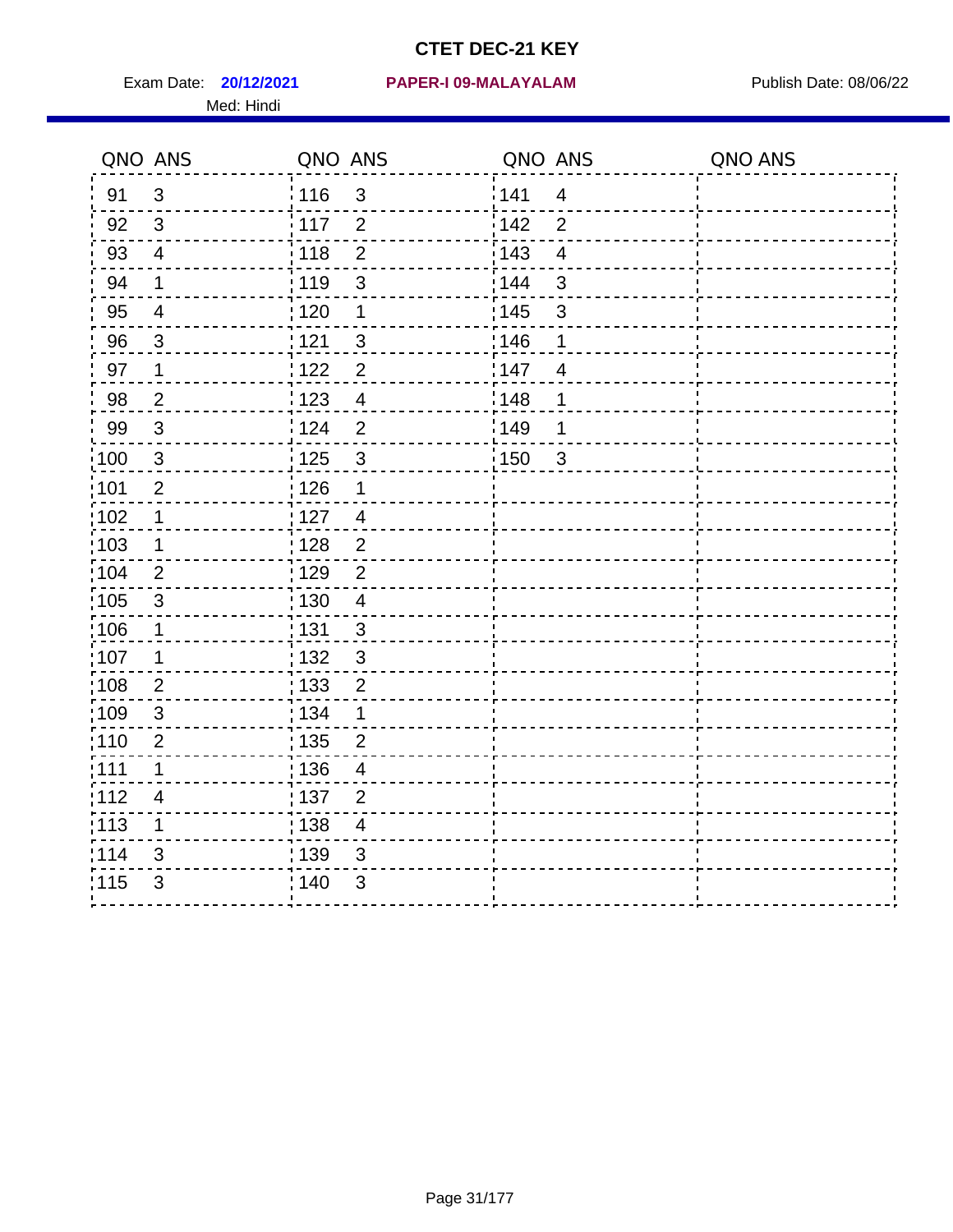Exam Date: **20/12/2021 PAPER-I 10-MANIPURI Proposed Bublish Date: 08/06/22** Med: Hindi

|                   | QNO ANS                  | QNO ANS           |                | QNO ANS |                         | QNO ANS |
|-------------------|--------------------------|-------------------|----------------|---------|-------------------------|---------|
| 91                | $\overline{2}$           | 116               | $\sqrt{3}$     | 141     | $\overline{\mathbf{4}}$ |         |
| 92                | 3                        | 117               | $\overline{2}$ | 142     | $\overline{2}$          |         |
| 93                | $\sqrt{3}$               | 118               | $\overline{2}$ | 143     | $\overline{4}$          |         |
| 94                | 2                        | : 119             | $\mathbf{3}$   | 144     | 3                       |         |
| 95                | 1                        | :120              | 1              | : 145   | 3                       |         |
| 96                | $\mathfrak{S}$           | : 121             | $\overline{2}$ | 146     | 1                       |         |
| 97                | $\overline{2}$           | : 122             | $\overline{4}$ | 147     | $\overline{4}$          |         |
| 98                | $\mathbf{3}$             | 123               | $\mathbf{3}$   | 148     | 1                       |         |
| 99                | $\mathbf 1$              | 124               | $\overline{4}$ | :149    | 1                       |         |
| :100              | $\mathbf{1}$             | : 125             | $\mathbf{3}$   | 150     | $\sqrt{3}$              |         |
| :101              | $\overline{2}$           | : 126             | $\overline{2}$ |         |                         |         |
| 102               | 3                        | : 127             | $\mathbf{3}$   |         |                         |         |
| 103               | 3                        | : 128             | $\overline{4}$ |         |                         |         |
| 104               | $\overline{\mathbf{4}}$  | : 129             | $\overline{2}$ |         |                         |         |
| 105               | $\sqrt{3}$               | : 130             | $\mathfrak{S}$ |         |                         |         |
| :106              | 1                        | : 131             | 3              |         |                         |         |
| :107              | 1                        | : 132             | $\mathbf 1$    |         |                         |         |
| $\frac{1}{1}$ 108 | $\mathbf{2}$             | $\frac{1}{1}$ 133 | $\mathsf 3$    |         |                         |         |
| :109              | $\sqrt{3}$               | : 134             | 1              |         |                         |         |
| :110              | $\overline{2}$           | : 135             | 4              |         |                         |         |
| 111               | $\mathbf 1$              | : 136             | $\overline{4}$ |         |                         |         |
| 112               | $\overline{\mathcal{A}}$ | 137               | $\overline{c}$ |         |                         |         |
| $\frac{1}{1}$ 113 | 1                        | : 138             | $\overline{4}$ |         |                         |         |
| 114               | 3                        | 139               | 3              |         |                         |         |
| 115               | 3                        | : 140             | $\sqrt{3}$     |         |                         |         |
|                   |                          |                   |                |         |                         |         |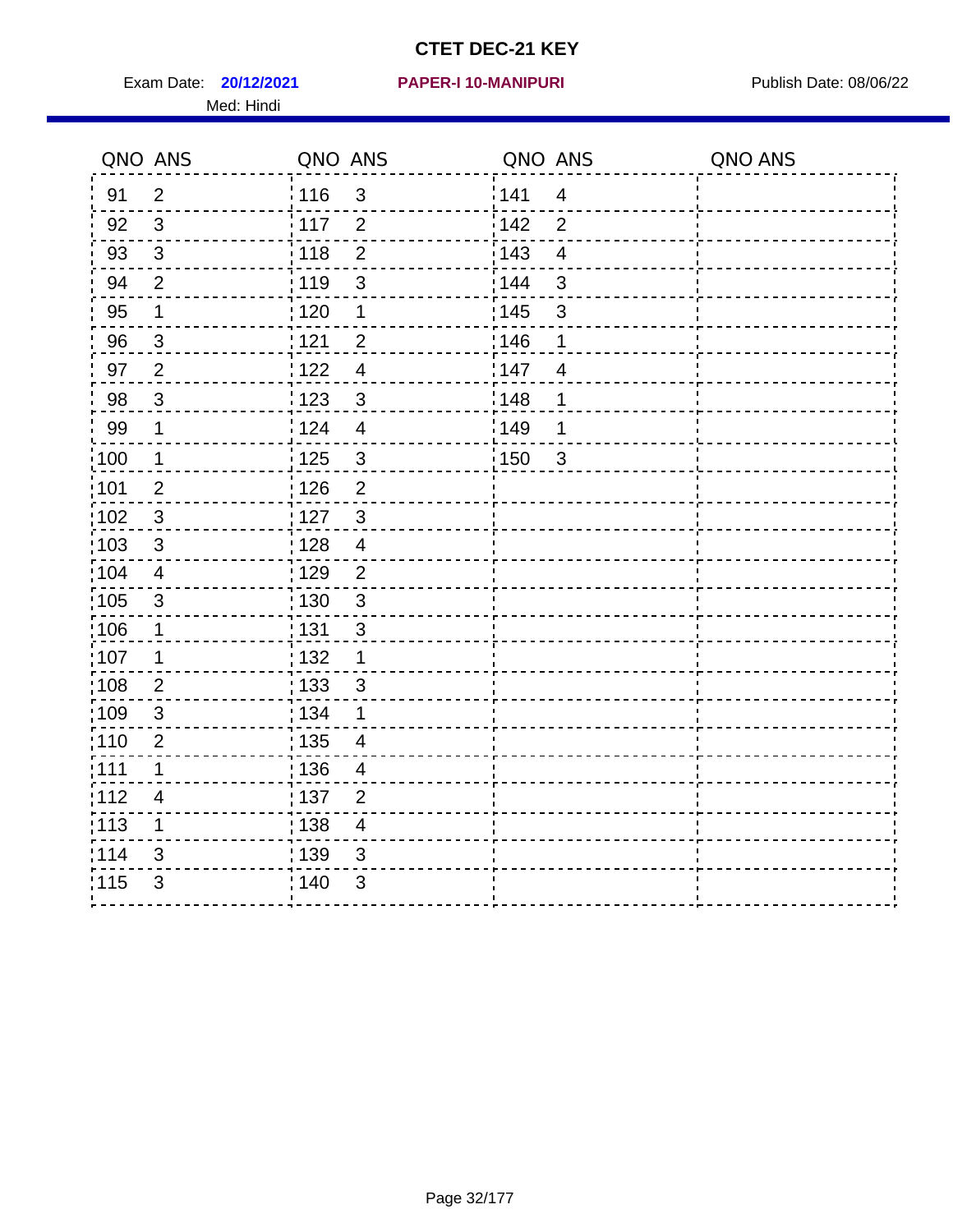Exam Date: **20/12/2021 PAPER-I 11-MARATHI Exam Date: 08/06/22** Med: Hindi

|      | QNO ANS                  | QNO ANS           |                         | QNO ANS           |                         | QNO ANS |
|------|--------------------------|-------------------|-------------------------|-------------------|-------------------------|---------|
| 91   | $\overline{4}$           | 116               | $\mathfrak{S}$          | 141               | $\overline{\mathbf{4}}$ |         |
| 92   | $\mathbf 1$              | 117               | $\overline{2}$          | 142               | $\overline{2}$          |         |
| 93   | $\overline{4}$           | 118               | $\overline{2}$          | 143               | $\overline{\mathbf{4}}$ |         |
| 94   | 1                        | : 119             | 3                       | : 144             | 3                       |         |
| 95   | $\mathbf{3}$             | : 120             | 1                       | : 145             | 3                       |         |
| 96   | $\mathbf{3}$             | 121               | 1                       | 146               | 1                       |         |
| 97   | $\overline{\mathcal{A}}$ | : 122             | $\mathbf{3}$            | 147               | $\overline{4}$          |         |
| 98   | $\overline{4}$           | 123               | $\overline{2}$          | 148               | 1                       |         |
| 99   | $\mathbf 1$              | 124               | $\overline{2}$          | $\frac{1}{2}$ 149 | 1                       |         |
| :100 | $\mathbf 1$              | $\frac{1}{2}$ 125 | $\overline{\mathbf{4}}$ | 150               | $\mathbf{3}$            |         |
| :101 | $\sqrt{3}$               | : 126             | $\overline{2}$          |                   |                         |         |
| 102  | $\overline{2}$           | 127               | $\overline{4}$          |                   |                         |         |
| 103  | 2                        | :128              | $\mathbf{3}$            |                   |                         |         |
| 104  | $\overline{2}$           | : 129             | $\overline{2}$          |                   |                         |         |
| 105  | $\overline{2}$           | $\frac{1}{1}$ 130 | $\mathbf{3}$            |                   |                         |         |
| :106 | 1                        | : 131             | 1                       |                   |                         |         |
| 107  | 1                        | :132              | 1                       |                   |                         |         |
| 108  | $\overline{2}$           | : 133             | $\mathbf{3}$            |                   |                         |         |
| :109 | $\sqrt{3}$               | : 134             | $\overline{4}$          |                   |                         |         |
| :110 | 2                        | : 135             | 1                       |                   |                         |         |
| 111  | $\mathbf 1$              | : 136             | $\overline{4}$          |                   |                         |         |
| 112  | $\overline{\mathcal{A}}$ | 137               | $\overline{2}$          |                   |                         |         |
| 113  | 1                        | 138               | $\overline{\mathbf{4}}$ |                   |                         |         |
| 114  | 3                        | 139               | 3                       |                   |                         |         |
| 115  | 3                        | 140               | $\mathfrak{S}$          |                   |                         |         |
|      |                          |                   |                         |                   |                         |         |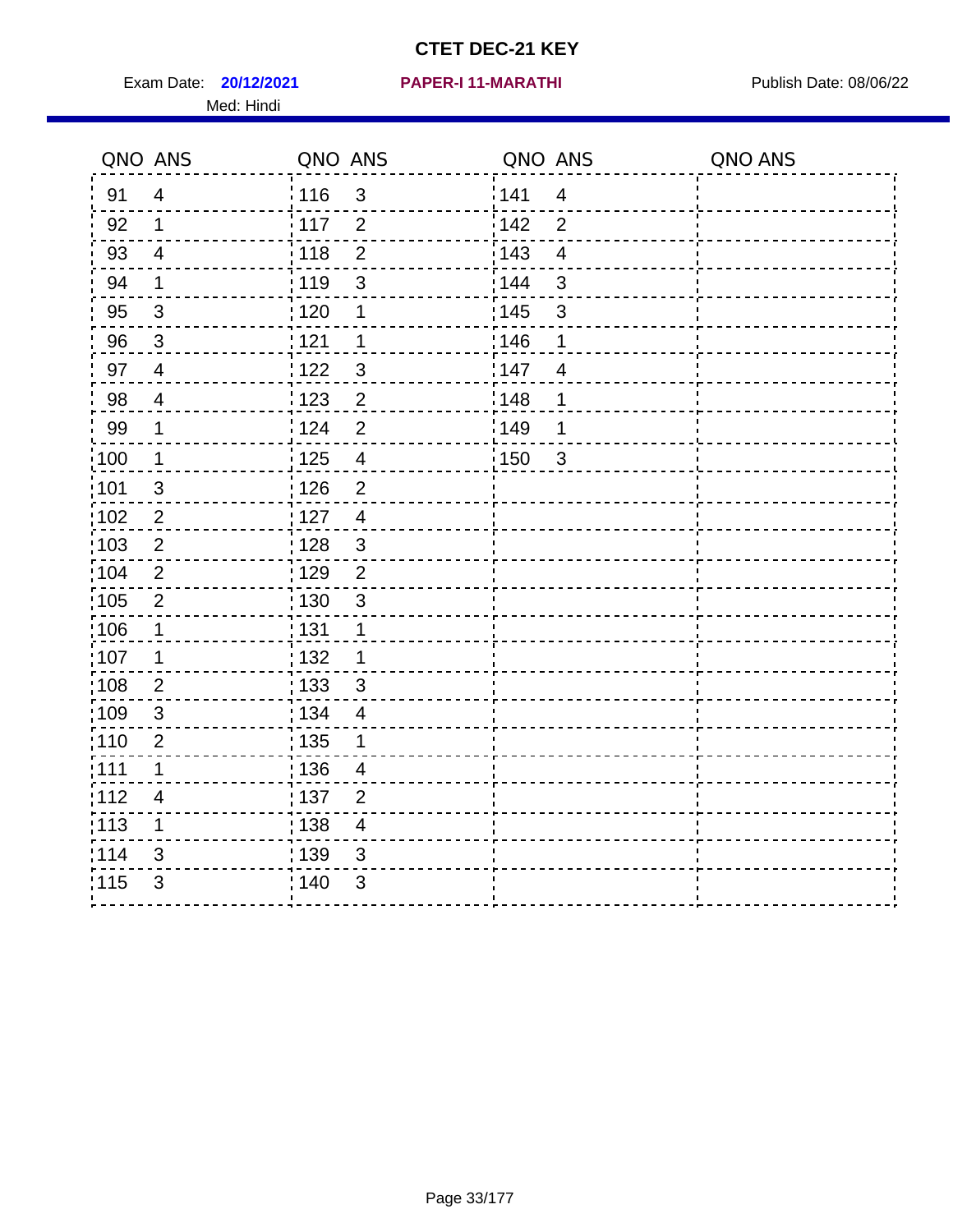Exam Date: **20/12/2021 PAPER-I 13-NEPALI Exam Date: 08/06/22** Med: Hindi

**20/12/2021 PAPER-I 13-NEPALI**

|       | QNO ANS        | QNO ANS           |                          | QNO ANS           |                         | QNO ANS |
|-------|----------------|-------------------|--------------------------|-------------------|-------------------------|---------|
| 91    | $\overline{2}$ | 116               | $\mathfrak{S}$           | 141               | $\overline{4}$          |         |
| 92    | $\mathbf{3}$   | 117               | $\overline{2}$           | 142               | $\overline{2}$          |         |
| 93    | $\overline{4}$ | 118               | $\overline{2}$           | 143               | $\overline{\mathbf{4}}$ |         |
| 94    | $\mathfrak{B}$ | : 119             | 3                        | 144               | 3                       |         |
| 95    | $\overline{2}$ | : 120             | 1                        | : 145             | 3                       |         |
| 96    | $\mathfrak{S}$ | 121               | 1                        | 146               | 1                       |         |
| 97    | $\overline{4}$ | 122               | $\overline{c}$           | 147               | $\overline{4}$          |         |
| 98    | $\overline{2}$ | 123               | $\mathbf{3}$             | ¦148              | 1                       |         |
| 99    | $\overline{4}$ | 124               | $\overline{2}$           | :149              | 1                       |         |
| :100  | $\sqrt{3}$     | 125               | $\overline{4}$           | $\frac{1}{1}$ 150 | $\mathbf{3}$            |         |
| :101  | $\mathbf 2$    | : 126             | 1                        |                   |                         |         |
| 102   | $\overline{4}$ | : 127             | $\mathbf{3}$             |                   |                         |         |
| 103   | 3              | :128              | $\overline{2}$           |                   |                         |         |
| 104   | $\mathbf 1$    | : 129             | 1                        |                   |                         |         |
| 105   | $\overline{4}$ | $\frac{1}{1}$ 130 | $\overline{2}$           |                   |                         |         |
| :106  | 1              | : 131             | $\overline{2}$           |                   |                         |         |
| ;107  | 1              | : 132             | $\overline{4}$           |                   |                         |         |
| 108   | $\overline{2}$ | : 133             | $\overline{2}$           |                   |                         |         |
| :109  | $\sqrt{3}$     | : 134             | $\overline{4}$           |                   |                         |         |
| :110  | $\overline{2}$ | : 135             | $\overline{4}$           |                   |                         |         |
| 111   | $\mathbf 1$    | : 136             | $\overline{4}$           |                   |                         |         |
| 112   | 4              | $\frac{1}{1}$ 137 | $\overline{2}$           |                   |                         |         |
| : 113 | 1              | : 138             | $\overline{\mathcal{A}}$ |                   |                         |         |
| 114   | 3              | : 139             | 3                        |                   |                         |         |
| 115   | $\mathfrak{S}$ | 140               | $\mathfrak{S}$           |                   |                         |         |
|       |                |                   |                          |                   |                         |         |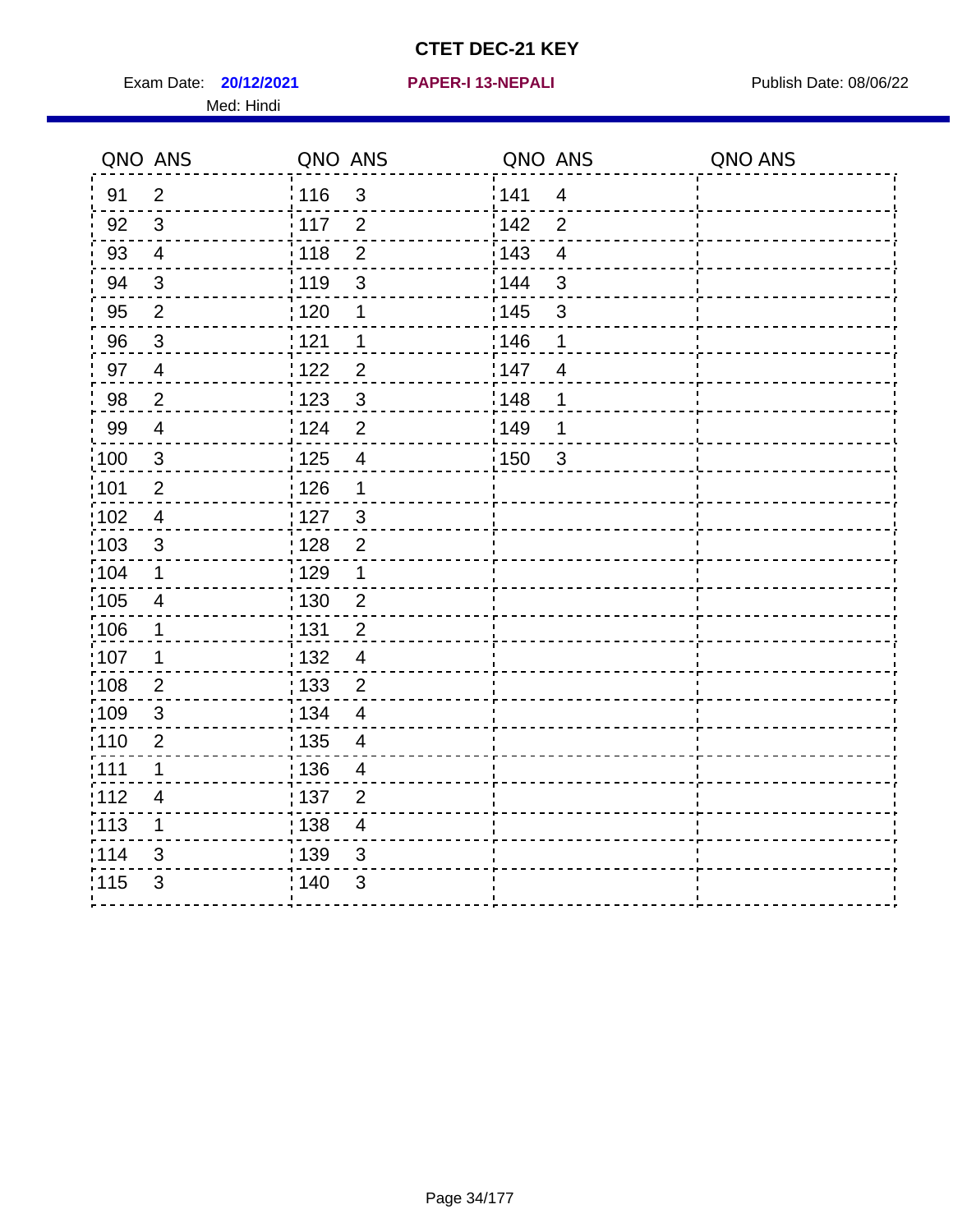Exam Date: **20/12/2021 PAPER-I 14-ORIYA** Publish Date: 08/06/22 Med: Hindi

**20/12/2021 PAPER-I 14-ORIYA**

|                   | QNO ANS        | QNO ANS           |                | QNO ANS |                         | QNO ANS |
|-------------------|----------------|-------------------|----------------|---------|-------------------------|---------|
| 91                | $\overline{2}$ | : 116             | $\mathfrak{S}$ | 141     | $\overline{\mathbf{4}}$ |         |
| 92                | $\overline{2}$ | 117               | $\overline{2}$ | 142     | $\overline{2}$          |         |
| 93                | $\overline{2}$ | 118               | $\overline{2}$ | 143     | $\overline{4}$          |         |
| 94                | 3              | : 119             | 3              | 144     | 3                       |         |
| 95                | 1              | :120              | 1              | : 145   | 3                       |         |
| 96                | $\overline{2}$ | : 121             | $\overline{2}$ | 146     | 1                       |         |
| 97                | $\mathbf 1$    | : 122             | $\mathbf{3}$   | 147     | $\overline{4}$          |         |
| 98                | $\mathbf{3}$   | 123               | $\mathfrak{S}$ | 148     | 1                       |         |
| 99                | $\overline{2}$ | 124               | $\overline{2}$ | :149    | 1                       |         |
| :100              | $\mathbf{3}$   | 125               | $\overline{1}$ | 150     | $\sqrt{3}$              |         |
| :101              | $\overline{2}$ | : 126             | 3              |         |                         |         |
| 102               | $\mathbf{3}$   | : 127             | $\overline{2}$ |         |                         |         |
| 103               | $\overline{2}$ | : 128             | 1              |         |                         |         |
| 104               | 1              | : 129             | $\mathfrak{S}$ |         |                         |         |
| 105               | $\overline{2}$ | : 130             | $\mathbf{3}$   |         |                         |         |
| :106              | 1              | : 131             | $\overline{4}$ |         |                         |         |
| :107              | 1              | : 132             | $\mathfrak{3}$ |         |                         |         |
| $\frac{1}{1}$ 108 | $\mathbf{2}$   | $\frac{1}{1}$ 133 | $\mathbf{1}$   |         |                         |         |
| :109              | $\mathfrak{S}$ | : 134             | $\mathbf{3}$   |         |                         |         |
| :110              | $\overline{2}$ | : 135             | $\overline{2}$ |         |                         |         |
| 111               | 1              | 136               | $\overline{4}$ |         |                         |         |
| 112               | $\overline{4}$ | 137               | $\overline{2}$ |         |                         |         |
| $\frac{1}{1}$ 113 | 1              | : 138             | $\overline{4}$ |         |                         |         |
| 114               | 3              | 139               | 3              |         |                         |         |
| 115               | 3              | 140               | $\sqrt{3}$     |         |                         |         |
|                   |                |                   |                |         |                         |         |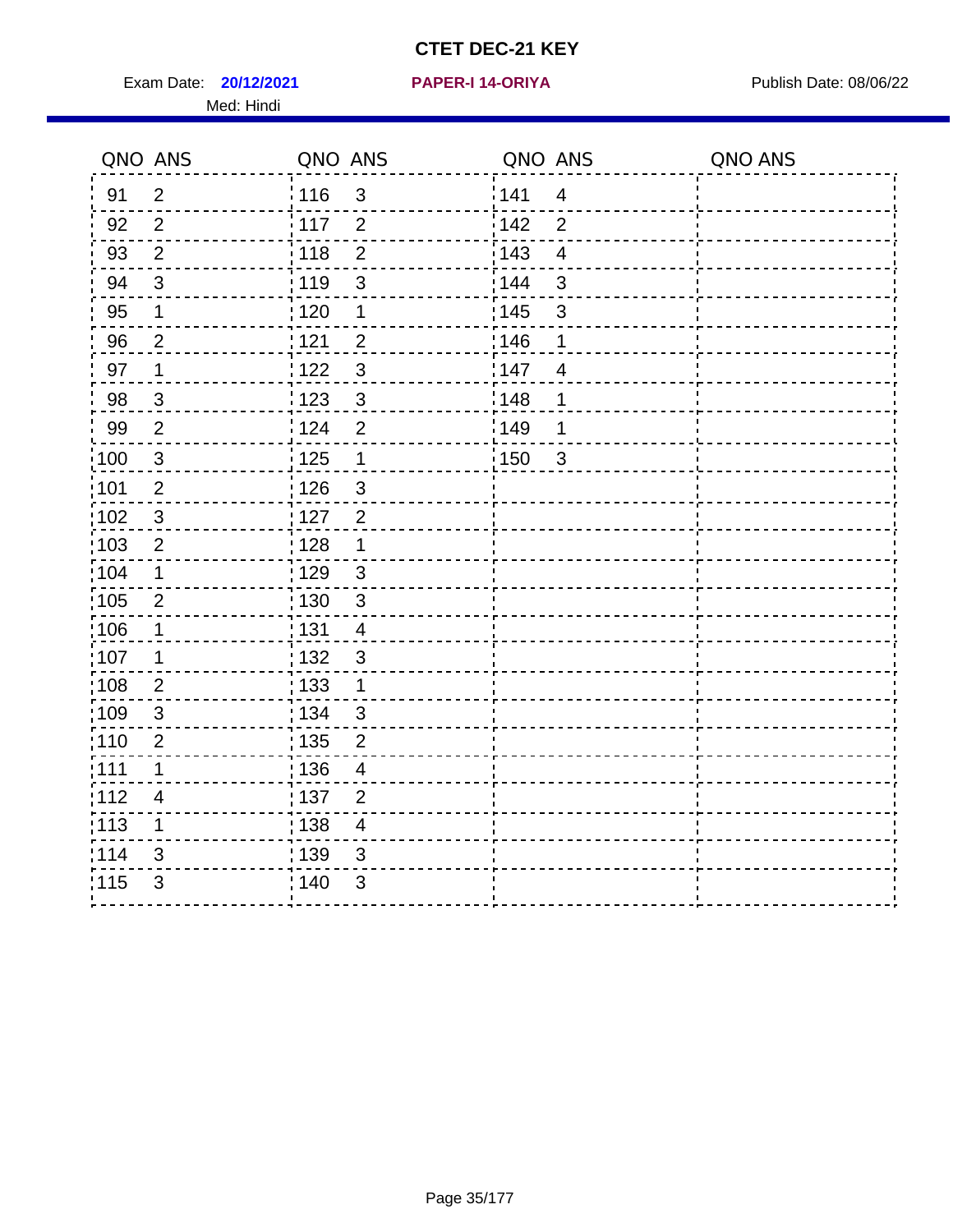Exam Date: **20/12/2021 PAPER-I 15-PUNJABI PRACEL PROPER PUBLISH Date: 08/06/22** Med: Hindi

|                   | QNO ANS                  | QNO ANS           |                          | QNO ANS |                         | QNO ANS |
|-------------------|--------------------------|-------------------|--------------------------|---------|-------------------------|---------|
| 91                | $\overline{2}$           | 116               | 3                        | 141     | $\overline{\mathbf{4}}$ |         |
| 92                | $\overline{4}$           | 117               | $\overline{2}$           | 142     | $\overline{2}$          |         |
| 93                | $\overline{2}$           | 118               | $\overline{2}$           | 143     | $\overline{\mathbf{4}}$ |         |
| 94                | 3                        | : 119             | $\mathfrak{S}$           | 144     | 3                       |         |
| 95                | 1                        | : 120             | $\mathbf 1$              | : 145   | 3                       |         |
| 96                | 4                        | 121               | $\overline{2}$           | 146     | 1                       |         |
| 97                | $\overline{2}$           | 122               | $\overline{\mathcal{A}}$ | 147     | $\overline{4}$          |         |
| 98                | $\mathbf{3}$             | $\frac{1}{2}$ 123 | $\mathbf{1}$             | 148     | 1                       |         |
| 99                | $\mathbf{1}$             | 124               | $\mathfrak{S}$           | ¦149    | 1                       |         |
| $\frac{1}{1}$ 100 | $\overline{2}$           | 125               | $\overline{\mathbf{4}}$  | 150     | $\mathbf{3}$            |         |
| :101              | $\overline{\mathcal{A}}$ | 126               | 3                        |         |                         |         |
| 102               | 3                        | : 127             | $\overline{4}$           |         |                         |         |
| 103               | $\overline{4}$           | 128               | $\overline{2}$           |         |                         |         |
| 104               | $\mathbf 1$              | : 129             | $\overline{2}$           |         |                         |         |
| 105               | $\sqrt{3}$               | : 130             | $\overline{4}$           |         |                         |         |
| ;106              | 1                        | : 131             | $\mathbf{3}$             |         |                         |         |
| :107              | 1                        | : 132             | $\mathbf 1$              |         |                         |         |
| 108               | $\overline{2}$           | $\frac{1}{1}$ 133 | $\overline{2}$           |         |                         |         |
| :109              | $\sqrt{3}$               | : 134             | $\mathbf 1$              |         |                         |         |
| :110              | 2                        | : 135             | 2                        |         |                         |         |
| 111               | $\mathbf 1$              | : 136             | $\overline{4}$           |         |                         |         |
| 112               | $\overline{4}$           | 137               | $\overline{2}$           |         |                         |         |
| : 113             | 1                        | 138               | $\overline{4}$           |         |                         |         |
| 114               | 3                        | : 139             | 3                        |         |                         |         |
| 115               | 3                        | 140               | $\sqrt{3}$               |         |                         |         |
|                   |                          |                   |                          |         |                         |         |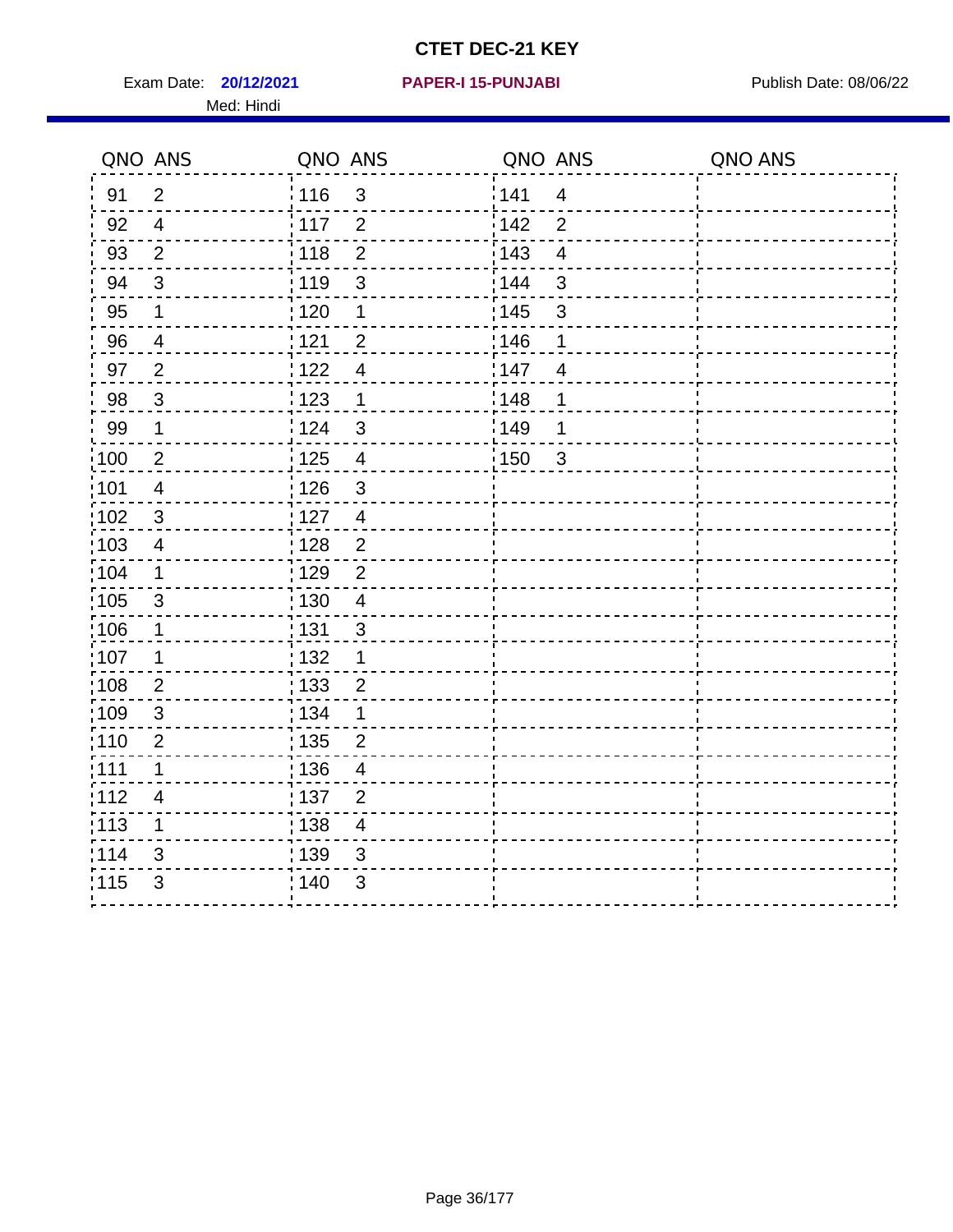Exam Date: **20/12/2021 PAPER-I 16-SANSKRIT** Publish Date: 08/06/22 Med: Hindi

|                   | QNO ANS                  | QNO ANS           |                | QNO ANS           |                | QNO ANS |
|-------------------|--------------------------|-------------------|----------------|-------------------|----------------|---------|
| 91                | $\overline{2}$           | : 116             | $\mathbf{3}$   | 141               | $\overline{4}$ |         |
| 92                | $\overline{2}$           | $\frac{1}{117}$   | $\overline{2}$ | 142               | $\overline{2}$ |         |
| 93                | $\overline{4}$           | 118               | $\mathbf 2$    | 143               | $\overline{4}$ |         |
| 94                | $\mathbf 1$              | : 119             | $\mathbf{3}$   | : 144             | $\mathfrak{S}$ |         |
| 95                | $\overline{4}$           | : 120             | 1              | : 145             | $\mathfrak{S}$ |         |
| 96                | $\overline{2}$           | 121               | $\overline{2}$ | 146               | 1              |         |
| 97                | $\mathbf{3}$             | 122               | $\mathfrak{S}$ | 147               | 4              |         |
| 98                | $\overline{2}$           | 123               | $\overline{c}$ | : 148             | 1              |         |
| 99                | $\overline{\mathcal{A}}$ | 124               | 1              | :149              | 1              |         |
| 100               | $\mathbf 1$              | $\frac{1}{1}$ 125 | $\mathfrak{S}$ | $\frac{1}{1}$ 150 | $\mathbf{3}$   |         |
| 101               | $\overline{4}$           | 126               | $\overline{2}$ |                   |                |         |
| 102               | $\mathbf 1$              | : 127             | $\mathbf{3}$   |                   |                |         |
| 103               | 4                        | : 128             | $\overline{4}$ |                   |                |         |
| :104              | $\mathbf 1$              | : 129             | $\overline{4}$ |                   |                |         |
| 105               | $\overline{\mathcal{A}}$ | : 130             | $\mathfrak{S}$ |                   |                |         |
| 106               | 1                        | : 131             | 1              |                   |                |         |
| :107              | 1                        | : 132             | 1              |                   |                |         |
| $\frac{1}{1}$ 108 | $\overline{2}$           | : 133             | $\overline{2}$ |                   |                |         |
| 109               | $\mathfrak{S}$           | : 134             | $\mathfrak{3}$ |                   |                |         |
| :110              | $\overline{2}$           | : 135             | $\overline{2}$ |                   |                |         |
| 111               | 1                        | : 136             | $\overline{4}$ |                   |                |         |
| 112               | $\overline{\mathcal{A}}$ | : 137             | $\overline{2}$ |                   |                |         |
| $\frac{1}{1}$ 113 | 1                        | : 138             | $\overline{4}$ |                   |                |         |
| 114               | 3                        | 139               | 3              |                   |                |         |
| 115               | 3                        | : 140             | 3              |                   |                |         |
|                   |                          |                   |                |                   |                |         |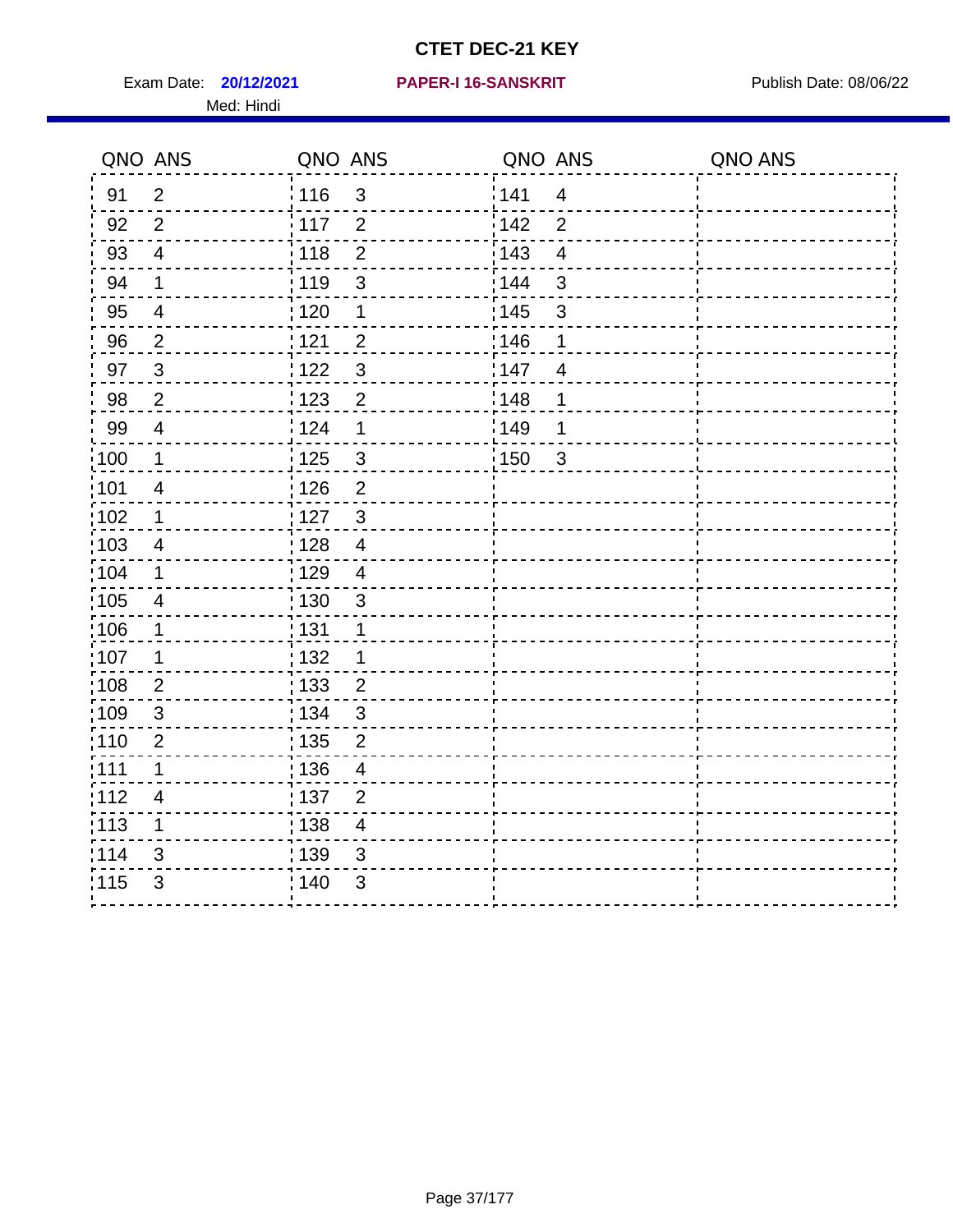Exam Date: **20/12/2021 PAPER-I 17-TAMIL Exam Date: 08/06/22** Med: Hindi

**20/12/2021 PAPER-I 17-TAMIL**

|                   | QNO ANS                 | QNO ANS           |                | QNO ANS           |                | QNO ANS |
|-------------------|-------------------------|-------------------|----------------|-------------------|----------------|---------|
| 91                | $\overline{2}$          | : 116             | 3              | 141               | $\overline{4}$ |         |
| 92                | $\mathfrak{S}$          | $\frac{1}{117}$   | $\overline{2}$ | 142               | $\overline{2}$ |         |
| 93                | $\overline{4}$          | : 118             | $\mathbf{2}$   | 143               | $\overline{4}$ |         |
| 94                | 1                       | : 119             | 3              | 144               | 3              |         |
| 95                | $\overline{2}$          | : 120             | 1              | : 145             | $\mathfrak{B}$ |         |
| 96                | 1                       | 121               | $\overline{2}$ | :146              | 1              |         |
| 97                | $\mathbf{3}$            | 122               | $\mathbf{3}$   | 147               | $\overline{4}$ |         |
| 98                | $\overline{2}$          | : 123             | $\overline{2}$ | 148               | 1              |         |
| 99                | $\sqrt{3}$              | 124               | 1              | $\frac{1}{2}$ 149 | 1              |         |
| 100               | $\sqrt{2}$              | $\frac{1}{1}$ 125 | $\overline{2}$ | $\frac{1}{2}$ 150 | $\mathbf{3}$   |         |
| 101               | $\mathbf 2$             | 126               | $\mathbf{3}$   |                   |                |         |
| 102               | 3                       | : 127             | $\overline{4}$ |                   |                |         |
| :103              | $\overline{2}$          | : 128             | $\overline{2}$ |                   |                |         |
| 104               | $\mathbf 1$             | : 129             | $\overline{2}$ |                   |                |         |
| :105              | $\overline{\mathbf{4}}$ | : 130             | $\mathbf 1$    |                   |                |         |
| 106               | 1                       | : 131             | $\overline{2}$ |                   |                |         |
| :107              | $\mathbf 1$             | : 132             | 3              |                   |                |         |
| :108              | $\overline{2}$          | : 133             | $\overline{2}$ |                   |                |         |
| :109              | $\sqrt{3}$              | : 134             | $\mathbf 1$    |                   |                |         |
| : 110             | 2                       | : 135             | $\overline{2}$ |                   |                |         |
| 111               | 1                       | : 136             | $\overline{4}$ |                   |                |         |
| 112               | 4                       | $\frac{1}{1}$ 137 | $\overline{2}$ |                   |                |         |
| $\frac{1}{1}$ 113 | 1                       | $\frac{1}{1}$ 138 | $\overline{4}$ |                   |                |         |
| 114               | 3                       | 139               | 3              |                   |                |         |
| 115               | 3                       | 140               | 3              |                   |                |         |
|                   |                         |                   |                |                   |                |         |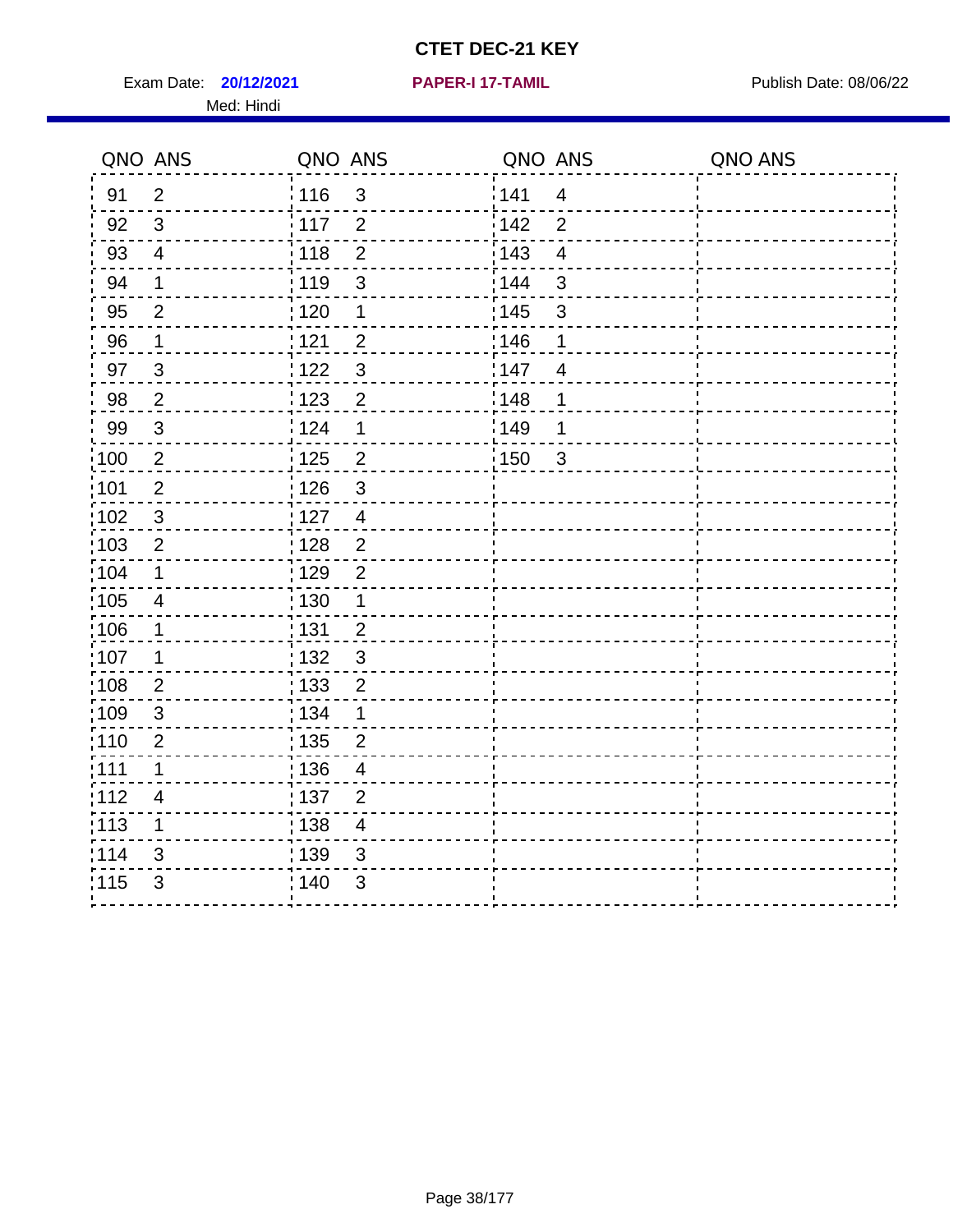Exam Date: **20/12/2021 PAPER-I 18-TELUGU Exam Date: 08/06/22** Med: Hindi

|      | QNO ANS                  | QNO ANS           |                         | QNO ANS |                         | QNO ANS |
|------|--------------------------|-------------------|-------------------------|---------|-------------------------|---------|
| 91   | $\mathbf 1$              | 116               | $\mathfrak{3}$          | 141     | $\overline{\mathbf{4}}$ |         |
| 92   | $\overline{4}$           | 117               | $\overline{2}$          | 142     | $\overline{2}$          |         |
| 93   | $\mathbf{3}$             | 118               | $\overline{2}$          | 143     | $\overline{\mathbf{4}}$ |         |
| 94   | 3                        | : 119             | $\mathbf{3}$            | 144     | 3                       |         |
| 95   | $\overline{2}$           | ;120              | $\mathbf 1$             | : 145   | 3                       |         |
| 96   | $\overline{2}$           | 121               | $\overline{2}$          | 146     | 1                       |         |
| 97   | $\mathbf 1$              | 122               | $\mathbf{3}$            | 147     | $\overline{4}$          |         |
| 98   | $\overline{\mathbf{4}}$  | 123               | $\mathbf 1$             | 148     | 1                       |         |
| 99   | $\overline{2}$           | 124               | $\overline{\mathbf{4}}$ | :149    | 1                       |         |
| 100  | $\mathbf 3$              | 125               | $\mathbf{3}$            | 150     | $\mathbf{3}$            |         |
| :101 | $\overline{4}$           | : 126             | $\overline{\mathbf{4}}$ |         |                         |         |
| 102  | $\overline{2}$           | : 127             | $\mathbf 1$             |         |                         |         |
| ;103 | $\mathbf 1$              | 128               | $\overline{2}$          |         |                         |         |
| 104  | $\overline{2}$           | : 129             | $\overline{2}$          |         |                         |         |
| 105  | $\mathbf{1}$             | 130               | $\overline{4}$          |         |                         |         |
| :106 | $\mathbf 1$              | : 131             | $\overline{2}$          |         |                         |         |
| ;107 | $\mathbf 1$              | 132               | $\overline{2}$          |         |                         |         |
| 108  | $\overline{2}$           | $\frac{1}{1}$ 133 | $\mathbf{3}$            |         |                         |         |
| :109 | $\sqrt{3}$               | : 134             | $\overline{2}$          |         |                         |         |
| :110 | $\overline{2}$           | ; 135             | 2                       |         |                         |         |
| ;111 | $\mathbf{1}$             | 136               | $\overline{4}$          |         |                         |         |
| 112  | $\overline{\mathcal{A}}$ | : 137             | $\overline{2}$          |         |                         |         |
| 113  | 1                        | : 138             | $\overline{4}$          |         |                         |         |
| 114  | 3                        | : 139             | 3                       |         |                         |         |
| 115  | $\mathfrak{S}$           | 140               | 3                       |         |                         |         |
|      |                          |                   |                         |         |                         |         |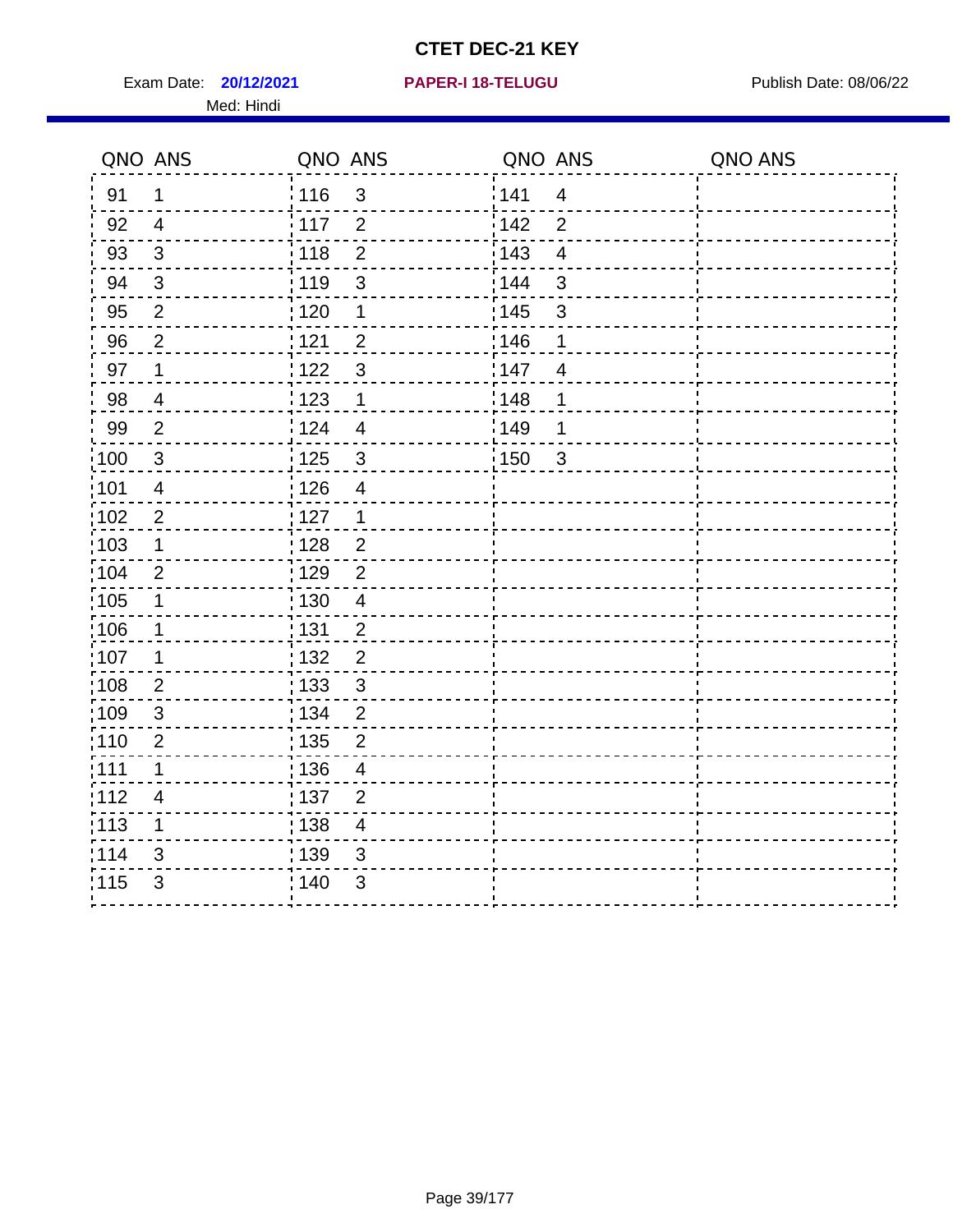Exam Date: **20/12/2021 PAPER-I 19-TIBETAN** Publish Date: 08/06/22 Med: Hindi

|                   | QNO ANS                  | QNO ANS           |                         | QNO ANS |                         | QNO ANS |
|-------------------|--------------------------|-------------------|-------------------------|---------|-------------------------|---------|
| 91                | $\overline{4}$           | 116               | 3                       | 141     | $\overline{\mathbf{4}}$ |         |
| 92                | $\mathbf 1$              | 117               | $\overline{2}$          | 142     | $\overline{2}$          |         |
| 93                | $\sqrt{3}$               | 118               | $\overline{2}$          | 143     | $\overline{\mathbf{4}}$ |         |
| 94                | $\overline{4}$           | : 119             | $\mathfrak{S}$          | 144     | 3                       |         |
| 95                | $\overline{2}$           | : 120             | $\mathbf 1$             | : 145   | 3                       |         |
| 96                | $\overline{2}$           | 121               | 3                       | 146     | 1                       |         |
| 97                | $\mathfrak{B}$           | $122$             | $\overline{4}$          | 147     | $\overline{4}$          |         |
| 98                | $\mathbf 1$              | $\frac{1}{2}$ 123 | $\overline{\mathbf{c}}$ | 148     | 1                       |         |
| 99                | $\overline{2}$           | 124               | 1                       | ¦149    | 1                       |         |
| $\frac{1}{1}$ 100 | $\overline{c}$           | 125               | $\mathbf{3}$            | 150     | $\mathbf{3}$            |         |
| :101              | 1                        | 126               | 1                       |         |                         |         |
| 102               | 3                        | : 127             | 3                       |         |                         |         |
| 103               | $\mathbf 1$              | 128               | $\overline{2}$          |         |                         |         |
| 104               | $\overline{4}$           | : 129             | $\mathfrak{S}$          |         |                         |         |
| 105               | $\overline{2}$           | : 130             | $\sqrt{3}$              |         |                         |         |
| :106              | 1                        | : 131             | 4                       |         |                         |         |
| :107              | 1                        | : 132             | $\mathbf 1$             |         |                         |         |
| $\frac{1}{1}$ 108 | $\overline{2}$           | : 133             | $\mathbf{3}$            |         |                         |         |
| :109              | $\sqrt{3}$               | : 134             | 1                       |         |                         |         |
| :110              | 2                        | : 135             | 4                       |         |                         |         |
| 111               | $\mathbf 1$              | : 136             | $\overline{4}$          |         |                         |         |
| 112               | $\overline{\mathcal{A}}$ | 137               | $\overline{2}$          |         |                         |         |
| : 113             | 1                        | 138               | $\overline{\mathbf{4}}$ |         |                         |         |
| 114               | 3                        | : 139             | 3                       |         |                         |         |
| 115               | 3                        | 140               | $\sqrt{3}$              |         |                         |         |
|                   |                          |                   |                         |         |                         |         |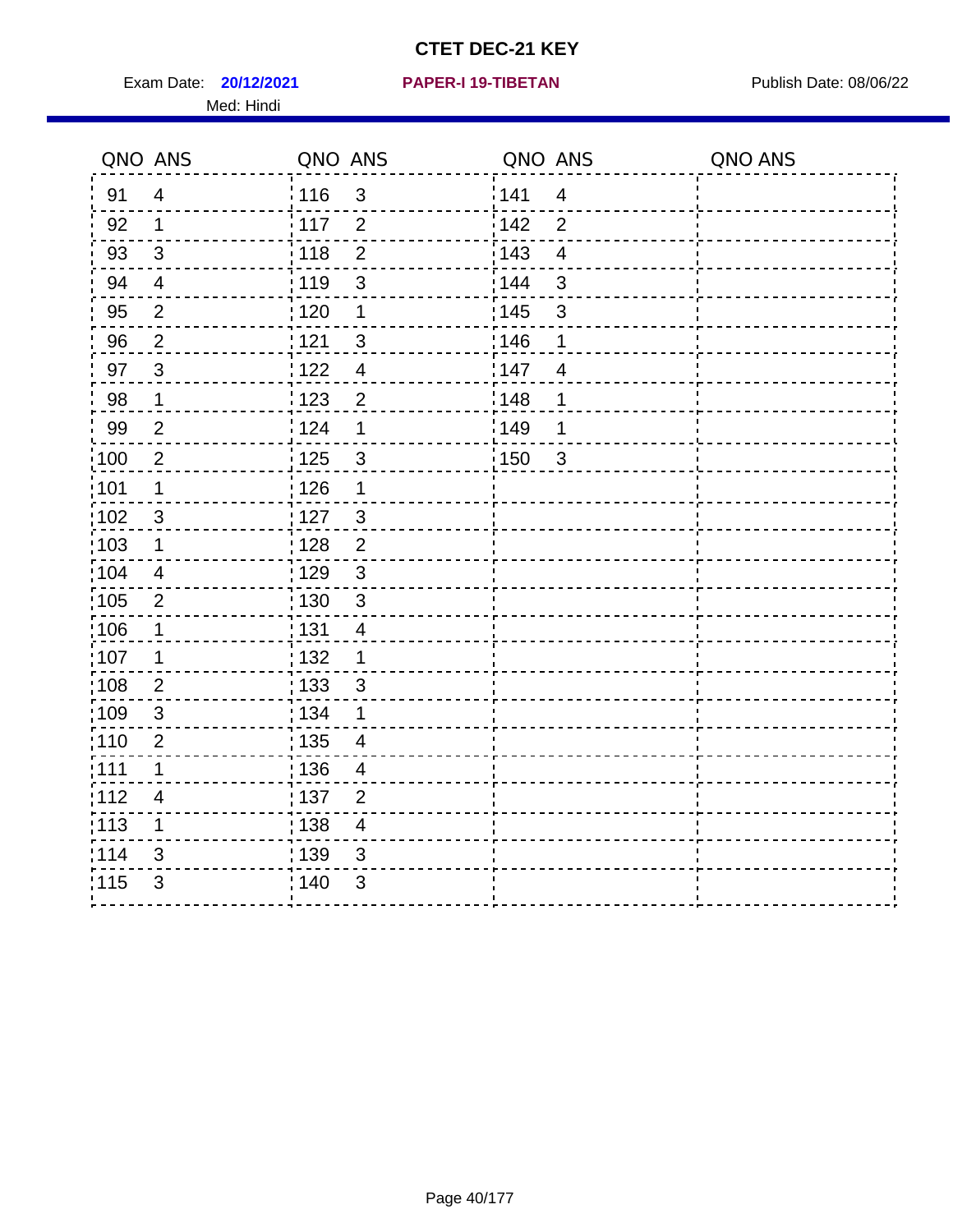Exam Date: **20/12/2021 PAPER-I 20-URDU Product by Publish Date: 08/06/22** Med: Hindi

**20/12/2021 PAPER-I 20-URDU**

|                   | QNO ANS                  | QNO ANS           |                | QNO ANS |                         | QNO ANS |
|-------------------|--------------------------|-------------------|----------------|---------|-------------------------|---------|
| 91                | $\mathbf{1}$             | 116               | $\mathbf{3}$   | 141     | $\overline{\mathbf{4}}$ |         |
| 92                | $\overline{2}$           | 117               | $\overline{2}$ | 142     | $\overline{2}$          |         |
| 93                | $\overline{2}$           | 118               | $\overline{2}$ | 143     | $\overline{\mathbf{4}}$ |         |
| 94                | 1                        | : 119             | $\mathbf{3}$   | : 144   | 3                       |         |
| 95                | 4                        | :120              | 1              | : 145   | 3                       |         |
| 96                | $\overline{2}$           | 121               | $\overline{2}$ | 146     | 1                       |         |
| 97                | $\overline{\mathcal{A}}$ | 122               | $\overline{4}$ | 147     | $\overline{4}$          |         |
| 98                | $\mathbf 1$              | $\frac{1}{2}$ 123 | $\mathbf{3}$   | 148     | 1                       |         |
| 99                | $\mathbf{2}$             | 124               | $\mathbf 1$    | :149    | 1                       |         |
| 100               | $\overline{2}$           | 125               | $\mathbf{3}$   | 150     | $\sqrt{3}$              |         |
| 101               | 1                        | : 126             | 3              |         |                         |         |
| 102               | 3                        | : 127             | $\overline{4}$ |         |                         |         |
| 103               | $\mathbf{3}$             | 128               | $\mathbf 1$    |         |                         |         |
| 104               | $\overline{4}$           | : 129             | $\sqrt{3}$     |         |                         |         |
| $\frac{1}{1}$ 105 | $\sqrt{3}$               | : 130             | $\overline{4}$ |         |                         |         |
| :106              | $\mathbf{1}$             | : 131             | 3              |         |                         |         |
| :107              | 1                        | : 132             | 1              |         |                         |         |
| 108               | $\overline{2}$           | 133               | $\overline{2}$ |         |                         |         |
| :109              | $\mathfrak{S}$           | : 134             | $\mathfrak{3}$ |         |                         |         |
| :110              | $\overline{2}$           | : 135             | 2              |         |                         |         |
| 111               | $\mathbf 1$              | : 136             | $\overline{4}$ |         |                         |         |
| 112               | $\overline{\mathcal{A}}$ | 137               | $\overline{2}$ |         |                         |         |
| 113               | 1                        | : 138             | $\overline{4}$ |         |                         |         |
| 114               | 3                        | 139               | 3              |         |                         |         |
| 115               | 3                        | 140               | $\sqrt{3}$     |         |                         |         |
|                   |                          |                   |                |         |                         |         |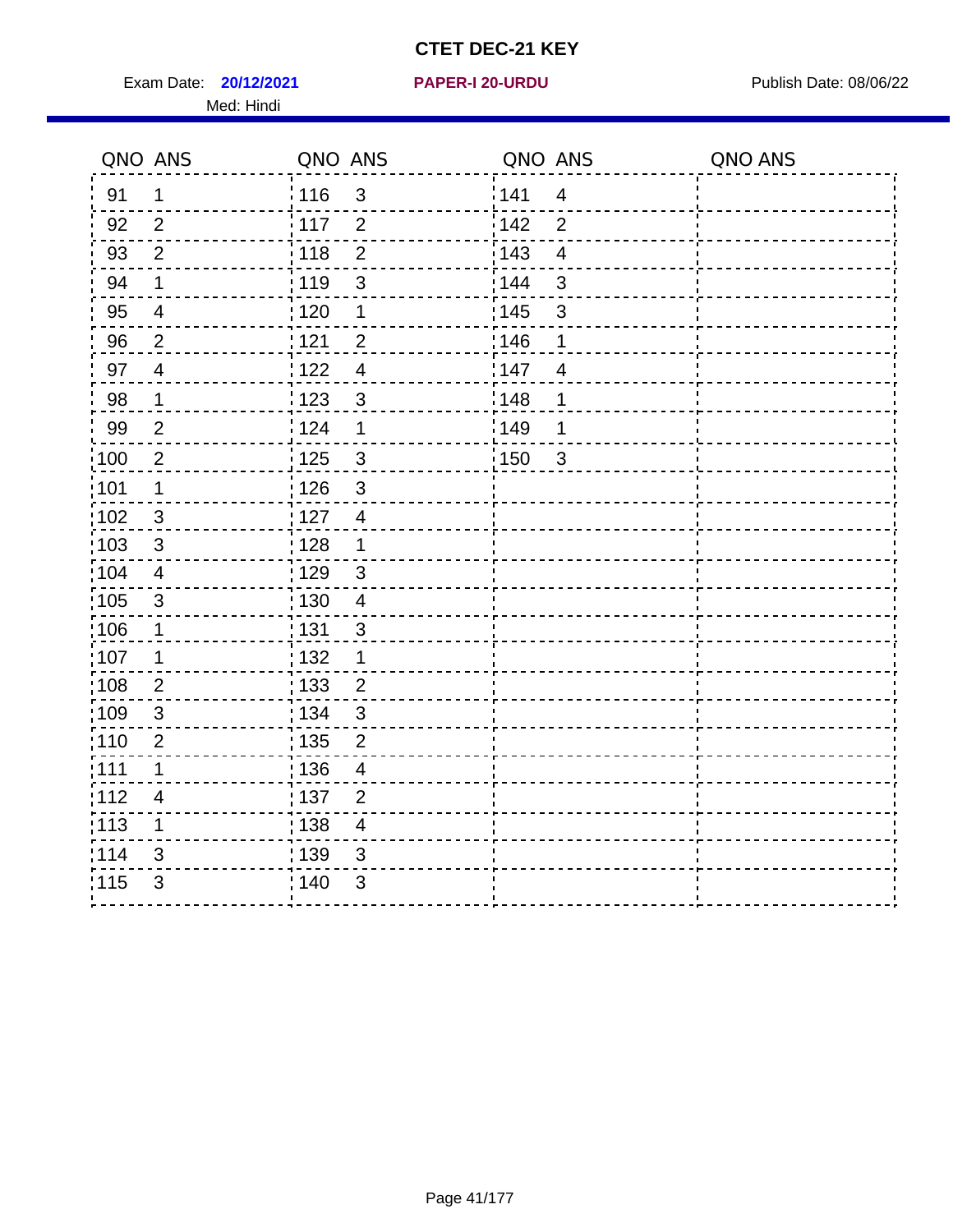Exam Date: 21/12/2021 **PAPER-I-MAIN Exam Date: 08/06/22** Med: Hindi

**21/12/2021 PAPER-I -MAIN**

| QNO ANS          |                           | QNO ANS |                         | QNO ANS          |                           | QNO ANS |                          |
|------------------|---------------------------|---------|-------------------------|------------------|---------------------------|---------|--------------------------|
| $\mathbf{1}$     | 3                         | 26      | 1                       | 51               | $\overline{4}$            | 76      | 1                        |
| $\overline{2}$   | $\overline{2}$            | 27      | 1                       | 52               | $\mathbf 1$               | 77      | 1                        |
| $\mathbf{3}$     | 4                         | 28      | 1                       | 53               | $\overline{2}$            | 78      | $\overline{\mathbf{4}}$  |
| $\overline{4}$   | $\overline{2}$            | 29      | 1                       | 54               | $\overline{2}$            | 79      | $\overline{\mathcal{A}}$ |
| $\sqrt{5}$       | 1                         | 30      | $\sqrt{3}$              | 55               | $\sqrt{3}$                | 80      | 1                        |
| 6                | $\overline{2}$            | 31      | $\overline{\mathbf{4}}$ | .56              | $\overline{2}$            | 81      | $\overline{\mathcal{A}}$ |
| $\overline{7}$   | $\overline{2}$            | 32      | $\overline{4}$          | 57               | $\sqrt{3}$                | 82      | $\overline{\mathcal{A}}$ |
| $\bf 8$          | $\overline{2}$            | 33      | 1                       | 58               | $\overline{\mathbf{4}}$   | 83      | $\overline{c}$           |
| $\boldsymbol{9}$ | 3                         | 34      | $\overline{\mathbf{4}}$ | 59               | $\overline{\mathcal{A}}$  | 84      | 1                        |
| $10$             | $\overline{\mathbf{4}}$   | 35      | $\overline{2}$          | 60               | $\mathbf 1$               | 85      | $\overline{3}$           |
| 11               | $\overline{2}$            | 36      | $\mathbf 2$             | 61               | $\overline{\mathbf{4}}$   | 86      | 1                        |
| 12               | $\ensuremath{\mathsf{3}}$ | 37      | $\overline{4}$          | 62               | $\mathbf 1$               | 87      | $\overline{\mathbf{4}}$  |
| 13               | $\overline{4}$            | 38      | 2                       | : 63             | 4                         | 88      | 1                        |
| 14               | 3                         | 39      | 3                       | 64               | 9                         | 89      | 1                        |
| 15               | 3                         | 40      | $\overline{2}$          | ' 65             | $\ensuremath{\mathsf{3}}$ | 90      | 1                        |
| 16               | 1                         | 41      | $\mathbf{2}$            | 66               | 3                         |         |                          |
| 17               | 3                         | 42      | 1                       | .67              | 3                         |         |                          |
| 18               | 4                         | 43      | $\overline{4}$          | 68               | $\boldsymbol{2}$          |         |                          |
| 19               | 1                         | 44      | $\sqrt{3}$              | : 69             | 9                         |         |                          |
| 20               | 3                         | 45      | 1                       | $\frac{1}{1}$ 70 | $\boldsymbol{2}$          |         |                          |
| 21               | 4                         | 46      | 3                       | : 71             | $\overline{2}$            |         |                          |
| 22               | $\overline{2}$            | 47      | $\overline{2}$          | 172              | $\overline{2}$            |         |                          |
| 23               | 3                         | 48      | $\overline{\mathbf{4}}$ | $\frac{1}{1}$ 73 | 3,4                       |         |                          |
| 24               | 1                         | 49      | $\overline{2}$          | 174              | $\overline{\mathbf{4}}$   |         |                          |
| 25               | $\overline{2}$            | 50      | 3                       | .75              | 4                         |         |                          |
|                  |                           |         |                         |                  |                           |         |                          |

Answer key 9 means marks awarded to all the candidates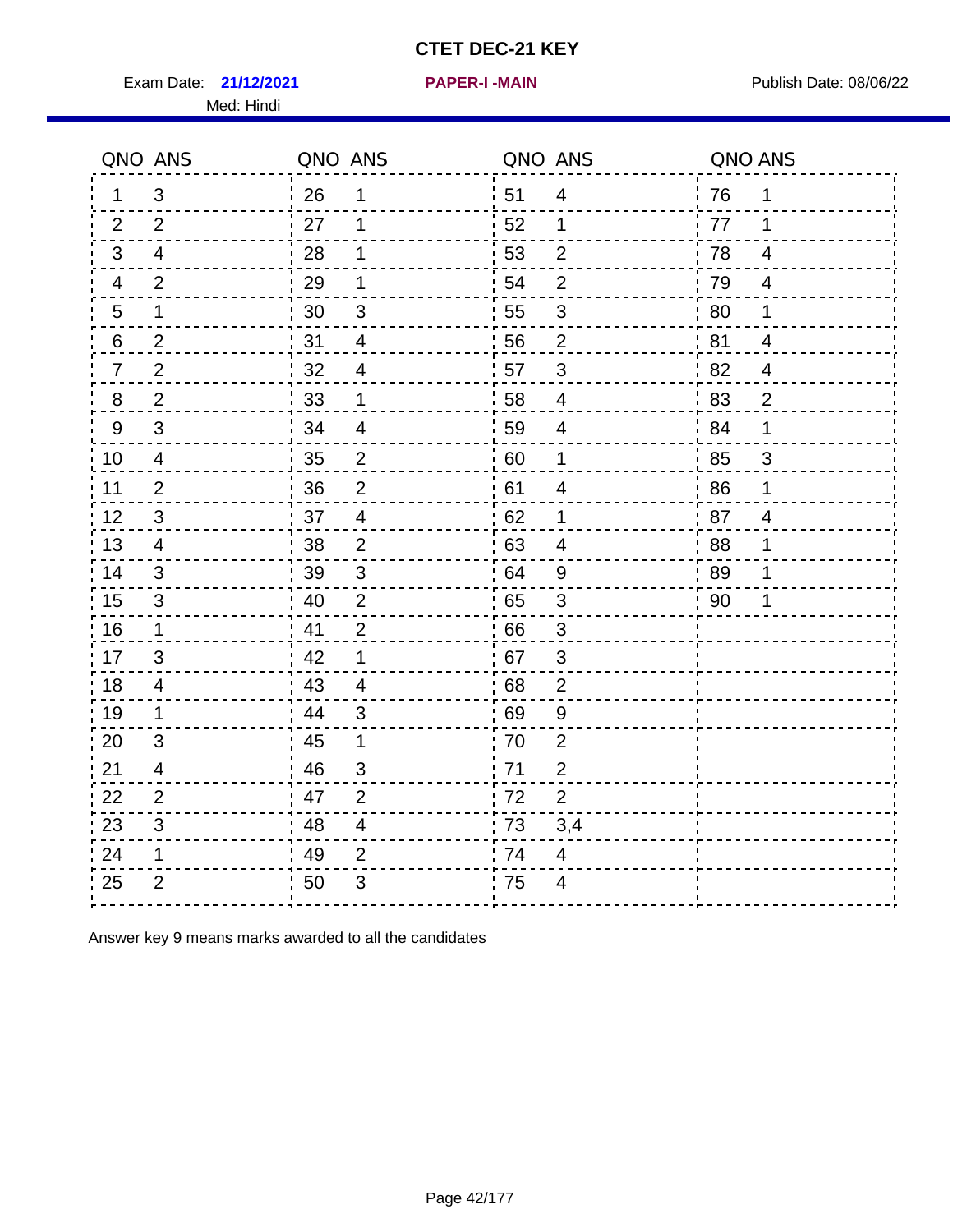Exam Date: 21/12/2021 PAPER-I 01-ENGLISH PREER Publish Date: 08/06/22 Med: Hindi

|                   | QNO ANS                  | QNO ANS |                          | QNO ANS |                | QNO ANS |
|-------------------|--------------------------|---------|--------------------------|---------|----------------|---------|
| 91                | $\mathfrak{S}$           | 116     | $\overline{4}$           | 141     | $\overline{2}$ |         |
| 92                | $\mathfrak{B}$           | 117     | $\overline{4}$           | 142     | $\overline{2}$ |         |
| 93                | $\overline{4}$           | 118     | $\overline{4}$           | 143     | 3              |         |
| 94                | $\overline{2}$           | : 119   | $\overline{\mathcal{A}}$ | 144     | $\overline{2}$ |         |
| 95                | 1                        | : 120   | $\mathfrak{B}$           | : 145   | $\overline{2}$ |         |
| 96                | $\mathfrak{S}$           | 121     | $\overline{\mathcal{A}}$ | 146     | $\overline{2}$ |         |
| 97                | $\overline{2}$           | $122$   | $\mathbf{3}$             | 147     | 3              |         |
| 98                | $\mathbf{1}$             | 123     | $\overline{\mathbf{4}}$  | 148     | $\overline{4}$ |         |
| 99                | $\mathbf{2}$             | 124     | $\overline{2}$           | 149     | $\overline{4}$ |         |
| $\frac{1}{1}$ 100 | $\sqrt{2}$               | 125     | $\mathbf{3}$             | 150     | $\overline{4}$ |         |
| :101              | $\sqrt{3}$               | 126     | $\overline{\mathbf{4}}$  |         |                |         |
| 102               | $\mathbf{3}$             | : 127   | $\overline{2}$           |         |                |         |
| 103               | $\overline{4}$           | : 128   | $\mathbf{1}$             |         |                |         |
| 104               | $\mathbf{3}$             | : 129   | $\sqrt{3}$               |         |                |         |
| 105               | $\sqrt{3}$               | : 130   | $\overline{2}$           |         |                |         |
| 106               | $\mathfrak{S}$           | : 131   | $\overline{2}$           |         |                |         |
| :107              | $\mathbf{3}$             | : 132   | $\overline{2}$           |         |                |         |
| 108               | $\sqrt{3}$               | : 133   | $\mathbf{1}$             |         |                |         |
| :109              | $\mathbf 2$              | : 134   | $\overline{2}$           |         |                |         |
| :110              | 1                        | : 135   | $\overline{4}$           |         |                |         |
| 111               | $\overline{\mathcal{A}}$ | : 136   | $\overline{c}$           |         |                |         |
| 112               | $\overline{\mathcal{A}}$ | 137     | $\overline{c}$           |         |                |         |
| 113               | $\mathbf{3}$             | 138     | 3                        |         |                |         |
| 114               | 3                        | 139     | 4                        |         |                |         |
| 115               | 1                        | 140     | $\overline{2}$           |         |                |         |
|                   |                          |         |                          |         |                |         |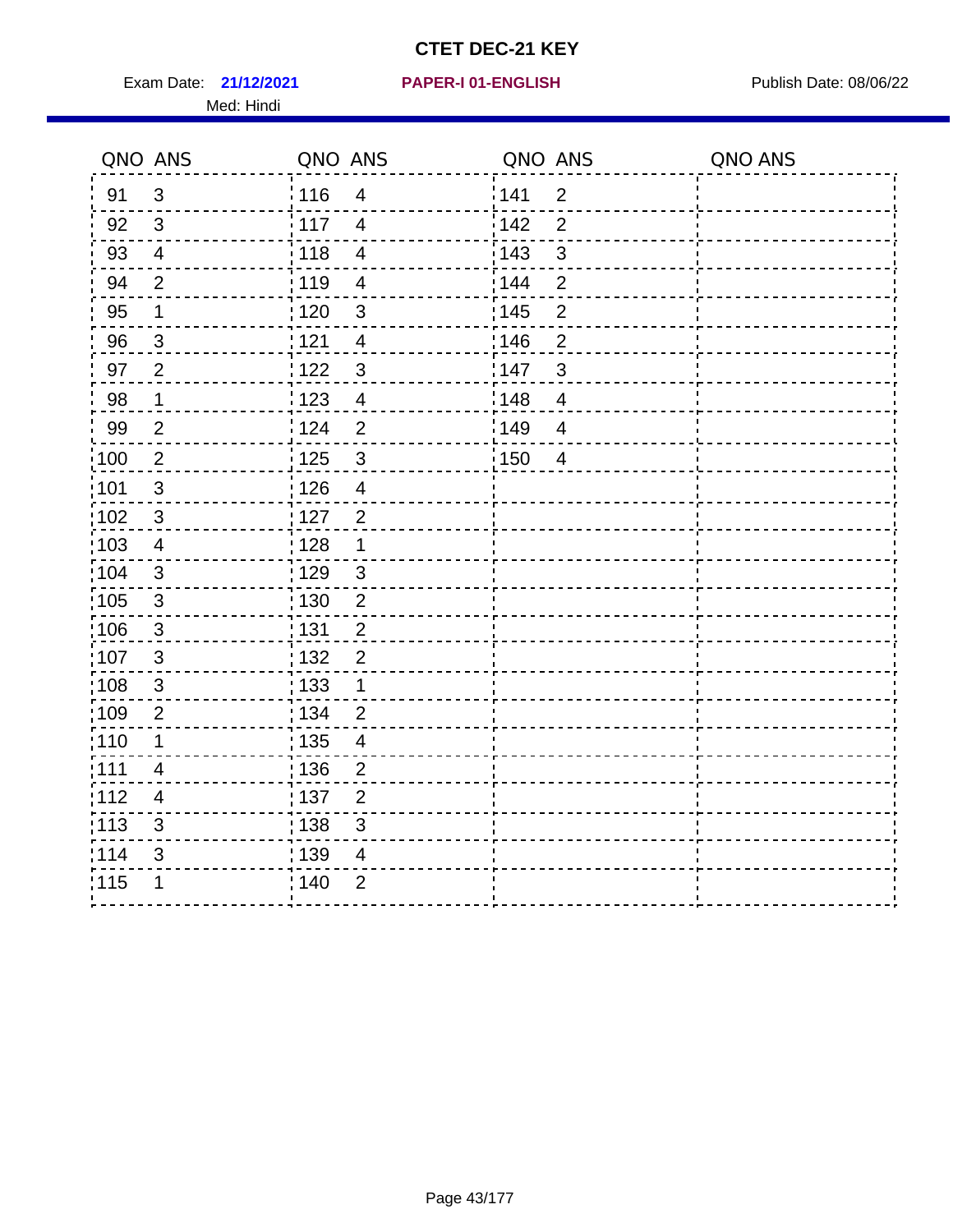Exam Date: 21/12/2021 **PAPER-I 02-HINDI Exam Date: 08/06/22** Med: Hindi

**21/12/2021 PAPER-I 02-HINDI**

|      | QNO ANS                   | QNO ANS           |                          | QNO ANS |                         | QNO ANS |
|------|---------------------------|-------------------|--------------------------|---------|-------------------------|---------|
| 91   | $\mathfrak{B}$            | 116               | $\mathfrak{3}$           | 1141    | $\overline{4}$          |         |
| 92   | $\overline{4}$            | $\frac{1}{2}$ 117 | $\overline{2}$           | 142     | 3                       |         |
| 93   | $\sqrt{3}$                | 118               | $\overline{\mathcal{A}}$ | 143     | $\overline{\mathbf{4}}$ |         |
| 94   | 1                         | : 119             | 1                        | : 144   | $\overline{4}$          |         |
| 95   | $\overline{2}$            | : 120             | 1                        | : 145   | $\overline{2}$          |         |
| 96   | $\overline{2}$            | 121               | $\overline{2}$           | :146    | $\mathfrak{S}$          |         |
| 97   | $\mathfrak{3}$            | 122               | $\overline{4}$           | 147     | $\overline{2}$          |         |
| 98   | $\overline{2}$            | 123               | $\mathbf{1}$             | 148     | 1                       |         |
| 99   | $\ensuremath{\mathsf{3}}$ | 124               | $\sqrt{3}$               | :149    | 1                       |         |
| :100 | $\overline{\mathbf{1}}$   | $\frac{1}{1}$ 125 | $\overline{2}$           | 150     | 1                       |         |
| :101 | $\mathbf 2$               | : 126             | $\overline{4}$           |         |                         |         |
| 102  | $\overline{4}$            | : 127             | $\mathbf{3}$             |         |                         |         |
| 103  | $\mathbf{3}$              | : 128             | $\mathbf{3}$             |         |                         |         |
| 104  | $\mathbf{3}$              | : 129             | $\mathbf 1$              |         |                         |         |
| 105  | $\mathbf 1$               | 130               | $\mathbf 2$              |         |                         |         |
| :106 | $\overline{2}$            | : 131             | $\overline{2}$           |         |                         |         |
| 107  | $\overline{4}$            | :132              | 1                        |         |                         |         |
| 108  | $\sqrt{3}$                | : 133             | $\overline{4}$           |         |                         |         |
| :109 | $\sqrt{3}$                | : 134             | $\overline{2}$           |         |                         |         |
| :110 | $\overline{2}$            | : 135             | 3                        |         |                         |         |
| 111  | $\mathbf 1$               | : 136             | $\mathbf{2}$             |         |                         |         |
| 112  | $\sqrt{3}$                | : 137             | $\overline{2}$           |         |                         |         |
| 113  | $\overline{\mathbf{4}}$   | : 138             | 1                        |         |                         |         |
| 114  | 3                         | : 139             | $\overline{2}$           |         |                         |         |
| 115  | $\overline{2}$            | 140               | 1                        |         |                         |         |
|      |                           |                   |                          |         |                         |         |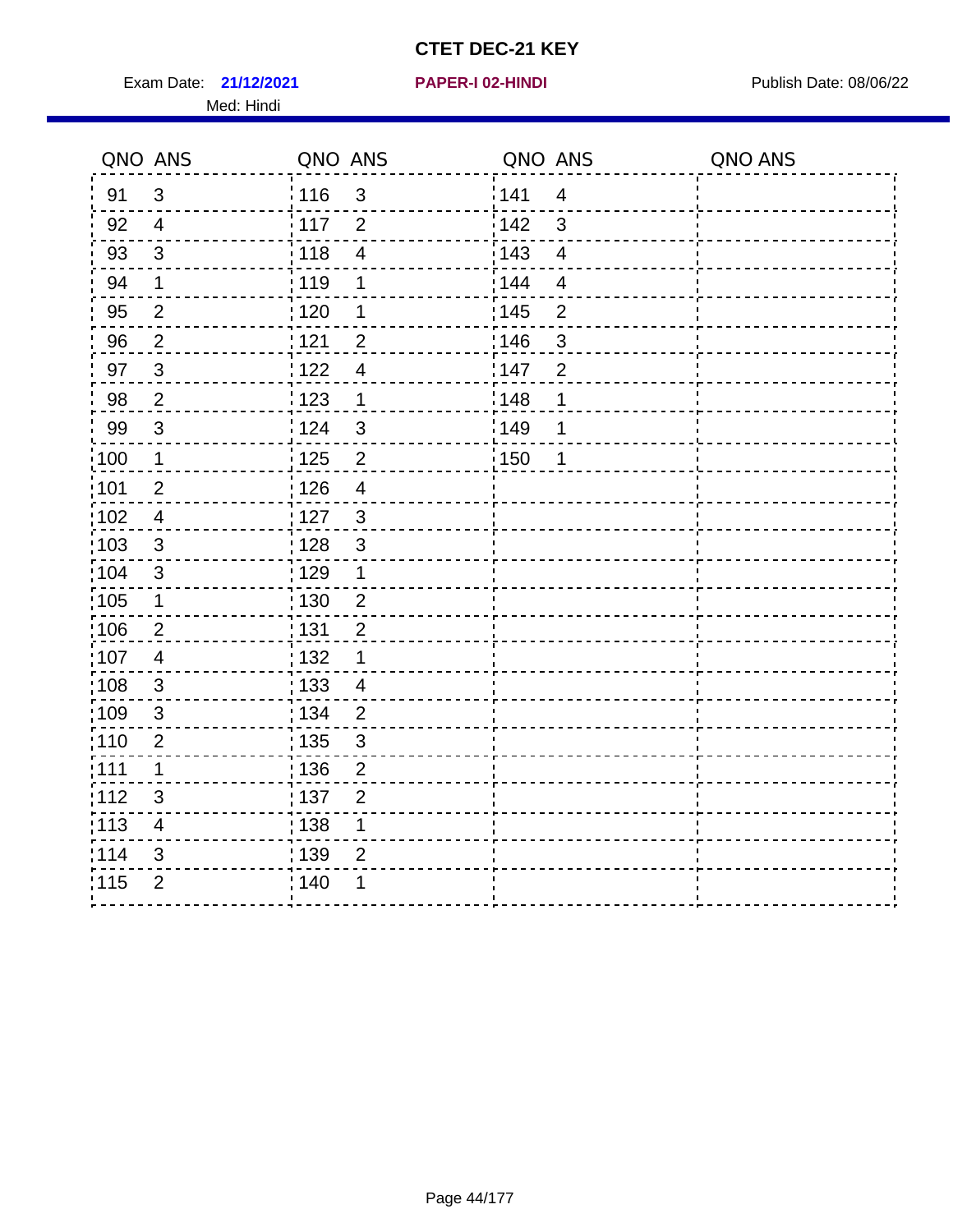Med: Hindi

|                   | QNO ANS                  | QNO ANS           |                | QNO ANS |                | QNO ANS |
|-------------------|--------------------------|-------------------|----------------|---------|----------------|---------|
| 91                | $\overline{2}$           | 116               | $\overline{2}$ | 141     | 1              |         |
| 92                | $\mathfrak{S}$           | 117               | 1              | 142     | 1              |         |
| 93                | $\overline{\mathbf{4}}$  | 118               | $\mathsf 3$    | 143     | $\overline{2}$ |         |
| 94                | 3                        | : 119             | 1              | : 144   | 3              |         |
| 95                | 4                        | :120              | 1              | : 145   | 1              |         |
| 96                | $\mathbf 1$              | : 121             | $\overline{2}$ | 146     | $\overline{4}$ |         |
| 97                | $\overline{2}$           | : 122             | 1              | 147     | 1              |         |
| 98                | $\mathbf{1}$             | 123               | $\overline{4}$ | 148     | 1              |         |
| 99                | $\sqrt{3}$               | : 124             | $\overline{4}$ | :149    | 1              |         |
| :100              | $\overline{4}$           | 125               | $\overline{4}$ | 150     | $\overline{2}$ |         |
| :101              | $\mathsf 3$              | 126               | 3              |         |                |         |
| 102               | 1                        | : 127             | 1              |         |                |         |
| 103               | $\overline{2}$           | : 128             | 1              |         |                |         |
| 104               | $\sqrt{3}$               | : 129             | $\overline{4}$ |         |                |         |
| :105              | $\overline{4}$           | : 130             | $\mathbf 1$    |         |                |         |
| 106               | 1                        | : 131             | 3              |         |                |         |
| 107               | 1                        | : 132             | $\overline{4}$ |         |                |         |
| $\frac{1}{1}$ 108 | $\mathbf{2}$             | $\frac{1}{1}$ 133 | $\mathbf{2}$   |         |                |         |
| 109               | $\mathbf{3}$             | : 134             | $\overline{2}$ |         |                |         |
| :110              | 3                        | : 135             | 1              |         |                |         |
| 111               | $\overline{\mathcal{A}}$ | : 136             | 1              |         |                |         |
| 112               | $\overline{\mathcal{A}}$ | : 137             | $\overline{2}$ |         |                |         |
| : 113             | $\mathbf 2$              | : 138             | 1              |         |                |         |
| 114               | 1                        | : 139             | 1              |         |                |         |
| 115               | 3                        | : 140             | $\overline{2}$ |         |                |         |
|                   |                          |                   |                |         |                |         |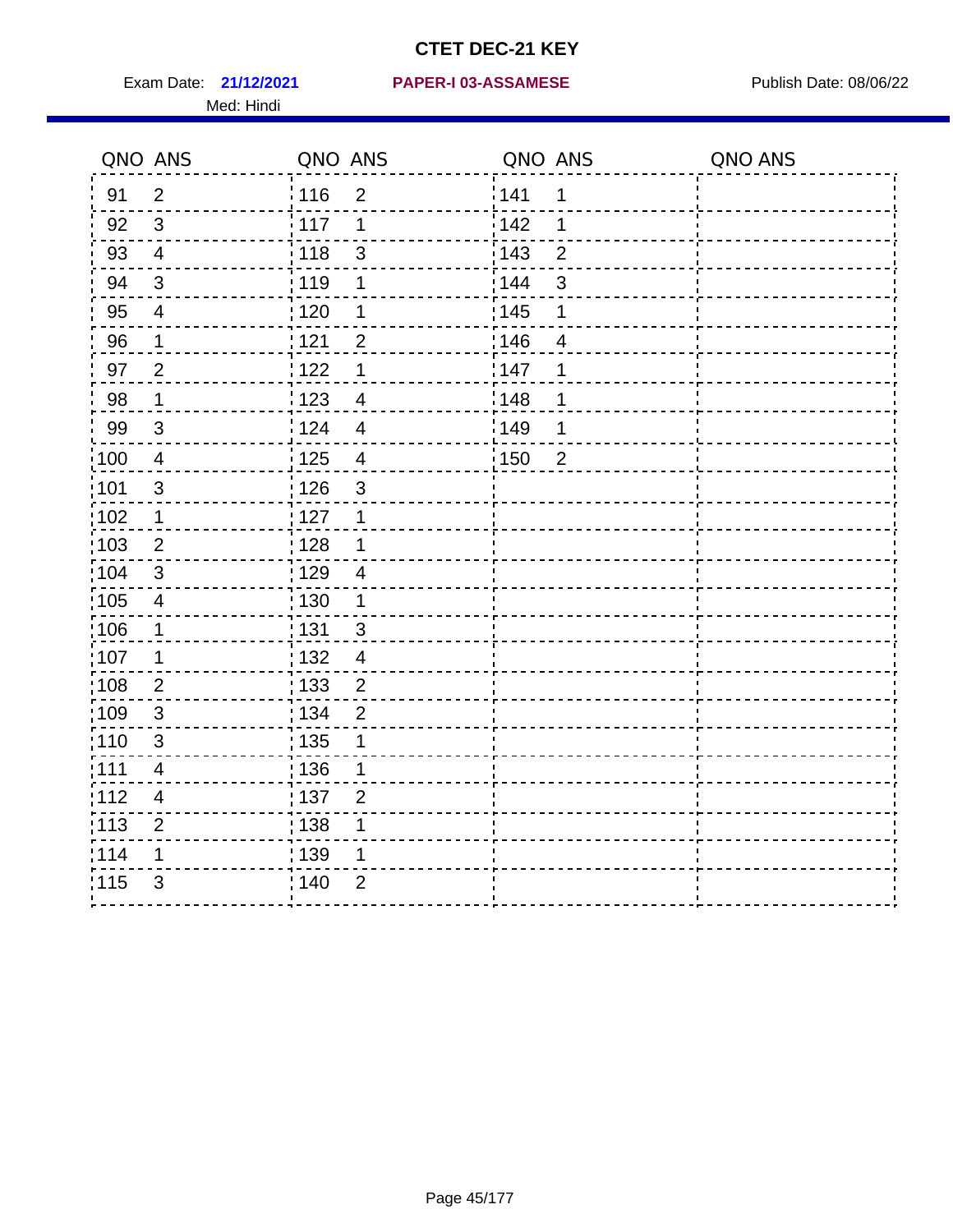Exam Date: 21/12/2021 PAPER-I 04-BENGALI PRER Publish Date: 08/06/22 Med: Hindi

|                   | QNO ANS                  | QNO ANS                           |                   | QNO ANS        | QNO ANS |
|-------------------|--------------------------|-----------------------------------|-------------------|----------------|---------|
| 91                | $\overline{2}$           | 116<br>$\overline{2}$             | 141               | $\mathbf 1$    |         |
| 92                | $\overline{4}$           | 117<br>1                          | 142               | 1              |         |
| 93                | $\overline{2}$           | 118<br>$\mathfrak{S}$             | 143               | $\overline{2}$ |         |
| 94                | 1                        | : 119<br>1                        | 144               | 3              |         |
| 95                | $\overline{2}$           | : 120<br>1                        | : 145             | 1              |         |
| 96                | $\mathfrak{S}$           | 121<br>3                          | 146               | $\overline{4}$ |         |
| 97                | $\overline{\mathcal{A}}$ | 122<br>$\overline{4}$             | 147               | 1              |         |
| $98\,$            | $\mathbf{1}$             | $\frac{1}{2}$ 123<br>$\mathbf{1}$ | 148               | 1              |         |
| 99                | $\mathbf{1}$             | 124<br>$\overline{2}$             | ¦149              | 1              |         |
| $\frac{1}{1}$ 100 | $\overline{2}$           | 125<br>$\mathbf 1$                | $\frac{1}{1}$ 150 | $\overline{2}$ |         |
| 101               | $\mathfrak{S}$           | 126<br>1                          |                   |                |         |
| 102               | 1                        | : 127<br>3                        |                   |                |         |
| 103               | $\overline{2}$           | 128<br>1                          |                   |                |         |
| 104               | $\overline{2}$           | : 129<br>$\overline{2}$           |                   |                |         |
| $\frac{1}{1}$ 105 | $\mathbf 1$              | : 130<br>$\overline{2}$           |                   |                |         |
| :106              | 1                        | : 131<br>$\overline{4}$           |                   |                |         |
| :107              | 1                        | : 132<br>$\overline{2}$           |                   |                |         |
| 108               | $\overline{2}$           | $\frac{1}{1}$ 133<br>$\mathbf{1}$ |                   |                |         |
| :109              | $\sqrt{3}$               | : 134<br>$\mathbf{3}$             |                   |                |         |
| :110              | 3                        | : 135<br>$\overline{2}$           |                   |                |         |
| :111              | $\overline{\mathcal{A}}$ | : 136<br>1                        |                   |                |         |
| 112               | $\overline{\mathbf{4}}$  | 137<br>$\overline{2}$             |                   |                |         |
| 113               | $\overline{2}$           | : 138<br>1                        |                   |                |         |
| 114               | 1                        | : 139<br>1                        |                   |                |         |
| 115               | 3                        | 140<br>$\overline{2}$             |                   |                |         |
|                   |                          |                                   |                   |                |         |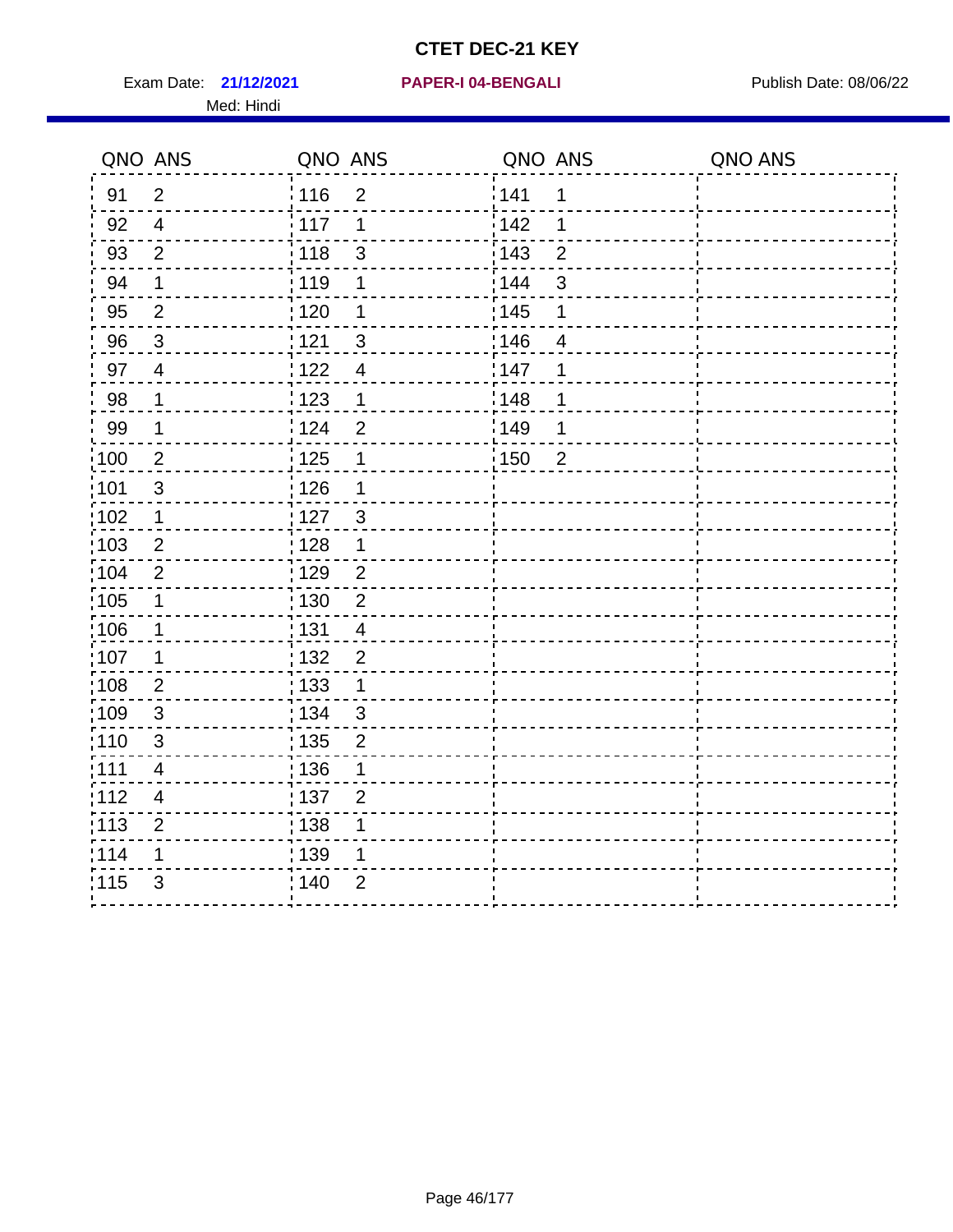Med: Hindi

|                   | QNO ANS                  | QNO ANS |                | QNO ANS |                | QNO ANS |
|-------------------|--------------------------|---------|----------------|---------|----------------|---------|
| 91                | $\overline{2}$           | 116     | $\overline{2}$ | 141     | 1              |         |
| 92                | $\mathfrak{B}$           | 117     | 1              | 142     | 1              |         |
| 93                | $\overline{\mathbf{4}}$  | 118     | $\mathsf 3$    | 143     | $\overline{2}$ |         |
| 94                | 1                        | : 119   | 1              | : 144   | 3              |         |
| 95                | 1                        | :120    | 1              | : 145   | 1              |         |
| 96                | $\mathfrak{S}$           | : 121   | $\overline{2}$ | 146     | $\overline{4}$ |         |
| 97                | $\overline{4}$           | : 122   | $\mathbf{3}$   | 147     | 1              |         |
| 98                | $\overline{4}$           | 123     | $\overline{c}$ | 148     | 1              |         |
| 99                | $\sqrt{3}$               | : 124   | $\overline{4}$ | :149    | 1              |         |
| :100              | $\mathbf 1$              | 125     | $\overline{2}$ | 150     | $\overline{2}$ |         |
| :101              | $\overline{4}$           | 126     | $\overline{2}$ |         |                |         |
| 102               | $\overline{2}$           | : 127   | $\overline{4}$ |         |                |         |
| 103               | $\mathfrak{S}$           | : 128   | $\mathbf 1$    |         |                |         |
| 104               | $\mathbf 1$              | : 129   | $\overline{2}$ |         |                |         |
| 105               | $\overline{2}$           | : 130   | $\mathfrak{S}$ |         |                |         |
| 106               | 1                        | : 131   | 4              |         |                |         |
| 107               | 1                        | : 132   | $\mathbf{3}$   |         |                |         |
| $\frac{1}{1}$ 108 | $\mathbf{2}$             | 133     | $\mathbf 1$    |         |                |         |
| 109               | $\mathbf{3}$             | : 134   | $\overline{4}$ |         |                |         |
| :110              | 3                        | : 135   | 4              |         |                |         |
| 111               | $\overline{\mathcal{A}}$ | : 136   | 1              |         |                |         |
| 112               | $\overline{\mathcal{A}}$ | : 137   | $\overline{2}$ |         |                |         |
| : 113             | $\overline{2}$           | : 138   | 1              |         |                |         |
| 114               | 1                        | : 139   | 1              |         |                |         |
| 115               | 3                        | : 140   | $\overline{2}$ |         |                |         |
|                   |                          |         |                |         |                |         |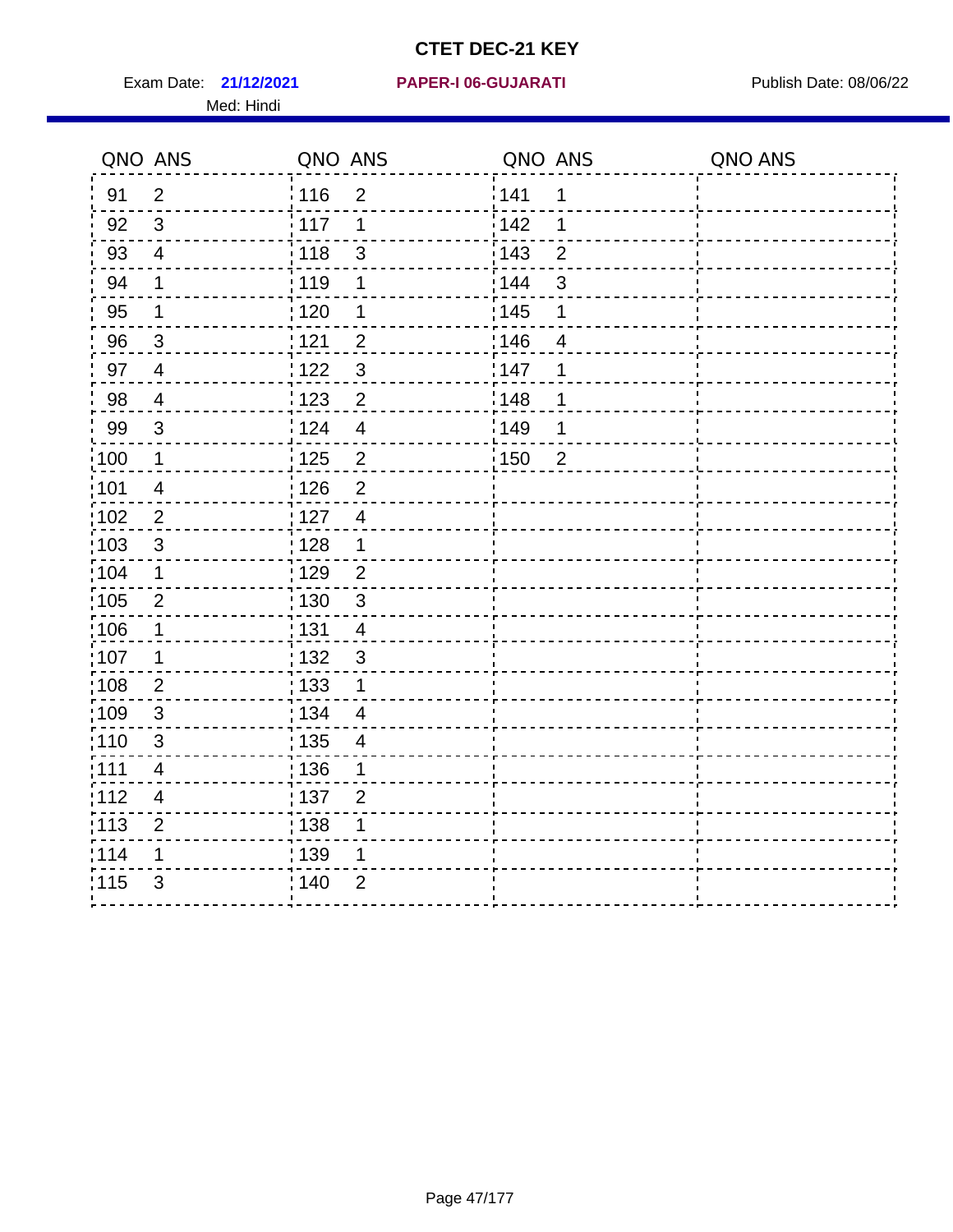Exam Date: 21/12/2021 PAPER-I 07-KANNADA Publish Date: 08/06/22 Med: Hindi

|                   | QNO ANS                  | QNO ANS                          | QNO ANS           |                | QNO ANS |
|-------------------|--------------------------|----------------------------------|-------------------|----------------|---------|
| 91                | $\overline{2}$           | 116<br>$\mathbf 2$               | 141               | $\mathbf 1$    |         |
| 92                | 1                        | 117<br>1                         | 142               | 1              |         |
| 93                | $\overline{4}$           | : 118<br>$\sqrt{3}$              | 143               | $\overline{2}$ |         |
| 94                | $\mathfrak{B}$           | : 119<br>1                       | : 144             | $\mathfrak{S}$ |         |
| 95                | 1                        | :120<br>1                        | : 145             | 1              |         |
| 96                | $\overline{2}$           | 121<br>1                         | 146               | $\overline{4}$ |         |
| 97                | $\overline{\mathcal{A}}$ | 122<br>$\overline{2}$            | 147               | 1              |         |
| 98                | $\mathbf 1$              | 123<br>$\mathfrak{3}$            | 148               | 1              |         |
| 99                | $\sqrt{3}$               | 124<br>$\overline{4}$            | :149              | 1              |         |
| $\frac{1}{1}$ 100 | $\overline{2}$           | 125<br>$\overline{2}$            | $\frac{1}{1}$ 150 | $\overline{2}$ |         |
| :101              | $\sqrt{3}$               | 126<br>$\mathfrak{S}$            |                   |                |         |
| 102               | $\overline{2}$           | : 127<br>$\overline{\mathbf{4}}$ |                   |                |         |
| 103               | $\mathbf 1$              | $\overline{2}$<br>128            |                   |                |         |
| 104               | 3                        | ;129<br>1                        |                   |                |         |
| 105               | $\overline{\mathbf{4}}$  | : 130<br>$\overline{c}$          |                   |                |         |
| 106               | 1                        | 131<br>$\sqrt{3}$                |                   |                |         |
| :107              | $\mathbf 1$              | : 132<br>$\overline{4}$          |                   |                |         |
| $\frac{1}{1}$ 108 | $\mathbf{2}$             | 133<br>$\mathsf 3$               |                   |                |         |
| 109               | $\mathfrak{S}$           | : 134<br>$\overline{2}$          |                   |                |         |
| :110              | 3                        | : 135<br>$\overline{2}$          |                   |                |         |
| 111               | $\overline{4}$           | : 136<br>1                       |                   |                |         |
| 112               | $\overline{\mathcal{A}}$ | 137<br>$\overline{2}$            |                   |                |         |
| : 113             | $\overline{2}$           | ; 138<br>1                       |                   |                |         |
| 114               | 1                        | 139<br>1                         |                   |                |         |
| 115               | 3                        | : 140<br>$\overline{2}$          |                   |                |         |
|                   |                          |                                  |                   |                |         |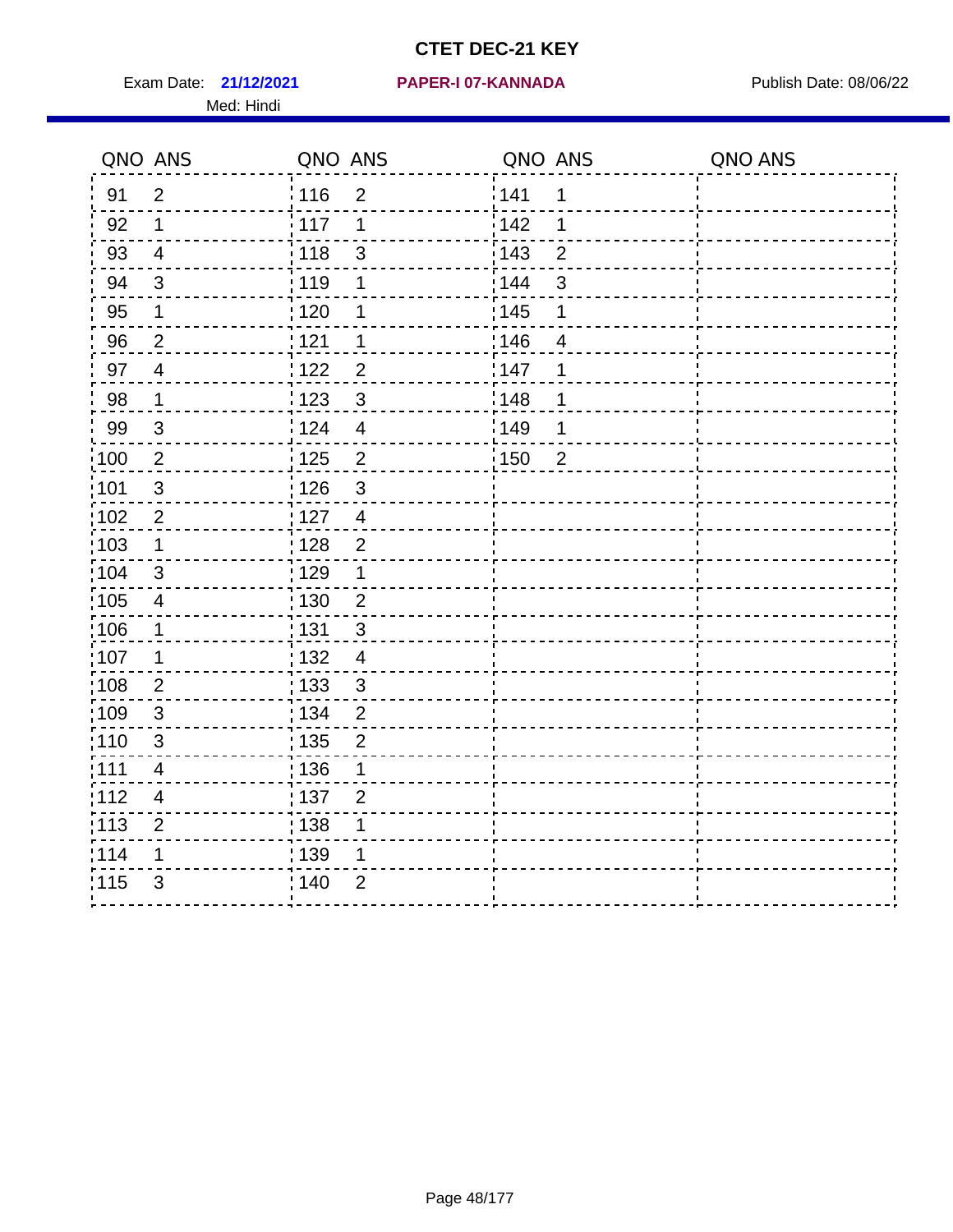Med: Hindi

|                   | QNO ANS                  | QNO ANS           |                | QNO ANS |                | QNO ANS |
|-------------------|--------------------------|-------------------|----------------|---------|----------------|---------|
| 91                | $\mathfrak{S}$           | 116               | $\overline{2}$ | 1141    | $\mathbf 1$    |         |
| 92                | $\overline{2}$           | $\frac{1}{2}$ 117 | 1              | 142     | 1              |         |
| 93                | $\overline{4}$           | 118               | $\mathfrak{S}$ | 143     | $\overline{2}$ |         |
| 94                | 1                        | : 119             | 1              | : 144   | 3              |         |
| 95                | $\overline{2}$           | : 120             | 1              | : 145   | 1              |         |
| 96                | $\overline{2}$           | 121               | $\overline{2}$ | 146     | 4              |         |
| 97                | 1                        | 1122              | $\sqrt{3}$     | 147     | 1              |         |
| 98                | $\mathbf{1}$             | 123               | $\overline{4}$ | 148     | 1              |         |
| 99                | $\sqrt{3}$               | 124               | $\sqrt{3}$     | :149    | 1              |         |
| :100              | $\overline{4}$           | 125               | $\overline{2}$ | 150     | $\overline{2}$ |         |
| :101              | $\mathfrak{S}$           | : 126             | $\mathfrak{S}$ |         |                |         |
| 102               | $\overline{4}$           | : 127             | $\overline{2}$ |         |                |         |
| :103              | $\mathbf 1$              | : 128             | $\mathbf{3}$   |         |                |         |
| 104               | $\overline{2}$           | : 129             | $\mathbf{3}$   |         |                |         |
| 105               | $\mathbf 1$              | : 130             | $\overline{4}$ |         |                |         |
| 106               | 1                        | : 131             | $\overline{2}$ |         |                |         |
| 107               | 1                        | :132              | $\overline{4}$ |         |                |         |
| $\frac{1}{1}$ 108 | $\mathbf{2}$             | : 133             | $\mathbf 1$    |         |                |         |
| 109               | $\sqrt{3}$               | : 134             | $\overline{2}$ |         |                |         |
| :110              | 3                        | : 135             | 3              |         |                |         |
| 111               | $\overline{\mathcal{A}}$ | : 136             | 1              |         |                |         |
| 112               | $\overline{\mathbf{4}}$  | : 137             | $\overline{2}$ |         |                |         |
| : 113             | $\overline{2}$           | : 138             | 1              |         |                |         |
| 114               | 1                        | 139               | 1              |         |                |         |
| 115               | 3                        | : 140             | $\overline{2}$ |         |                |         |
|                   |                          |                   |                |         |                |         |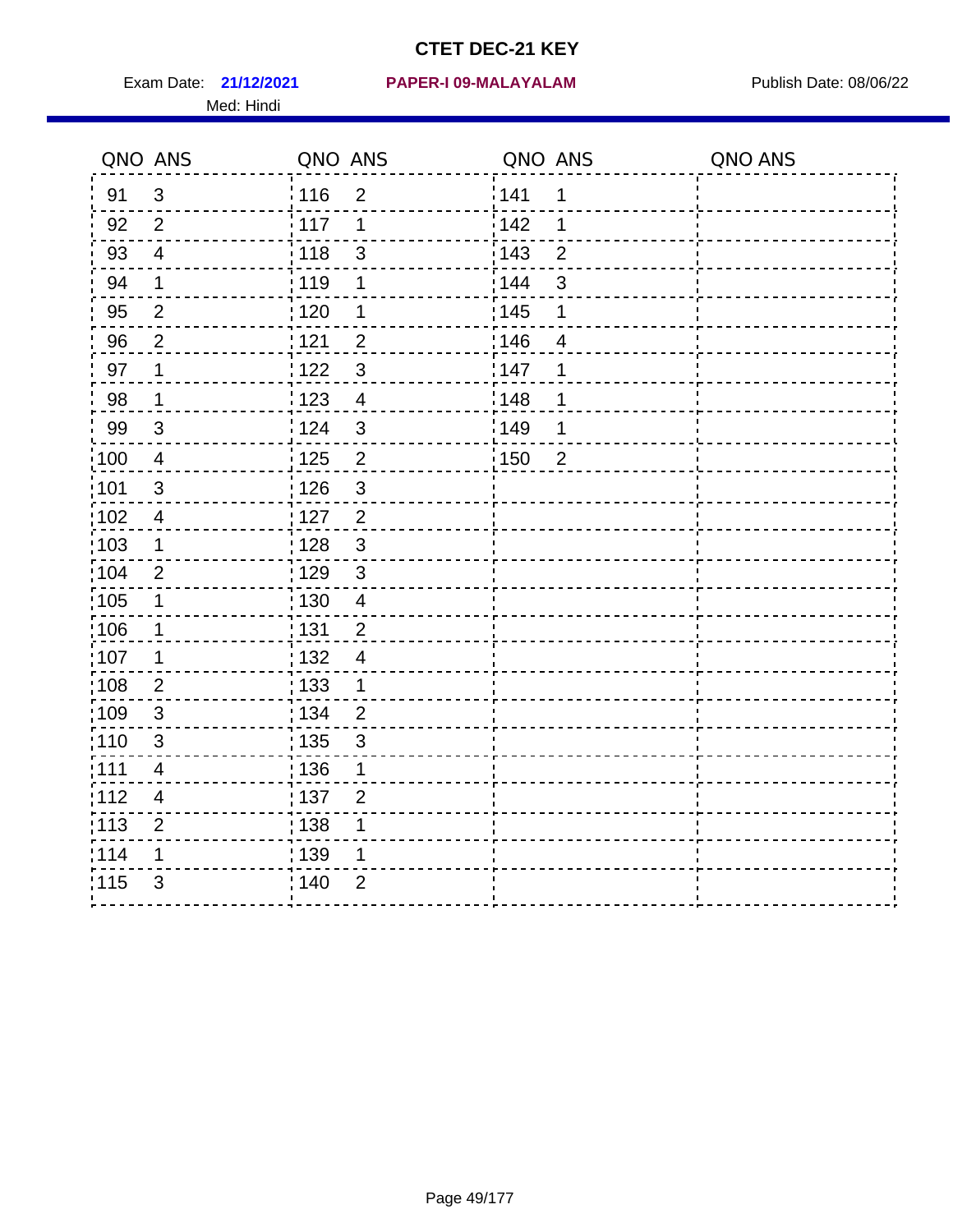Exam Date: 21/12/2021 PAPER-I 10-MANIPURI<br>
Publish Date: 08/06/22 Med: Hindi

#### **21/12/2021 PAPER-I 10-MANIPURI**

|       | QNO ANS                  | QNO ANS                             | QNO ANS |                | QNO ANS |
|-------|--------------------------|-------------------------------------|---------|----------------|---------|
| 91    | $\overline{2}$           | 116<br>$\overline{2}$               | 1141    | 1              |         |
| 92    | 1                        | 117<br>1                            | 142     | 1              |         |
| 93    | $\sqrt{3}$               | 118<br>$\mathfrak{S}$               | 143     | $\overline{2}$ |         |
| 94    | 2                        | : 119<br>1                          | 144     | 3              |         |
| 95    | $\overline{2}$           | : 120<br>1                          | : 145   | 1              |         |
| 96    | 1                        | : 121<br>$\overline{2}$             | 146     | $\overline{4}$ |         |
| 97    | $\overline{2}$           | $\mathbf 1$<br>: 122                | 147     | 1              |         |
| 98    | $\overline{\mathbf{4}}$  | $\frac{1}{2}$ 123<br>$\mathbf{3}$   | ¦148    |                |         |
| 99    | $\sqrt{3}$               | 124<br>$\overline{2}$               | :149    | 1              |         |
| :100  | $\mathbf{3}$             | 125<br>$\overline{1}$               | 150     | $\overline{c}$ |         |
| :101  | $\overline{2}$           | 126<br>$\overline{4}$               |         |                |         |
| 102   | 1                        | : 127<br>$\mathbf{3}$               |         |                |         |
| 103   | 4                        | 128<br>1                            |         |                |         |
| :104  | $\mathfrak{B}$           | : 129<br>1                          |         |                |         |
| :105  | $\overline{\mathbf{4}}$  | $\frac{1}{1}$ 130<br>$\overline{2}$ |         |                |         |
| :106  | 1                        | : 131<br>$\overline{2}$             |         |                |         |
| ,107  | 1                        | : 132<br>$\overline{4}$             |         |                |         |
| 108   | $\mathbf{2}$             | $\frac{1}{1}$ 133<br>$\mathbf 1$    |         |                |         |
| 109   | $\mathfrak{B}$           | : 134<br>$\overline{2}$             |         |                |         |
| :110  | 3                        | : 135<br>$\overline{2}$             |         |                |         |
| : 111 | $\overline{\mathbf{4}}$  | $\frac{1}{1}$ 136<br>$\mathbf{1}$   |         |                |         |
| : 112 | $\overline{\mathcal{A}}$ | $\frac{1}{1}$ 137<br>$\overline{2}$ |         |                |         |
| : 113 | $\overline{2}$           | : 138<br>1                          |         |                |         |
| 114   | 1                        | 139<br>1                            |         |                |         |
| 115   | 3                        | 140<br>$\overline{2}$               |         |                |         |
|       |                          |                                     |         |                |         |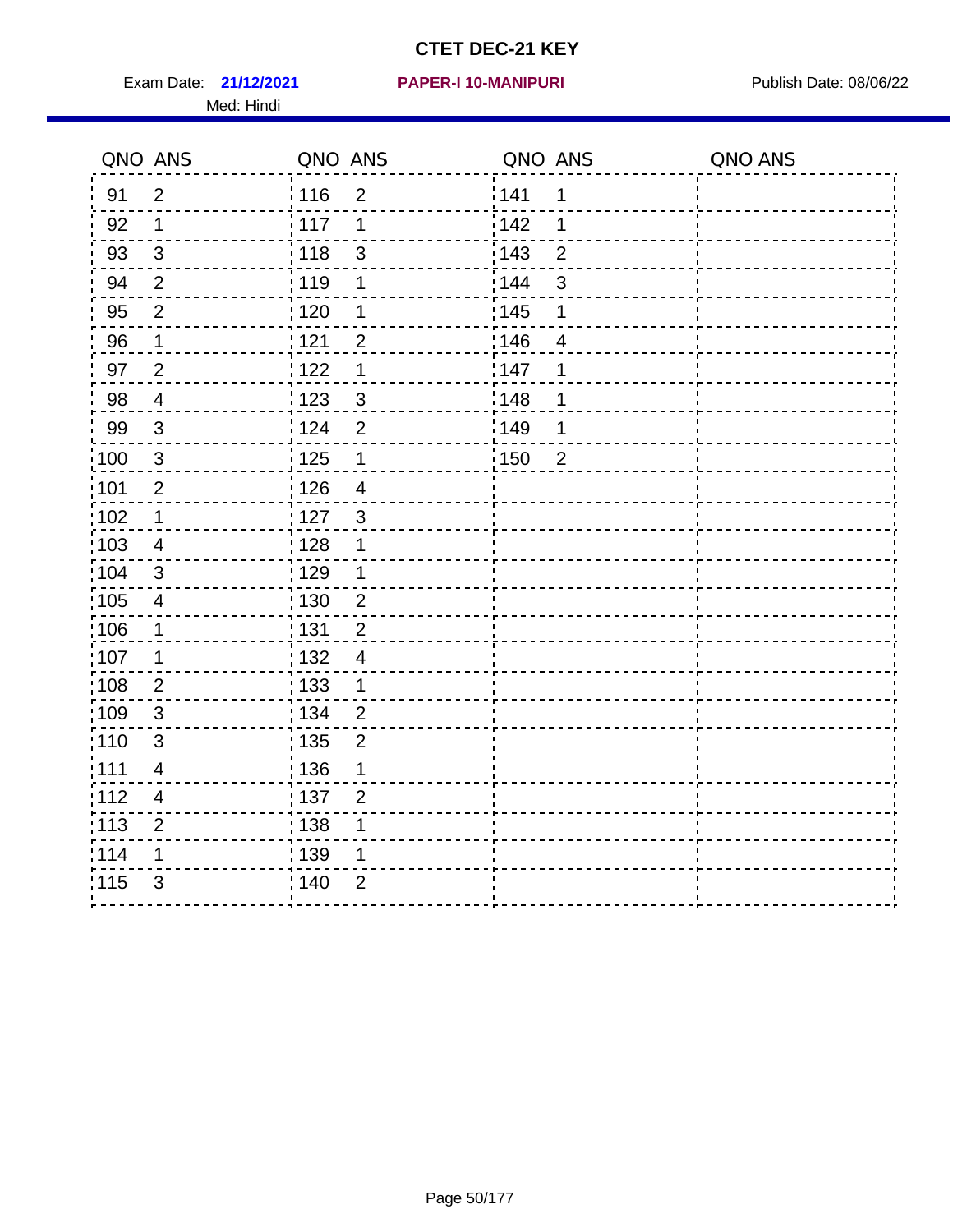Exam Date: 21/12/2021 PAPER-I 11-MARATHI PREER Publish Date: 08/06/22 Med: Hindi

|       | QNO ANS                  | QNO ANS                             | QNO ANS |                | QNO ANS |
|-------|--------------------------|-------------------------------------|---------|----------------|---------|
| 91    | $\mathbf{3}$             | 116<br>$\overline{2}$               | 1141    | 1              |         |
| 92    | $\overline{2}$           | 117<br>1                            | 142     | 1              |         |
| 93    | $\mathbf{3}$             | 118<br>$\mathsf 3$                  | 143     | $\overline{2}$ |         |
| 94    | 1                        | : 119<br>1                          | : 144   | 3              |         |
| 95    | $\overline{\mathcal{A}}$ | : 120<br>1                          | : 145   | 1              |         |
| 96    | 1                        | 121<br>4                            | 146     | 4              |         |
| 97    | $\overline{4}$           | 122<br>$\overline{4}$               | 147     | 1              |         |
| 98    | $\mathbf{1}$             | 123<br>$\overline{4}$               | 148     | 1              |         |
| 99    | $\overline{2}$           | 124<br>$\overline{2}$               | :149    | 1              |         |
| :100  | $\overline{1}$           | $\frac{1}{1}$ 125<br>$\mathfrak{3}$ | 150     | $\overline{2}$ |         |
| :101  | 1                        | $\frac{1}{1}$ 126<br>1              |         |                |         |
| 102   | $\mathfrak{3}$           | : 127<br>$\overline{2}$             |         |                |         |
| 103   | 2                        | $\overline{4}$<br>:128              |         |                |         |
| 104   | $\mathfrak{3}$           | : 129<br>$\overline{\mathcal{A}}$   |         |                |         |
| 105   | $\overline{\mathbf{4}}$  | 130<br>$\mathbf 1$                  |         |                |         |
| :106  | $\mathbf{1}$             | : 131<br>$\overline{2}$             |         |                |         |
| 107   | 1                        | $\overline{2}$<br>:132              |         |                |         |
| 108   | $\overline{2}$           | : 133<br>$\overline{2}$             |         |                |         |
| :109  | $\sqrt{3}$               | : 134<br>$\overline{4}$             |         |                |         |
| : 110 | 3                        | : 135<br>$\overline{2}$             |         |                |         |
| 111   | $\overline{\mathbf{4}}$  | : 136<br>1                          |         |                |         |
| 112   | $\overline{4}$           | 137<br>$\overline{2}$               |         |                |         |
| 113   | $\overline{2}$           | 138<br>1                            |         |                |         |
| 114   | 1                        | : 139<br>1                          |         |                |         |
| 115   | 3                        | 140<br>$\overline{2}$               |         |                |         |
|       |                          |                                     |         |                |         |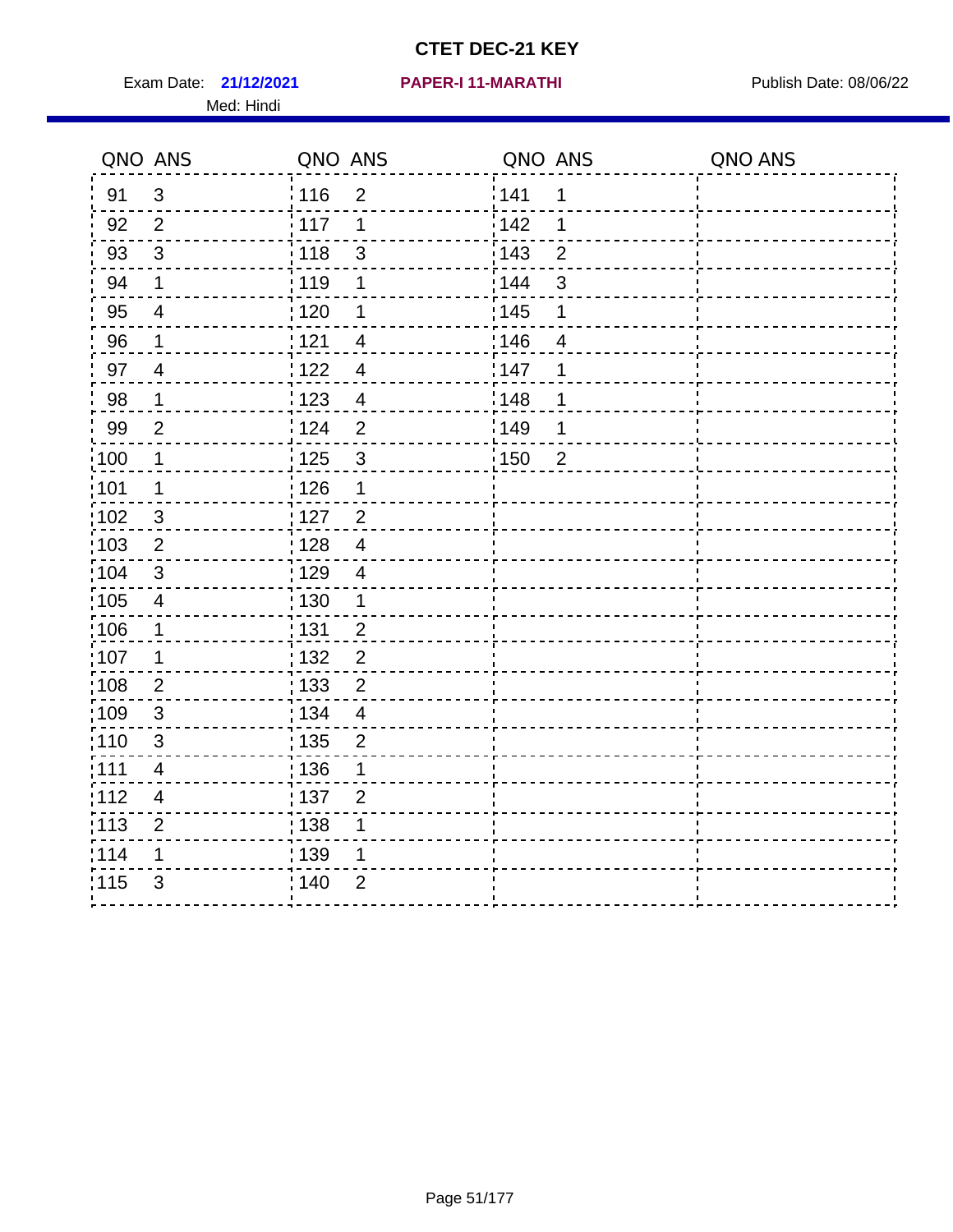Exam Date: 21/12/2021 **PAPER-I 13-NEPALI** Publish Date: 08/06/22 Med: Hindi

**21/12/2021 PAPER-I 13-NEPALI**

|      | QNO ANS                 | QNO ANS                           | QNO ANS |                          | QNO ANS |
|------|-------------------------|-----------------------------------|---------|--------------------------|---------|
| 91   | $\overline{2}$          | 116<br>$\overline{2}$             | 141     | 1                        |         |
| 92   | $\mathbf 1$             | 117<br>1                          | 142     | 1                        |         |
| 93   | $\mathbf{3}$            | $\mathbf{3}$<br>118               | 143     | $\overline{2}$           |         |
| 94   | $\overline{4}$          | : 119<br>1                        | 144     | 3                        |         |
| 95   | 4                       | :120<br>1                         | : 145   | 1                        |         |
| 96   | $\overline{2}$          | 121<br>$\overline{2}$             | 146     | $\overline{\mathcal{A}}$ |         |
| 97   | $\sqrt{3}$              | 122<br>$\mathbf 1$                | 147     | 1                        |         |
| 98   | $\sqrt{2}$              | $\frac{1}{2}$ 123<br>$\mathbf{3}$ | 148     | 1                        |         |
| 99   | $\mathbf{2}$            | 124<br>$\overline{2}$             | :149    | 1                        |         |
| 100  | $\overline{2}$          | 125<br>$\mathbf 1$                | 150     | $\overline{2}$           |         |
| 101  | 1                       | 126<br>$\overline{2}$             |         |                          |         |
| 102  | $\overline{4}$          | : 127<br>$\overline{4}$           |         |                          |         |
| ;103 | $\overline{2}$          | $\mathbf{3}$<br>128               |         |                          |         |
| 104  | $\mathbf 1$             | : 129<br>$\sqrt{3}$               |         |                          |         |
| 105  | $\overline{4}$          | : 130<br>$\mathbf 1$              |         |                          |         |
| :106 | $\mathbf{1}$            | : 131<br>$\overline{2}$           |         |                          |         |
| :107 | 1                       | $\mathfrak{3}$<br>: 132           |         |                          |         |
| 108  | $\sqrt{2}$              | 133<br>$\overline{2}$             |         |                          |         |
| :109 | $\mathfrak{S}$          | : 134<br>$\mathfrak{3}$           |         |                          |         |
| :110 | 3                       | : 135<br>$\overline{2}$           |         |                          |         |
| :111 | $\overline{\mathbf{4}}$ | : 136<br>1                        |         |                          |         |
| 112  | $\overline{\mathbf{4}}$ | 137<br>$\overline{2}$             |         |                          |         |
| 113  | $\overline{2}$          | : 138<br>1                        |         |                          |         |
| 114  | 1                       | : 139<br>1                        |         |                          |         |
| 115  | 3                       | 140<br>$\overline{2}$             |         |                          |         |
|      |                         |                                   |         |                          |         |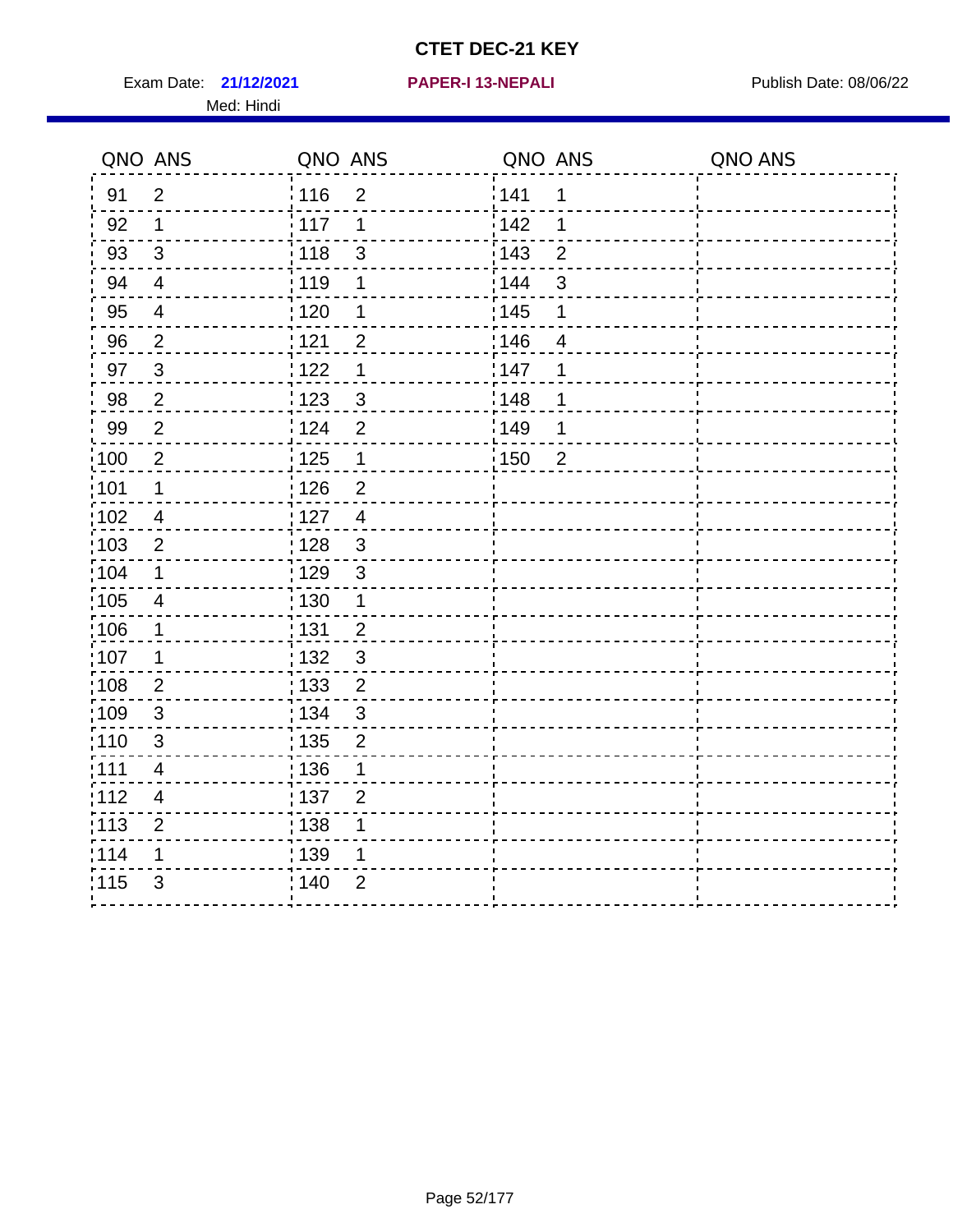Exam Date: 21/12/2021 PAPER-I 14-ORIYA Publish Date: 08/06/22 Med: Hindi

**21/12/2021 PAPER-I 14-ORIYA**

|                   | QNO ANS                  | QNO ANS                           | QNO ANS                             | QNO ANS |
|-------------------|--------------------------|-----------------------------------|-------------------------------------|---------|
| 91                | $\sqrt{3}$               | : 116<br>$\overline{2}$           | 141<br>1                            |         |
| 92                | 1                        | 117<br>1                          | 142<br>1                            |         |
| 93                | $\overline{\mathcal{A}}$ | $\frac{1}{2}$ 118<br>$\mathsf 3$  | 143<br>$\overline{2}$               |         |
| 94                | 1                        | : 119<br>1                        | 144<br>3                            |         |
| 95                | $\overline{2}$           | :120<br>1                         | : 145<br>1                          |         |
| 96                | $\mathfrak{Z}$           | 121<br>$\overline{4}$             | 146<br>$\overline{4}$               |         |
| 97                | $\mathbf{3}$             | $\overline{2}$<br>$122$           | :147<br>1                           |         |
| 98                | $\mathbf 2$              | 123<br>$\overline{4}$             | 148<br>1                            |         |
| 99                | 1                        | 124<br>$\mathbf 1$                | :149<br>1                           |         |
| $\frac{1}{1}$ 100 | $\overline{2}$           | 125<br>$\mathbf{3}$               | $\frac{1}{2}$ 150<br>$\overline{2}$ |         |
| :101              | $\overline{4}$           | : 126<br>1                        |                                     |         |
| 102               | $\overline{2}$           | : 127<br>$\sqrt{3}$               |                                     |         |
| 103               | $\mathfrak{S}$           | $\overline{2}$<br>:128            |                                     |         |
| 104               | 1                        | : 129<br>$\overline{2}$           |                                     |         |
| 105               | $\mathbf{3}$             | 130<br>1                          |                                     |         |
| 106               | 1                        | : 131<br>$\overline{4}$           |                                     |         |
| :107              | 1                        | 132<br>$\overline{4}$             |                                     |         |
| 108               | $\mathbf{2}$             | : 133<br>$\mathfrak{S}$           |                                     |         |
| 109               | $\sqrt{3}$               | : 134<br>$\overline{2}$           |                                     |         |
| : 110             | $\mathfrak{B}$           | : 135<br>$\mathfrak{S}$           |                                     |         |
| :111              | $\overline{\mathbf{4}}$  | $\frac{1}{1}$ 136<br>$\mathbf{1}$ |                                     |         |
| :112              | $\overline{\mathcal{A}}$ | : 137<br>$\overline{2}$           |                                     |         |
| : 113             | $\overline{2}$           | : 138<br>1                        |                                     |         |
| 114               | 1                        | : 139<br>1                        |                                     |         |
| 115               | 3                        | 140<br>$\overline{2}$             |                                     |         |
|                   |                          |                                   |                                     |         |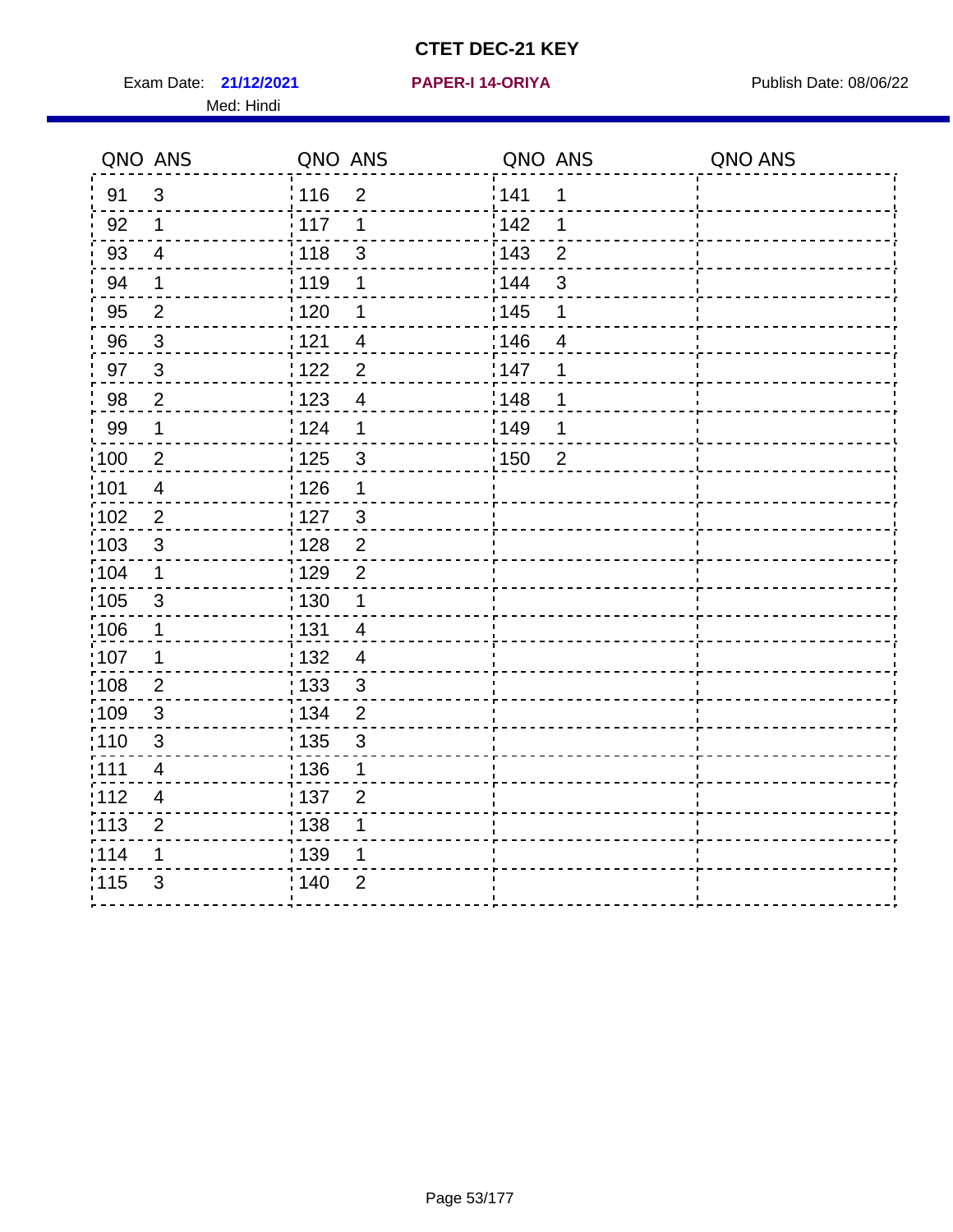Exam Date: 21/12/2021 PAPER-I 15-PUNJABI PUBLISH Date: 08/06/22 Med: Hindi

|                  | QNO ANS                 | QNO ANS                            | QNO ANS |                | QNO ANS |
|------------------|-------------------------|------------------------------------|---------|----------------|---------|
| 91               | $\overline{4}$          | 116<br>$\overline{2}$              | 1141    | 1              |         |
| 92               | $\overline{2}$          | 117<br>1                           | 142     | 1              |         |
| 93               | $\mathfrak{Z}$          | 118<br>$\mathsf 3$                 | 143     | $\overline{2}$ |         |
| 94               | $\overline{2}$          | : 119<br>1                         | : 144   | 3              |         |
| 95               | $\overline{4}$          | : 120<br>1                         | : 145   | 1              |         |
| 96               | $\overline{2}$          | 121<br>3                           | 146     | 4              |         |
| 97               | $\overline{4}$          | 122<br>$\overline{4}$              | 147     | 1              |         |
| 98               | $\mathbf{1}$            | 123<br>$\mathbf{1}$                | 148     | 1              |         |
| 99               | $\sqrt{3}$              | 124<br>$\overline{2}$              | :149    | 1              |         |
| $\frac{1}{2}100$ | $\overline{\mathbf{1}}$ | $\frac{1}{2}$ 125<br>$\mathbf{1}$  | 150     | $\overline{2}$ |         |
| :101             | $\overline{\mathbf{4}}$ | : 126<br>$\ensuremath{\mathsf{3}}$ |         |                |         |
| 102              | $\overline{2}$          | : 127<br>2                         |         |                |         |
| 103              | 3                       | $\overline{2}$<br>:128             |         |                |         |
| 104              | $\overline{2}$          | : 129<br>$\overline{2}$            |         |                |         |
| 105              | $\mathbf 1$             | 130<br>4                           |         |                |         |
| :106             | 1                       | : 131<br>$\mathbf 1$               |         |                |         |
| 107              | 1                       | 3<br>:132                          |         |                |         |
| 108              | $\overline{2}$          | : 133<br>$\overline{2}$            |         |                |         |
| :109             | $\sqrt{3}$              | : 134<br>$\mathbf 1$               |         |                |         |
| : 110            | 3                       | : 135<br>3                         |         |                |         |
| 111              | $\overline{\mathbf{4}}$ | : 136<br>1                         |         |                |         |
| 112              | $\overline{4}$          | 137<br>$\overline{2}$              |         |                |         |
| 113              | $\overline{2}$          | 138<br>1                           |         |                |         |
| 114              | 1                       | : 139<br>1                         |         |                |         |
| 115              | 3                       | 140<br>$\overline{2}$              |         |                |         |
|                  |                         |                                    |         |                |         |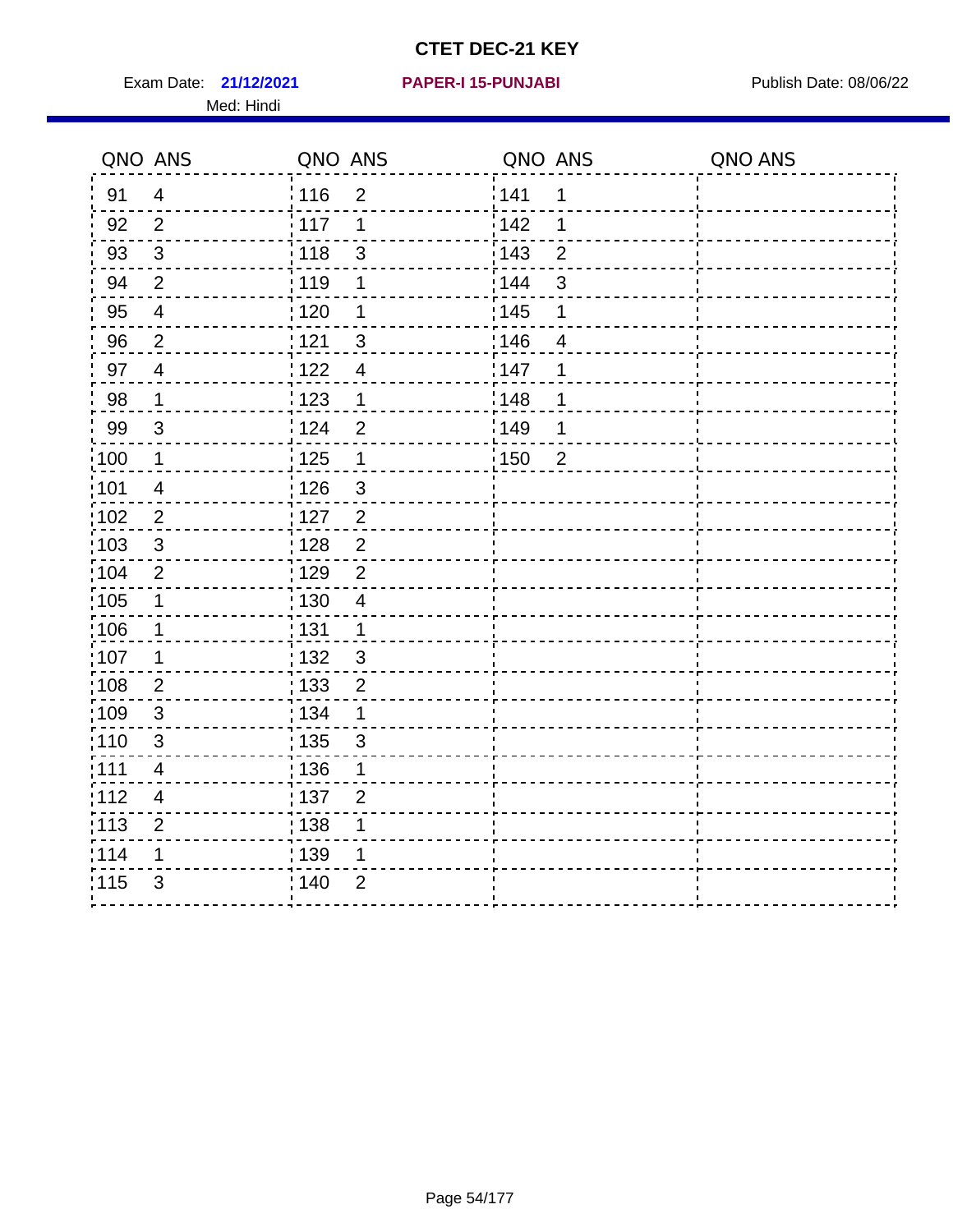Exam Date: 21/12/2021 PAPER-I 16-SANSKRIT Publish Date: 08/06/22 Med: Hindi

|                   | QNO ANS                  | QNO ANS |                | QNO ANS |                | QNO ANS |
|-------------------|--------------------------|---------|----------------|---------|----------------|---------|
| 91                | $\overline{2}$           | : 116   | $\overline{2}$ | 141     | $\mathbf 1$    |         |
| 92                | 3                        | 117     | 1              | 142     | 1              |         |
| 93                | $\mathbf 1$              | 118     | $\mathfrak{S}$ | 143     | $\overline{2}$ |         |
| 94                | 1                        | : 119   | 1              | : 144   | 3              |         |
| 95                | $\overline{\mathcal{A}}$ | : 120   | 1              | : 145   | 1              |         |
| 96                | $\overline{2}$           | : 121   | $\overline{2}$ | 146     | 4              |         |
| 97                | $\sqrt{3}$               | 1122    | 1              | 147     | 1              |         |
| 98                | $\mathbf{3}$             | 123     | $\overline{4}$ | 148     | 1              |         |
| 99                | $\sqrt{3}$               | : 124   | 1              | :149    | 1              |         |
| :100              | $\mathbf 1$              | 125     | $\overline{2}$ | 150     | $\overline{2}$ |         |
| :101              | $\overline{\mathcal{A}}$ | : 126   | 1              |         |                |         |
| 102               | $\mathfrak{S}$           | : 127   | $\overline{2}$ |         |                |         |
| 103               | 3                        | : 128   | 1              |         |                |         |
| :104              | $\mathfrak{S}$           | : 129   | 1              |         |                |         |
| 105               | $\mathbf 2$              | 130     | $\mathfrak{S}$ |         |                |         |
| 106               | 1                        | : 131   | 1              |         |                |         |
| 107               | 1                        | :132    | 1              |         |                |         |
| $\frac{1}{1}$ 108 | $\mathbf{2}$             | : 133   | $\overline{2}$ |         |                |         |
| 109               | $\sqrt{3}$               | : 134   | $\mathfrak{S}$ |         |                |         |
| :110              | 3                        | : 135   | 4              |         |                |         |
| 111               | $\overline{\mathcal{A}}$ | : 136   | 1              |         |                |         |
| 112               | $\overline{4}$           | : 137   | $\overline{2}$ |         |                |         |
| : 113             | $\overline{2}$           | 138     | 1              |         |                |         |
| 114               | 1                        | 139     | 1              |         |                |         |
| 115               | 3                        | : 140   | $\overline{2}$ |         |                |         |
|                   |                          |         |                |         |                |         |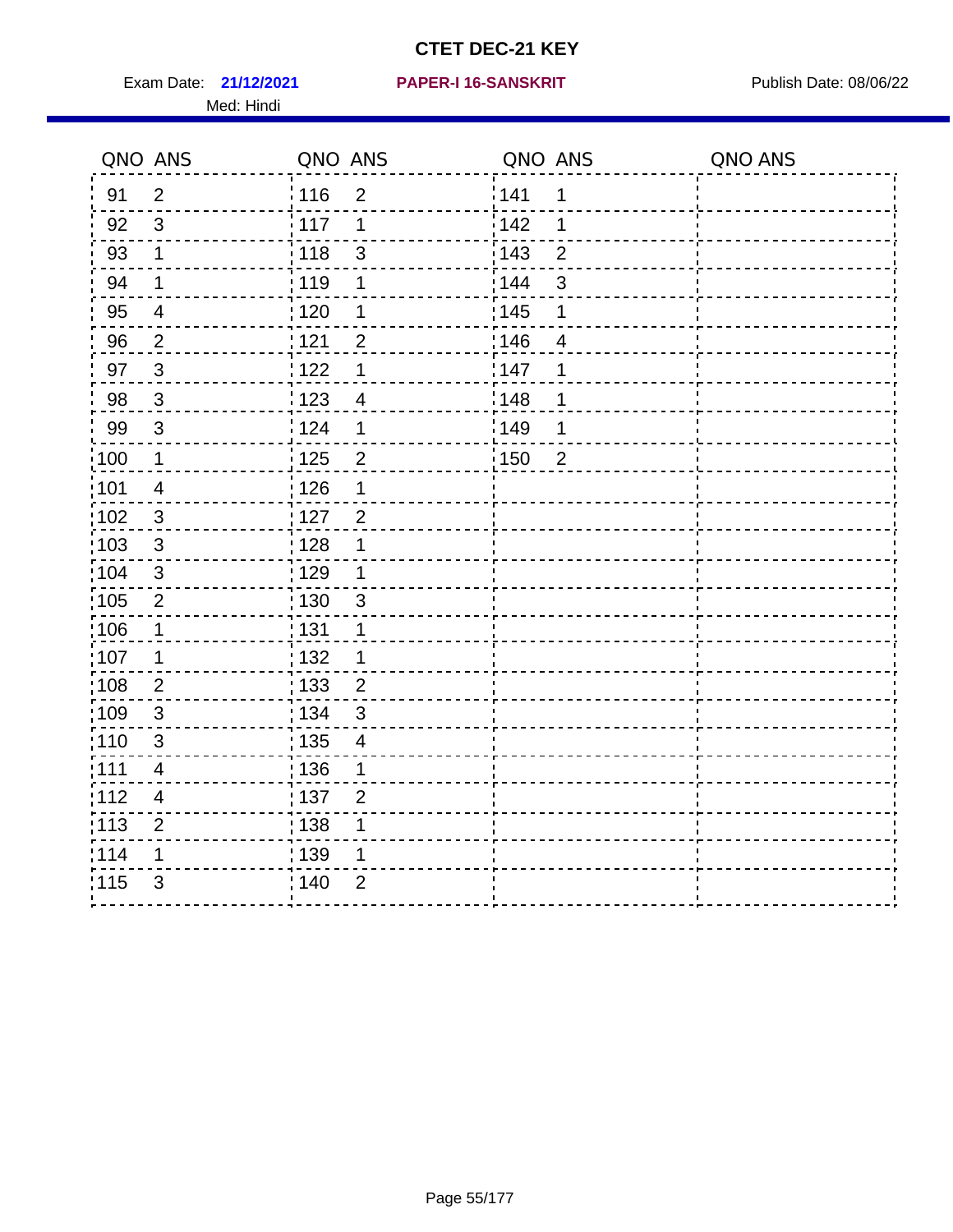Exam Date: 21/12/2021 **PAPER-I 17-TAMIL Exam Date: 08/06/22** Med: Hindi

**21/12/2021 PAPER-I 17-TAMIL**

|                   | QNO ANS        | QNO ANS           |                          | QNO ANS           |                | QNO ANS |
|-------------------|----------------|-------------------|--------------------------|-------------------|----------------|---------|
| 91                | $\overline{2}$ | 116               | $\overline{2}$           | 141               | 1              |         |
| 92                | 3              | 117               | 1                        | 142               | 1              |         |
| 93                | $\mathbf 1$    | 118               | $\mathfrak{S}$           | 143               | $\overline{2}$ |         |
| 94                | $\mathbf{3}$   | : 119             | 1                        | 144               | 3              |         |
| 95                | $\overline{2}$ | : 120             | 1                        | : 145             | 1              |         |
| 96                | 3              | 121               | $\overline{2}$           | :146              | 4              |         |
| 97                | $\overline{4}$ | 122               | $\mathfrak{S}$           | 147               | 1              |         |
| 98                | $\overline{2}$ | : 123             | $\overline{2}$           | ¦148              | 1              |         |
| 99                | $\mathbf{2}$   | 124               | $\mathfrak{S}$           | $\frac{1}{2}$ 149 | 1              |         |
| 100               | $\sqrt{2}$     | $\frac{1}{1}$ 125 | $\overline{c}$           | 150               | $\overline{2}$ |         |
| 101               | $\mathbf 2$    | 126               | $\overline{\mathcal{A}}$ |                   |                |         |
| 102               | 3              | : 127             | $\mathbf 1$              |                   |                |         |
| 103               | 1              | : 128             | $\overline{2}$           |                   |                |         |
| :104              | $\mathbf{3}$   | : 129             | $\overline{2}$           |                   |                |         |
| :105              | $\overline{2}$ | : 130             | $\mathfrak{S}$           |                   |                |         |
| 106               | 1              | : 131             | $\overline{2}$           |                   |                |         |
| :107              | 1              | : 132             | 3                        |                   |                |         |
| :108              | $\mathbf{2}$   | : 133             | $\overline{2}$           |                   |                |         |
| :109              | $\sqrt{3}$     | : 134             | $\mathbf 1$              |                   |                |         |
| : 110             | 3              | : 135             | 3                        |                   |                |         |
| 111               | 4              | : 136             | 1                        |                   |                |         |
| 112               | 4              | $\frac{1}{1}$ 137 | $\overline{2}$           |                   |                |         |
| $\frac{1}{1}$ 113 | $\overline{2}$ | : 138             | 1                        |                   |                |         |
| 114               | 1              | : 139             | 1                        |                   |                |         |
| 115               | 3              | 140               | $\overline{2}$           |                   |                |         |
|                   |                |                   |                          |                   |                |         |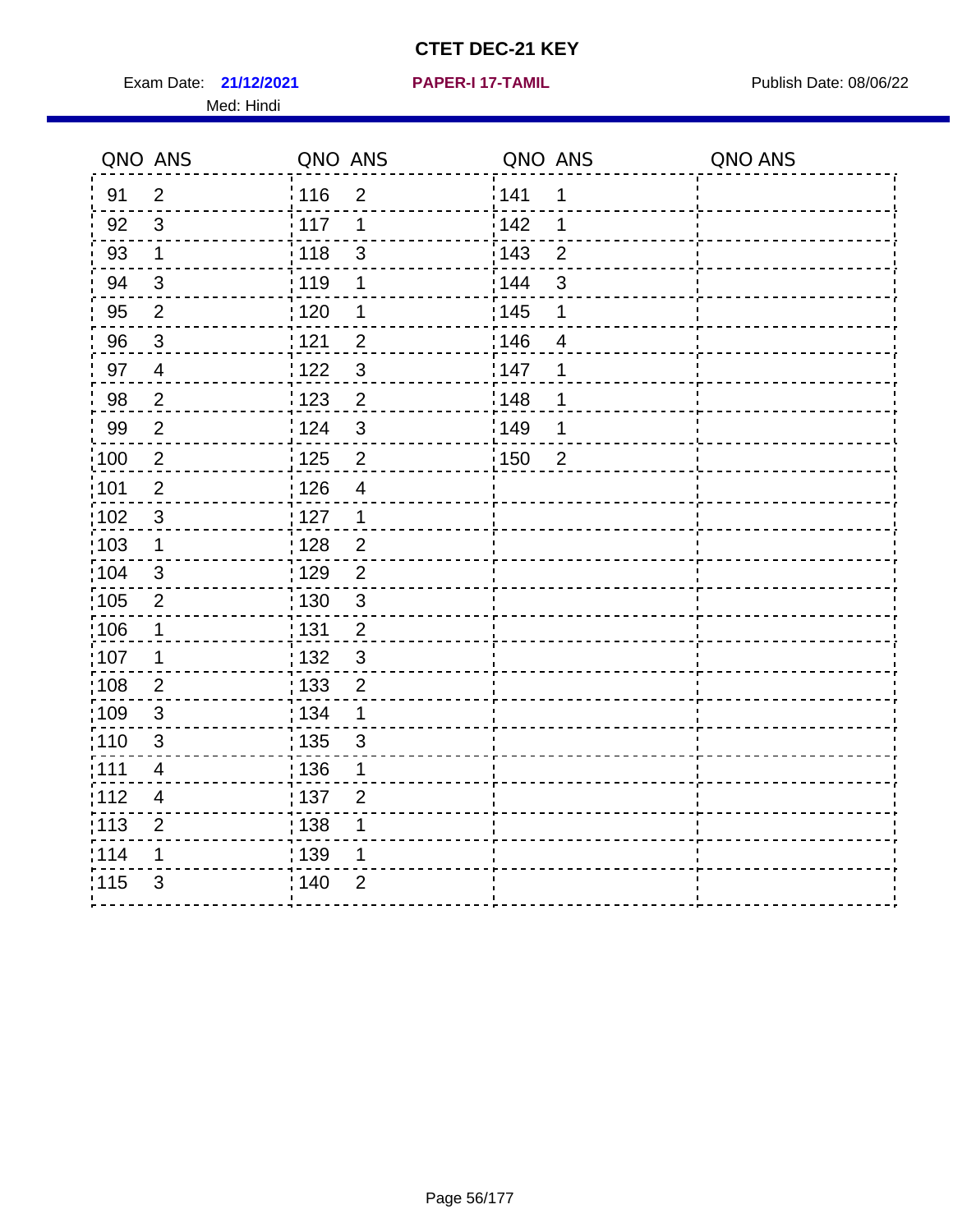Exam Date: 21/12/2021 PAPER-I 18-TELUGU PREER PUblish Date: 08/06/22 Med: Hindi

**21/12/2021 PAPER-I 18-TELUGU**

|                   | QNO ANS        | QNO ANS                             | QNO ANS                 | QNO ANS |
|-------------------|----------------|-------------------------------------|-------------------------|---------|
| 91                | $\mathbf 1$    | : 116<br>$\overline{2}$             | 141<br>1                |         |
| 92                | $\overline{2}$ | 117<br>1                            | 142<br>1                |         |
| 93                | $\sqrt{3}$     | : 118<br>$\mathfrak{S}$             | 143<br>$\overline{2}$   |         |
| 94                | $\overline{2}$ | : 119<br>1                          | : 144<br>$\mathfrak{S}$ |         |
| 95                | 4              | :120<br>1                           | : 145<br>1              |         |
| 96                | $\overline{4}$ | 121<br>$\sqrt{3}$                   | 146<br>4                |         |
| 97                | $\mathfrak{S}$ | 122<br>$\overline{4}$               | 147<br>1                |         |
| 98                | $\mathbf 2$    | $\frac{1}{2}$ 123<br>$\mathbf 3$    | 148<br>1                |         |
| 99                | $\mathbf 1$    | 124<br>$\overline{\mathbf{4}}$      | :149<br>1               |         |
| $\frac{1}{1}$ 100 | $\mathbf{3}$   | 125<br>$\overline{4}$               | 150<br>$\overline{2}$   |         |
| 101               | 1              | : 126<br>$\overline{\mathcal{A}}$   |                         |         |
| 102               | 3              | : 127<br>$\overline{2}$             |                         |         |
| :103              | $\overline{2}$ | : 128<br>$\overline{4}$             |                         |         |
| 104               | $\mathbf{1}$   | : 129<br>$\overline{2}$             |                         |         |
| 105               | $\overline{4}$ | $\frac{1}{1}$ 130<br>$\mathbf 1$    |                         |         |
| :106              | $\mathbf{1}$   | : 131<br>$\overline{4}$             |                         |         |
| 107               | 1              | : 132<br>$\mathbf 1$                |                         |         |
| 108               | $\overline{2}$ | $\frac{1}{1}$ 133<br>$\mathbf{3}$   |                         |         |
| :109              | $\sqrt{3}$     | : 134<br>$\overline{2}$             |                         |         |
| $\frac{1}{1}$ 110 | $\mathsf 3$    | : 135<br>$\overline{\mathbf{4}}$    |                         |         |
| :111              | 4              | : 136<br>1                          |                         |         |
| 112               | 4              | $\frac{1}{1}$ 137<br>$\overline{2}$ |                         |         |
| 113               | $\overline{2}$ | : 138<br>1                          |                         |         |
| 114               | 1              | : 139<br>1                          |                         |         |
| 115               | 3              | 140<br>$\overline{2}$               |                         |         |
|                   |                |                                     |                         |         |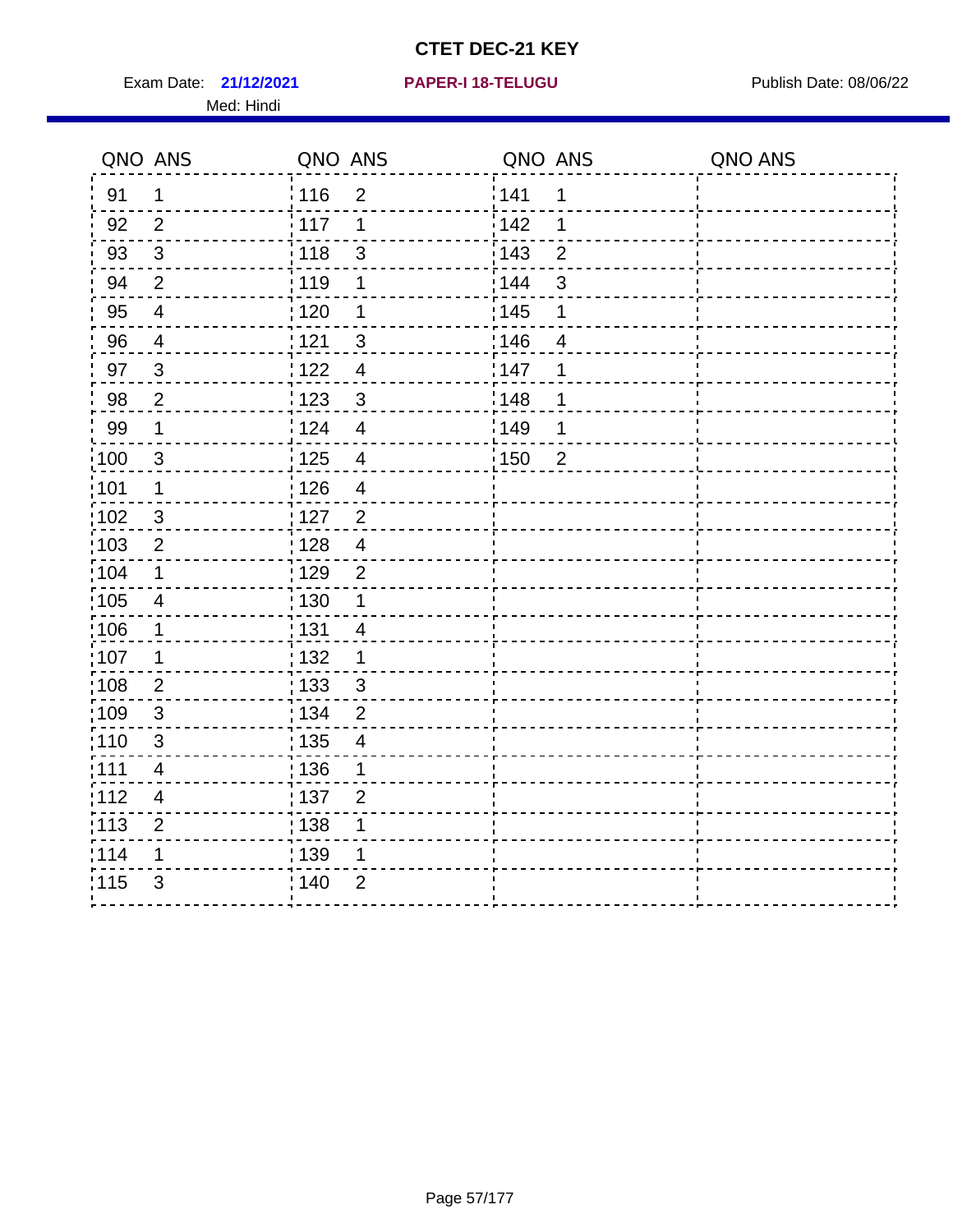Exam Date: 21/12/2021 **PAPER-I 20-URDU** PAPER 120-VIRDU Med: Hindi

**21/12/2021 PAPER-I 20-URDU**

|                   | QNO ANS                  | QNO ANS                             | QNO ANS           |                | QNO ANS |
|-------------------|--------------------------|-------------------------------------|-------------------|----------------|---------|
| 91                | 1                        | 116<br>$\overline{2}$               | 141               | 1              |         |
| 92                | $\overline{2}$           | 117<br>1                            | 142               | 1              |         |
| 93                | $\overline{2}$           | 118<br>3                            | 143               | $\overline{2}$ |         |
| 94                | 1                        | 119<br>1                            | 144               | 3              |         |
| 95                | $\overline{2}$           | : 120<br>1                          | : 145             | 1              |         |
| 96                | 1                        | 121<br>$\overline{2}$               | 146               | $\overline{4}$ |         |
| 97                | 1                        | 122<br>1                            | 147               | 1              |         |
| 98                | $\mathbf{1}$             | 123<br>$\overline{c}$               | 148               | 1              |         |
| 99                | $\mathbf 1$              | 124<br>3                            | $\frac{1}{2}$ 149 | 1              |         |
| :100              | $\overline{2}$           | $\overline{c}$<br>$\frac{1}{1}$ 125 | $\frac{1}{1}$ 150 | $\overline{2}$ |         |
| 101               | 1                        | 126<br>$\overline{\mathbf{4}}$      |                   |                |         |
| 102               | $\overline{2}$           | : 127<br>$\mathbf{1}$               |                   |                |         |
| 103               | $\mathbf{1}$             | : 128<br>$\overline{2}$             |                   |                |         |
| 104               | $\overline{2}$           | .<br>, 129<br>1                     |                   |                |         |
| $\frac{1}{1}$ 105 | $\mathbf{1}$             | 130<br>$\overline{2}$               |                   |                |         |
| :106              | $\mathbf 1$              | : 131<br>1                          |                   |                |         |
| :107              | 1                        | : 132<br>1                          |                   |                |         |
| 108               | $\sqrt{2}$               | $\frac{1}{1}$ 133<br>$\overline{2}$ |                   |                |         |
| :109              | $\mathbf{3}$             | : 134<br>$\mathbf 1$                |                   |                |         |
| :110              | $\mathfrak{S}$           | $\frac{1}{1}$ 135<br>$\overline{2}$ |                   |                |         |
| ;111              | 4                        | : 136<br>1                          |                   |                |         |
| 112               | $\overline{\mathcal{A}}$ | : 137<br>$\overline{2}$             |                   |                |         |
| $\frac{1}{1}$ 113 | $\mathbf 2$              | : 138<br>1                          |                   |                |         |
| 114               | 1                        | : 139<br>1                          |                   |                |         |
| 115               | $\mathfrak{S}$           | 140<br>$\overline{2}$               |                   |                |         |
|                   |                          |                                     |                   |                |         |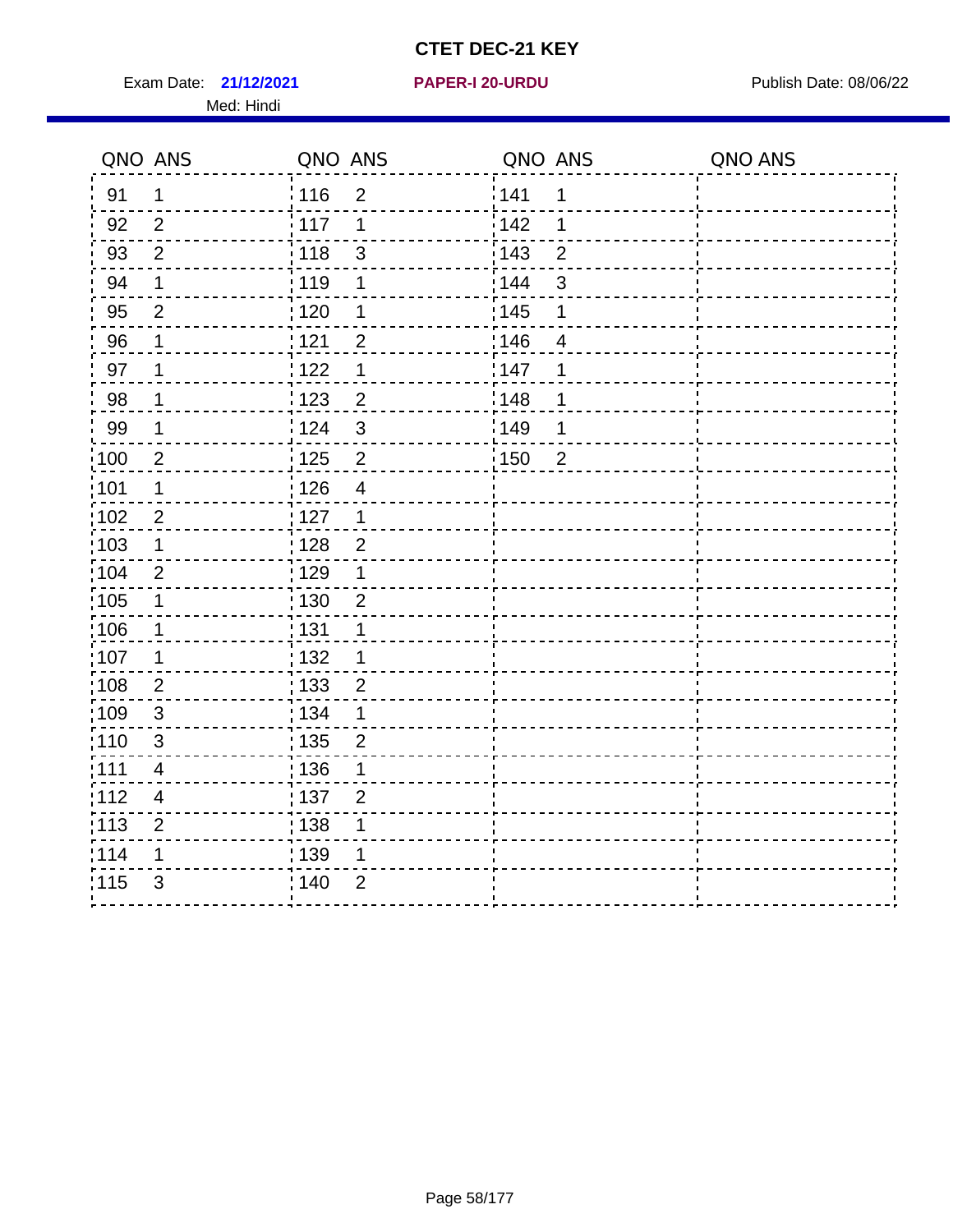Exam Date: 22/12/2021 **PAPER-I-MAIN Property Allows** Publish Date: 08/06/22 Med: Hindi

**22/12/2021 PAPER-I -MAIN**

|                | QNO ANS                  | QNO ANS |                          | QNO ANS |                           | QNO ANS |                |
|----------------|--------------------------|---------|--------------------------|---------|---------------------------|---------|----------------|
| 1.             | 2                        | 26      | $\mathfrak{S}$           | 51      | $\mathfrak{S}$            | 76      | 9              |
| 2              | 3                        | 27      | $\mathbf 1$              | 52      | 1                         | 77      | 2              |
| 3              | $\overline{4}$           | 28      | $\mathfrak{B}$           | 53      | 3                         | 78      | 1              |
| 4              | 4                        | 29      | $\sqrt{3}$               | 54      | $\mathfrak{S}$            | 79      | $\overline{2}$ |
| $\overline{5}$ | 1                        | 30      | $\sqrt{3}$               | 55      | $\ensuremath{\mathsf{3}}$ | 80      | $\sqrt{3}$     |
| 6              | 3                        | 31      | 2                        | 56      | 1                         | 81      | 3              |
| $\overline{7}$ | 1                        | 32      | $\overline{2}$           | 57      | $\mathbf 1$               | 82      | 3              |
| 8              | 3                        | 33      | $\overline{4}$           | 58      | 1                         | 83      | $\mathfrak{B}$ |
| $9\,$          | $\mathfrak{S}$           | 34      | $\overline{4}$           | 59      | $\overline{2}$            | 84      | $\overline{4}$ |
| 10             | $\mathbf{3}$             | 35      | $\overline{\mathcal{A}}$ | 60      | $\overline{4}$            | 85      | $\mathbf{1}$   |
| 11             | 1                        | 36      | $\sqrt{3}$               | 61      | $\mathfrak{S}$            | 86      | $\overline{2}$ |
| 12             | 1                        | 37      | $\overline{2}$           | 62      | $\overline{4}$            | 87      | 3              |
| 13             | $\overline{4}$           | 38      | 3                        | 63      | 3                         | 88      | 3              |
| 14             | 1                        | 39      | 1                        | 64      | $\mathbf 1$               | 89      | 1              |
| 15             | 3                        | 40      | $\overline{\mathbf{4}}$  | 65      | $\overline{\mathbf{4}}$   | 90      | 4              |
| 16             | 2                        | 41      | $\overline{4}$           | 66      | $\overline{2}$            |         |                |
| 17             | $\overline{4}$           | 42      | $\overline{4}$           | 67      | 3                         |         |                |
| 18             | 3                        | 43      | 3                        | 68      | $\overline{2}$            |         |                |
| 19             | 4                        | 44      | $\overline{2}$           | 69      | 1                         |         |                |
| 20             | 1                        | 45      | 1                        | 70      | 3                         |         |                |
| 21             | 4                        | 46      | 4                        | 71      | 2                         |         |                |
| 22             | 3                        | 47      | 2                        | 72      | $\overline{2}$            |         |                |
| 23             | $\overline{\mathcal{A}}$ | 48      | $\overline{2}$           | 73      | 3                         |         |                |
| 24             | $\overline{2}$           | 49      | 4                        | 74      | 4                         |         |                |
| 25             | 1                        | 50      | 1                        | 75      | 3                         |         |                |

Answer key 9 means marks awarded to all the candidates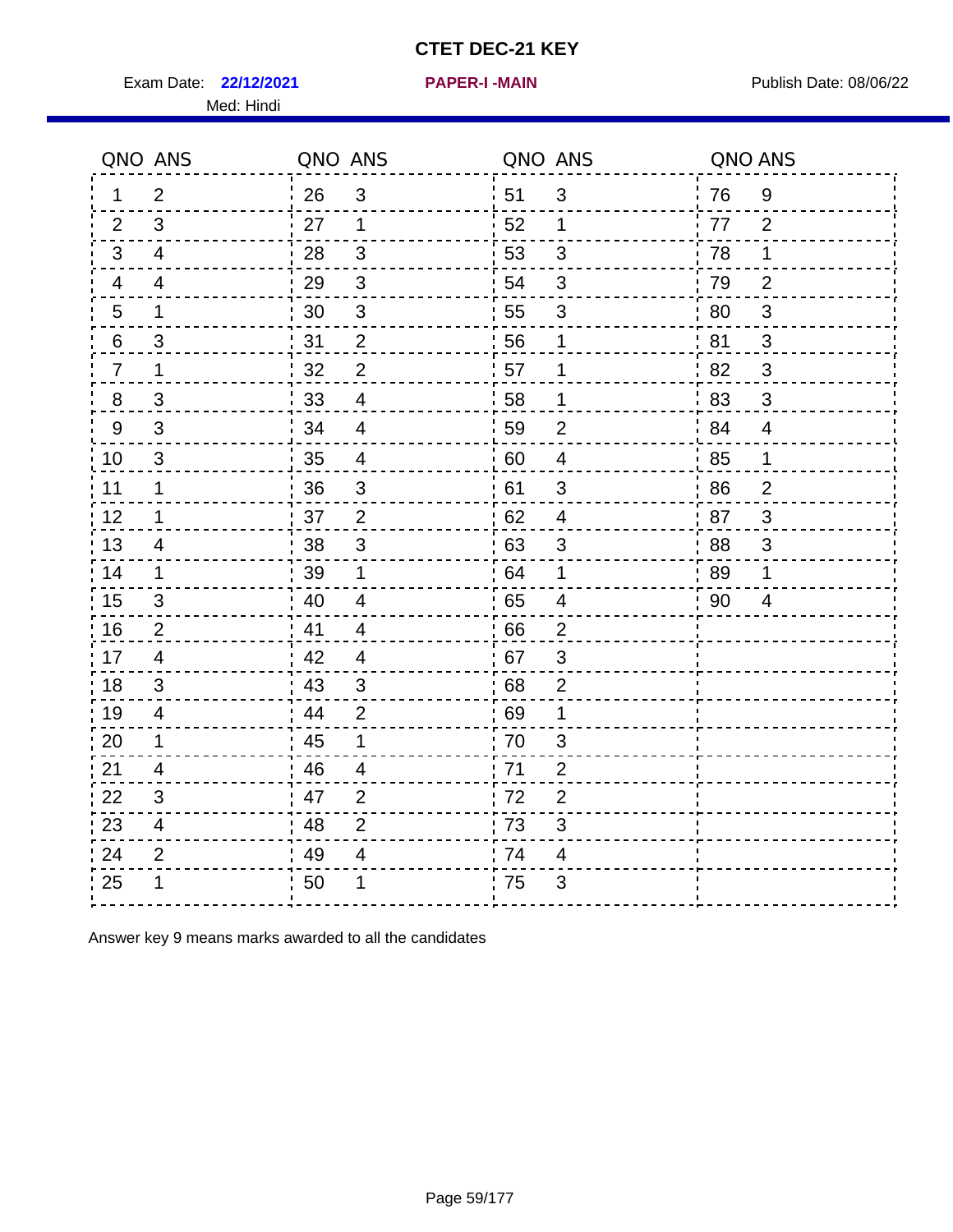Exam Date: 22/12/2021 PAPER-I 01-ENGLISH PREER Publish Date: 08/06/22 Med: Hindi

|                   | QNO ANS                   | QNO ANS           |                          | QNO ANS           |                | QNO ANS |
|-------------------|---------------------------|-------------------|--------------------------|-------------------|----------------|---------|
| 91                | $\mathbf 1$               | : 116             | $\mathbf{3}$             | 141               | $\overline{2}$ |         |
| 92                | $\overline{4}$            | $\frac{1}{2}$ 117 | $\mathbf{3}$             | 142               | 3              |         |
| 93                | $\overline{2}$            | 118               | $\overline{2}$           | 143               | 1              |         |
| 94                | 1                         | : 119             | 3                        | : 144             | 3              |         |
| 95                | 1                         | : 120             | $\overline{\mathcal{A}}$ | : 145             | 3              |         |
| 96                | 4                         | 121               | 1                        | 146               | 3              |         |
| 97                | $\overline{2}$            | : 122             | $\mathbf{3}$             | 147               | 1              |         |
| 98                | $\mathbf{3}$              | 123               | $\overline{c}$           | 148               | $\overline{c}$ |         |
| 99                | $\ensuremath{\mathsf{3}}$ | 124               | 1                        | $\frac{1}{2}$ 149 | $\mathfrak{S}$ |         |
| $\frac{1}{1}$ 100 | $\overline{2}$            | $\frac{1}{2}$ 125 | $\mathbf 1$              | 150               | $\overline{4}$ |         |
| :101              | $\overline{\mathbf{4}}$   | : 126             | $\overline{2}$           |                   |                |         |
| 102               | $\mathfrak{B}$            | : 127             | $\overline{4}$           |                   |                |         |
| 103               | $\overline{2}$            | : 128             | $\mathbf 1$              |                   |                |         |
| 104               | $\mathbf{3}$              | : 129             | $\overline{4}$           |                   |                |         |
| 105               | $\sqrt{2}$                | 130               | $\overline{2}$           |                   |                |         |
| 106               | $\mathbf{3}$              | : 131             | $\overline{4}$           |                   |                |         |
| 107               | 3                         | :132              | $\mathbf{3}$             |                   |                |         |
| 108               | $\sqrt{2}$                | 133               | $\overline{2}$           |                   |                |         |
| :109              | $\mathbf{2}$              | : 134             | 1                        |                   |                |         |
| :110              | $\overline{2}$            | : 135             | 4                        |                   |                |         |
| 111               | $\overline{2}$            | 136               | 1                        |                   |                |         |
| 112               | $\ensuremath{\mathsf{3}}$ | 137               | $\overline{2}$           |                   |                |         |
| 113               | 1                         | 138               | $\overline{c}$           |                   |                |         |
| 114               | 2                         | 139               | $\overline{2}$           |                   |                |         |
| 115               | 3                         | 140               | $\mathfrak{S}$           |                   |                |         |
|                   |                           |                   |                          |                   |                |         |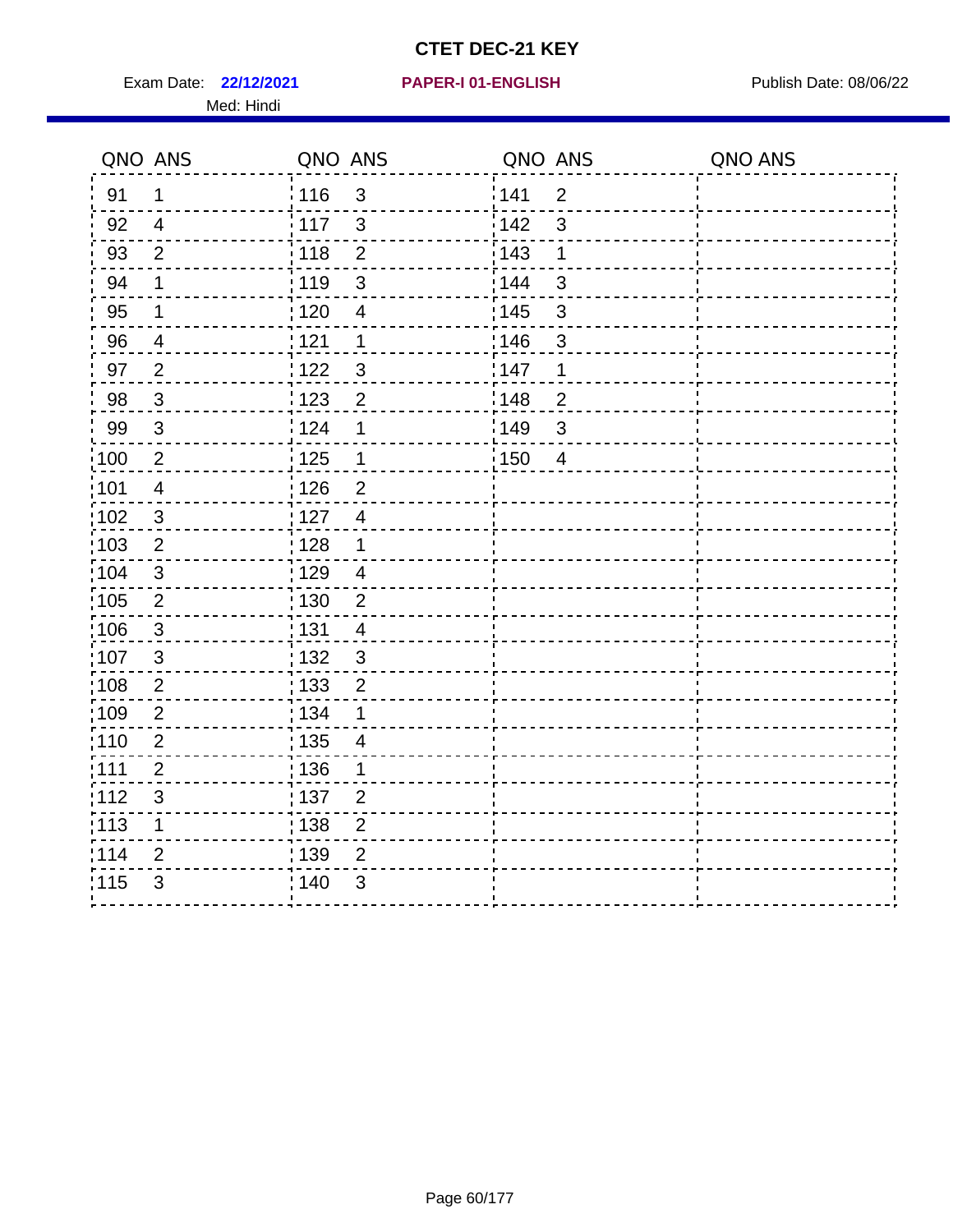Exam Date: 22/12/2021 **PAPER-I 02-HINDI Exam Date: 08/06/22** Med: Hindi

**22/12/2021 PAPER-I 02-HINDI**

|                   | QNO ANS                   | QNO ANS           |                | QNO ANS |                | QNO ANS |
|-------------------|---------------------------|-------------------|----------------|---------|----------------|---------|
| 91                | 1                         | 116               | $\mathbf 1$    | 1141    | $\overline{2}$ |         |
| 92                | 1                         | $\frac{1}{2}$ 117 | $\overline{2}$ | 142     | $\overline{2}$ |         |
| 93                | $\mathfrak{S}$            | 118               | $\mathbf{3}$   | 143     | $\mathsf 3$    |         |
| 94                | 1                         | : 119             | $\mathbf{3}$   | 144     | 1              |         |
| 95                | 2                         | : 120             | 3              | : 145   | $\mathfrak{S}$ |         |
| 96                | $\mathbf 1$               | 121               | 4              | :146    | $\overline{2}$ |         |
| 97                | $\mathfrak{B}$            | 122               | $\mathbf{3}$   | 147     | $\overline{4}$ |         |
| 98                | $\overline{2}$            | 123               | $\overline{4}$ | 148     | $\overline{4}$ |         |
| 99                | $\ensuremath{\mathsf{3}}$ | 124               | $\mathbf 1$    | 149     | $\overline{2}$ |         |
| $\frac{1}{1}$ 100 | $\overline{2}$            | 125               | $\overline{2}$ | 150     | $\overline{4}$ |         |
| :101              | $\overline{\mathbf{4}}$   | : 126             | $\mathsf 3$    |         |                |         |
| 102               | $\overline{2}$            | : 127             | $\overline{4}$ |         |                |         |
| 103               | 2                         | : 128             | $\mathbf{3}$   |         |                |         |
| 104               | $\overline{2}$            | : 129             | $\overline{4}$ |         |                |         |
| 105               | $\sqrt{2}$                | $\frac{1}{1}$ 130 | $\overline{2}$ |         |                |         |
| :106              | $\mathbf{3}$              | :131              | $\overline{2}$ |         |                |         |
| 107               | $\mathbf{3}$              | :132              | $\mathbf{3}$   |         |                |         |
| 108               | $\sqrt{2}$                | : 133             | $\overline{2}$ |         |                |         |
| :109              | $\mathbf{2}$              | : 134             | $\overline{2}$ |         |                |         |
| :110              | 3                         | : 135             | 1              |         |                |         |
| 111               | $\overline{2}$            | : 136             | $\overline{2}$ |         |                |         |
| 112               | $\sqrt{3}$                | 137               | 3              |         |                |         |
| 113               | $\mathfrak{S}$            | : 138             | 1              |         |                |         |
| 114               | 1                         | : 139             | 4              |         |                |         |
| 115               | $\overline{4}$            | 140               | $\overline{2}$ |         |                |         |
|                   |                           |                   |                |         |                |         |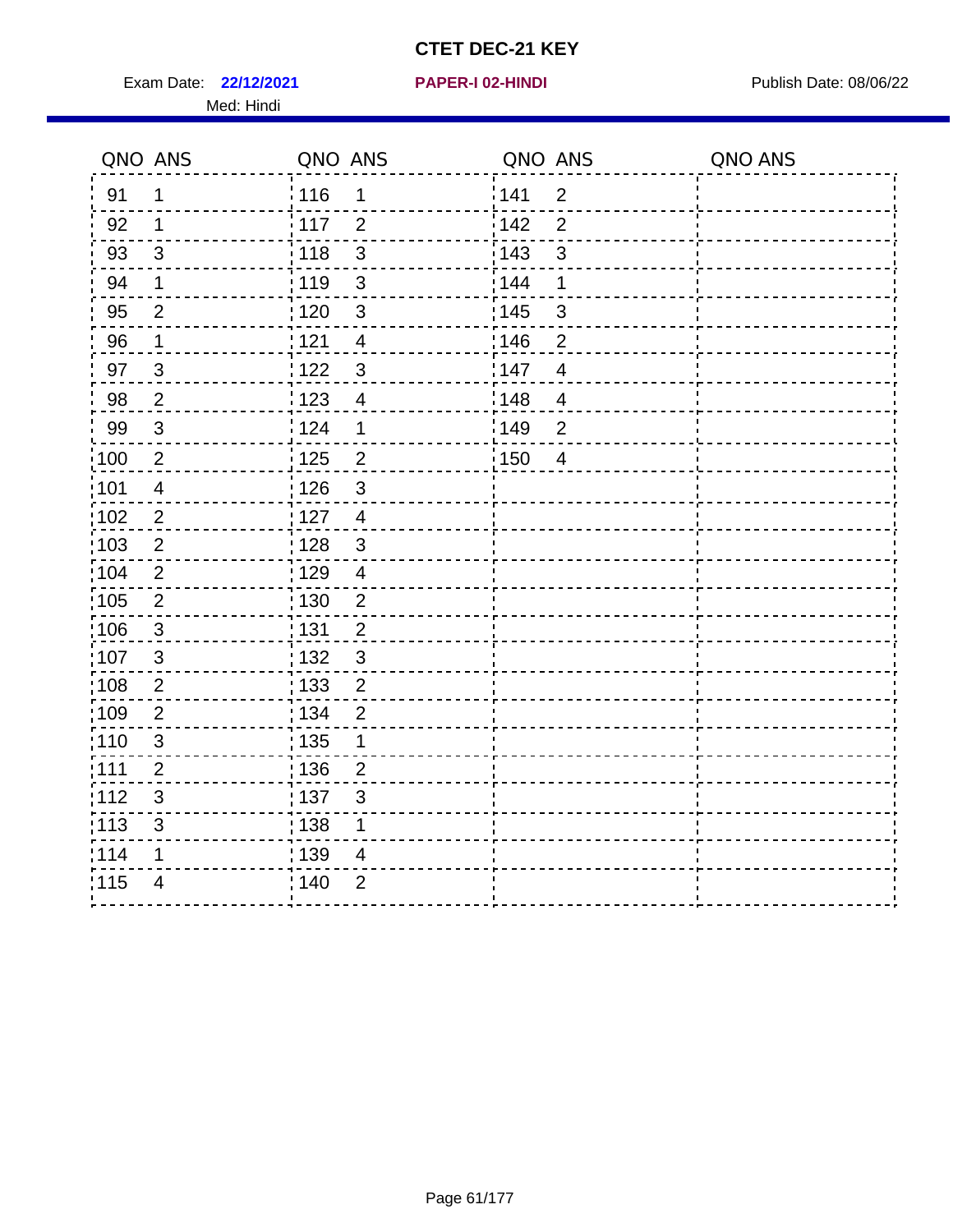Med: Hindi

#### **22/12/2021 PAPER-I 03-ASSAMESE** Exam Date: Publish Date: 08/06/22

|                   | QNO ANS        | QNO ANS |                         | QNO ANS |                | QNO ANS |
|-------------------|----------------|---------|-------------------------|---------|----------------|---------|
| 91                | $\mathfrak{S}$ | : 116   | $\overline{\mathbf{4}}$ | 141     | $\mathfrak{B}$ |         |
| 92                | $\overline{2}$ | 117     | $\overline{2}$          | 142     | $\overline{4}$ |         |
| 93                | $\mathbf 1$    | : 118   | $\mathbf{3}$            | 143     | $\mathfrak{S}$ |         |
| 94                | $\overline{2}$ | : 119   | $\mathfrak{S}$          | : 144   | 2              |         |
| 95                | 1              | : 120   | 1                       | : 145   | 3              |         |
| 96                | 4              | : 121   | 4                       | 146     | $\overline{2}$ |         |
| 97                | $\mathbf{3}$   | : 122   | $\mathbf{3}$            | 147     | 1              |         |
| 98                | $\mathbf 1$    | 123     | $\overline{4}$          | 148     | 1              |         |
| 99                | $\mathbf{2}$   | : 124   | $\overline{2}$          | :149    | $\mathbf 2$    |         |
| $\frac{1}{1}$ 100 | $\overline{2}$ | : 125   | $\mathbf 1$             | 150     | 1              |         |
| $\frac{1}{1}$ 101 | $\mathbf 1$    | : 126   | 1                       |         |                |         |
| 102               | $\overline{2}$ | : 127   | 1                       |         |                |         |
| 103               | $\overline{2}$ | : 128   | $\mathbf{3}$            |         |                |         |
| 104               | $\mathbf{3}$   | : 129   | $\mathfrak{3}$          |         |                |         |
| 105               | $\sqrt{2}$     | : 130   | $\mathbf 2$             |         |                |         |
| 106               | $\overline{2}$ | : 131   | $\mathbf 1$             |         |                |         |
| :107              | $\overline{2}$ | : 132   | $\mathbf{3}$            |         |                |         |
| $\frac{1}{1}$ 108 | $\sqrt{3}$     | : 133   | $\sqrt{2}$              |         |                |         |
| 109               | $\sqrt{3}$     | : 134   | $\mathbf{3}$            |         |                |         |
| :110              | 1              | : 135   | $\overline{2}$          |         |                |         |
| : 111             | $\overline{2}$ | 136     | $\overline{2}$          |         |                |         |
| 112               | 1              | : 137   | $\sqrt{3}$              |         |                |         |
| : 113             | $\sqrt{3}$     | 138     | $\overline{2}$          |         |                |         |
| 114               | 3              | : 139   | 1                       |         |                |         |
| 115               | $\mathfrak{B}$ | 140     | $\mathfrak{B}$          |         |                |         |
|                   |                |         |                         |         |                |         |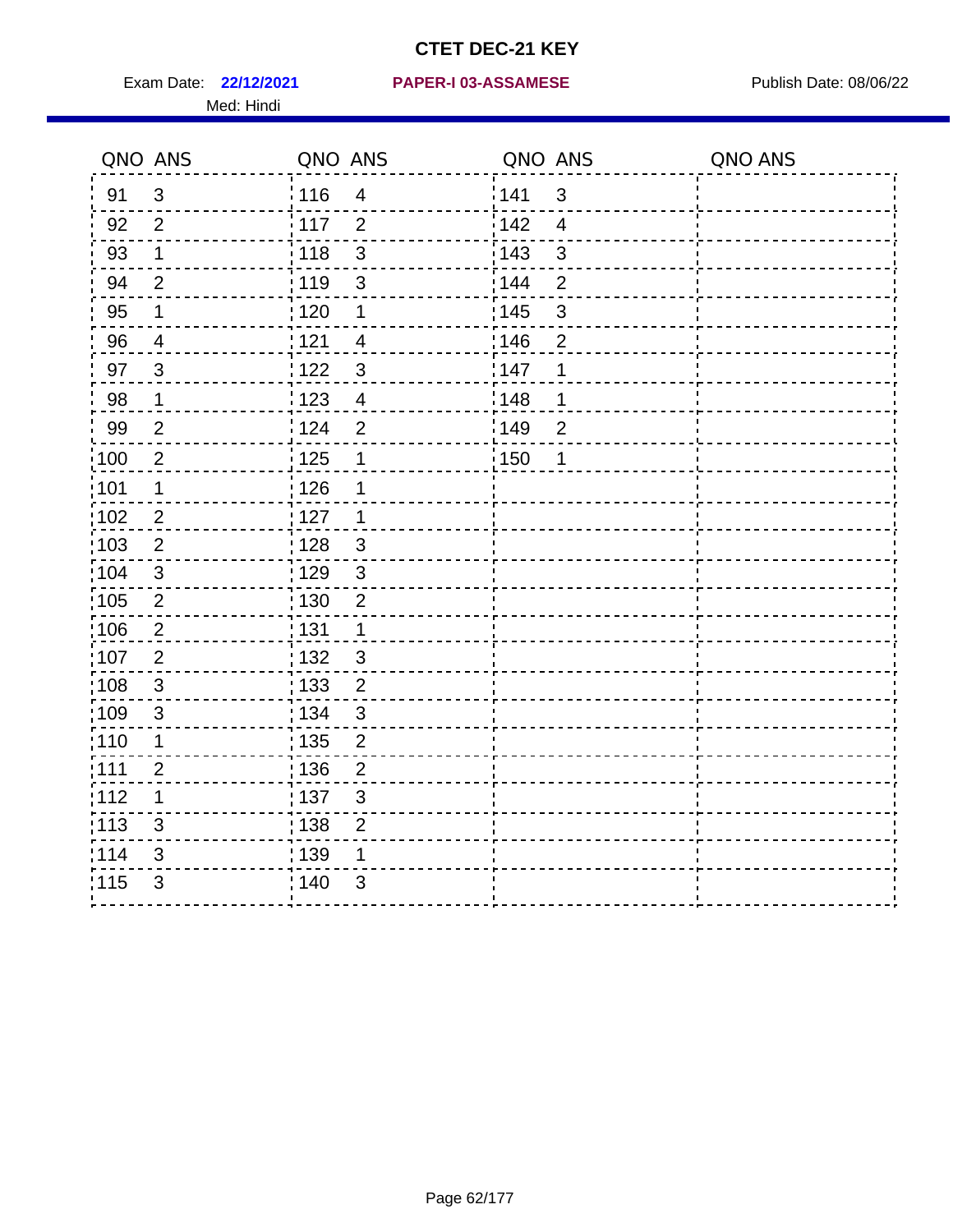Exam Date: 22/12/2021 PAPER-I 04-BENGALI PREREMENT Publish Date: 08/06/22 Med: Hindi

|                   | QNO ANS        | QNO ANS           |                         | QNO ANS           |                | QNO ANS |
|-------------------|----------------|-------------------|-------------------------|-------------------|----------------|---------|
| 91                | $\overline{2}$ | 116               | $\overline{4}$          | 141               | $\mathfrak{3}$ |         |
| 92                | $\overline{4}$ | $\frac{1}{2}$ 117 | $\overline{2}$          | 142               | $\overline{4}$ |         |
| 93                | $\mathfrak{S}$ | 118               | $\mathbf{3}$            | 143               | $\mathfrak{S}$ |         |
| 94                | 1              | : 119             | 3                       | : 144             | $\overline{2}$ |         |
| 95                | 2              | : 120             | 1                       | : 145             | 3              |         |
| 96                | $\mathbf{3}$   | 121               | 3                       | 146               | $\overline{2}$ |         |
| 97                | $\overline{2}$ | : 122             | 1                       | 147               | 1              |         |
| 98                | $\mathbf{1}$   | 123               | $\mathbf 1$             | 148               | 1              |         |
| 99                | $\sqrt{3}$     | 124               | $\overline{\mathbf{4}}$ | $\frac{1}{2}$ 149 | $\overline{2}$ |         |
| $\frac{1}{1}$ 100 | $\overline{2}$ | $\frac{1}{1}$ 125 | $\overline{2}$          | 150               | 1              |         |
| :101              | 1              | : 126             | 1                       |                   |                |         |
| 102               | $\overline{4}$ | 127               | 3                       |                   |                |         |
| 103               | 3              | :128              | $\overline{2}$          |                   |                |         |
| 104               | $\overline{2}$ | : 129             | $\overline{4}$          |                   |                |         |
| 105               | $\mathbf 1$    | 130               | $\mathbf{3}$            |                   |                |         |
| :106              | $\overline{2}$ | : 131             | $\mathbf 1$             |                   |                |         |
| 107               | $\overline{2}$ | :132              | $\mathbf{3}$            |                   |                |         |
| 108               | $\sqrt{3}$     | : 133             | $\overline{2}$          |                   |                |         |
| :109              | $\mathfrak{S}$ | : 134             | $\overline{2}$          |                   |                |         |
| :110              | 1              | : 135             | 3                       |                   |                |         |
| : 111             | $\overline{c}$ | : 136             | $\overline{2}$          |                   |                |         |
| 112               | 1              | 137               | $\mathfrak{S}$          |                   |                |         |
| 113               | $\mathfrak{S}$ | 138               | $\overline{2}$          |                   |                |         |
| 114               | 3              | 139               | 1                       |                   |                |         |
| 115               | 3              | 140               | 3                       |                   |                |         |
|                   |                |                   |                         |                   |                |         |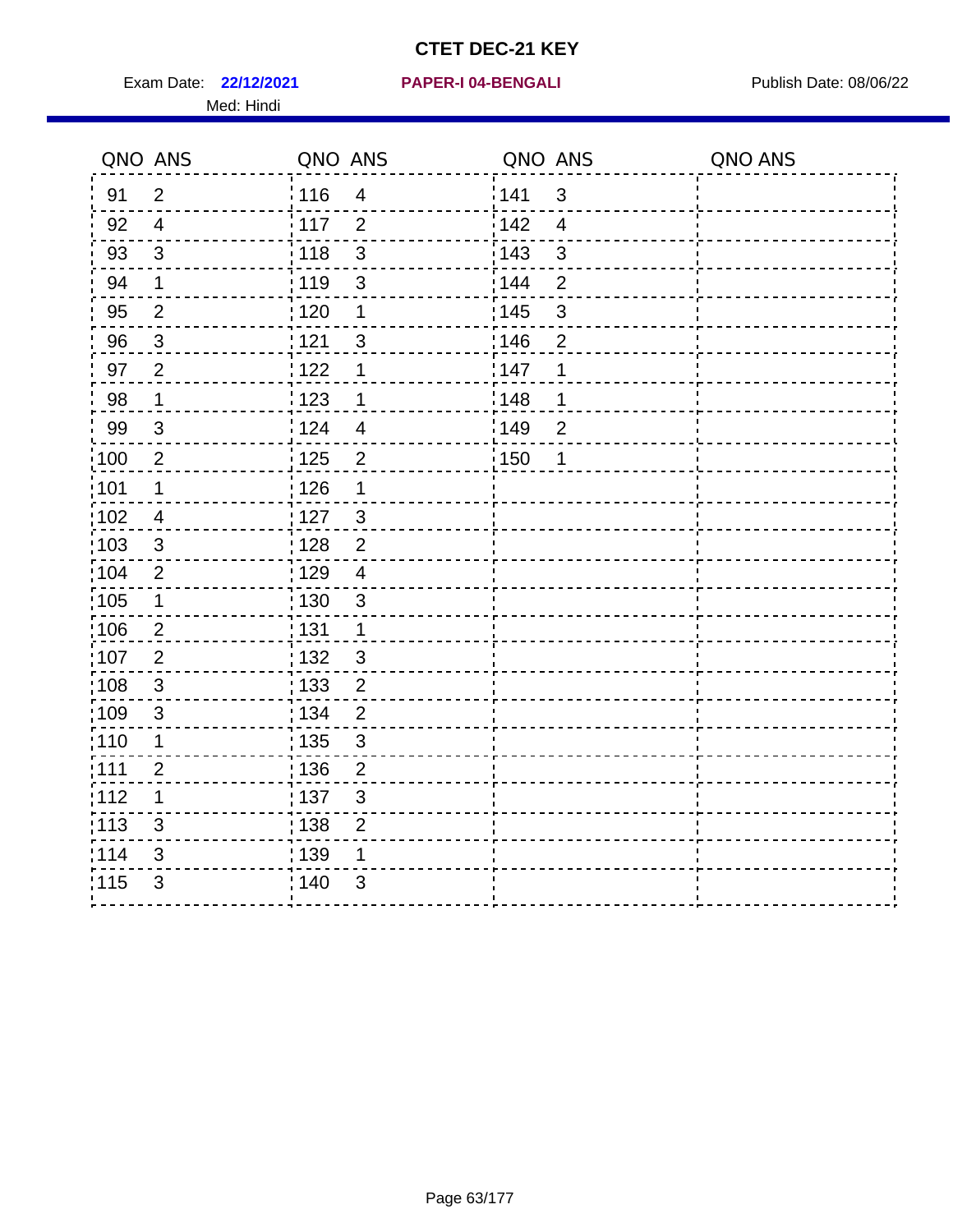**22/12/2021 PAPER-I 06-GUJARATI** Exam Date: Publish Date: 08/06/22 Med: Hindi

|                   | QNO ANS                 | QNO ANS           |                         | QNO ANS           |                          | QNO ANS |
|-------------------|-------------------------|-------------------|-------------------------|-------------------|--------------------------|---------|
| 91                | 1                       | 116               | $\overline{\mathbf{4}}$ | 141               | $\mathsf 3$              |         |
| 92                | $\mathfrak{B}$          | 117               | $\overline{2}$          | 142               | $\overline{\mathcal{A}}$ |         |
| 93                | $\overline{2}$          | 118               | $\mathbf{3}$            | 143               | 3                        |         |
| 94                | 3                       | : 119             | $\mathfrak{S}$          | : 144             | 2                        |         |
| 95                | 1                       | : 120             | $\mathbf 1$             | : 145             | 3                        |         |
| 96                | $\mathfrak{S}$          | 121               | $\overline{2}$          | 146               | $\overline{2}$           |         |
| 97                | $\overline{2}$          | $122$             | $\overline{4}$          | 147               | 1                        |         |
| $98\,$            | $\overline{\mathbf{4}}$ | $\frac{1}{2}$ 123 | $\mathbf{3}$            | 148               | 1                        |         |
| 99                | $\overline{4}$          | 124               | $\mathfrak{S}$          | $\frac{1}{2}$ 149 | $\overline{2}$           |         |
| $\frac{1}{1}$ 100 | $\overline{4}$          | 125               | $\overline{\mathbf{4}}$ | 150               | 1                        |         |
| :101              | $\mathbf 2$             | 126               | $\mathfrak{S}$          |                   |                          |         |
| 102               | $\overline{4}$          | 127               | $\overline{2}$          |                   |                          |         |
| 103               | $\mathbf 1$             | 128               | $\overline{2}$          |                   |                          |         |
| 104               | $\mathfrak{S}$          | 129               | $\overline{4}$          |                   |                          |         |
| 105               | 1                       | : 130             | $\overline{2}$          |                   |                          |         |
| ;106              | $\overline{2}$          | : 131             | $\overline{2}$          |                   |                          |         |
| 107               | $\overline{2}$          | : 132             | 1                       |                   |                          |         |
| 108               | $\sqrt{3}$              | : 133             | $\mathbf 1$             |                   |                          |         |
| :109              | $\sqrt{3}$              | : 134             | $\mathbf 1$             |                   |                          |         |
| :110              | 1                       | : 135             | 3                       |                   |                          |         |
| :111              | $\overline{c}$          | : 136             | $\overline{c}$          |                   |                          |         |
| 112               | 1                       | 137               | $\mathfrak{S}$          |                   |                          |         |
| 113               | $\mathfrak{S}$          | 138               | $\overline{2}$          |                   |                          |         |
| 114               | 3                       | 139               | 1                       |                   |                          |         |
| 115               | 3                       | 140               | $\mathfrak{S}$          |                   |                          |         |
|                   |                         |                   |                         |                   |                          |         |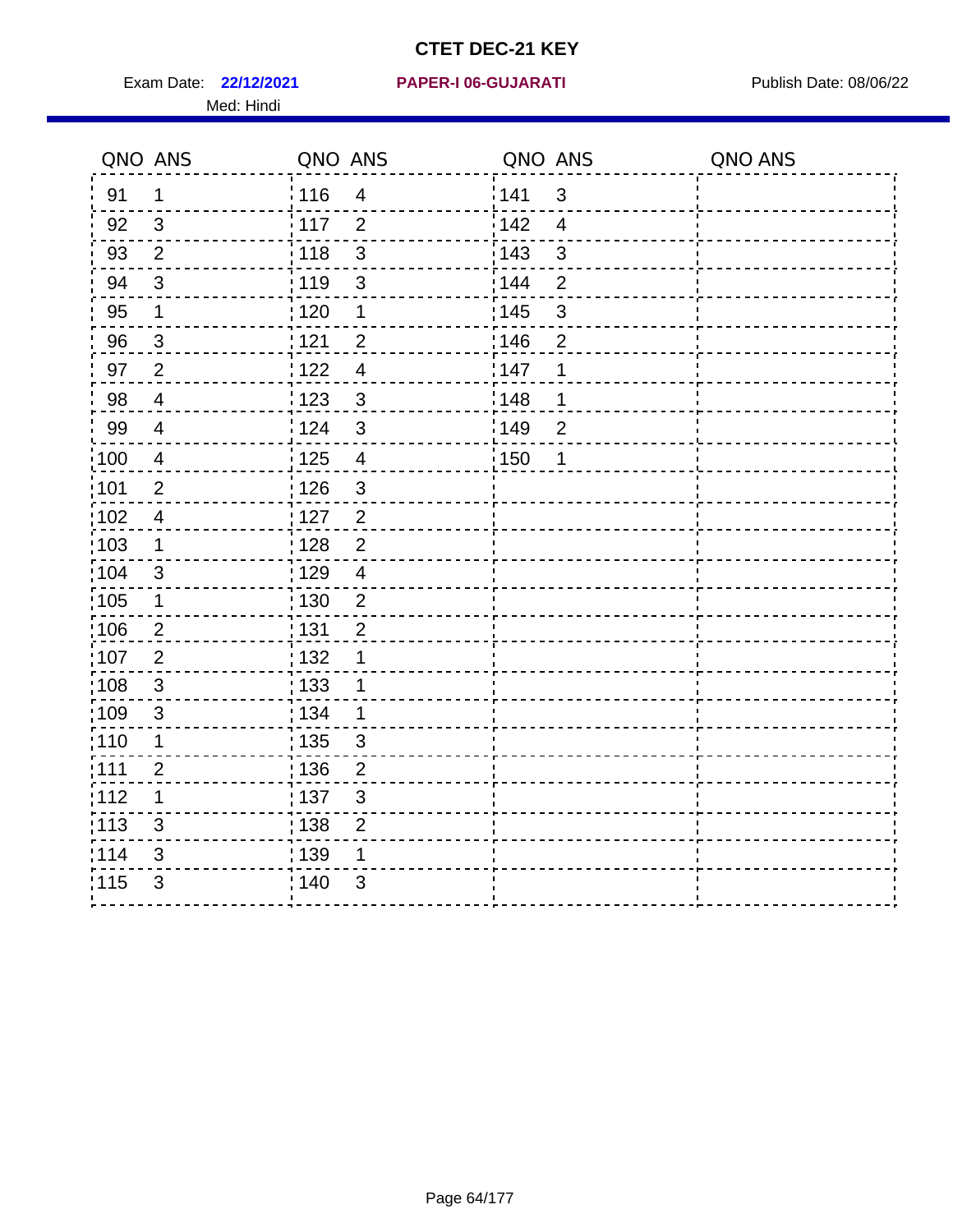Exam Date: 22/12/2021 PAPER-I 07-KANNADA Publish Date: 08/06/22 Med: Hindi

|                   | QNO ANS                 | QNO ANS           |                         | QNO ANS           |                          | QNO ANS |
|-------------------|-------------------------|-------------------|-------------------------|-------------------|--------------------------|---------|
| 91                | $\mathbf{3}$            | 116               | $\overline{\mathbf{4}}$ | 141               | $\mathsf 3$              |         |
| 92                | $\overline{4}$          | 117               | $\overline{2}$          | 142               | $\overline{\mathcal{A}}$ |         |
| 93                | $\overline{4}$          | 118               | $\mathbf{3}$            | 143               | 3                        |         |
| 94                | 2                       | : 119             | $\mathfrak{S}$          | : 144             | 2                        |         |
| 95                | 3                       | : 120             | $\mathbf 1$             | : 145             | 3                        |         |
| 96                | $\mathbf{1}$            | 121               | 3                       | 146               | $\overline{2}$           |         |
| 97                | $\overline{2}$          | $122$             | $\overline{2}$          | 147               | 1                        |         |
| $98\,$            | $\mathbf 1$             | $\frac{1}{2}$ 123 | $\mathbf 1$             | $\frac{1}{2}$ 148 | 1                        |         |
| 99                | $\sqrt{3}$              | 124               | $\overline{4}$          | $\frac{1}{2}$ 149 | $\overline{2}$           |         |
| $\frac{1}{1}$ 100 | $\overline{2}$          | 125               | $\overline{2}$          | 150               | 1                        |         |
| :101              | 1                       | 126               | 1                       |                   |                          |         |
| 102               | 3                       | : 127             | $\mathbf{3}$            |                   |                          |         |
| 103               | $\mathbf 1$             | 128               | $\overline{4}$          |                   |                          |         |
| 104               | $\overline{2}$          | : 129             | $\overline{2}$          |                   |                          |         |
| 105               | $\overline{\mathbf{4}}$ | : 130             | $\overline{4}$          |                   |                          |         |
| 106               | $\overline{2}$          | : 131             | $\mathbf 1$             |                   |                          |         |
| :107              | $\overline{2}$          | : 132             | $\mathbf{3}$            |                   |                          |         |
| $\frac{1}{1}$ 108 | $\sqrt{3}$              | $\frac{1}{1}$ 133 | $\mathbf 2$             |                   |                          |         |
| :109              | $\sqrt{3}$              | : 134             | 1                       |                   |                          |         |
| :110              | 1                       | : 135             | 4                       |                   |                          |         |
| :111              | $\overline{c}$          | : 136             | $\overline{2}$          |                   |                          |         |
| 112               | 1                       | 137               | $\mathfrak{S}$          |                   |                          |         |
| 113               | $\mathfrak{S}$          | 138               | $\overline{2}$          |                   |                          |         |
| 114               | 3                       | 139               | 1                       |                   |                          |         |
| 115               | 3                       | 140               | $\mathfrak{S}$          |                   |                          |         |
|                   |                         |                   |                         |                   |                          |         |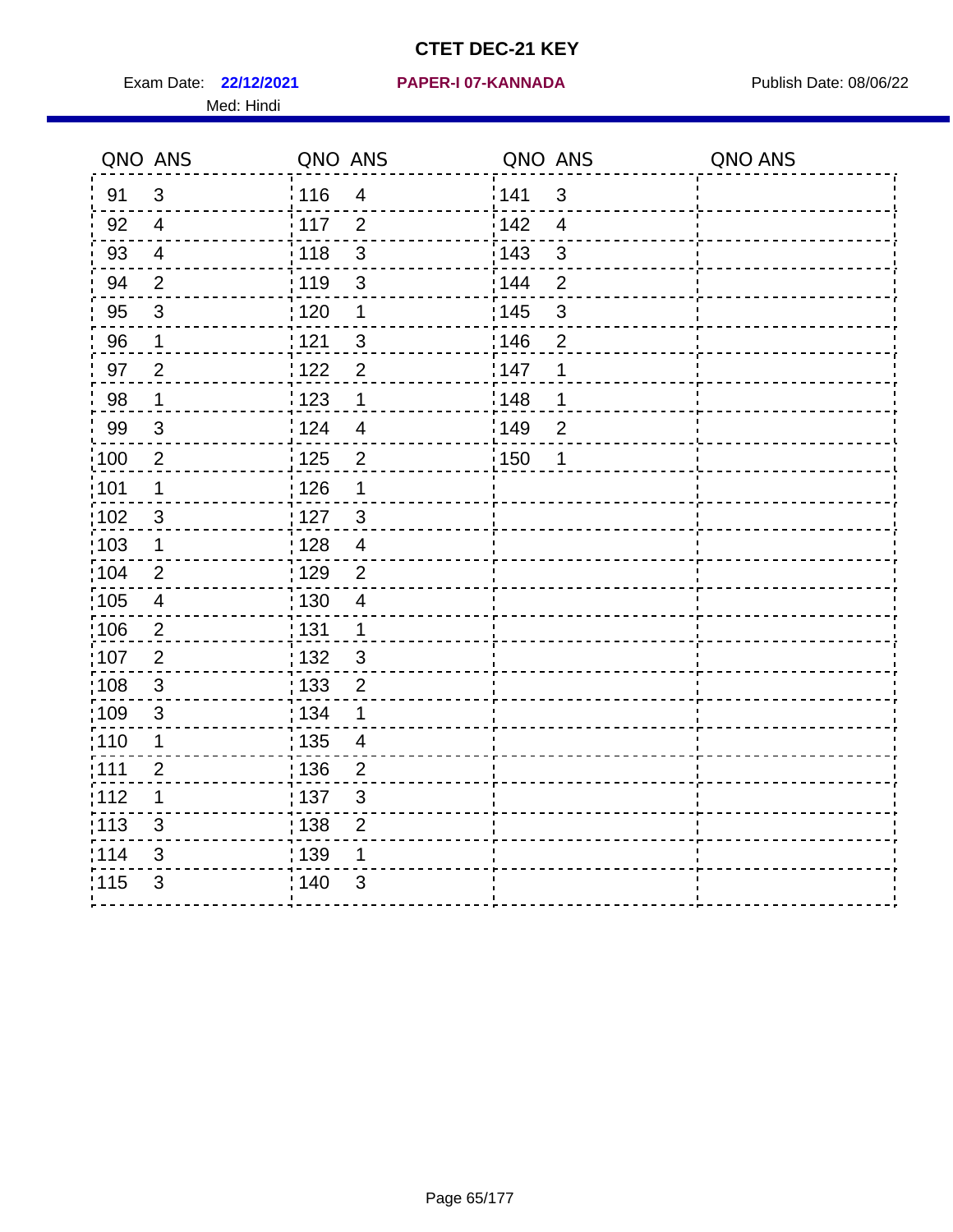Med: Hindi

|                   | QNO ANS                  | QNO ANS           |                          | QNO ANS           |                         | QNO ANS |
|-------------------|--------------------------|-------------------|--------------------------|-------------------|-------------------------|---------|
| 91                | $\overline{4}$           | 116               | $\overline{4}$           | 141               | $\mathbf{3}$            |         |
| 92                | $\overline{2}$           | $\frac{1}{2}$ 117 | $\overline{2}$           | 142               | $\overline{\mathbf{4}}$ |         |
| 93                | $\overline{4}$           | 118               | $\mathsf 3$              | 143               | $\mathfrak{S}$          |         |
| 94                | $\overline{2}$           | : 119             | $\mathfrak{S}$           | : 144             | $\overline{2}$          |         |
| 95                | $\overline{2}$           | : 120             | 1                        | : 145             | $\mathbf{3}$            |         |
| 96                | 1                        | 121               | 1                        | 146               | $\overline{2}$          |         |
| 97                | $\mathfrak{B}$           | 1122              | $\overline{c}$           | 147               | 1                       |         |
| 98                | $\overline{2}$           | 123               | $\mathbf{3}$             | : 148             | 1                       |         |
| 99                | $\sqrt{3}$               | 124               | $\overline{\mathbf{4}}$  | :149              | $\mathbf 2$             |         |
| 100               | $\overline{4}$           | $\frac{1}{1}$ 125 | $\mathbf 1$              | $\frac{1}{1}$ 150 | 1                       |         |
| :101              | $\overline{\mathcal{A}}$ | : 126             | $\overline{2}$           |                   |                         |         |
| 102               | $\overline{2}$           | : 127             | $\overline{2}$           |                   |                         |         |
| 103               | $\mathbf{3}$             | : 128             | $\overline{2}$           |                   |                         |         |
| 104               | $\overline{4}$           | : 129             | $\mathbf{3}$             |                   |                         |         |
| 105               | $\sqrt{3}$               | 130               | $\mathfrak{S}$           |                   |                         |         |
| 106               | $\overline{2}$           | : 131             | 3                        |                   |                         |         |
| :107              | $\overline{2}$           | : 132             | $\mathfrak{3}$           |                   |                         |         |
| $\frac{1}{1}$ 108 | $\sqrt{3}$               | : 133             | $\sqrt{3}$               |                   |                         |         |
| :109              | $\mathfrak{B}$           | : 134             | $\overline{2}$           |                   |                         |         |
| :110              | 1                        | : 135             | $\overline{\mathcal{A}}$ |                   |                         |         |
| 111               | $\overline{2}$           | : 136             | $\overline{2}$           |                   |                         |         |
| 112               | 1                        | : 137             | $\mathsf 3$              |                   |                         |         |
| 113               | 3                        | : 138             | $\mathbf{2}$             |                   |                         |         |
| 114               | 3                        | 139               | 1                        |                   |                         |         |
| 115               | 3                        | : 140             | 3                        |                   |                         |         |
|                   |                          |                   |                          |                   |                         |         |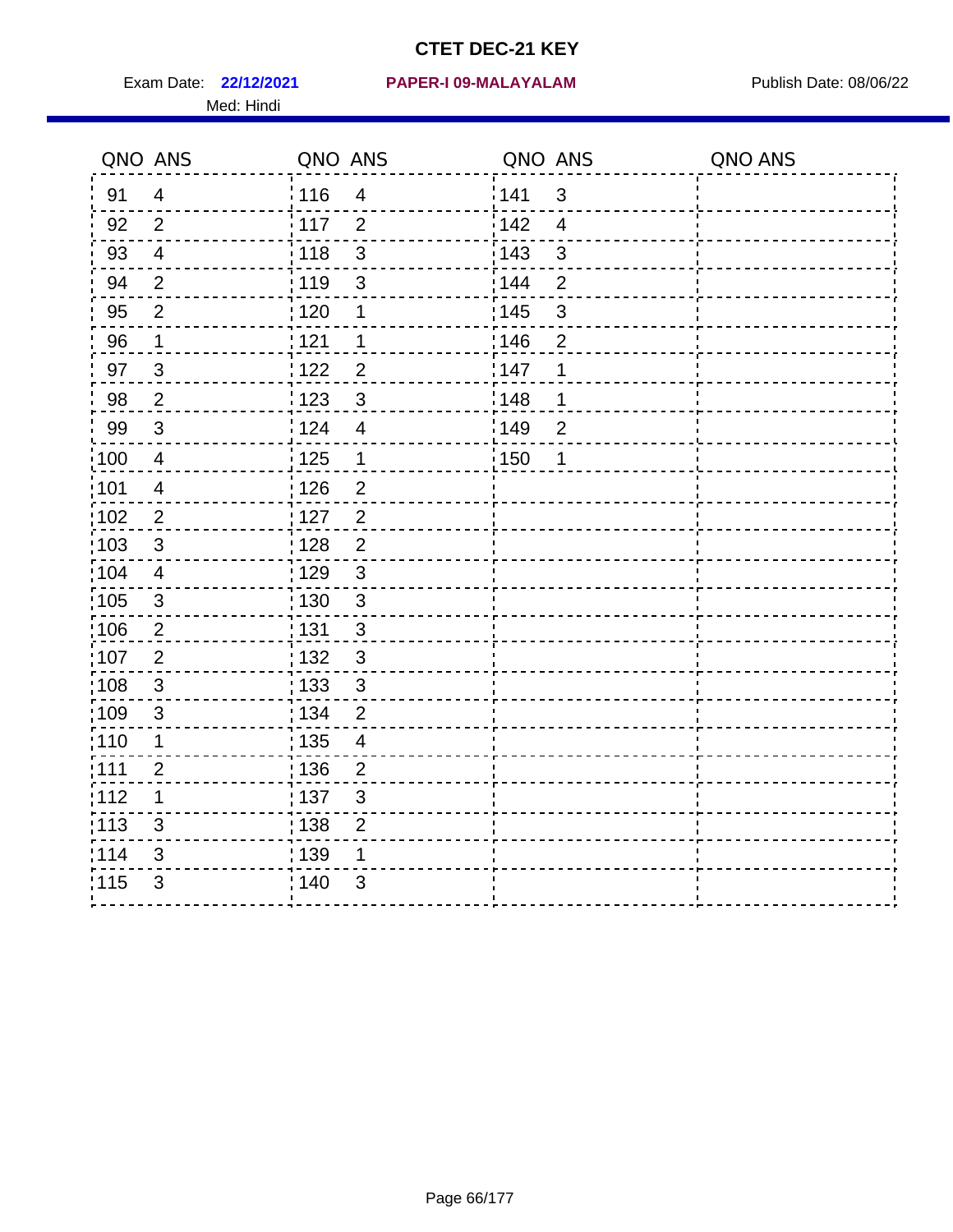Exam Date: 22/12/2021 PAPER-I 11-MARATHI PREERENDENSING Publish Date: 08/06/22 Med: Hindi

|                   | QNO ANS        | QNO ANS           |                         | QNO ANS           |                          | QNO ANS |
|-------------------|----------------|-------------------|-------------------------|-------------------|--------------------------|---------|
| 91                | $\overline{4}$ | 116               | $\overline{\mathbf{4}}$ | 141               | $\sqrt{3}$               |         |
| 92                | $\mathbf 1$    | 117               | $\overline{2}$          | 142               | $\overline{\mathcal{A}}$ |         |
| 93                | $\overline{2}$ | 118               | $\mathbf{3}$            | 143               | 3                        |         |
| 94                | 3              | : 119             | $\mathfrak{S}$          | : 144             | $\overline{2}$           |         |
| 95                | 3              | : 120             | 1                       | : 145             | 3                        |         |
| 96                | $\mathbf{3}$   | 121               | $\overline{4}$          | 146               | $\overline{2}$           |         |
| 97                | $\mathbf 1$    | $122$             | 3                       | 147               | 1                        |         |
| 98                | $\overline{c}$ | $\frac{1}{2}$ 123 | $\mathbf{1}$            | 148               | 1                        |         |
| 99                | $\mathbf 1$    | 124               | $\mathfrak{S}$          | $\frac{1}{2}$ 149 | $\overline{2}$           |         |
| $\frac{1}{1}$ 100 | $\mathbf{3}$   | 125               | $\overline{\mathbf{4}}$ | 150               | 1                        |         |
| :101              | 1              | 126               | $\overline{2}$          |                   |                          |         |
| 102               | $\overline{2}$ | : 127             | 1                       |                   |                          |         |
| 103               | $\overline{4}$ | 128               | $\mathbf{3}$            |                   |                          |         |
| 104               | $\overline{2}$ | : 129             | $\mathfrak{3}$          |                   |                          |         |
| 105               | $\sqrt{3}$     | : 130             | $\mathfrak{S}$          |                   |                          |         |
| 106               | $\overline{2}$ | : 131             | $\overline{2}$          |                   |                          |         |
| 107               | $\overline{2}$ | : 132             | $\overline{2}$          |                   |                          |         |
| 108               | $\sqrt{3}$     | $\frac{1}{1}$ 133 | $\overline{2}$          |                   |                          |         |
| :109              | $\mathfrak{S}$ | : 134             | $\overline{2}$          |                   |                          |         |
| :110              | 1              | : 135             | $\overline{4}$          |                   |                          |         |
| :111              | $\overline{c}$ | : 136             | $\overline{c}$          |                   |                          |         |
| 112               | 1              | 137               | $\mathfrak{S}$          |                   |                          |         |
| 113               | $\mathfrak{S}$ | 138               | $\overline{2}$          |                   |                          |         |
| 114               | 3              | 139               | 1                       |                   |                          |         |
| 115               | 3              | 140               | $\mathfrak{S}$          |                   |                          |         |
|                   |                |                   |                         |                   |                          |         |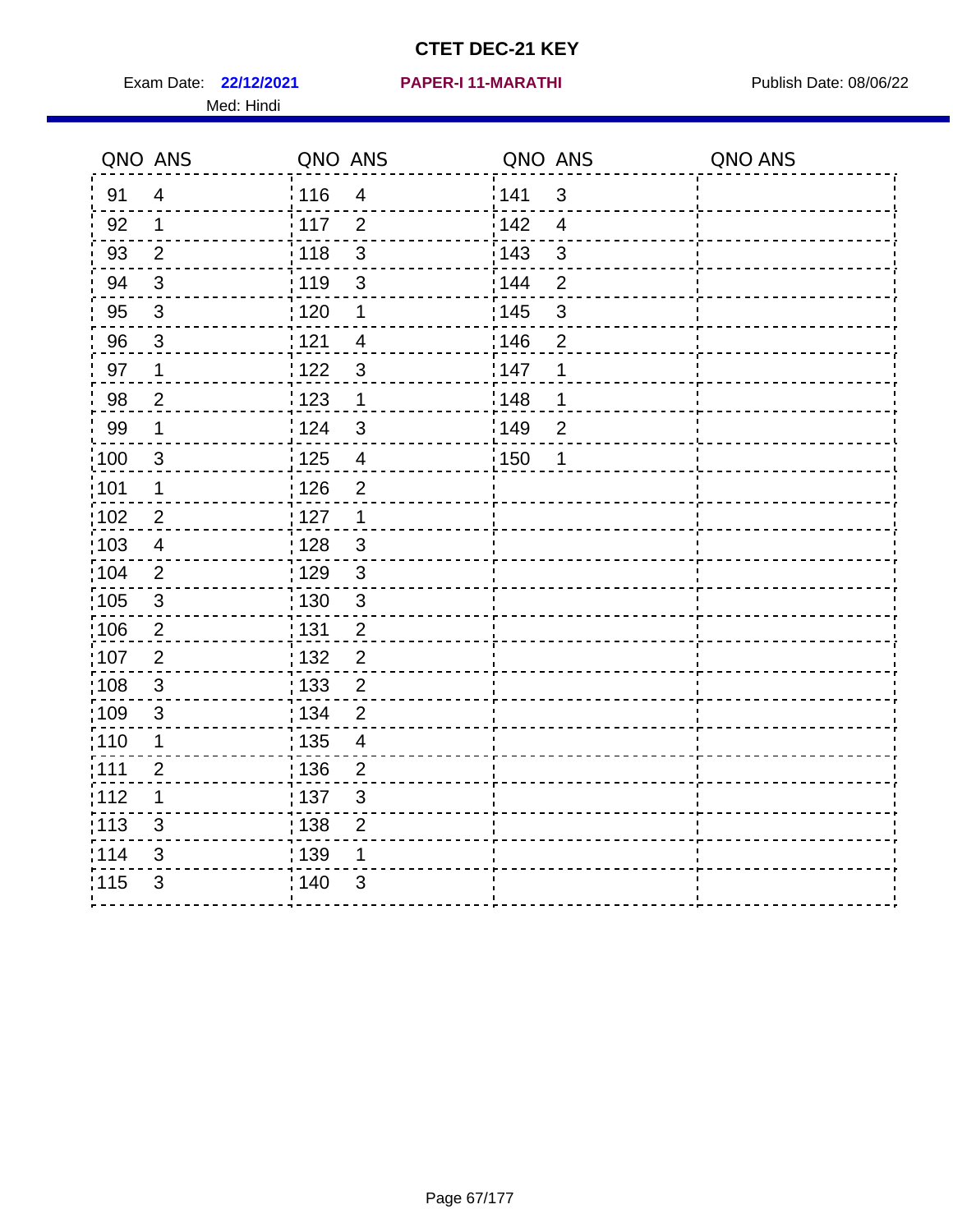Exam Date: 22/12/2021 **PAPER-I 14-ORIYA** Publish Date: 08/06/22 Med: Hindi

**22/12/2021 PAPER-I 14-ORIYA**

|                   | QNO ANS                   | QNO ANS           |                         | QNO ANS |                | QNO ANS |
|-------------------|---------------------------|-------------------|-------------------------|---------|----------------|---------|
| 91                | $\mathbf{3}$              | 116               | $\overline{\mathbf{4}}$ | 141     | $\mathfrak{S}$ |         |
| 92                | $\overline{2}$            | 117               | $\overline{2}$          | 142     | $\overline{4}$ |         |
| 93                | $\overline{2}$            | 118               | $\mathbf{3}$            | 143     | $\mathbf{3}$   |         |
| 94                | 3                         | : 119             | $\mathfrak{S}$          | 144     | $\overline{2}$ |         |
| 95                | $\overline{2}$            | :120              | $\mathbf 1$             | : 145   | 3              |         |
| 96                | $\mathfrak{S}$            | 121               | $\overline{2}$          | :146    | $\overline{2}$ |         |
| 97                | $\mathbf 1$               | 122               | $\mathbf{3}$            | 147     | 1              |         |
| 98                | $\overline{\mathbf{4}}$   | 123               | $\overline{4}$          | 148     | 1              |         |
| 99                | $\ensuremath{\mathsf{3}}$ | : 124             | $\overline{2}$          | 149     | $\mathbf 2$    |         |
| $\frac{1}{1}$ 100 | $\sqrt{2}$                | 125               | $\mathbf{1}$            | 150     | 1              |         |
| 101               | $\mathfrak{S}$            | : 126             | 3                       |         |                |         |
| 102               | $\overline{4}$            | : 127             | $\overline{2}$          |         |                |         |
| ;103              | $\overline{4}$            | 128               | $\mathbf{3}$            |         |                |         |
| 104               | $\mathbf{1}$              | : 129             | $\overline{2}$          |         |                |         |
| 105               | $\sqrt{3}$                | : 130             | $\overline{2}$          |         |                |         |
| ;106              | $\overline{2}$            | : 131             | $\overline{4}$          |         |                |         |
| :107              | $\overline{2}$            | : 132             | $\overline{2}$          |         |                |         |
| 108               | $\sqrt{3}$                | $\frac{1}{1}$ 133 | $\overline{\mathbf{4}}$ |         |                |         |
| :109              | $\mathfrak{S}$            | : 134             | $\overline{4}$          |         |                |         |
| :110              | 1                         | : 135             | 2                       |         |                |         |
| 111               | $\overline{2}$            | : 136             | $\overline{2}$          |         |                |         |
| 112               | 1                         | 137               | $\sqrt{3}$              |         |                |         |
| 113               | 3                         | : 138             | $\overline{2}$          |         |                |         |
| 114               | 3                         | : 139             | 1                       |         |                |         |
| 115               | 3                         | 140               | 3                       |         |                |         |
|                   |                           |                   |                         |         |                |         |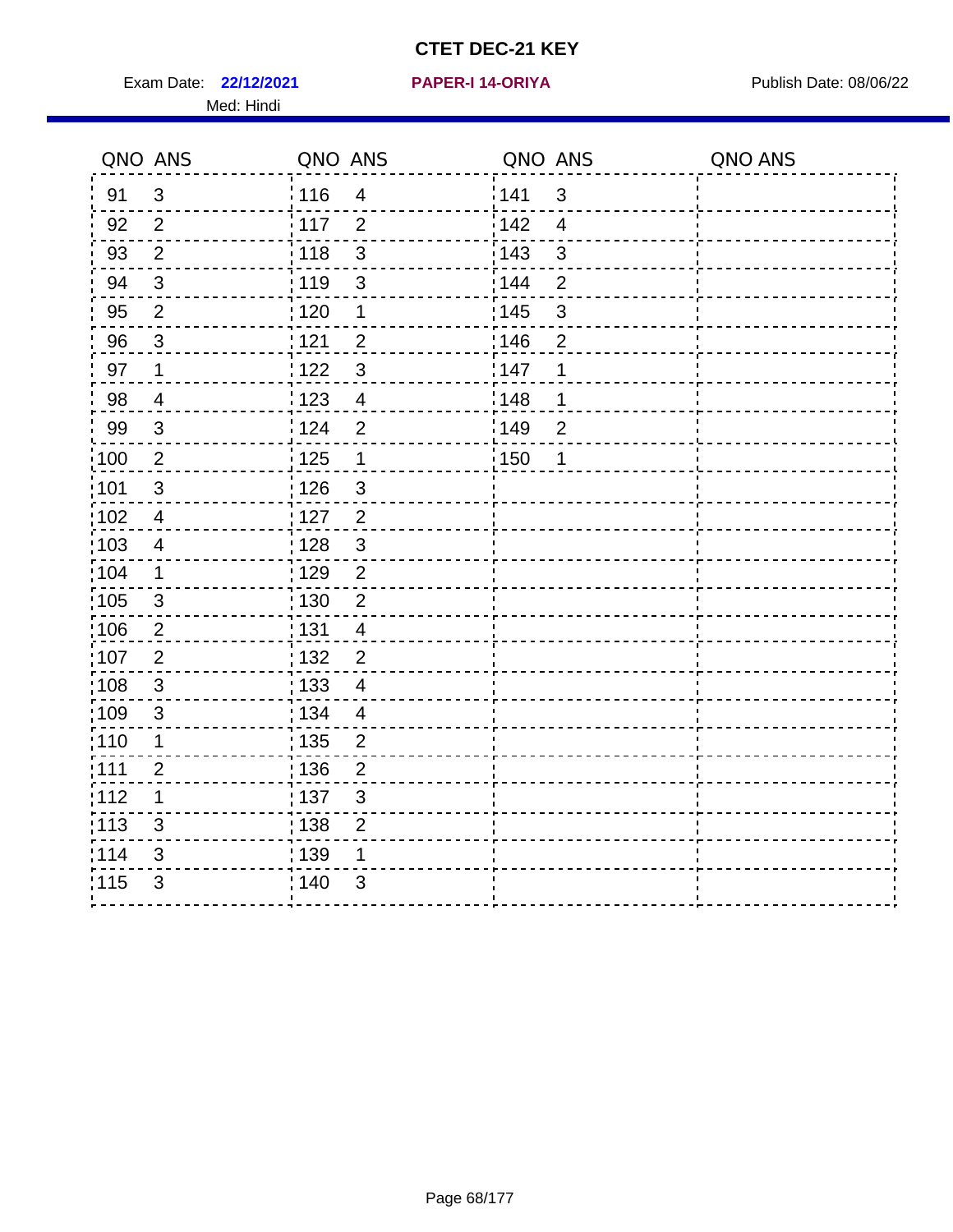Exam Date: 22/12/2021 **PAPER-I 15-PUNJABI** PUBLISH Date: 08/06/22 Med: Hindi

|        | QNO ANS        | QNO ANS           |                         | QNO ANS           |                          | QNO ANS |
|--------|----------------|-------------------|-------------------------|-------------------|--------------------------|---------|
| 91     | $\overline{2}$ | 116               | $\overline{\mathbf{4}}$ | 141               | $\mathsf 3$              |         |
| 92     | $\overline{4}$ | 117               | $\overline{2}$          | 142               | $\overline{\mathcal{A}}$ |         |
| 93     | $\sqrt{3}$     | 118               | 3                       | 143               | $\mathbf{3}$             |         |
| 94     | $\overline{2}$ | : 119             | $\mathbf{3}$            | 144               | $\overline{2}$           |         |
| 95     | 3              | : 120             | 1                       | : 145             | 3                        |         |
| 96     | $\mathbf{1}$   | 121               | $\overline{2}$          | 146               | $\overline{2}$           |         |
| 97     | $\mathbf{3}$   | 122               | 1                       | 147               | 1                        |         |
| $98\,$ | $\overline{4}$ | 123               | $\mathbf 1$             | ¦148              | 1                        |         |
| 99     | $\sqrt{3}$     | 124               | $\mathbf{3}$            | $\frac{1}{2}$ 149 | $\overline{2}$           |         |
| :100   | $\sqrt{3}$     | 125               | $\overline{4}$          | 150               | 1                        |         |
| :101   | $\overline{2}$ | : 126             | $\overline{2}$          |                   |                          |         |
| 102    | $\mathfrak{S}$ | : 127             | $\mathbf{3}$            |                   |                          |         |
| ;103   | $\mathbf 1$    | :128              | $\mathbf 1$             |                   |                          |         |
| 104    | $\overline{2}$ | : 129             | $\mathfrak{S}$          |                   |                          |         |
| 105    | $\mathbf 1$    | $\frac{1}{1}$ 130 | $\mathfrak{S}$          |                   |                          |         |
| :106   | $\overline{2}$ | : 131             | 1                       |                   |                          |         |
| 107    | $\overline{2}$ | 132               | 1                       |                   |                          |         |
| 108    | $\mathbf{3}$   | : 133             | $\overline{4}$          |                   |                          |         |
| :109   | $\sqrt{3}$     | : 134             | 3                       |                   |                          |         |
| :110   | 1              | : 135             | $\overline{2}$          |                   |                          |         |
| 111    | $\overline{2}$ | : 136             | $\mathbf{2}$            |                   |                          |         |
| 112    | 1              | $\frac{1}{1}$ 137 | $\mathfrak{S}$          |                   |                          |         |
| 113    | 3              | : 138             | $\overline{2}$          |                   |                          |         |
| 114    | 3              | : 139             | 1                       |                   |                          |         |
| 115    | $\mathfrak{S}$ | 140               | $\mathfrak{S}$          |                   |                          |         |
|        |                |                   |                         |                   |                          |         |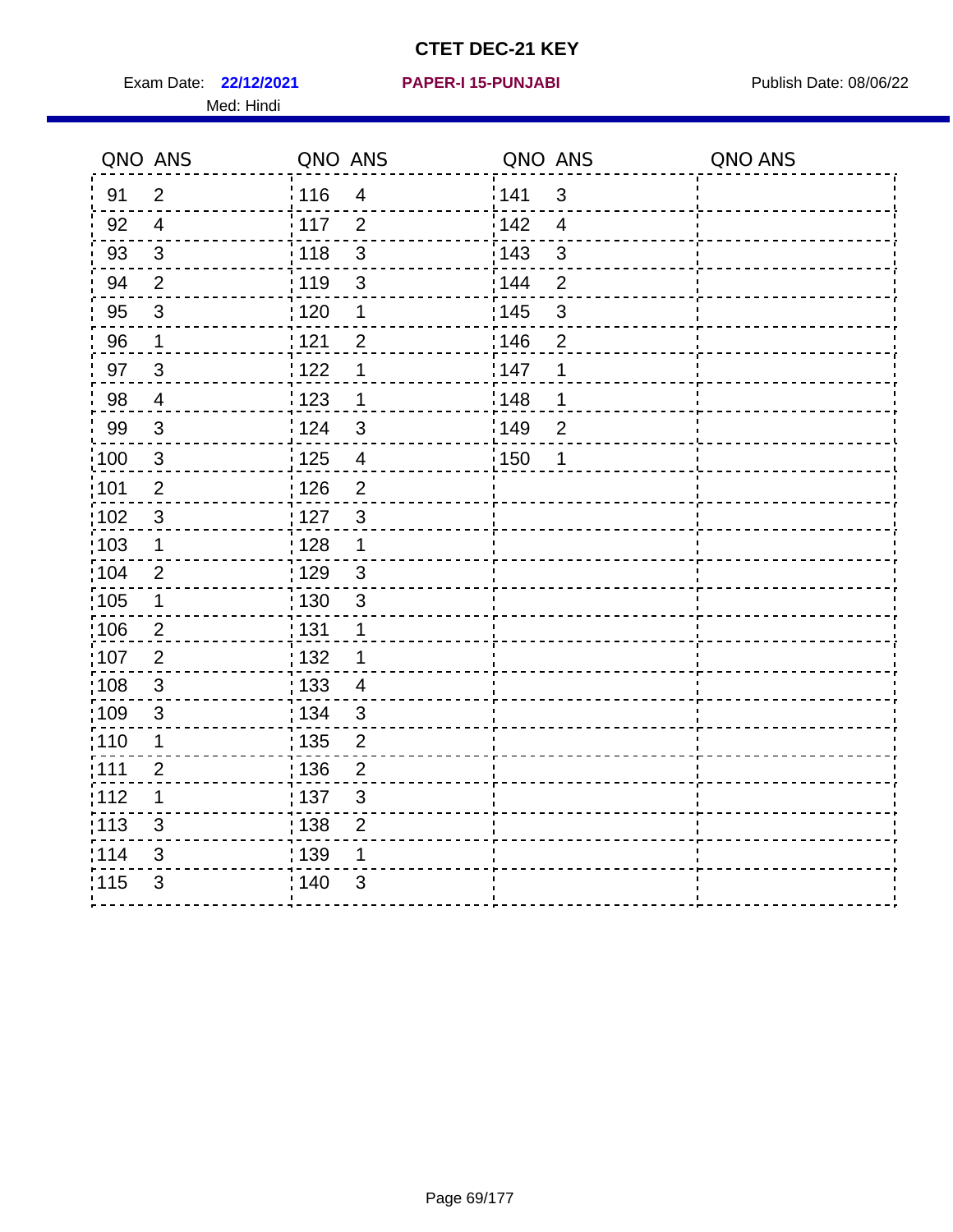Exam Date: 22/12/2021 PAPER-I 16-SANSKRIT Publish Date: 08/06/22 Med: Hindi

|                   | QNO ANS                  | QNO ANS           |                           | QNO ANS |                | QNO ANS |
|-------------------|--------------------------|-------------------|---------------------------|---------|----------------|---------|
| 91                | $\mathbf 1$              | : 116             | $\overline{4}$            | 1141    | $\sqrt{3}$     |         |
| 92                | $\overline{2}$           | 117               | $\overline{2}$            | 142     | $\overline{4}$ |         |
| 93                | $\sqrt{3}$               | : 118             | $\mathfrak{S}$            | 143     | $\sqrt{3}$     |         |
| 94                | $\overline{\mathcal{A}}$ | 119               | $\mathfrak{S}$            | : 144   | $\overline{2}$ |         |
| 95                | $\overline{4}$           | : 120             | 1                         | : 145   | 3              |         |
| 96                | $\overline{2}$           | 121               | $\overline{2}$            | 146     | $\overline{2}$ |         |
| 97                | $\overline{4}$           | 1122              | $\mathfrak{B}$            | 147     | $\sqrt{3}$     |         |
| 98                | $\mathbf{1}$             | 123               | $\mathbf{1}$              | 148     | $\mathbf 1$    |         |
| 99                | $\sqrt{3}$               | 124               | $\mathfrak{S}$            | :149    | $\overline{2}$ |         |
| $\frac{1}{1}$ 100 | $\sqrt{2}$               | 125               | $\overline{2}$            | 150     | 1              |         |
| :101              | $\sqrt{3}$               | : 126             | $\mathsf 3$               |         |                |         |
| 102               | $\mathbf 1$              | : 127             | $\mathbf{3}$              |         |                |         |
| 103               | 3                        | : 128             | $\mathbf{3}$              |         |                |         |
| 104               | 2                        | : 129             | $\mathbf{3}$              |         |                |         |
| :105              | $\overline{\mathbf{4}}$  | : 130             | $\overline{2}$            |         |                |         |
| 106               | $\overline{2}$           | : 131             | $\overline{4}$            |         |                |         |
| :107              | $\overline{2}$           | : 132             | $\overline{4}$            |         |                |         |
| :108              | $\sqrt{3}$               | 133               | $\overline{4}$            |         |                |         |
| :109              | $\sqrt{3}$               | : 134             | $\overline{2}$            |         |                |         |
| :110              | 1                        | 135               | 3                         |         |                |         |
| 111               | $\overline{2}$           | 136               | $\overline{2}$            |         |                |         |
| 112               | 1                        | $\frac{1}{1}$ 137 | $\ensuremath{\mathsf{3}}$ |         |                |         |
| $\frac{1}{1}$ 113 | 3                        | : 138             | $\overline{2}$            |         |                |         |
| 114               | 3                        | : 139             | 1                         |         |                |         |
| 115               | 3                        | 140               | 3                         |         |                |         |
|                   |                          |                   |                           |         |                |         |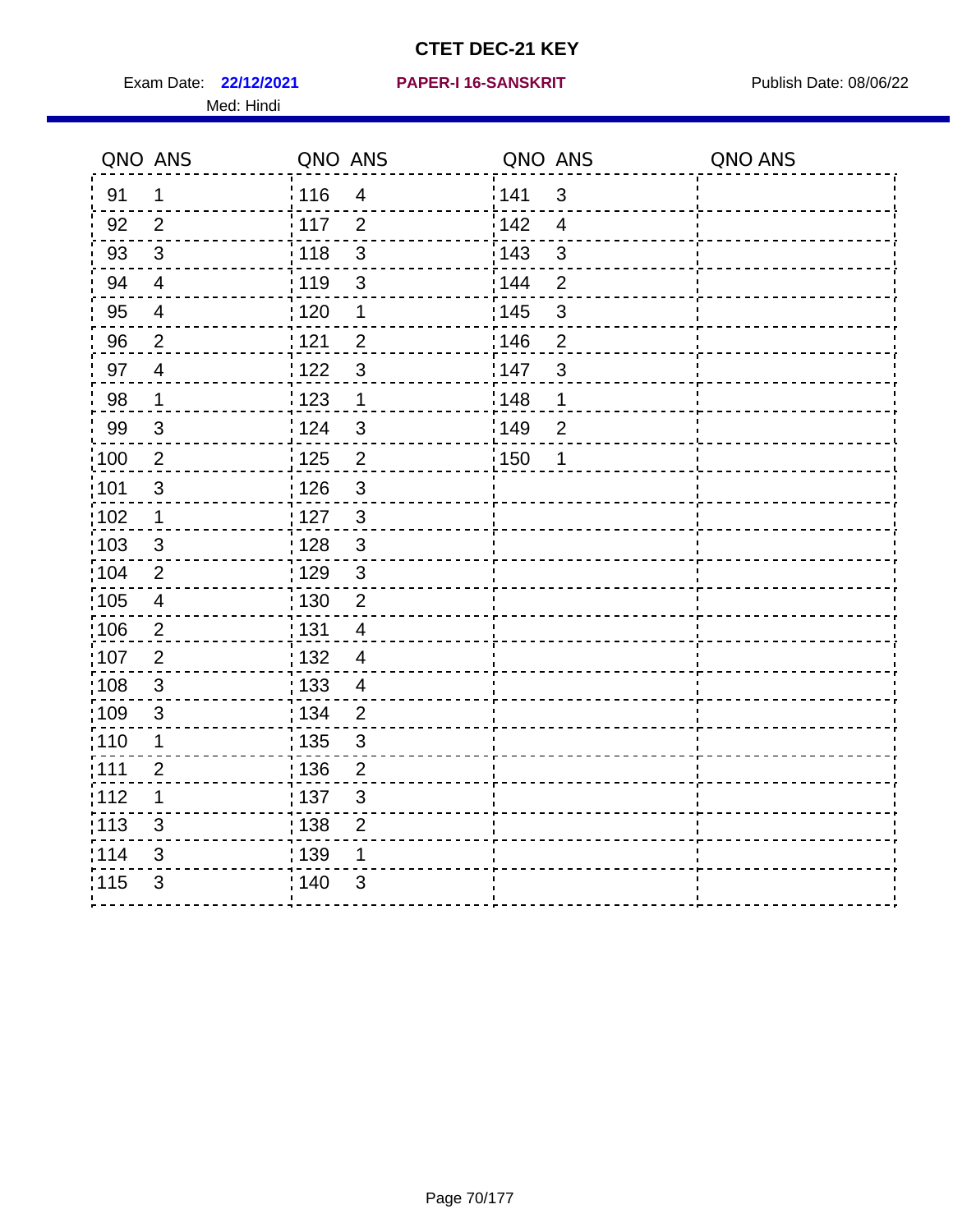Exam Date: 22/12/2021 **PAPER-I 17-TAMIL** Publish Date: 08/06/22 Med: Hindi

**22/12/2021 PAPER-I 17-TAMIL**

|                   | QNO ANS                 | QNO ANS                                       | QNO ANS |                | QNO ANS |
|-------------------|-------------------------|-----------------------------------------------|---------|----------------|---------|
| 91                | $\overline{2}$          | : 116<br>$\overline{4}$                       | 141     | $\mathbf{3}$   |         |
| 92                | 1                       | 117<br>$\overline{2}$                         | 142     | $\overline{4}$ |         |
| 93                | $\mathbf 1$             | : 118<br>$\mathfrak{S}$                       | 143     | $\mathfrak{S}$ |         |
| 94                | $\overline{2}$          | : 119<br>3                                    | 144     | $\overline{2}$ |         |
| 95                | $\overline{2}$          | : 120<br>1                                    | : 145   | $\mathfrak{S}$ |         |
| 96                | 4                       | 121<br>3                                      | :146    | $\overline{2}$ |         |
| 97                | $\mathbf{3}$            | 122<br>$\overline{4}$                         | 147     | 1              |         |
| 98                | $\overline{4}$          | : 123<br>$\mathbf{3}$                         | 148     | 1              |         |
| 99                | $\overline{\mathbf{4}}$ | 124<br>1                                      | :149    | $\overline{c}$ |         |
| 100               | $\mathbf 1$             | $\frac{1}{2}$ 125<br>$\overline{4}$           | : 150   | 1              |         |
| 101               | $\overline{4}$          | 126<br>$\mathfrak{S}$                         |         |                |         |
| 102               | $\mathbf{3}$            | : 127<br>$\overline{2}$                       |         |                |         |
| 103               | $\overline{2}$          | $\overline{2}$<br>: 128                       |         |                |         |
| 104               | $\overline{4}$          | : 129<br>$\overline{2}$                       |         |                |         |
| :105              | $\sqrt{3}$              | : 130<br>$\mathbf 1$                          |         |                |         |
| 106               | $\overline{2}$          | : 131<br>$\overline{2}$                       |         |                |         |
| :107              | $\overline{2}$          | : 132<br>$\overline{2}$                       |         |                |         |
| :108              | $\sqrt{3}$              | $\frac{1}{1}$ 133<br>$\overline{\mathcal{A}}$ |         |                |         |
| :109              | $\sqrt{3}$              | : 134<br>$\mathbf{3}$                         |         |                |         |
| : 110             | 1                       | : 135<br>1                                    |         |                |         |
| : 111             | $\overline{2}$          | : 136<br>$\overline{2}$                       |         |                |         |
| 112               | 1                       | : 137<br>$\mathfrak{S}$                       |         |                |         |
| $\frac{1}{1}$ 113 | 3                       | 138<br>$\overline{2}$                         |         |                |         |
| 114               | 3                       | 139<br>1                                      |         |                |         |
| 115               | 3                       | 140<br>3                                      |         |                |         |
|                   |                         |                                               |         |                |         |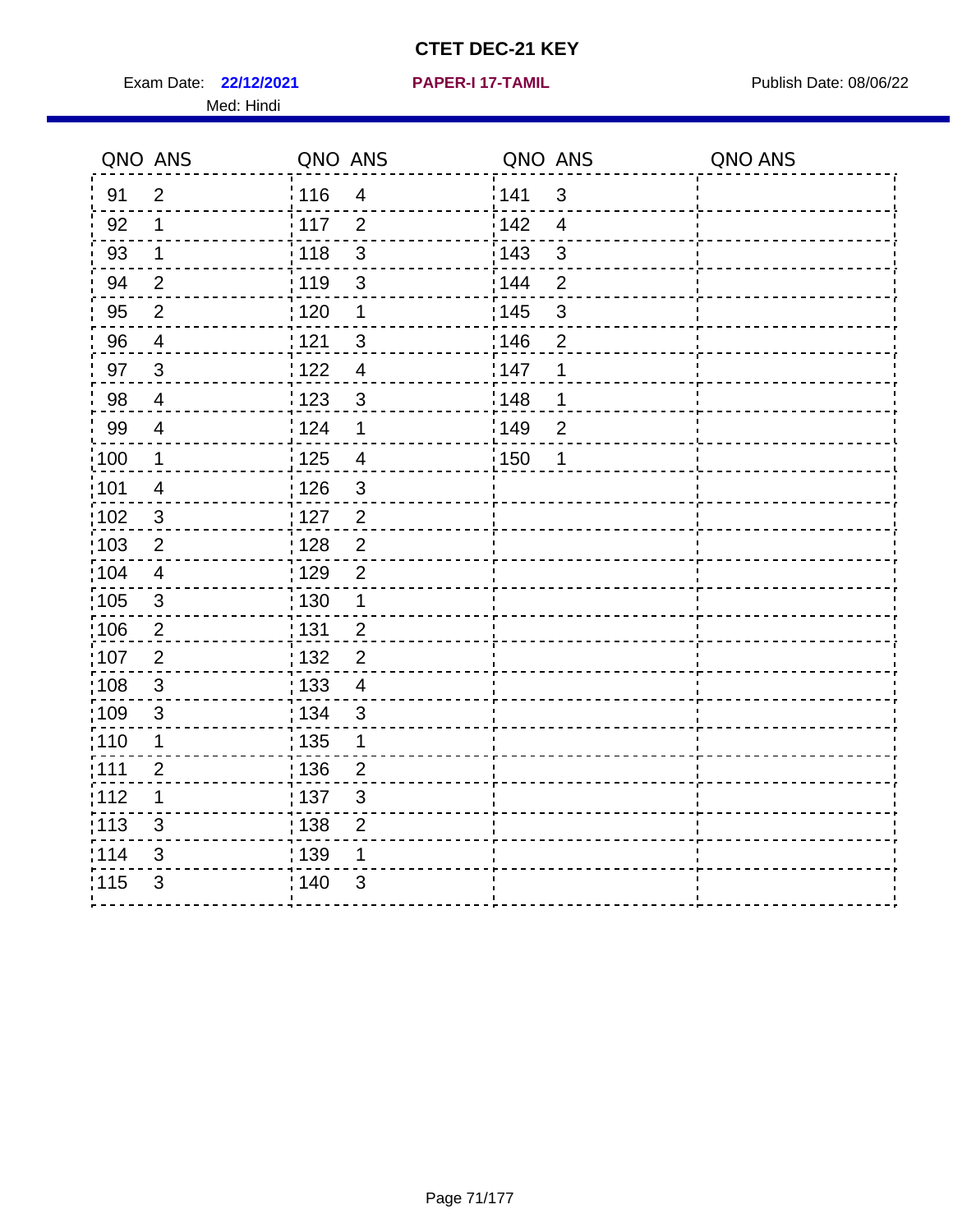Exam Date: 22/12/2021 **PAPER-I 18-TELUGU** PUBLISH Date: 08/06/22 Med: Hindi

|                   | QNO ANS        | QNO ANS           |                         | QNO ANS           |                | QNO ANS |
|-------------------|----------------|-------------------|-------------------------|-------------------|----------------|---------|
| 91                | $\overline{2}$ | 116               | $\overline{4}$          | 141               | $\mathfrak{S}$ |         |
| 92                | $\mathfrak{3}$ | 117               | $\overline{2}$          | 142               | $\overline{4}$ |         |
| 93                | $\overline{4}$ | 118               | $\mathbf{3}$            | $\frac{1}{2}$ 143 | 3              |         |
| 94                | $\overline{2}$ | : 119             | $\mathfrak{3}$          | : 144             | $\overline{2}$ |         |
| 95                | 4              | :120              | 1                       | : 145             | 3              |         |
| 96                | $\overline{4}$ | 121               | $\overline{4}$          | 146               | $\overline{2}$ |         |
| 97                | $\mathbf{3}$   | 122               | $\mathbf{3}$            | 147               | 1              |         |
| $98\,$            | $\mathbf{1}$   | $\frac{1}{2}$ 123 | $\mathbf{1}$            | 148               | 1              |         |
| 99                | $\mathbf{2}$   | 124               | $\mathbf{3}$            | ¦149              | $\overline{c}$ |         |
| $\frac{1}{1}$ 100 | $\mathbf{3}$   | 125               | $\overline{2}$          | 150               | 1              |         |
| 101               | $\mathbf{2}$   | 126               | $\mathfrak{S}$          |                   |                |         |
| 102               | $\overline{4}$ | : 127             | $\overline{\mathbf{4}}$ |                   |                |         |
| 103               | 3              | :128              | $\overline{2}$          |                   |                |         |
| 104               | $\overline{4}$ | : 129             | $\overline{2}$          |                   |                |         |
| 105               | $\sqrt{2}$     | 130               | $\mathfrak{S}$          |                   |                |         |
| :106              | 2              | : 131             | $\overline{4}$          |                   |                |         |
| 107               | 2              | : 132             | $\overline{4}$          |                   |                |         |
| 108               | $\mathbf{3}$   | 133               | $\mathbf 2$             |                   |                |         |
| :109              | $\sqrt{3}$     | : 134             | $\overline{2}$          |                   |                |         |
| :110              | 1              | 135               | 1                       |                   |                |         |
| ;111              | $\overline{2}$ | : 136             | $\overline{2}$          |                   |                |         |
| 112               | 1              | : 137             | $\mathsf 3$             |                   |                |         |
| : 113             | $\mathsf 3$    | : 138             | $\mathbf{2}$            |                   |                |         |
| 114               | 3              | : 139             | 1                       |                   |                |         |
| 115               | 3              | 140               | $\mathfrak{S}$          |                   |                |         |
|                   |                |                   |                         |                   |                |         |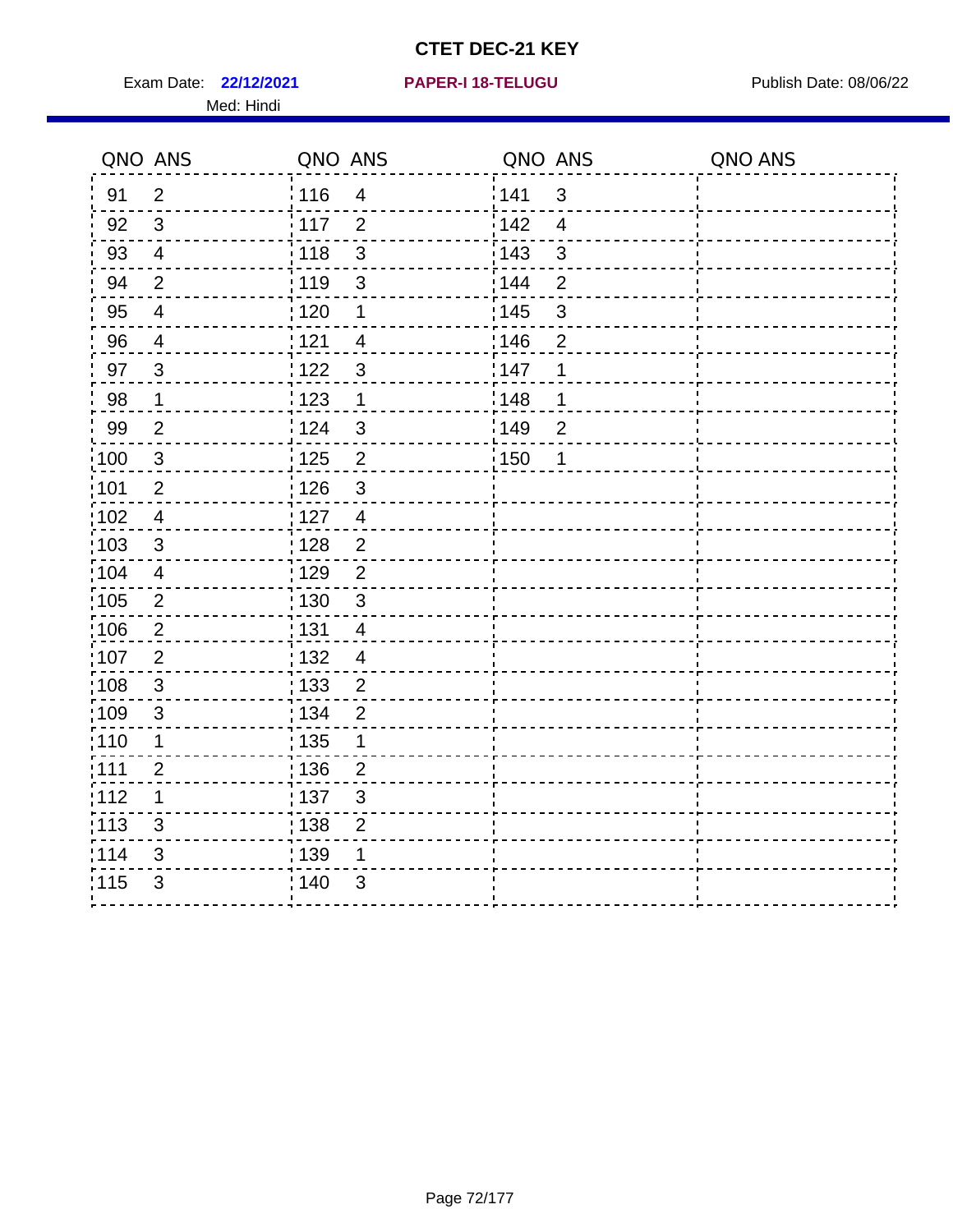Exam Date: 22/12/2021 **PAPER-I 20-URDU** PAPER 120-VIRDU Med: Hindi

**22/12/2021 PAPER-I 20-URDU**

|                   | QNO ANS        | QNO ANS           |                         | QNO ANS           |                          | QNO ANS |
|-------------------|----------------|-------------------|-------------------------|-------------------|--------------------------|---------|
| 91                | $\mathbf{1}$   | 116               | $\overline{\mathbf{4}}$ | 141               | $\sqrt{3}$               |         |
| 92                | $\overline{4}$ | 117               | $\overline{2}$          | 142               | $\overline{\mathcal{A}}$ |         |
| 93                | $\overline{2}$ | 118               | 3                       | 143               | 3                        |         |
| 94                | 1              | : 119             | $\mathbf{3}$            | 144               | $\overline{2}$           |         |
| 95                | 2              | : 120             | 1                       | : 145             | 3                        |         |
| 96                | 1              | 121               | 1                       | 146               | $\overline{2}$           |         |
| 97                | $\overline{2}$ | 122               | 3                       | 147               | 1                        |         |
| $98\,$            | $\mathbf{1}$   | $\frac{1}{2}$ 123 | 1                       | $\frac{1}{2}$ 148 | 1                        |         |
| 99                | $\sqrt{3}$     | 124               | 1                       | $\frac{1}{2}$ 149 | $\overline{2}$           |         |
| $\frac{1}{1}$ 100 | $\mathbf{1}$   | 125               | $\overline{2}$          | 150               | 1                        |         |
| :101              | $\mathbf 2$    | 126               | 3                       |                   |                          |         |
| 102               | $\overline{4}$ | : 127             | 1                       |                   |                          |         |
| 103               | $\mathfrak{S}$ | 128               | $\overline{2}$          |                   |                          |         |
| 104               | $\overline{2}$ | : 129             | 1                       |                   |                          |         |
| 105               | $\mathbf 1$    | : 130             | $\mathbf{3}$            |                   |                          |         |
| ;106              | $\overline{2}$ | : 131             | $\overline{2}$          |                   |                          |         |
| :107              | $\overline{2}$ | : 132             | $\overline{4}$          |                   |                          |         |
| 108               | $\sqrt{3}$     | : 133             | $\mathbf{1}$            |                   |                          |         |
| :109              | $\mathfrak{S}$ | : 134             | $\overline{2}$          |                   |                          |         |
| :110              | 1              | : 135             | 3                       |                   |                          |         |
| :111              | $\overline{c}$ | : 136             | $\overline{c}$          |                   |                          |         |
| 112               | 1              | 137               | $\mathsf 3$             |                   |                          |         |
| 113               | $\mathfrak{S}$ | : 138             | $\overline{2}$          |                   |                          |         |
| 114               | 3              | 139               | 1                       |                   |                          |         |
| 115               | 3              | 140               | $\mathfrak{S}$          |                   |                          |         |
|                   |                |                   |                         |                   |                          |         |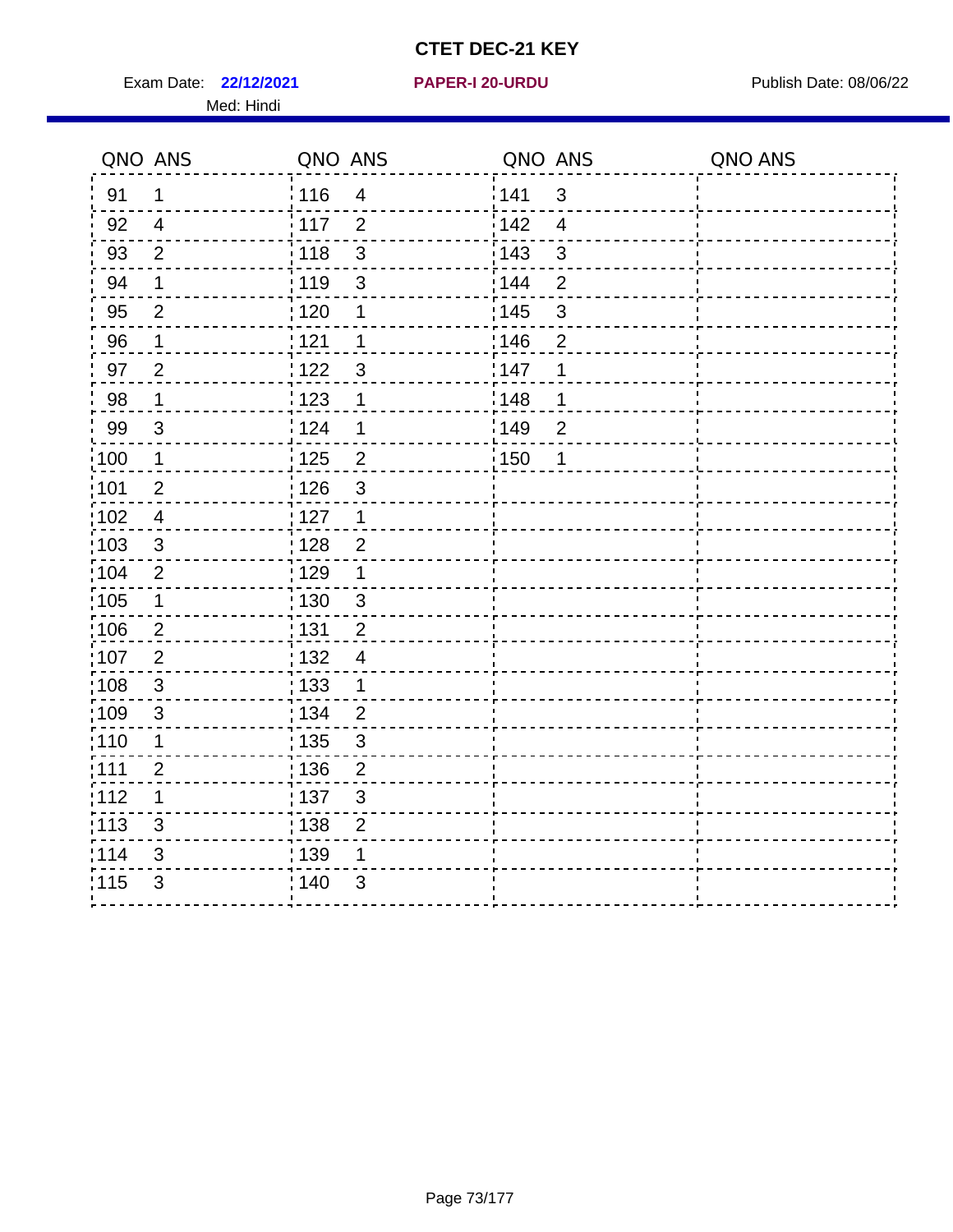Exam Date: 23/12/2021 **PAPER-I-MAIN Exam Date: 08/06/22** 

**23/12/2021 PAPER-I -MAIN**

Med: Hindi

|                | QNO ANS        | QNO ANS |                           | QNO ANS |                  | QNO ANS |                          |
|----------------|----------------|---------|---------------------------|---------|------------------|---------|--------------------------|
| 1.             | 3              | 26      | $\overline{2}$            | 51      | $\overline{4}$   | 76      | 1                        |
| 2              | 2              | 27      | $\overline{2}$            | 52      | $\overline{2}$   | 77      | 1                        |
| 3              | 4              | 28      | $\mathbf{3}$              | 53      | 1                | 78      | 1                        |
| 4              | 3              | 29      | $\overline{c}$            | 54      | $\overline{4}$   | 79      | $\overline{\mathcal{A}}$ |
| 5              | 1              | 30      | 1                         | 55      | $\sqrt{3}$       | 80      | 1                        |
| $\,6\,$        | $\mathbf 1$    | 31      | 1                         | 56      | 4                | 81      | 1                        |
| $\overline{7}$ | 3              | 32      | $\overline{4}$            | 57      | 1                | 82      | 1                        |
| 8              | $\mathbf 1$    | 33      | $\overline{2}$            | 58      | 3                | 83      | $\overline{2}$           |
| 9              | 3              | 34      | $\overline{4}$            | 59      | 1                | 84      | 1                        |
| 10             | 3              | 35      | $\mathbf{3}$              | 60      | 4                | 85      | $\overline{4}$           |
| 11             | $\overline{2}$ | 36      | $\overline{4}$            | 61      | $\overline{2}$   | 86      | 1                        |
| 12             | $\overline{4}$ | 37      | $\overline{2}$            | 62      | $\overline{2}$   | 87      | 1                        |
| 13             | $\mathbf 1$    | 38      | $\overline{\mathcal{A}}$  | 63      | 1                | 88      | 1                        |
| 14             | 4              | 39      | 1                         | 64      | $\mathfrak{B}$   | 89      | 1                        |
| 15             | 1              | 40      | 3                         | 65      | 3                | 90      | 1                        |
| 16             | 3              | 41      | 4                         | 66      | $\overline{2}$   |         |                          |
| 17             | $\overline{2}$ | 42      | 4                         | 67      | $\overline{4}$   |         |                          |
| 18             | $\mathbf 1$    | 43      | $\ensuremath{\mathsf{3}}$ | 68      | $\boldsymbol{2}$ |         |                          |
| 19             | $\overline{2}$ | 44      | 1                         | 69      | 1                |         |                          |
| 20             | $\mathbf 1$    | 45      | $\overline{2}$            | 70      | 3                |         |                          |
| 21             | $\overline{2}$ | 46      | 1                         | 71      | $\overline{4}$   |         |                          |
| 22             | $\overline{c}$ | 47      | 1                         | 72      | $\overline{4}$   |         |                          |
| 23             | 3              | 48      | $\overline{2}$            | 73      | $\overline{4}$   |         |                          |
| 24             | $\overline{2}$ | 49      | 3                         | 74      | 4                |         |                          |
| 25             | $\overline{2}$ | 50      | $\overline{2}$            | 75      | 3                |         |                          |
|                |                |         |                           |         |                  |         |                          |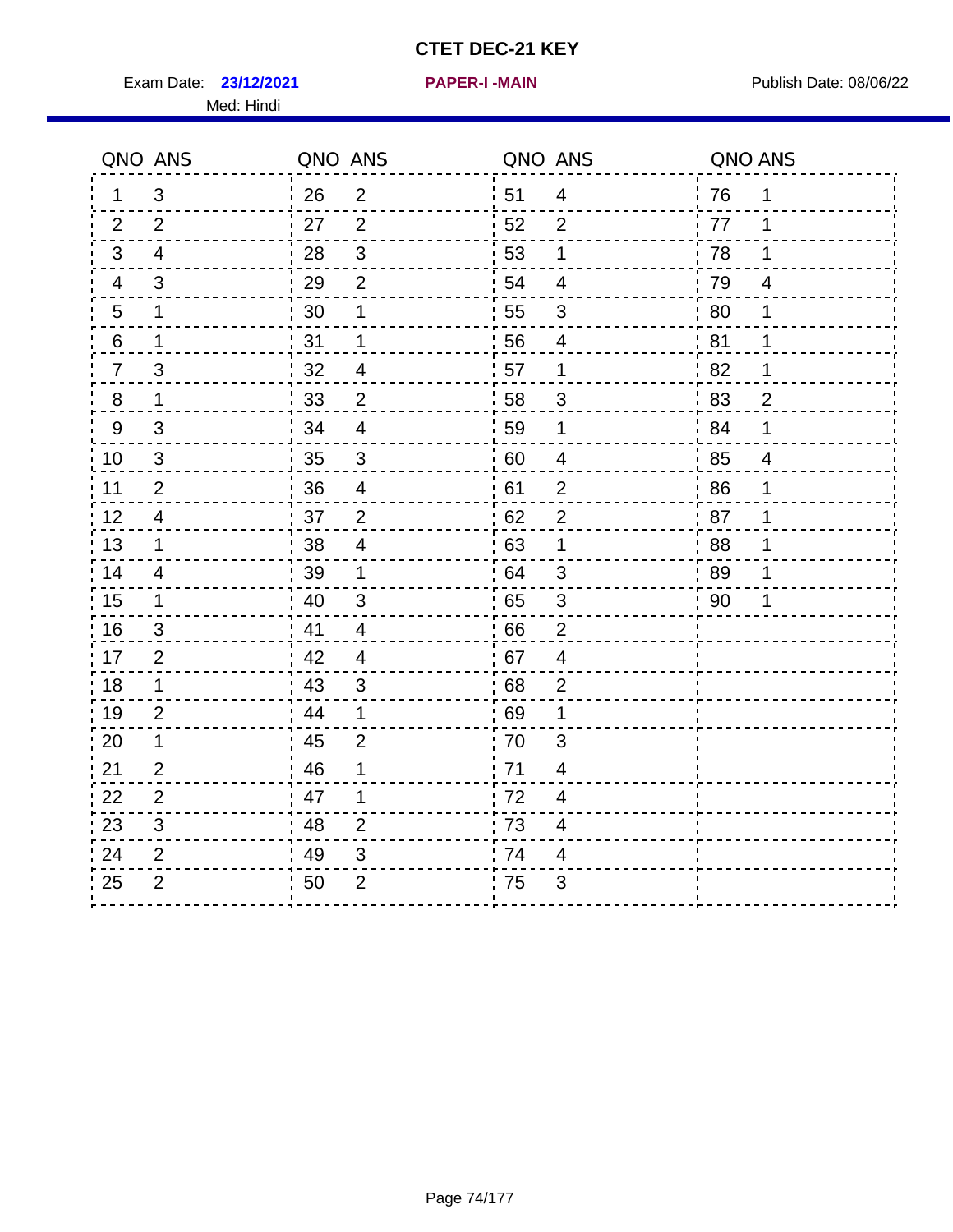Exam Date: 23/12/2021 PAPER-I 01-ENGLISH PREER Publish Date: 08/06/22 Med: Hindi

|                   | QNO ANS                  | QNO ANS |                         | QNO ANS           |                | QNO ANS |
|-------------------|--------------------------|---------|-------------------------|-------------------|----------------|---------|
| 91                | $\overline{4}$           | 116     | 3                       | 141               | $\mathbf 1$    |         |
| 92                | $\mathbf 1$              | 117     | 1                       | 142               | $\overline{2}$ |         |
| 93                | $\overline{4}$           | 118     | 1                       | 143               | 3              |         |
| 94                | 3                        | : 119   | $\overline{2}$          | 144               | $\overline{2}$ |         |
| 95                | 4                        | : 120   | $\overline{4}$          | : 145             | 1              |         |
| 96                | $\mathbf{1}$             | 121     | $\overline{4}$          | 146               | $\overline{2}$ |         |
| 97                | $\overline{2}$           | $122$   | $\mathbf 1$             | 147               | $\overline{2}$ |         |
| 98                | $\mathbf{3}$             | 123     | $\overline{4}$          | $\frac{1}{2}$ 148 | 1              |         |
| 99                | $\mathbf{2}$             | 124     | $\overline{4}$          | :149              | $\overline{2}$ |         |
| $\frac{1}{1}$ 100 | $\overline{4}$           | 125     | $\overline{2}$          | 150               | $\mathbf{3}$   |         |
| :101              | $\overline{\mathcal{A}}$ | 126     | $\overline{2}$          |                   |                |         |
| 102               | $\mathfrak{B}$           | : 127   | $\overline{4}$          |                   |                |         |
| 103               | $\overline{4}$           | 128     | $\mathfrak{3}$          |                   |                |         |
| 104               | $\sqrt{3}$               | 129     | $\overline{\mathbf{4}}$ |                   |                |         |
| 105               | $\overline{4}$           | : 130   | $\overline{4}$          |                   |                |         |
| :106              | $\mathbf 1$              | : 131   | $\overline{4}$          |                   |                |         |
| :107              | $\overline{2}$           | : 132   | $\overline{4}$          |                   |                |         |
| 108               | $\overline{2}$           | : 133   | $\overline{4}$          |                   |                |         |
| :109              | $\overline{\mathbf{4}}$  | : 134   | $\overline{4}$          |                   |                |         |
| :110              | 3                        | : 135   | $\overline{2}$          |                   |                |         |
| 111               | $\overline{c}$           | : 136   | $\mathfrak{S}$          |                   |                |         |
| 112               | $\mathbf 2$              | 137     | $\overline{2}$          |                   |                |         |
| : 113             | $\overline{\mathbf{4}}$  | : 138   | $\overline{4}$          |                   |                |         |
| 114               | 2                        | 139     | 3                       |                   |                |         |
| 115               | 3                        | 140     | $\sqrt{3}$              |                   |                |         |
|                   |                          |         |                         |                   |                |         |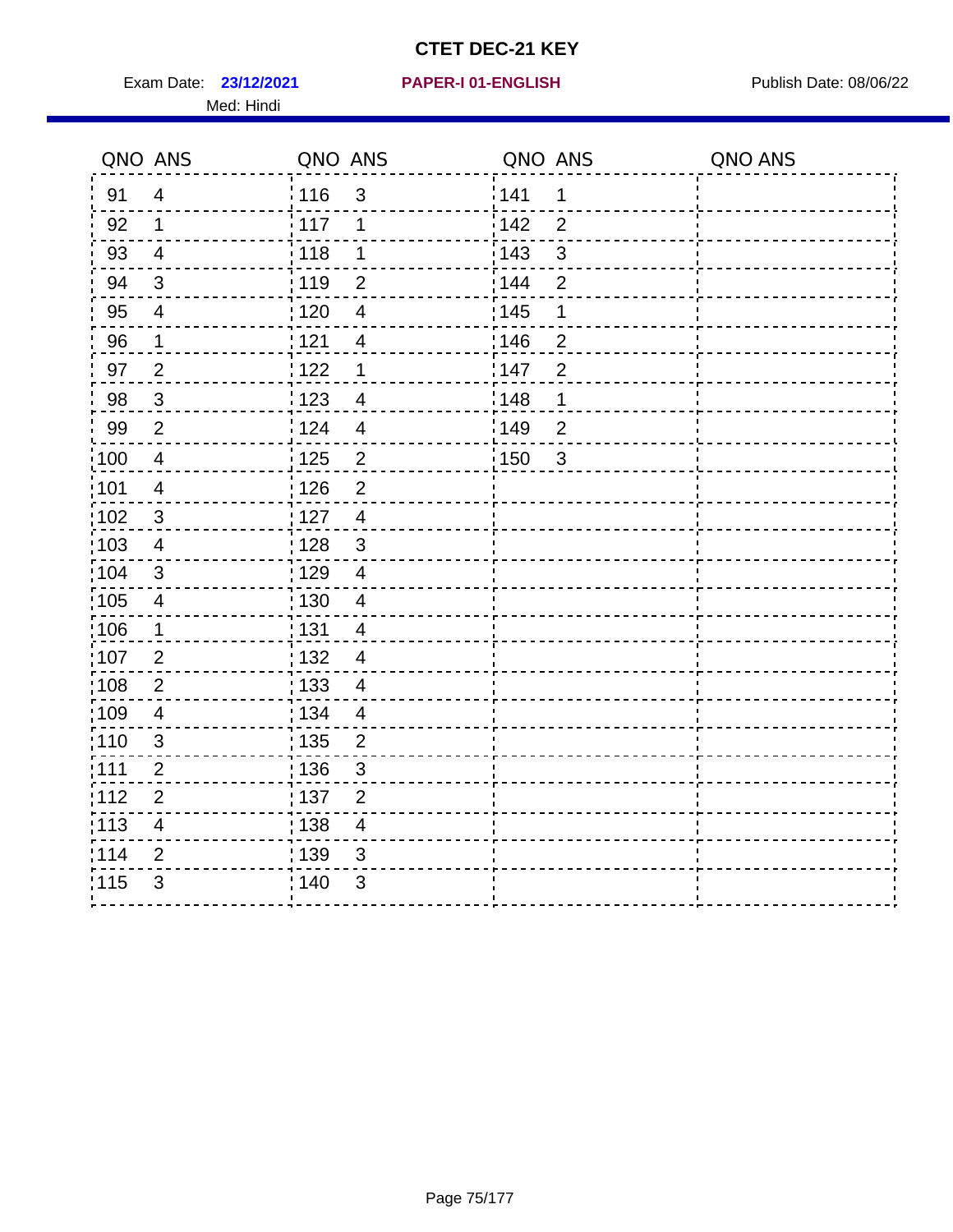Exam Date: 23/12/2021 **PAPER-I 02-HINDI Exam Date: 08/06/22** Med: Hindi

**23/12/2021 PAPER-I 02-HINDI**

|       | QNO ANS                 | QNO ANS |                          | QNO ANS           |                | QNO ANS |
|-------|-------------------------|---------|--------------------------|-------------------|----------------|---------|
| 91    | $\mathbf{3}$            | 116     | $\mathfrak{S}$           | 141               | $\mathbf 1$    |         |
| 92    | $\overline{4}$          | 117     | 1                        | 142               | $\overline{2}$ |         |
| 93    | $\overline{2}$          | 118     | $\mathbf 1$              | 143               | $\sqrt{3}$     |         |
| 94    | 3                       | : 119   | $\overline{2}$           | : 144             | 2              |         |
| 95    | 1                       | : 120   | $\overline{\mathcal{A}}$ | : 145             | 1              |         |
| 96    | 4                       | : 121   | $\overline{4}$           | 146               | $\overline{2}$ |         |
| 97    | 1                       | 122     | $\mathbf{3}$             | 147               | $\overline{2}$ |         |
| 98    | $\mathbf{3}$            | 123     | $\mathfrak{3}$           | 148               | 1              |         |
| 99    | $\overline{4}$          | 124     | $\mathbf 1$              | $\frac{1}{2}$ 149 | $\overline{2}$ |         |
| 100   | $\overline{4}$          | 125     | $\mathfrak{S}$           | 150               | $\sqrt{3}$     |         |
| :101  | $\overline{c}$          | : 126   | 1                        |                   |                |         |
| 102   | $\mathfrak{3}$          | : 127   | $\mathbf{3}$             |                   |                |         |
| 103   | $\mathbf 1$             | : 128   | $\overline{2}$           |                   |                |         |
| :104  | $\mathfrak{3}$          | : 129   | $\overline{\mathbf{4}}$  |                   |                |         |
| 105   | $\overline{2}$          | : 130   | $\mathbf{3}$             |                   |                |         |
| :106  | 1                       | : 131   | $\overline{2}$           |                   |                |         |
| 107   | $\overline{2}$          | : 132   | $\mathbf{3}$             |                   |                |         |
| 108   | $\overline{2}$          | 133     | $\mathbf{1}$             |                   |                |         |
| 109   | $\overline{\mathbf{4}}$ | : 134   | $\overline{2}$           |                   |                |         |
| :110  | $\mathfrak{S}$          | : 135   | 1                        |                   |                |         |
| :111  | $\overline{2}$          | : 136   | 3                        |                   |                |         |
| 112   | $\overline{2}$          | 137     | $\overline{2}$           |                   |                |         |
| : 113 | $\overline{\mathbf{4}}$ | : 138   | $\overline{\mathbf{4}}$  |                   |                |         |
| 114   | 2                       | 139     | 3                        |                   |                |         |
| 115   | 3                       | 140     | 3                        |                   |                |         |
|       |                         |         |                          |                   |                |         |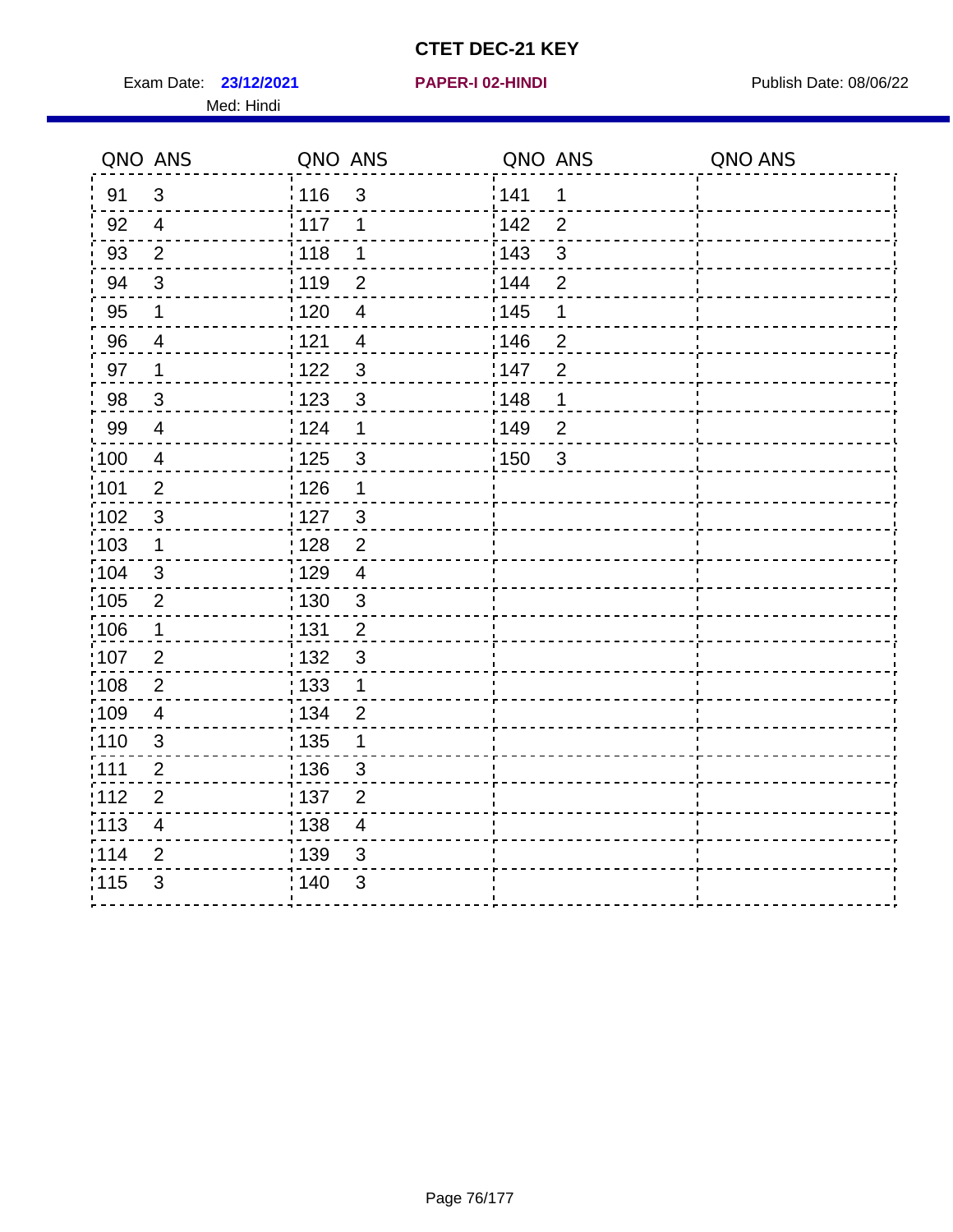Med: Hindi

|                   | QNO ANS                  | QNO ANS           |                | QNO ANS |                | QNO ANS |
|-------------------|--------------------------|-------------------|----------------|---------|----------------|---------|
| 91                | $\overline{2}$           | 116               | $\mathfrak{S}$ | 141     | $\mathbf 1$    |         |
| 92                | $\overline{4}$           | 117               | 1              | 142     | $\overline{2}$ |         |
| 93                | $\overline{2}$           | 118               | $\mathbf 1$    | 143     | 3              |         |
| 94                | $\overline{\mathcal{A}}$ | : 119             | $\overline{2}$ | 144     | $\overline{2}$ |         |
| 95                | $\overline{2}$           | :120              | $\overline{4}$ | : 145   | 1              |         |
| 96                | $\mathfrak{S}$           | : 121             | $\mathbf 1$    | 146     | $\overline{2}$ |         |
| 97                | $\mathbf{3}$             | : 122             | $\mathbf{3}$   | 147     | $\overline{2}$ |         |
| 98                | $\mathbf{3}$             | 123               | $\overline{4}$ | 148     | 1              |         |
| 99                | $\sqrt{3}$               | : 124             | $\overline{2}$ | :149    | $\mathbf 2$    |         |
| :100              | $\mathbf 1$              | $\frac{1}{1}$ 125 | $\overline{2}$ | 150     | $\sqrt{3}$     |         |
| :101              | $\overline{2}$           | : 126             | $\overline{2}$ |         |                |         |
| 102               | $\overline{4}$           | : 127             | $\overline{2}$ |         |                |         |
| 103               | $\overline{2}$           | :128              | $\overline{2}$ |         |                |         |
| 104               | $\sqrt{3}$               | : 129             | $\mathbf 1$    |         |                |         |
| 105               | $\sqrt{3}$               | : 130             | $\overline{4}$ |         |                |         |
| :106              | $\mathbf{1}$             | : 131             | $\mathbf{3}$   |         |                |         |
| :107              | $\overline{2}$           | : 132             | $\overline{2}$ |         |                |         |
| $\frac{1}{1}$ 108 | $\mathbf 2$              | $\frac{1}{1}$ 133 | $\overline{4}$ |         |                |         |
| :109              | $\overline{\mathcal{A}}$ | : 134             | $\overline{2}$ |         |                |         |
| :110              | 3                        | : 135             | $\overline{2}$ |         |                |         |
| 111               | $\overline{c}$           | : 136             | $\mathsf 3$    |         |                |         |
| 112               | $\mathbf{2}$             | 137               | $\mathbf{2}$   |         |                |         |
| : 113             | $\overline{\mathbf{4}}$  | : 138             | $\overline{4}$ |         |                |         |
| 114               | $\overline{2}$           | 139               | 3              |         |                |         |
| 115               | 3                        | 140               | $\sqrt{3}$     |         |                |         |
|                   |                          |                   |                |         |                |         |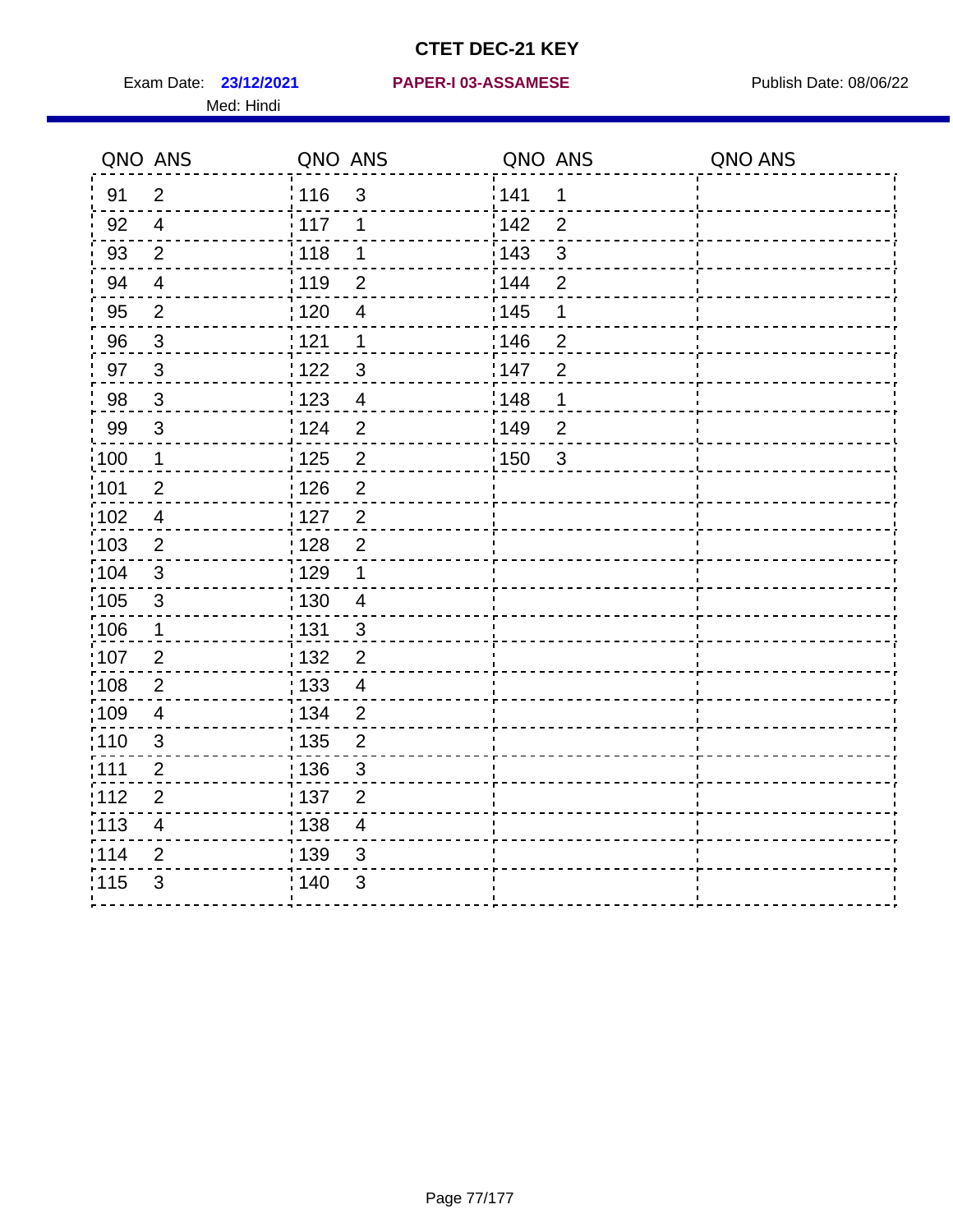Exam Date: 23/12/2021 PAPER-I 16-SANSKRIT Publish Date: 08/06/22 Med: Hindi

|                   | QNO ANS                 | QNO ANS           |                          | QNO ANS |                | QNO ANS |
|-------------------|-------------------------|-------------------|--------------------------|---------|----------------|---------|
| 91                | $\overline{2}$          | 116               | $\mathfrak{S}$           | 1141    | $\mathbf 1$    |         |
| 92                | $\overline{4}$          | $\frac{1}{2}$ 117 | 1                        | 142     | 1              |         |
| 93                | $\sqrt{3}$              | 118               | $\mathbf 1$              | 143     | $\mathsf 3$    |         |
| 94                | 3                       | : 119             | $\overline{2}$           | : 144   | $\overline{2}$ |         |
| 95                | 1                       | : 120             | $\overline{\mathcal{A}}$ | : 145   | 1              |         |
| 96                | $\overline{2}$          | : 121             | $\overline{2}$           | 146     | $\overline{2}$ |         |
| 97                | $\overline{\mathbf{4}}$ | 1122              | 1                        | 147     | $\overline{2}$ |         |
| 98                | $\mathbf 1$             | 1123              | $\overline{2}$           | 148     | 1              |         |
| 99                | $\sqrt{3}$              | 124               | $\overline{2}$           | :149    | $\mathbf 2$    |         |
| :100              | $\sqrt{3}$              | 125               | $\mathbf 1$              | 150     | $\mathbf{3}$   |         |
| :101              | $\overline{2}$          | : 126             | $\overline{4}$           |         |                |         |
| 102               | $\overline{4}$          | : 127             | 1                        |         |                |         |
| :103              | 4                       | : 128             | $\overline{4}$           |         |                |         |
| :104              | $\mathbf 1$             | : 129             | $\mathfrak{3}$           |         |                |         |
| 105               | $\mathbf 2$             | : 130             | $\mathsf 3$              |         |                |         |
| 106               | 1                       | : 131             | $\overline{2}$           |         |                |         |
| 107               | $\overline{2}$          | :132              | $\mathbf{3}$             |         |                |         |
| $\frac{1}{1}$ 108 | $\mathbf{2}$            | : 133             | $\overline{2}$           |         |                |         |
| :109              | $\overline{\mathbf{4}}$ | : 134             | $\overline{2}$           |         |                |         |
| :110              | 3                       | : 135             | $\overline{2}$           |         |                |         |
| 111               | $\overline{c}$          | : 136             | $\sqrt{3}$               |         |                |         |
| 112               | $\mathbf{2}$            | : 137             | $\mathbf{2}$             |         |                |         |
| : 113             | $\overline{\mathbf{4}}$ | : 138             | $\overline{4}$           |         |                |         |
| 114               | $\overline{2}$          | 139               | 3                        |         |                |         |
| 115               | 3                       | : 140             | $\mathfrak{B}$           |         |                |         |
|                   |                         |                   |                          |         |                |         |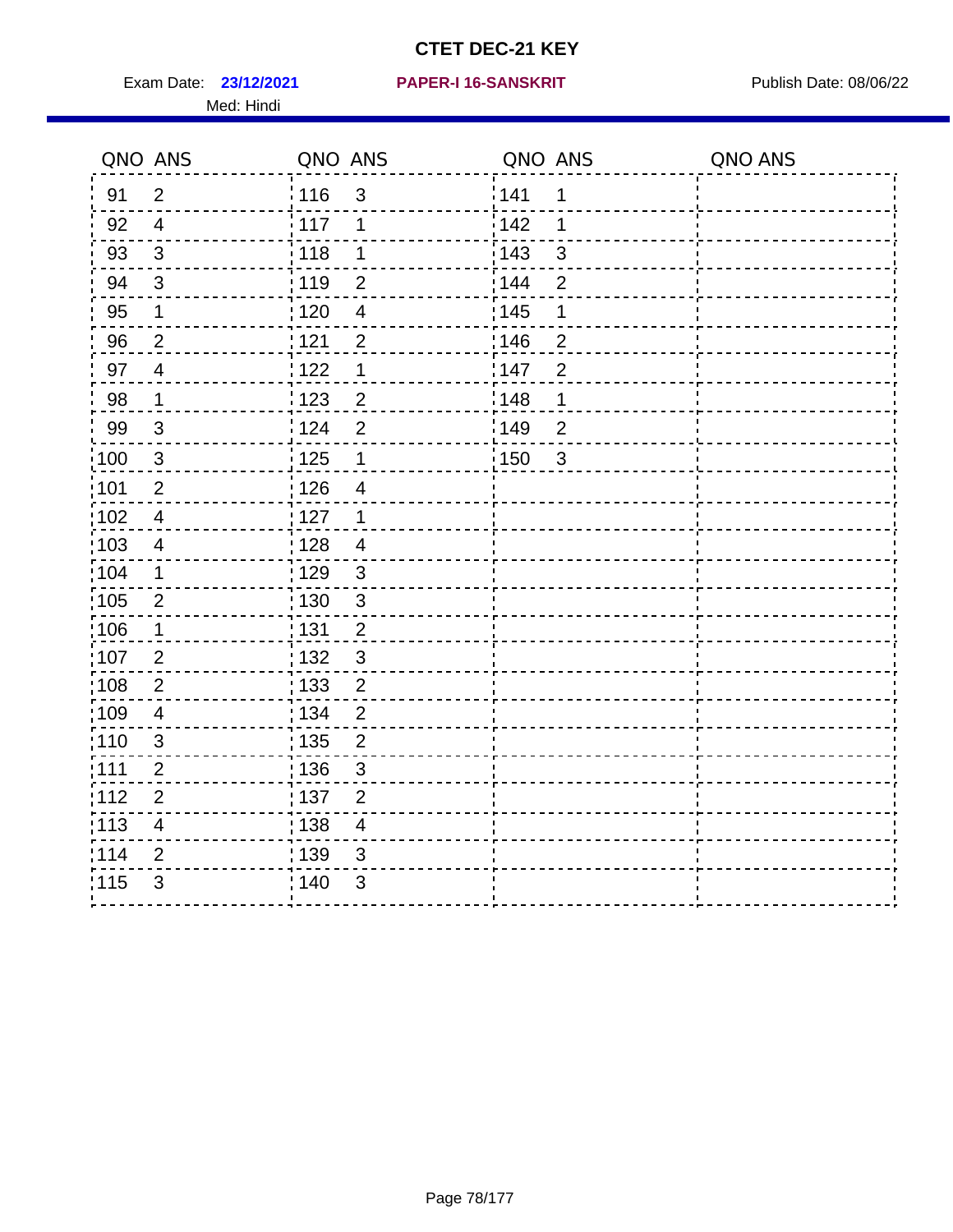Exam Date: 23/12/2021 **PAPER-I 20-URDU** PAPER 120-VIRDU Med: Hindi

**23/12/2021 PAPER-I 20-URDU**

|                   | QNO ANS                 | QNO ANS           |                          | QNO ANS           |                | QNO ANS |
|-------------------|-------------------------|-------------------|--------------------------|-------------------|----------------|---------|
| 91                | $\overline{2}$          | 116               | 3                        | 141               | $\mathbf 1$    |         |
| 92                | 1                       | 117               | 1                        | 142               | $\overline{2}$ |         |
| 93                | $\mathbf{3}$            | 118               | 1                        | 143               | $\mathsf 3$    |         |
| 94                | 1                       | : 119             | $\overline{2}$           | : 144             | $\overline{2}$ |         |
| 95                | $\overline{4}$          | : 120             | $\overline{\mathcal{A}}$ | : 145             | 1              |         |
| 96                | 1                       | 121               | 1                        | 146               | $\overline{2}$ |         |
| 97                | 1                       | 122               | $\overline{2}$           | 147               | $\overline{2}$ |         |
| 98                | $\mathbf{1}$            | $\frac{1}{2}$ 123 | $\overline{4}$           | $\frac{1}{2}$ 148 | $\mathbf 1$    |         |
| 99                | $\overline{2}$          | 124               | 1                        | 149               | $\overline{2}$ |         |
| $\frac{1}{1}$ 100 | $\mathbf 1$             | 125               | $\overline{c}$           | $\frac{1}{1}$ 150 | $\mathbf{3}$   |         |
| :101              | $\mathsf 3$             | 126               | 1                        |                   |                |         |
| 102               | $\mathbf 1$             | 127               | $\mathbf{3}$             |                   |                |         |
| 103               | 2                       | : 128             | 1                        |                   |                |         |
| :104              | $\mathbf{3}$            | : 129             | 1                        |                   |                |         |
| $\frac{1}{1}$ 105 | $\mathbf 1$             | : 130             | $\mathbf{1}$             |                   |                |         |
| :106              | $\mathbf 1$             | : 131             | $\mathbf{3}$             |                   |                |         |
| 107               | 2                       | : 132             | $\mathbf 1$              |                   |                |         |
| 108               | $\overline{2}$          | : 133             | $\overline{2}$           |                   |                |         |
| :109              | $\overline{\mathbf{4}}$ | : 134             | $\mathbf 1$              |                   |                |         |
| :110              | 3                       | 135               | 1                        |                   |                |         |
| ;111              | $\overline{2}$          | : 136             | $\sqrt{3}$               |                   |                |         |
| 112               | $\overline{2}$          | : 137             | $\overline{2}$           |                   |                |         |
| 113               | $\overline{\mathbf{4}}$ | : 138             | $\overline{\mathbf{4}}$  |                   |                |         |
| 114               | $\overline{2}$          | : 139             | 3                        |                   |                |         |
| 115               | $\mathfrak{S}$          | 140               | $\mathfrak{S}$           |                   |                |         |
|                   |                         |                   |                          |                   |                |         |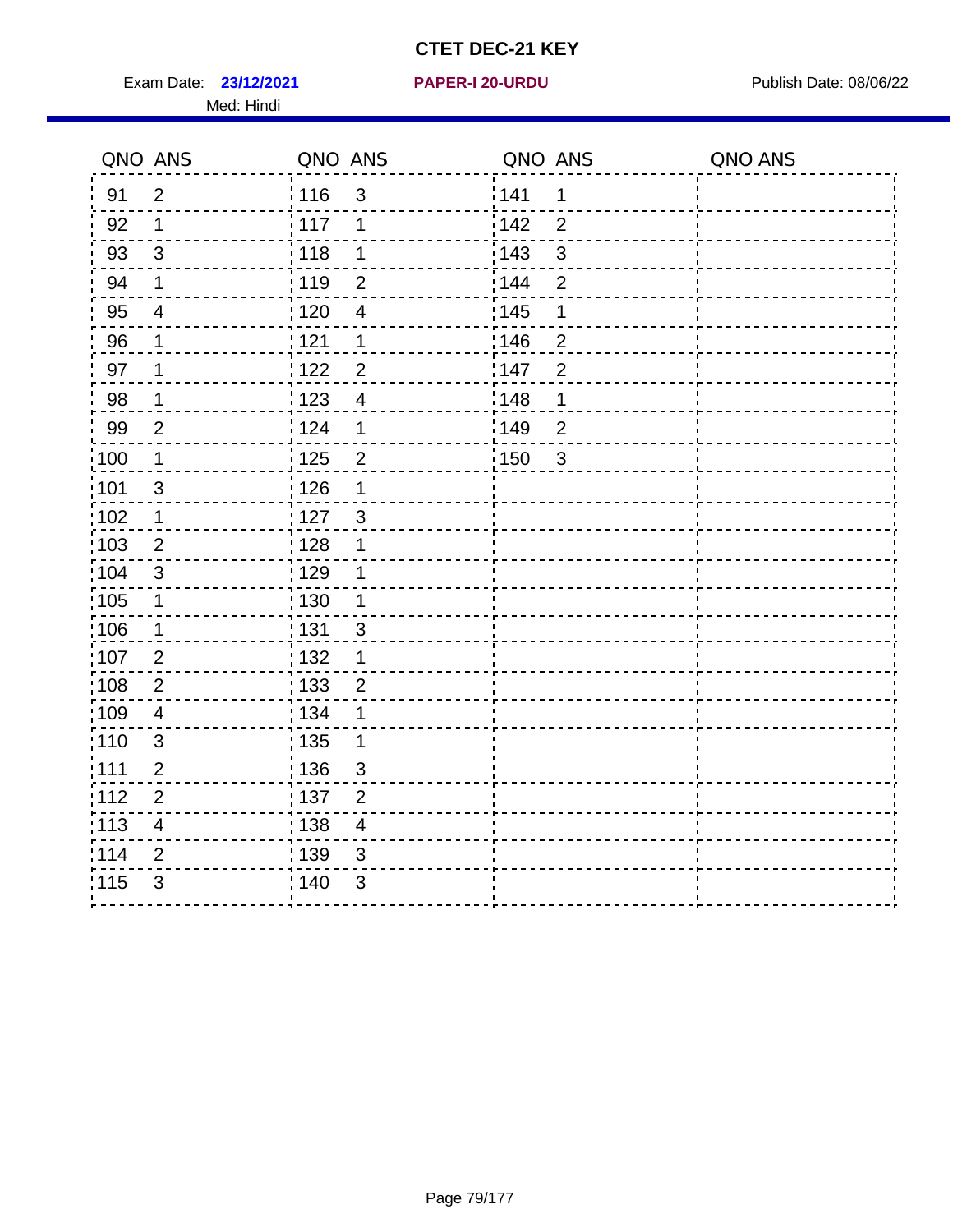Exam Date: 24/12/2021 **PAPER-I-MAIN Exam Date: 08/06/22** Med: Hindi

**24/12/2021 PAPER-I -MAIN**

|                 | QNO ANS        | QNO ANS |                         | QNO ANS          |                         | QNO ANS |                |
|-----------------|----------------|---------|-------------------------|------------------|-------------------------|---------|----------------|
| 1               | $\overline{2}$ | 26      | $\mathbf{1}$            | 51               | $\overline{4}$          | 76      | 3              |
| 2               | 1              | 27      | 3                       | 52               | 2                       | 77      | 3              |
| 3               | 2              | 28      | $\overline{2}$          | 53               | 1                       | 78      | $\overline{4}$ |
| 4               | 4              | 29      | $\overline{2}$          | 54               | $\overline{2}$          | 79      | 1              |
| $5\phantom{.0}$ | $\mathfrak{B}$ | 30      | $\overline{\mathbf{4}}$ | 55               | $\sqrt{3}$              | 80      | 3              |
| 6               | 1              | 31      | 3                       | 56               | 3                       | .81     | 3              |
| $\overline{7}$  | $\overline{2}$ | 32      | $\mathfrak{B}$          | 57               | $\overline{4}$          | 82      | 1              |
| 8               | 1              | 33      | $\mathbf 1$             | 58               | $\mathbf 2$             | 83      | $\overline{4}$ |
| $9\,$           | 3              | 34      | 3                       | 59               | 3                       | 84      | 3              |
| 10              | $\mathbf{1}$   | 35      | $\overline{2}$          | 60               | $\overline{4}$          | 85      | $\mathbf{3}$   |
| 11              | 3              | 36      | $\mathbf 1$             | 61               | $\overline{\mathbf{4}}$ | 86      | $\mathbf 1$    |
| 12              | $\mathfrak{B}$ | 37      | $\overline{4}$          | 62               | $\sqrt{3}$              | 87      | 3              |
| 13              | 2              | 38      | 2                       | 63               | 9                       | 88      | $\overline{4}$ |
| 14              | 4              | 39      | 3                       | 64               | 1                       | 89      | 4              |
| 15              | $\mathbf 1$    | 40      | $\overline{2}$          | 65               | $\mathfrak{S}$          | 90      | 4              |
| 16              | $\overline{4}$ | 41      | $\overline{4}$          | 66               | $\overline{2}$          |         |                |
| 17              | $\overline{4}$ | 42      | 2                       | 67               | $\overline{2}$          |         |                |
| 18              | 2              | 43      | $\overline{4}$          | 68               | $\overline{2}$          |         |                |
| 19              | $\overline{2}$ | 44      | 3                       | 69               | $\mathbf{2}$            |         |                |
| 20              | $\overline{4}$ | 45      | 1                       | 70               | $\mathfrak{S}$          |         |                |
| 21              | 4              | 46      | $\overline{2}$          | 71               | 4                       |         |                |
| 22              | $\overline{2}$ | 47      | $\overline{2}$          | 72               | $\mathfrak{S}$          |         |                |
| 23              | 1              | 48      | 1                       | $\frac{1}{1}$ 73 | 1                       |         |                |
| 24              | $\overline{2}$ | 49      | 1                       | 74               | 3                       |         |                |
| 25              |                | 50      | 4                       | 75               | 3                       |         |                |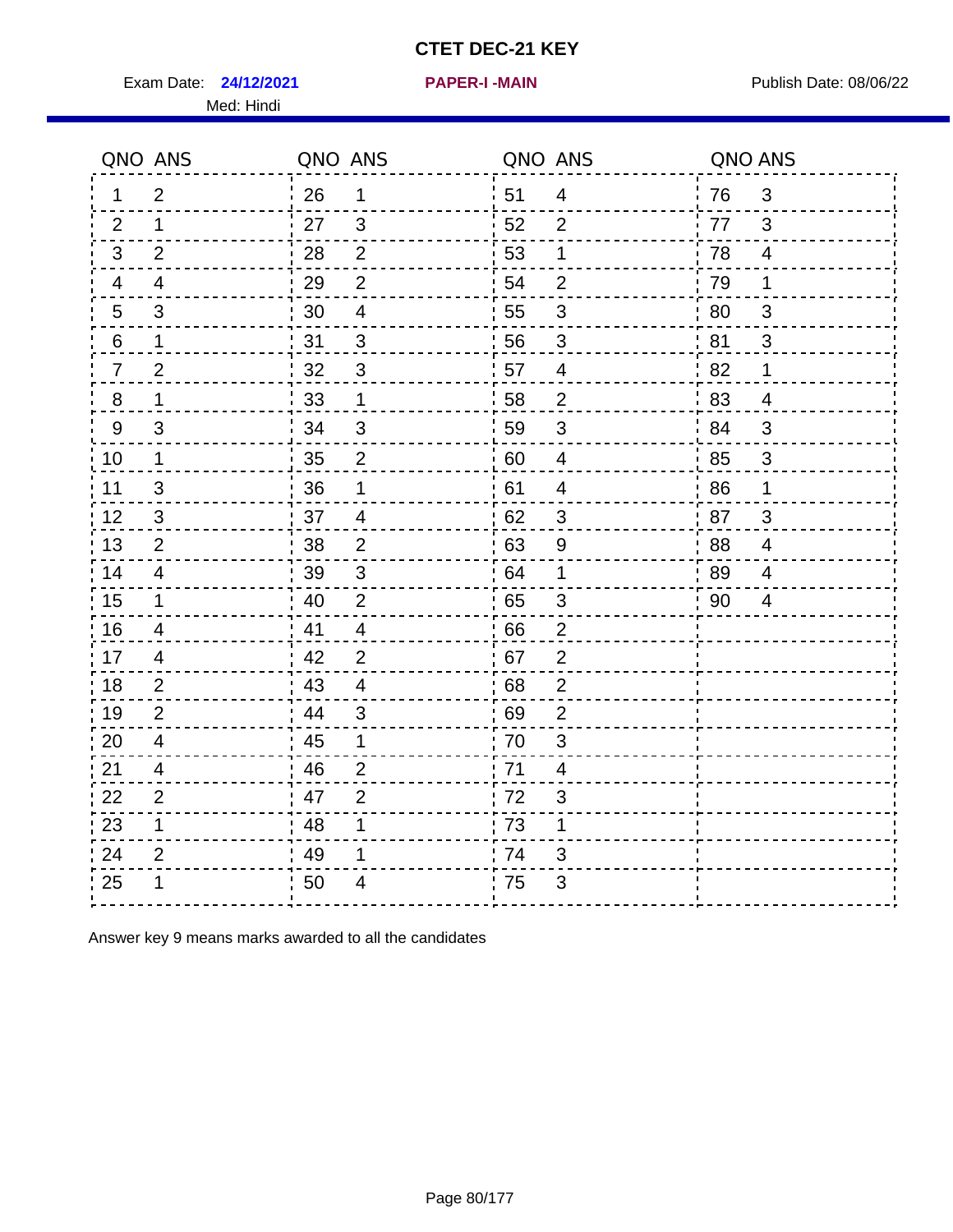Exam Date: 24/12/2021 PAPER-I 01-ENGLISH PREER Publish Date: 08/06/22 Med: Hindi

|                   | QNO ANS                   | QNO ANS           |                | QNO ANS |                | QNO ANS |
|-------------------|---------------------------|-------------------|----------------|---------|----------------|---------|
| 91                | $\overline{2}$            | 116               | 1              | 141     | $\mathfrak{S}$ |         |
| 92                | $\mathfrak{S}$            | 117               | 1              | 142     | 1              |         |
| 93                | $\overline{2}$            | 118               | $\overline{2}$ | 143     | $\overline{2}$ |         |
| 94                | 1                         | : 119             | $\overline{2}$ | 144     | 1              |         |
| 95                | 3                         | : 120             | $\overline{2}$ | : 145   | 3              |         |
| 96                | $\mathfrak{S}$            | 121               | $\mathfrak{S}$ | 146     | 1              |         |
| 97                | $\overline{2}$            | $122$             | $\overline{4}$ | 147     | 3              |         |
| 98                | $\overline{c}$            | $\frac{1}{2}$ 123 | $\overline{c}$ | 148     | $\overline{c}$ |         |
| 99                | $\ensuremath{\mathsf{3}}$ | 124               | 3              | ¦149    | 3              |         |
| $\frac{1}{1}$ 100 | $\sqrt{2}$                | 125               | $\mathfrak{3}$ | 150     | 1              |         |
| :101              | $\mathsf 3$               | 126               | 1              |         |                |         |
| 102               | $\overline{4}$            | 127               | $\overline{2}$ |         |                |         |
| 103               | $\overline{4}$            | 128               | $\mathfrak{3}$ |         |                |         |
| 104               | $\overline{2}$            | : 129             | $\overline{2}$ |         |                |         |
| 105               | $\sqrt{3}$                | : 130             | $\overline{4}$ |         |                |         |
| 106               | $\overline{2}$            | : 131             | $\mathbf 1$    |         |                |         |
| :107              | $\mathbf 1$               | : 132             | 3              |         |                |         |
| $\frac{1}{1}$ 108 | $\overline{4}$            | $\frac{1}{1}$ 133 | $\mathbf 2$    |         |                |         |
| :109              | $\overline{\mathbf{4}}$   | : 134             | 1              |         |                |         |
| :110              | $\overline{4}$            | : 135             | 4              |         |                |         |
| :111              | $\overline{c}$            | : 136             | $\mathfrak{S}$ |         |                |         |
| 112               | 1                         | $\frac{1}{1}$ 137 | $\overline{4}$ |         |                |         |
| 113               | $\overline{2}$            | 138               | $\overline{c}$ |         |                |         |
| 114               | 2                         | : 139             | $\overline{2}$ |         |                |         |
| 115               | 1                         | 140               | $\sqrt{3}$     |         |                |         |
|                   |                           |                   |                |         |                |         |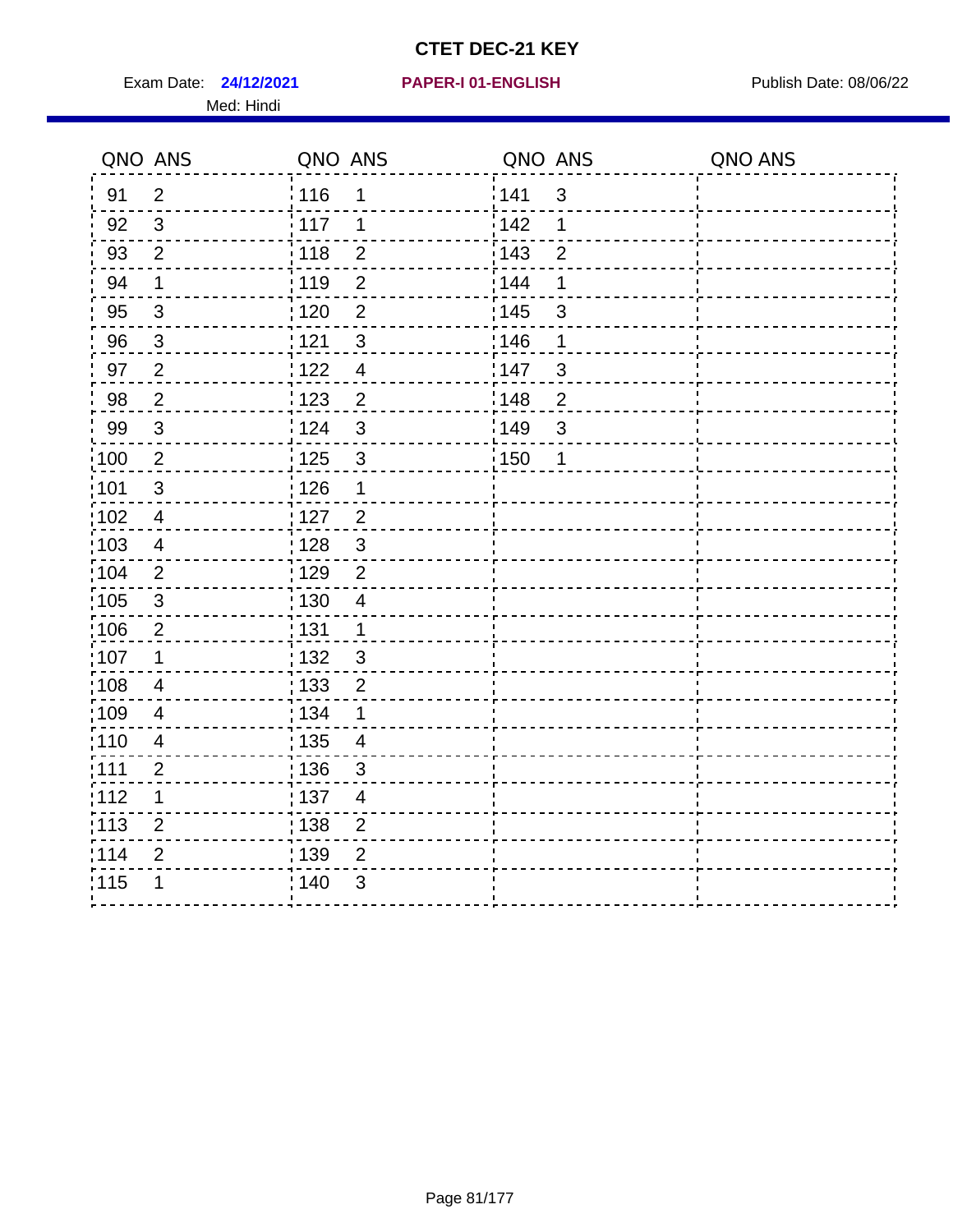Exam Date: **24/12/2021 PAPER-I 02-HINDI Exam Date: 08/06/22** Med: Hindi

**24/12/2021 PAPER-I 02-HINDI**

|                   | QNO ANS        | QNO ANS           |                         | QNO ANS           |                | QNO ANS |
|-------------------|----------------|-------------------|-------------------------|-------------------|----------------|---------|
| 91                | 3              | : 116             | 1                       | 141               | $\mathbf{3}$   |         |
| 92                | $\overline{4}$ | 117               | 1                       | 142               | 1              |         |
| 93                | $\sqrt{3}$     | 118               | $\overline{2}$          | 143               | $\overline{2}$ |         |
| 94                | $\overline{2}$ | : 119             | $\overline{2}$          | : 144             | 1              |         |
| 95                | 1              | 120               | $\overline{2}$          | : 145             | 3              |         |
| 96                | 1              | 121               | $\overline{2}$          | 146               | 1              |         |
| 97                | $\overline{4}$ | 122               | $\overline{4}$          | 147               | $\mathfrak{S}$ |         |
| 98                | $\overline{a}$ | : 123             | $\overline{2}$          | 148               | $\overline{2}$ |         |
| 99                | $\sqrt{3}$     | ່ 124             | 1                       | :149              | $\mathfrak{S}$ |         |
| $\frac{1}{1}$ 100 | $\sqrt{3}$     | $\frac{1}{1}$ 125 | $\overline{2}$          | $\frac{1}{1}$ 150 | $\mathbf 1$    |         |
| 101               | $\mathbf 2$    | : 126             | 3                       |                   |                |         |
| 102               | $\overline{4}$ | 127               | $\mathbf{1}$            |                   |                |         |
| 103               | 3              | : 128             | $\mathbf{3}$            |                   |                |         |
| 104               | $\mathbf{3}$   | : 129             | $\mathbf 1$             |                   |                |         |
| 105               | $\overline{2}$ | : 130             | $\mathfrak{S}$          |                   |                |         |
| :106              | $\overline{2}$ | : 131             | $\overline{2}$          |                   |                |         |
| :107              | 1              | : 132             | $\overline{2}$          |                   |                |         |
| 108               | $\overline{4}$ | $\frac{1}{1}$ 133 | $\mathfrak{S}$          |                   |                |         |
| :109              | $\overline{4}$ | : 134             | $\mathfrak{3}$          |                   |                |         |
| :110              | $\overline{4}$ | 135               | $\overline{2}$          |                   |                |         |
| :111              | $\overline{2}$ | : 136             | $\mathfrak{S}$          |                   |                |         |
| 112               | 1              | : 137             | $\overline{\mathbf{4}}$ |                   |                |         |
| : 113             | $\overline{2}$ | : 138             | $\overline{2}$          |                   |                |         |
| 114               | $\overline{2}$ | : 139             | $\overline{2}$          |                   |                |         |
| 115               | 1              | 140               | 3                       |                   |                |         |
|                   |                |                   |                         |                   |                |         |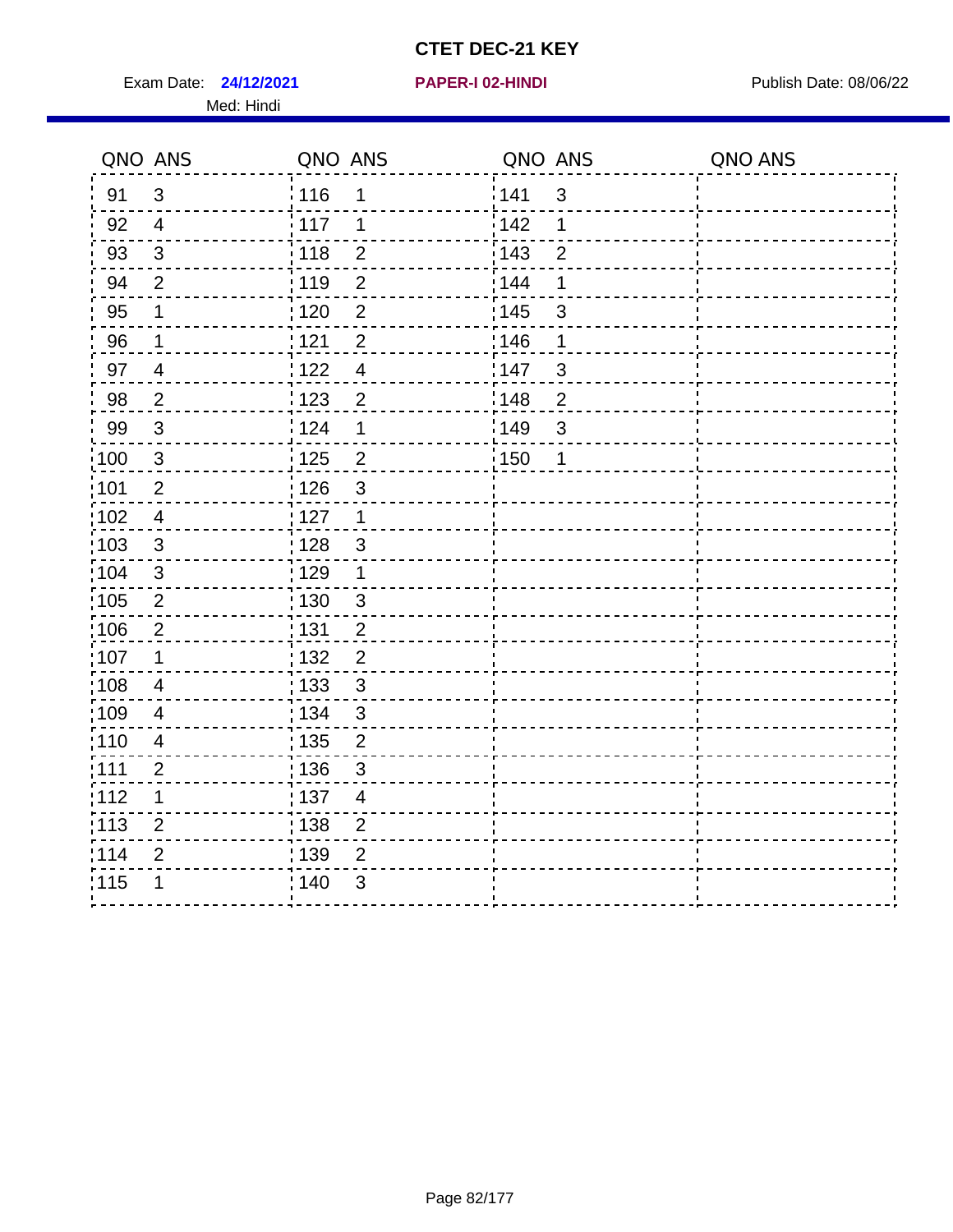Exam Date: 24/12/2021 PAPER-I 16-SANSKRIT Publish Date: 08/06/22 Med: Hindi

|                   | QNO ANS                  | QNO ANS           |                         | QNO ANS |                | QNO ANS |
|-------------------|--------------------------|-------------------|-------------------------|---------|----------------|---------|
| 91                | $\overline{2}$           | : 116             | 1                       | 141     | $\mathfrak{S}$ |         |
| 92                | $\mathbf 1$              | 117               | 1                       | 142     | 1              |         |
| 93                | $\overline{2}$           | 118               | $\overline{c}$          | 143     | $\overline{2}$ |         |
| 94                | $\mathbf 1$              | : 119             | $\overline{2}$          | 144     | 1              |         |
| 95                | $\overline{2}$           | : 120             | $\overline{2}$          | : 145   | $\mathfrak{B}$ |         |
| 96                | 3                        | 1121              | 1                       | 146     | 1              |         |
| 97                | $\mathbf 1$              | 122               | $\mathfrak{S}$          | 147     | $\mathfrak{S}$ |         |
| 98                | $\mathbf{3}$             | 123               | $\overline{4}$          | 148     | $\overline{c}$ |         |
| 99                | $\overline{\mathbf{4}}$  | 124               | $\mathbf{3}$            | :149    | $\mathfrak{S}$ |         |
| 100               | $\sqrt{3}$               | 125               | $\overline{\mathbf{4}}$ | 150     | 1              |         |
| 101               | $\mathbf 1$              | : 126             | $\overline{4}$          |         |                |         |
| $\frac{1}{1}$ 102 | $\mathbf{1}$             | 127               | $\overline{9}$          |         |                |         |
| 103               | $\overline{4}$           | : 128             | $\overline{4}$          |         |                |         |
| 104               | $\mathbf 1$              | : 129             | $\overline{2}$          |         |                |         |
| :105              | $\overline{\mathcal{A}}$ | : 130             | $\mathbf 1$             |         |                |         |
| 106               | 2                        | : 131             | $\mathbf{3}$            |         |                |         |
| 107               | 1                        | : 132             | $\overline{2}$          |         |                |         |
| 108               | $\overline{4}$           | : 133             | $\mathbf 1$             |         |                |         |
| $\frac{1}{1}$ 109 | $\overline{\mathbf{4}}$  | : 134             | $\mathbf 1$             |         |                |         |
| :110              | $\overline{4}$           | $\frac{1}{1}$ 135 | $\overline{4}$          |         |                |         |
| : 111             | $\overline{2}$           | : 136             | 3                       |         |                |         |
| 112               | $\mathbf 1$              | : 137             | $\overline{4}$          |         |                |         |
| : 113             | $\mathbf{2}$             | 138               | $\overline{c}$          |         |                |         |
| 114               | $\mathbf{2}$             | : 139             | $\overline{2}$          |         |                |         |
| 115               | 1                        | : 140             | 3                       |         |                |         |
|                   |                          |                   |                         |         |                |         |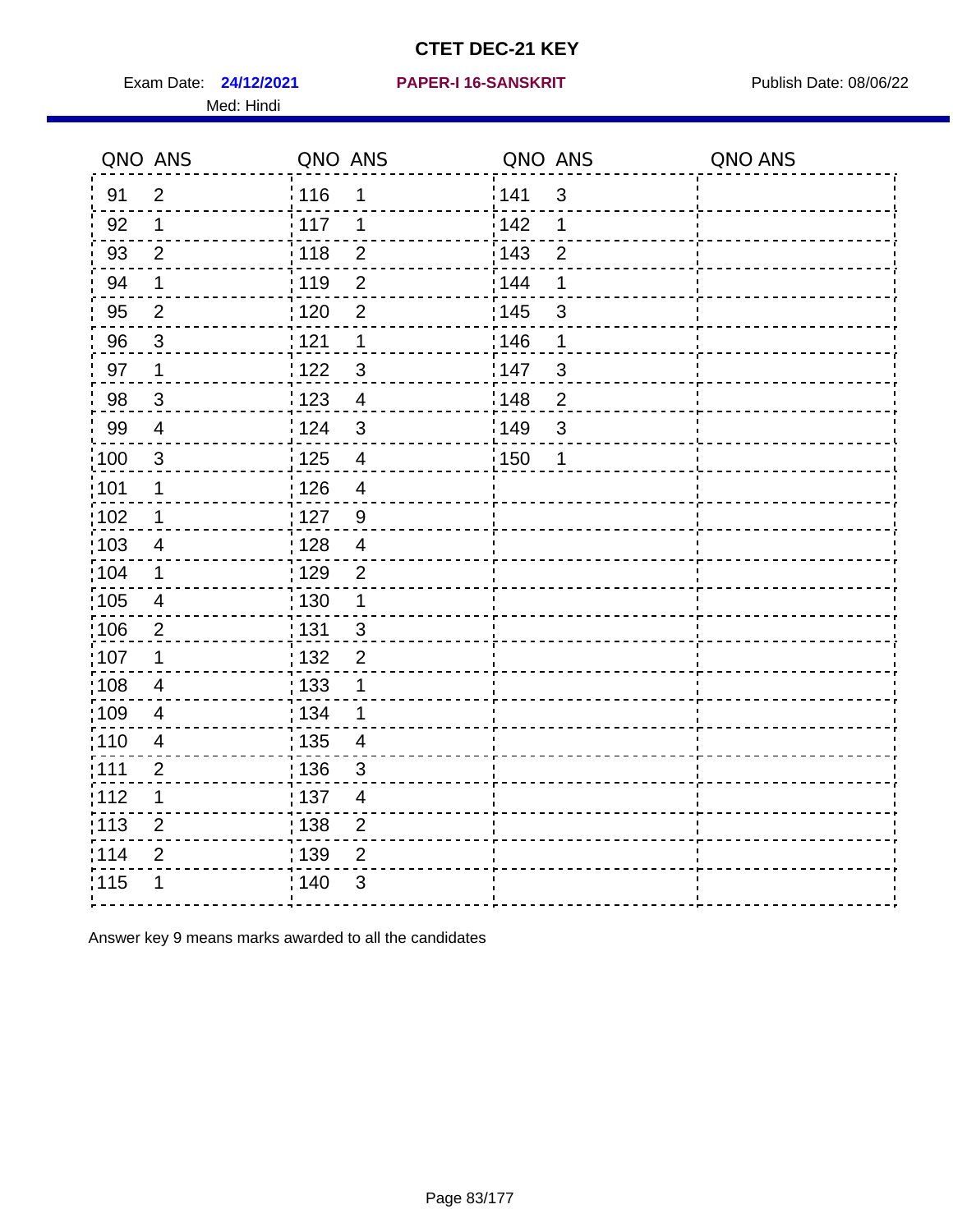Exam Date: 27/12/2021 **PAPER-I-MAIN PROVIDED BY A PUBLISH Date: 08/06/22** Med: Hindi

**27/12/2021 PAPER-I -MAIN**

|                  | QNO ANS        | QNO ANS |                          |    | QNO ANS                 | QNO ANS |                |
|------------------|----------------|---------|--------------------------|----|-------------------------|---------|----------------|
| 1.               | 3              | 26      | 2                        | 51 | $\overline{2}$          | 76      | 1              |
| 2                | 1              | 27      | 2                        | 52 | $\overline{4}$          | 77      | 1              |
| 3                | 1              | 28      | $\overline{4}$           | 53 | 3                       | 78      | $\overline{2}$ |
| 4                | 1              | 29      | $\mathfrak{B}$           | 54 | 1                       | 79      | 3              |
| $5\phantom{.0}$  | 4              | 30      | $\overline{\mathbf{4}}$  | 55 | $\overline{\mathbf{4}}$ | 80      | $\overline{9}$ |
| 6                | $\overline{2}$ | 31      | 9                        | 56 | 2                       | 81      | 1              |
| $\overline{7}$   | $\overline{2}$ | 32      | $\overline{4}$           | 57 | $\mathfrak{S}$          | 82      | $\overline{2}$ |
| 8                | $\mathfrak{S}$ | 33      | 3                        | 58 | $\overline{2}$          | 83      | 3              |
| $\boldsymbol{9}$ | $\mathfrak{S}$ | 34      | $\mathbf 1$              | 59 | $\overline{2}$          | 84      | 3              |
| 10               | $\overline{c}$ | 35      | $\overline{\mathcal{A}}$ | 60 | $\mathbf 1$             | 85      | $\mathbf 1$    |
| 11               | $\mathbf 1$    | 36      | $\mathbf 2$              | 61 | $\mathbf 2$             | 86      | 3              |
| 12               | 1              | 37      | $\overline{2}$           | 62 | $\mathbf 2$             | 87      | $\mathbf 1$    |
| 13               | 2              | 38      | $\overline{2}$           | 63 | $\overline{2}$          | 88      | 3              |
| 14               | 2              | 39      | 3                        | 64 | $\overline{4}$          | 89      | 1              |
| 15               | $\overline{2}$ | 40      | $\overline{4}$           | 65 | $\mathbf 2$             | 90      | 3              |
| 16               | $\overline{4}$ | 41      | 2                        | 66 | 3                       |         |                |
| 17               | $\overline{4}$ | 42      | $\overline{4}$           | 67 | $\overline{2}$          |         |                |
| 18               | 1              | 43      | $\mathbf 1$              | 68 | 1                       |         |                |
| 19               | $\overline{2}$ | 44      | 3                        | 69 | 3                       |         |                |
| 20               | $\overline{2}$ | 45      | $\overline{\mathbf{4}}$  | 70 | $\overline{2}$          |         |                |
| 21               | 3              | 46      | 3                        | 71 | 4                       |         |                |
| 22               | 3              | 47      | 1                        | 72 | $\overline{2}$          |         |                |
| 23               | $\overline{2}$ | 48      | $\overline{2}$           | 73 | 3                       |         |                |
| 24               | $\overline{2}$ | 49      | 1                        | 74 | 1                       |         |                |
| 25               | $\overline{2}$ | 50      | 3                        | 75 | 4                       |         |                |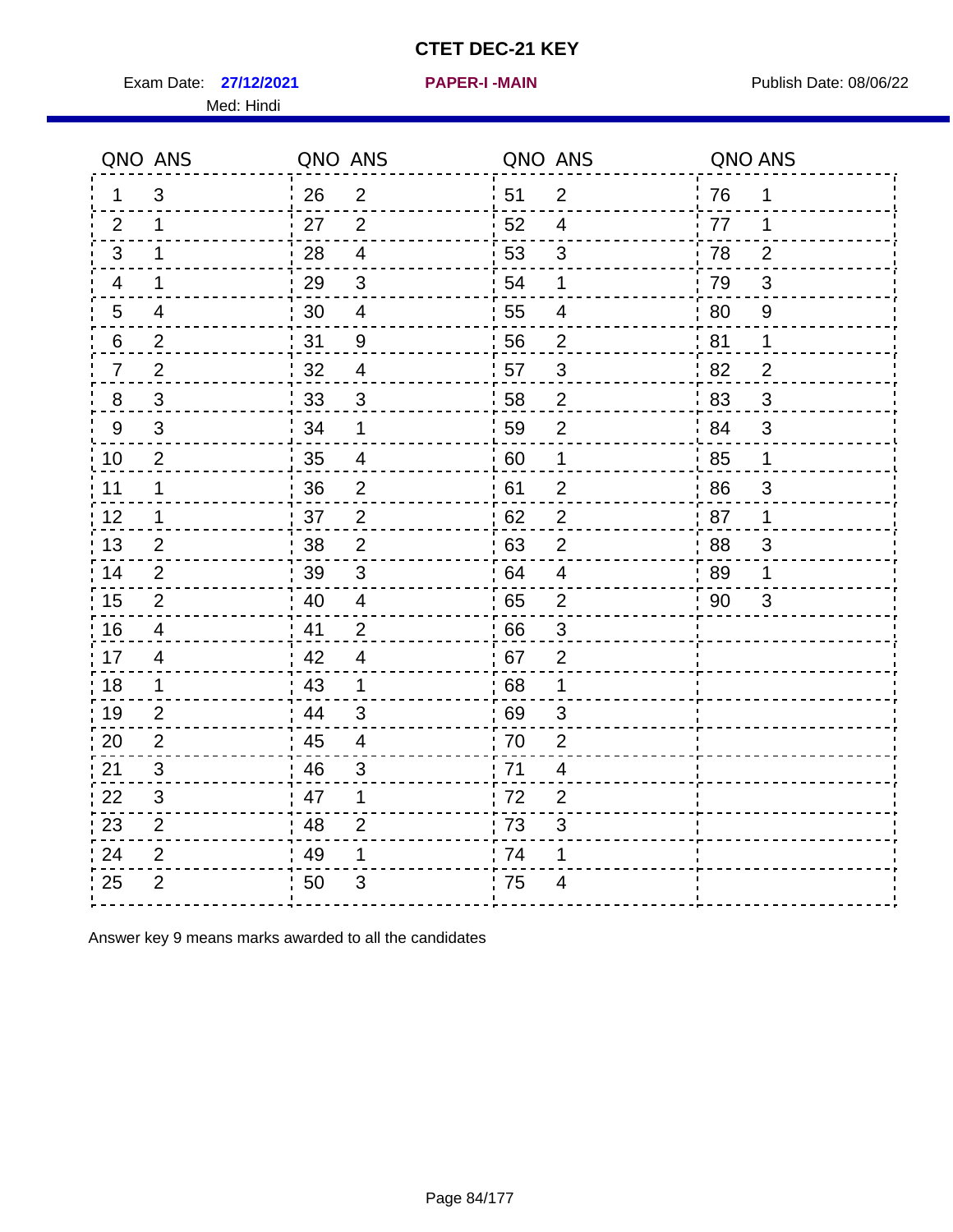Exam Date: 27/12/2021 PAPER-I 01-ENGLISH PREER Publish Date: 08/06/22 Med: Hindi

|                   | QNO ANS                 | QNO ANS           |                          | QNO ANS           |                | QNO ANS |
|-------------------|-------------------------|-------------------|--------------------------|-------------------|----------------|---------|
| 91                | $\overline{4}$          | 116               | $\overline{\mathbf{4}}$  | 141               | $\mathbf 1$    |         |
| 92                | $\overline{2}$          | 117               | $\overline{4}$           | 142               | $\overline{2}$ |         |
| 93                | $\overline{4}$          | 118               | $\overline{4}$           | 143               | 1              |         |
| 94                | $\overline{2}$          | : 119             | $\overline{\mathcal{A}}$ | 144               | $\overline{4}$ |         |
| 95                | $\mathfrak{S}$          | : 120             | $\overline{4}$           | : 145             | 3              |         |
| 96                | $\mathbf{3}$            | 121               | $\overline{\mathcal{A}}$ | 146               | 1              |         |
| 97                | $\mathbf{3}$            | $122$             | $\overline{4}$           | 147               | $\overline{2}$ |         |
| 98                | $\overline{\mathbf{4}}$ | $\frac{1}{2}$ 123 | $\overline{c}$           | $\frac{1}{2}$ 148 | $\mathbf{3}$   |         |
| 99                | $\mathbf{1}$            | 124               | $\mathfrak{S}$           | ¦149              | 3              |         |
| $\frac{1}{1}$ 100 | $\overline{2}$          | 125               | $\mathbf{3}$             | 150               | $\overline{2}$ |         |
| :101              | $\mathbf 2$             | 126               | $\mathfrak{S}$           |                   |                |         |
| 102               | $\mathbf{3}$            | : 127             | $\overline{2}$           |                   |                |         |
| 103               | $\overline{2}$          | : 128             | $\mathbf{1}$             |                   |                |         |
| 104               | $\mathbf 1$             | ;129              | $\mathfrak{3}$           |                   |                |         |
| 105               | $\sqrt{3}$              | : 130             | $\overline{4}$           |                   |                |         |
| 106               | 4                       | : 131             | $\overline{4}$           |                   |                |         |
| :107              | $\overline{2}$          | : 132             | $\overline{4}$           |                   |                |         |
| 108               | $\sqrt{3}$              | : 133             | $\mathbf{1}$             |                   |                |         |
| ;109              | 1                       | : 134             | $\overline{2}$           |                   |                |         |
| :110              | 4                       | : 135             | 3                        |                   |                |         |
| 111               | 1                       | : 136             | $\overline{4}$           |                   |                |         |
| 112               | $\overline{4}$          | 137               | $\mathfrak{S}$           |                   |                |         |
| : 113             | 1                       | 138               | 1                        |                   |                |         |
| 114               | 1                       | : 139             | 4                        |                   |                |         |
| 115               | 1                       | 140               | $\sqrt{3}$               |                   |                |         |
|                   |                         |                   |                          |                   |                |         |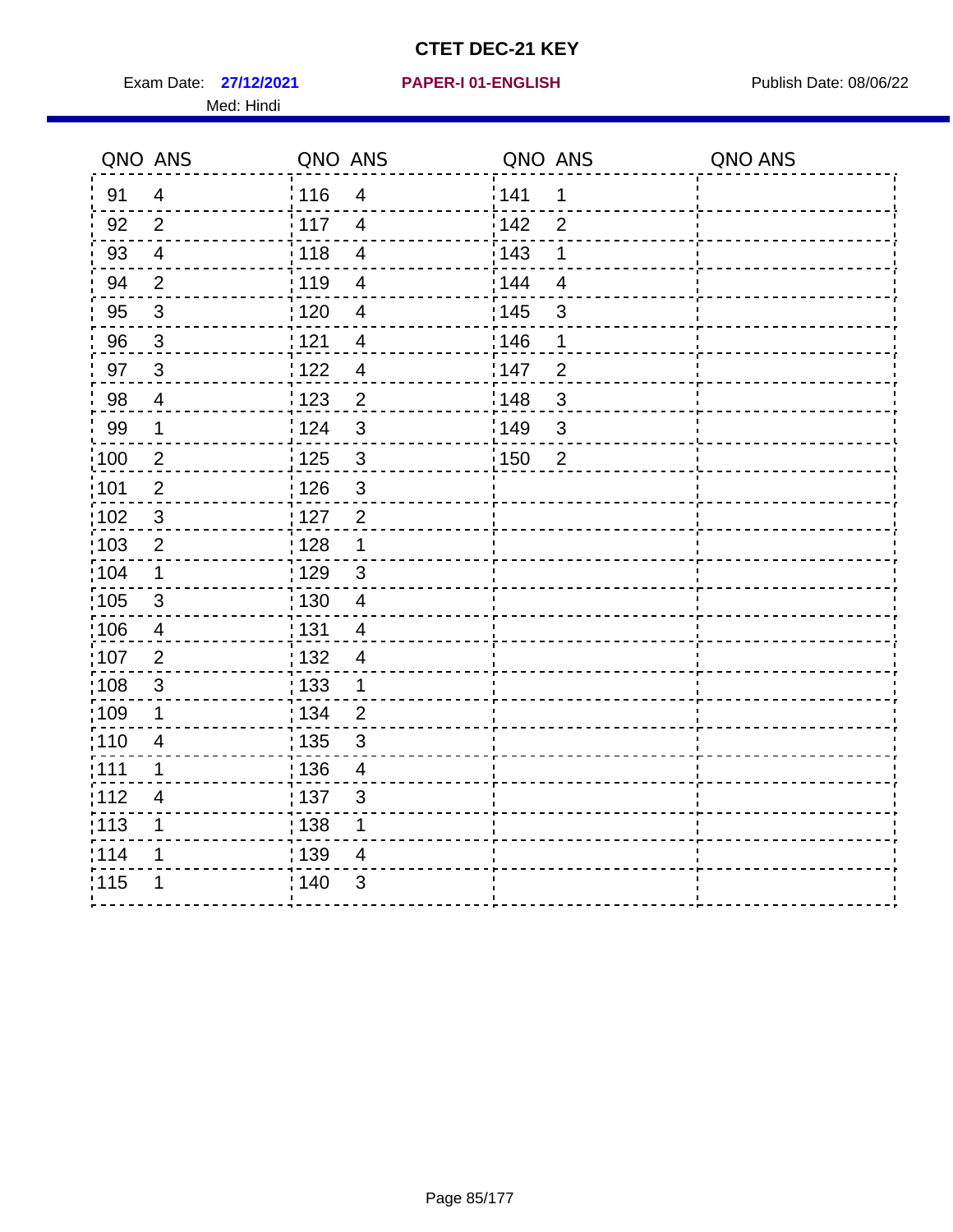Exam Date: 27/12/2021 **PAPER-I 02-HINDI Exam Date: 08/06/22** Med: Hindi

**27/12/2021 PAPER-I 02-HINDI**

|       | QNO ANS                   | QNO ANS           |                          | QNO ANS |                | QNO ANS |
|-------|---------------------------|-------------------|--------------------------|---------|----------------|---------|
| 91    | $\overline{4}$            | 116               | $\overline{\mathbf{4}}$  | 141     | $\mathbf 1$    |         |
| 92    | $\overline{2}$            | 117               | $\overline{4}$           | 142     | $\overline{2}$ |         |
| 93    | $\sqrt{3}$                | 118               | $\overline{4}$           | 143     | 1              |         |
| 94    | 1                         | : 119             | $\overline{\mathbf{4}}$  | : 144   | $\overline{4}$ |         |
| 95    | $\overline{2}$            | :120              | 4                        | : 145   | 3              |         |
| 96    | $\mathbf{1}$              | 121               | $\mathfrak{S}$           | 146     | 1              |         |
| 97    | $\mathbf 2$               | 122               | $\overline{2}$           | :147    | $\overline{2}$ |         |
| 98    | $\overline{c}$            | 123               | $\mathbf 1$              | 148     | $\sqrt{3}$     |         |
| 99    | $\overline{4}$            | : 124             | $\sqrt{3}$               | :149    | $\sqrt{3}$     |         |
| :100  | $\sqrt{3}$                | 125               | $\overline{2}$           | 150     | $\overline{2}$ |         |
| :101  | $\overline{\mathbf{4}}$   | : 126             | $\mathbf 1$              |         |                |         |
| 102   | $\overline{2}$            | : 127             | $\overline{2}$           |         |                |         |
| 103   | $\mathbf 1$               | : 128             | $\mathbf{3}$             |         |                |         |
| 104   | $\overline{4}$            | : 129             | $\mathfrak{3}$           |         |                |         |
| 105   | $\sqrt{2}$                | 130               | $\mathbf 2$              |         |                |         |
| :106  | $\overline{4}$            | : 131             | $\overline{2}$           |         |                |         |
| ;107  | $\overline{2}$            | : 132             | $\mathbf 1$              |         |                |         |
| 108   | $\ensuremath{\mathsf{3}}$ | $\frac{1}{1}$ 133 | $\mathbf{3}$             |         |                |         |
| :109  | 1                         | : 134             | $\mathfrak{3}$           |         |                |         |
| :110  | $\overline{4}$            | : 135             | 2                        |         |                |         |
| : 111 | $\mathbf 1$               | : 136             | $\overline{\mathcal{A}}$ |         |                |         |
| 112   | 4                         | : 137             | $\sqrt{3}$               |         |                |         |
| 113   | 1                         | : 138             | 1                        |         |                |         |
| 114   | 1                         | : 139             | 4                        |         |                |         |
| 115   | 1                         | 140               | $\sqrt{3}$               |         |                |         |
|       |                           |                   |                          |         |                |         |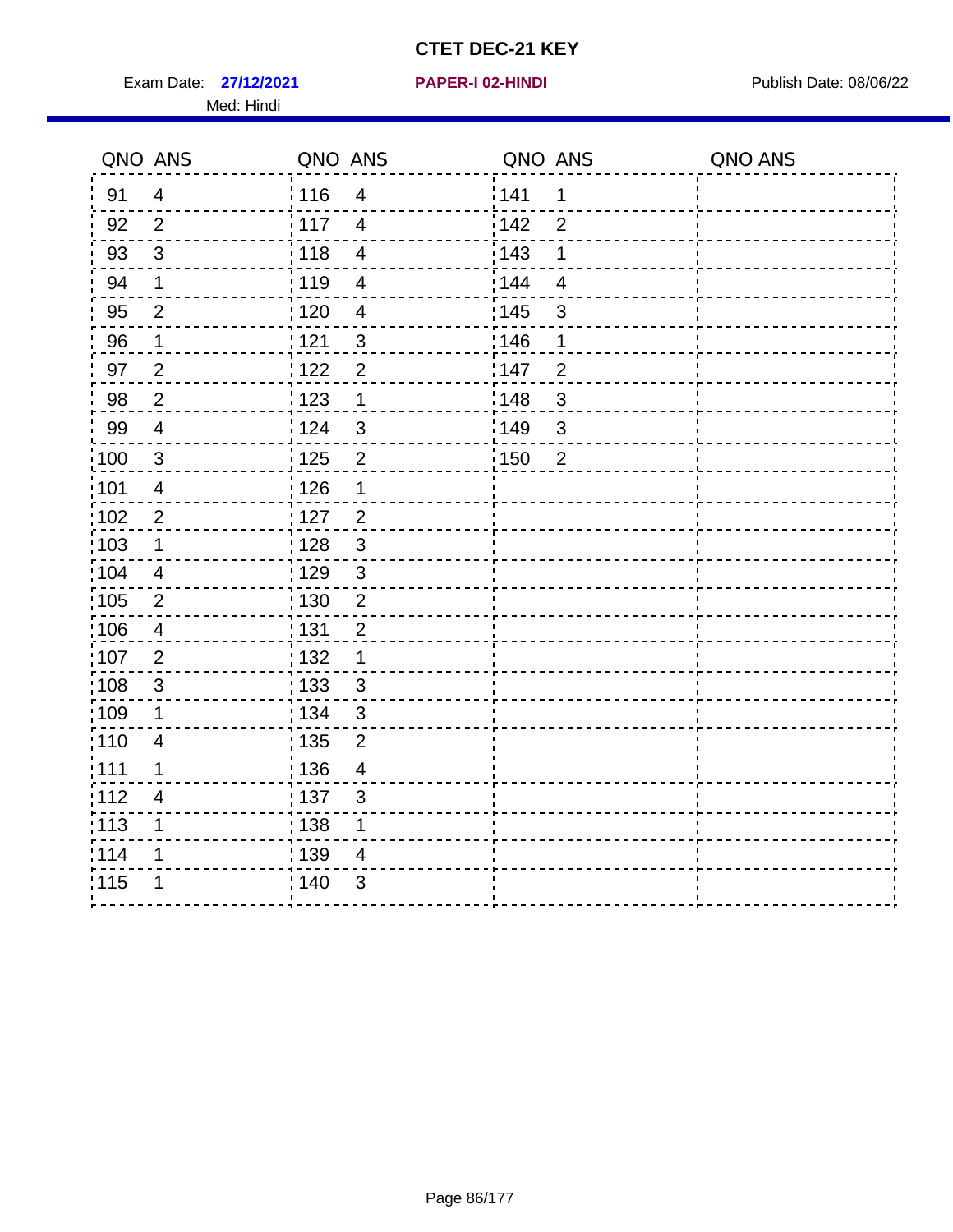Exam Date: 27/12/2021 PAPER-I 16-SANSKRIT Publish Date: 08/06/22 Med: Hindi

|                   | QNO ANS                   | QNO ANS           |                          | QNO ANS |                | QNO ANS |
|-------------------|---------------------------|-------------------|--------------------------|---------|----------------|---------|
| 91                | $\overline{2}$            | 116               | $\overline{\mathbf{4}}$  | 1141    | $\mathbf 1$    |         |
| 92                | $\overline{2}$            | $\frac{1}{117}$   | $\overline{4}$           | 142     | $\overline{2}$ |         |
| 93                | $\mathbf 1$               | 118               | $\overline{\mathbf{4}}$  | 143     | 1              |         |
| 94                | 3                         | : 119             | $\overline{4}$           | : 144   | $\overline{4}$ |         |
| 95                | $\overline{\mathcal{A}}$  | : 120             | $\overline{\mathcal{A}}$ | : 145   | 3              |         |
| 96                | 3                         | : 121             | $\mathfrak{S}$           | 146     | 1              |         |
| 97                | 1                         | 1122              | $\sqrt{3}$               | 147     | $\overline{c}$ |         |
| 98                | $\mathbf{1}$              | 1123              | $\mathbf{3}$             | 148     | $\sqrt{3}$     |         |
| 99                | $\sqrt{3}$                | 124               | $\overline{2}$           | :149    | $\sqrt{3}$     |         |
| $\frac{1}{1}$ 100 | $\overline{\mathbf{4}}$   | 125               | $\mathbf{3}$             | 150     | $\overline{2}$ |         |
| :101              | 1                         | : 126             | $\overline{2}$           |         |                |         |
| 102               | 1                         | : 127             | $\mathbf{3}$             |         |                |         |
| :103              | 4                         | : 128             | $\overline{4}$           |         |                |         |
| :104              | $\mathfrak{B}$            | : 129             | $\overline{2}$           |         |                |         |
| 105               | $\mathbf 1$               | $\frac{1}{1}$ 130 | $\mathbf 1$              |         |                |         |
| 106               | 4                         | : 131             | 3                        |         |                |         |
| 107               | 2                         | :132              | $\overline{4}$           |         |                |         |
| $\frac{1}{1}$ 108 | $\ensuremath{\mathsf{3}}$ | : 133             | $\overline{4}$           |         |                |         |
| :109              | $\mathbf 1$               | : 134             | $\overline{2}$           |         |                |         |
| :110              | 4                         | : 135             | 4                        |         |                |         |
| 111               | 1                         | : 136             | $\overline{4}$           |         |                |         |
| 112               | $\overline{4}$            | $\frac{1}{1}$ 137 | $\mathfrak{S}$           |         |                |         |
| : 113             | 1                         | : 138             | 1                        |         |                |         |
| 114               | 1                         | 139               | 4                        |         |                |         |
| 115               | 1                         | : 140             | $\mathfrak{B}$           |         |                |         |
|                   |                           |                   |                          |         |                |         |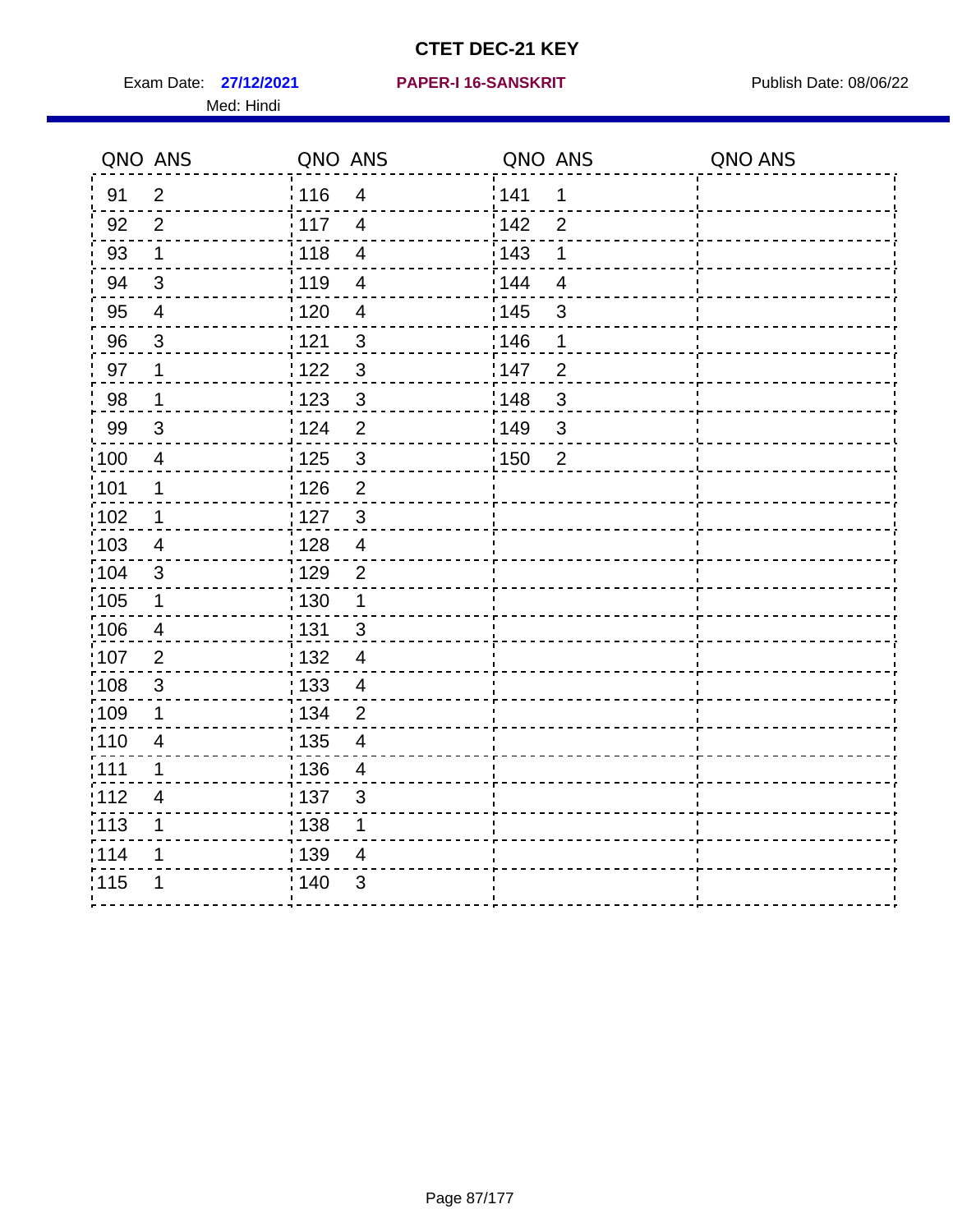Exam Date: **28/12/2021 PAPER-I-MAIN Exam Date: 08/06/22** Med: Hindi

**28/12/2021 PAPER-I -MAIN**

|                | QNO ANS                 | QNO ANS |                          |                  | QNO ANS                  | QNO ANS |                         |
|----------------|-------------------------|---------|--------------------------|------------------|--------------------------|---------|-------------------------|
| 1              | 4                       | 26      | $\mathbf{3}$             | ¦ 51             | 4                        | 76      | $\mathbf 1$             |
| 2              | $\mathbf{1}$            | 27      | $\mathbf{3}$             | 52               | $\overline{4}$           | 77      | 2                       |
| 3              | $\overline{2}$          | 28      | $\sqrt{3}$               | 53               | $\mathbf 1$              | 78      | $\overline{\mathbf{4}}$ |
| 4              | $\mathbf 1$             | 29      | $\mathfrak{S}$           | 54               | 1                        | 79      | $\mathfrak{S}$          |
| 5              | $\overline{\mathbf{4}}$ | 30      | $\overline{4}$           | 55               | $\overline{2}$           | 80      | $\mathfrak{B}$          |
| 6              | 3                       | 31      | $\overline{2}$           | 56               | 4                        | 81      | 3                       |
| $\overline{7}$ | 1                       | 32      | $\overline{\mathcal{A}}$ | 57               | $\overline{2}$           | 82      | $\overline{2}$          |
| $\bf 8$        | $\overline{2}$          | 33      | $\sqrt{3}$               | 58               | $\boldsymbol{2}$         | '83     | $\overline{2}$          |
| $9\,$          | $\overline{2}$          | 34      | $\mathfrak{S}$           | 59               | $\sqrt{3}$               | 84      | $\overline{2}$          |
| 10             | $\mathbf 1$             | 35      | $\mathbf 1$              | 60               | $\overline{4}$           | 85      | $\mathsf 3$             |
| 11             | $\overline{4}$          | 36      | $\sqrt{3}$               | 61               | $\overline{\mathcal{A}}$ | 86      | $\overline{2}$          |
| 12             | $\mathbf{1}$            | 37      | 1                        | 62               | $\overline{\mathbf{4}}$  | 87      | $\overline{2}$          |
| 13             | 3                       | 38      | 1                        | .63              | 3                        | 88      | 3                       |
| 14             | 3                       | 39      | 1                        | 64               | 3                        | 89      | 2                       |
| 15             | $\mathfrak{S}$          | 40      | $\overline{\mathcal{A}}$ | 65               | $\overline{4}$           | 90      | 3                       |
| 16             | 3                       | 41      | 2                        | 66               | $\overline{4}$           |         |                         |
| 17             | $\overline{2}$          | 42      | 4                        | 67               | $\overline{4}$           |         |                         |
| 18             | $\mathbf 1$             | 43      | $\mathbf 1$              | 68               | $\mathfrak{S}$           |         |                         |
| 19             | 3                       | 44      | $\overline{2}$           | .69              | 3                        |         |                         |
| 20             | 3                       | 45      | 1                        | 70               | $\overline{4}$           |         |                         |
| 21             | 3                       | 46      | $\overline{2}$           | 71               | 3                        |         |                         |
| 22             | $\mathbf 1$             | 47      | $\overline{4}$           | 72               | 4                        |         |                         |
| 23             | $\overline{2}$          | 48      | 1                        | $\frac{1}{2}$ 73 | $\overline{\mathcal{A}}$ |         |                         |
| 24             | 3                       | 49      | 4                        | 74               | 4                        |         |                         |
| 25             | $\overline{2}$          | 50      | 3                        | 75               | $\overline{2}$           |         |                         |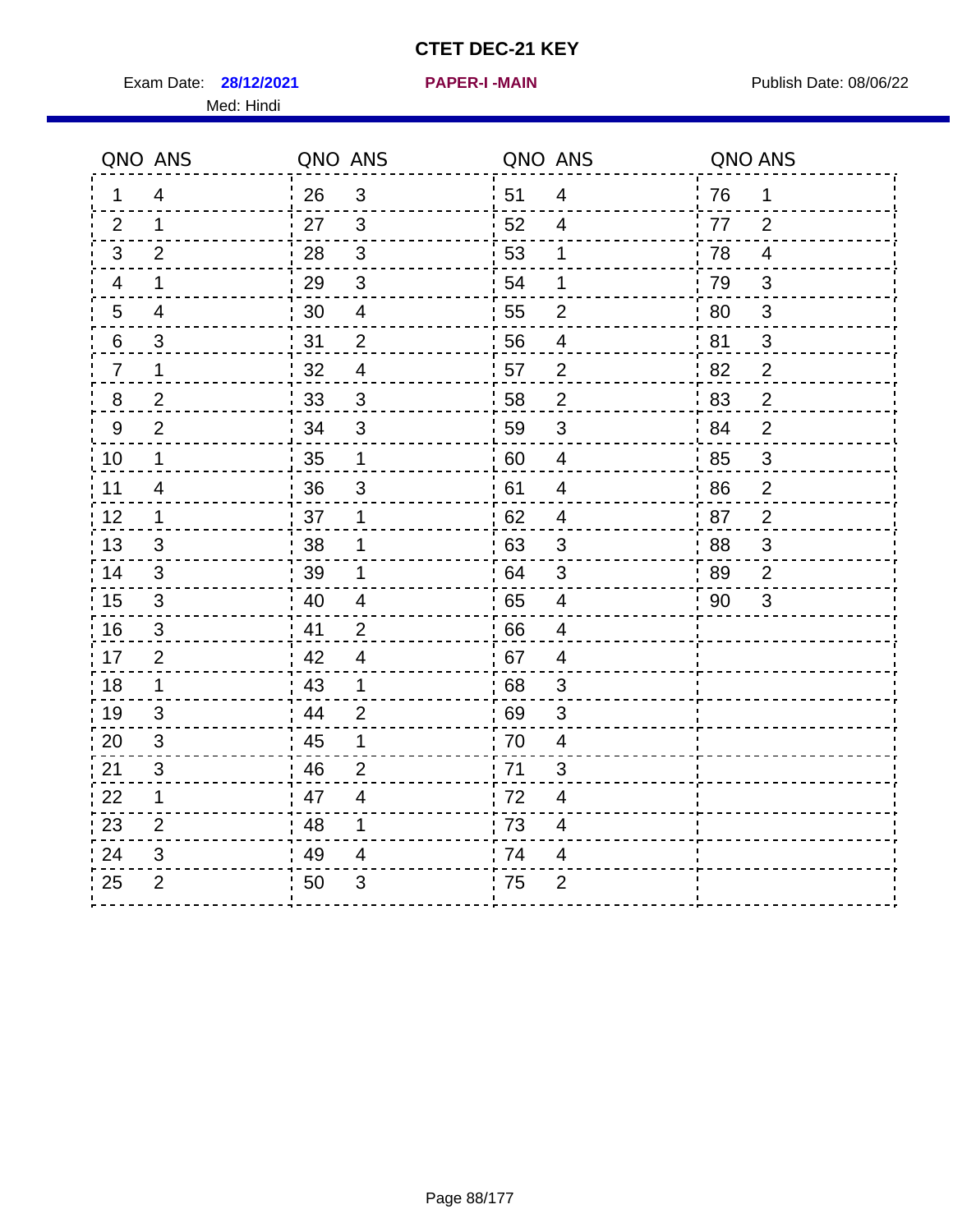Exam Date: 28/12/2021 PAPER-I 01-ENGLISH PARER Publish Date: 08/06/22 Med: Hindi

|       | QNO ANS                 | QNO ANS                           | QNO ANS                             | QNO ANS |
|-------|-------------------------|-----------------------------------|-------------------------------------|---------|
| 91    | $\overline{2}$          | 116<br>$\mathfrak{S}$             | 141<br>$\mathbf 1$                  |         |
| 92    | $\overline{2}$          | 117<br>$\overline{2}$             | 142<br>3                            |         |
| 93    | $\overline{2}$          | 118<br>$\overline{\mathbf{4}}$    | 143<br>$\overline{2}$               |         |
| 94    | $\overline{\mathbf{4}}$ | : 119<br>$\overline{2}$           | 144<br>1                            |         |
| 95    | 1                       | : 120<br>$\mathfrak{B}$           | : 145<br>3                          |         |
| 96    | 3                       | 121<br>1                          | 146<br>$\overline{2}$               |         |
| 97    | $\overline{2}$          | 122<br>$\overline{2}$             | 147<br>$\overline{2}$               |         |
| 98    | $\overline{2}$          | 123<br>1                          | ¦148<br>1                           |         |
| 99    | $\mathbf 1$             | 124<br>1                          | :149<br>1                           |         |
| 100   | $\mathbf{3}$            | $\frac{1}{2}$ 125<br>1            | $\frac{1}{1}$ 150<br>$\overline{2}$ |         |
| :101  | 1                       | 126<br>1                          |                                     |         |
| 102   | $\overline{2}$          | : 127<br>1                        |                                     |         |
| ;103  | $\mathbf 1$             | :128<br>$\overline{4}$            |                                     |         |
| 104   | $\overline{4}$          | : 129<br>$\mathfrak{3}$           |                                     |         |
| 105   | $\sqrt{2}$              | 130<br>$\overline{4}$             |                                     |         |
| :106  | $\overline{2}$          | : 131<br>$\mathbf 1$              |                                     |         |
| ;107  | $\mathbf 1$             | $\mathfrak{S}$<br>132             |                                     |         |
| 108   | $\sqrt{2}$              | $\mathfrak{S}$<br>: 133           |                                     |         |
| :109  | $\mathbf{2}$            | : 134<br>$\overline{2}$           |                                     |         |
| :110  | $\overline{2}$          | : 135<br>$\overline{4}$           |                                     |         |
| 111   | 1                       | : 136<br>$\overline{\mathcal{A}}$ |                                     |         |
| 112   | 1                       | : 137<br>1                        |                                     |         |
| : 113 | $\overline{\mathbf{4}}$ | : 138<br>$\overline{4}$           |                                     |         |
| 114   | 3                       | : 139<br>$\overline{2}$           |                                     |         |
| 115   | $\mathfrak{S}$          | 140<br>1                          |                                     |         |
|       |                         |                                   |                                     |         |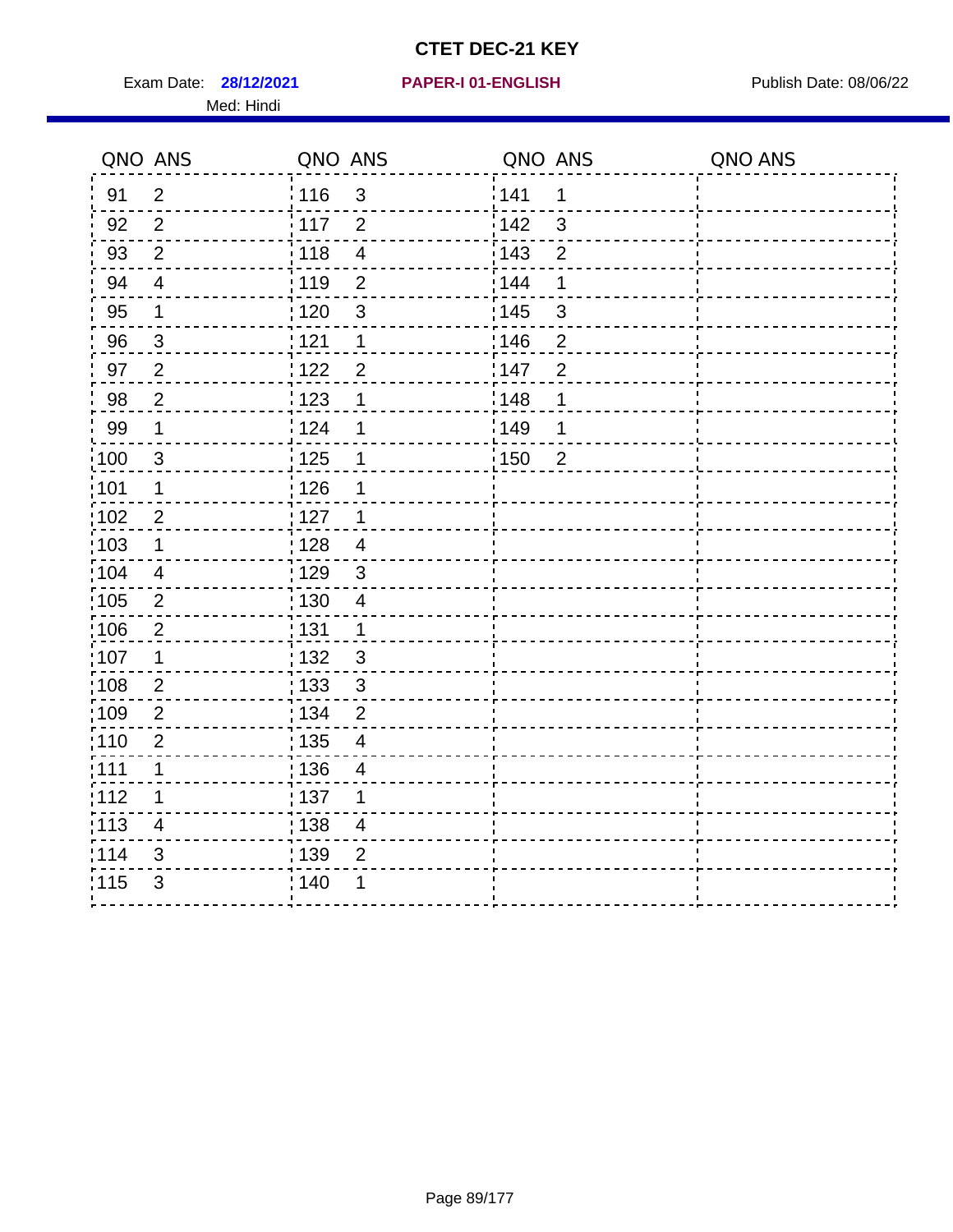Exam Date: **28/12/2021 PAPER-I 02-HINDI Exam Date: 08/06/22** Med: Hindi

**28/12/2021 PAPER-I 02-HINDI**

|      | QNO ANS        | QNO ANS           |                          | QNO ANS           |                | QNO ANS |
|------|----------------|-------------------|--------------------------|-------------------|----------------|---------|
| 91   | $\overline{2}$ | 116               | $\mathfrak{3}$           | 141               | $\mathbf 1$    |         |
| 92   | $\overline{2}$ | $\frac{1}{2}$ 117 | $\overline{2}$           | 142               | 3              |         |
| 93   | $\overline{4}$ | 118               | $\overline{4}$           | 143               | $\overline{2}$ |         |
| 94   | 3              | : 119             | $\overline{2}$           | 144               | 1              |         |
| 95   | 1              | : 120             | $\mathbf{3}$             | : 145             | 3              |         |
| 96   | $\mathbf{3}$   | : 121             | $\overline{2}$           | 146               | 2              |         |
| 97   | $\overline{4}$ | 122               | 1                        | 147               | $\overline{2}$ |         |
| 98   | $\overline{2}$ | 123               | 1                        | 148               | 1              |         |
| 99   | $\overline{4}$ | 124               | 1                        | $\frac{1}{2}$ 149 | 1              |         |
| 100  | $\mathbf{3}$   | 125               | $\mathfrak{3}$           | 150               | $\overline{2}$ |         |
| :101 | 1              | 126               | $\overline{\mathbf{4}}$  |                   |                |         |
| 102  | 3              | : 127             | $\mathbf{1}$             |                   |                |         |
| 103  | 1              | :128              | $\overline{4}$           |                   |                |         |
| :104 | $\overline{4}$ | : 129             | $\overline{2}$           |                   |                |         |
| 105  | $\mathbf 1$    | : 130             | $\overline{4}$           |                   |                |         |
| :106 | $\overline{2}$ | : 131             | $\overline{2}$           |                   |                |         |
| 107  | 1              | : 132             | $\overline{4}$           |                   |                |         |
| 108  | $\overline{2}$ | 133               | $\mathbf 1$              |                   |                |         |
| :109 | $\overline{2}$ | : 134             | $\mathbf 1$              |                   |                |         |
| :110 | $\overline{2}$ | : 135             | 3                        |                   |                |         |
| :111 | $\mathbf 1$    | : 136             | $\overline{\mathcal{A}}$ |                   |                |         |
| 112  | 1              | $\frac{1}{1}$ 137 | 1                        |                   |                |         |
| 113  | $\overline{4}$ | : 138             | $\overline{\mathbf{4}}$  |                   |                |         |
| 114  | 3              | : 139             | $\overline{2}$           |                   |                |         |
| 115  | 3              | : 140             | 1                        |                   |                |         |
|      |                |                   |                          |                   |                |         |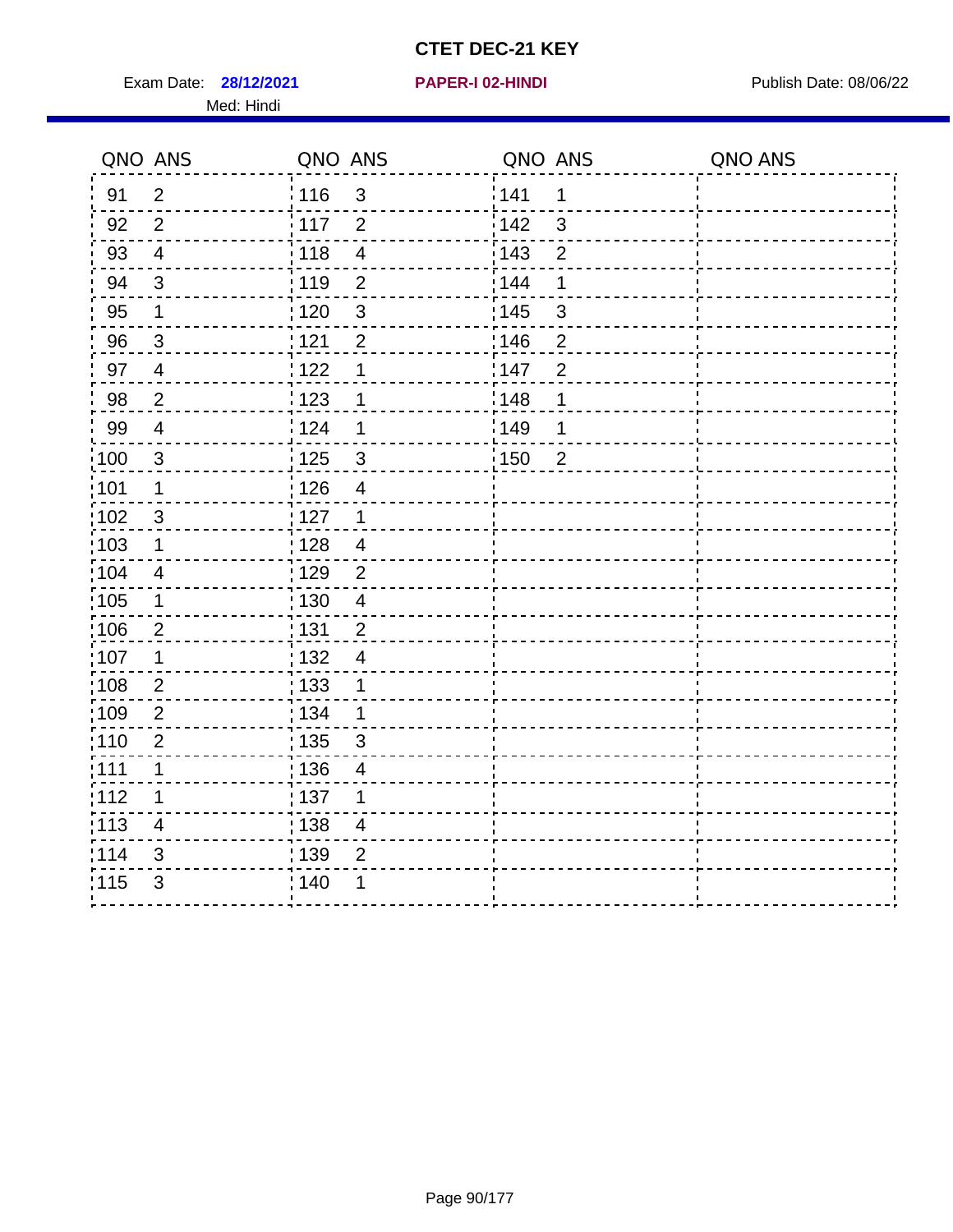Exam Date: 28/12/2021 PAPER-I 16-SANSKRIT Publish Date: 08/06/22 Med: Hindi

#### **28/12/2021 PAPER-I 16-SANSKRIT**

|      | QNO ANS        | QNO ANS                           | QNO ANS                             | QNO ANS |
|------|----------------|-----------------------------------|-------------------------------------|---------|
| 91   | $\mathfrak{S}$ | 116<br>$\overline{2}$             | 141<br>1                            |         |
| 92   | $\mathbf 1$    | $\overline{2}$<br>117             | 142<br>1                            |         |
| 93   | $\overline{4}$ | 118<br>1                          | : 143<br>$\overline{\mathbf{4}}$    |         |
| 94   | 1              | : 119<br>1                        | : 144<br>3                          |         |
| 95   | 3              | :120<br>$\overline{2}$            | : 145<br>3                          |         |
| 96   | $\mathbf 1$    | 121<br>3                          | 146<br>$\mathfrak{B}$               |         |
| 97   | $\overline{4}$ | : 122<br>$\overline{4}$           | 147<br>$\overline{2}$               |         |
| 98   | $\overline{c}$ | 123<br>$\mathbf{1}$               | 148<br>$\overline{\mathbf{4}}$      |         |
| 99   | $\mathbf 1$    | $\frac{1}{2}$ 124<br>$\mathbf{3}$ | $\frac{1}{2}$ 149<br>$\overline{2}$ |         |
| 100  | $\mathsf 3$    | 125<br>$\mathbf{1}$               | : 150<br>$\mathfrak{S}$             |         |
| :101 | $\mathbf 2$    | : 126<br>$\overline{2}$           |                                     |         |
| 102  | $\overline{4}$ | : 127<br>1                        |                                     |         |
| ;103 | 1,3            | 128<br>$\overline{4}$             |                                     |         |
| 104  | $\overline{2}$ | :129<br>$\overline{2}$            |                                     |         |
| 105  | $\sqrt{3}$     | : 130<br>1                        |                                     |         |
| :106 | $\overline{4}$ | 131<br>4                          |                                     |         |
| 107  | 1              | : 132<br>$\mathbf{3}$             |                                     |         |
| 108  | $\overline{4}$ | $\frac{1}{1}$ 133<br>$\mathbf{1}$ |                                     |         |
| :109 | $\overline{2}$ | : 134<br>$\overline{2}$           |                                     |         |
| :110 | 1              | : 135<br>1                        |                                     |         |
| 111  | $\mathbf 1$    | : 136<br>$\overline{2}$           |                                     |         |
| 112  | $\sqrt{3}$     | $\frac{1}{1}$ 137<br>1            |                                     |         |
| 113  | $\overline{2}$ | 138<br>$\overline{2}$             |                                     |         |
| 1114 | 1              | 139<br>$\overline{2}$             |                                     |         |
| 115  | 3              | $\overline{2}$<br>140             |                                     |         |
|      |                |                                   |                                     |         |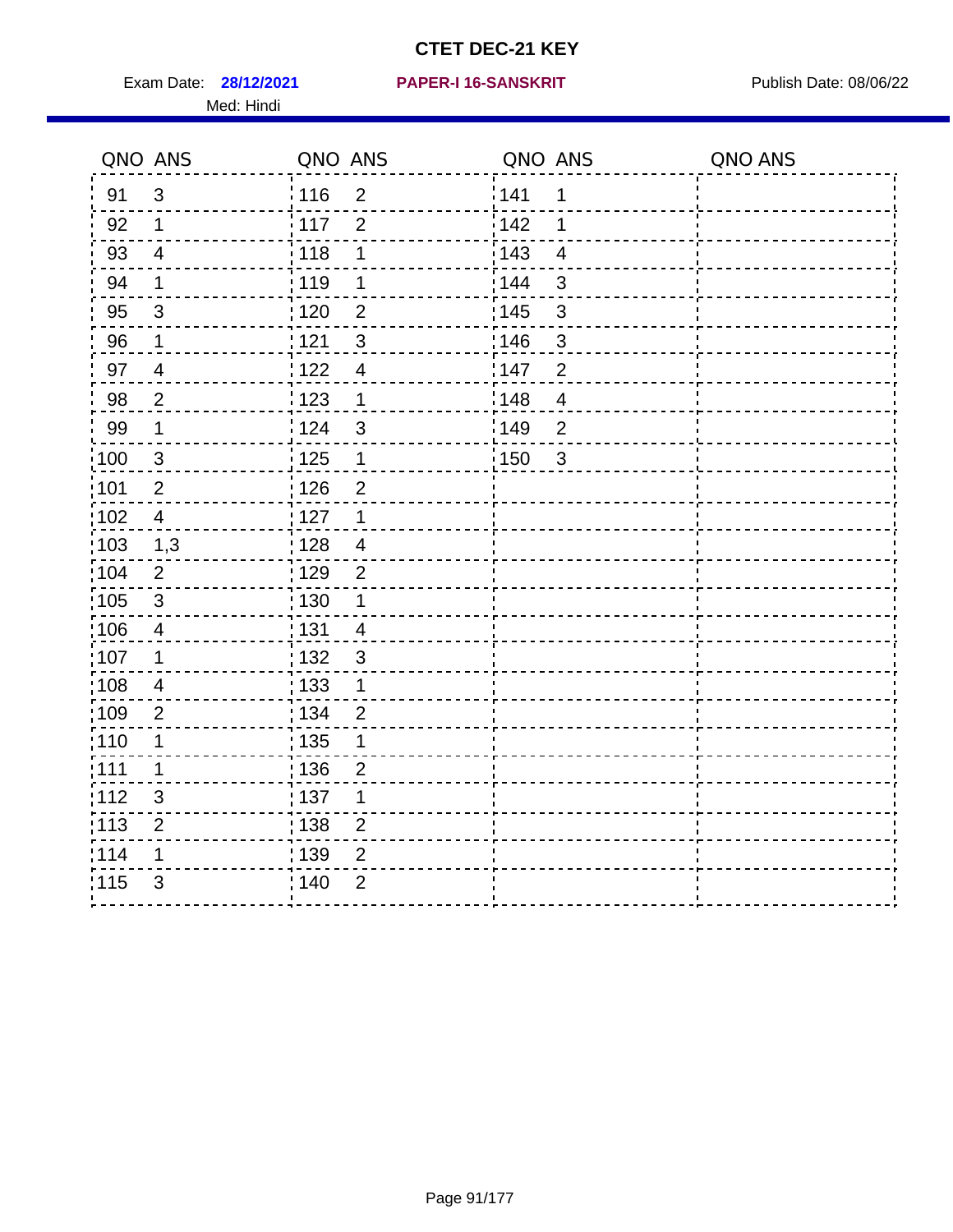Exam Date: 29/12/2021 **PAPER-I-MAIN Exam Date: 08/06/22** Med: Hindi

**29/12/2021 PAPER-I -MAIN**

| QNO ANS                  |                           | QNO ANS |                          | QNO ANS |                          | QNO ANS |                           |
|--------------------------|---------------------------|---------|--------------------------|---------|--------------------------|---------|---------------------------|
| 1                        | 3                         | 26      | 1                        | 51      | $\mathbf{1}$             | 76      | $\overline{2}$            |
| 2                        | $\mathbf{1}$              | 27      | $\overline{4}$           | 52      | $\overline{4}$           | 77      | $\overline{2}$            |
| $\mathbf{3}$             | $\overline{2}$            | 28      | 1                        | 53      | $\overline{\mathbf{4}}$  | 78      | $\overline{2}$            |
| $\overline{\mathcal{A}}$ | 1                         | 29      | 1                        | 54      | $\overline{\mathcal{A}}$ | 79      | $\ensuremath{\mathsf{3}}$ |
| $5\phantom{.0}$          | $\overline{\mathcal{A}}$  | 30      | $\overline{4}$           | 55      | 1                        | 80      | 3                         |
| 6                        | $\mathbf{1}$              | 31      | $\overline{\mathcal{A}}$ | 56      | $\overline{2}$           | 81      | $\mathbf{3}$              |
| $\overline{7}$           | 1                         | 32      | $\overline{2}$           | 57      | $\overline{4}$           | 82      | $\overline{2}$            |
| $\bf 8$                  | $\ensuremath{\mathsf{3}}$ | 33      | $\overline{4}$           | 58      | $\mathbf 1$              | 83      | $\overline{4}$            |
| $9\,$                    | $\overline{2}$            | 34      | $\overline{4}$           | 59      | $\overline{2}$           | 84      | $\overline{4}$            |
| 10                       | $\overline{2}$            | 35      | $\overline{4}$           | 60      | $\overline{\mathbf{4}}$  | 85      | $\overline{4}$            |
| 11                       | $\overline{2}$            | 36      | $\sqrt{3}$               | 61      | $\mathfrak{S}$           | 86      | $\overline{4}$            |
| 12                       | 3                         | 37      | $\overline{2}$           | 62      | $\mathfrak{S}$           | 87      | $\mathbf{3}$              |
| 13                       | 3                         | 38      | 1                        | 63      | 3                        | 88      | 3                         |
| 14                       | $\overline{4}$            | 39      | 1                        | 64      | $\overline{4}$           | 89      | 3                         |
| 15                       | $\mathbf 1$               | 40      |                          | 65      | $\sqrt{3}$               | 90      | $\overline{2}$            |
| 16                       | $\overline{2}$            | 41      | 1                        | 66      | $\overline{2}$           |         |                           |
| 17                       | 4                         | .42     |                          | 67      | $\overline{2}$           |         |                           |
| 18                       | $\overline{2}$            | 43      | 1                        | 68      | $\mathfrak{S}$           |         |                           |
| 19                       | $\mathfrak{S}$            | 44      | $\overline{4}$           | 69      | 1                        |         |                           |
| 20                       | $\mathbf 1$               | 45      | 3                        | 70      | $\overline{2}$           |         |                           |
| 21                       | 3                         | 46      | $\overline{2}$           | 71      | $\overline{4}$           |         |                           |
| 22                       | $\overline{2}$            | 47      | $\overline{\mathcal{A}}$ | 72      | $\overline{\mathcal{A}}$ |         |                           |
| 23                       | $\overline{\mathbf{4}}$   | 48      | 4                        | 73      | 1                        |         |                           |
| 24                       | 3                         | 49      | $\overline{2}$           | 74      | 3                        |         |                           |
| 25                       | $\mathfrak{S}$            | 50      |                          | 75      | 1                        |         |                           |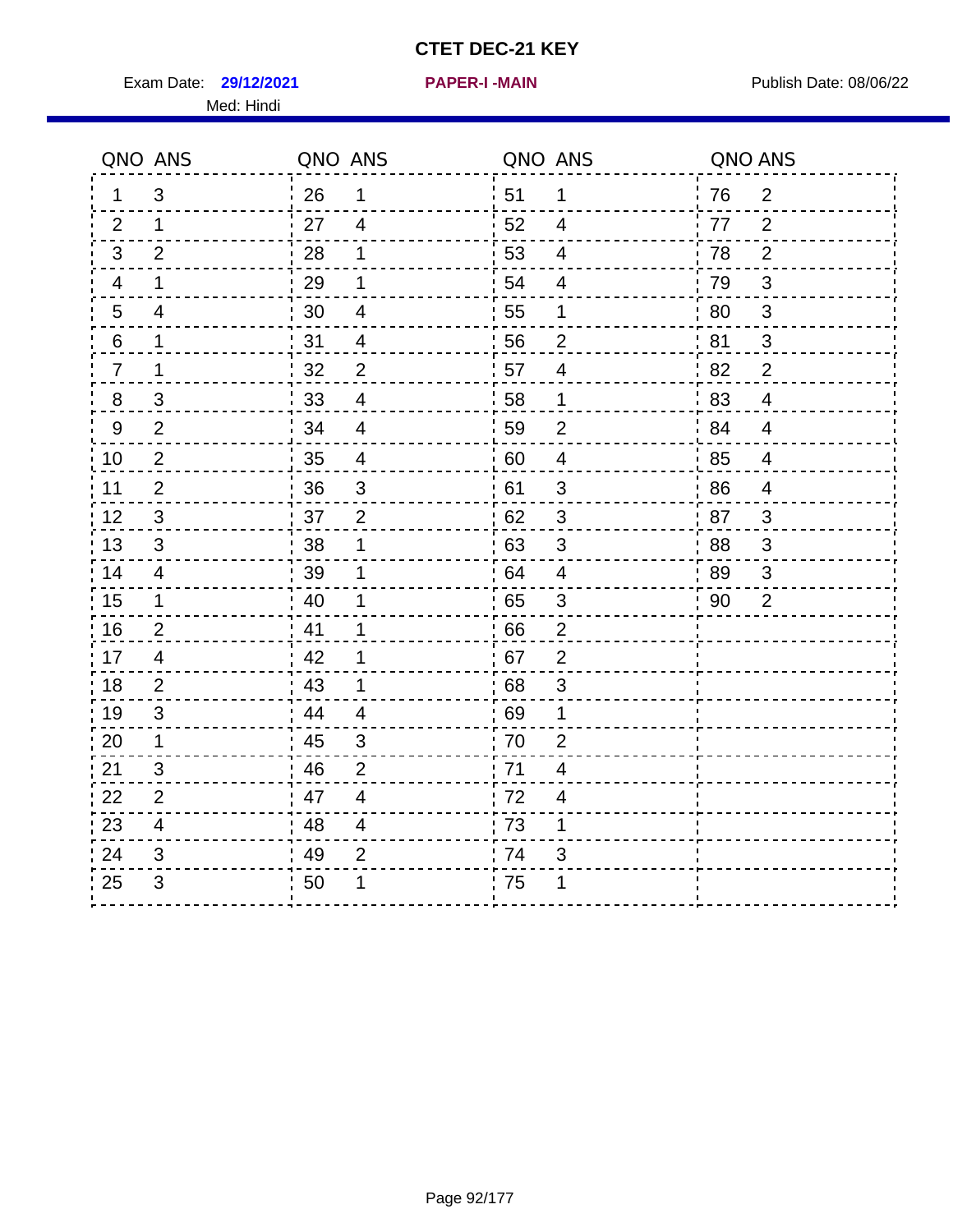Exam Date: 29/12/2021 **PAPER-I 01-ENGLISH Exam Date: 08/06/22** Med: Hindi

|                   | QNO ANS        | QNO ANS           |                | QNO ANS          |                | QNO ANS |
|-------------------|----------------|-------------------|----------------|------------------|----------------|---------|
| 91                | $\overline{4}$ | 116               | 3              | 141              | $\overline{2}$ |         |
| 92                | $\overline{4}$ | 117               | 1              | 142              | $\overline{2}$ |         |
| 93                | $\overline{2}$ | 118               | 1              | 143              | 1              |         |
| 94                | 3              | : 119             | 1              | : 144            | $\overline{4}$ |         |
| 95                | $\overline{2}$ | : 120             | 2              | : 145            | $\overline{4}$ |         |
| 96                | $\mathfrak{S}$ | 121               | $\overline{4}$ | 146              | $\overline{2}$ |         |
| 97                | $\mathfrak{S}$ | 122               | $\mathbf{3}$   | 147              | $\overline{2}$ |         |
| 98                | $\sqrt{2}$     | $\frac{1}{2}$ 123 | $\overline{c}$ | 148              | $\overline{c}$ |         |
| 99                | $\sqrt{3}$     | 124               | $\overline{4}$ | <sup>'</sup> 149 | 1              |         |
| $\frac{1}{1}$ 100 | $\overline{4}$ | 125               | $\overline{2}$ | 150              | $\overline{2}$ |         |
| 101               | $\overline{4}$ | 126               | $\overline{2}$ |                  |                |         |
| 102               | $\overline{2}$ | : 127             | 3              |                  |                |         |
| 103               | $\mathbf{3}$   | 128               | $\overline{2}$ |                  |                |         |
| 104               | $\sqrt{3}$     | : 129             | $\mathfrak{3}$ |                  |                |         |
| 105               | $\sqrt{2}$     | : 130             | $\mathfrak{S}$ |                  |                |         |
| :106              | 4              | : 131             | $\mathfrak{B}$ |                  |                |         |
| :107              | 1              | : 132             | $\overline{4}$ |                  |                |         |
| :108              | $\mathbf 1$    | : 133             | $\overline{4}$ |                  |                |         |
| :109              | $\mathfrak{S}$ | : 134             | $\mathbf{3}$   |                  |                |         |
| :110              | 3              | : 135             | $\overline{2}$ |                  |                |         |
| :111              | $\overline{c}$ | : 136             | 1              |                  |                |         |
| 112               | 1              | : 137             | 1              |                  |                |         |
| 113               | 1              | : 138             | $\overline{2}$ |                  |                |         |
| 114               | 1              | 139               | 3              |                  |                |         |
| 115               | 1              | 140               | $\mathbf{2}$   |                  |                |         |
|                   |                |                   |                |                  |                |         |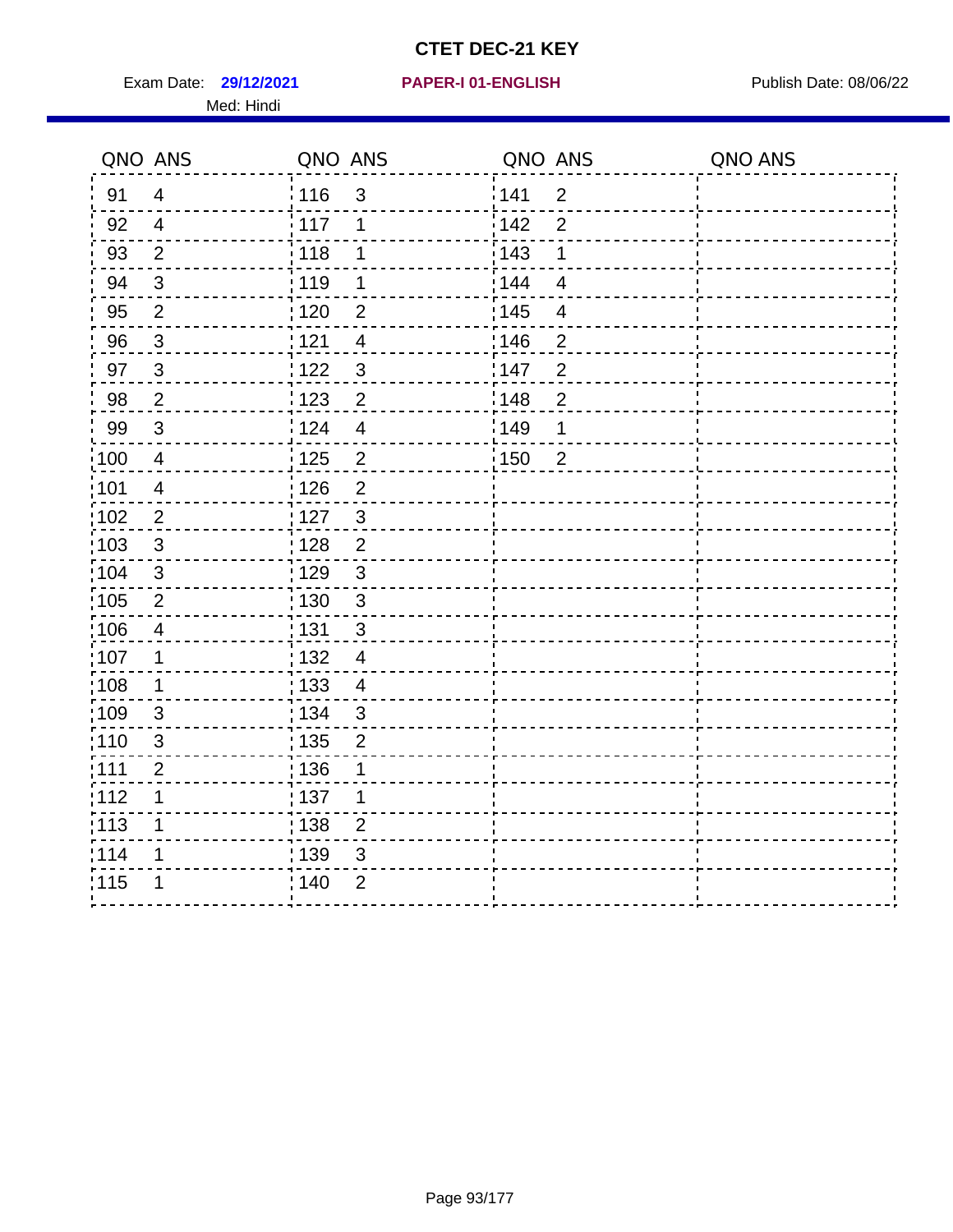Exam Date: 29/12/2021 **PAPER-I 02-HINDI Exam Date: 08/06/22** Med: Hindi

**29/12/2021 PAPER-I 02-HINDI**

|       | QNO ANS        | QNO ANS           |                | QNO ANS           |                          | QNO ANS |
|-------|----------------|-------------------|----------------|-------------------|--------------------------|---------|
| 91    | $\mathbf 1$    | 116               | $\mathfrak{S}$ | 1141              | $\overline{2}$           |         |
| 92    | $\overline{2}$ | 117               | 1              | 142               | $\overline{2}$           |         |
| 93    | $\mathbf 1$    | 118               | 1              | 143               | 1                        |         |
| 94    | $\overline{2}$ | 119               | 1              | : 144             | $\overline{4}$           |         |
| 95    | $\sqrt{3}$     | : 120             | 2              | : 145             | $\overline{\mathcal{A}}$ |         |
| 96    | $\overline{2}$ | 121               | 1              | 146               | $\overline{2}$           |         |
| 97    | $\sqrt{3}$     | 122               | $\overline{c}$ | 147               | $\overline{2}$           |         |
| 98    | $\overline{2}$ | 123               | $\overline{2}$ | 148               | $\overline{2}$           |         |
| 99    | $\sqrt{3}$     | 124               | $\overline{2}$ | :149              | 1                        |         |
| :100  | $\mathbf 1$    | $\frac{1}{2}$ 125 | $\mathbf 1$    | $\frac{1}{2}$ 150 | $\overline{2}$           |         |
| :101  | $\mathbf{2}$   | $\frac{1}{1}$ 126 | 1              |                   |                          |         |
| 102   | $\mathbf 1$    | : 127             | $\overline{4}$ |                   |                          |         |
| 103   | 2              | :128              | 2              |                   |                          |         |
| 104   | $\overline{4}$ | : 129             | $\mathfrak{S}$ |                   |                          |         |
| 105   | $\mathbf 1$    | 130               | $\mathbf 2$    |                   |                          |         |
| :106  | 4              | : 131             | 3              |                   |                          |         |
| 107   | 1              | :132              | $\mathbf 1$    |                   |                          |         |
| 108   | $\mathbf 1$    | : 133             | $\overline{2}$ |                   |                          |         |
| :109  | $\mathfrak{S}$ | : 134             | $\overline{4}$ |                   |                          |         |
| : 110 | 3              | : 135             | 1              |                   |                          |         |
| : 111 | $\overline{2}$ | : 136             | 1              |                   |                          |         |
| 112   | 1              | $\frac{1}{1}$ 137 | 1              |                   |                          |         |
| 113   | 1              | : 138             | $\overline{c}$ |                   |                          |         |
| 1114  | 1              | 139               | 3              |                   |                          |         |
| 115   | 1              | 140               | $\overline{2}$ |                   |                          |         |
|       |                |                   |                |                   |                          |         |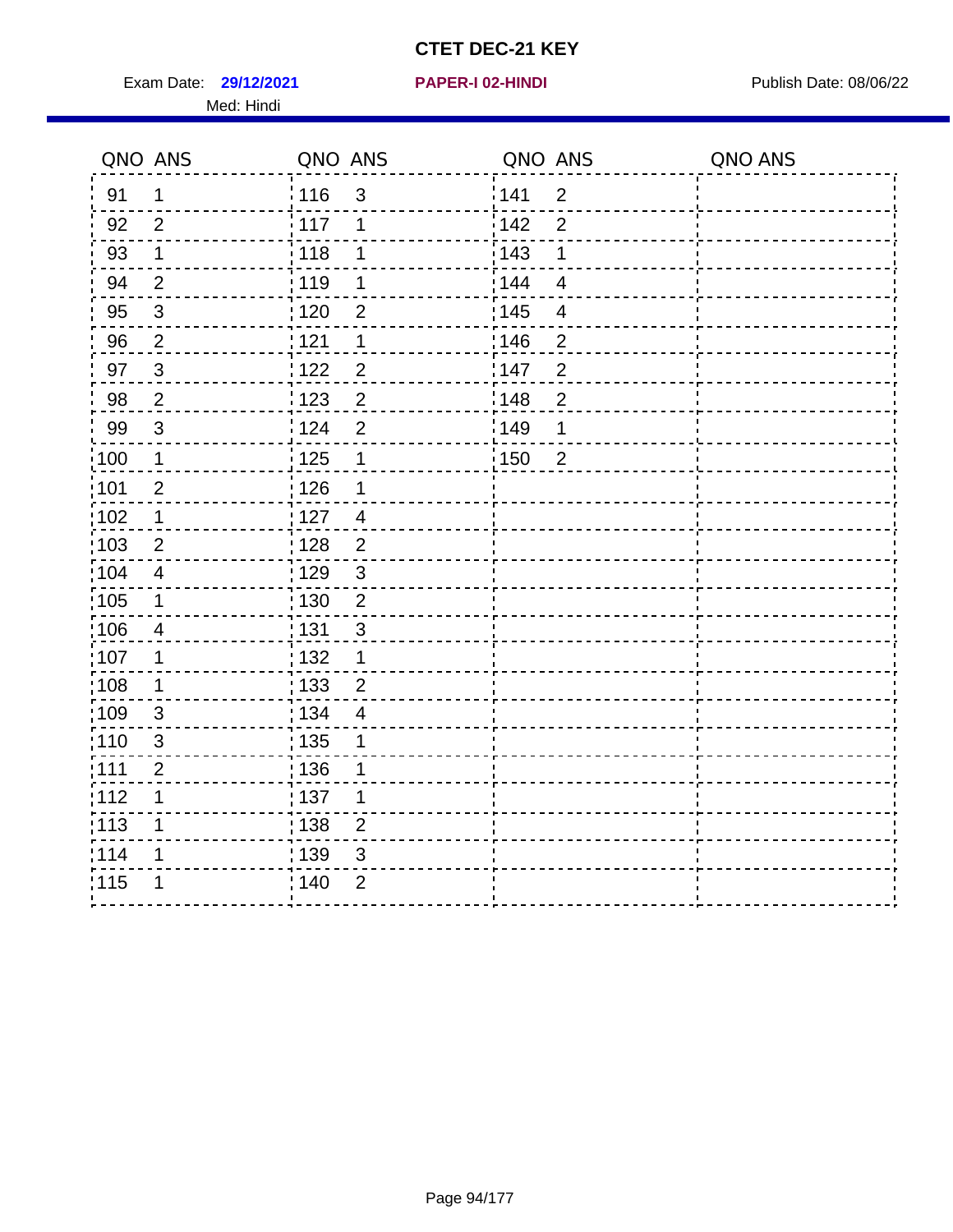Exam Date: 29/12/2021 PAPER-I 16-SANSKRIT Publish Date: 08/06/22 Med: Hindi

#### **29/12/2021 PAPER-I 16-SANSKRIT**

|                   | QNO ANS                 | QNO ANS           |                | QNO ANS           |                | QNO ANS |
|-------------------|-------------------------|-------------------|----------------|-------------------|----------------|---------|
| 91                | 3                       | : 116             | 3              | 141               | $\overline{2}$ |         |
| 92                | $\mathbf 1$             | 117               | 1              | 142               | $\overline{2}$ |         |
| 93                | $\overline{2}$          | 118               | 1              | 143               | 1              |         |
| 94                | $\overline{4}$          | : 119             | 1              | : 144             | $\overline{4}$ |         |
| 95                | $\mathfrak{S}$          | :120              | 2              | : 145             | 4              |         |
| 96                | 1                       | 121               | 1              | 146               | $\overline{2}$ |         |
| 97                | $\overline{4}$          | 122               | $\mathbf{3}$   | 147               | $\overline{2}$ |         |
| 98                | $\overline{2}$          | 123               | $\overline{2}$ | 148               | $\overline{c}$ |         |
| 99                | $\mathbf 1$             | 124               | $\overline{2}$ | $\frac{1}{2}$ 149 | 1              |         |
| $\frac{1}{1}$ 100 | $\overline{4}$          | $\frac{1}{1}$ 125 | $\mathbf 1$    | 150               | $\overline{2}$ |         |
| :101              | $\sqrt{3}$              | : 126             | $\overline{2}$ |                   |                |         |
| 102               | $\overline{4}$          | : 127             | $\overline{4}$ |                   |                |         |
| 103               | 3                       | :128              | $\mathbf{1}$   |                   |                |         |
| 104               | $\overline{2}$          | : 129             | $\mathbf{3}$   |                   |                |         |
| 105               | $\overline{\mathbf{4}}$ | : 130             | $\mathbf{3}$   |                   |                |         |
| ;106              | 4                       | : 131             | $\mathbf 1$    |                   |                |         |
| :107              | $\mathbf 1$             | 132               | $\overline{2}$ |                   |                |         |
| 108               | $\mathbf 1$             | 133               | $\overline{2}$ |                   |                |         |
| :109              | 3                       | : 134             | $\overline{4}$ |                   |                |         |
| :110              | 3                       | 135               | 1              |                   |                |         |
| :111              | $\boldsymbol{2}$        | : 136             | 1              |                   |                |         |
| 112               | 1                       | 137               | 1              |                   |                |         |
| 113               | 1                       | : 138             | $\overline{2}$ |                   |                |         |
| 114               | 1                       | 139               | 3              |                   |                |         |
| 115               | 1                       | 140               | $\overline{2}$ |                   |                |         |
|                   |                         |                   |                |                   |                |         |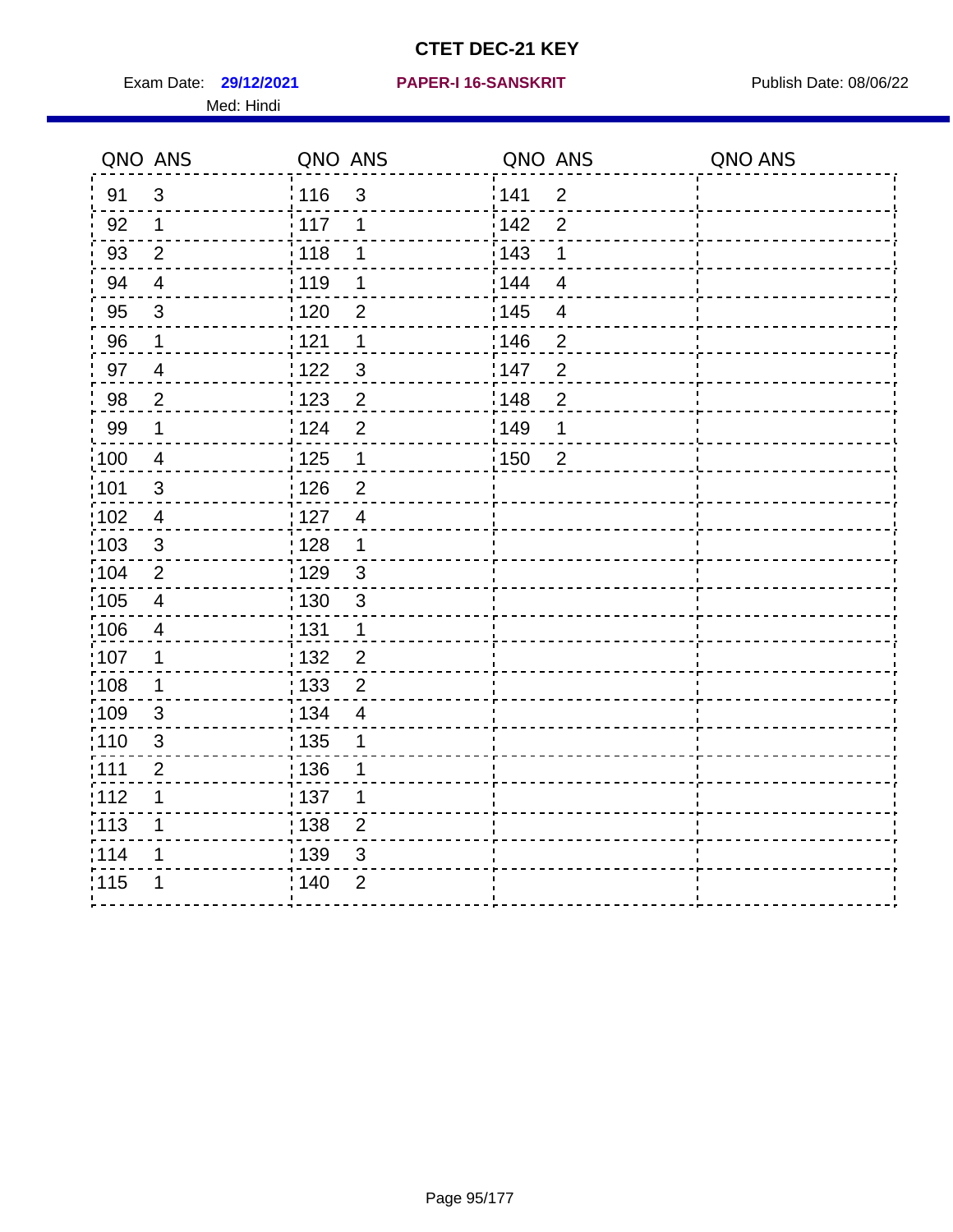Exam Date: **30/12/2021 PAPER-I-MAIN Exam Date: 08/06/22** Med: Hindi

**30/12/2021 PAPER-I -MAIN**

|                | QNO ANS                  | QNO ANS |                           | QNO ANS |                         | QNO ANS |                |
|----------------|--------------------------|---------|---------------------------|---------|-------------------------|---------|----------------|
| 1              | $\overline{2}$           | 26      | $\mathfrak{S}$            | 51      | $\overline{4}$          | 76      | 3              |
| 2              | 3                        | 27      | $\overline{2}$            | 52      | $\overline{2}$          | 77      | 3              |
| 3              | 3                        | 28      | $\overline{2}$            | 53      | 1                       | 78      | 2              |
| 4              | 4                        | 29      | $\overline{\mathbf{4}}$   | 54      | $\overline{2}$          | 79      | $\overline{2}$ |
| 5              | 1                        | 30      | 1                         | 55      | $\mathfrak{S}$          | 80      | $\mathfrak{S}$ |
| 6              | 3                        | 31      | 1                         | 56      | 1                       | 81      | $\overline{4}$ |
| $\overline{7}$ | 3                        | 32      | 1                         | 57      | 4                       | 82      | 1              |
| 8              | $\mathfrak{S}$           | 33      | $\overline{2}$            | 58      | $\mathfrak{S}$          | 83      | 1              |
| $9\,$          | $\mathbf 1$              | 34      | $\overline{2}$            | 59      | 1                       | 84      | 1              |
| 10             | $\overline{4}$           | 35      | 1                         | 60      | $\overline{c}$          | 85      | 1              |
| 11             | $\overline{\mathcal{A}}$ | 36      | 1                         | 61      | $\boldsymbol{9}$        | 86      | $\mathfrak{S}$ |
| 12             | 2,4                      | 37      | $\overline{\mathbf{4}}$   | 62      | $\mathbf 1$             | 87      | $\mathbf{3}$   |
| 13             | $\overline{2}$           | 38      | 3                         | 63      | $\overline{2}$          | 88      | $\overline{2}$ |
| 14             | $\mathbf{1}$             | 39      | 2                         | 64      | 3                       | 89      | $\overline{4}$ |
| 15             | 4                        | 40      | $\overline{2}$            | 65      | $\overline{\mathbf{4}}$ | 90      | 1              |
| 16             | 3                        | 41      | $\mathbf{3}$              | 66      | 4                       |         |                |
| 17             | 3                        | 42      | $\overline{4}$            | .67     | 3                       |         |                |
| 18             | 4                        | 43      | 1                         | 68      | $\overline{2}$          |         |                |
| 19             | 4                        | 44      | $\mathbf 1$               | 69      | $\overline{2}$          |         |                |
| 20             | 3                        | 45      | 3                         | 70      | $\sqrt{3}$              |         |                |
| 21             | 1,3                      | 46      | 3                         | .71     | 3                       |         |                |
| 22             | 2                        | 47      | 2                         | 72      | $\overline{4}$          |         |                |
| 23             | $\overline{2}$           | 48      | $\mathbf{3}$              | 73      | 1                       |         |                |
| 24             | 1                        | 49      | $\ensuremath{\mathsf{3}}$ | 74      | $\overline{2}$          |         |                |
| 25             | 4                        | 50      | 4                         | .75     | $\overline{2}$          |         |                |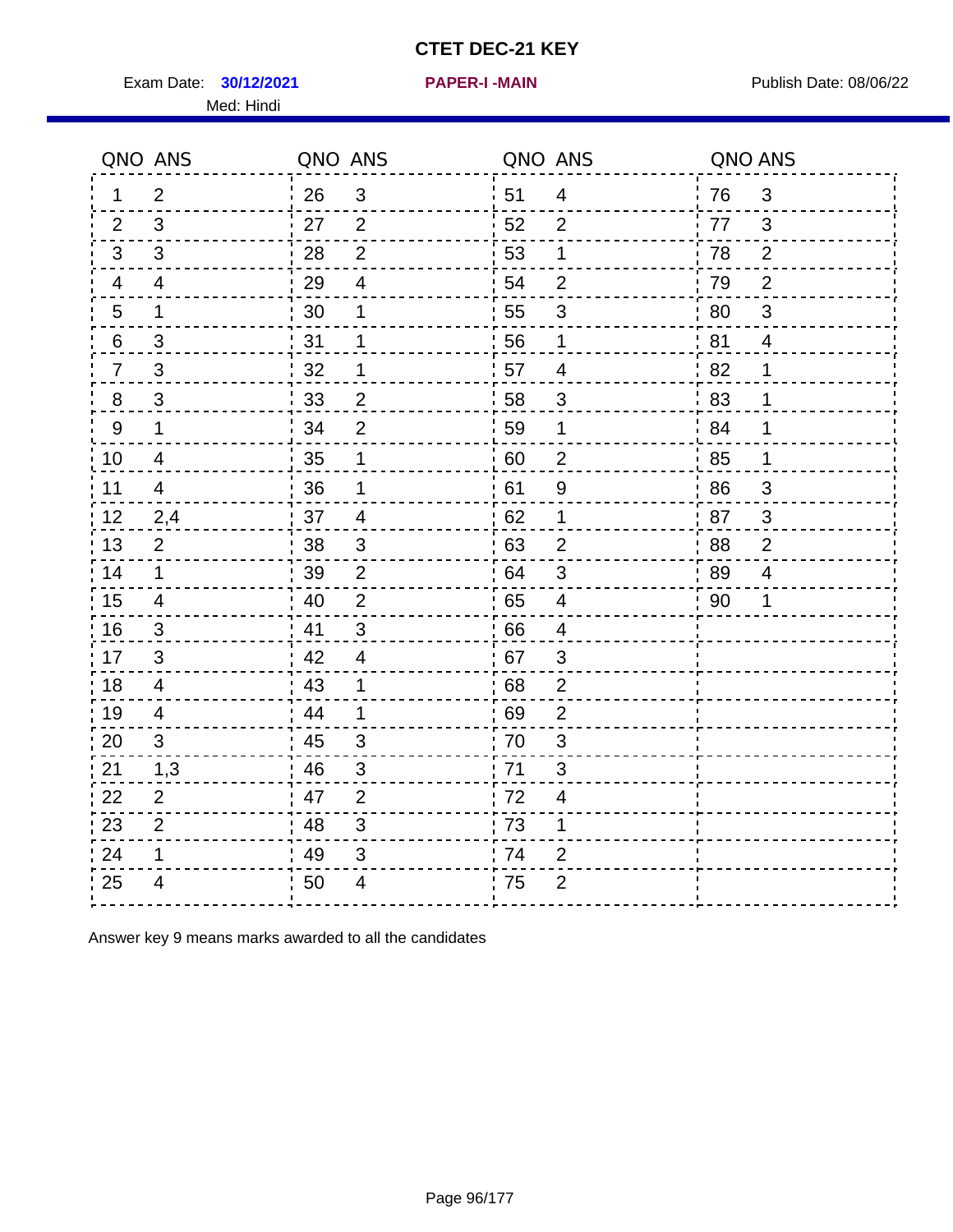Exam Date: **30/12/2021 PAPER-I 01-ENGLISH Propriet All Publish Date: 08/06/22** Med: Hindi

|                   | QNO ANS                  | QNO ANS                           | QNO ANS                 | QNO ANS |
|-------------------|--------------------------|-----------------------------------|-------------------------|---------|
| 91                | 1                        | 116<br>3                          | 141<br>$\mathbf 1$      |         |
| 92                | 3                        | 117<br>$\overline{2}$             | 142<br>3                |         |
| 93                | $\sqrt{3}$               | $\mathbf{3}$<br>118               | 143<br>1                |         |
| 94                | 1                        | : 119<br>$\overline{2}$           | 144<br>$\overline{4}$   |         |
| 95                | $\overline{2}$           | : 120<br>$\overline{2}$           | : 145<br>$\overline{2}$ |         |
| 96                | $\overline{2}$           | 121<br>$\overline{2}$             | 146<br>$\mathfrak{B}$   |         |
| 97                | $\overline{\mathcal{A}}$ | 3<br>122                          | 147<br>$\overline{2}$   |         |
| $98\,$            | $\mathbf{1}$             | $\frac{1}{2}$ 123<br>$\mathbf{1}$ | $\frac{1}{2}$ 148<br>1  |         |
| 99                | $\mathbf{2}$             | 124<br>$\overline{4}$             | :149<br>$\overline{2}$  |         |
| $\frac{1}{1}$ 100 | $\mathbf{3}$             | $\overline{2}$<br>125             | 150<br>$\overline{2}$   |         |
| :101              | $\overline{4}$           | 126<br>3                          |                         |         |
| 102               | $\overline{2}$           | : 127<br>$\mathbf{3}$             |                         |         |
| 103               | $\overline{2}$           | $\mathbf 1$<br>: 128              |                         |         |
| 104               | $\overline{2}$           | : 129<br>$\overline{4}$           |                         |         |
| 105               | $\sqrt{2}$               | : 130<br>$\mathbf{3}$             |                         |         |
| 106               | $\mathbf{3}$             | : 131<br>$\mathbf 1$              |                         |         |
| :107              | 3                        | : 132<br>$\overline{2}$           |                         |         |
| $\frac{1}{1}$ 108 | $\overline{4}$           | : 133<br>$\mathbf{3}$             |                         |         |
| :109              | $\overline{\mathbf{4}}$  | : 134<br>$\mathbf 1$              |                         |         |
| :110              | 1                        | : 135<br>$\overline{2}$           |                         |         |
| :111              | 3                        | : 136<br>1                        |                         |         |
| 112               | $\sqrt{3}$               | 137<br>$\overline{2}$             |                         |         |
| 113               | $\mathbf 2$              | : 138<br>1                        |                         |         |
| 114               | 3                        | : 139<br>1                        |                         |         |
| 115               | 3                        | 140<br>4                          |                         |         |
|                   |                          |                                   |                         |         |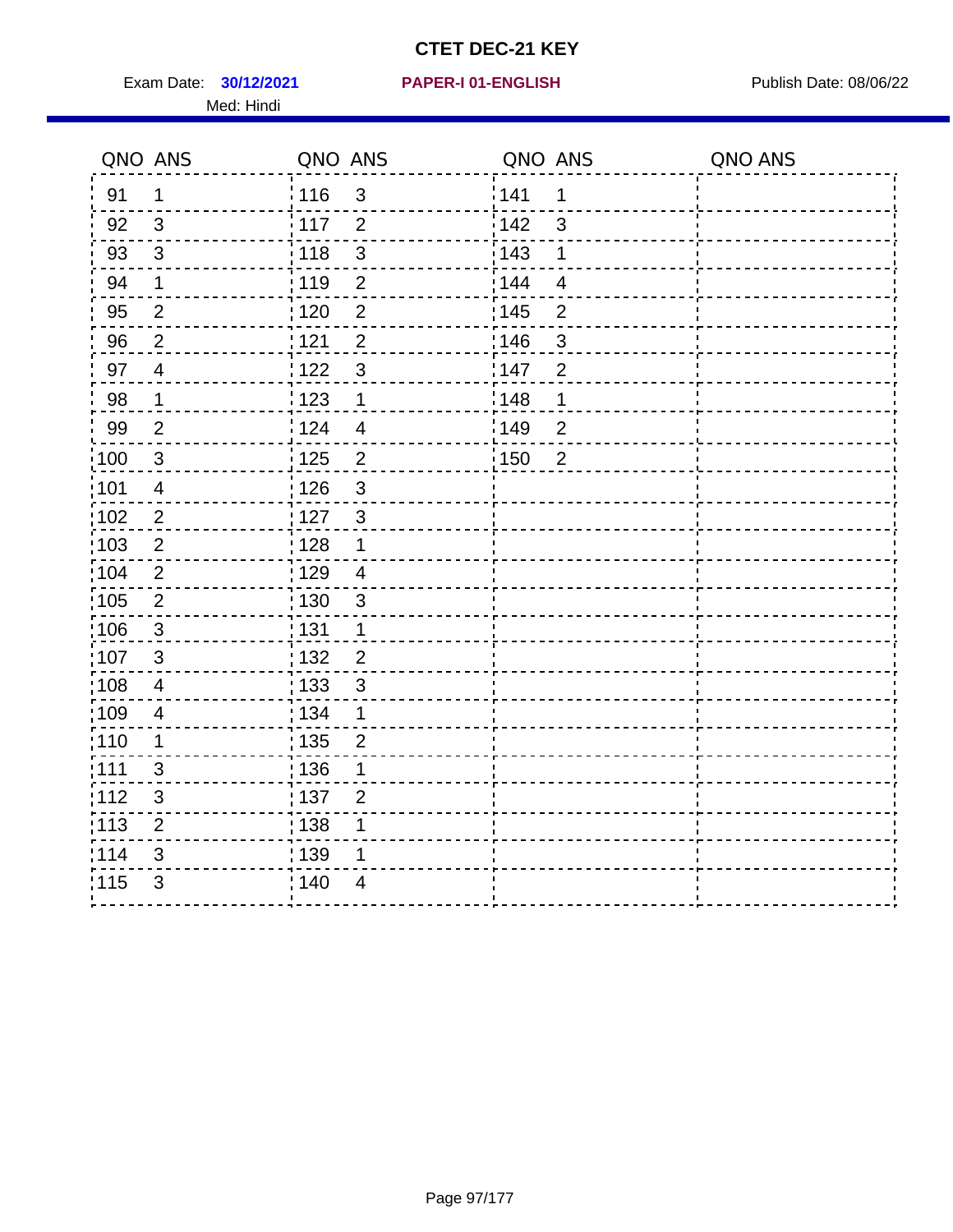Exam Date: **30/12/2021 PAPER-I 02-HINDI Exam Date: 08/06/22** Med: Hindi

**30/12/2021 PAPER-I 02-HINDI**

|       | QNO ANS        | QNO ANS                             | QNO ANS                 | QNO ANS |
|-------|----------------|-------------------------------------|-------------------------|---------|
| 91    | $\mathfrak{S}$ | 116<br>$\mathbf{3}$                 | 1141<br>1               |         |
| 92    | $\mathfrak{S}$ | $\frac{1}{2}$ 117<br>$\overline{2}$ | 142<br>$\mathfrak{S}$   |         |
| 93    | $\mathbf 1$    | 118<br>$\mathbf{3}$                 | 143<br>1                |         |
| 94    | $\mathbf 1$    | : 119<br>$\mathbf 1$                | : 144<br>$\overline{4}$ |         |
| 95    | $\overline{2}$ | : 120<br>$\overline{2}$             | : 145<br>$\overline{2}$ |         |
| 96    | $\overline{2}$ | 121<br>$\mathbf{3}$                 | 146<br>$\mathfrak{S}$   |         |
| 97    | $\mathbf{2}$   | 122<br>$\overline{4}$               | 147<br>$\overline{2}$   |         |
| 98    | $\overline{2}$ | 123<br>$\mathbf{1}$                 | 148<br>1                |         |
| 99    | $\overline{4}$ | 124<br>$\sqrt{3}$                   | :149<br>$\overline{2}$  |         |
| 100   | $\overline{2}$ | 125<br>$\overline{\mathbf{4}}$      | 150<br>$\overline{2}$   |         |
| :101  | $\mathbf 2$    | : 126<br>$\overline{4}$             |                         |         |
| 102   | $\overline{4}$ | : 127<br>$\overline{2}$             |                         |         |
| 103   | $\mathbf 1$    | :128<br>1                           |                         |         |
| 104   | $\overline{4}$ | : 129<br>1                          |                         |         |
| 105   | $\sqrt{3}$     | 130<br>$\overline{2}$               |                         |         |
| :106  | $\mathbf{3}$   | : 131<br>$\mathbf 1$                |                         |         |
| 107   | 3              | :132<br>$\overline{4}$              |                         |         |
| 108   | $\overline{4}$ | : 133<br>$\overline{4}$             |                         |         |
| ;109  | $\overline{4}$ | : 134<br>$\mathbf 1$                |                         |         |
| : 110 | 1              | : 135<br>1                          |                         |         |
| 111   | 3              | : 136<br>1                          |                         |         |
| 112   | $\sqrt{3}$     | : 137<br>$\overline{2}$             |                         |         |
| 113   | $\mathbf 2$    | 138<br>1                            |                         |         |
| 114   | 3              | : 139<br>1                          |                         |         |
| 115   | 3              | 140<br>$\overline{4}$               |                         |         |
|       |                |                                     |                         |         |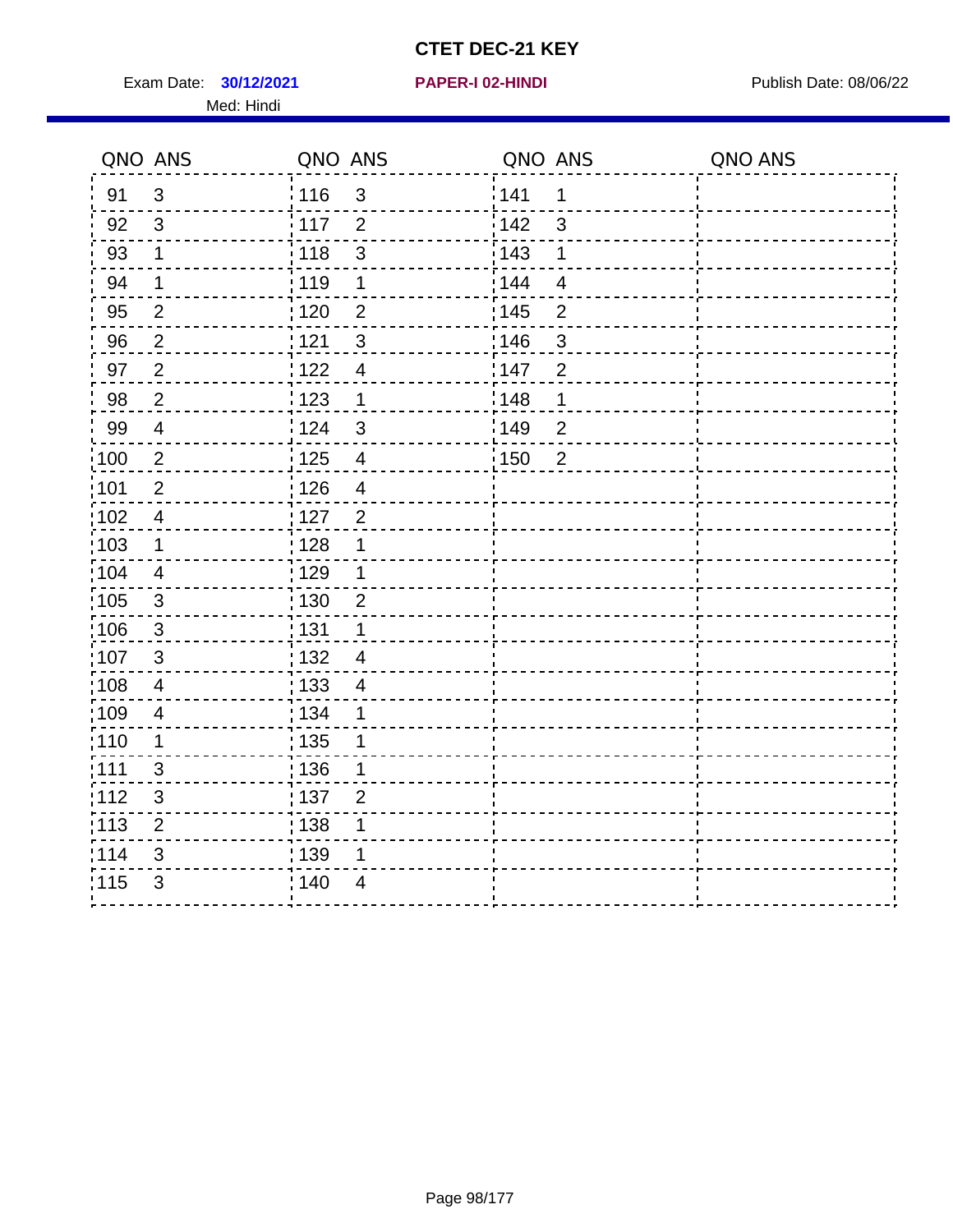Exam Date: **30/12/2021 PAPER-I 16-SANSKRIT** Publish Date: 08/06/22 Med: Hindi

|       | QNO ANS                 | QNO ANS           |                | QNO ANS |                | QNO ANS |
|-------|-------------------------|-------------------|----------------|---------|----------------|---------|
| 91    | $\overline{2}$          | 116               | $\mathfrak{S}$ | 1141    | 1              |         |
| 92    | 3                       | $\frac{1}{2}$ 117 | $\overline{2}$ | 142     | 3              |         |
| 93    | $\mathbf 1$             | 118               | $\mathsf 3$    | 143     | 1              |         |
| 94    | 3                       | : 119             | 1              | : 144   | $\overline{4}$ |         |
| 95    | $\overline{2}$          | : 120             | 2              | : 145   | $\overline{2}$ |         |
| 96    | 1                       | : 121             | 1              | 146     | $\mathfrak{S}$ |         |
| 97    | $\overline{2}$          | 1122              | $\overline{2}$ | 147     | $\overline{2}$ |         |
| 98    | $\mathbf 1$             | 123               | $\mathbf 1$    | 148     | 1              |         |
| 99    | $\sqrt{3}$              | 124               | $\mathsf 3$    | :149    | $\mathbf 2$    |         |
| :100  | $\mathbf 1$             | 125               | $\mathbf{3}$   | 150     | $\overline{2}$ |         |
| :101  | $\overline{4}$          | : 126             | $\overline{4}$ |         |                |         |
| 102   | $\overline{4}$          | : 127             | $\mathbf{3}$   |         |                |         |
| 103   | 4                       | : 128             | $\overline{2}$ |         |                |         |
| :104  | $\mathfrak{S}$          | : 129             | 1              |         |                |         |
| :105  | $\overline{\mathbf{4}}$ | 130               | 1              |         |                |         |
| 106   | 3                       | : 131             | 1              |         |                |         |
| 107   | 3                       | :132              | $\overline{2}$ |         |                |         |
| :108  | $\overline{4}$          | : 133             | $\overline{4}$ |         |                |         |
| :109  | $\overline{\mathbf{4}}$ | : 134             | $\mathbf 1$    |         |                |         |
| :110  | 1                       | : 135             | $\overline{2}$ |         |                |         |
| 111   | 3                       | : 136             | 1              |         |                |         |
| 112   | $\sqrt{3}$              | : 137             | $\overline{2}$ |         |                |         |
| : 113 | $\mathbf 2$             | : 138             | 1              |         |                |         |
| 114   | 3                       | 139               | 1              |         |                |         |
| 115   | 3                       | : 140             | $\overline{4}$ |         |                |         |
|       |                         |                   |                |         |                |         |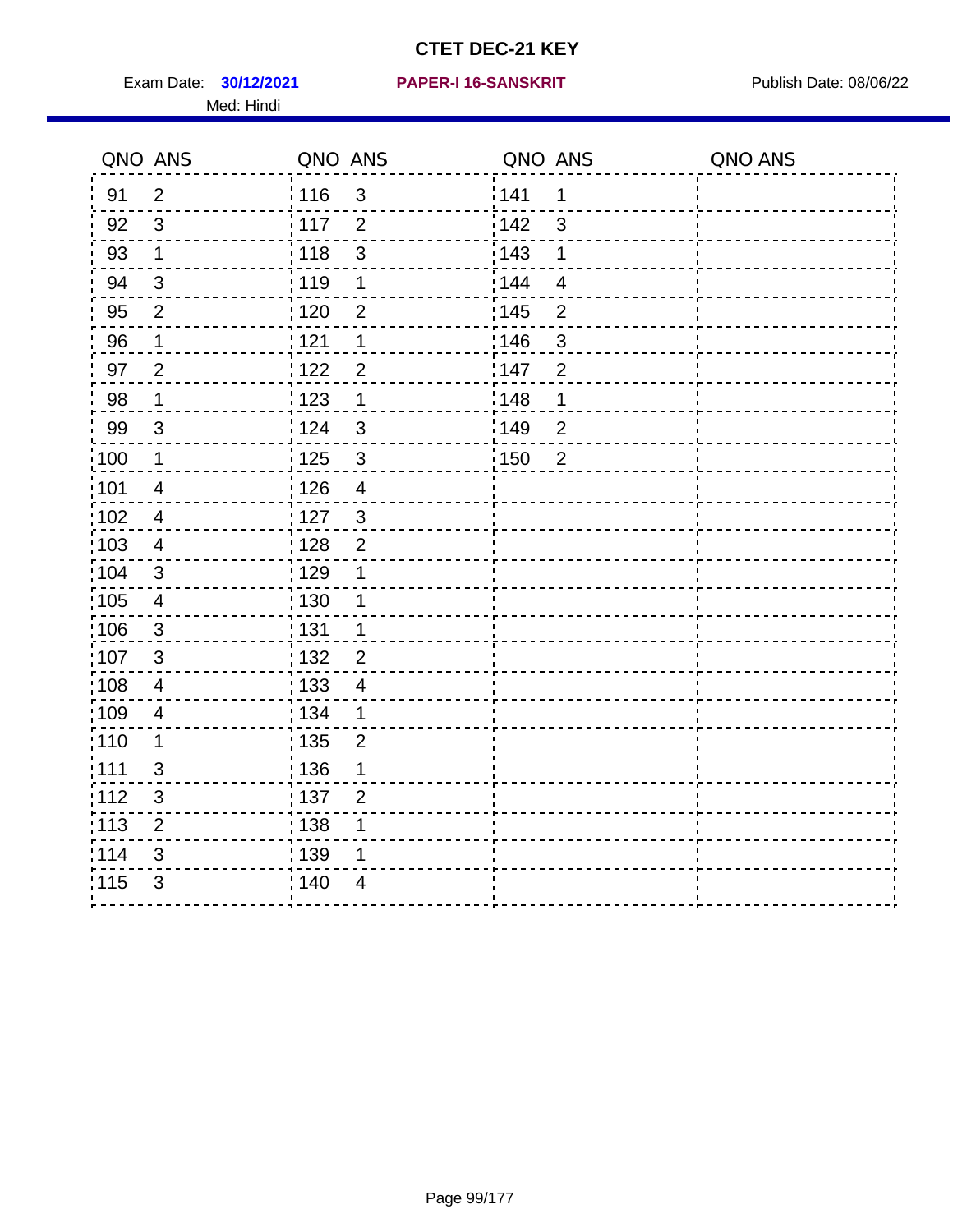Exam Date: 31/12/2021 **PAPER-I-MAIN Exam Date: 08/06/22** Med: Hindi

**31/12/2021 PAPER-I -MAIN**

|                  | QNO ANS                  | QNO ANS |                         | QNO ANS |                          | QNO ANS |                |
|------------------|--------------------------|---------|-------------------------|---------|--------------------------|---------|----------------|
| 1                | 3                        | 26      | 1                       | 51      | $\overline{2}$           | 76      | 1              |
| 2                | 2                        | 27      | 9                       | 52      | 1                        | 77      | $\overline{2}$ |
| 3                | 1                        | 28      | $\mathfrak{S}$          | 53      | 3                        | 78      | 1              |
| 4                | 3                        | 29      | 1                       | 54      | $\overline{2}$           | 79      | $\overline{2}$ |
| $\overline{5}$   | $\overline{2}$           | 30      | $\overline{\mathbf{4}}$ | 55      | 1                        | 80      | 3              |
| 6                | 3                        | 31      | 1                       | 56      | $\overline{2}$           | 81      | 1              |
| $\overline{7}$   | 3                        | 32      | $\overline{2}$          | 57      | $\mathfrak{S}$           | 82      | 1              |
| 8                | $\mathbf 1$              | 33      | 1                       | 58      | $\overline{2}$           | 83      | 3              |
| $\boldsymbol{9}$ | 1                        | 34      | $\overline{2}$          | 59      | $\overline{2}$           | 84      | 1              |
| 10               | $\mathfrak{S}$           | 35      | $\overline{c}$          | 60      | $\overline{c}$           | 85      | 1              |
| 11               | $\mathfrak{B}$           | 36      | $\mathsf 3$             | 61      | $\mathfrak{S}$           | 86      | 1              |
| 12               | $\overline{2}$           | 37      | $\mathbf 1$             | 62      | $\mathbf 1$              | 87      | 3              |
| 13               | 1                        | 38      | $\overline{2}$          | 63      | 3                        | 88      | 1              |
| 14               | 3                        | 39      | $\overline{4}$          | 64      | $\overline{4}$           | 89      | 1              |
| 15               | $\overline{2}$           | 40      | $\sqrt{3}$              | 65      | $\overline{\mathbf{4}}$  | 90      | 1              |
| 16               | 2                        | 41      | 2                       | 66      | $\overline{2}$           |         |                |
| 17               | 3                        | 42      | 1                       | 67      | $\overline{4}$           |         |                |
| 18               | 3                        | 43      | $\overline{2}$          | 68      | 3                        |         |                |
| 19               | 4                        | 44      | 1                       | 69      | 3                        |         |                |
| 20               | $\overline{2}$           | 45      | 3                       | 70      | $\overline{2}$           |         |                |
| 21               | 4                        | 46      | 3                       | 71      | $\overline{2}$           |         |                |
| 22               | 3                        | 47      | 1                       | 72      | $\overline{4}$           |         |                |
| 23               | $\overline{\mathcal{A}}$ | 48      | 1                       | 73      | $\overline{\mathcal{A}}$ |         |                |
| 24               | $\overline{2}$           | 49      | 3                       | 74      | 3                        |         |                |
| 25               | 1                        | 50      |                         | 75      | 3                        |         |                |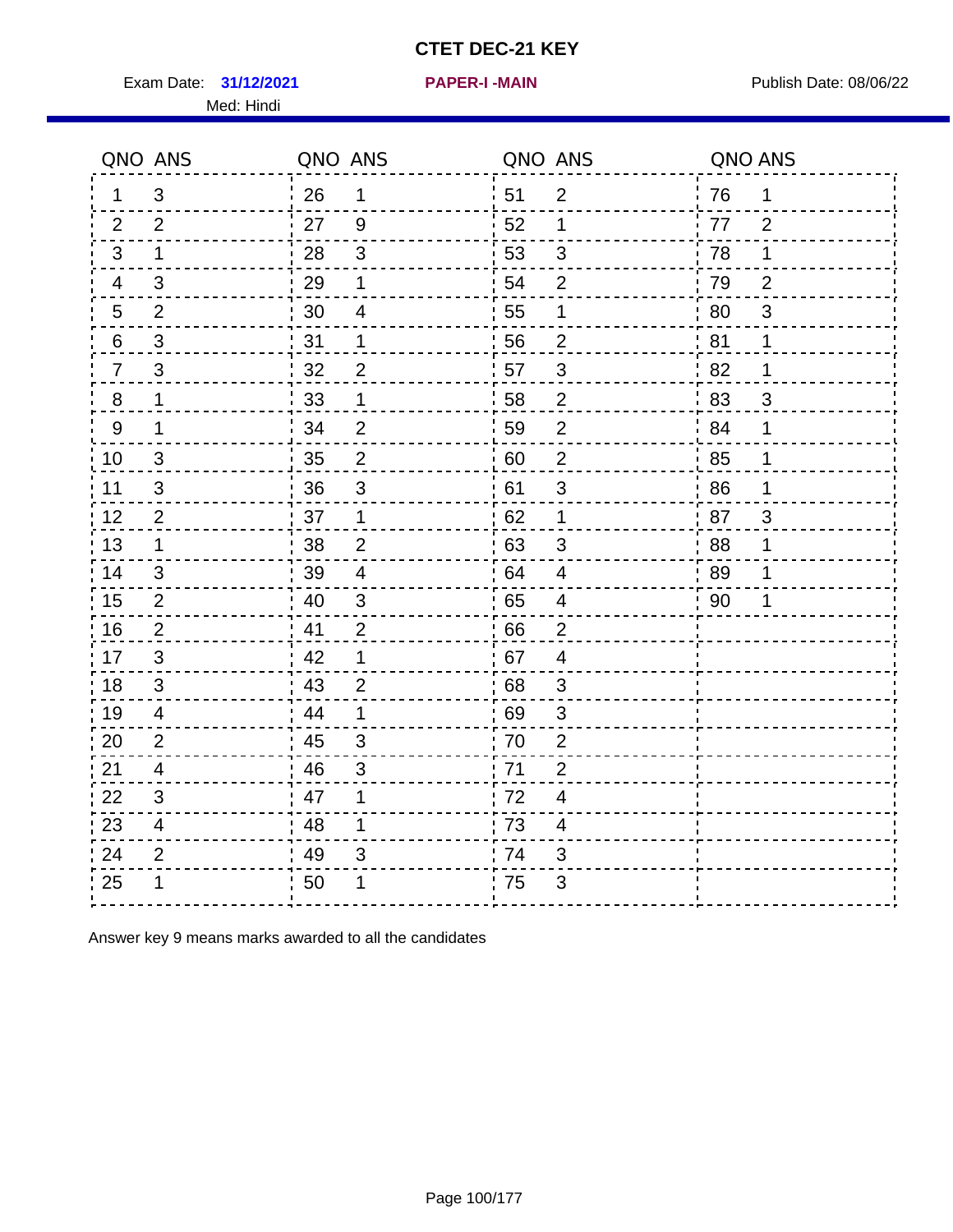Exam Date: 31/12/2021 PAPER-I 01-ENGLISH PREER Publish Date: 08/06/22 Med: Hindi

|                   | QNO ANS                  | QNO ANS           |                | QNO ANS |                | QNO ANS |
|-------------------|--------------------------|-------------------|----------------|---------|----------------|---------|
| 91                | $\overline{4}$           | 116               | $\mathfrak{S}$ | 141     | $\mathfrak{S}$ |         |
| 92                | $\overline{4}$           | 117               | $\overline{2}$ | 142     | 1              |         |
| 93                | $\sqrt{3}$               | 118               | $\mathbf{3}$   | 143     | 1              |         |
| 94                | 3                        | : 119             | $\mathbf{3}$   | 144     | 1              |         |
| 95                | 1                        | : 120             | 1              | : 145   | $\overline{2}$ |         |
| 96                | $\overline{2}$           | 121               | 1              | 146     | $\overline{2}$ |         |
| 97                | $\overline{2}$           | $122$             | $\mathbf{3}$   | 147     | 1              |         |
| 98                | $\mathbf{3}$             | $\frac{1}{2}$ 123 | 1              | 148     | $\overline{4}$ |         |
| 99                | $\overline{4}$           | 124               | 1              | 149     | $\overline{4}$ |         |
| $\frac{1}{1}$ 100 | $\sqrt{3}$               | 125               | $\overline{c}$ | 150     | $\overline{2}$ |         |
| 101               | $\overline{\mathcal{A}}$ | 126               | $\overline{2}$ |         |                |         |
| 102               | $\overline{4}$           | : 127             | $\overline{4}$ |         |                |         |
| 103               | $\mathbf 1$              | : 128             | $\mathbf{3}$   |         |                |         |
| 104               | $\overline{2}$           | : 129             | $\mathfrak{3}$ |         |                |         |
| 105               | $\sqrt{2}$               | : 130             | $\overline{2}$ |         |                |         |
| ;106              | 4                        | : 131             | $\overline{4}$ |         |                |         |
| :107              | $\overline{2}$           | : 132             | $\overline{2}$ |         |                |         |
| $\frac{1}{1}$ 108 | $\overline{\mathbf{4}}$  | : 133             | $\overline{2}$ |         |                |         |
| :109              | $\overline{\mathbf{4}}$  | : 134             | $\overline{2}$ |         |                |         |
| :110              | 1                        | : 135             | $\overline{2}$ |         |                |         |
| :111              | $\overline{\mathcal{A}}$ | : 136             | $\mathbf{3}$   |         |                |         |
| 112               | 1                        | 137               | $\overline{c}$ |         |                |         |
| : 113             | $\overline{2}$           | 138               | $\overline{c}$ |         |                |         |
| 114               | 3                        | : 139             | 4              |         |                |         |
| 115               | $\overline{2}$           | 140               | $\overline{2}$ |         |                |         |
|                   |                          |                   |                |         |                |         |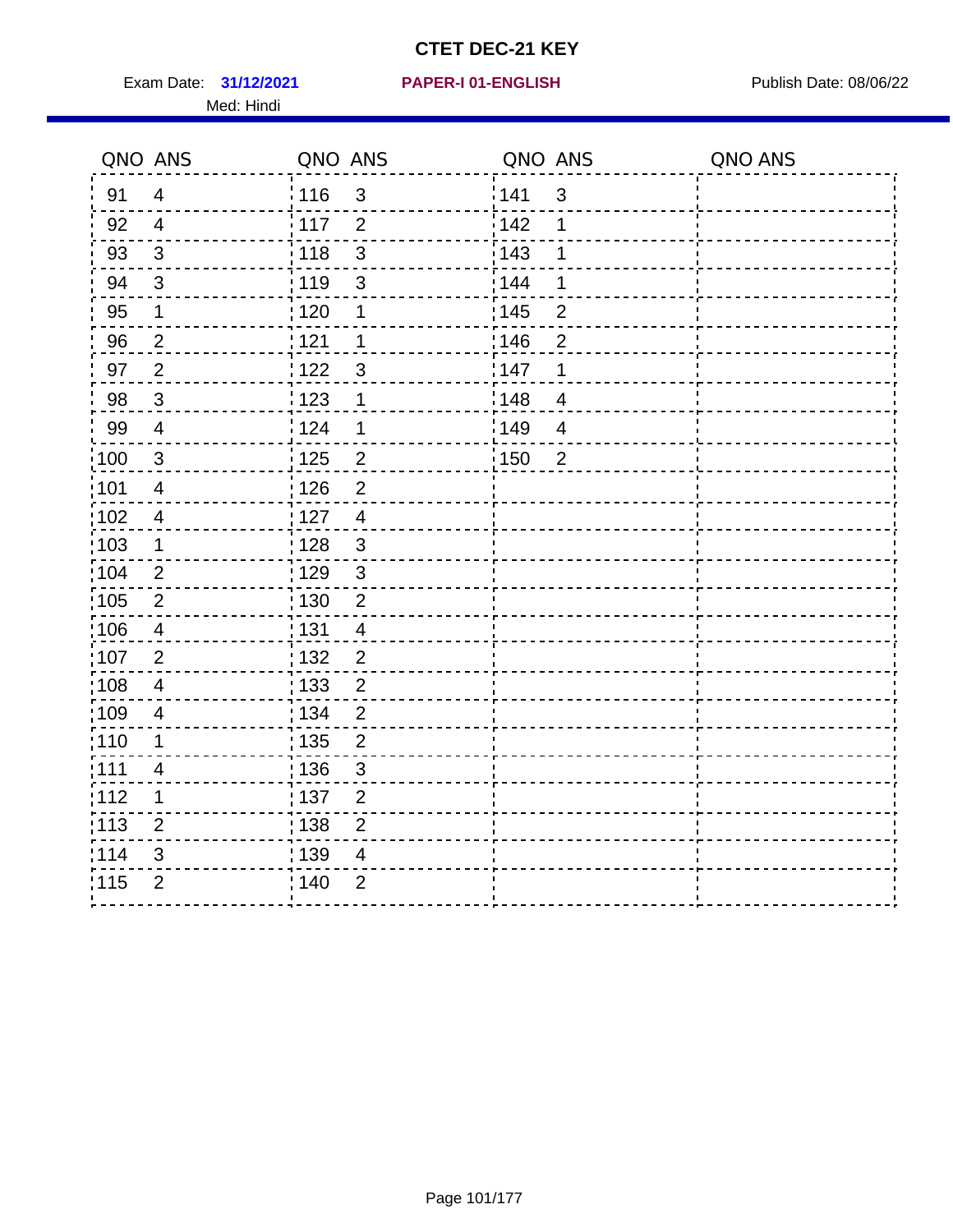Exam Date: 31/12/2021 **PAPER-I 02-HINDI Exam Date: 08/06/22** Med: Hindi

**31/12/2021 PAPER-I 02-HINDI**

|       | QNO ANS                  | QNO ANS           |                | QNO ANS |                          | QNO ANS |
|-------|--------------------------|-------------------|----------------|---------|--------------------------|---------|
| 91    | $\mathbf 1$              | 116               | $\sqrt{3}$     | 1141    | $\sqrt{3}$               |         |
| 92    | 2                        | $\frac{1}{2}$ 117 | $\overline{2}$ | 142     | 1                        |         |
| 93    | $\mathfrak{Z}$           | 118               | $\mathbf{3}$   | 143     | 1                        |         |
| 94    | 2                        | : 119             | $\mathfrak{S}$ | : 144   | 1                        |         |
| 95    | $\sqrt{3}$               | : 120             | 1              | : 145   | $\overline{2}$           |         |
| 96    | 3                        | 121               | $\mathbf{3}$   | :146    | $\overline{2}$           |         |
| 97    | $\mathbf{3}$             | 122               | $\overline{4}$ | 147     | 1                        |         |
| 98    | $\sqrt{2}$               | 123               | $\overline{1}$ | 148     | $\overline{\mathcal{A}}$ |         |
| 99    | $\mathbf{2}$             | 124               | $\overline{2}$ | 149     | $\overline{4}$           |         |
| :100  | $\overline{4}$           | 125               | $\overline{2}$ | 150     | $\overline{2}$           |         |
| :101  | 1                        | : 126             | $\mathbf 2$    |         |                          |         |
| 102   | 3                        | : 127             | $\overline{4}$ |         |                          |         |
| 103   | $\overline{2}$           | :128              | 2              |         |                          |         |
| 104   | $\mathbf 1$              | : 129             | $\sqrt{3}$     |         |                          |         |
| 105   | $\mathbf 1$              | $\frac{1}{1}$ 130 | $\mathbf 2$    |         |                          |         |
| 106   | 4                        | : 131             | $\overline{2}$ |         |                          |         |
| 107   | $\overline{2}$           | :132              | 1              |         |                          |         |
| 108   | $\overline{4}$           | : 133             | $\mathbf 1$    |         |                          |         |
| ;109  | $\overline{4}$           | : 134             | $\overline{4}$ |         |                          |         |
| :110  | 1                        | : 135             | 1              |         |                          |         |
| : 111 | $\overline{\mathcal{A}}$ | : 136             | $\mathfrak{S}$ |         |                          |         |
| 112   | 1                        | : 137             | $\mathbf 2$    |         |                          |         |
| 113   | $\overline{2}$           | : 138             | $\overline{c}$ |         |                          |         |
| 114   | 3                        | : 139             | 4              |         |                          |         |
| 115   | $\overline{2}$           | 140               | $\overline{2}$ |         |                          |         |
|       |                          |                   |                |         |                          |         |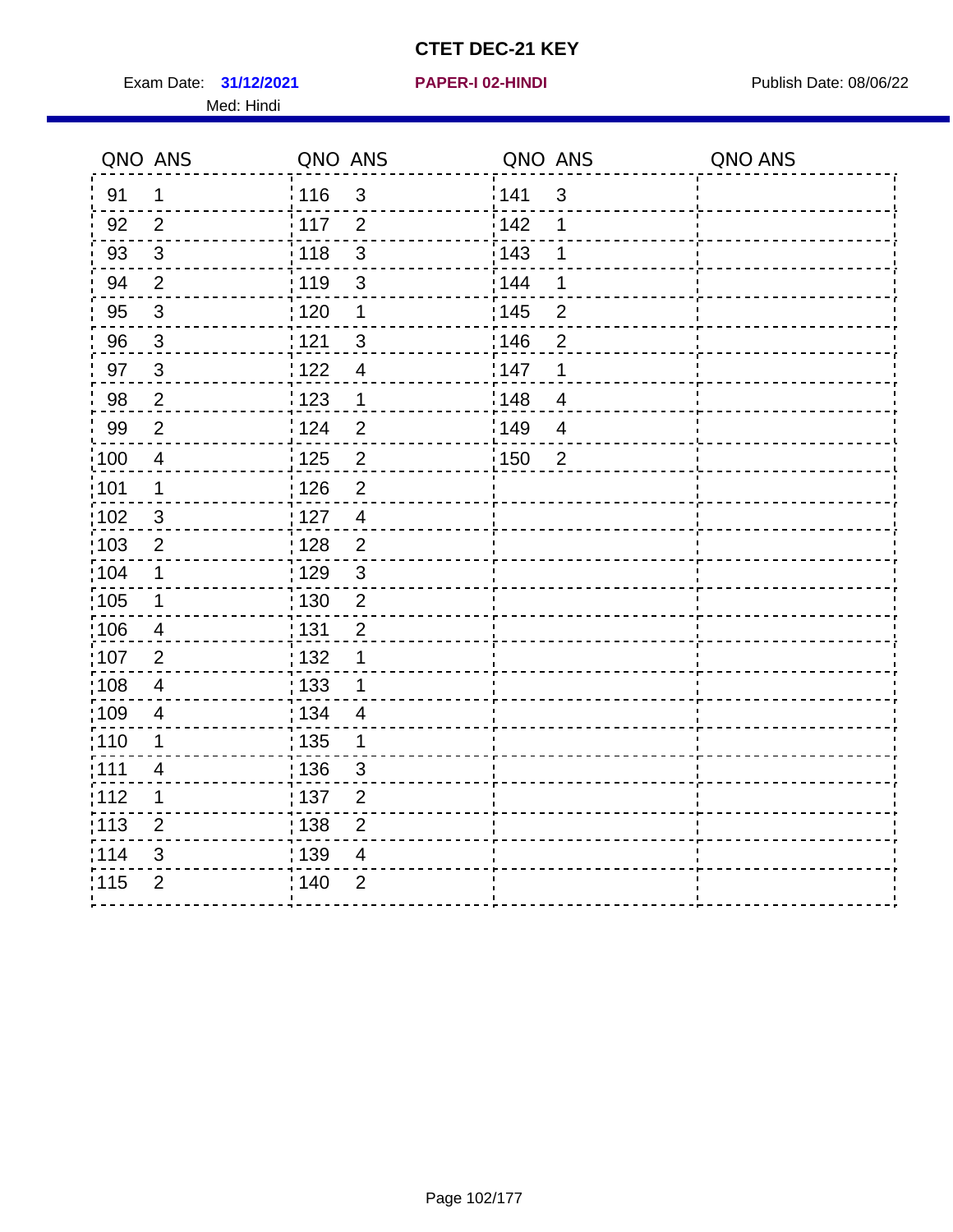Exam Date: 31/12/2021 PAPER-I 16-SANSKRIT Publish Date: 08/06/22 Med: Hindi

|                   | QNO ANS                  | QNO ANS           |                | QNO ANS           |                | QNO ANS |
|-------------------|--------------------------|-------------------|----------------|-------------------|----------------|---------|
| 91                | $\mathbf 1$              | 116               | $\mathfrak{S}$ | 141               | $\mathfrak{S}$ |         |
| 92                | $\overline{2}$           | 117               | $\overline{2}$ | 142               | 1              |         |
| 93                | $\mathbf 1$              | 118               | $\mathbf{3}$   | 143               | 1              |         |
| 94                | 1                        | : 119             | 3              | : 144             | 1              |         |
| 95                | $\mathfrak{S}$           | : 120             | 1              | : 145             | $\overline{2}$ |         |
| 96                | 4                        | 121               | 3              | 146               | $\overline{2}$ |         |
| 97                | $\overline{4}$           | : 122             | 1              | 147               | 1              |         |
| 98                | $\mathbf{1}$             | 123               | $\overline{4}$ | 148               | $\overline{4}$ |         |
| 99                | $\sqrt{3}$               | 124               | $\overline{2}$ | $\frac{1}{2}$ 149 | $\overline{4}$ |         |
| $\frac{1}{1}$ 100 | $\overline{4}$           | 125               | $\mathbf 1$    | 150               | $\overline{2}$ |         |
| :101              | $\mathbf 2$              | : 126             | $\overline{2}$ |                   |                |         |
| 102               | $\mathfrak{3}$           | : 127             | $\mathbf 1$    |                   |                |         |
| ;103              | $\overline{4}$           | :128              | $\overline{2}$ |                   |                |         |
| 104               | $\mathbf{3}$             | : 129             | $\mathfrak{S}$ |                   |                |         |
| 105               | $\mathbf 1$              | $\frac{1}{1}$ 130 | $\overline{2}$ |                   |                |         |
| 106               | 4                        | : 131             | 1              |                   |                |         |
| 107               | $\overline{2}$           | :132              | 1              |                   |                |         |
| 108               | $\overline{4}$           | 133               | $\mathbf{1}$   |                   |                |         |
| :109              | $\overline{\mathbf{4}}$  | : 134             | 3              |                   |                |         |
| : 110             | 1                        | : 135             | $\overline{4}$ |                   |                |         |
| : 111             | $\overline{\mathcal{A}}$ | : 136             | $\mathbf{3}$   |                   |                |         |
| 112               | 1                        | 137               | $\overline{c}$ |                   |                |         |
| 113               | $\overline{2}$           | 138               | $\overline{c}$ |                   |                |         |
| 114               | 3                        | 139               | 4              |                   |                |         |
| 115               | $\overline{2}$           | 140               | $\overline{2}$ |                   |                |         |
|                   |                          |                   |                |                   |                |         |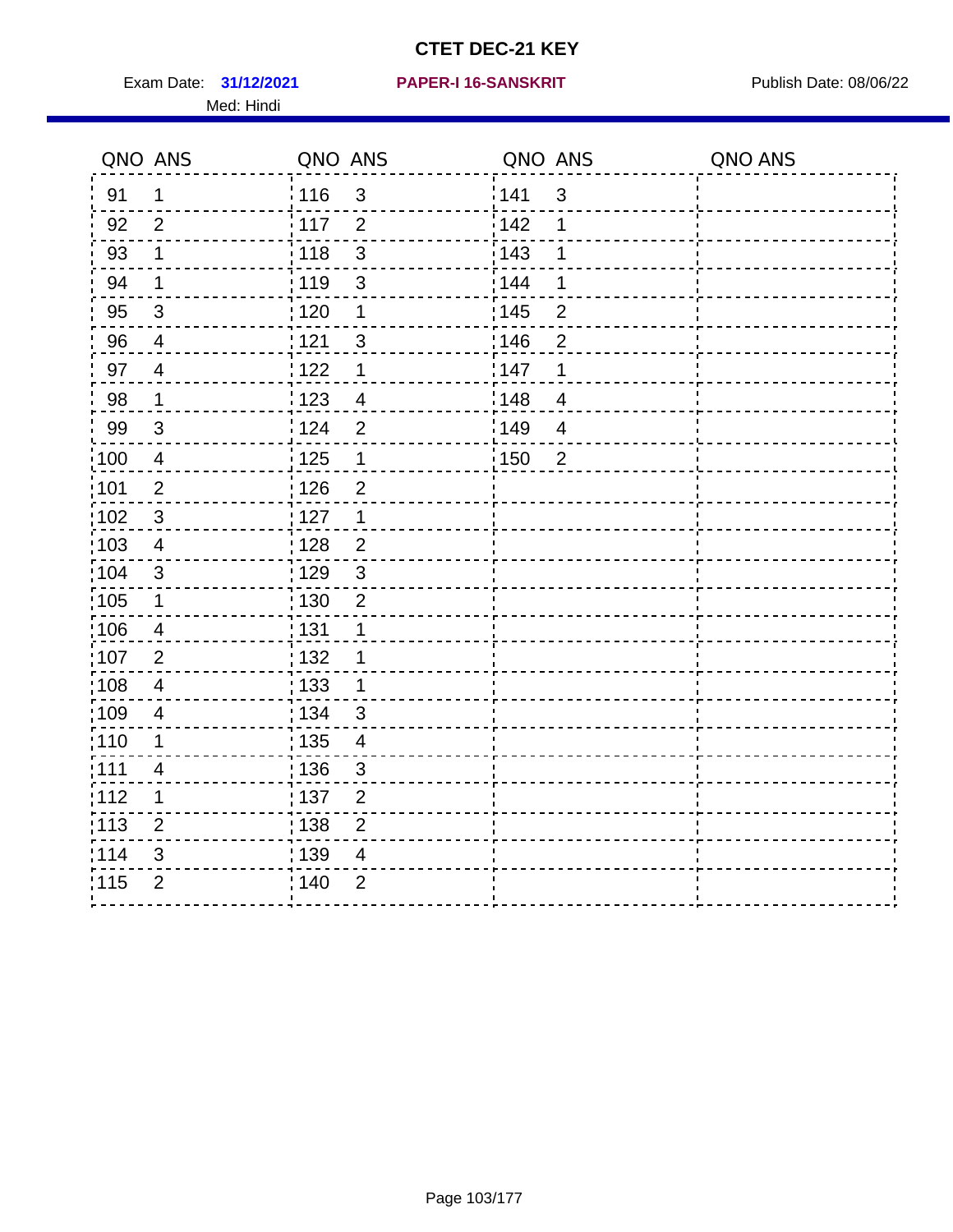Exam Date: 01/01/2022 PAPER-I-MAIN PUBLISH Date: 08/06/22 Med: Hindi

**01/01/2022 PAPER-I -MAIN**

|                | QNO ANS                   | QNO ANS |                           |      | QNO ANS                   | QNO ANS |                |
|----------------|---------------------------|---------|---------------------------|------|---------------------------|---------|----------------|
| 1              | $\overline{4}$            | 26      | $\overline{2}$            | ¦ 51 | $\overline{2}$            | 76      | $\overline{2}$ |
| 2              | $\mathbf 1$               | 27      | $\mathbf{3}$              | 52   | $\overline{4}$            | 77      | $\overline{4}$ |
| 3              | $\overline{4}$            | 28      | 1                         | 53   | $\overline{\mathcal{A}}$  | 78      | 3              |
| $\overline{4}$ | $\mathbf 1$               | 29      | 1                         | 54   | 1                         | 79      | $\overline{4}$ |
| 5              | 3                         | 30      | $\overline{2}$            | 55   | 1                         | 80      | 1              |
| 6              | 1                         | 31      | 3                         | 56   | 1                         | 81      | 1              |
| $\overline{7}$ | $\mathbf 2$               | 32      | $\overline{4}$            | 57   | 3                         | 82      | $\overline{4}$ |
| 8              | 1                         | 33      | $\mathfrak{S}$            | 58   | $\overline{2}$            | 83      | $\overline{4}$ |
| 9              | 1                         | 34      | $\overline{2}$            | 59   | $\overline{4}$            | 84      | 3              |
| 10             | $\mathfrak{S}$            | 35      | $\overline{4}$            | 60   | $\ensuremath{\mathsf{3}}$ | 85      | $\mathbf 1$    |
| 11             | $\overline{2}$            | 36      | $\overline{\mathcal{A}}$  | 61   | 9                         | 86      | $\sqrt{3}$     |
| 12             | $\sqrt{3}$                | 37      | $\mathfrak{S}$            | 62   | $\overline{2}$            | 87      | $\mathbf{3}$   |
| 13             | $\mathbf 1$               | 38      | $\overline{2}$            | .63  | $\overline{4}$            | 88      | $\overline{2}$ |
| 14             | 2                         | 39      | $\overline{2}$            | 64   | 1                         | 89      | $\overline{2}$ |
| 15             | $\boldsymbol{9}$          | 40      | $\sqrt{3}$                | 65   | $\mathbf{2}$              | 90      | $\mathfrak{S}$ |
| 16             | $\overline{4}$            | 41      | 1                         | 66   | $\mathfrak{S}$            |         |                |
| 17             | 1                         | 42      | 9                         | .67  | $\overline{2}$            |         |                |
| 18             | $\overline{2}$            | 43      | 1                         | 68   | $\overline{2}$            |         |                |
| 19             | $\overline{2}$            | 44      | $\overline{\mathcal{A}}$  | 69   | 3                         |         |                |
| 20             | 1                         | 45      | $\overline{2}$            | 70   | 1                         |         |                |
| 21             | 4                         | 46      | 3                         | 71   | 3                         |         |                |
| 22             | $\mathbf 1$               | 47      | $\overline{4}$            | 72   | $\sqrt{3}$                |         |                |
| 23             | $\mathbf 1$               | 48      | $\overline{2}$            | 73   | 3                         |         |                |
| 24             | 3                         | 49      | $\overline{2}$            | 74   | 3                         |         |                |
| 25             | $\ensuremath{\mathsf{3}}$ | 50      | $\ensuremath{\mathsf{3}}$ | 75   | $\overline{\mathcal{A}}$  |         |                |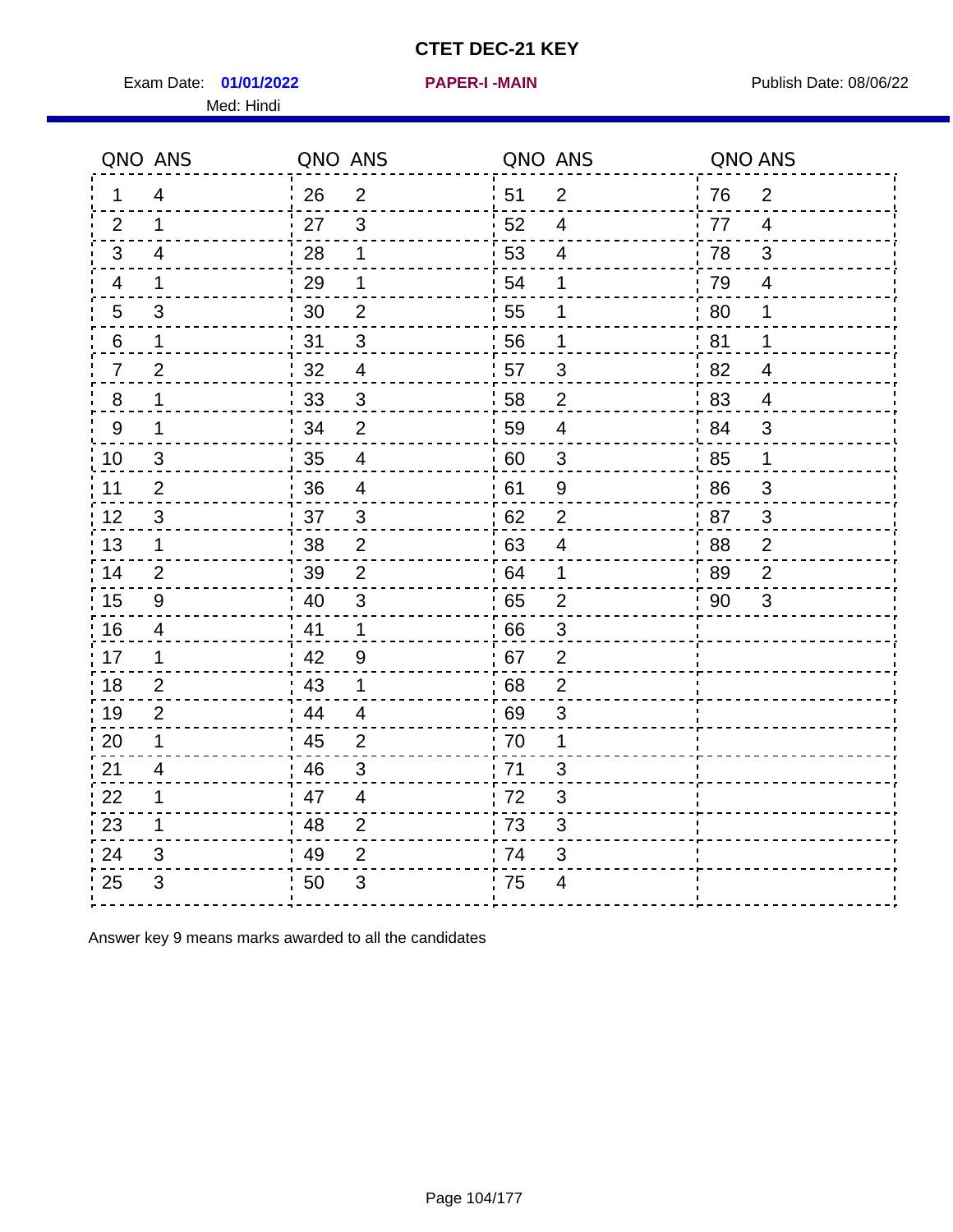Exam Date: 01/01/2022 PAPER-I 01-ENGLISH PREER FOR Publish Date: 08/06/22 Med: Hindi

**01/01/2022 PAPER-I 01-ENGLISH**

|                   | QNO ANS                  | QNO ANS           |                          | QNO ANS |                | QNO ANS |
|-------------------|--------------------------|-------------------|--------------------------|---------|----------------|---------|
| 91                | $\mathbf 1$              | : 116             | 3                        | 141     | $\mathfrak{3}$ |         |
| 92                | $\mathbf{3}$             | 117               | $\overline{2}$           | 142     | $\mathbf{3}$   |         |
| 93                | $\sqrt{3}$               | 118               | $\overline{2}$           | 143     | $\overline{2}$ |         |
| 94                | $\overline{2}$           | : 119             | 3                        | 144     | $\overline{2}$ |         |
| 95                | $\overline{\mathcal{A}}$ | :120              | 1                        | : 145   | $\overline{2}$ |         |
| 96                | $\overline{2}$           | 121               | 1                        | 146     | $\overline{2}$ |         |
| 97                | $\overline{2}$           | 1122              | $\mathfrak{S}$           | 147     | $\mathfrak{S}$ |         |
| 98                | $\overline{2}$           | 1123              | $\overline{4}$           | 148     | 1              |         |
| 99                | $\sqrt{3}$               | 124               | $\overline{4}$           | 149     | $\overline{2}$ |         |
| 100               | $\sqrt{3}$               | $\frac{1}{1}$ 125 | $\overline{\mathbf{4}}$  | 150     | 1              |         |
| 101               | $\overline{\mathbf{4}}$  | : 126             | 1                        |         |                |         |
| :102              | $\overline{\mathbf{4}}$  | : 127             | $\mathbf{3}$             |         |                |         |
| $\frac{1}{1}$ 103 | $\mathfrak{B}$           | 128               | $\mathbf{3}$             |         |                |         |
| 104               | $\mathbf 1$              | : 129             | 9                        |         |                |         |
| :105              | $\mathbf{2}$             | : 130             | $\overline{4}$           |         |                |         |
| 106               | $\mathbf 1$              | : 131             | 3                        |         |                |         |
| 107               | 1                        | : 132             | $\mathbf{3}$             |         |                |         |
| :108              | $\mathbf 1$              | : 133             | $\overline{2}$           |         |                |         |
| :109              | $\overline{2}$           | : 134             | $\overline{\mathcal{A}}$ |         |                |         |
| :110              | $\overline{\mathbf{4}}$  | $\frac{1}{1}$ 135 | $\overline{4}$           |         |                |         |
| :111              | 1                        | : 136             | 1                        |         |                |         |
| 112               | $\overline{2}$           | : 137             | 1                        |         |                |         |
| $\frac{1}{1}$ 113 | 3                        | : 138             | $\mathbf 1$              |         |                |         |
| 114               | 1                        | : 139             | 3                        |         |                |         |
| 115               | 1                        | : 140             | $\overline{2}$           |         |                |         |
|                   |                          |                   |                          |         |                |         |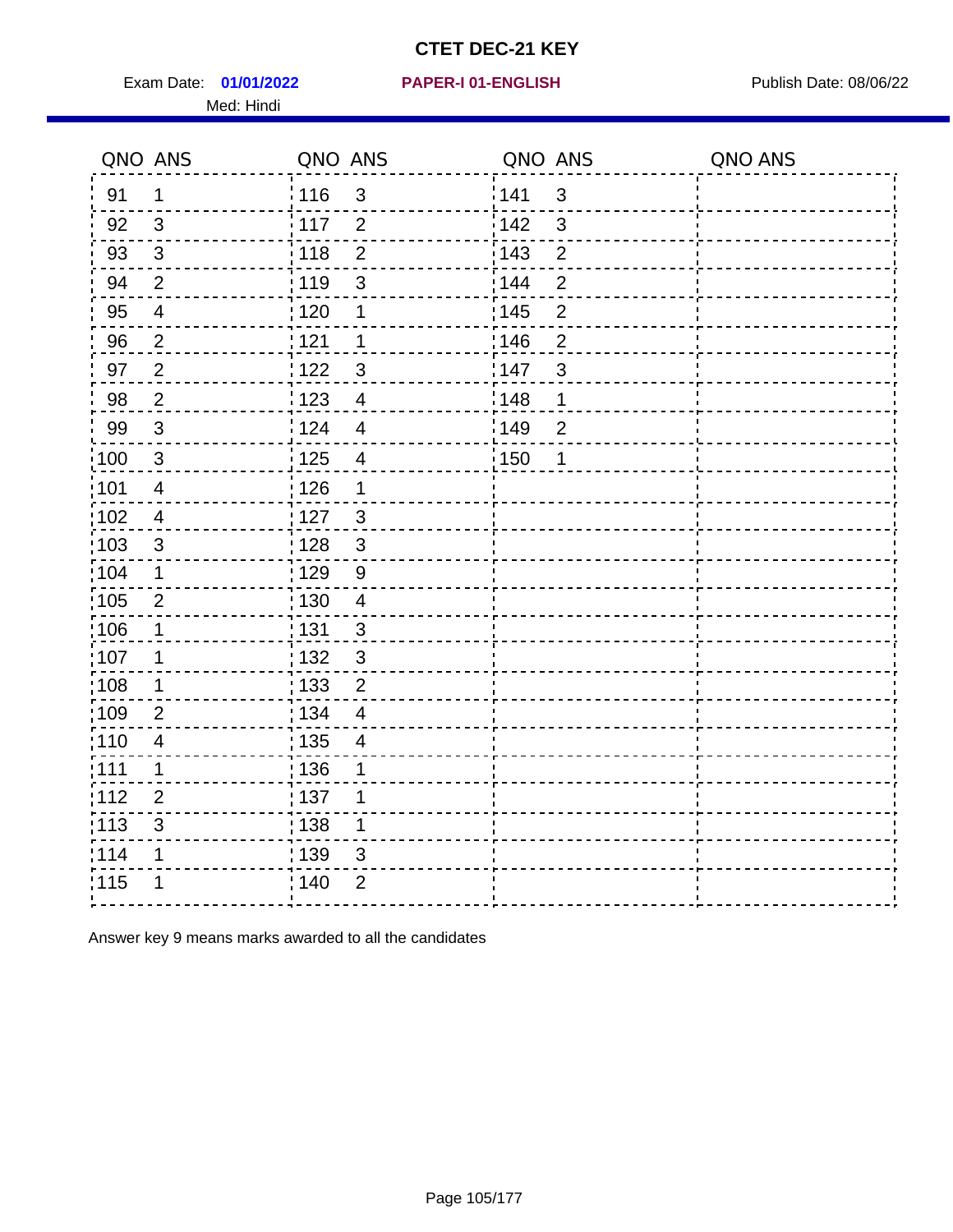Exam Date: 01/01/2022 **PAPER-I 02-HINDI Exam Date: 08/06/22** Med: Hindi

**01/01/2022 PAPER-I 02-HINDI**

|                   | QNO ANS                  | QNO ANS           |                         | QNO ANS           |                | QNO ANS |
|-------------------|--------------------------|-------------------|-------------------------|-------------------|----------------|---------|
| 91                | $\overline{2}$           | 116               | $\mathsf 3$             | 141               | $\sqrt{3}$     |         |
| 92                | $\mathfrak{S}$           | 117               | $\overline{2}$          | 142               | 3              |         |
| 93                | $\mathbf{3}$             | 118               | $\overline{2}$          | 143               | $\overline{2}$ |         |
| 94                | 1                        | : 119             | $\mathbf{3}$            | 144               | $\overline{2}$ |         |
| 95                | 1                        | : 120             | 1                       | : 145             | $\overline{2}$ |         |
| 96                | $\overline{2}$           | 121               | 1                       | 146               | $\overline{2}$ |         |
| 97                | $\overline{2}$           | : 122             | 3                       | 147               | 3              |         |
| $98\,$            | $\mathbf{3}$             | 123               | $\mathbf{1}$            | $\frac{1}{2}$ 148 | 1              |         |
| 99                | $\mathbf 1$              | 124               | $\overline{2}$          | $\frac{1}{2}$ 149 | $\overline{2}$ |         |
| 100               | $\mathbf{3}$             | 125               | $\overline{2}$          | 150               | $\mathbf 1$    |         |
| :101              | $\overline{\mathcal{A}}$ | 126               | $\overline{\mathbf{4}}$ |                   |                |         |
| 102               | 1                        | : 127             | 1                       |                   |                |         |
| 103               | $\mathbf{3}$             | 128               | $\mathfrak{S}$          |                   |                |         |
| 104               | $\overline{\mathbf{4}}$  | : 129             | $\overline{2}$          |                   |                |         |
| 105               | $\mathbf{2}$             | : 130             | $\mathbf{3}$            |                   |                |         |
| :106              | 1                        | : 131             | $\overline{4}$          |                   |                |         |
| :107              | 1                        | : 132             | $\overline{4}$          |                   |                |         |
| $\frac{1}{1}$ 108 | $\mathbf 1$              | : 133             | 1                       |                   |                |         |
| :109              | $\overline{2}$           | : 134             | 1                       |                   |                |         |
| :110              | 4                        | : 135             | 4                       |                   |                |         |
| 111               | 1                        | : 136             | 1                       |                   |                |         |
| 112               | $\overline{2}$           | $\frac{1}{1}$ 137 | 1                       |                   |                |         |
| 113               | 3                        | 138               | 1                       |                   |                |         |
| 1114              | 1                        | 139               | 3                       |                   |                |         |
| 115               | 1                        | 140               | $\overline{2}$          |                   |                |         |
|                   |                          |                   |                         |                   |                |         |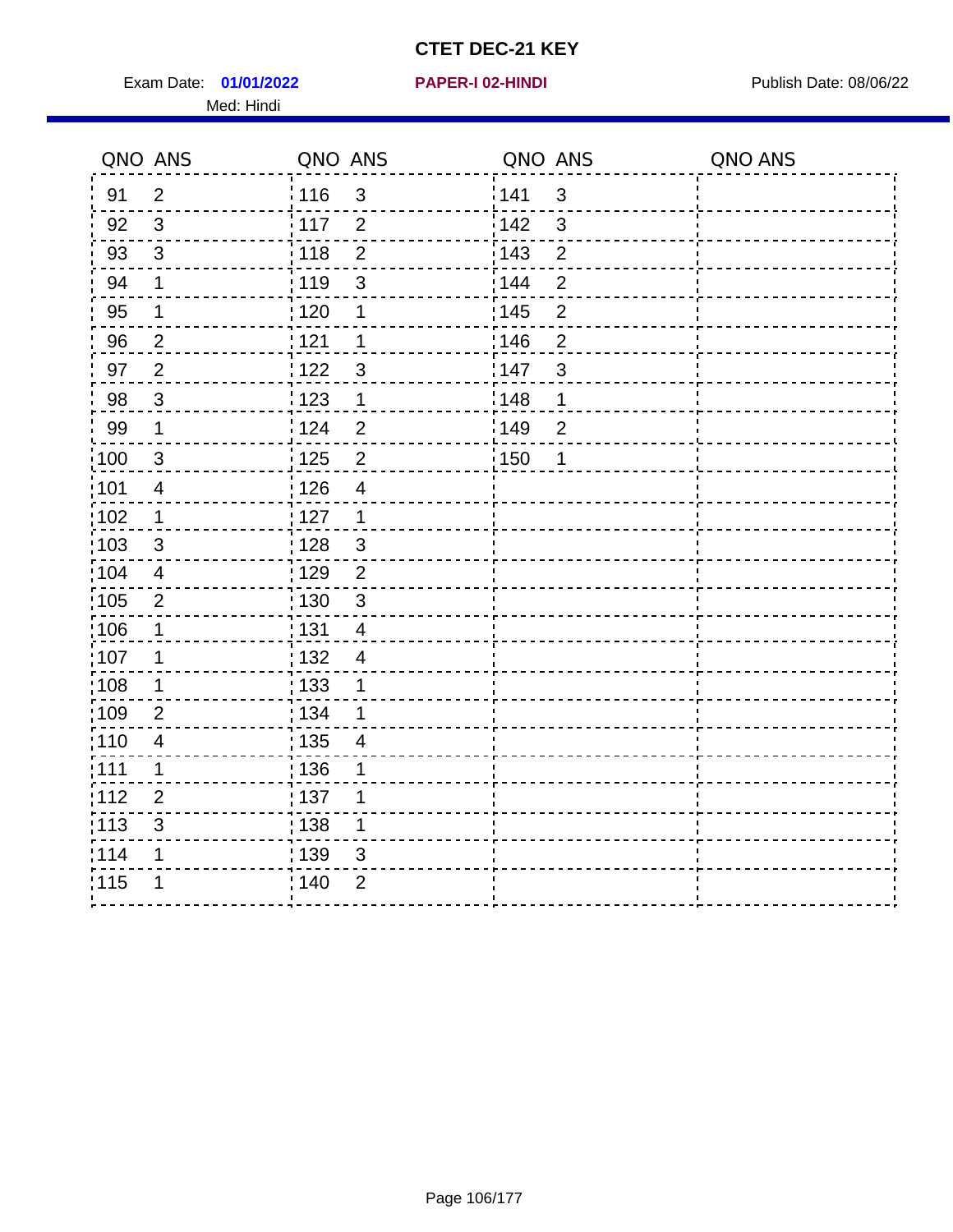Exam Date: 03/01/2022 **PAPER-I-MAIN Provided by Publish Date: 08/06/22** Med: Hindi

**03/01/2022 PAPER-I -MAIN**

|                  | QNO ANS        | QNO ANS |                          |      | QNO ANS        | QNO ANS |                |
|------------------|----------------|---------|--------------------------|------|----------------|---------|----------------|
| 1                | $\overline{2}$ | 26      | $\overline{4}$           | ¦ 51 | $\sqrt{3}$     | 76      | $\mathbf{3}$   |
| 2                | 3              | 27      | 2                        | 52   | $\overline{2}$ | 77      | 3              |
| 3                | 2              | 28      | $\overline{2}$           | 53   | 1              | 78      | 3              |
| 4                | 9              | 29      | $\overline{2}$           | 54   | 1              | 79      | 1              |
| 5                | 3              | 30      | $\overline{\mathcal{A}}$ | 55   | 1              | 80      | 3              |
| 6                | 1              | 31      | 4                        | 56   | $\overline{2}$ | 81      | 4              |
| 7                | $\overline{2}$ | 32      | $\overline{2}$           | 57   | $\overline{2}$ | 82      | 1              |
| 8                | $\mathfrak{S}$ | 33      | $\boldsymbol{2}$         | 58   | $\sqrt{3}$     | 83      | $\overline{2}$ |
| $\boldsymbol{9}$ | $\mathbf 1$    | 34      | $\mathfrak{S}$           | 59   | 1              | 84      | $\mathfrak{S}$ |
| 10               | 3              | 35      | $\mathbf 1$              | 60   | $\overline{c}$ | 85      | $\overline{4}$ |
| 11               | $\overline{2}$ | 36      | $\overline{2}$           | 61   | $\overline{2}$ | 86      | $\mathfrak{S}$ |
| 12               | $\sqrt{3}$     | 37      | $\boldsymbol{9}$         | 62   | $\sqrt{3}$     | 87      | $\overline{4}$ |
| 13               | 3              | 38      | $\overline{2}$           | 63   | 1              | 88      | 1              |
| 14               | 3              | 39      | 4                        | 64   | $\overline{2}$ | 89      | 1              |
| 15               | 9              | 40      | $\mathbf 1$              | 65   | $\overline{2}$ | 90      | 3              |
| 16               | 3              | 41      | $\mathfrak{S}$           | .66  | $\overline{2}$ |         |                |
| 17               | $\overline{2}$ | 42      | 1                        | .67  | $\overline{2}$ |         |                |
| 18               | $\overline{2}$ | 43      | 3                        | 68   | 3              |         |                |
| 19               | $\mathbf 1$    | 44      | 2                        | 69   | 3              |         |                |
| 20               | 3              | 45      | $\sqrt{3}$               | 70   | $\sqrt{3}$     |         |                |
| 21               | 1              | 46      | 3                        | : 71 | 1              |         |                |
| 22               | $\overline{2}$ | 47      | 3                        | 72   | 4              |         |                |
| 23               | 4              | 48      | $\overline{2}$           | 73   | 4              |         |                |
| 24               | 3              | 49      | $\sqrt{3}$               | 74   | 4              |         |                |
| 25               | 4              | 50      | $\overline{2}$           | .75  | 3              |         |                |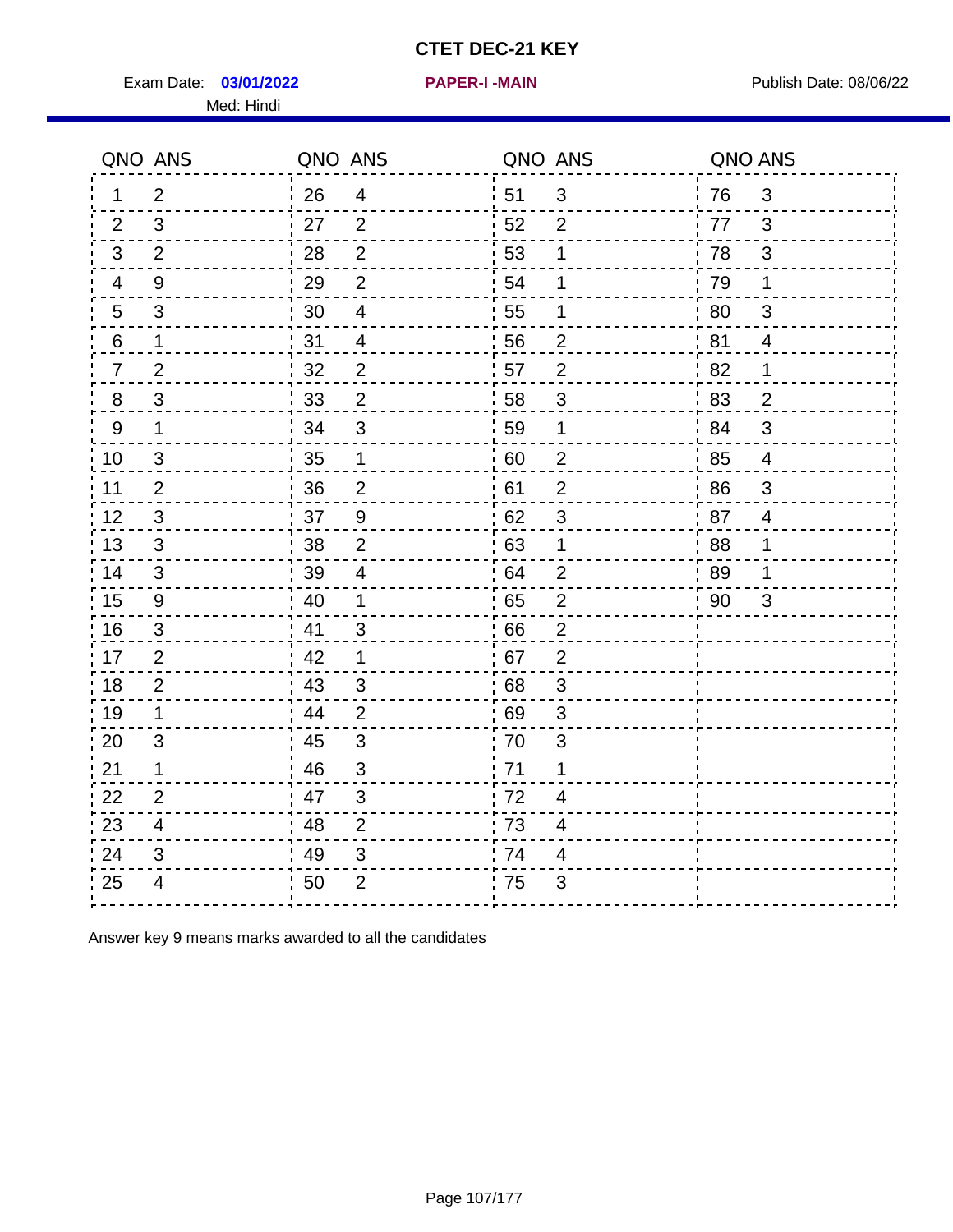Exam Date: 03/01/2022 PAPER-I 01-ENGLISH PREER FOR Publish Date: 08/06/22 Med: Hindi

### **03/01/2022 PAPER-I 01-ENGLISH**

|                   | QNO ANS                 | QNO ANS           |                | QNO ANS           |                | QNO ANS |
|-------------------|-------------------------|-------------------|----------------|-------------------|----------------|---------|
| 91                | $\overline{2}$          | : 116             | $\overline{2}$ | 141               | $\mathfrak{3}$ |         |
| 92                | $\mathfrak{S}$          | i 117             | $\overline{2}$ | 142               | 1              |         |
| 93                | $\mathbf{3}$            | 118               | $\sqrt{3}$     | 143               | 1              |         |
| 94                | 2                       | : 119             | $\overline{2}$ | : 144             | $\overline{2}$ |         |
| 95                | $\mathfrak{S}$          | : 120             | 1              | : 145             | 4              |         |
| 96                | 1                       | 121               | 3              | 146               | 4              |         |
| 97                | $\overline{\mathbf{4}}$ | 122               | $\overline{4}$ | 147               | 1              |         |
| 98                | $\overline{2}$          | $\frac{1}{2}$ 123 | $\mathbf{1}$   | 148               | $\overline{c}$ |         |
| 99                | $\sqrt{3}$              | 124               | $\overline{2}$ | 149               | 3              |         |
| $\frac{1}{1}$ 100 | $\mathbf{3}$            | $\frac{1}{1}$ 125 | $\overline{4}$ | $\frac{1}{1}$ 150 | $\mathbf{3}$   |         |
| :101              | $\mathbf 2$             | 126               | $\overline{2}$ |                   |                |         |
| 102               | $\overline{4}$          | : 127             | $\mathbf{1}$   |                   |                |         |
| 103               | $\overline{4}$          | : 128             | $\overline{4}$ |                   |                |         |
| 104               | $\mathbf 1$             | : 129             | $\mathfrak{3}$ |                   |                |         |
| 105               | $\mathbf{3}$            | 130               | $\mathbf{1}$   |                   |                |         |
| :106              | $\overline{2}$          | : 131             | $\overline{4}$ |                   |                |         |
| :107              | $\overline{2}$          | 132               | $\mathbf 1$    |                   |                |         |
| 108               | $\mathbf 1$             | : 133             | $\overline{4}$ |                   |                |         |
| :109              | $\overline{2}$          | : 134             | $\overline{2}$ |                   |                |         |
| :110              | $\overline{4}$          | 135               | 3              |                   |                |         |
| :111              | $\overline{2}$          | : 136             | $\overline{4}$ |                   |                |         |
| 112               | $\mathbf 2$             | 137               | $\overline{4}$ |                   |                |         |
| 113               | 1                       | : 138             | $\overline{2}$ |                   |                |         |
| 114               | 4                       | 139               | 3              |                   |                |         |
| 115               | 1                       | 140               | $\overline{4}$ |                   |                |         |
|                   |                         |                   |                |                   |                |         |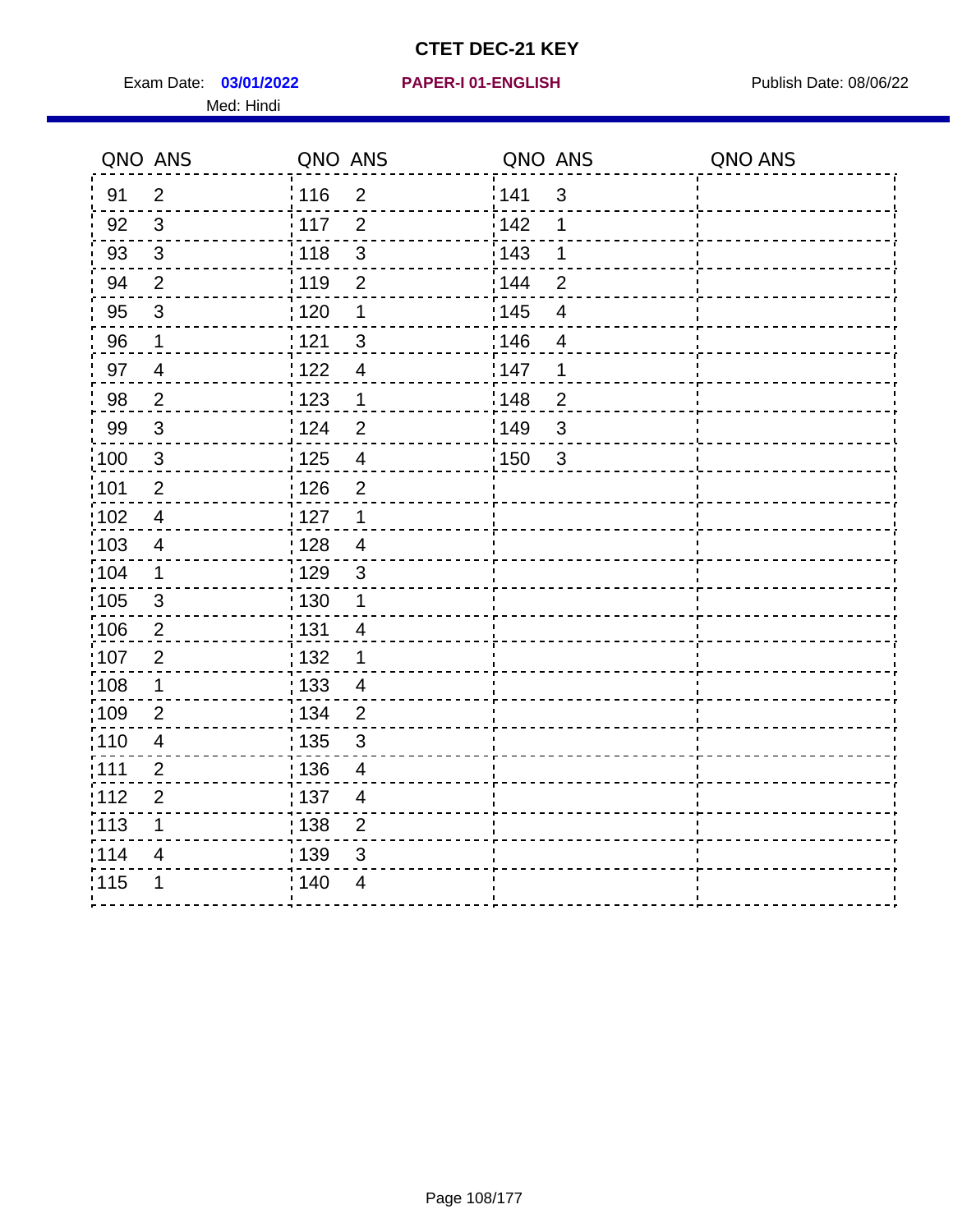Exam Date: 03/01/2022 **PAPER-I 02-HINDI Exam Date: 08/06/22** Publish Date: 08/06/22 Med: Hindi

|       | QNO ANS        | QNO ANS           |                         | QNO ANS           |                | QNO ANS |
|-------|----------------|-------------------|-------------------------|-------------------|----------------|---------|
| 91    | $\mathbf{3}$   | 116               | $\overline{2}$          | 141               | $\sqrt{3}$     |         |
| 92    | 1              | $\frac{1}{2}$ 117 | $\overline{2}$          | 142               | 1              |         |
| 93    | $\mathbf 1$    | 118               | $\mathbf{3}$            | 143               | 1              |         |
| 94    | $\overline{4}$ | : 119             | $\overline{2}$          | : 144             | $\overline{2}$ |         |
| 95    | $\mathfrak{B}$ | : 120             | 1                       | : 145             | 4              |         |
| 96    | $\overline{2}$ | : 121             | $\overline{2}$          | 146               | $\overline{4}$ |         |
| 97    | $\overline{2}$ | 122               | $\overline{2}$          | 147               | 1              |         |
| 98    | $\sqrt{2}$     | 123               | $\overline{1}$          | 148               | $\overline{2}$ |         |
| 99    | $\overline{4}$ | :124              | $\mathfrak{S}$          | $\frac{1}{2}$ 149 | $\mathfrak{S}$ |         |
| 100   | $\overline{4}$ | 125               | $\overline{\mathbf{1}}$ | 150               | $\sqrt{3}$     |         |
| :101  | $\mathfrak{S}$ | : 126             | $\sqrt{3}$              |                   |                |         |
| 102   | $\overline{2}$ | : 127             | $\overline{2}$          |                   |                |         |
| 103   | $\overline{2}$ | : 128             | $\mathbf 1$             |                   |                |         |
| :104  | $\mathfrak{3}$ | : 129             | $\overline{2}$          |                   |                |         |
| 105   | $\sqrt{2}$     | $\frac{1}{1}$ 130 | $\mathbf 1$             |                   |                |         |
| :106  | $\overline{2}$ | : 131             | $\overline{4}$          |                   |                |         |
| 107   | $\overline{2}$ | : 132             | $\overline{2}$          |                   |                |         |
| 108   | $\mathbf{1}$   | 133               | $\overline{\mathbf{4}}$ |                   |                |         |
| :109  | $\overline{2}$ | : 134             | $\overline{2}$          |                   |                |         |
| :110  | $\overline{4}$ | : 135             | 1                       |                   |                |         |
| 111   | $\overline{2}$ | : 136             | $\overline{4}$          |                   |                |         |
| 112   | $\overline{2}$ | $\frac{1}{1}$ 137 | $\overline{4}$          |                   |                |         |
| : 113 | 1              | 138               | $\overline{c}$          |                   |                |         |
| 1114  | 4              | 139               | 3                       |                   |                |         |
| 115   | 1              | 140               | $\overline{4}$          |                   |                |         |
|       |                |                   |                         |                   |                |         |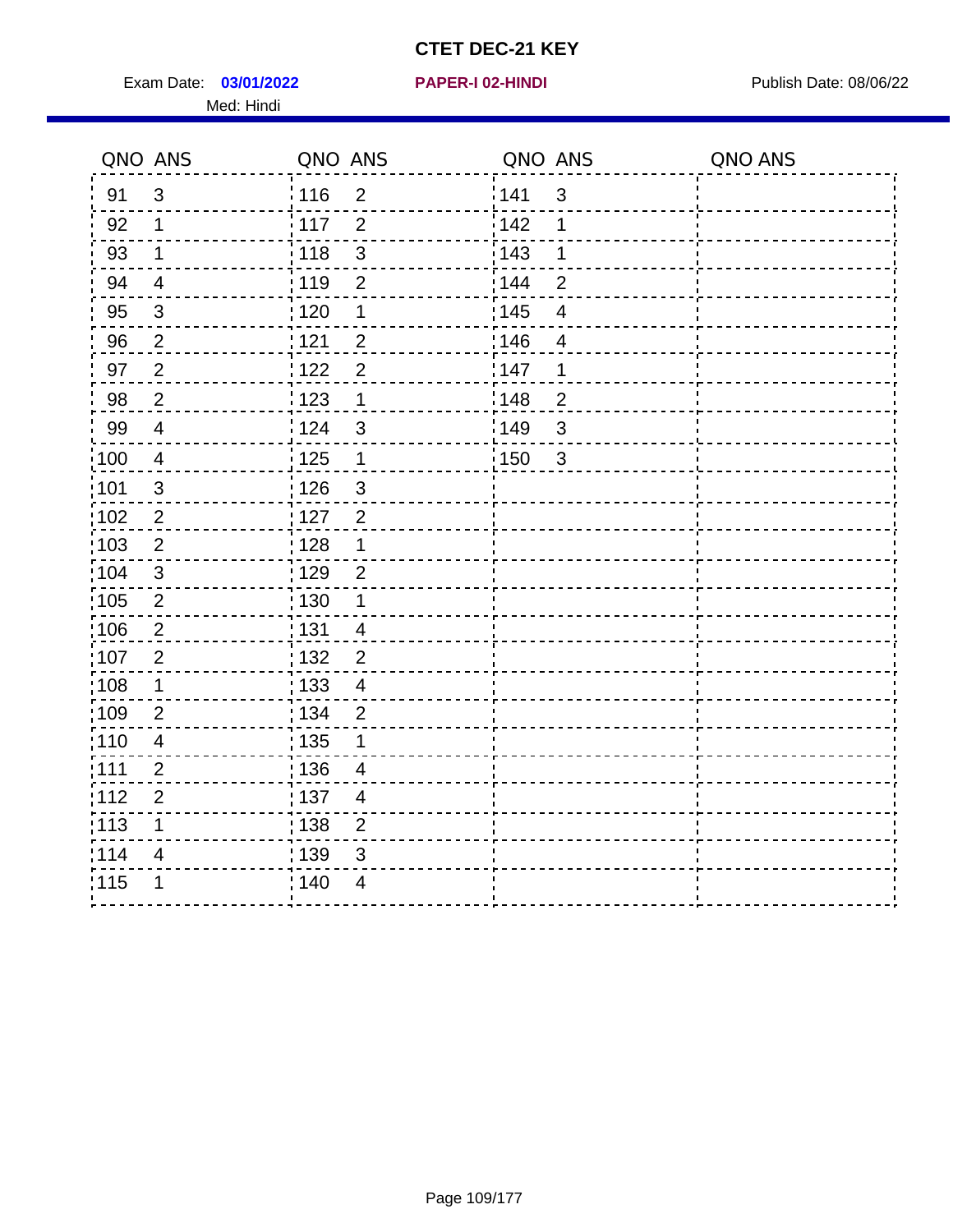Exam Date: 04/01/2022 PAPER-I-MAIN PUBLISH Date: 08/06/22 Med: Hindi

**04/01/2022 PAPER-I -MAIN**

|                | QNO ANS        | QNO ANS |                           | QNO ANS |                           | QNO ANS |                         |
|----------------|----------------|---------|---------------------------|---------|---------------------------|---------|-------------------------|
| 1              | 1              | 26      | $\mathbf{3}$              | 51      | $\overline{4}$            | 76      | $\mathfrak{S}$          |
| 2              | 1              | 27      | $\mathbf{3}$              | 52      | $\overline{2}$            | 77      | 1                       |
| 3              | $\overline{2}$ | 28      | $\overline{\mathbf{4}}$   | 53      | $\overline{2}$            | 78      | 1                       |
| $\overline{4}$ | 1              | 29      | 1                         | 54      | $\sqrt{3}$                | 79      | $\overline{\mathbf{4}}$ |
| 5              | $\overline{2}$ | 30      | 4                         | 55      | 1                         | 80      | $\overline{4}$          |
| 6              | $\overline{2}$ | 31      | 3                         | 56      | $\overline{2}$            | 81      | 1                       |
| 7              | 1              | 32      | $\sqrt{3}$                | 57      | $\sqrt{3}$                | 82      | $\overline{4}$          |
| 8              | $\overline{2}$ | $33\,$  | $\overline{4}$            | 58      | $\overline{2}$            | 83      | 1                       |
| $9\,$          | $\overline{2}$ | 34      | $\mathbf{3}$              | 59      | $\overline{2}$            | 84      | 1                       |
| 10             | $\overline{2}$ | 35      | $\mathsf 3$               | 60      | $\ensuremath{\mathsf{3}}$ | 85      | 1                       |
| 11             | $\overline{2}$ | 36      | $\overline{2}$            | 61      | $\overline{2}$            | 86      | $\overline{4}$          |
| 12             | $\mathbf 1$    | 37      | $\overline{2}$            | 62      | 1                         | 87      | 1                       |
| 13             | 1              | 38      | 1                         | 63      | $\overline{2}$            | 88      | 1                       |
| 14             | 1              | 39      | $\overline{2}$            | 64      | 1                         | 89      | 1                       |
| 15             | 3              | 40      | $\mathfrak{S}$            | 65      | 1                         | 90      | 1                       |
| 16             | 1              | 41      | $\mathfrak{3}$            | 66      | 1                         |         |                         |
| 17             | 1              | 42      | $\overline{9}$            | 67      | $\overline{2}$            |         |                         |
| 18             | 1              | 43      | $\overline{2}$            | 68      | $\mathfrak{S}$            |         |                         |
| 19             | 4              | 44      | $\mathbf{3}$              | 69      | $\overline{2}$            |         |                         |
| 20             | 1              | 45      | $\mathbf 2$               | 70      | 1                         |         |                         |
| 21             | $\overline{2}$ | 46      | $\overline{2}$            | 71      | $\overline{2}$            |         |                         |
| 22             | $\mathbf 1$    | 47      | 3                         | 72      | 1                         |         |                         |
| 23             | 4              | 48      | $\overline{\mathbf{4}}$   | 73      | $\overline{2}$            |         |                         |
| 24             | 4              | 49      | $\ensuremath{\mathsf{3}}$ | 74      | 1                         |         |                         |
| 25             | 1              | 50      | $\ensuremath{\mathsf{3}}$ | 75      | $\overline{2}$            |         |                         |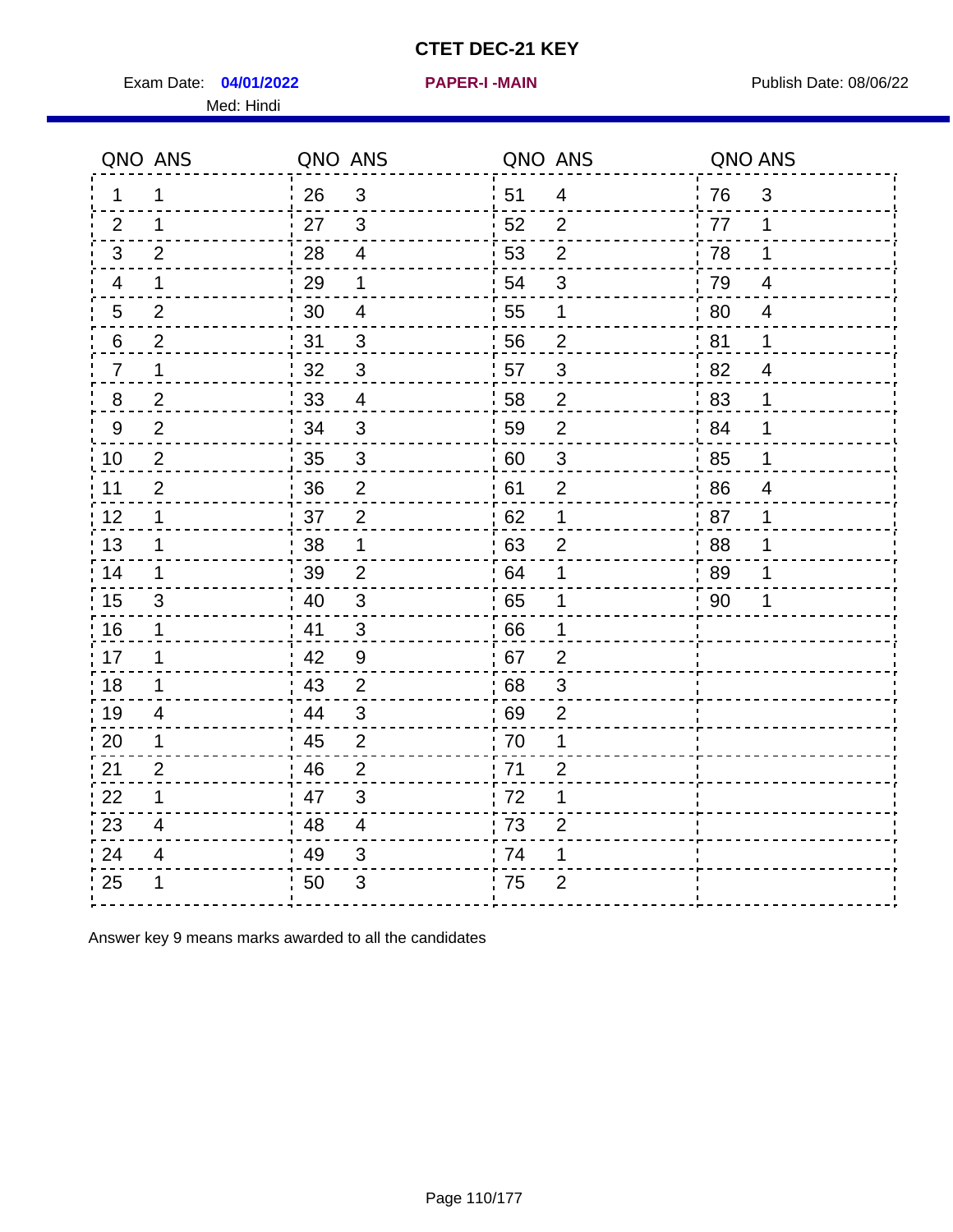Exam Date: 04/01/2022 PAPER-I 01-ENGLISH PUBLISH Publish Date: 08/06/22 Med: Hindi

**04/01/2022 PAPER-I 01-ENGLISH**

|                   | QNO ANS        | QNO ANS           |                          | QNO ANS           |                | QNO ANS |
|-------------------|----------------|-------------------|--------------------------|-------------------|----------------|---------|
| 91                | $\mathfrak{S}$ | 116               | $\overline{2}$           | 141               | $\mathfrak{S}$ |         |
| 92                | $\overline{2}$ | 117               | $\mathbf{3}$             | 142               | 1              |         |
| 93                | $\mathbf{3}$   | 118               | $\sqrt{3}$               | 143               | $\overline{4}$ |         |
| 94                | 1              | : 119             | 1                        | 144               | $\overline{4}$ |         |
| 95                | 1              | : 120             | 1                        | : 145             | 1              |         |
| 96                | 1              | : 121             | $\overline{4}$           | :146              | $\overline{2}$ |         |
| 97                | $\overline{2}$ | 122               | $\overline{4}$           | 147               | 1              |         |
| 98                | $\mathbf{3}$   | $\frac{1}{2}$ 123 | $\mathbf 1$              | 148               | $\overline{4}$ |         |
| 99                | $\sqrt{3}$     | 124               | $\overline{2}$           | 149               | 1              |         |
| $\frac{1}{1}$ 100 | $\mathbf{1}$   | 125               | $\overline{\mathbf{4}}$  | $\frac{1}{1}$ 150 | $\overline{2}$ |         |
| :101              | $\mathbf 1$    | 126               | $\overline{2}$           |                   |                |         |
| 102               | $\overline{4}$ | : 127             | $\mathbf{3}$             |                   |                |         |
| 103               | 3              | : 128             | $\overline{4}$           |                   |                |         |
| 104               | $\overline{2}$ | : 129             | $\overline{2}$           |                   |                |         |
| 105               | $\sqrt{2}$     | $\frac{1}{1}$ 130 | $\mathbf{3}$             |                   |                |         |
| :106              | $\mathbf{3}$   | : 131             | $\overline{2}$           |                   |                |         |
| 107               | $\mathbf 1$    | : 132             | $\mathbf 1$              |                   |                |         |
| 108               | $\mathbf{3}$   | : 133             | $\mathfrak{3}$           |                   |                |         |
| :109              | $\overline{2}$ | : 134             | $\mathfrak{3}$           |                   |                |         |
| :110              | $\mathfrak{S}$ | 135               | $\overline{4}$           |                   |                |         |
| ;111              | $\overline{2}$ | : 136             | $\sqrt{3}$               |                   |                |         |
| 112               | 1              | : 137             | 1                        |                   |                |         |
| :113              | $\mathsf 3$    | : 138             | $\overline{\mathcal{A}}$ |                   |                |         |
| 114               | 3              | : 139             | $\overline{2}$           |                   |                |         |
| 115               | $\overline{4}$ | 140               | $\overline{2}$           |                   |                |         |
|                   |                |                   |                          |                   |                |         |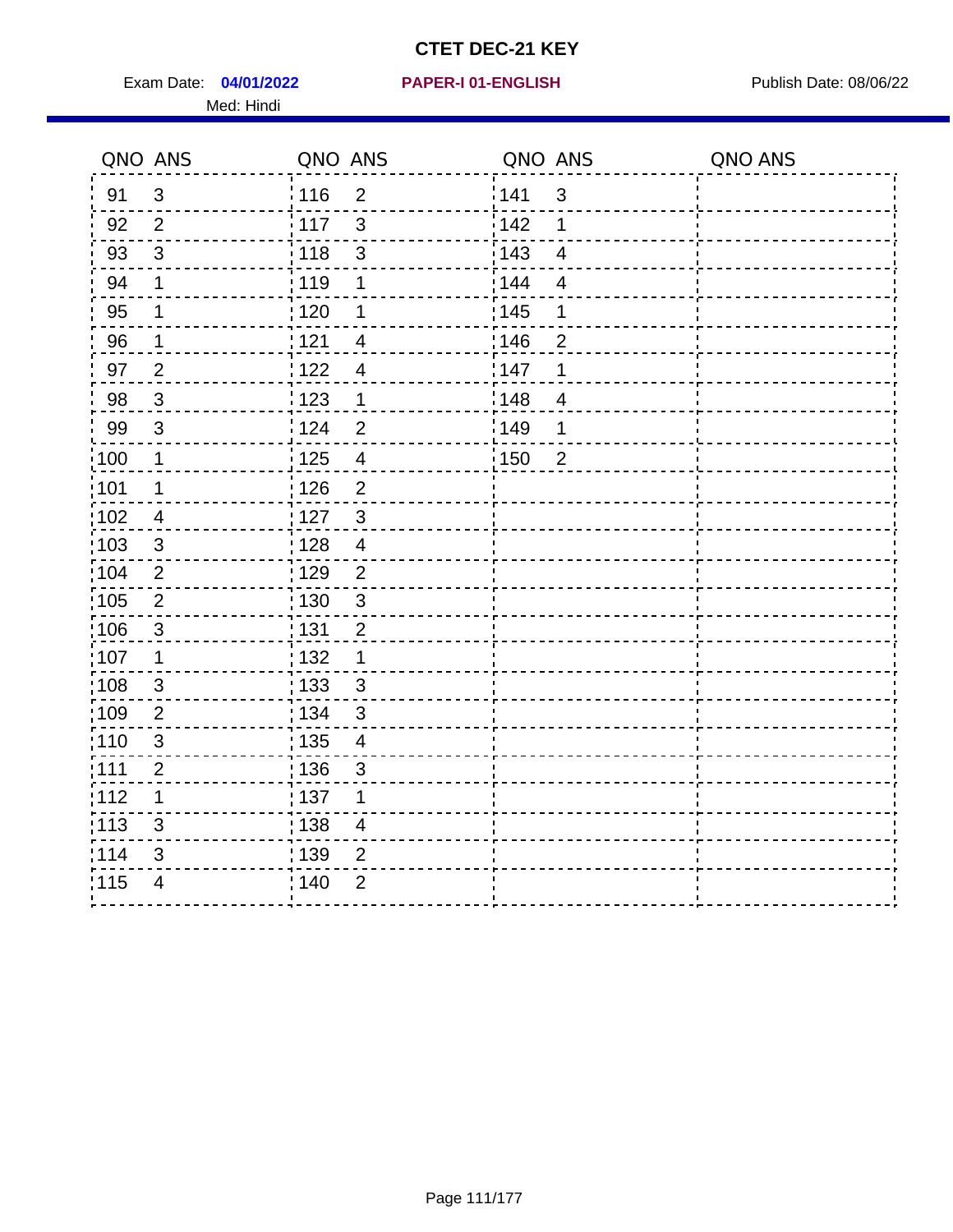Exam Date: 04/01/2022 **PAPER-I 02-HINDI Exam Date: 08/06/22** Med: Hindi

|        | QNO ANS        | QNO ANS           |                         | QNO ANS           |                          | QNO ANS |
|--------|----------------|-------------------|-------------------------|-------------------|--------------------------|---------|
| 91     | 1              | 116               | $\overline{2}$          | 141               | $\sqrt{3}$               |         |
| 92     | $\overline{2}$ | $\frac{1}{117}$   | 3                       | 142               | 1                        |         |
| 93     | $\overline{4}$ | 118               | $\mathbf{3}$            | 143               | $\overline{\mathbf{4}}$  |         |
| 94     | $\overline{4}$ | : 119             | 1                       | 144               | $\overline{4}$           |         |
| 95     | 1              | : 120             | 1                       | : 145             | 1                        |         |
| 96     | $\overline{2}$ | : 121             | $\overline{2}$          | 146               | 2                        |         |
| 97     | $\mathbf{3}$   | 122               | 1                       | 147               | 1                        |         |
| $98\,$ | $\overline{4}$ | 123               | $\mathfrak{S}$          | 148               | $\overline{\mathcal{A}}$ |         |
| 99     | $\overline{2}$ | :124              | $\overline{\mathbf{4}}$ | $\frac{1}{2}$ 149 | 1                        |         |
| 100    | $\mathbf{3}$   | 125               | $\overline{2}$          | 150               | $\overline{2}$           |         |
| :101   | 1              | : 126             | $\mathfrak{S}$          |                   |                          |         |
| 102    | $\overline{2}$ | : 127             | $\mathbf{3}$            |                   |                          |         |
| 103    | $\mathfrak{B}$ | :128              | $\mathbf{3}$            |                   |                          |         |
| :104   | $\mathbf 1$    | : 129             | $\overline{2}$          |                   |                          |         |
| 105    | $\overline{4}$ | : 130             | $\overline{2}$          |                   |                          |         |
| :106   | $\mathfrak{S}$ | : 131             | $\overline{2}$          |                   |                          |         |
| 107    | 1              | : 132             | 1                       |                   |                          |         |
| 108    | $\mathbf{3}$   | 133               | $\mathfrak{3}$          |                   |                          |         |
| :109   | $\overline{2}$ | : 134             | $\mathfrak{3}$          |                   |                          |         |
| :110   | $\mathbf{3}$   | : 135             | $\overline{2}$          |                   |                          |         |
| :111   | $\overline{2}$ | : 136             | $\mathfrak{S}$          |                   |                          |         |
| 112    | 1              | $\frac{1}{1}$ 137 | 1                       |                   |                          |         |
| : 113  | 3              | : 138             | $\overline{\mathbf{4}}$ |                   |                          |         |
| 1114   | 3              | : 139             | $\overline{2}$          |                   |                          |         |
| 115    | $\overline{4}$ | 140               | $\overline{2}$          |                   |                          |         |
|        |                |                   |                         |                   |                          |         |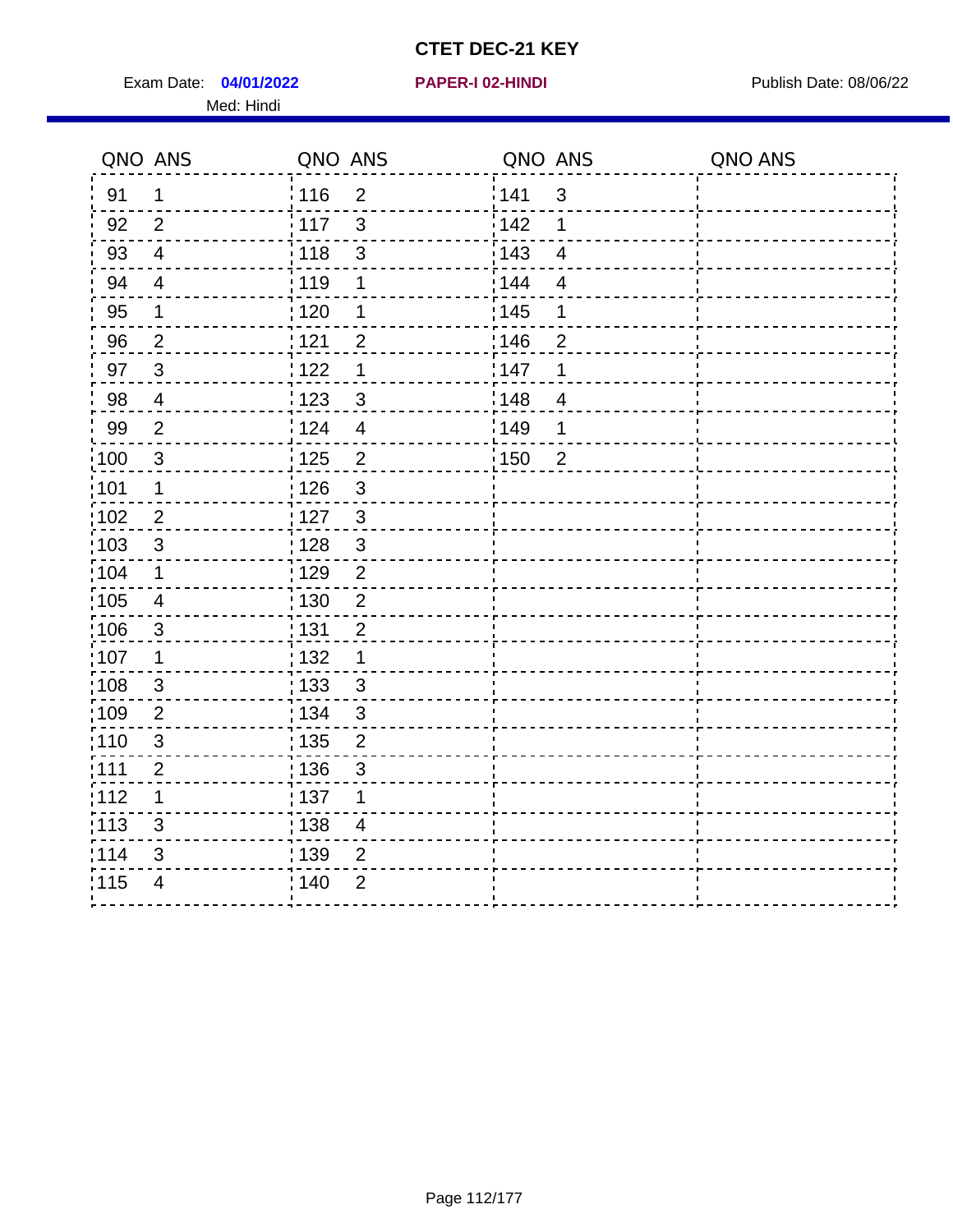Exam Date: 05/01/2022 **PAPER-I-MAIN Proposed Bublish Date: 08/06/22** Med: Hindi

**05/01/2022 PAPER-I -MAIN**

|                | QNO ANS                  | QNO ANS                         | QNO ANS                                     |    | QNO ANS        |
|----------------|--------------------------|---------------------------------|---------------------------------------------|----|----------------|
| 1              | 4                        | 26<br>1                         | ¦ 51<br>$\mathfrak{B}$                      | 76 | 3              |
| 2              | 3                        | 27<br>$\overline{2}$            | 52<br>$\mathbf 1$                           | 77 | 3              |
| 3              | $\overline{2}$           | $\overline{2}$<br>28            | 53<br>1                                     | 78 | $\mathbf 1$    |
| 4              | $\overline{2}$           | 29<br>1                         | 54<br>$\mathfrak{S}$                        | 79 | $\overline{2}$ |
| 5              | $\overline{2}$           | 30<br>4                         | 55<br>3                                     | 80 | 1              |
| 6              | 1                        | 31<br>$\overline{2}$            | 56<br>3                                     | 81 | 3              |
| $\overline{7}$ | 3                        | 32<br>1                         | 57<br>$\overline{\mathcal{A}}$              | 82 | 1              |
| 8              | $\mathfrak{S}$           | 33<br>$\sqrt{3}$                | 58<br>$\overline{2}$                        | 83 | 1              |
| 9              | 3                        | $\overline{2}$<br>34            | 59<br>1                                     | 84 | $\overline{4}$ |
| 10             | $\mathbf 1$              | 35<br>$\sqrt{3}$                | $\sqrt{2}$<br>60                            | 85 | $\mathfrak{S}$ |
| 11             | 1                        | 36<br>$\overline{4}$            | 61<br>$\sqrt{3}$                            | 86 | $\overline{4}$ |
| 12             | $\overline{4}$           | 37<br>$\overline{4}$            | 62<br>$\sqrt{3}$                            | 87 | $\overline{4}$ |
| 13             | 3                        | 38<br>3                         | .63<br>$\overline{2}$                       | 88 | 3              |
| 14             | 2                        | 39<br>3                         | 64<br>3                                     | 89 | $\overline{2}$ |
| 15             | $\overline{4}$           | $\ensuremath{\mathsf{3}}$<br>40 | 65<br>$\sqrt{3}$                            | 90 | 1              |
| 16             | 2                        | 41<br>$\overline{2}$            | 66<br>$\overline{4}$                        |    |                |
| 17             | 3                        | 42<br>$\overline{4}$            | 67<br>$\overline{2}$                        |    |                |
| 18             | $\mathbf{1}$             | 43<br>$\overline{2}$            | 68<br>1                                     |    |                |
| 19             | $\overline{\mathcal{A}}$ | 44<br>$\overline{2}$            | .69<br>1                                    |    |                |
| 20             | 3                        | 45<br>1                         | 70<br>$\overline{2}$                        |    |                |
| 21             | 4                        | 46<br>1                         | 71<br>3                                     |    |                |
| 22             | 1                        | $\mathfrak{B}$<br>47            | 72<br>$\overline{2}$                        |    |                |
| 23             | $\overline{2}$           | 48<br>$\overline{2}$            | $\frac{1}{2}$ 73<br>$\overline{\mathbf{4}}$ |    |                |
| 24             | 3                        | 49<br>$\overline{2}$            | .74<br>2                                    |    |                |
| 25             | 4                        | 50<br>4                         | 75<br>$\overline{4}$                        |    |                |
|                |                          |                                 |                                             |    |                |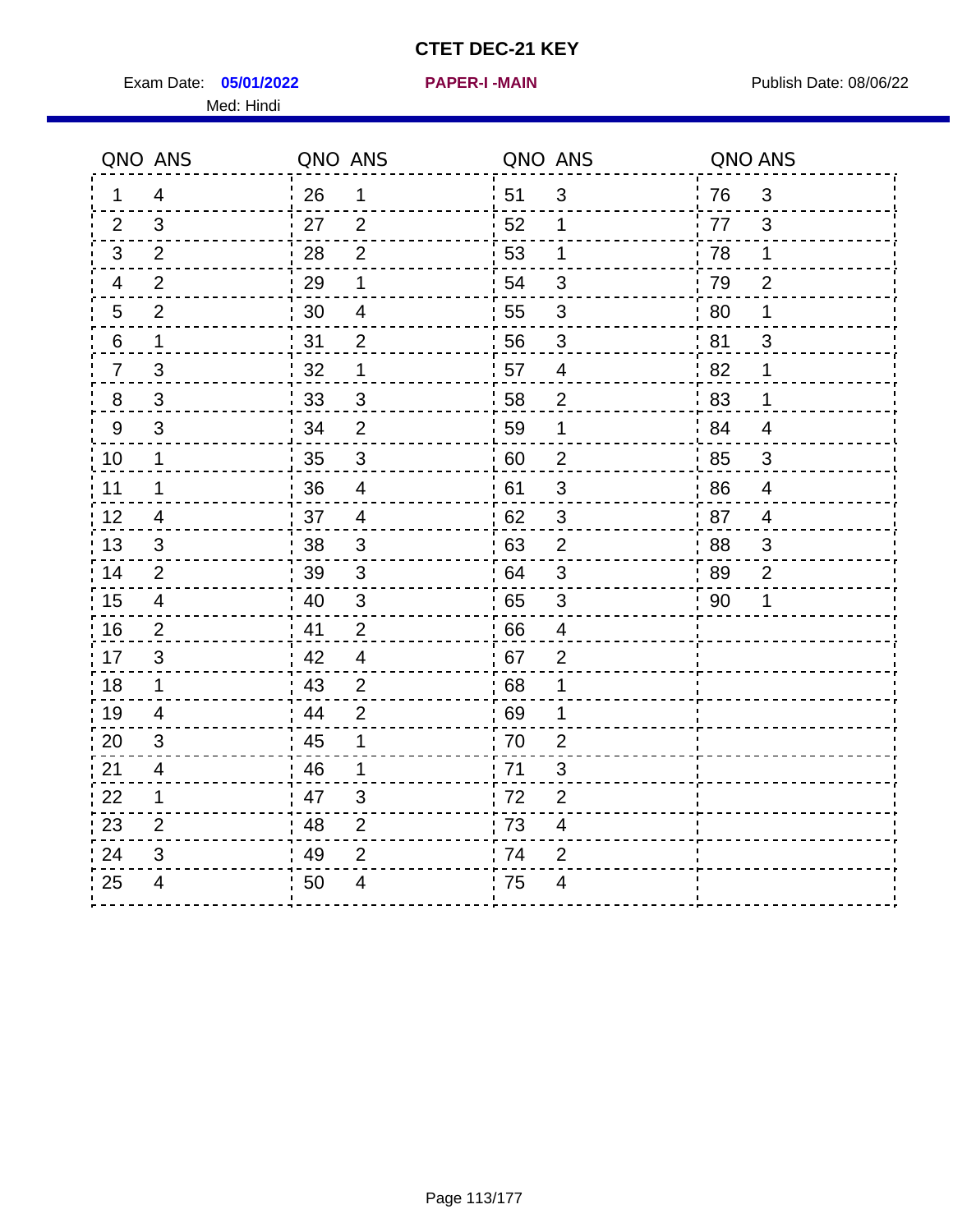Exam Date: 05/01/2022 PAPER-I 01-ENGLISH PREER FOR Publish Date: 08/06/22 Med: Hindi

#### **05/01/2022 PAPER-I 01-ENGLISH**

|                   | QNO ANS                 | QNO ANS           |                | QNO ANS |                | QNO ANS |
|-------------------|-------------------------|-------------------|----------------|---------|----------------|---------|
| 91                | $\mathfrak{S}$          | 116               | $\mathbf 1$    | 141     | 1              |         |
| 92                | $\overline{4}$          | $\frac{1}{117}$   | $\overline{4}$ | 142     | $\overline{4}$ |         |
| 93                | $\overline{4}$          | $\frac{1}{2}$ 118 | $\overline{4}$ | 143     | $\mathfrak{S}$ |         |
| 94                | 1                       | : 119             | 3              | : 144   | 3              |         |
| 95                | $\overline{\mathbf{4}}$ | : 120             | 1              | : 145   | $\overline{2}$ |         |
| 96                | 3                       | 121               | 4              | :146    | 1              |         |
| 97                | $\mathbf{3}$            | 122               | 3              | 147     | $\overline{4}$ |         |
| 98                | $\overline{4}$          | 123               | $\mathbf{3}$   | 148     | 1              |         |
| 99                | $\overline{2}$          | 124               | 1              | 149     | 1              |         |
| 100               | $\sqrt{2}$              | $\frac{1}{1}$ 125 | $\overline{c}$ | 150     | $\overline{2}$ |         |
| 101               | $\sqrt{3}$              | 126               | $\overline{2}$ |         |                |         |
| 102               | $\mathbf{3}$            | :127              | 9              |         |                |         |
| 103               | 2                       | : 128             | 9              |         |                |         |
| 104               | $\overline{2}$          | : 129             | $\overline{2}$ |         |                |         |
| :105              | $\overline{\mathbf{4}}$ | $\frac{1}{1}$ 130 | $\overline{4}$ |         |                |         |
| $\frac{1}{1}$ 106 | $\mathbf 1$             | : 131             | $\overline{1}$ |         |                |         |
| 107               | $\mathbf{3}$            | : 132             | $\mathbf{3}$   |         |                |         |
| 108               | $\sqrt{3}$              | $\frac{1}{1}$ 133 | $\mathbf{1}$   |         |                |         |
| :109              | 1                       | : 134             | $\overline{4}$ |         |                |         |
| 110               | $\mathfrak{S}$          | 135               | $\mathbf{3}$   |         |                |         |
| : 111             | 4                       | : 136             | $\overline{2}$ |         |                |         |
| 112               | 3                       | : 137             | 1              |         |                |         |
| $\frac{1}{1}$ 113 | $\mathbf{2}$            | : 138             | $\mathbf 1$    |         |                |         |
| 114               | $\mathbf{2}$            | 139               | $\overline{4}$ |         |                |         |
| 115               | $\mathfrak{S}$          | ; 140             | 3              |         |                |         |
|                   |                         |                   |                |         |                |         |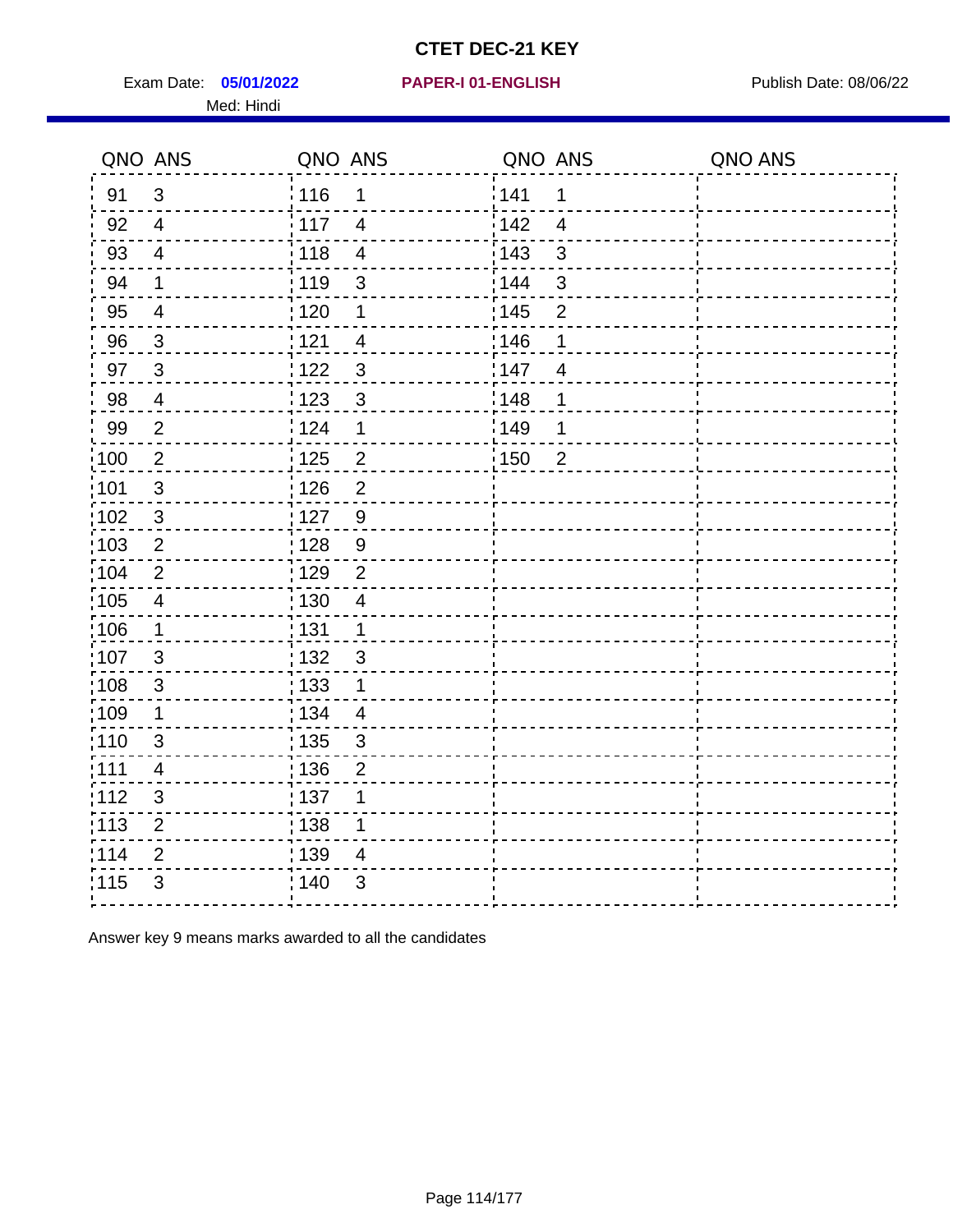Exam Date: 05/01/2022 **PAPER-I 02-HINDI Exam Date: 08/06/22** Med: Hindi

|                   | QNO ANS                   | QNO ANS                 | QNO ANS |                | QNO ANS |
|-------------------|---------------------------|-------------------------|---------|----------------|---------|
| 91                | $\overline{2}$            | 116<br>$\mathbf 1$      | 141     | $\mathbf 1$    |         |
| 92                | $\mathfrak{B}$            | 117<br>$\overline{4}$   | 142     | $\overline{4}$ |         |
| 93                | $\overline{2}$            | 118<br>$\overline{4}$   | 143     | $\mathbf{3}$   |         |
| 94                | 3                         | : 119<br>$\mathbf{3}$   | 144     | $\mathbf{3}$   |         |
| 95                | 1                         | :120<br>1               | : 145   | $\overline{2}$ |         |
| 96                | $\mathbf{3}$              | 121<br>1                | 146     | 1              |         |
| 97                | $\overline{2}$            | 122<br>$\mathbf{3}$     | 147     | $\overline{4}$ |         |
| 98                | $\mathbf 1$               | 123<br>$\mathbf 1$      | 148     | 1              |         |
| 99                | $\sqrt{3}$                | 124<br>$\overline{4}$   | :149    | 1              |         |
| $\frac{1}{1}$ 100 | $\sqrt{2}$                | 125<br>$\mathbf{3}$     | 150     | $\overline{2}$ |         |
| 101               | $\mathfrak{S}$            | : 126<br>3              |         |                |         |
| 102               | $\overline{4}$            | : 127<br>$\overline{2}$ |         |                |         |
| ;103              | $\mathbf 1$               | 128<br>1                |         |                |         |
| 104               | $\mathbf 1$               | : 129<br>1              |         |                |         |
| $\frac{1}{1}$ 105 | $\sqrt{3}$                | 130<br>$\mathbf 1$      |         |                |         |
| ;106              | $\mathbf{1}$              | : 131<br>$\mathbf{3}$   |         |                |         |
| :107              | 3                         | : 132<br>$\overline{2}$ |         |                |         |
| 108               | $\ensuremath{\mathsf{3}}$ | $\overline{2}$<br>: 133 |         |                |         |
| :109              | 1                         | : 134<br>$\overline{4}$ |         |                |         |
| :110              | 3                         | : 135<br>2              |         |                |         |
| :111              | $\overline{\mathbf{4}}$   | : 136<br>$\overline{c}$ |         |                |         |
| 112               | $\ensuremath{\mathsf{3}}$ | : 137<br>1              |         |                |         |
| 113               | $\mathbf 2$               | : 138<br>1              |         |                |         |
| 114               | 2                         | 139<br>4                |         |                |         |
| 115               | 3                         | 140<br>$\sqrt{3}$       |         |                |         |
|                   |                           |                         |         |                |         |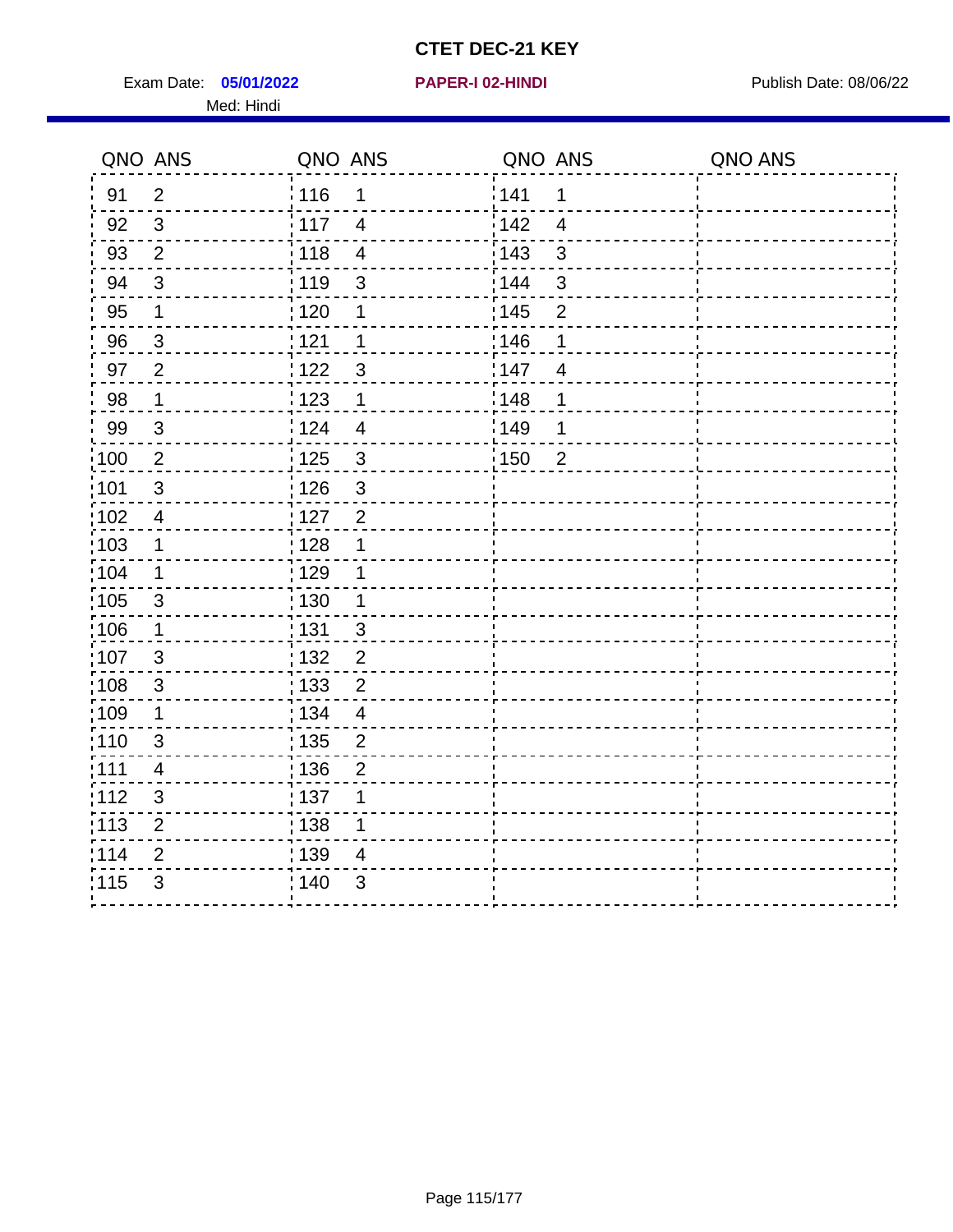Exam Date: 06/01/2022 **PAPER-I-MAIN Exam Date: 08/06/22** Med: Hindi

**06/01/2022 PAPER-I -MAIN**

|    | QNO ANS                  | QNO ANS |                          |                  | QNO ANS                  | QNO ANS |                |
|----|--------------------------|---------|--------------------------|------------------|--------------------------|---------|----------------|
| 1  | $\overline{2}$           | 26      | $\mathbf{3}$             | 51               | $\overline{2}$           | 76      | $\overline{4}$ |
| 2  | $\mathbf{1}$             | 27      | 1                        | 52               | $\overline{2}$           | 77      | 3              |
| 3  | $\overline{2}$           | 28      | $\sqrt{3}$               | 53               | 1                        | 78      | $\mathfrak{B}$ |
| 4  | $\overline{\mathcal{A}}$ | 29      | $\mathfrak{S}$           | 54               | 1                        | 79      | $\sqrt{3}$     |
| 5  | $\overline{2}$           | 30      | 1                        | 55               | $\sqrt{3}$               | 80      | $\overline{4}$ |
| 6  | 1                        | 31      | $\overline{2}$           | 56               | $\overline{2}$           | 81      | 3              |
| 7  | $\overline{2}$           | 32      | $\overline{4}$           | 57               | $\overline{\mathcal{A}}$ | 82      | 3              |
| 8  | $\overline{\mathcal{A}}$ | $33\,$  | $\overline{\mathcal{A}}$ | 58               | $\sqrt{3}$               | 83      | $\overline{4}$ |
| 9  | $\overline{\mathcal{A}}$ | 34      | 1                        | 59               | $\overline{2}$           | 84      | 3              |
| 10 | $\overline{2}$           | 35      | $\overline{c}$           | 60               | $\mathbf 1$              | 85      | 1              |
| 11 | $\overline{2}$           | 36      | $\mathfrak{S}$           | 61               | 1                        | 86      | $\mathfrak{S}$ |
| 12 | $\overline{4}$           | 37      | $\mathbf 1$              | 62               | $\mathfrak{S}$           | 87      | 3              |
| 13 | 2                        | 38      | $\overline{2}$           | .63              | 1                        | 88      | 1              |
| 14 | $\overline{4}$           | 39      | $\overline{4}$           | 64               | $\overline{2}$           | 89      | $\overline{2}$ |
| 15 | $\sqrt{3}$               | 40      | $\mathfrak{S}$           | 65               | $\sqrt{3}$               | 90      | $\overline{2}$ |
| 16 | $\mathbf 1$              | 41      | $\overline{2}$           | 66               | $\mathbf 1$              |         |                |
| 17 | 2                        | 42      | $\overline{4}$           | 67               | 3                        |         |                |
| 18 | $\mathbf 1$              | 43      | $\mathbf 1$              | 68               | 1                        |         |                |
| 19 | $\overline{\mathcal{A}}$ | 44      | $\overline{2}$           | .69              | 4                        |         |                |
| 20 | 1                        | 45      | 3                        | 70               | 1                        |         |                |
| 21 | 1                        | 46      | 1                        | 71               | 3                        |         |                |
| 22 | $\overline{4}$           | 47      | $\mathfrak{B}$           | 72               | $\overline{4}$           |         |                |
| 23 | 1                        | 48      | $\overline{4}$           | $\frac{1}{2}$ 73 | 1                        |         |                |
| 24 | 2                        | 49      | 3                        | .74              | 3                        |         |                |
| 25 | 3                        | 50      | $\overline{2}$           | 75               | $\overline{4}$           |         |                |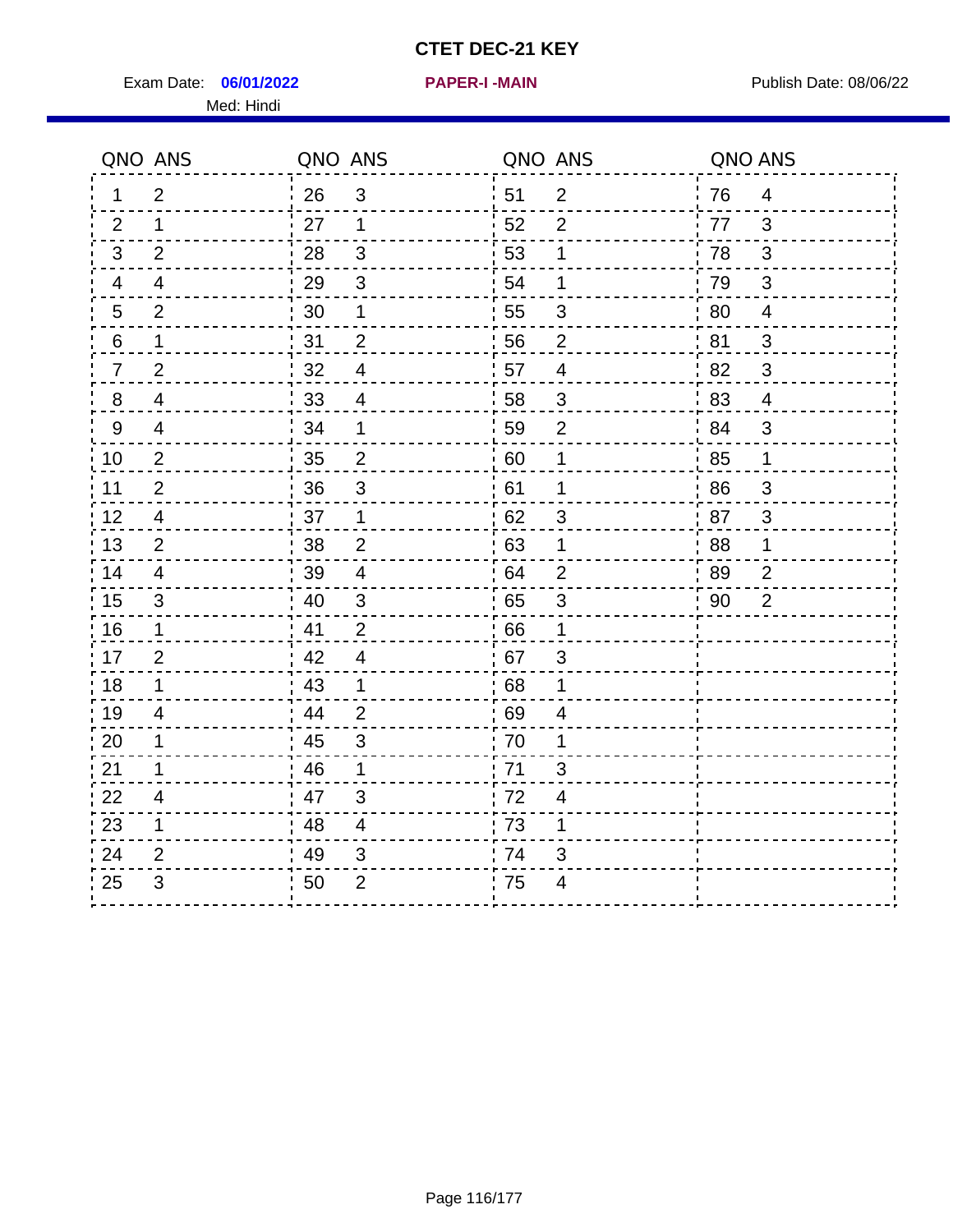Exam Date: 06/01/2022 PAPER-I 01-ENGLISH PUBLISH Publish Date: 08/06/22 Med: Hindi

**06/01/2022 PAPER-I 01-ENGLISH**

|                   | QNO ANS        | QNO ANS           |                         | QNO ANS |                | QNO ANS |
|-------------------|----------------|-------------------|-------------------------|---------|----------------|---------|
| 91                | 3              | 116               | 1                       | 141     | 1              |         |
| 92                | $\mathbf 1$    | 117               | 1                       | 142     | $\overline{2}$ |         |
| 93                | $\sqrt{3}$     | 118               | $\overline{\mathbf{4}}$ | 143     | 1              |         |
| 94                | $\overline{4}$ | : 119             | $\mathfrak{S}$          | : 144   | 3              |         |
| 95                | $\sqrt{3}$     | : 120             | $\mathbf{3}$            | : 145   | 1              |         |
| 96                | $\mathfrak{S}$ | 121               | 1                       | 146     | 4              |         |
| 97                | $\overline{2}$ | 122               | $\overline{4}$          | 147     | 3              |         |
| 98                | $\overline{2}$ | : 123             | $\mathfrak{S}$          | :148    | $\overline{4}$ |         |
| 99                | $\mathbf 1$    | 124               | $\overline{\mathbf{4}}$ | :149    | $\mathbf 1$    |         |
| $\frac{1}{1}$ 100 | $\mathbf 1$    | $\frac{1}{1}$ 125 | $\overline{\mathbf{4}}$ | : 150   | $\overline{2}$ |         |
| :101              | $\overline{4}$ | 126               | 3                       |         |                |         |
| 102               | $\overline{2}$ | 127               | $\mathbf{1}$            |         |                |         |
| 103               | 3              | : 128             | $\overline{2}$          |         |                |         |
| :104              | $\mathbf 1$    | : 129             | $\overline{4}$          |         |                |         |
| 105               | $\mathbf 1$    | : 130             | $\overline{4}$          |         |                |         |
| :106              | 2              | : 131             | $\mathbf{3}$            |         |                |         |
| 107               | $\mathbf{3}$   | : 132             | $\mathbf{3}$            |         |                |         |
| 108               | $\mathbf{3}$   | : 133             | $\mathfrak{S}$          |         |                |         |
| :109              | $\overline{2}$ | : 134             | $\overline{2}$          |         |                |         |
| :110              | $\mathfrak{S}$ | 135               | 1                       |         |                |         |
| : 111             | 1              | : 136             | $\mathfrak{S}$          |         |                |         |
| 112               | 1              | : 137             | $\mathbf{3}$            |         |                |         |
| : 113             | $\overline{2}$ | : 138             | 3                       |         |                |         |
| 114               | 3              | : 139             | 4                       |         |                |         |
| 115               | $\overline{2}$ | 140               | $\overline{2}$          |         |                |         |
|                   |                |                   |                         |         |                |         |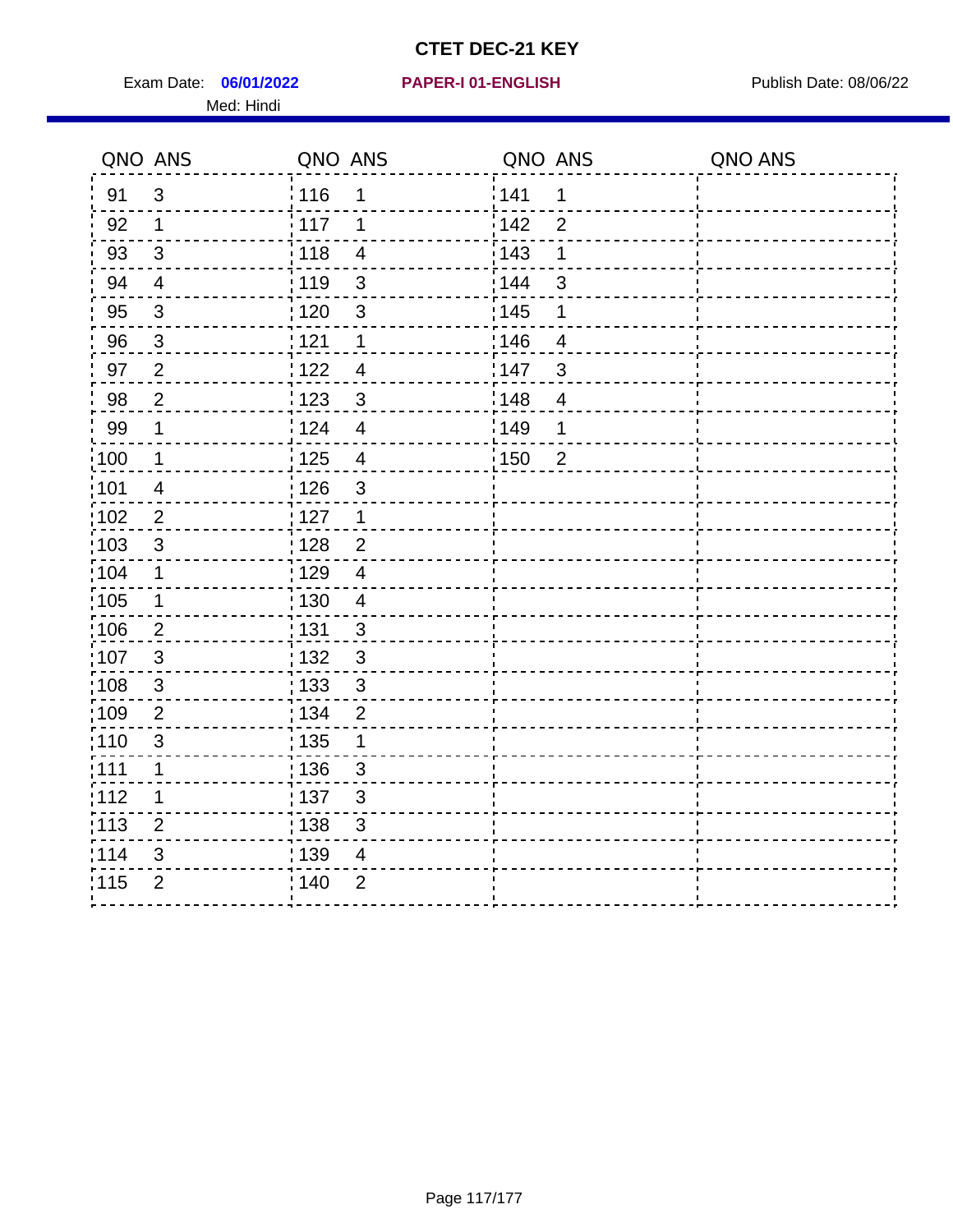Exam Date: 06/01/2022 **PAPER-I 02-HINDI Exam Date: 08/06/22** Med: Hindi

|      | QNO ANS        | QNO ANS           |                          | QNO ANS           |                         | QNO ANS |
|------|----------------|-------------------|--------------------------|-------------------|-------------------------|---------|
| 91   | $\overline{2}$ | 116               | 1                        | 141               | $\mathbf 1$             |         |
| 92   | $\mathfrak{S}$ | 117               | 1                        | 142               | $\overline{2}$          |         |
| 93   | $\overline{2}$ | $\frac{1}{2}$ 118 | $\overline{4}$           | 143               | 1                       |         |
| 94   | 1              | : 119             | 3                        | 144               | 3                       |         |
| 95   | 1              | : 120             | $\overline{\mathcal{A}}$ | : 145             | 1                       |         |
| 96   | 1              | : 121             | $\mathbf{3}$             | 146               | $\overline{4}$          |         |
| 97   | $\overline{2}$ | 122               | $\overline{\mathbf{4}}$  | 147               | 3                       |         |
| 98   | $\sqrt{2}$     | 123               | $\overline{1}$           | 148               | $\overline{\mathbf{4}}$ |         |
| 99   | $\overline{2}$ | 124               | $\overline{2}$           | $\frac{1}{2}$ 149 | 1                       |         |
| 100  | $\overline{2}$ | 125               | $\overline{2}$           | 150               | $\overline{2}$          |         |
| :101 | 1              | : 126             | $\overline{2}$           |                   |                         |         |
| 102  | $\overline{4}$ | : 127             | $\overline{4}$           |                   |                         |         |
| 103  | $\overline{2}$ | : 128             | $\overline{4}$           |                   |                         |         |
| :104 | $\mathbf 1$    | : 129             | $\mathfrak{3}$           |                   |                         |         |
| 105  | $\mathfrak{S}$ | : 130             | $\overline{4}$           |                   |                         |         |
| :106 | $\overline{2}$ | : 131             | $\overline{2}$           |                   |                         |         |
| 107  | 3              | : 132             | $\overline{4}$           |                   |                         |         |
| 108  | $\mathbf{3}$   | 133               | $\mathbf{1}$             |                   |                         |         |
| :109 | $\overline{2}$ | : 134             | $\mathfrak{S}$           |                   |                         |         |
| :110 | 3              | : 135             | 1                        |                   |                         |         |
| :111 | $\mathbf 1$    | : 136             | $\sqrt{3}$               |                   |                         |         |
| 112  | 1              | $\frac{1}{1}$ 137 | $\sqrt{3}$               |                   |                         |         |
| 113  | $\overline{2}$ | : 138             | $\mathfrak{S}$           |                   |                         |         |
| 114  | 3              | : 139             | 4                        |                   |                         |         |
| 115  | $\overline{2}$ | 140               | $\overline{2}$           |                   |                         |         |
|      |                |                   |                          |                   |                         |         |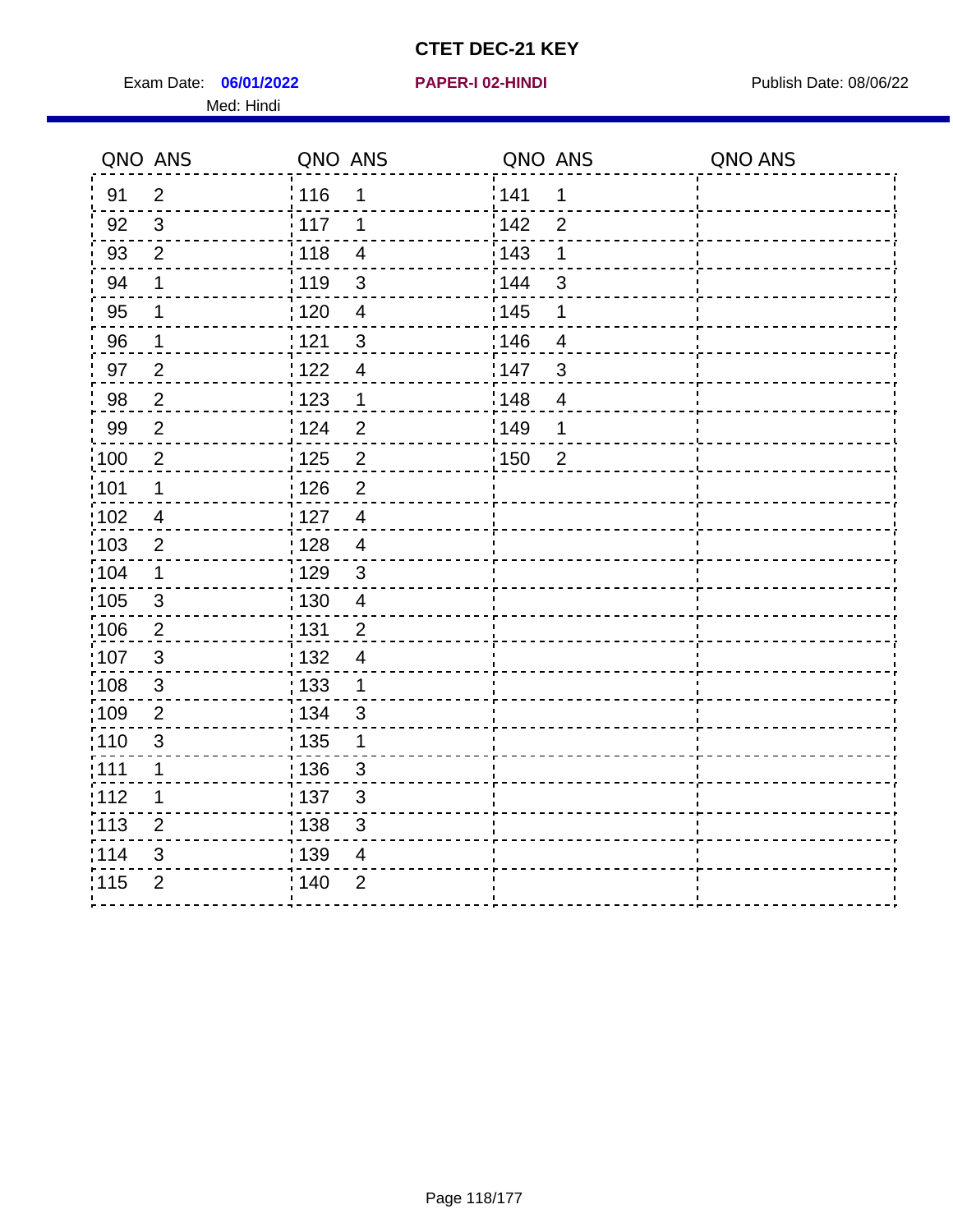Exam Date: 07/01/2022 **PAPER-I-MAIN Product by Publish Date: 08/06/22** Med: Hindi

**07/01/2022 PAPER-I -MAIN**

|                  | QNO ANS                 | QNO ANS |                           |     | QNO ANS                 | QNO ANS |                |
|------------------|-------------------------|---------|---------------------------|-----|-------------------------|---------|----------------|
| 1.               | 1                       | 26      | 1                         | 51  | $\overline{4}$          | 76      | $\overline{4}$ |
| 2                | $\overline{4}$          | 27      | $\mathfrak{S}$            | 52  | $\overline{2}$          | 77      | 1              |
| 3                | $\overline{2}$          | 28      | 1                         | 53  | $\overline{\mathbf{4}}$ | 78      | 1              |
| 4                | $\overline{\mathbf{4}}$ | 29      | 1                         | 54  | 1                       | 79      | $\overline{4}$ |
| 5                | 1                       | 30      | $\mathbf{2}$              | 55  | 1                       | 80      | $\mathfrak{B}$ |
| 6                | 2                       | 31      | 3                         | 56  | 3                       | 81      | 3              |
| 7                | 1                       | 32      | $\overline{\mathcal{A}}$  | 57  | $\overline{2}$          | 82      | $\overline{4}$ |
| $\bf 8$          | 1                       | 33      | $\sqrt{3}$                | 58  | $\mathbf 1$             | 83      | $\overline{4}$ |
| $\boldsymbol{9}$ | $\overline{2}$          | 34      | $\mathfrak{S}$            | 59  | $\mathbf 2$             | 84      | 1              |
| 10               | $\overline{4}$          | 35      | $\boldsymbol{2}$          | 60  | $\sqrt{3}$              | 85      | 1              |
| 11               | $\overline{2}$          | 36      | $\overline{\mathbf{4}}$   | 61  | $\overline{\mathbf{4}}$ | 86      | 1              |
| 12               | $\mathbf 1$             | 37      | $\overline{4}$            | 62  | $\mathbf 1$             | 87      | $\overline{4}$ |
| 13               | 3                       | 38      | 3                         | .63 | 3                       | 88      | 1              |
| 14               | 3                       | 39      | $\mathbf{3}$              | 64  | 9                       | 89      | 1              |
| 15               | $\mathbf{1}$            | 40      | $\overline{\mathbf{4}}$   | 65  | $\sqrt{3}$              | 90      | $\overline{2}$ |
| 16               | 3                       | 41      | $\mathbf{3}$              | 66  | $\overline{4}$          |         |                |
| 17               | 4                       | 42      | 2                         | .67 | $\overline{2}$          |         |                |
| 18               | $\mathbf 1$             | 43      | $\mathfrak{B}$            | 68  | $\overline{2}$          |         |                |
| 19               | 4                       | 44      | $\boldsymbol{9}$          | 69  | $\overline{2}$          |         |                |
| 20               | $\overline{2}$          | 45      | $\overline{2}$            | 70  | 1                       |         |                |
| 21               | 3                       | 46      | 4                         | 71  | 3                       |         |                |
| 22               | $\mathbf 1$             | 47      | 1                         | 72  | $\mathfrak{B}$          |         |                |
| 23               | $\overline{2}$          | 48      | 4                         | 73  | $\overline{\mathbf{4}}$ |         |                |
| 24               | 1                       | 49      | $\ensuremath{\mathsf{3}}$ | 74  | 3                       |         |                |
| 25               |                         | 50      | 1                         | 75  | 3                       |         |                |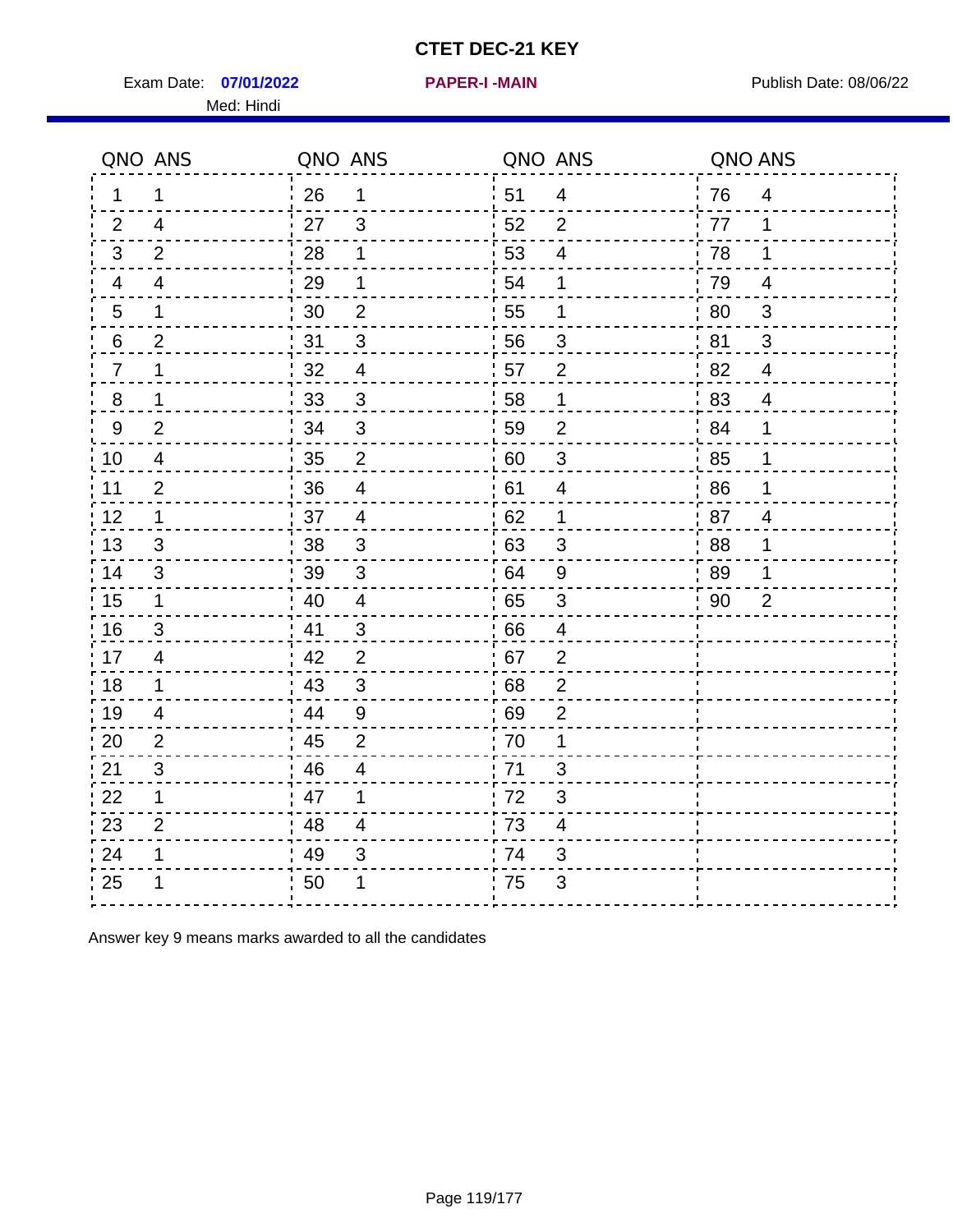Exam Date: 07/01/2022 PAPER-I 01-ENGLISH PUBLISH Publish Date: 08/06/22 Med: Hindi

**07/01/2022 PAPER-I 01-ENGLISH**

|       | QNO ANS                 | QNO ANS           |                | QNO ANS |                          | QNO ANS |
|-------|-------------------------|-------------------|----------------|---------|--------------------------|---------|
| 91    | $\overline{4}$          | : 116             | $\overline{2}$ | 1141    | $\overline{2}$           |         |
| 92    | 1                       | $\frac{1}{117}$   | $\overline{4}$ | 142     | $\mathfrak{S}$           |         |
| 93    | $\overline{4}$          | : 118             | $\overline{2}$ | 143     | $\overline{\mathbf{4}}$  |         |
| 94    | $\overline{2}$          | : 119             | 3              | 144     | $\overline{\mathcal{A}}$ |         |
| 95    | $\overline{2}$          | : 120             | $\overline{4}$ | : 145   | 1                        |         |
| 96    | $\overline{2}$          | : 121             | $\overline{4}$ | :146    | $\overline{4}$           |         |
| 97    | $\overline{\mathbf{4}}$ | 122               | 1              | 147     | 3                        |         |
| 98    | $\boldsymbol{2}$        | 1123              | $\mathfrak{S}$ | 1148    | 1                        |         |
| 99    | $\overline{2}$          | 124               | $\overline{2}$ | ¦ 149   | $\overline{2}$           |         |
| :100  | $\mathbf 1$             | 125               | $\overline{2}$ | 150     | $\mathfrak{S}$           |         |
| :101  | $\mathfrak{S}$          | : 126             | 3              |         |                          |         |
| 102   | $\overline{2}$          | : 127             | $\overline{4}$ |         |                          |         |
| 103   | 3                       | :128              | $\mathbf{3}$   |         |                          |         |
| :104  | $\overline{4}$          | : 129             | $\overline{2}$ |         |                          |         |
| 105   | $\mathbf 2$             | $\frac{1}{1}$ 130 | $\overline{4}$ |         |                          |         |
| 106   | 1                       | : 131             | $\mathbf{3}$   |         |                          |         |
| 107   | 3                       | :132              | $\overline{2}$ |         |                          |         |
| :108  | $\mathbf{2}$            | 133               | $\overline{2}$ |         |                          |         |
| :109  | $\mathbf 2$             | : 134             | $\mathbf{3}$   |         |                          |         |
| :110  | 4                       | : 135             | 1              |         |                          |         |
| 111   | 1                       | 136               | $\overline{c}$ |         |                          |         |
| 112   | $\overline{2}$          | : 137             | $\mathfrak{S}$ |         |                          |         |
| : 113 | 1                       | : 138             | 3              |         |                          |         |
| 114   | 1                       | 139               | 4              |         |                          |         |
| 115   | 1                       | 140               | 1              |         |                          |         |
|       |                         |                   |                |         |                          |         |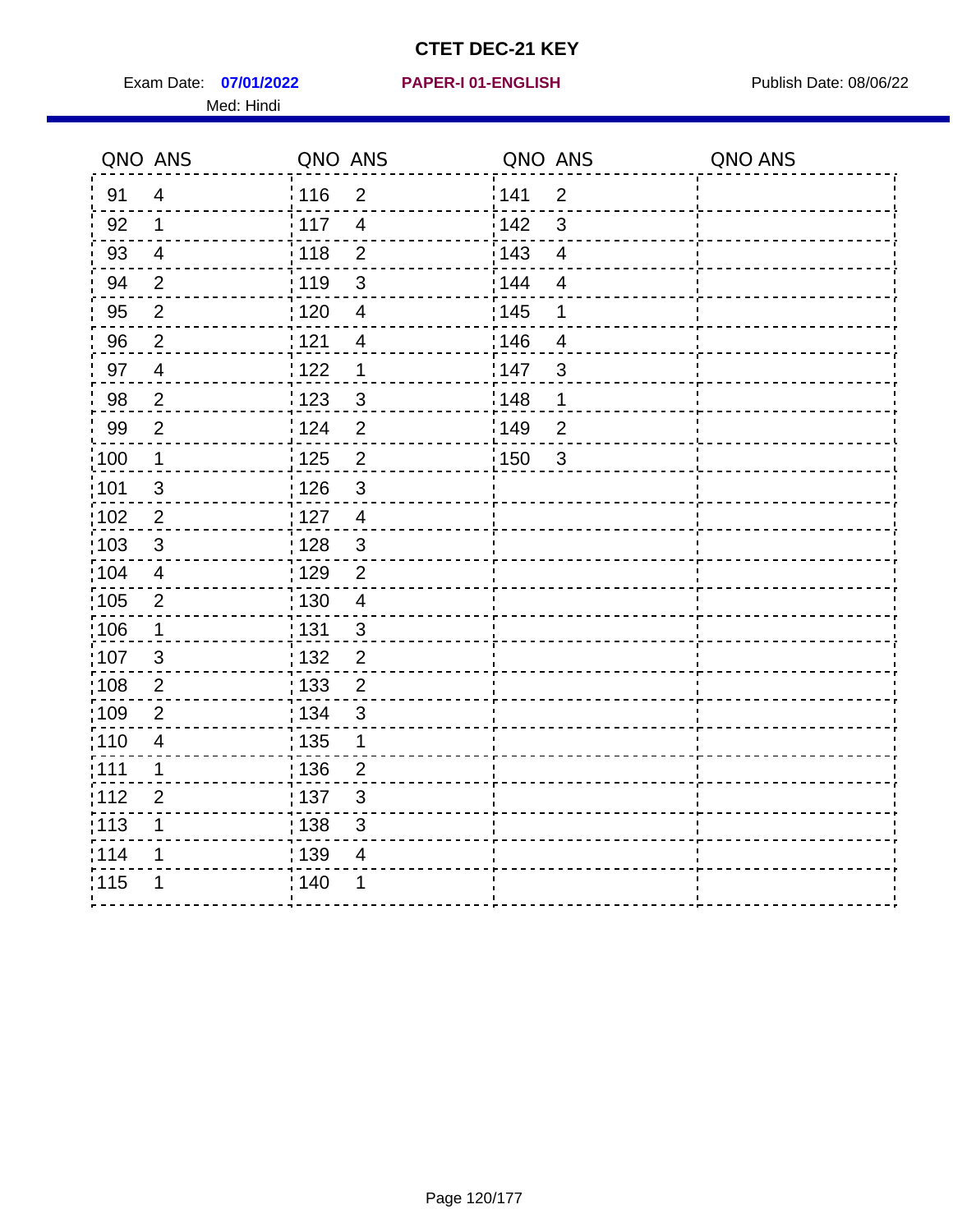Exam Date: 07/01/2022 **PAPER-I 02-HINDI Exam Date: 08/06/22** Med: Hindi

|        | QNO ANS        | QNO ANS           |                | QNO ANS           |                | QNO ANS |
|--------|----------------|-------------------|----------------|-------------------|----------------|---------|
| 91     | $\mathbf{3}$   | 116               | $\overline{2}$ | 141               | $\overline{2}$ |         |
| 92     | $\mathfrak{S}$ | 117               | $\overline{4}$ | 142               | 3              |         |
| 93     | $\mathbf{3}$   | 118               | $\overline{2}$ | 143               | $\overline{4}$ |         |
| 94     | 1              | : 119             | $\mathfrak{S}$ | 144               | $\overline{4}$ |         |
| 95     | $\overline{2}$ | :120              | $\overline{4}$ | : 145             | 1              |         |
| 96     | 1              | 121               | $\overline{2}$ | 146               | $\overline{4}$ |         |
| 97     | $\overline{2}$ | 122               | $\overline{4}$ | 147               | 3              |         |
| $98\,$ | $\mathbf{1}$   | 123               | $\overline{c}$ | 148               | 1              |         |
| 99     | $\mathfrak{S}$ | 124               | $\overline{2}$ | $\frac{1}{2}$ 149 | $\overline{c}$ |         |
| 100    | $\overline{2}$ | 125               | $\mathbf 1$    | 150               | $\sqrt{3}$     |         |
| :101   | $\mathfrak{S}$ | 126               | $\overline{2}$ |                   |                |         |
| 102    | $\overline{2}$ | : 127             | $\mathbf{3}$   |                   |                |         |
| 103    | $\overline{4}$ | 128               | $\overline{2}$ |                   |                |         |
| 104    | $\mathsf 3$    | : 129             | $\overline{2}$ |                   |                |         |
| 105    | $\overline{4}$ | : 130             | $\overline{2}$ |                   |                |         |
| :106   | 1              | : 131             | $\mathbf 1$    |                   |                |         |
| :107   | 3              | : 132             | $\overline{4}$ |                   |                |         |
| 108    | $\overline{2}$ | : 133             | $\overline{4}$ |                   |                |         |
| :109   | $\overline{2}$ | : 134             | $\overline{4}$ |                   |                |         |
| :110   | $\overline{4}$ | : 135             | 4              |                   |                |         |
| : 111  | 1              | : 136             | $\overline{2}$ |                   |                |         |
| 112    | $\overline{2}$ | $\frac{1}{1}$ 137 | $\sqrt{3}$     |                   |                |         |
| : 113  | 1              | 138               | $\mathfrak{S}$ |                   |                |         |
| 1114   | 1              | 139               | 4              |                   |                |         |
| 115    | 1              | 140               | 1              |                   |                |         |
|        |                |                   |                |                   |                |         |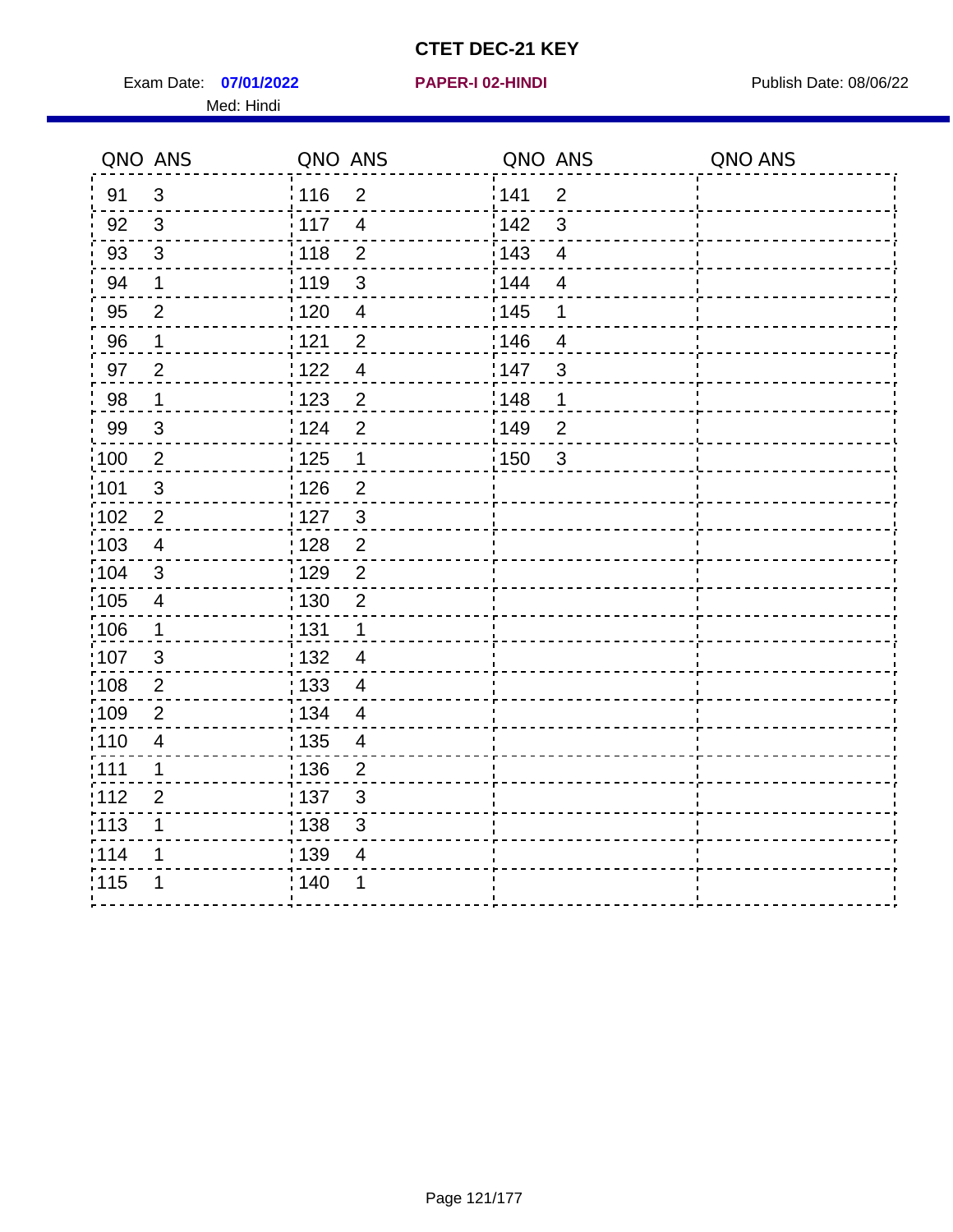Exam Date: 08/01/2022 **PAPER-I-MAIN Exam Date: 08/06/22** Med: Hindi

**08/01/2022 PAPER-I -MAIN**

|                | QNO ANS        | QNO ANS |                         |      | QNO ANS                   | QNO ANS |                          |
|----------------|----------------|---------|-------------------------|------|---------------------------|---------|--------------------------|
| 1              | $\overline{4}$ | 26      | $\mathbf{3}$            | ¦ 51 | $\sqrt{3}$                | 76      | $\overline{2}$           |
| 2              | $\mathbf{1}$   | 27      | 2                       | 52   | $\overline{2}$            | 77      | 2                        |
| 3              | $\overline{4}$ | 28      | $\overline{2}$          | 53   | $\overline{\mathbf{4}}$   | 78      | $\overline{4}$           |
| 4              | 3              | 29      | $\overline{2}$          | 54   | $\overline{\mathbf{4}}$   | 79      | 1                        |
| 5              | 3              | 30      | $\sqrt{3}$              | 55   | 1                         | 80      | 3                        |
| 6              | 1              | 31      | 3                       | 56   | 3                         | 81      | 1                        |
| $\overline{7}$ | 1              | 32      | $\sqrt{3}$              | 57   | $\overline{4}$            | 82      | $\overline{2}$           |
| 8              | $\overline{2}$ | 33      | 1                       | 58   | 4                         | 83      | $\mathfrak{S}$           |
| 9              | $\overline{4}$ | 34      | $\overline{\mathbf{4}}$ | 59   | $\overline{2}$            | 84      | $\overline{2}$           |
| 10             | $\mathfrak{S}$ | 35      | $\overline{c}$          | 60   | $\ensuremath{\mathsf{3}}$ | 85      | $\mathbf 1$              |
| 11             | $\overline{2}$ | 36      | $\overline{2}$          | 61   | $\mathbf{2}$              | 86      | $\mathbf{2}$             |
| 12             | $\overline{4}$ | 37      | $\overline{2}$          | 62   | $\overline{\mathbf{4}}$   | 87      | 1                        |
| 13             | 3              | 38      | 3                       | 63   | 4                         | 88      | 3                        |
| 14             | 4              | 39      | 4                       | 64   | $\overline{2}$            | 89      | 1,2                      |
| 15             | $\overline{2}$ | 40      | $\overline{2}$          | 65   | $\sqrt{3}$                | 90      | $\overline{\mathcal{A}}$ |
| 16             | $\overline{2}$ | 41      | $\mathbf{3}$            | 66   | $\overline{2}$            |         |                          |
| 17             | 1              | 42      | 1                       | .67  | $\overline{2}$            |         |                          |
| 18             | 1              | 43      | $\overline{2}$          | 68   | $\overline{2}$            |         |                          |
| 19             | $\mathbf 1$    | 44      | $\mathfrak{B}$          | 69   | 1                         |         |                          |
| 20             | $\overline{2}$ | 45      | $\mathsf 3$             | 70   | $\overline{2}$            |         |                          |
| 21             | 3              | 46      | 3                       | 71   | 9                         |         |                          |
| 22             | $\overline{4}$ | 47      | $\overline{4}$          | 72   | $\overline{4}$            |         |                          |
| 23             | $\overline{4}$ | 48      | $\mathfrak{S}$          | 73   | $\overline{\mathcal{A}}$  |         |                          |
| 24             | 1              | 49      | $\overline{2}$          | 74   | 1                         |         |                          |
| 25             | $\overline{4}$ | 50      | $\overline{2}$          | 75   | 1                         |         |                          |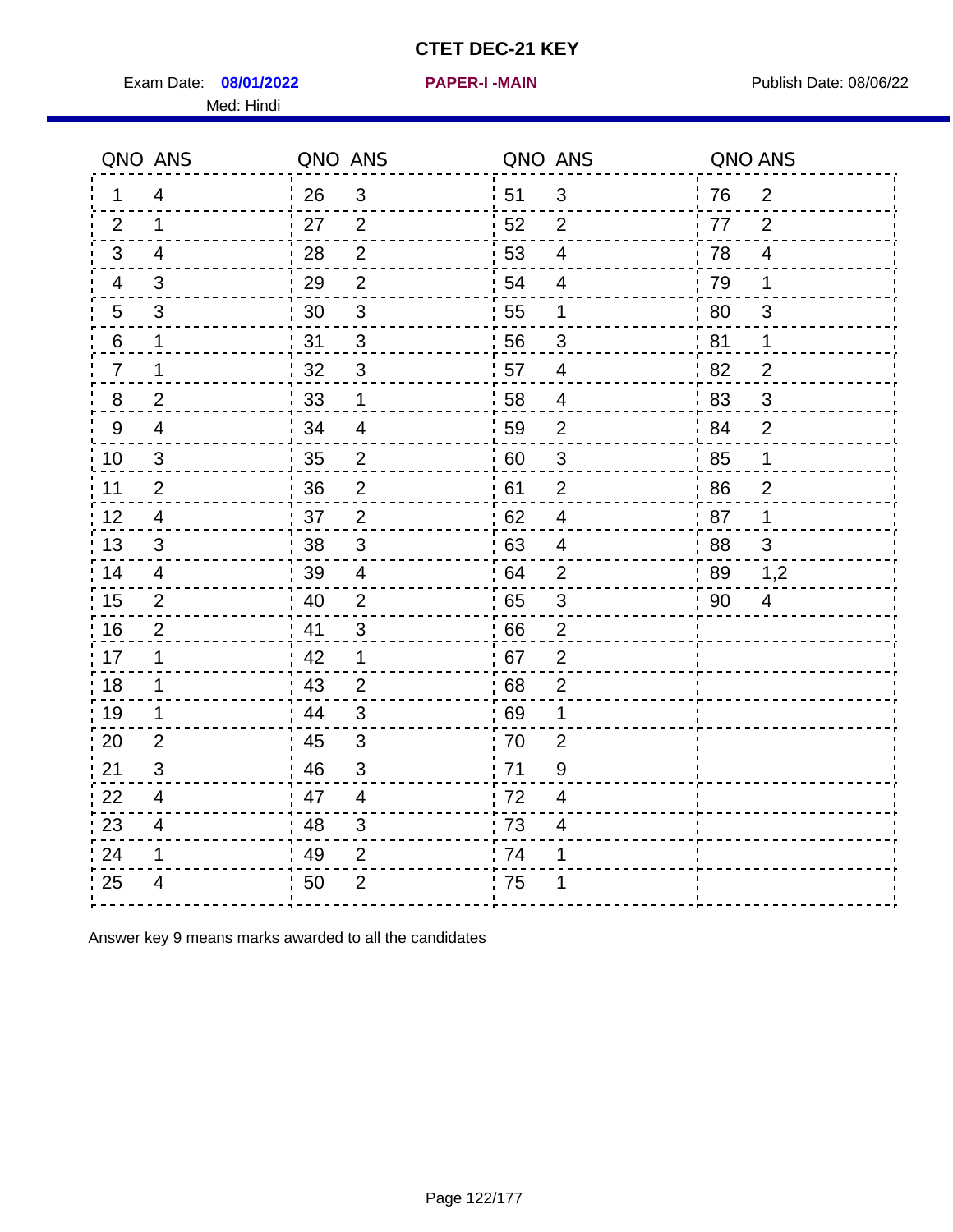Exam Date: 08/01/2022 PAPER-I 01-ENGLISH PREER FOR Publish Date: 08/06/22 Med: Hindi

#### **08/01/2022 PAPER-I 01-ENGLISH**

|                   | QNO ANS                 | QNO ANS           |                         | QNO ANS |                | QNO ANS |
|-------------------|-------------------------|-------------------|-------------------------|---------|----------------|---------|
| 91                | 3                       | : 116             | $\overline{4}$          | 141     | 1              |         |
| 92                | $\overline{4}$          | 117               | $\mathfrak{S}$          | 142     | $\overline{2}$ |         |
| 93                | $\mathbf 1$             | 118               | 3                       | 143     | $\overline{2}$ |         |
| 94                | $\overline{2}$          | : 119             | 1                       | 144     | $\overline{4}$ |         |
| 95                | 1                       | :120              | 1                       | : 145   | 3              |         |
| 96                | 3                       | 121               | $\overline{2}$          | 146     | 3              |         |
| 97                | $\mathbf 1$             | 122               | 3                       | 147     | $\mathbf{3}$   |         |
| 98                | $\overline{2}$          | $\frac{1}{2}$ 123 | 2,3                     | 148     | $\overline{4}$ |         |
| 99                | $\mathbf 1$             | 124               | $\mathbf 1$             | 149     | $\overline{4}$ |         |
| 100               | $\mathbf{3}$            | $\frac{1}{1}$ 125 | $\overline{\mathbf{c}}$ | 150     | $\overline{2}$ |         |
| 101               | $\sqrt{3}$              | : 126             | $\overline{2}$          |         |                |         |
| :102              | 9                       | $\frac{1}{1}$ 127 | $\overline{2}$          |         |                |         |
| $\frac{1}{1}$ 103 | $\overline{4}$          | 128               | $\overline{4}$          |         |                |         |
| 104               | $\mathbf{3}$            | : 129             | $\overline{4}$          |         |                |         |
| :105              | $\sqrt{3}$              | : 130             | $\mathbf{3}$            |         |                |         |
| 106               | $\overline{2}$          | : 131             | $\mathbf{3}$            |         |                |         |
| 107               | $\overline{2}$          | : 132             | $\mathbf{3}$            |         |                |         |
| :108              | $\overline{\mathbf{4}}$ | : 133             | $\overline{4}$          |         |                |         |
| :109              | $\overline{\mathbf{4}}$ | : 134             | $\mathbf 1$             |         |                |         |
| 110               | 1                       | $\frac{1}{1}$ 135 | 9                       |         |                |         |
| :111              | $\overline{2}$          | : 136             | $\overline{2}$          |         |                |         |
| 112               | 1                       | :137              | 3                       |         |                |         |
| $\frac{1}{1}$ 113 | $\mathsf 3$             | : 138             | 1                       |         |                |         |
| 114               | $\mathbf{2}$            | 139               | 1                       |         |                |         |
| 115               | 4                       | : 140             |                         |         |                |         |
|                   |                         |                   |                         |         |                |         |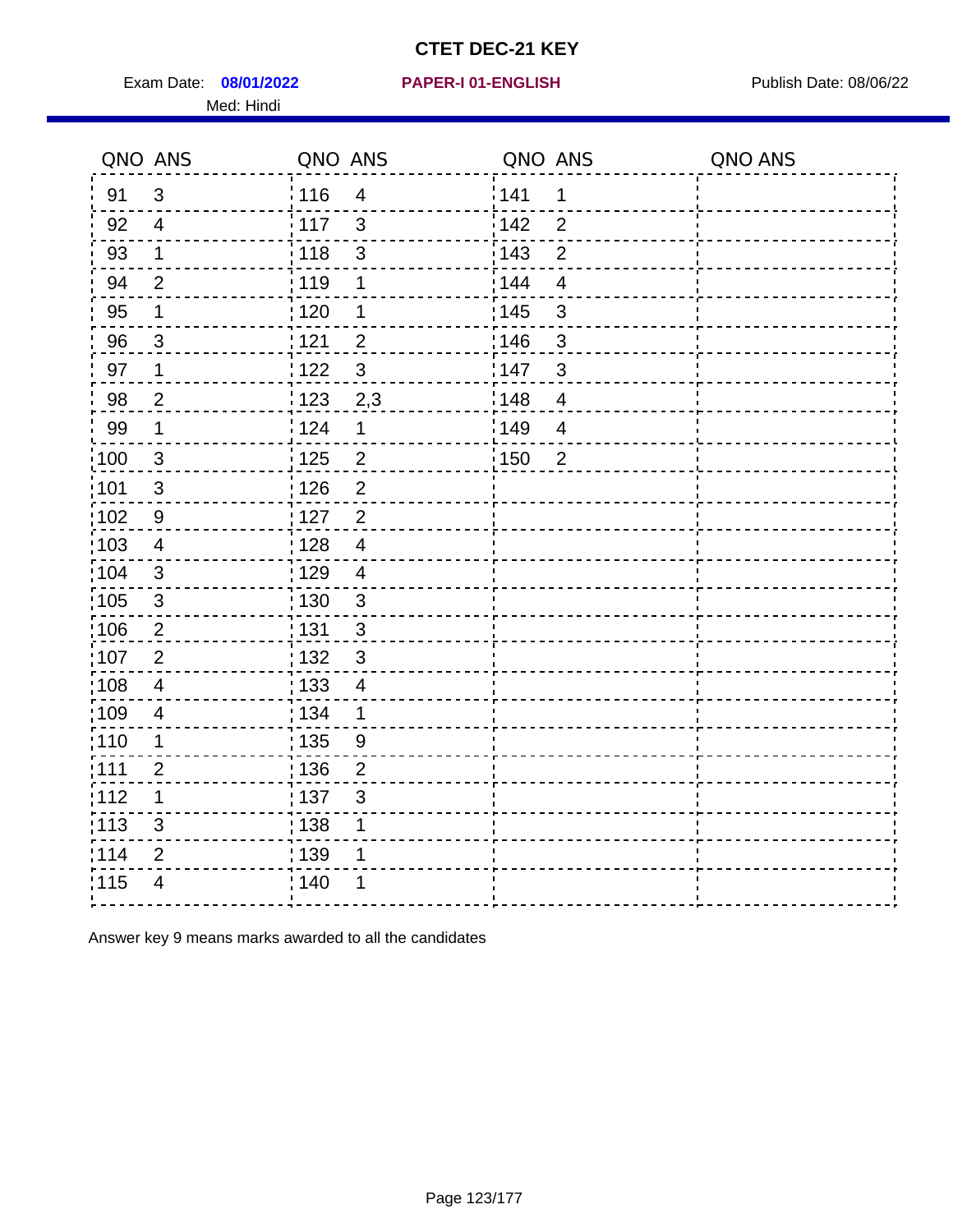Exam Date: 08/01/2022 **PAPER-I 02-HINDI** PAPER 102-HINDI Publish Date: 08/06/22 Med: Hindi

|       | QNO ANS        | QNO ANS                             | QNO ANS                             | QNO ANS |
|-------|----------------|-------------------------------------|-------------------------------------|---------|
| 91    | $\overline{4}$ | : 116<br>$\overline{4}$             | 141<br>$\mathbf 1$                  |         |
| 92    | $\overline{4}$ | 117<br>$\mathfrak{S}$               | 142<br>$\overline{2}$               |         |
| 93    | $\mathbf{3}$   | 118<br>$\mathbf{3}$                 | 143<br>$\overline{2}$               |         |
| 94    | 1              | : 119<br>1                          | 144<br>$\overline{4}$               |         |
| 95    | $\overline{2}$ | : 120<br>1                          | : 145<br>3                          |         |
| 96    | 1              | : 121<br>1                          | 146<br>3                            |         |
| 97    | $\mathbf 1$    | 122<br>$\overline{2}$               | 147<br>3                            |         |
| 98    | $\overline{4}$ | 123<br>$\mathbf{1}$                 | 148<br>$\overline{\mathbf{4}}$      |         |
| 99    | $\overline{4}$ | 124<br>$\overline{2}$               | $\frac{1}{2}$ 149<br>$\overline{4}$ |         |
| 100   | $\mathbf{3}$   | 125<br>$\overline{2}$               | 150<br>$\overline{2}$               |         |
| :101  | 1              | 126<br>1                            |                                     |         |
| 102   | 3              | : 127<br>$\overline{4}$             |                                     |         |
| 103   | $\overline{4}$ | :128<br>$\overline{4}$              |                                     |         |
| :104  | $\mathbf 1$    | : 129<br>1                          |                                     |         |
| 105   | $\mathfrak{S}$ | 130<br>1                            |                                     |         |
| :106  | $\overline{2}$ | : 131<br>$\mathbf 1$                |                                     |         |
| 107   | $\overline{2}$ | : 132<br>$\mathbf{3}$               |                                     |         |
| 108   | $\overline{4}$ | 133<br>$\overline{2}$               |                                     |         |
| :109  | $\overline{4}$ | : 134<br>$\overline{2}$             |                                     |         |
| :110  | 1              | : 135<br>3                          |                                     |         |
| : 111 | $\overline{2}$ | : 136<br>$\overline{2}$             |                                     |         |
| 112   | 1              | $\frac{1}{1}$ 137<br>$\mathfrak{S}$ |                                     |         |
| : 113 | 3              | : 138<br>1                          |                                     |         |
| 1114  | 2              | : 139<br>1                          |                                     |         |
| 115   | $\overline{4}$ | 140<br>1                            |                                     |         |
|       |                |                                     |                                     |         |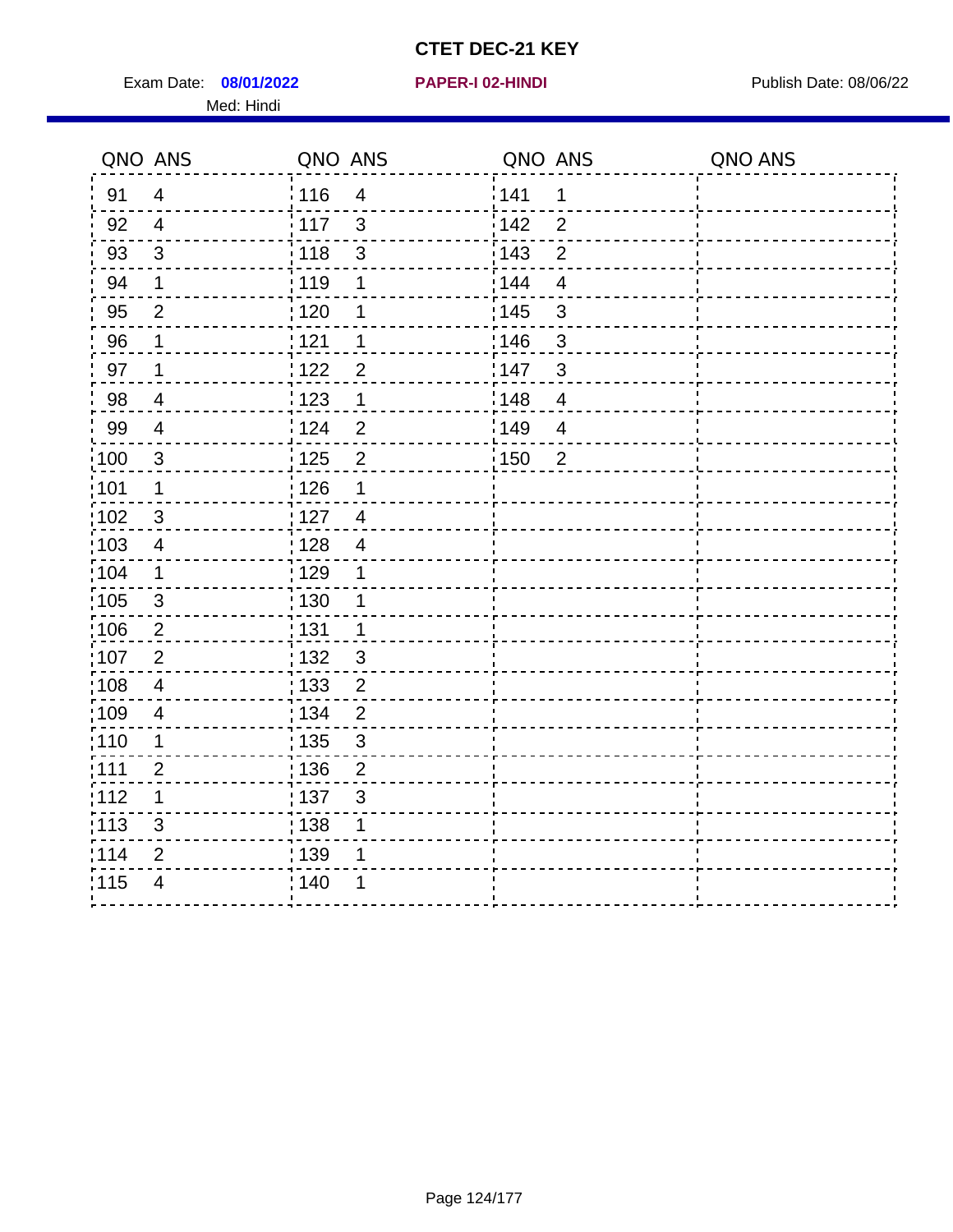Exam Date: 10/01/2022 **PAPER-I-MAIN Exam Date: 08/06/22** Med: Hindi

**10/01/2022 PAPER-I -MAIN**

|                | QNO ANS                  | QNO ANS |                           |      | QNO ANS                  | QNO ANS |                |
|----------------|--------------------------|---------|---------------------------|------|--------------------------|---------|----------------|
| 1              | $\overline{2}$           | 26      | $\overline{2}$            | ¦ 51 | $\overline{2}$           | 76      | $\overline{2}$ |
| 2              | 2                        | 27      | 3                         | 52   | $\overline{2}$           | 77      | 1              |
| 3              | 3                        | 28      | $\overline{4}$            | 53   | $\overline{\mathcal{A}}$ | 78      | 2              |
| 4              | $\mathfrak{B}$           | 29      | $\overline{2}$            | 54   | $\overline{\mathbf{4}}$  | 79      | 1              |
| 5              | $\overline{2}$           | 30      | $\mathbf{2}$              | 55   | 4                        | 80      | 3              |
| 6              | 4                        | 31      | 3                         | 56   | $\overline{2}$           | 81      | 9              |
| $\overline{7}$ | $\mathbf 1$              | 32      | $\overline{4}$            | 57   | $\boldsymbol{9}$         | 82      | 3              |
| 8              | 3                        | 33      | $\mathfrak{S}$            | 58   | $\overline{2}$           | 83      | $\overline{4}$ |
| 9              | $\overline{4}$           | 34      | $\mathbf{3}$              | 59   | $\mathfrak{S}$           | 84      | $\overline{4}$ |
| 10             | $\mathbf{1}$             | 35      | $\ensuremath{\mathsf{3}}$ | 60   | $\sqrt{3}$               | 85      | $\sqrt{3}$     |
| 11             | $\overline{\mathcal{A}}$ | 36      | $\overline{2}$            | 61   | 3                        | 86      | 1              |
| 12             | $\mathbf 1$              | 37      | $\overline{2}$            | 62   | $\overline{\mathbf{4}}$  | 87      | $\mathfrak{S}$ |
| 13             | 4                        | 38      | $\overline{4}$            | .63  | 1                        | 88      | 4              |
| 14             | 4                        | 39      | 1                         | 64   | $\overline{2}$           | 89      | 4              |
| 15             | $\overline{2}$           | 40      | $\overline{2}$            | 65   | $\mathbf 2$              | 90      | $\overline{2}$ |
| 16             | $\mathbf{2}$             | 41      | $\overline{2}$            | 66   | $\mathfrak{S}$           |         |                |
| 17             | $\overline{2}$           | 42      | 3                         | .67  | 2                        |         |                |
| 18             | 1                        | 43      | 3                         | 68   | 1                        |         |                |
| 19             | $\overline{2}$           | 44      | $\mathfrak{B}$            | 69   | 4                        |         |                |
| 20             | $\overline{2}$           | 45      | 1                         | 70   | 3                        |         |                |
| 21             | 4                        | 46      | 2                         | 71   | 4                        |         |                |
| 22             | 2                        | 47      | 3                         | 72   | $\overline{4}$           |         |                |
| 23             | $\overline{\mathbf{4}}$  | 48      | $\mathfrak{S}$            | 73   | 3                        |         |                |
| 24             | $\overline{2}$           | 49      | $\sqrt{3}$                | 74   | 3                        |         |                |
| 25             | $\overline{2}$           | 50      | $\ensuremath{\mathsf{3}}$ | 75   | $\overline{\mathcal{A}}$ |         |                |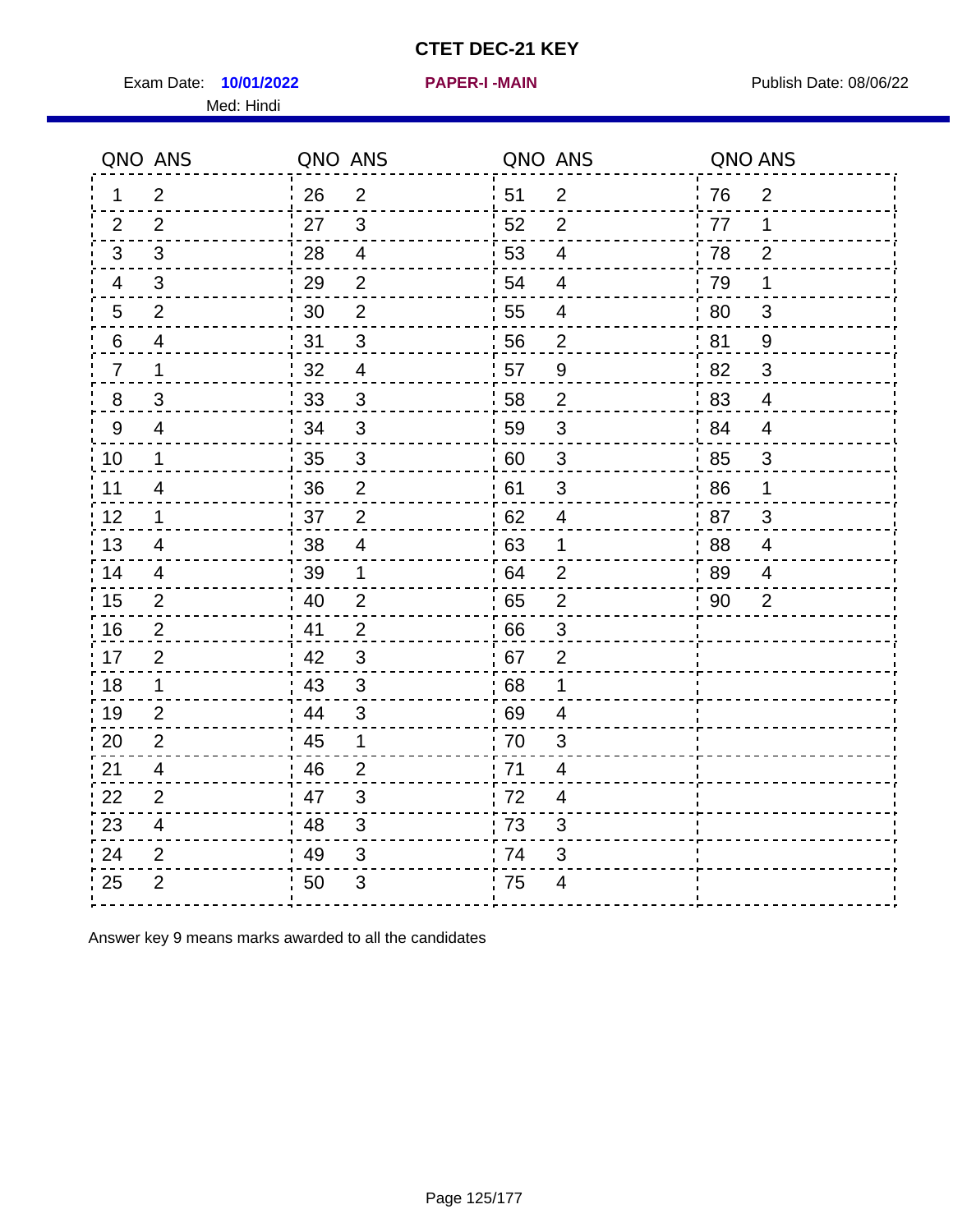Exam Date: 10/01/2022 **PAPER-I 01-ENGLISH Exam Date: 08/06/22** Med: Hindi

**10/01/2022 PAPER-I 01-ENGLISH**

|                   | QNO ANS        | QNO ANS           |                          | QNO ANS |                | QNO ANS |
|-------------------|----------------|-------------------|--------------------------|---------|----------------|---------|
| 91                | $\overline{4}$ | 116               | $\overline{4}$           | 141     | $\mathfrak{S}$ |         |
| 92                | $\overline{4}$ | 117               | 3                        | 142     | 3              |         |
| 93                | $\mathfrak{S}$ | 118               | 1                        | 143     | $\overline{2}$ |         |
| 94                | 3              | : 119             | $\overline{\mathcal{A}}$ | : 144   | 3              |         |
| 95                | 3              | : 120             | $\mathfrak{B}$           | : 145   | 3              |         |
| 96                | $\overline{2}$ | 121               | $\overline{4}$           | 146     | 1              |         |
| 97                | $\overline{2}$ | 122               | $\overline{2}$           | 147     | 3              |         |
| 98                | $\mathbf{3}$   | 123               | $\mathbf 1$              | 148     | $\overline{4}$ |         |
| 99                | $\sqrt{3}$     | 124               | $\overline{2}$           | 149     | $\overline{2}$ |         |
| :100              | $\sqrt{2}$     | $\frac{1}{1}$ 125 | $\overline{\mathbf{4}}$  | 150     | $\overline{4}$ |         |
| :101              | $\overline{2}$ | : 126             | $\overline{4}$           |         |                |         |
| 102               | 3              | : 127             | $\overline{2}$           |         |                |         |
| 103               | $\overline{4}$ | 128               | $\overline{2}$           |         |                |         |
| $\frac{1}{104}$   | $\overline{4}$ | : 129             | $\overline{\mathbf{4}}$  |         |                |         |
| $\frac{1}{1}$ 105 | $\mathfrak{S}$ | 130               | 1                        |         |                |         |
| :106              | $\mathbf 1$    | : 131             | 1                        |         |                |         |
| 107               | 3              | 132               | 1                        |         |                |         |
| 108               | $\overline{4}$ | $\frac{1}{1}$ 133 | $\overline{4}$           |         |                |         |
| :109              | $\overline{2}$ | : 134             | 3                        |         |                |         |
| :110              | 1              | : 135             | $\overline{4}$           |         |                |         |
| :111              | 1              | : 136             | 1                        |         |                |         |
| 112               | 1              | $\frac{1}{1}$ 137 | $\overline{\mathcal{A}}$ |         |                |         |
| 113               | 1              | $\frac{1}{1}$ 138 | $\overline{2}$           |         |                |         |
| 114               | $\overline{2}$ | : 139             | 3                        |         |                |         |
| 115               | 1              | 140               | $\overline{2}$           |         |                |         |
|                   |                |                   |                          |         |                |         |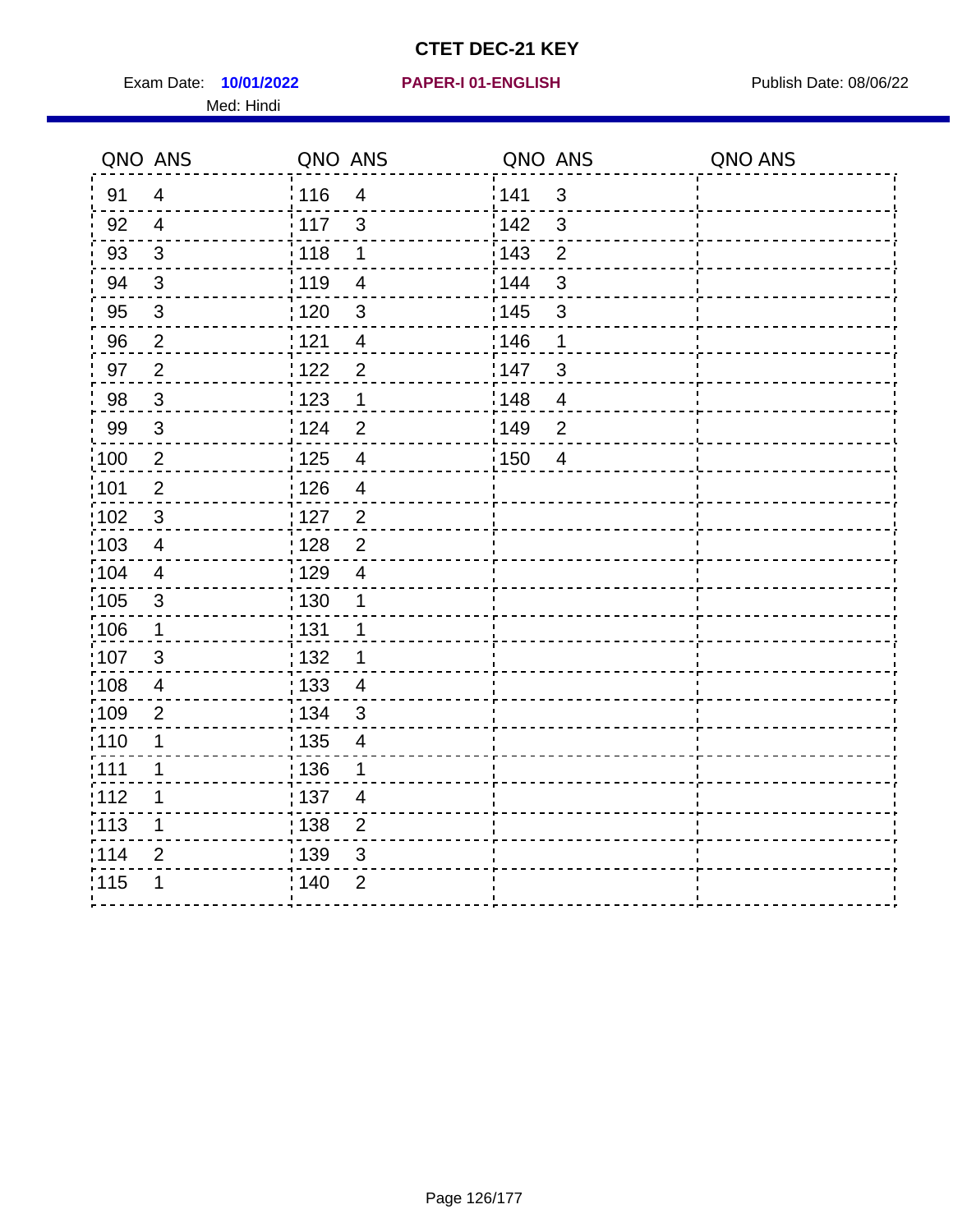Exam Date: **10/01/2022 PAPER-I 02-HINDI Product by Publish Date: 08/06/22** Med: Hindi

|       | QNO ANS                 | QNO ANS           |                          | QNO ANS           |                         | QNO ANS |
|-------|-------------------------|-------------------|--------------------------|-------------------|-------------------------|---------|
| 91    | 1                       | 116               | $\overline{4}$           | 141               | $\mathbf{3}$            |         |
| 92    | $\overline{2}$          | 117               | $\mathfrak{S}$           | 142               | 3                       |         |
| 93    | $\mathbf 1$             | 118               | $\mathbf 1$              | 143               | $\overline{2}$          |         |
| 94    | 3                       | : 119             | $\overline{\mathcal{A}}$ | 144               | 3                       |         |
| 95    | $\overline{2}$          | : 120             | $\mathfrak{B}$           | : 145             | 3                       |         |
| 96    | 1                       | 121               | 1                        | 146               | 1                       |         |
| 97    | 1                       | 122               | $\overline{\mathcal{A}}$ | 147               | 3                       |         |
| 98    | $\mathbf{3}$            | 123               | $\overline{c}$           | 148               | $\overline{\mathbf{4}}$ |         |
| 99    | $\sqrt{3}$              | 124               | $\overline{2}$           | $\frac{1}{2}$ 149 | $\overline{2}$          |         |
| 100   | $\mathbf{3}$            | 125               | $\overline{\mathbf{1}}$  | 150               | $\overline{4}$          |         |
| :101  | $\overline{c}$          | : 126             | $\mathbf{3}$             |                   |                         |         |
| :102  | $\overline{4}$          | : 127             | $\overline{4}$           |                   |                         |         |
| 103   | $\mathbf 1$             | :128              | $\overline{2}$           |                   |                         |         |
| :104  | $\mathbf{3}$            | : 129             | 1                        |                   |                         |         |
| 105   | $\overline{2}$          | : 130             | $\overline{2}$           |                   |                         |         |
| :106  | 1                       | : 131             | 1                        |                   |                         |         |
| 107   | 3                       | : 132             | $\overline{4}$           |                   |                         |         |
| 108   | $\overline{\mathbf{4}}$ | 133               | $\mathbf{1}$             |                   |                         |         |
| :109  | $\overline{2}$          | : 134             | $\mathbf{3}$             |                   |                         |         |
| :110  | 1                       | : 135             | 3                        |                   |                         |         |
| : 111 | 1                       | : 136             | 1                        |                   |                         |         |
| 112   | 1                       | $\frac{1}{1}$ 137 | $\overline{\mathcal{A}}$ |                   |                         |         |
| 113   | 1                       | 138               | $\overline{c}$           |                   |                         |         |
| 1114  | $\overline{2}$          | 139               | 3                        |                   |                         |         |
| 115   | 1                       | 140               | $\overline{2}$           |                   |                         |         |
|       |                         |                   |                          |                   |                         |         |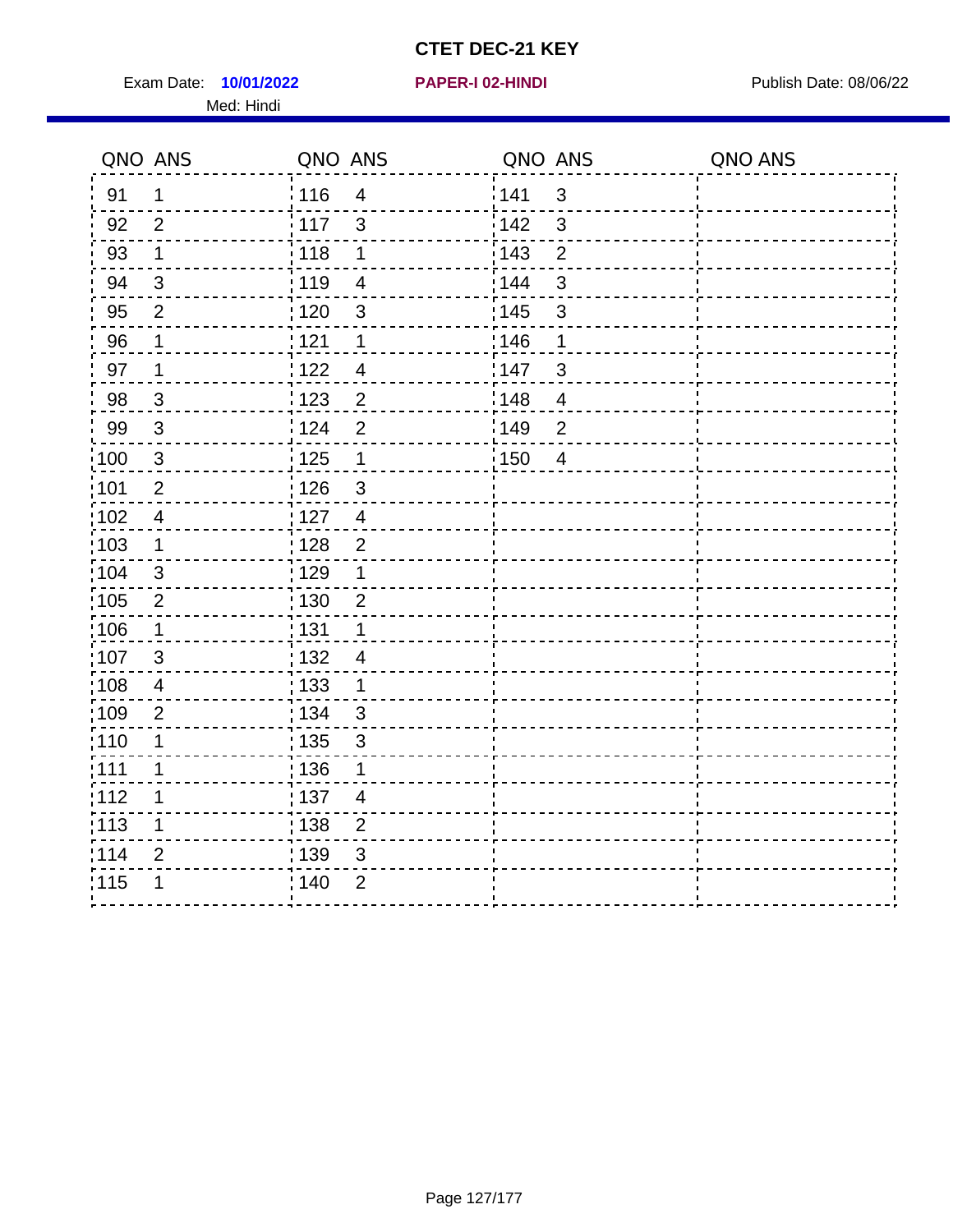Exam Date: 11/01/2022 **PAPER-I-MAIN Exam Date: 08/06/22** Med: Hindi

**11/01/2022 PAPER-I -MAIN**

|                  | QNO ANS        | QNO ANS          |                           | QNO ANS |                          | QNO ANS |                          |
|------------------|----------------|------------------|---------------------------|---------|--------------------------|---------|--------------------------|
| 1.               | $\overline{4}$ | 26               | $\mathbf 1$               | ່ 51    | $\overline{2}$           | 76      | $\mathbf{3}$             |
| 2                | 2              | 27               | $\mathbf{3}$              | 52      | $\mathbf{3}$             | 77      | $\overline{2}$           |
| 3                | 3              | 28               | $\mathsf 3$               | 53      | $\sqrt{3}$               | 78      | $\mathfrak{S}$           |
| $\overline{4}$   | 1              | 29               | $\overline{4}$            | 54      | $\overline{2}$           | 79      | $\overline{2}$           |
| 5                | $\overline{2}$ | 30               | $\overline{2}$            | 55      | $\overline{\mathcal{A}}$ | 80      | $\overline{2}$           |
| 6                | $\overline{2}$ | 31               | $\overline{2}$            | 56      | 3                        | 81      | $\overline{4}$           |
| 7                | 1              | 32               | $\overline{2}$            | 57      | 1                        | 82      | 1                        |
| $\,8\,$          | 1              | 33               | $\mathbf 2$               | 58      | $\mathbf 1$              | 83      | 3                        |
| $\boldsymbol{9}$ | $\overline{2}$ | 34               | $\mathfrak{S}$            | 59      | $\mathbf{2}$             | 84      | $\overline{4}$           |
| 10               | 1              | 35               | $\overline{2}$            | 60      | $\overline{4}$           | 85      | $\overline{\mathcal{A}}$ |
| 11               | 1              | 36               | $\overline{2}$            | 61      | $\mathfrak{S}$           | 86      | $\overline{\mathcal{A}}$ |
| 12               | $\mathsf 3$    | 37               | $\overline{2}$            | 62      | $\overline{2}$           | 87      | $\overline{2}$           |
| 13               | 1              | 38               | $\overline{2}$            | 63      | 4                        | 88      | 1                        |
| 14               | 3              | 39               | 3                         | 64      | 2                        | 89      | 1                        |
| 15               | $\mathbf 1$    | 40               | $\overline{2}$            | 65      | 3                        | 90      | 3                        |
| 16               | $\overline{2}$ | 41               | 3                         | 66      | $\overline{4}$           |         |                          |
| 17               | 4              | $\frac{1}{2}$ 42 | 4                         | .67     | 4                        |         |                          |
| 18               | $\overline{2}$ | 43               | $\mathbf 1$               | 68      | 3                        |         |                          |
| 19               | $\overline{2}$ | 44               | $\mathbf{3}$              | 69      | 3                        |         |                          |
| 20               | $\mathfrak{B}$ | 45               | 1                         | 70      | $\overline{2}$           |         |                          |
| 21               | 2              | 46               | 2                         | 71      | $\overline{4}$           |         |                          |
| 22               | $\overline{2}$ | 47               | $\mathfrak{B}$            | 72      | 3                        |         |                          |
| 23               | $\mathfrak{S}$ | 48               | $\ensuremath{\mathsf{3}}$ | 73      | 1                        |         |                          |
| 24               | 3              | 49               | 1                         | 74      | 3                        |         |                          |
| 25               | 3              | 50               | 4                         | 75      | 4                        |         |                          |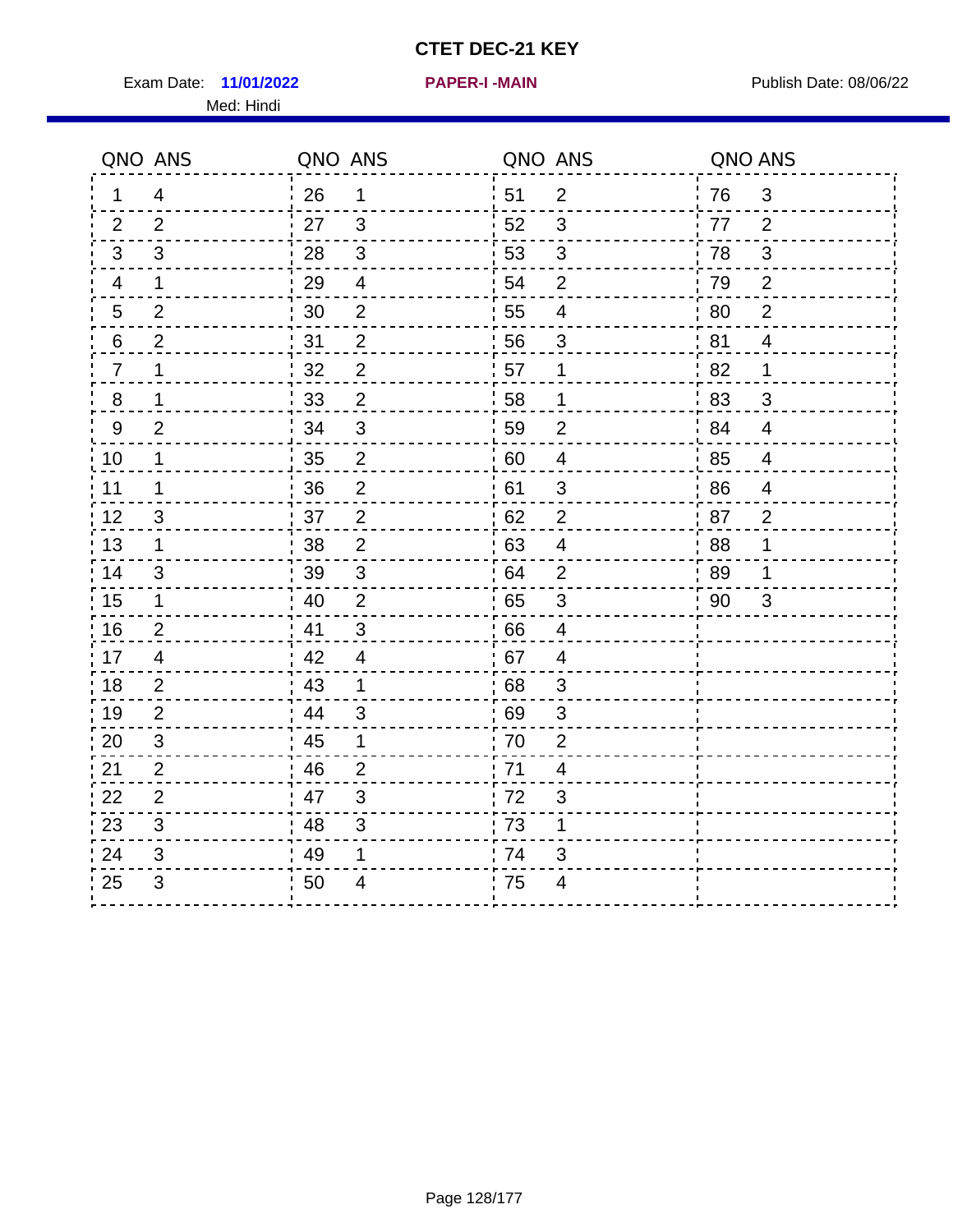Exam Date: 11/01/2022 **PAPER-I 01-ENGLISH Exam Date: 08/06/22** Med: Hindi

|                   | QNO ANS                   | QNO ANS                             | QNO ANS                 | QNO ANS |
|-------------------|---------------------------|-------------------------------------|-------------------------|---------|
| 91                | $\overline{2}$            | 116<br>$\mathbf 1$                  | 141<br>1                |         |
| 92                | $\overline{4}$            | 117<br>$\overline{2}$               | 142<br>$\overline{4}$   |         |
| 93                | $\sqrt{3}$                | : 118<br>$\overline{4}$             | 143<br>$\mathfrak{S}$   |         |
| 94                | $\overline{2}$            | : 119<br>1                          | 144<br>$\overline{2}$   |         |
| 95                | $\overline{4}$            | : 120<br>$\overline{2}$             | : 145<br>$\overline{4}$ |         |
| 96                | 3                         | 121<br>$\mathfrak{S}$               | 146<br>$\overline{4}$   |         |
| 97                | $\overline{2}$            | 122<br>$\overline{4}$               | 147<br>3                |         |
| 98                | $\mathbf{1}$              | 123<br>$\mathbf{1}$                 | 148<br>1                |         |
| 99                | $\overline{2}$            | 124<br>$\mathfrak{S}$               | 149<br>$\overline{2}$   |         |
| 100               | $\overline{2}$            | $\overline{2}$<br>$\frac{1}{1}$ 125 | 150<br>1                |         |
| :101              | $\mathbf 1$               | : 126<br>$\overline{4}$             |                         |         |
| :102              | $\mathbf{3}$              | : 127<br>$\overline{4}$             |                         |         |
| 103               | $\mathfrak{B}$            | 128<br>$\overline{2}$               |                         |         |
| 104               | $9\,$                     | : 129<br>$\overline{2}$             |                         |         |
| $\frac{1}{1}$ 105 | $\ensuremath{\mathsf{3}}$ | $\frac{1}{1}$ 130<br>$\mathfrak{S}$ |                         |         |
| 106               | $\mathbf 1$               | : 131<br>3                          |                         |         |
| 107               | $\overline{2}$            | : 132<br>1                          |                         |         |
| :108              | $\overline{2}$            | : 133<br>1                          |                         |         |
| 109               | $\mathbf{2}$              | : 134<br>$\mathfrak{S}$             |                         |         |
| :110              | $\overline{\mathbf{4}}$   | : 135<br>$\overline{2}$             |                         |         |
| :111              | 3                         | : 136<br>1                          |                         |         |
| 112               | 1                         | : 137<br>1                          |                         |         |
| :113              | 1                         | : 138<br>1                          |                         |         |
| 114               | 4                         | : 139<br>3                          |                         |         |
| 115               | $\overline{2}$            | ; 140<br>$\overline{2}$             |                         |         |
|                   |                           |                                     |                         |         |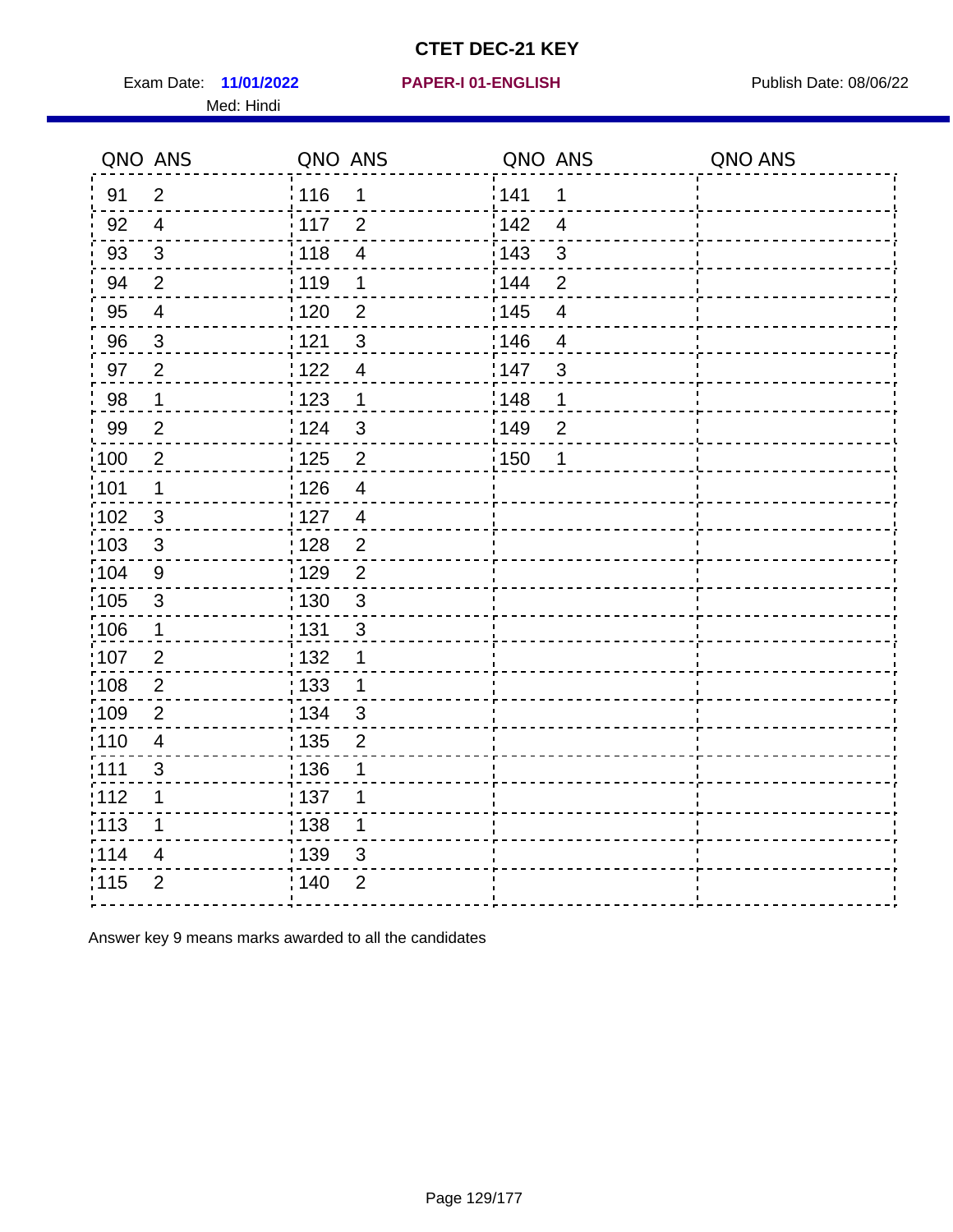Exam Date: 11/01/2022 **PAPER-I 02-HINDI Exam Date: 08/06/22** Med: Hindi

**11/01/2022 PAPER-I 02-HINDI**

|                   | QNO ANS                  | QNO ANS           |                | QNO ANS |                          | QNO ANS |
|-------------------|--------------------------|-------------------|----------------|---------|--------------------------|---------|
| 91                | $\mathbf 1$              | 116               | $\mathbf 1$    | 1141    | 1                        |         |
| 92                | 1                        | $\frac{1}{2}$ 117 | $\overline{2}$ | 142     | $\overline{4}$           |         |
| 93                | $\overline{2}$           | $\frac{1}{2}$ 118 | $\overline{4}$ | 143     | $\sqrt{3}$               |         |
| 94                | 1                        | : 119             | 1              | : 144   | $\overline{2}$           |         |
| 95                | 1                        | :120              | $\overline{2}$ | : 145   | $\overline{\mathcal{A}}$ |         |
| 96                | 4                        | 121               | $\overline{2}$ | :146    | $\overline{4}$           |         |
| 97                | $\mathbf{3}$             | 122               | $\overline{4}$ | 147     | $\mathfrak{B}$           |         |
| 98                | $\mathbf{3}$             | : 123             | $\overline{2}$ | 148     | 1                        |         |
| 99                | $\mathbf 1$              | 124               | 1              | 149     | $\overline{2}$           |         |
| 100               | $\boldsymbol{2}$         | $\frac{1}{1}$ 125 | $\overline{c}$ | 150     | 1                        |         |
| 101               | $\overline{\mathcal{A}}$ | : 126             | $\overline{2}$ |         |                          |         |
| 102               | $\overline{4}$           | : 127             | $\overline{2}$ |         |                          |         |
| 103               | $\overline{2}$           | 128               | $\mathfrak{3}$ |         |                          |         |
| $\frac{1}{1}$ 104 | $\overline{2}$           | : 129             | $\mathfrak{3}$ |         |                          |         |
| $\frac{1}{1}$ 105 | $\overline{4}$           | $\frac{1}{1}$ 130 | $\overline{4}$ |         |                          |         |
| 106               | $\mathbf{1}$             | : 131             | $\overline{2}$ |         |                          |         |
| :107              | $\overline{2}$           | : 132             | 1              |         |                          |         |
| 108               | $\overline{2}$           | $\frac{1}{1}$ 133 | $\overline{c}$ |         |                          |         |
| :109              | $\overline{2}$           | : 134             | $\mathfrak{S}$ |         |                          |         |
| 110               | $9\,$                    | : 135             | 3              |         |                          |         |
| : 111             | 3                        | :136              | 1              |         |                          |         |
| 112               | 1                        | : 137             | 1              |         |                          |         |
| : 113             | 1                        | : 138             | 1              |         |                          |         |
| 114               | $\overline{\mathcal{A}}$ | : 139             | 3              |         |                          |         |
| 115               | $\overline{2}$           | : 140             | $\overline{2}$ |         |                          |         |
|                   |                          |                   |                |         |                          |         |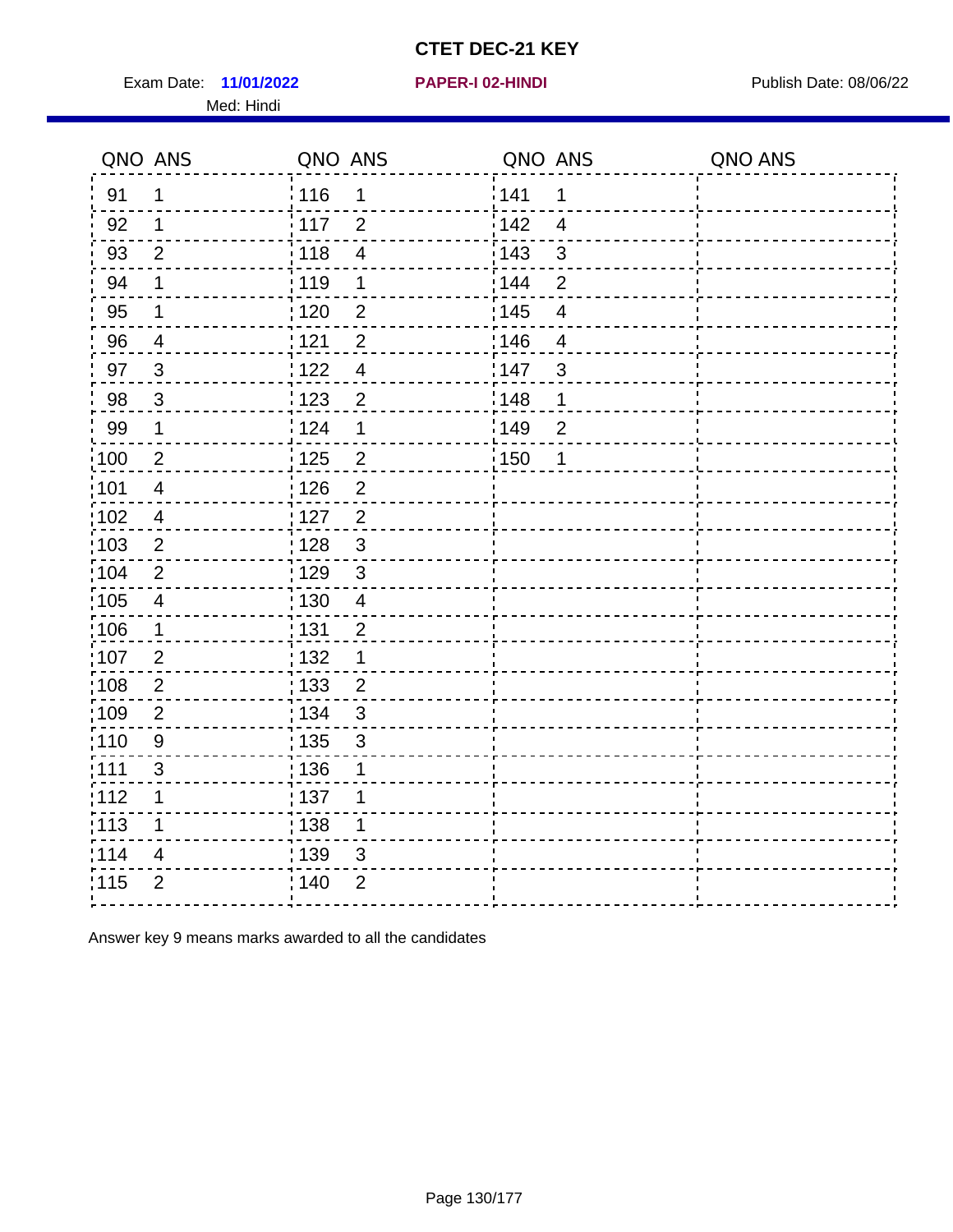Exam Date: 11/01/2022 **PAPER-I 16-SANSKRIT** Publish Date: 08/06/22 Med: Hindi

|                   | QNO ANS        | QNO ANS           |                | QNO ANS |                | QNO ANS |
|-------------------|----------------|-------------------|----------------|---------|----------------|---------|
| 91                | $\overline{2}$ | : 116             | 1              | 141     | 1              |         |
| 92                | $\mathfrak{S}$ | : 117             | $\overline{2}$ | 142     | $\overline{4}$ |         |
| 93                | $\mathfrak{Z}$ | 118               | $\overline{4}$ | 143     | 3              |         |
| 94                | $\mathbf 1$    | : 119             | $\mathbf 1$    | : 144   | $\overline{2}$ |         |
| 95                | 3              | : 120             | 2              | : 145   | 4              |         |
| 96                | $\overline{4}$ | 121               | 1              | 146     | $\overline{4}$ |         |
| 97                | $\overline{4}$ | 122               | $\mathbf{3}$   | 147     | 3              |         |
| 98                | $\mathbf{1}$   | 123               | $\mathfrak{S}$ | 148     | $\mathbf 1$    |         |
| 99                | $\mathbf{1}$   | 124               | $\mathfrak{S}$ | 149     | $\overline{2}$ |         |
| $\frac{1}{1}$ 100 | $\overline{1}$ | $\frac{1}{1}$ 125 | $\mathbf 1$    | 150     | $\mathbf 1$    |         |
| :101              | $\overline{2}$ | 126               | $\overline{2}$ |         |                |         |
| 102               | $\mathbf{3}$   | : 127             | $\mathbf 1$    |         |                |         |
| 103               | $\overline{2}$ | :128              | $\mathbf{3}$   |         |                |         |
| 104               | $\sqrt{3}$     | : 129             | $\overline{2}$ |         |                |         |
| 105               | $\mathbf 1$    | : 130             | 1              |         |                |         |
| ;106              | $\mathbf 1$    | : 131             | $\overline{4}$ |         |                |         |
| :107              | $\overline{2}$ | 132               | $\mathfrak{3}$ |         |                |         |
| 108               | $\overline{2}$ | : 133             | $\mathfrak{S}$ |         |                |         |
| :109              | $\overline{2}$ | : 134             | $\overline{4}$ |         |                |         |
| :110              | $\overline{4}$ | 135               | 1              |         |                |         |
| :111              | $\sqrt{3}$     | : 136             | 1              |         |                |         |
| 112               | 1              | 137               | 1              |         |                |         |
| 113               | 1              | 138               | 1              |         |                |         |
| 114               | 4              | : 139             | 3              |         |                |         |
| 115               | $\overline{2}$ | 140               | $\overline{2}$ |         |                |         |
|                   |                |                   |                |         |                |         |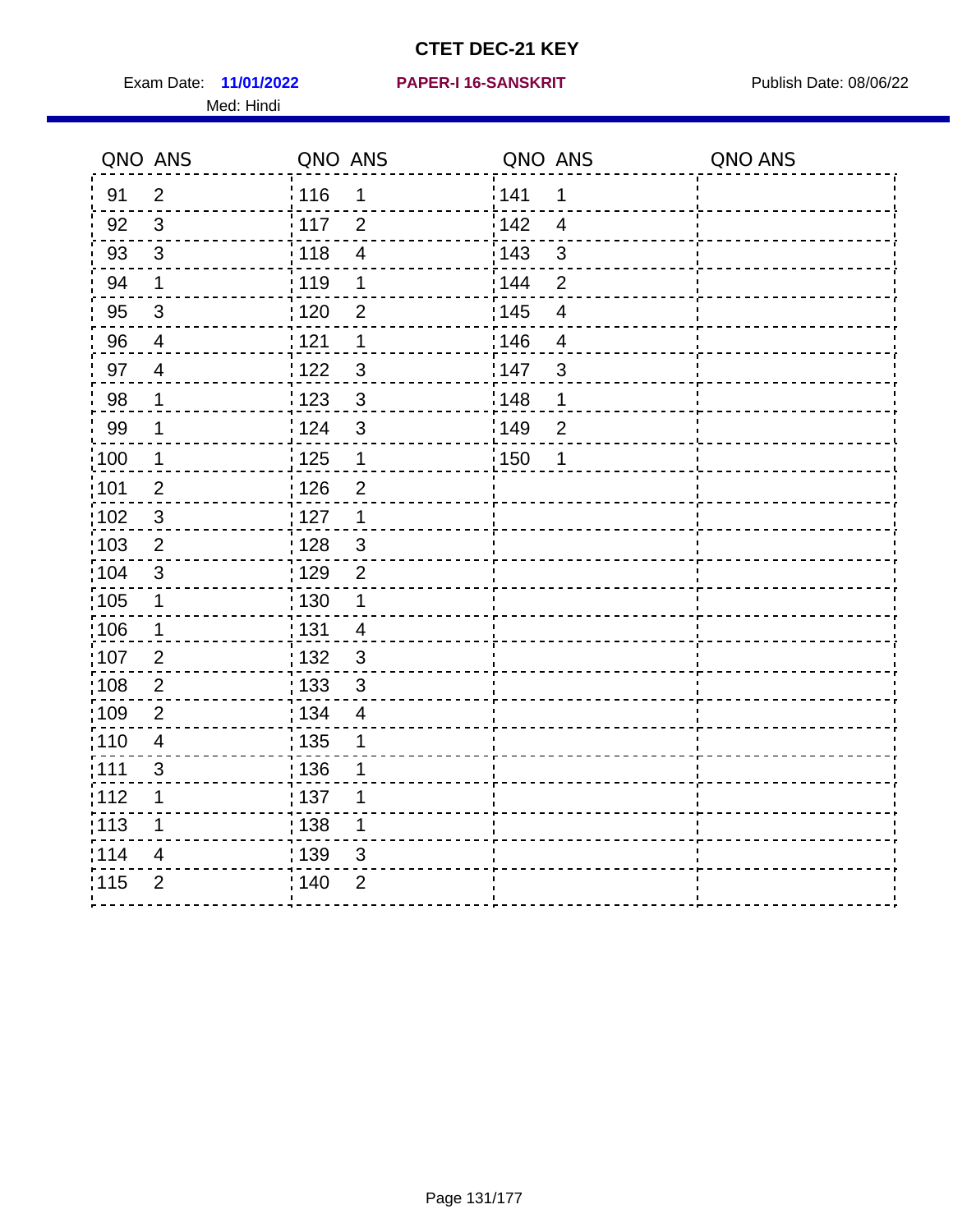Exam Date: 12/01/2022 **PAPER-I-MAIN Exam Date: 08/06/22** Med: Hindi

**12/01/2022 PAPER-I -MAIN**

|                | QNO ANS        | QNO ANS |                |                  | QNO ANS                  | QNO ANS |                |
|----------------|----------------|---------|----------------|------------------|--------------------------|---------|----------------|
| 1              | 4              | 26      | 1              | ¦ 51             | $\sqrt{3}$               | 76      | $\overline{2}$ |
| 2              | 3              | 27      | $\mathbf 1$    | 52               | 3                        | 77      | 3              |
| 3              | $\overline{4}$ | 28      | $\sqrt{3}$     | 53               | $\sqrt{3}$               | 78      | $\mathbf 1$    |
| 4              | $\overline{4}$ | 29      | $\overline{4}$ | 54               | 1                        | 79      | 1              |
| 5              | $\overline{2}$ | 30      | $\overline{2}$ | 55               | 3                        | 80      | 1              |
| 6              | 2              | 31      | $\mathfrak{B}$ | 56               | 3                        | 81      | $\overline{2}$ |
| $\overline{7}$ | 1              | 32      | $\sqrt{3}$     | 57               | 3                        | 82      | 1              |
| $\bf 8$        | $\mathfrak{S}$ | 33      | $\sqrt{3}$     | 58               | $\overline{4}$           | 83      | $\overline{c}$ |
| $9\,$          | $\mathfrak{S}$ | 34      | $\mathbf{3}$   | 59               | $\mathbf 1$              | 84      | 1              |
| 10             | $\sqrt{3}$     | 35      | $\overline{3}$ | 60               | $\overline{\mathcal{A}}$ | 85      | $\overline{2}$ |
| 11             | $\mathfrak{S}$ | 36      | $\overline{2}$ | 61               | $\mathsf 3$              | 86      | 1              |
| 12             | $\mathbf 1$    | 37      | $\mathbf{3}$   | 62               | $\mathbf 1$              | 87      | $\overline{4}$ |
| 13             | 1              | 38      | 2              | .63              | 3                        | 88      | $\overline{2}$ |
| 14             | $\mathbf 1$    | 39      | $\overline{4}$ | 64               | 3                        | 89      | 1              |
| 15             | $\mathbf 1$    | 40      | $\overline{2}$ | 65               | $\overline{\mathbf{4}}$  | 90      | $\mathfrak{S}$ |
| 16             | $\mathbf 1$    | 41      | $\overline{4}$ | 66               | $\overline{2}$           |         |                |
| 17             | $\overline{2}$ | 42      | 3              | 67               | $\overline{2}$           |         |                |
| 18             | 2              | 43      | $\overline{2}$ | 68               | $\overline{2}$           |         |                |
| 19             | $\overline{4}$ | 44      | $\overline{2}$ | .69              | $\overline{2}$           |         |                |
| 20             | $\overline{4}$ | 45      | $\overline{2}$ | 70               | $\overline{\mathbf{4}}$  |         |                |
| 21             | 4              | 46      | $\overline{2}$ | 71               | $\overline{2}$           |         |                |
| 22             | 3              | 47      | $\overline{2}$ | 72               | 3                        |         |                |
| 23             | $\mathbf 1$    | 48      | 1              | $\frac{1}{2}$ 73 | 4                        |         |                |
| 24             | 1              | 49      | 4              | 74               | 4                        |         |                |
| 25             | 3              | 50      | 1              | 75               | 4                        |         |                |

#### Page 132/177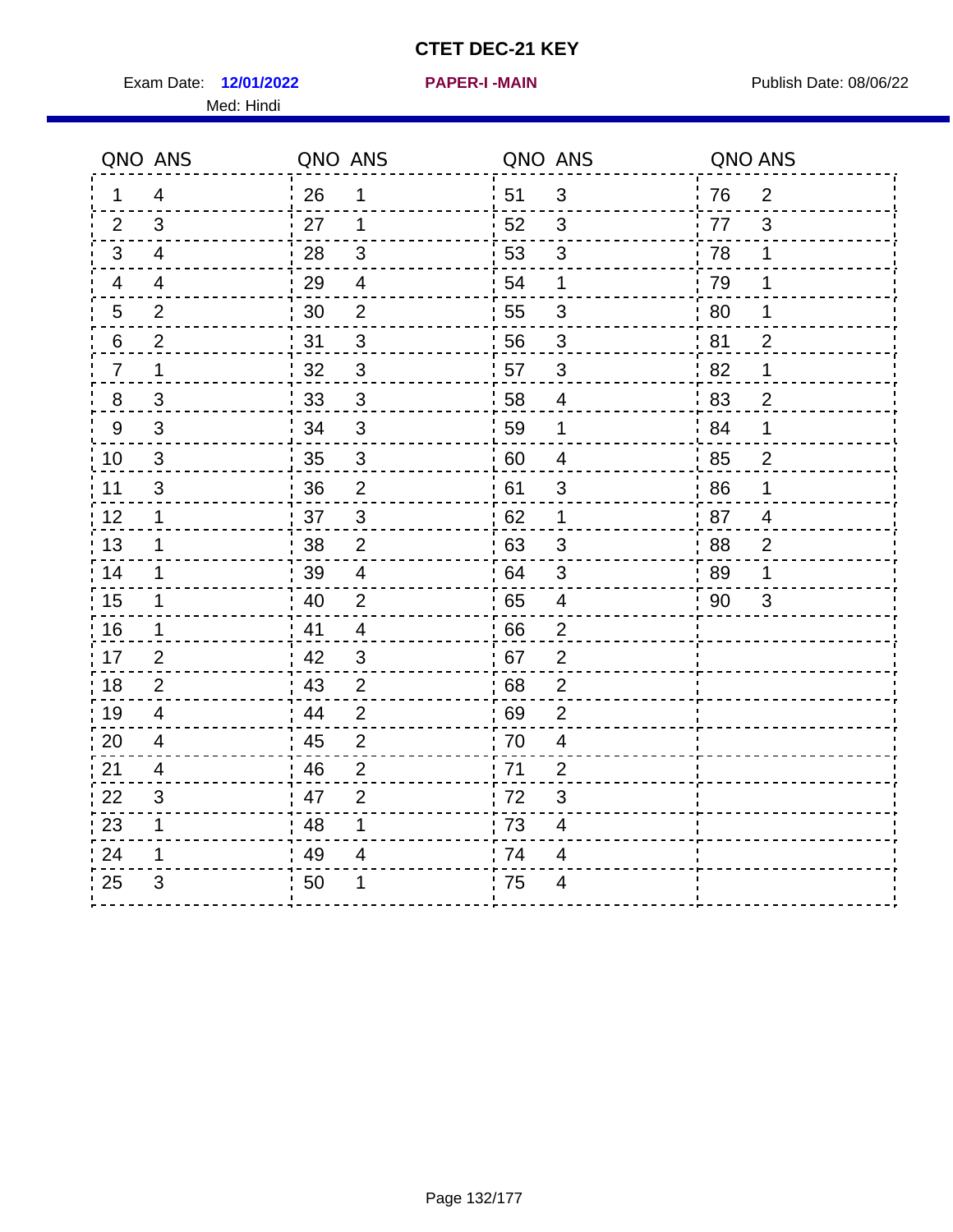Exam Date: 12/01/2022 **PAPER-I 01-ENGLISH Exam Date: 08/06/22** Med: Hindi

### **12/01/2022 PAPER-I 01-ENGLISH**

|                   | QNO ANS                  | QNO ANS           |                          | QNO ANS |                          | QNO ANS |
|-------------------|--------------------------|-------------------|--------------------------|---------|--------------------------|---------|
| 91                | $\mathbf{3}$             | 116               | $\overline{2}$           | 141     | $\overline{2}$           |         |
| 92                | 3                        | 117               | $\mathfrak{S}$           | 142     | 1                        |         |
| 93                | $\overline{4}$           | 118               | $\overline{\mathcal{A}}$ | 143     | 1                        |         |
| 94                | $\overline{2}$           | : 119             | $\overline{2}$           | : 144   | 3                        |         |
| 95                | $\overline{4}$           | :120              | $\mathbf{3}$             | : 145   | 1                        |         |
| 96                | 3                        | 121               | $\overline{2}$           | :146    | $\overline{\mathcal{A}}$ |         |
| 97                | $\mathbf 1$              | 122               | $\mathbf{3}$             | 147     | $\overline{2}$           |         |
| 98                | $\mathbf{3}$             | 123               | $\overline{2}$           | 148     | $\overline{\mathbf{4}}$  |         |
| 99                | $\mathbf 1$              | 124               | $\sqrt{3}$               | 149     | $\overline{4}$           |         |
| $\frac{1}{1}$ 100 | $\overline{4}$           | 125               | $\overline{\mathbf{4}}$  | 150     | $\mathbf{3}$             |         |
| :101              | $\sqrt{3}$               | $\frac{1}{1}$ 126 | 1                        |         |                          |         |
| 102               | $\overline{2}$           | : 127             | $\overline{4}$           |         |                          |         |
| 103               | $\overline{2}$           | : 128             | 2                        |         |                          |         |
| 104               | $\sqrt{3}$               | : 129             | $\overline{4}$           |         |                          |         |
| 105               | $\sqrt{3}$               | $\frac{1}{1}$ 130 | $\mathbf{1}$             |         |                          |         |
| ;106              | $\mathbf{1}$             | : 131             | $\mathbf{3}$             |         |                          |         |
| :107              | 3                        | : 132             | $\mathbf{3}$             |         |                          |         |
| 108               | $\overline{4}$           | $\frac{1}{1}$ 133 | $\overline{2}$           |         |                          |         |
| :109              | 1                        | : 134             | $\overline{2}$           |         |                          |         |
| :110              | $\overline{4}$           | : 135             | $\mathfrak{S}$           |         |                          |         |
| :111              | $\overline{\mathcal{A}}$ | : 136             | 1                        |         |                          |         |
| 112               | 1                        | 137               | 1                        |         |                          |         |
| 113               | 1                        | : 138             | $\overline{2}$           |         |                          |         |
| :114              | 3                        | : 139             | $\overline{2}$           |         |                          |         |
| 115               | $\overline{2}$           | 140               | 1                        |         |                          |         |
|                   |                          |                   |                          |         |                          |         |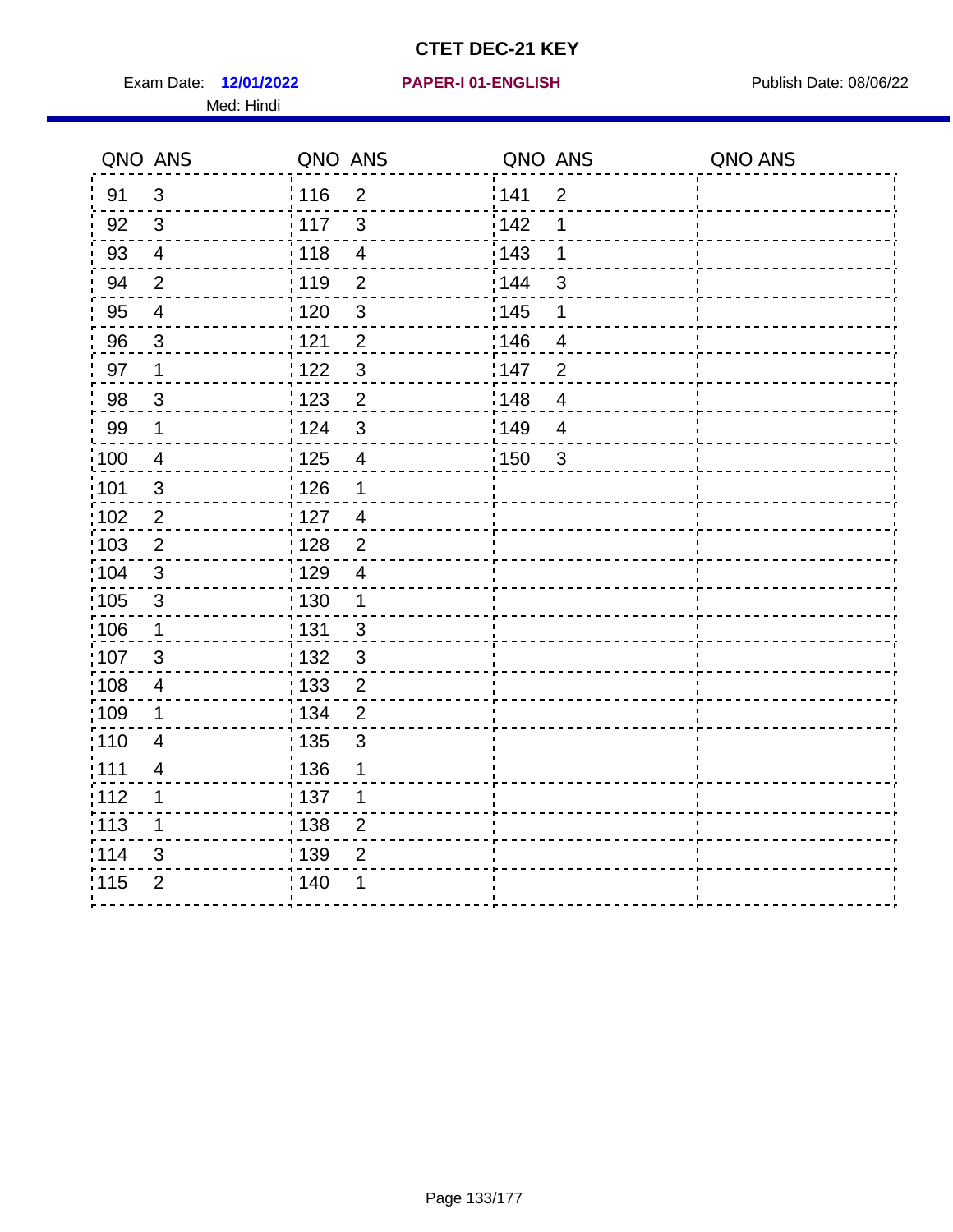Exam Date: 12/01/2022 **PAPER-I 02-HINDI Exam Date: 08/06/22** Med: Hindi

|      | QNO ANS                  | QNO ANS                 | QNO ANS |                | QNO ANS |
|------|--------------------------|-------------------------|---------|----------------|---------|
| 91   | 1                        | 116<br>$\overline{2}$   | 141     | $\overline{2}$ |         |
| 92   | 1                        | 117<br>3                | 142     | 1              |         |
| 93   | $\overline{2}$           | 118<br>$\overline{4}$   | 143     | 1              |         |
| 94   | $\overline{2}$           | : 119<br>$\overline{2}$ | : 144   | 3              |         |
| 95   | 1                        | : 120<br>$\mathfrak{B}$ | : 145   | 1              |         |
| 96   | 4                        | 121<br>$\overline{4}$   | 146     | 4              |         |
| 97   | $\overline{2}$           | : 122<br>1              | 147     | $\overline{2}$ |         |
| 98   | $\mathbf{3}$             | 123<br>$\overline{c}$   | 148     | $\overline{4}$ |         |
| 99   | $\overline{2}$           | 124<br>$\overline{2}$   | 149     | $\overline{4}$ |         |
| 100  | $\overline{2}$           | $\overline{2}$<br>125   | 150     | $\mathbf{3}$   |         |
| :101 | $\mathfrak{B}$           | : 126<br>$\overline{2}$ |         |                |         |
| 102  | $\overline{4}$           | : 127<br>$\overline{4}$ |         |                |         |
| :103 | $\overline{2}$           | : 128<br>$\overline{4}$ |         |                |         |
| :104 | $\mathbf 1$              | : 129<br>$\mathbf 1$    |         |                |         |
| 105  | $\overline{2}$           | : 130<br>$\mathbf 1$    |         |                |         |
| :106 | $\mathbf 1$              | : 131<br>$\mathbf{3}$   |         |                |         |
| 107  | 3                        | $\overline{2}$<br>132   |         |                |         |
| :108 | $\overline{\mathbf{4}}$  | 133<br>$\mathbf{3}$     |         |                |         |
| :109 | $\mathbf 1$              | : 134<br>$\mathfrak{S}$ |         |                |         |
| :110 | $\overline{4}$           | : 135<br>$\overline{4}$ |         |                |         |
| ;111 | $\overline{\mathcal{A}}$ | : 136<br>1              |         |                |         |
| 112  | 1                        | : 137<br>1              |         |                |         |
| 113  | 1                        | : 138<br>$\overline{2}$ |         |                |         |
| 114  | 3                        | 139<br>$\overline{2}$   |         |                |         |
| 115  | $\overline{2}$           | : 140<br>1              |         |                |         |
|      |                          |                         |         |                |         |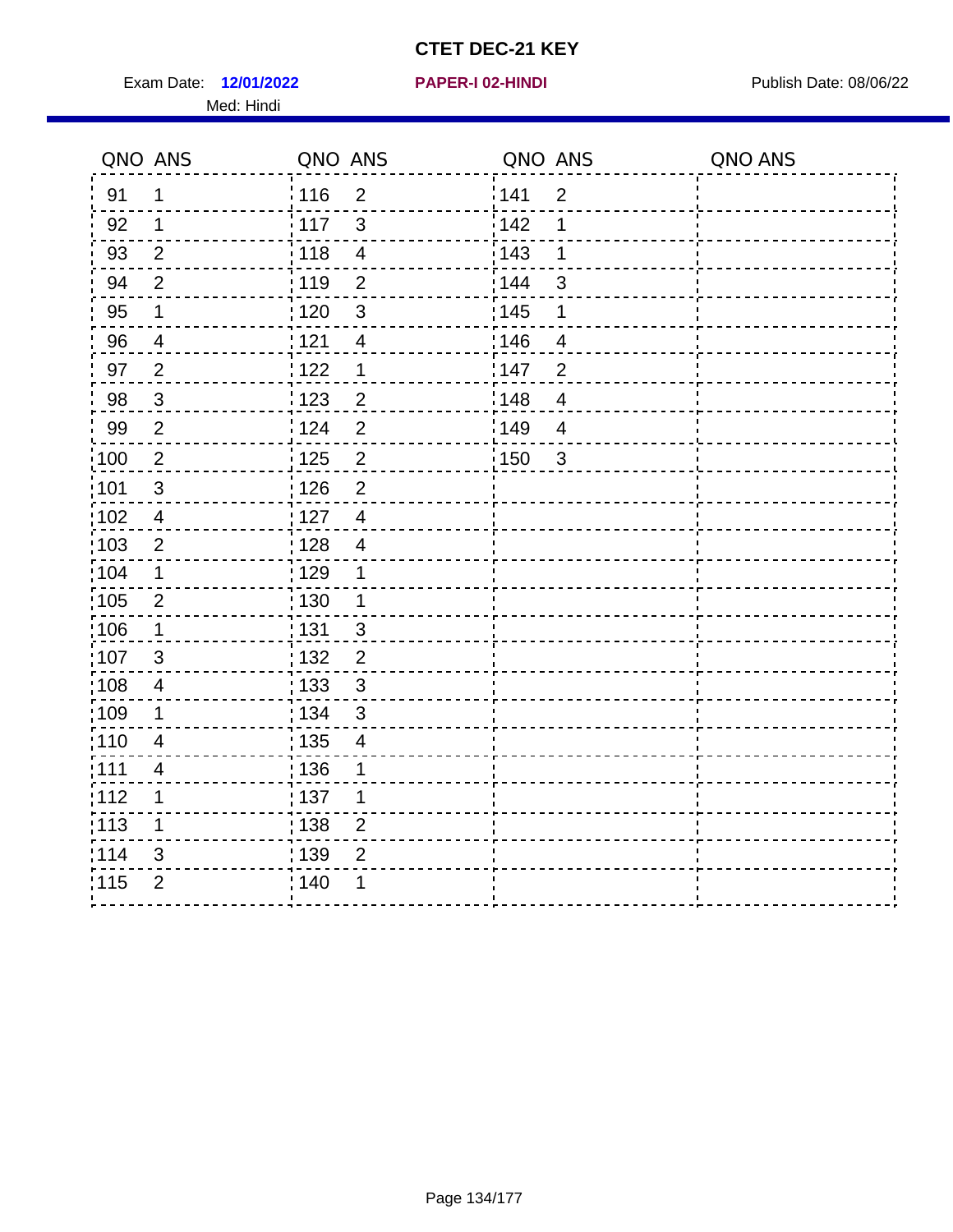Exam Date: 12/01/2022 **PAPER-I 16-SANSKRIT** Publish Date: 08/06/22 Med: Hindi

|                   | QNO ANS                  | QNO ANS                           | QNO ANS                           | QNO ANS |
|-------------------|--------------------------|-----------------------------------|-----------------------------------|---------|
| 91                | $\overline{2}$           | : 116<br>$\overline{2}$           | 141<br>$\overline{2}$             |         |
| 92                | $\overline{4}$           | $\mathbf{3}$<br>117               | 142<br>1                          |         |
| 93                | $\mathbf 1$              | 118<br>$\overline{\mathbf{4}}$    | 143<br>1                          |         |
| 94                | $\mathbf{3}$             | : 119<br>$\overline{2}$           | : 144<br>3                        |         |
| 95                | $\overline{2}$           | : 120<br>$\mathfrak{S}$           | : 145<br>1                        |         |
| 96                | 3                        | 121<br>$\overline{2}$             | 146<br>4                          |         |
| 97                | $\mathbf 1$              | 122<br>1                          | 147<br>$\overline{2}$             |         |
| 98                | $\mathbf{1}$             | 123<br>$\overline{4}$             | 148<br>$\overline{4}$             |         |
| 99                | $\overline{4}$           | 124<br>$\overline{4}$             | 149<br>$\overline{4}$             |         |
| $\frac{1}{1}$ 100 | $\mathbf 3$              | $\frac{1}{1}$ 125<br>$\mathbf{3}$ | $\frac{1}{1}$ 150<br>$\mathbf{3}$ |         |
| :101              | $\overline{2}$           | 126<br>$\overline{2}$             |                                   |         |
| 102               | $\mathbf 1$              | : 127<br>$\mathbf{1}$             |                                   |         |
| 103               | $\overline{4}$           | : 128<br>$\mathbf{3}$             |                                   |         |
| :104              | $\overline{2}$           | : 129<br>$\overline{4}$           |                                   |         |
| 105               | $\mathbf{1}$             | 130<br>1                          |                                   |         |
| :106              | $\mathbf 1$              | : 131<br>$\mathbf{1}$             |                                   |         |
| 107               | $\mathbf{3}$             | 132<br>$\overline{4}$             |                                   |         |
| 108               | $\overline{4}$           | : 133<br>$\mathbf 2$              |                                   |         |
| :109              | 1                        | : 134<br>$\overline{4}$           |                                   |         |
| :110              | $\overline{4}$           | 135<br>1                          |                                   |         |
| :111              | $\overline{\mathcal{A}}$ | : 136<br>1                        |                                   |         |
| 112               | 1                        | 137<br>1                          |                                   |         |
| 113               | 1                        | 138<br>$\overline{2}$             |                                   |         |
| 114               | 3                        | 139<br>$\overline{2}$             |                                   |         |
| 115               | $\overline{2}$           | 140<br>1                          |                                   |         |
|                   |                          |                                   |                                   |         |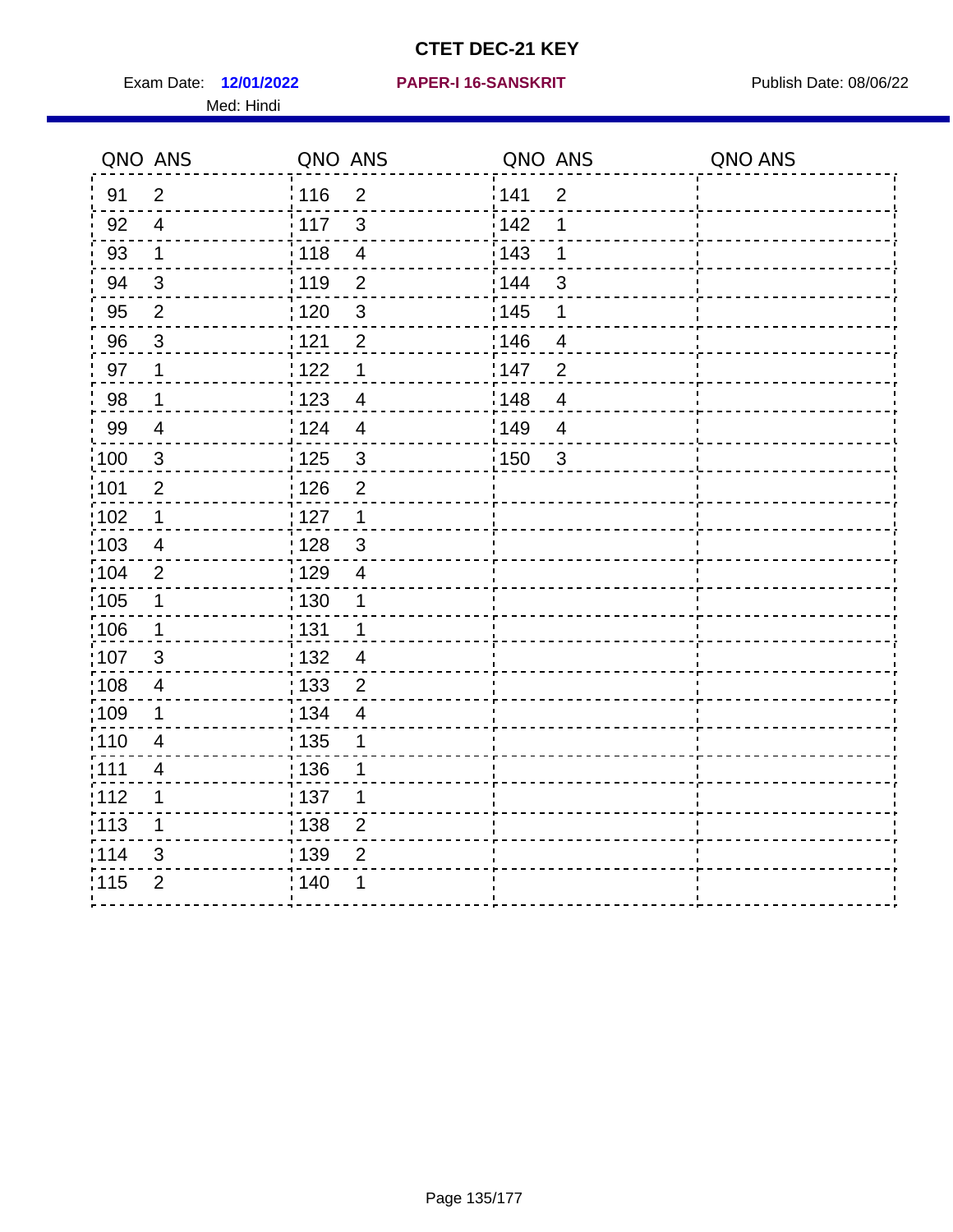Exam Date: 17/01/2022 **PAPER-I-MAIN Exam Date: 08/06/22** Med: Hindi

**17/01/2022 PAPER-I -MAIN**

|                  | QNO ANS                  | QNO ANS |                | QNO ANS          |                           | QNO ANS |                |
|------------------|--------------------------|---------|----------------|------------------|---------------------------|---------|----------------|
| 1                | 3                        | 26      | 1              | ່ 51             | $\mathfrak{B}$            | 76      | $\mathfrak{B}$ |
| 2                | 3                        | 27      | 3              | 52               | $\overline{4}$            | 77      | $\overline{4}$ |
| 3                | $\overline{4}$           | 28      | 1              | 53               | 1                         | 78      | $\overline{2}$ |
| 4                | 1                        | 29      | 1              | 54               | $\overline{\mathbf{4}}$   | 79      | 1              |
| 5                | 3                        | 30      | 1              | 55               | 1                         | 80      | 1              |
| 6                | 1                        | 31      | 3              | 56               | 4                         | 81      | $\overline{2}$ |
| $\overline{7}$   | 3                        | 32      | $\overline{4}$ | 57               | 1                         | 82      | 1              |
| $\bf 8$          | 1                        | 33      | $\sqrt{3}$     | 58               | $\mathfrak{S}$            | 83      | 1              |
| $\boldsymbol{9}$ | 1                        | 34      | $\overline{2}$ | 59               | $\sqrt{3}$                | 84      | $\overline{2}$ |
| 10               | $\overline{4}$           | 35      | $\overline{4}$ | 60               | $\mathbf 1$               | 85      | $\overline{2}$ |
| 11               | $\overline{\mathcal{A}}$ | 36      | $\mathfrak{S}$ | 61               | 3                         | 86      | 1              |
| 12               | $\mathbf{1}$             | 37      | $\overline{2}$ | 62               | $\mathbf 1$               | 87      | 1              |
| 13               | 4                        | 38      | $\overline{2}$ | 63               | $\overline{2}$            | 88      | 1              |
| 14               | 4                        | 39      | 1              | 64               | 3                         | 89      | 3              |
| 15               | $\overline{\mathcal{A}}$ | 40      | $\overline{4}$ | 65               | $\sqrt{3}$                | 90      | 1              |
| 16               | $\mathbf 1$              | 41      | 3              | 66               | 3                         |         |                |
| 17               | 2                        | 42      | 3              | 67               | 4                         |         |                |
| 18               | 3                        | 43      | $\overline{2}$ | 68               | $\mathfrak{S}$            |         |                |
| 19               | $\mathbf 1$              | 44      | $\overline{2}$ | .69              | $\ensuremath{\mathsf{3}}$ |         |                |
| 20               | $\overline{2}$           | 45      | 3              | 70               | $\overline{2}$            |         |                |
| 21               | 3                        | 46      | 1              | 71               | 1                         |         |                |
| 22               | $\overline{2}$           | 47      | $\overline{2}$ | 72               | $\overline{2}$            |         |                |
| 23               | $\overline{2}$           | 48      | $\overline{4}$ | $\frac{1}{2}$ 73 | 1                         |         |                |
| 24               | 4                        | 49      | 4              | .74              | 4                         |         |                |
| 25               | $\overline{2}$           | 50      | 1              | 75               | $\overline{2}$            |         |                |
|                  |                          |         |                |                  |                           |         |                |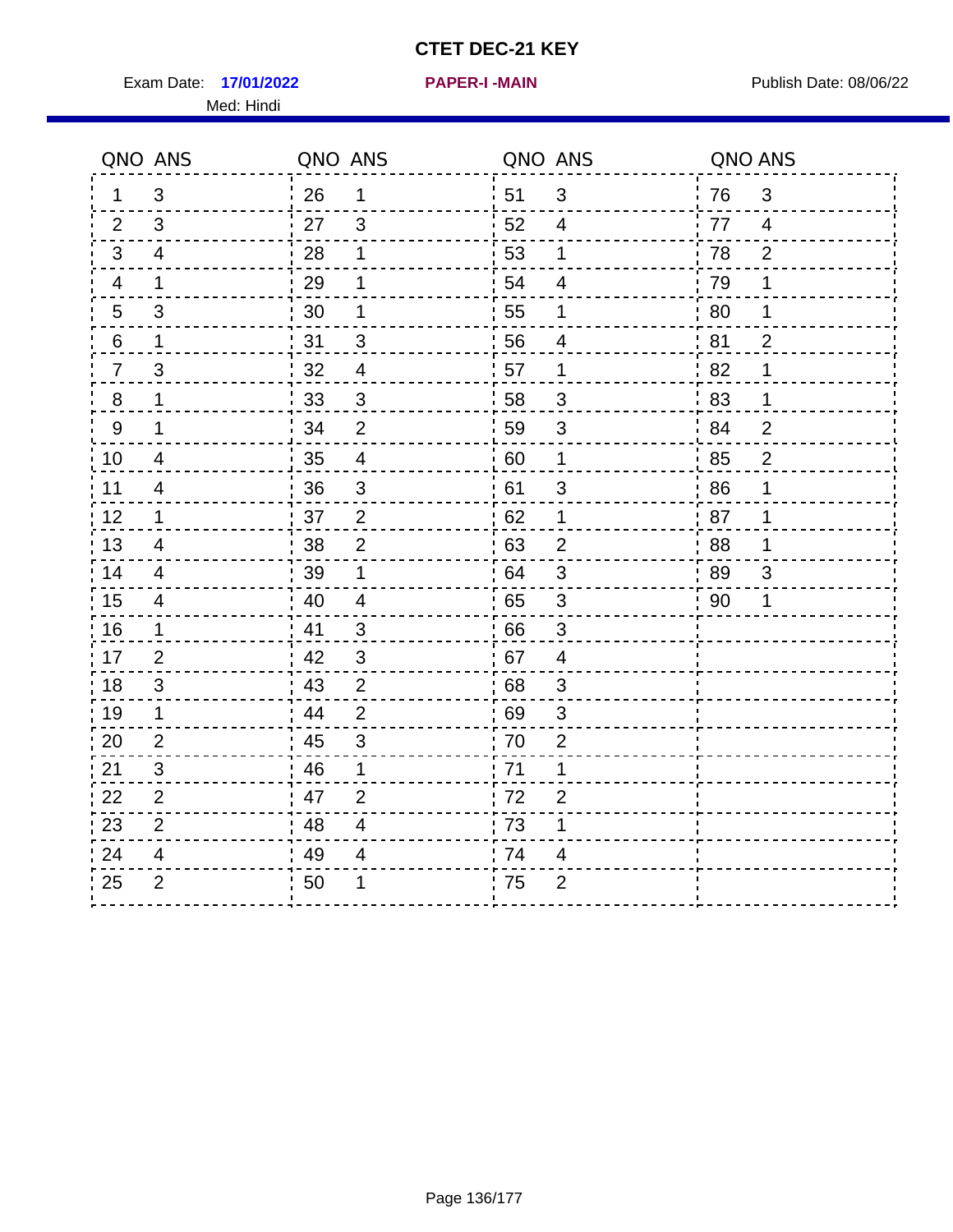Exam Date: 17/01/2022 **PAPER-I 01-ENGLISH Exam Date: 08/06/22** Med: Hindi

**17/01/2022 PAPER-I 01-ENGLISH**

|       | QNO ANS                  | QNO ANS           |                          | QNO ANS |                         | QNO ANS |
|-------|--------------------------|-------------------|--------------------------|---------|-------------------------|---------|
| 91    | $\mathbf{3}$             | 116               | $\overline{4}$           | 141     | $\mathbf{3}$            |         |
| 92    | $\overline{4}$           | 117               | $\mathbf{3}$             | 142     | $\overline{2}$          |         |
| 93    | $\overline{2}$           | 118               | $\sqrt{3}$               | 143     | $\mathfrak{S}$          |         |
| 94    | 3                        | : 119             | 1                        | 144     | $\overline{2}$          |         |
| 95    | $\mathfrak{S}$           | : 120             | 1                        | : 145   | $\overline{\mathbf{4}}$ |         |
| 96    | $\mathfrak{S}$           | 121               | 4                        | 146     | $\overline{2}$          |         |
| 97    | $\overline{2}$           | 122               | 4                        | 147     | $\overline{2}$          |         |
| 98    | $\overline{4}$           | $\frac{1}{2}$ 123 | $\overline{4}$           | : 148   | 1                       |         |
| 99    | $\mathbf 1$              | 124               | $\overline{\mathbf{4}}$  | 149     | $\mathfrak{S}$          |         |
| 100   | $\overline{4}$           | $\frac{1}{1}$ 125 | $\mathbf 1$              | 150     | $\mathbf{3}$            |         |
| :101  | $\overline{\mathcal{A}}$ | : 126             | $\overline{2}$           |         |                         |         |
| 102   | $\overline{4}$           | : 127             | $\overline{2}$           |         |                         |         |
| 103   | $\overline{2}$           | : 128             | $\mathbf{3}$             |         |                         |         |
| :104  | $\mathbf{3}$             | 129               | $\mathfrak{3}$           |         |                         |         |
| 105   | $\overline{\mathbf{4}}$  | : 130             | $\mathfrak{S}$           |         |                         |         |
| :106  | $\mathfrak{S}$           | : 131             | 4                        |         |                         |         |
| ;107  | $\mathbf{1}$             | : 132             | $\mathbf{3}$             |         |                         |         |
| 108   | $\sqrt{3}$               | : 133             | $\overline{1}$           |         |                         |         |
| :109  | $\overline{4}$           | : 134             | $\mathbf{3}$             |         |                         |         |
| :110  | $\overline{4}$           | : 135             | $\overline{\mathcal{A}}$ |         |                         |         |
| : 111 | 3                        | 136               | $\overline{4}$           |         |                         |         |
| 112   | $\overline{4}$           | : 137             | $\overline{4}$           |         |                         |         |
| 113   | $\mathbf{3}$             | : 138             | $\overline{c}$           |         |                         |         |
| 114   | 3                        | 139               | 3                        |         |                         |         |
| 115   | $\overline{2}$           | 140               | 1                        |         |                         |         |
|       |                          |                   |                          |         |                         |         |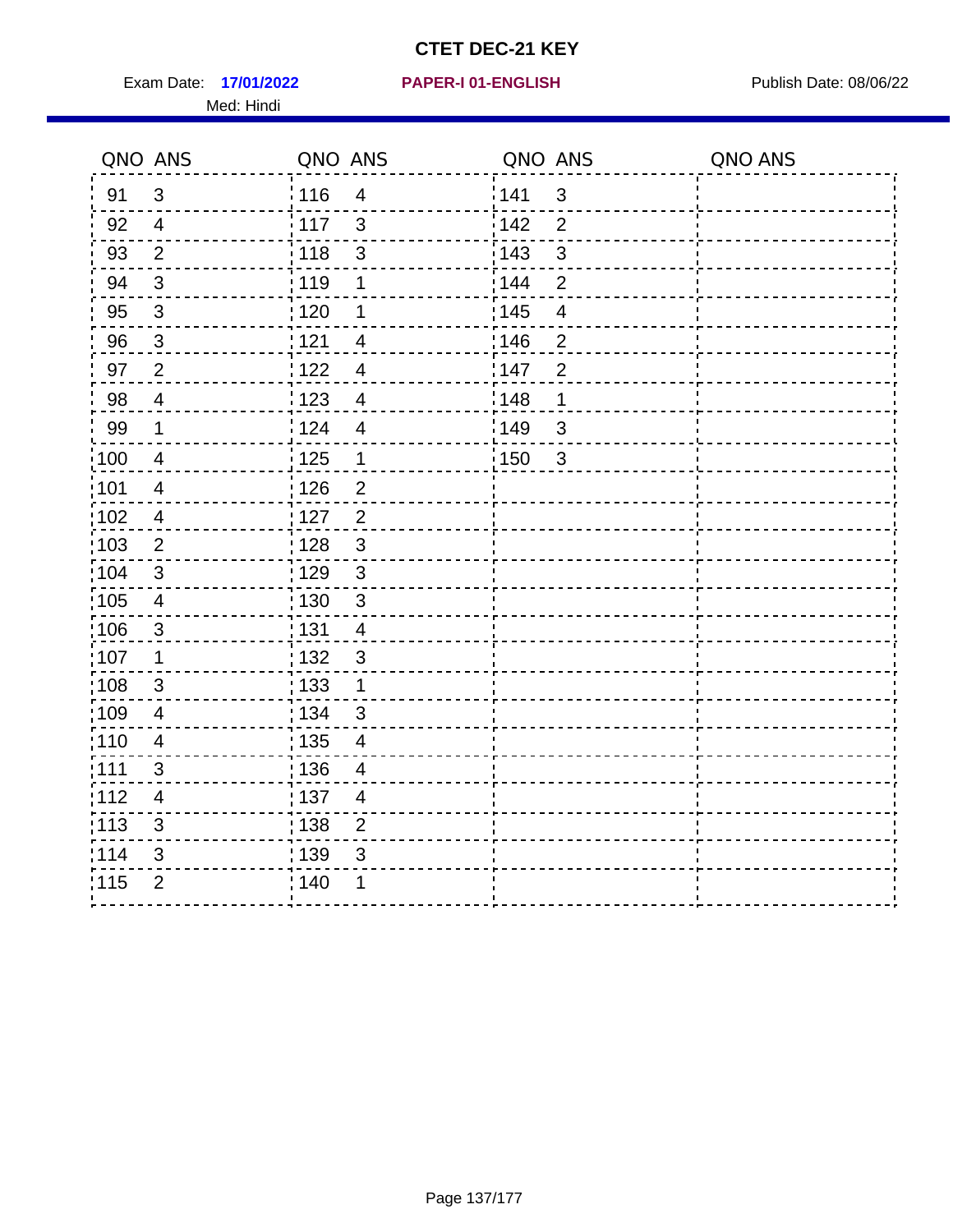Exam Date: 17/01/2022 **PAPER-I 02-HINDI Exam Date: 08/06/22** Med: Hindi

|        | QNO ANS                  | QNO ANS           |                         | QNO ANS           |                | QNO ANS |
|--------|--------------------------|-------------------|-------------------------|-------------------|----------------|---------|
| 91     | $\mathbf 1$              | 116               | $\overline{\mathbf{4}}$ | 141               | $\sqrt{3}$     |         |
| 92     | $\overline{2}$           | 117               | 3                       | 142               | $\overline{2}$ |         |
| 93     | $\overline{2}$           | 118               | $\mathbf{3}$            | 143               | $\mathbf{3}$   |         |
| 94     | $\overline{2}$           | : 119             | 1                       | : 144             | $\overline{2}$ |         |
| 95     | $\overline{\mathcal{A}}$ | :120              | 1                       | : 145             | $\overline{4}$ |         |
| 96     | $\overline{2}$           | 121               | $\overline{4}$          | 146               | $\overline{2}$ |         |
| 97     | $\mathfrak{S}$           | :122              | $\overline{2}$          | 147               | $\overline{2}$ |         |
| $98\,$ | $\mathbf{3}$             | 123               | $\mathbf{1}$            | 148               | 1              |         |
| 99     | $\overline{2}$           | 124               | $\overline{2}$          | $\frac{1}{2}$ 149 | $\mathbf{3}$   |         |
| 100    | $\mathbf{1}$             | 125               | $\overline{4}$          | 150               | $\sqrt{3}$     |         |
| :101   | $\mathfrak{S}$           | : 126             | 1                       |                   |                |         |
| :102   | $\overline{2}$           | : 127             | $\mathbf 1$             |                   |                |         |
| 103    | $\overline{4}$           | : 128             | $\overline{4}$          |                   |                |         |
| :104   | $\overline{4}$           | : 129             | 1                       |                   |                |         |
| 105    | $\overline{2}$           | $\frac{1}{1}$ 130 | $\overline{4}$          |                   |                |         |
| :106   | $\mathbf{3}$             | : 131             | 1                       |                   |                |         |
| :107   | 1                        | : 132             | 1                       |                   |                |         |
| :108   | $\mathbf{3}$             | $\frac{1}{1}$ 133 | $\mathbf 2$             |                   |                |         |
| :109   | $\overline{\mathbf{4}}$  | : 134             | $\mathbf 1$             |                   |                |         |
| 110    | $\overline{4}$           | : 135             | 3                       |                   |                |         |
| :111   | $\mathfrak{S}$           | : 136             | $\overline{4}$          |                   |                |         |
| 112    | 4                        | : 137             | $\overline{4}$          |                   |                |         |
| 113    | 3                        | : 138             | $\overline{2}$          |                   |                |         |
| 114    | 3                        | 139               | 3                       |                   |                |         |
| 115    | $\overline{2}$           | : 140             | 1                       |                   |                |         |
|        |                          |                   |                         |                   |                |         |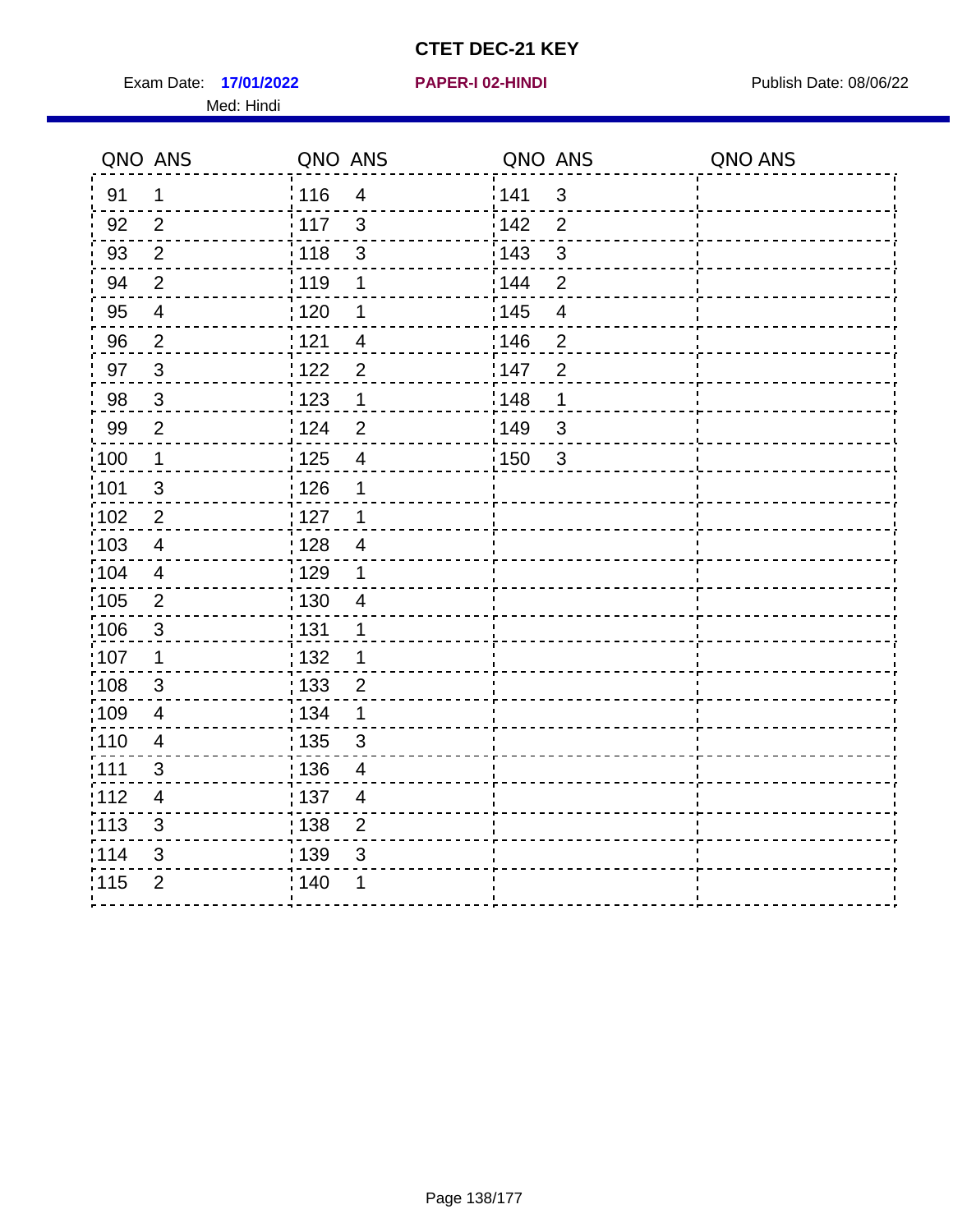Med: Hindi

**17/01/2022 PAPER-I 03-ASSAMESE** Exam Date: Publish Date: 08/06/22

|       | QNO ANS                  | QNO ANS                           | QNO ANS                 | QNO ANS |
|-------|--------------------------|-----------------------------------|-------------------------|---------|
| 91    | $\overline{2}$           | 116<br>$\overline{4}$             | 141<br>$\mathsf 3$      |         |
| 92    | 1                        | 117<br>3                          | 142<br>$\overline{2}$   |         |
| 93    | $\overline{2}$           | 118<br>3                          | 143<br>$\mathfrak{S}$   |         |
| 94    | 3                        | : 119<br>1                        | 144<br>$\overline{2}$   |         |
| 95    | 2                        | : 120<br>1                        | : 145<br>$\overline{4}$ |         |
| 96    | 1                        | 121<br>3                          | 146<br>$\overline{2}$   |         |
| 97    | 1                        | 122<br>$\overline{2}$             | 147<br>$\overline{2}$   |         |
| 98    | $\overline{\mathcal{A}}$ | 1123<br>$\mathbf{1}$              | 148<br>1                |         |
| 99    | $\overline{2}$           | 124<br>$\overline{2}$             | 149<br>$\mathsf 3$      |         |
| 100   | $\overline{4}$           | $\overline{2}$<br>125             | 150<br>$\mathbf{3}$     |         |
| :101  | $\sqrt{3}$               | : 126<br>1                        |                         |         |
| 102   | $\mathbf{3}$             | : 127<br>3                        |                         |         |
| 103   | $\mathbf 1$              | $\mathbf{3}$<br>: 128             |                         |         |
| :104  | $\mathbf{3}$             | : 129<br>$\mathfrak{3}$           |                         |         |
| 105   | $\overline{2}$           | $\frac{1}{1}$ 130<br>$\mathbf{3}$ |                         |         |
| 106   | 3                        | : 131<br>3                        |                         |         |
| :107  | 1                        | : 132<br>1                        |                         |         |
| :108  | $\sqrt{3}$               | : 133<br>1                        |                         |         |
| :109  | $\overline{4}$           | : 134<br>1                        |                         |         |
| :110  | $\overline{4}$           | 135<br>1                          |                         |         |
| :111  | 3                        | : 136<br>$\overline{4}$           |                         |         |
| 112   | 4                        | : 137<br>$\overline{4}$           |                         |         |
| : 113 | $\sqrt{3}$               | : 138<br>$\overline{2}$           |                         |         |
| 114   | 3                        | 139<br>3                          |                         |         |
| 115   | $\overline{2}$           | 140<br>1                          |                         |         |
|       |                          |                                   |                         |         |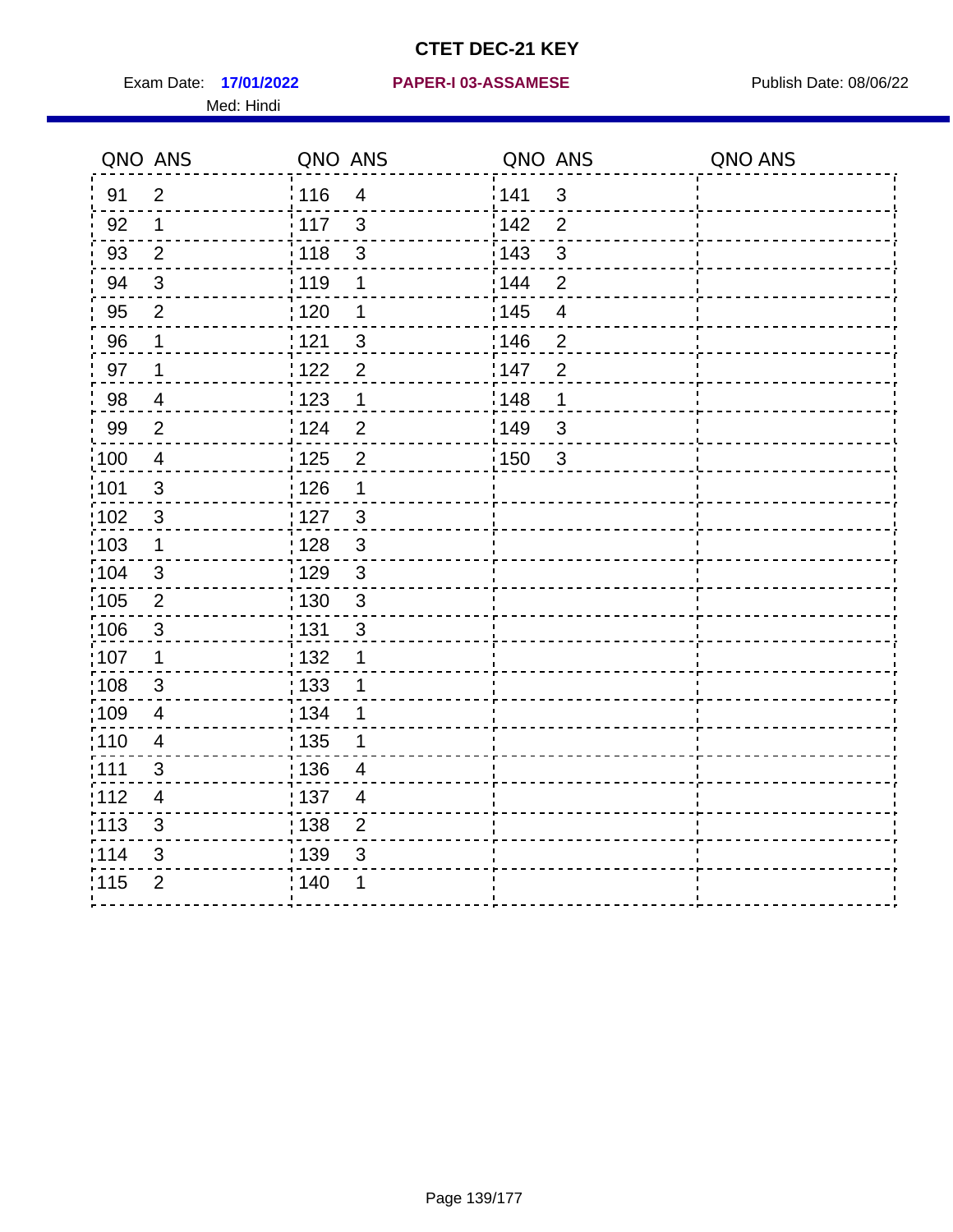Exam Date: 17/01/2022 **PAPER-I 04-BENGALI Exam Date: 08/06/22** Med: Hindi

**17/01/2022 PAPER-I 04-BENGALI**

|                   | QNO ANS                  | QNO ANS           |                          | QNO ANS |                          | QNO ANS |
|-------------------|--------------------------|-------------------|--------------------------|---------|--------------------------|---------|
| 91                | $\overline{2}$           | 116               | $\overline{4}$           | 1141    | $\mathbf{3}$             |         |
| 92                | $\overline{4}$           | $\frac{1}{2}$ 117 | $\mathbf{3}$             | 142     | $\overline{2}$           |         |
| 93                | $\mathbf{1}$             | 118               | $\sqrt{3}$               | 143     | $\mathfrak{S}$           |         |
| 94                | $\overline{2}$           | : 119             | 1                        | : 144   | $\overline{2}$           |         |
| 95                | $\mathfrak{B}$           | : 120             | 1                        | : 145   | $\overline{\mathcal{A}}$ |         |
| 96                | 4                        | 121               | 3                        | :146    | $\overline{2}$           |         |
| 97                | 1                        | 122               | $\overline{\mathcal{A}}$ | 147     | $\overline{2}$           |         |
| 98                | $\overline{c}$           | 123               | $\overline{2}$           | 148     | 1                        |         |
| 99                | $\mathbf 1$              | 124               | $\mathbf 1$              | 149     | $\mathfrak{B}$           |         |
| :100              | $\overline{2}$           | $\frac{1}{1}$ 125 | $\overline{4}$           | 150     | $\mathbf{3}$             |         |
| :101              | $\sqrt{3}$               | : 126             | 1                        |         |                          |         |
| 102               | $\overline{4}$           | : 127             | $\overline{2}$           |         |                          |         |
| 103               | $\mathbf{1}$             | : 128             | $\mathbf{3}$             |         |                          |         |
| :104              | $\mathbf 1$              | : 129             | $\overline{2}$           |         |                          |         |
| $\frac{1}{1}$ 105 | $\overline{\mathbf{4}}$  | : 130             | $\overline{4}$           |         |                          |         |
| :106              | $\mathbf{3}$             | : 131             | $\mathbf 1$              |         |                          |         |
| ;107              | $\mathbf 1$              | 132               | $\overline{4}$           |         |                          |         |
| 108               | $\mathbf{3}$             | : 133             | $\overline{2}$           |         |                          |         |
| :109              | $\overline{\mathbf{4}}$  | : 134             | $\mathbf 1$              |         |                          |         |
| :110              | $\overline{4}$           | : 135             | 3                        |         |                          |         |
| 1111              | 3                        | : 136             | $\overline{\mathcal{A}}$ |         |                          |         |
| 112               | $\overline{\mathcal{A}}$ | : 137             | $\overline{4}$           |         |                          |         |
| 113               | $\mathfrak{S}$           | $\frac{1}{1}$ 138 | $\overline{2}$           |         |                          |         |
| 114               | 3                        | : 139             | 3                        |         |                          |         |
| 115               | $\overline{2}$           | 140               | 1                        |         |                          |         |
|                   |                          |                   |                          |         |                          |         |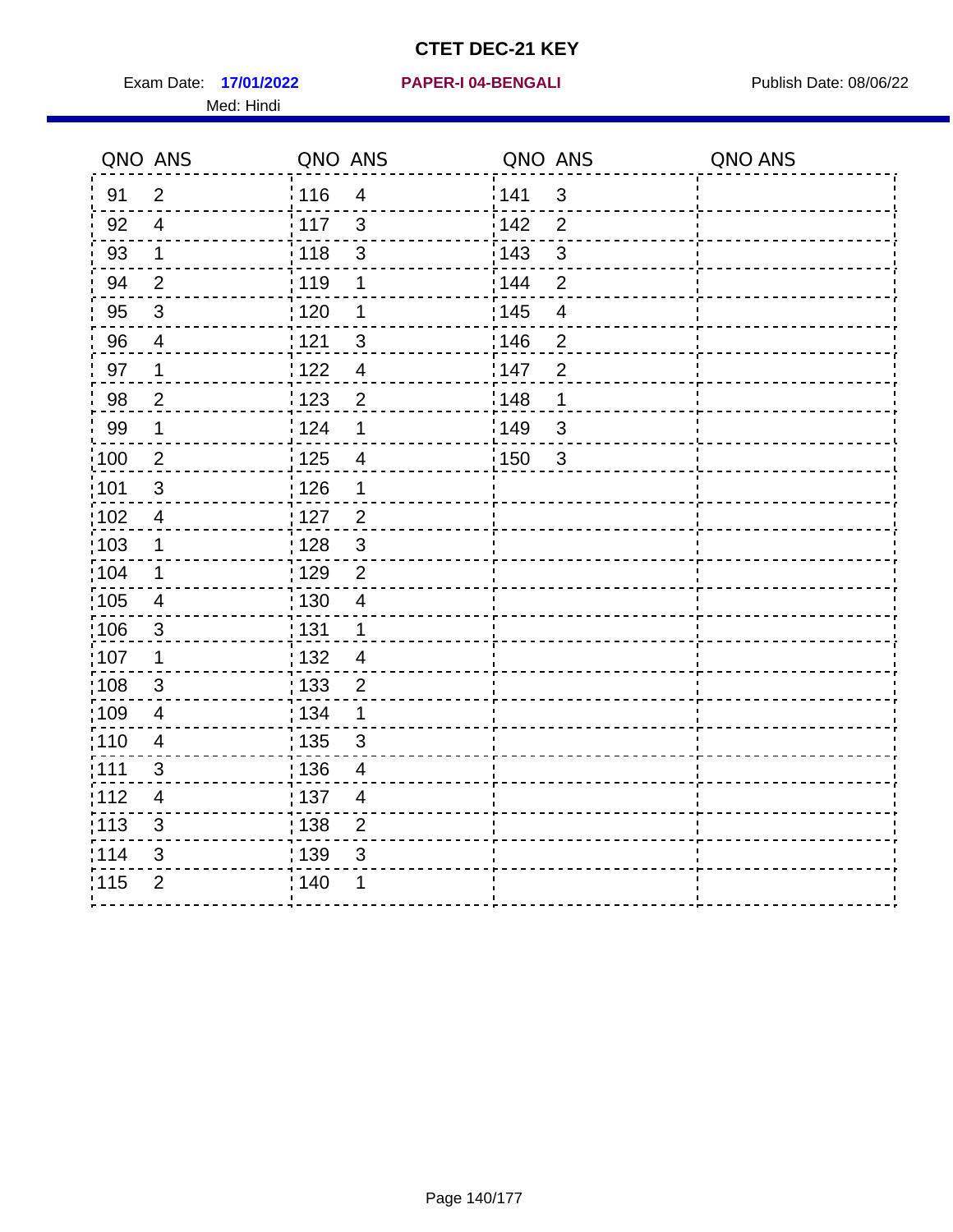Exam Date: 17/01/2022 **PAPER-I 05-GARO** Publish Date: 08/06/22 Med: Hindi

**17/01/2022 PAPER-I 05-GARO**

|        | QNO ANS                 | QNO ANS           |                         | QNO ANS           |                | QNO ANS |
|--------|-------------------------|-------------------|-------------------------|-------------------|----------------|---------|
| 91     | 1                       | 116               | $\overline{\mathbf{4}}$ | 141               | $\sqrt{3}$     |         |
| 92     | 3                       | 117               | 3                       | 142               | $\overline{2}$ |         |
| 93     | $\mathbf{3}$            | 118               | $\mathfrak{S}$          | 143               | $\mathfrak{S}$ |         |
| 94     | 1                       | : 119             | 1                       | : 144             | $\overline{2}$ |         |
| 95     | 1                       | : 120             | 1                       | : 145             | $\overline{4}$ |         |
| 96     | $\mathbf{3}$            | 121               | 1                       | 146               | $\overline{2}$ |         |
| 97     | $\overline{2}$          | 122               | $\overline{2}$          | 147               | $\overline{2}$ |         |
| $98\,$ | $\mathbf{3}$            | 123               | $\overline{2}$          | 148               | 1              |         |
| 99     | $\overline{2}$          | 124               | $\mathfrak{S}$          | $\frac{1}{2}$ 149 | $\mathbf{3}$   |         |
| 100    | $\mathbf{3}$            | 125               | $\mathbf{1}$            | 150               | $\sqrt{3}$     |         |
| :101   | $\overline{c}$          | : 126             | $\mathsf 3$             |                   |                |         |
| :102   | $\mathbf 1$             | : 127             | $\overline{2}$          |                   |                |         |
| 103    | 3                       | : 128             | $\overline{2}$          |                   |                |         |
| :104   | $\overline{2}$          | : 129             | $\overline{2}$          |                   |                |         |
| 105    | $\mathbf{3}$            | $\frac{1}{1}$ 130 | $\mathbf 1$             |                   |                |         |
| 106    | $\mathbf{3}$            | : 131             | $\overline{2}$          |                   |                |         |
| :107   | 1                       | : 132             | $\mathbf{3}$            |                   |                |         |
| :108   | $\mathbf{3}$            | 133               | $\mathbf{1}$            |                   |                |         |
| :109   | $\overline{\mathbf{4}}$ | : 134             | $\overline{2}$          |                   |                |         |
| :110   | $\overline{4}$          | : 135             | 1                       |                   |                |         |
| :111   | $\mathfrak{S}$          | : 136             | $\overline{4}$          |                   |                |         |
| 112    | 4                       | : 137             | $\overline{4}$          |                   |                |         |
| 113    | 3                       | : 138             | $\overline{2}$          |                   |                |         |
| 114    | 3                       | 139               | 3                       |                   |                |         |
| 115    | $\overline{2}$          | : 140             | 1                       |                   |                |         |
|        |                         |                   |                         |                   |                |         |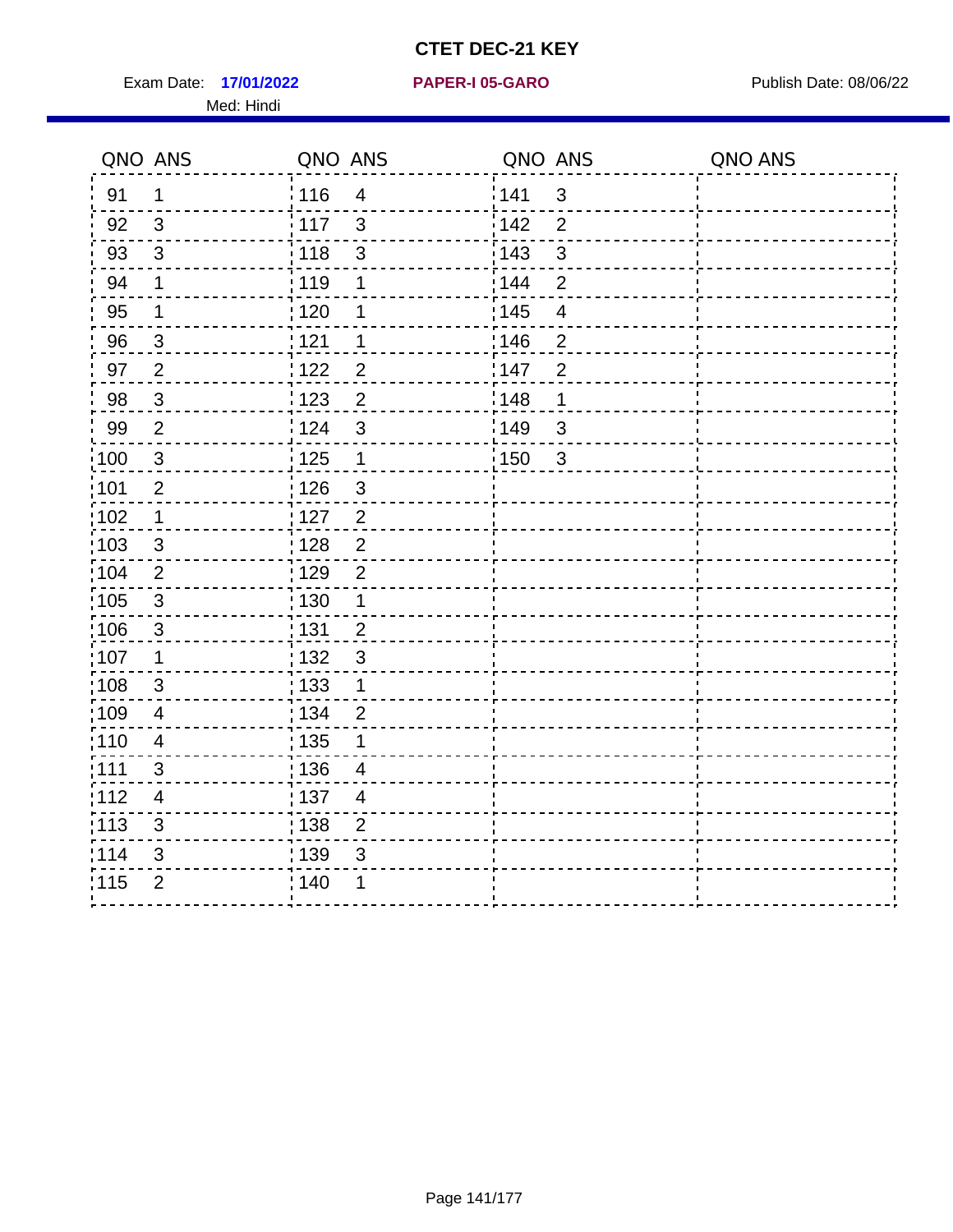Exam Date: 17/01/2022 PAPER-I 06-GUJARATI Publish Date: 08/06/22 Med: Hindi

**17/01/2022 PAPER-I 06-GUJARATI**

|                   | QNO ANS                 | QNO ANS           |                          | QNO ANS           |                | QNO ANS |
|-------------------|-------------------------|-------------------|--------------------------|-------------------|----------------|---------|
| 91                | $\overline{2}$          | : 116             | $\overline{4}$           | 1141              | $\mathfrak{S}$ |         |
| 92                | 1                       | $\frac{1}{117}$   | 3                        | 142               | $\overline{2}$ |         |
| 93                | $\mathbf 1$             | : 118             | $\mathfrak{S}$           | 143               | $\mathfrak{S}$ |         |
| 94                | 1                       | : 119             | 1                        | 144               | $\overline{2}$ |         |
| 95                | 2                       | : 120             | 1                        | 145               | $\overline{4}$ |         |
| 96                | 1                       | : 121             | 1                        | :146              | $\overline{2}$ |         |
| 97                | $\mathfrak{S}$          | 1122              | $\overline{4}$           | 147               | $\overline{2}$ |         |
| 98                | $\mathbf 1$             | 1123              | $\mathbf 1$              | 148               | 1              |         |
| 99                | $\overline{2}$          | 124               | $\overline{4}$           | $\frac{1}{2}$ 149 | $\mathsf 3$    |         |
| $\frac{1}{1}$ 100 | $\overline{4}$          | 125               | $\overline{\mathcal{A}}$ | 150               | $\mathbf{3}$   |         |
| :101              | $\overline{4}$          | : 126             | 1                        |                   |                |         |
| 102               | 1                       | : 127             | $\mathbf{3}$             |                   |                |         |
| :103              | $\overline{2}$          | : 128             | $\overline{4}$           |                   |                |         |
| :104              | $\overline{4}$          | : 129             | $\mathfrak{3}$           |                   |                |         |
| 105               | $\overline{2}$          | $\frac{1}{1}$ 130 | $\mathbf{3}$             |                   |                |         |
| 106               | $\mathfrak{S}$          | : 131             | $\mathbf 1$              |                   |                |         |
| 107               | 1                       | :132              | $\mathfrak{B}$           |                   |                |         |
| :108              | $\sqrt{3}$              | 133               | $\sqrt{3}$               |                   |                |         |
| :109              | $\overline{\mathbf{4}}$ | : 134             | $\mathfrak{S}$           |                   |                |         |
| :110              | 4                       | : 135             | 4                        |                   |                |         |
| 111               | 3                       | 136               | $\overline{\mathcal{A}}$ |                   |                |         |
| 112               | $\overline{4}$          | $\frac{1}{1}$ 137 | $\overline{4}$           |                   |                |         |
| : 113             | $\mathfrak{S}$          | : 138             | $\overline{2}$           |                   |                |         |
| 114               | 3                       | 139               | 3                        |                   |                |         |
| 115               | $\overline{2}$          | 140               | 1                        |                   |                |         |
|                   |                         |                   |                          |                   |                |         |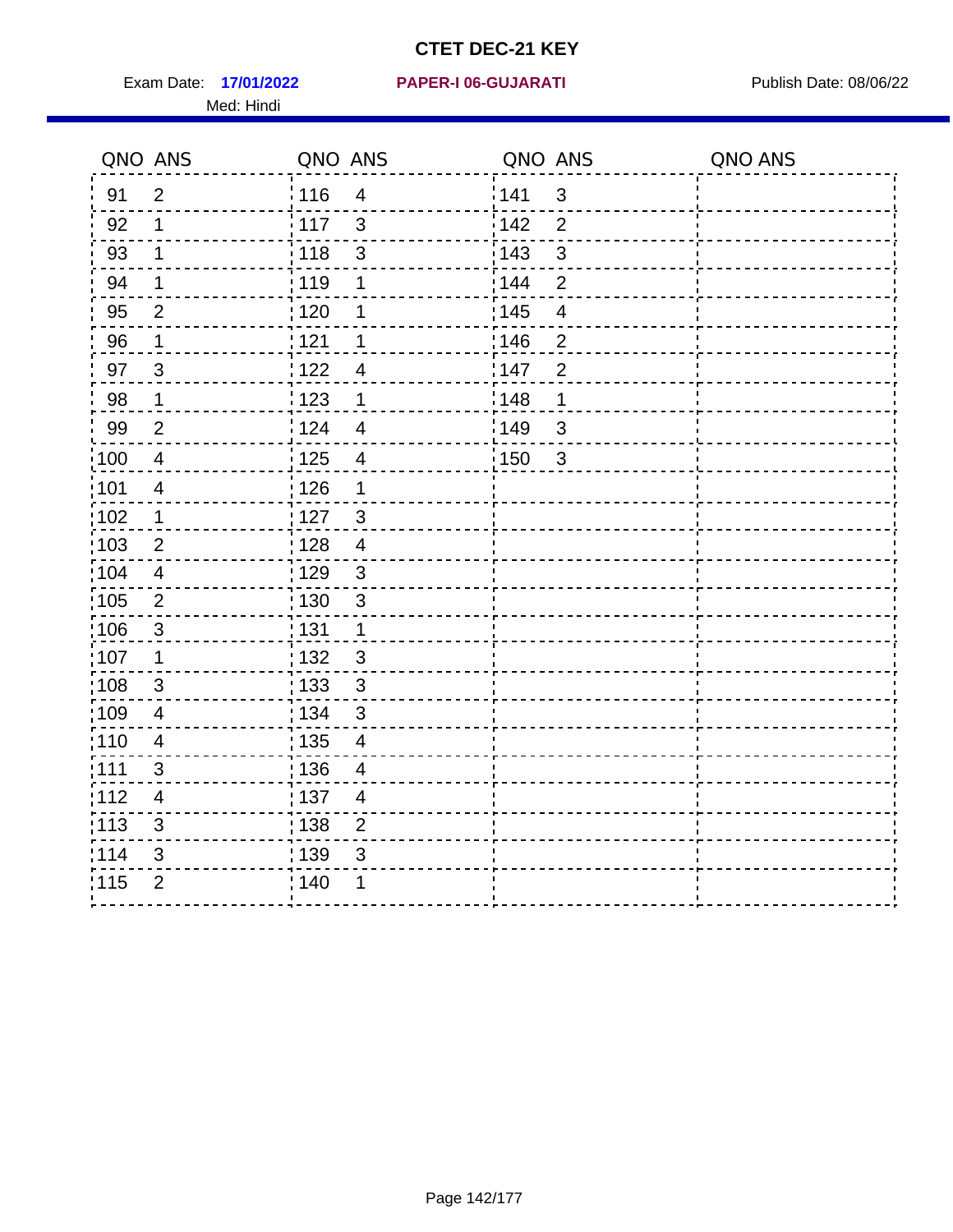Exam Date: 17/01/2022 **PAPER-I 07-KANNADA** Publish Date: 08/06/22 Med: Hindi

#### **17/01/2022 PAPER-I 07-KANNADA**

|       | QNO ANS                   | QNO ANS           |                | QNO ANS |                          | QNO ANS |
|-------|---------------------------|-------------------|----------------|---------|--------------------------|---------|
| 91    | $\overline{2}$            | : 116             | $\overline{4}$ | 141     | $\mathbf{3}$             |         |
| 92    | $\overline{2}$            | 117               | $\mathbf{3}$   | 142     | $\overline{2}$           |         |
| 93    | $\mathbf 1$               | 118               | $\mathfrak{S}$ | 143     | $\mathbf{3}$             |         |
| 94    | $\overline{2}$            | : 119             | 1              | 144     | $\overline{2}$           |         |
| 95    | $\overline{4}$            | :120              | 1              | : 145   | $\overline{\mathcal{A}}$ |         |
| 96    | $\mathfrak{S}$            | : 121             | $\overline{2}$ | 146     | $\overline{2}$           |         |
| 97    | $\overline{2}$            | 122               | $\overline{4}$ | 147     | $\overline{2}$           |         |
| 98    | $\mathbf{3}$              | 123               | $\overline{c}$ | 148     | $\mathbf 1$              |         |
| 99    | $\sqrt{3}$                | 124               | 1              | 149     | 3                        |         |
| 100   | $\overline{2}$            | $\frac{1}{1}$ 125 | $\overline{2}$ | 150     | $\mathbf{3}$             |         |
| :101  | 1                         | : 126             | $\mathfrak{S}$ |         |                          |         |
| 102   | $\mathfrak{S}$            | : 127             | $\mathbf{1}$   |         |                          |         |
| 103   | $\overline{2}$            | : 128             | $\overline{4}$ |         |                          |         |
| 104   | $\mathbf{3}$              | : 129             | $\overline{2}$ |         |                          |         |
| 105   | $\mathbf{3}$              | : 130             | $\mathbf{1}$   |         |                          |         |
| ;106  | $\mathfrak{S}$            | : 131             | $\overline{4}$ |         |                          |         |
| :107  | $\mathbf 1$               | : 132             | $\overline{2}$ |         |                          |         |
| 108   | $\ensuremath{\mathsf{3}}$ | : 133             | $\overline{2}$ |         |                          |         |
| :109  | $\overline{\mathbf{4}}$   | : 134             | 1              |         |                          |         |
| :110  | $\overline{4}$            | 135               | $\overline{2}$ |         |                          |         |
| : 111 | $\mathfrak{B}$            | : 136             | $\overline{4}$ |         |                          |         |
| 112   | $\overline{4}$            | : 137             | $\overline{4}$ |         |                          |         |
| 113   | 3                         | : 138             | $\overline{2}$ |         |                          |         |
| 114   | 3                         | : 139             | 3              |         |                          |         |
| 115   | $\overline{2}$            | 140               | 1              |         |                          |         |
|       |                           |                   |                |         |                          |         |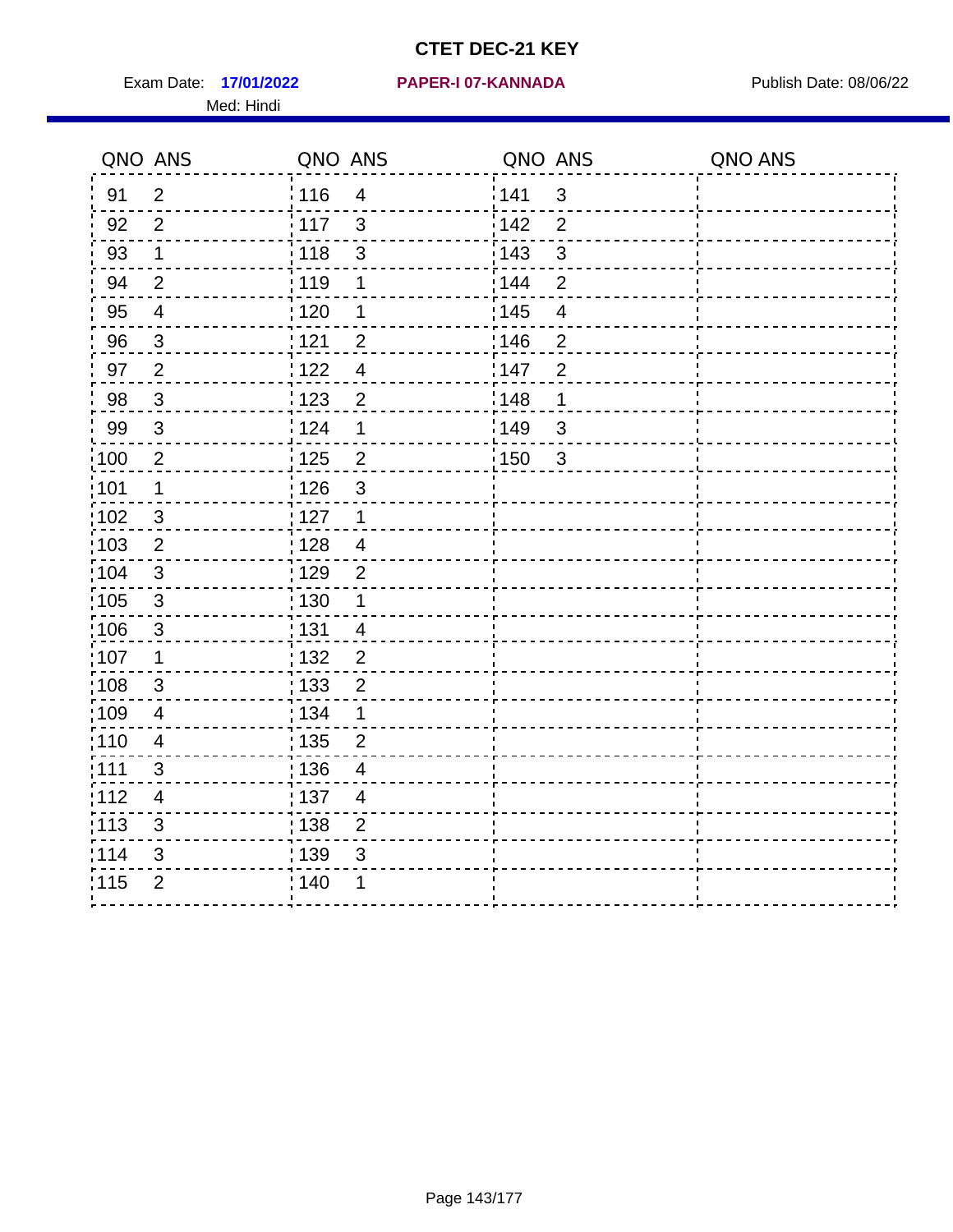Exam Date: 17/01/2022 **PAPER-I 08-KHASI** Publish Date: 08/06/22 Med: Hindi

**17/01/2022 PAPER-I 08-KHASI**

|        | QNO ANS                  | QNO ANS           |                         | QNO ANS |                | QNO ANS |
|--------|--------------------------|-------------------|-------------------------|---------|----------------|---------|
| 91     | 1                        | 116               | $\overline{\mathbf{4}}$ | 141     | $\sqrt{3}$     |         |
| 92     | $\mathfrak{B}$           | 117               | 3                       | 142     | $\overline{2}$ |         |
| 93     | $\overline{4}$           | 118               | $\mathbf{3}$            | 143     | 3              |         |
| 94     | 1                        | : 119             | 1                       | : 144   | 2              |         |
| 95     | 1                        | :120              | 1                       | : 145   | $\overline{4}$ |         |
| 96     | $\overline{3}$           | 121               | $\overline{2}$          | 146     | $\mathbf 2$    |         |
| 97     | $\mathbf{3}$             | : 122             | $\overline{4}$          | 147     | $\overline{2}$ |         |
| $98\,$ | $\boldsymbol{2}$         | 123               | $\mathbf{1}$            | 148     | 1              |         |
| 99     | $\overline{\mathbf{4}}$  | 124               | $\mathbf 2$             | ¦149    | $\mathfrak{S}$ |         |
| 100    | $\mathbf{3}$             | 125               | $\mathbf 1$             | 150     | $\sqrt{3}$     |         |
| :101   | $\overline{\mathcal{A}}$ | 126               | 3                       |         |                |         |
| 102    | $\overline{2}$           | : 127             | $\overline{4}$          |         |                |         |
| 103    | $\mathfrak{3}$           | 128               | $\mathbf 1$             |         |                |         |
| 104    | $\mathbf 1$              | : 129             | $\overline{\mathbf{4}}$ |         |                |         |
| 105    | $\overline{4}$           | : 130             | $\mathbf{3}$            |         |                |         |
| :106   | $\mathfrak{S}$           | : 131             | $\mathbf 1$             |         |                |         |
| :107   | 1                        | : 132             | $\mathfrak{B}$          |         |                |         |
| 108    | $\sqrt{3}$               | 133               | $\sqrt{3}$              |         |                |         |
| :109   | $\overline{4}$           | : 134             | $\overline{2}$          |         |                |         |
| :110   | 4                        | : 135             | 3                       |         |                |         |
| 111    | 3                        | : 136             | $\overline{4}$          |         |                |         |
| 112    | $\overline{4}$           | $\frac{1}{1}$ 137 | $\overline{4}$          |         |                |         |
| 113    | 3                        | 138               | $\overline{c}$          |         |                |         |
| 114    | 3                        | 139               | 3                       |         |                |         |
| 115    | $\overline{2}$           | 140               | 1                       |         |                |         |
|        |                          |                   |                         |         |                |         |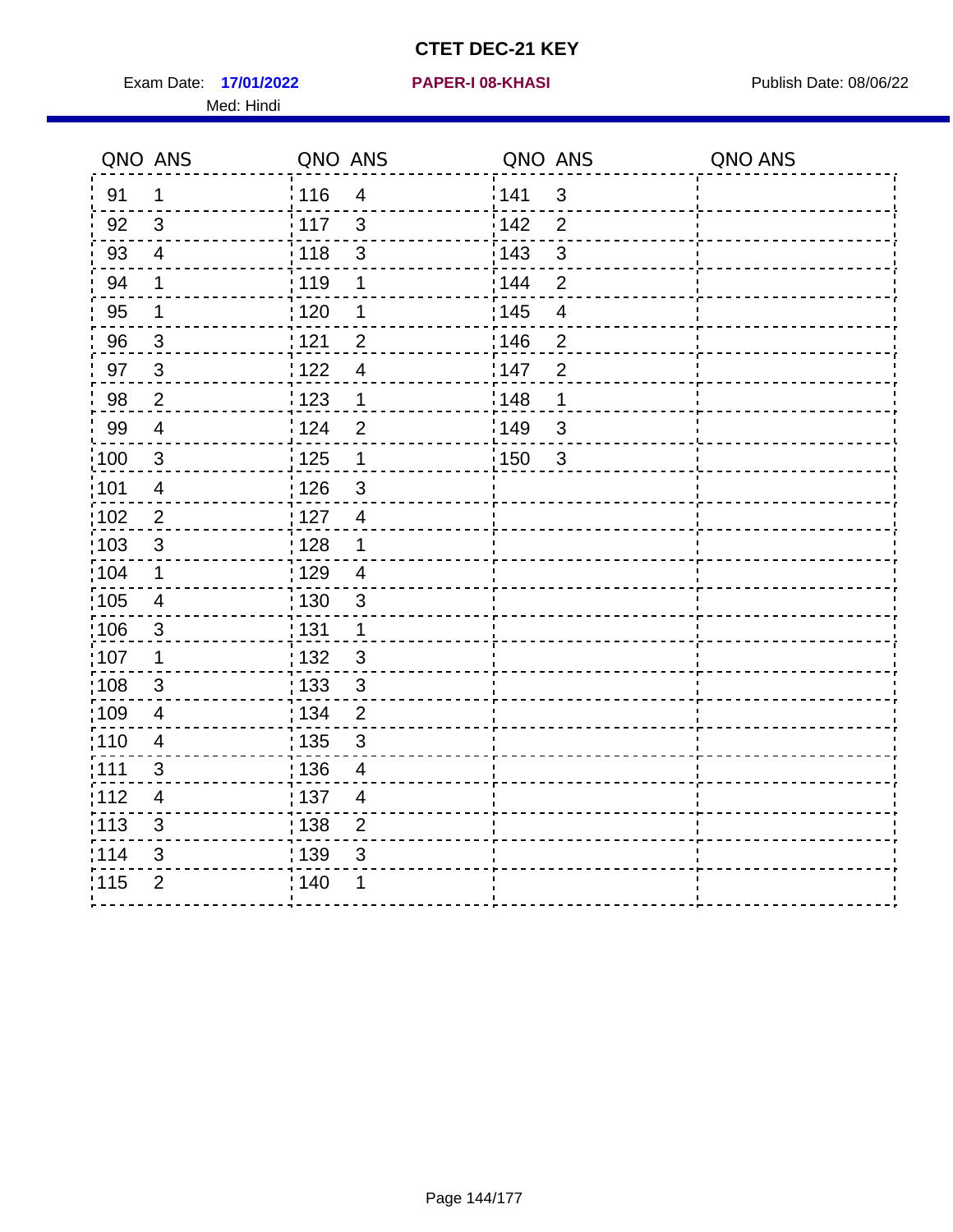Med: Hindi

**17/01/2022 PAPER-I 09-MALAYALAM** Exam Date: Publish Date: 08/06/22

|      | QNO ANS                   | QNO ANS           |                         | QNO ANS           |                          | QNO ANS |
|------|---------------------------|-------------------|-------------------------|-------------------|--------------------------|---------|
| 91   | $\mathbf{3}$              | 116               | $\overline{\mathbf{4}}$ | 141               | $\mathfrak{S}$           |         |
| 92   | $\mathfrak{S}$            | $\frac{1}{2}$ 117 | $\mathfrak{S}$          | 142               | $\overline{2}$           |         |
| 93   | $\overline{2}$            | 118               | $\mathfrak{S}$          | 143               | $\mathfrak{S}$           |         |
| 94   | 3                         | : 119             | 1                       | : 144             | $\overline{2}$           |         |
| 95   | $\mathfrak{B}$            | : 120             | 1                       | : 145             | $\overline{\mathcal{A}}$ |         |
| 96   | $\overline{2}$            | 121               | $\overline{2}$          | 146               | $\overline{2}$           |         |
| 97   | 3                         | : 122             | $\overline{4}$          | 147               | $\overline{2}$           |         |
| 98   | $\mathbf{1}$              | 123               | $\mathbf{3}$            | 148               | 1                        |         |
| 99   | $\sqrt{3}$                | 124               | $\overline{2}$          | $\frac{1}{2}$ 149 | 3                        |         |
| :100 | $\overline{4}$            | 125               | $\overline{2}$          | 150               | $\mathfrak{S}$           |         |
| :101 | $\mathbf{3}$              | : 126             | $\overline{2}$          |                   |                          |         |
| 102  | $\mathbf{1}$              | 127               | $\overline{2}$          |                   |                          |         |
| 103  | 4                         | :128              | $\mathbf{3}$            |                   |                          |         |
| 104  | $\overline{2}$            | : 129             | $\overline{4}$          |                   |                          |         |
| 105  | $\sqrt{2}$                | $\frac{1}{1}$ 130 | $\mathbf{3}$            |                   |                          |         |
| :106 | $\mathfrak{S}$            | : 131             | $\overline{4}$          |                   |                          |         |
| 107  | 1                         | :132              | $\mathbf{3}$            |                   |                          |         |
| 108  | $\ensuremath{\mathsf{3}}$ | 133               | $\mathfrak{3}$          |                   |                          |         |
| :109 | $\overline{\mathbf{4}}$   | : 134             | $\overline{4}$          |                   |                          |         |
| :110 | 4                         | : 135             | 3                       |                   |                          |         |
| 111  | 3                         | : 136             | $\overline{4}$          |                   |                          |         |
| 112  | $\overline{4}$            | 137               | $\overline{4}$          |                   |                          |         |
| 113  | $\mathbf{3}$              | : 138             | $\overline{2}$          |                   |                          |         |
| 114  | 3                         | 139               | 3                       |                   |                          |         |
| 115  | $\overline{2}$            | 140               | 1                       |                   |                          |         |
|      |                           |                   |                         |                   |                          |         |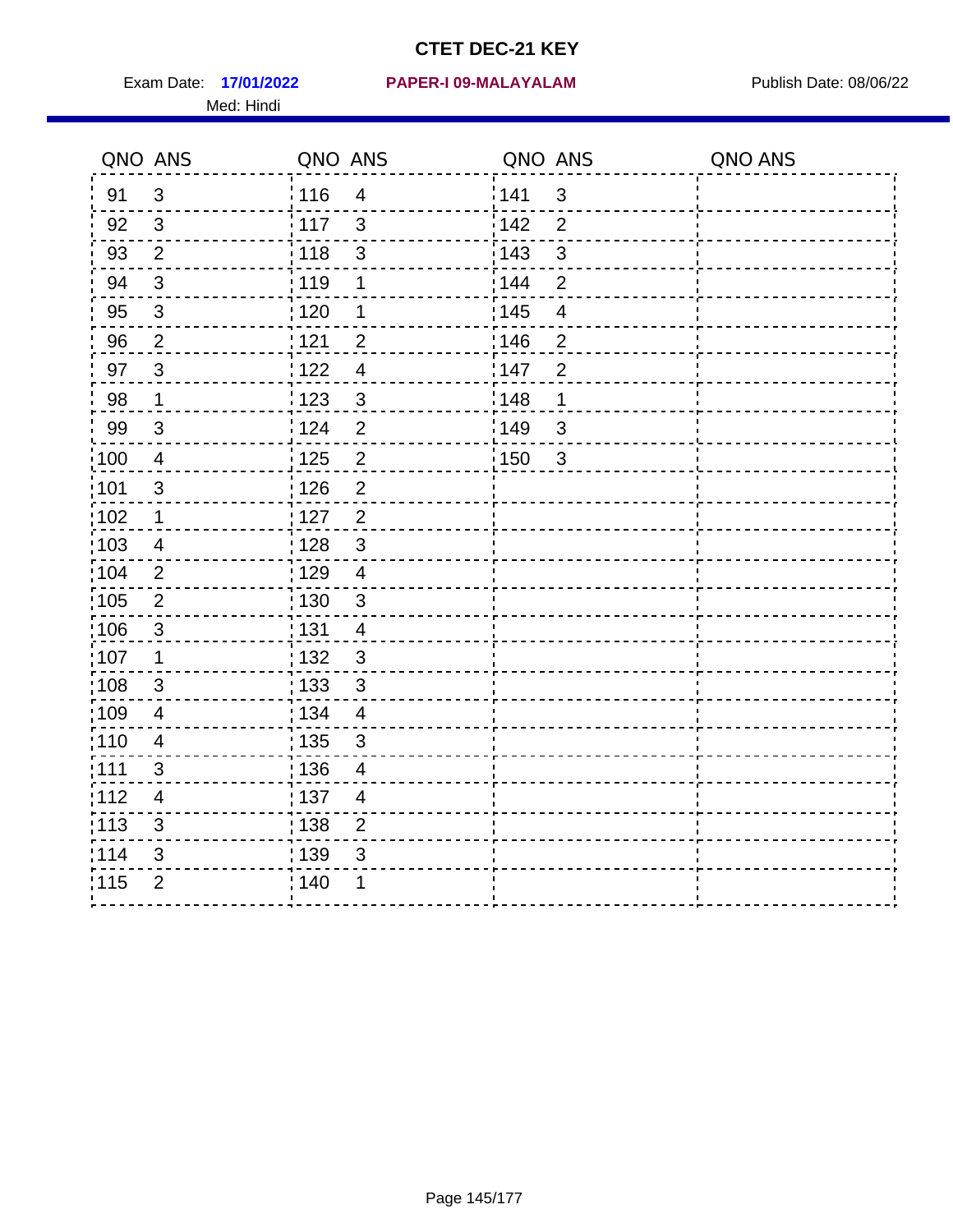Exam Date: 17/01/2022 **PAPER-I 10-MANIPURI** New York Date: 08/06/22 Med: Hindi

#### **17/01/2022 PAPER-I 10-MANIPURI**

|                   | QNO ANS        | QNO ANS           |                | QNO ANS |                | QNO ANS |
|-------------------|----------------|-------------------|----------------|---------|----------------|---------|
| 91                | $\mathfrak{B}$ | 116               | $\overline{4}$ | 141     | $\sqrt{3}$     |         |
| 92                | $\overline{2}$ | 117               | $\mathbf{3}$   | 142     | $\overline{2}$ |         |
| 93                | $\mathbf 1$    | : 118             | $\mathfrak{S}$ | 143     | 3              |         |
| 94                | 3              | : 119             | 1              | : 144   | $\overline{2}$ |         |
| 95                | 1              | : 120             | 1              | : 145   | $\overline{4}$ |         |
| 96                | $\mathbf{3}$   | 121               | 3              | 146     | $\overline{2}$ |         |
| 97                | $\overline{2}$ | 122               | $\mathfrak{S}$ | 147     | $\overline{2}$ |         |
| 98                | $\mathbf 1$    | 123               | $\overline{c}$ | 148     | 1              |         |
| 99                | $\sqrt{3}$     | 124               | $\overline{4}$ | ¦ 149   | $\mathfrak{B}$ |         |
| $\frac{1}{1}$ 100 | $\mathbf{3}$   | 125               | $\mathfrak{3}$ | 150     | $\sqrt{3}$     |         |
| :101              | 1              | 126               | 1              |         |                |         |
| 102               | 3              | : 127             | $\overline{4}$ |         |                |         |
| 103               | $\overline{2}$ | : 128             | $\overline{2}$ |         |                |         |
| 104               | $\overline{2}$ | : 129             | $\mathfrak{S}$ |         |                |         |
| $\frac{1}{1}$ 105 | $\mathfrak{S}$ | 130               | $\mathbf{1}$   |         |                |         |
| :106              | $\mathbf{3}$   | : 131             | 3              |         |                |         |
| 107               | 1              | :132              | $\overline{2}$ |         |                |         |
| 108               | $\sqrt{3}$     | : 133             | $\mathbf 1$    |         |                |         |
| ;109              | $\overline{4}$ | : 134             | $\mathbf{1}$   |         |                |         |
| 110               | $\overline{4}$ | 135               | $\overline{2}$ |         |                |         |
| 111               | 3              | : 136             | $\overline{4}$ |         |                |         |
| 112               | 4              | $\frac{1}{1}$ 137 | $\overline{4}$ |         |                |         |
| 113               | $\mathbf{3}$   | : 138             | $\overline{2}$ |         |                |         |
| 114               | 3              | 139               | 3              |         |                |         |
| 115               | $\overline{2}$ | 140               | 1              |         |                |         |
|                   |                |                   |                |         |                |         |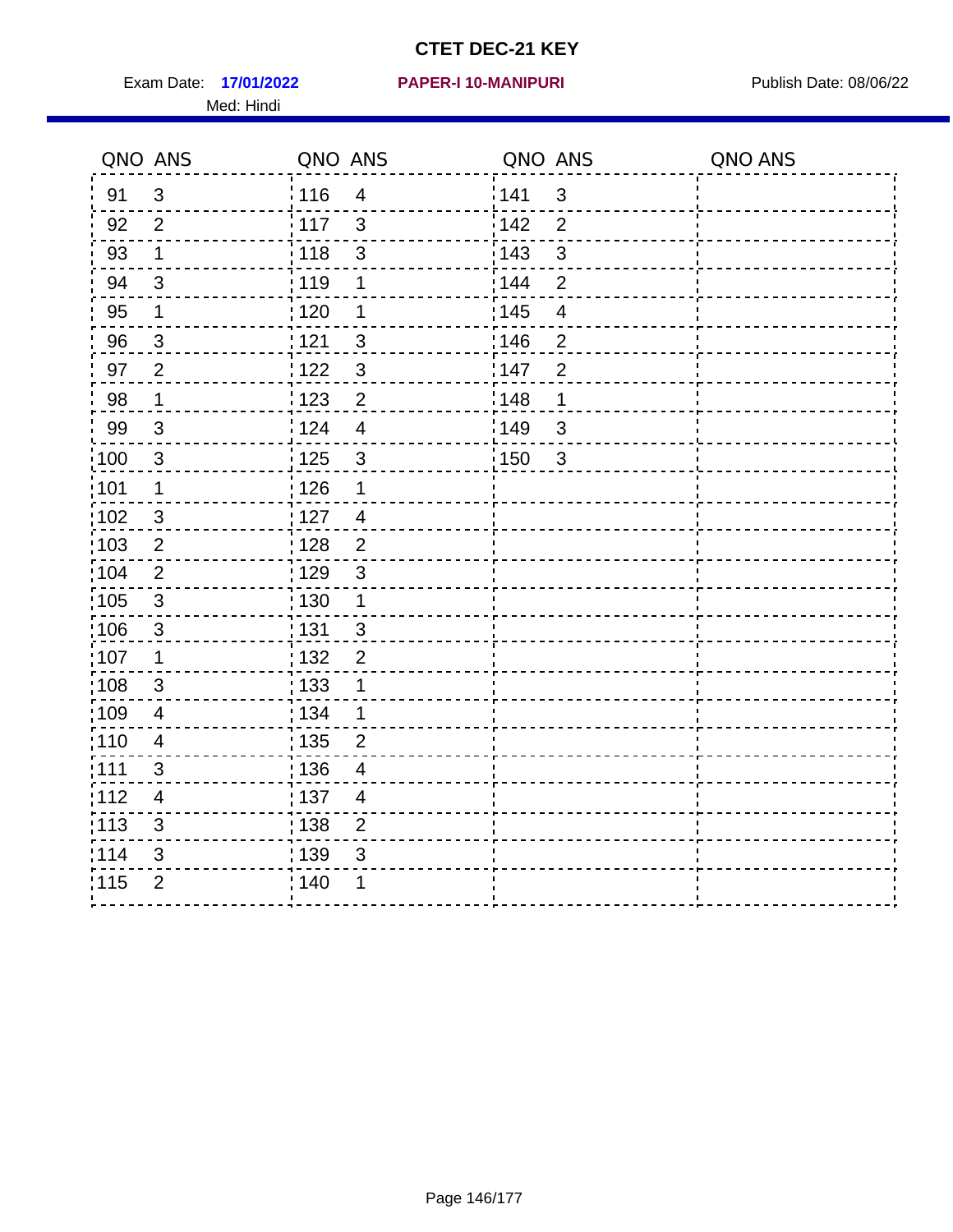Exam Date: 17/01/2022 PAPER-I 11-MARATHI Publish Date: 08/06/22 Med: Hindi

#### **17/01/2022 PAPER-I 11-MARATHI**

|                   | QNO ANS                   | QNO ANS           |                | QNO ANS           |                | QNO ANS |
|-------------------|---------------------------|-------------------|----------------|-------------------|----------------|---------|
| 91                | 1                         | : 116             | $\overline{4}$ | 1141              | $\mathfrak{S}$ |         |
| 92                | 1                         | $\frac{1}{117}$   | $\mathfrak{S}$ | 142               | $\overline{2}$ |         |
| 93                | $\overline{2}$            | : 118             | $\mathfrak{S}$ | 143               | $\mathfrak{S}$ |         |
| 94                | 1                         | :119              | 1              | : 144             | $\overline{2}$ |         |
| 95                | 2                         | : 120             | 1              | : 145             | $\overline{4}$ |         |
| 96                | $\overline{4}$            | 121               | 1              | 146               | $\overline{2}$ |         |
| 97                | $\mathbf{3}$              | 122               | 3              | 147               | $\overline{2}$ |         |
| 98                | $\mathbf{3}$              | 123               | $\overline{c}$ | 148               | 1              |         |
| 99                | $\ensuremath{\mathsf{3}}$ | 124               | $\overline{4}$ | $\frac{1}{2}$ 149 | $\mathfrak{S}$ |         |
| 100               | $\sqrt{2}$                | 125               | $\overline{4}$ | $\frac{1}{2}$ 150 | $\mathbf{3}$   |         |
| :101              | $\sqrt{3}$                | : 126             | $\overline{2}$ |                   |                |         |
| 102               | $\overline{2}$            | : 127             | $\mathbf{3}$   |                   |                |         |
| 103               | $\mathbf 1$               | : 128             | 3              |                   |                |         |
| 104               | $\overline{4}$            | 129               | $\mathbf 1$    |                   |                |         |
| :105              | $\overline{2}$            | : 130             | $\overline{4}$ |                   |                |         |
| 106               | 3                         | : 131             | $\overline{2}$ |                   |                |         |
| :107              | 1                         | : 132             | $\overline{2}$ |                   |                |         |
| :108              | $\sqrt{3}$                | $\frac{1}{1}$ 133 | $\overline{2}$ |                   |                |         |
| :109              | $\overline{\mathcal{A}}$  | : 134             | $\overline{2}$ |                   |                |         |
| 110               | $\overline{4}$            | : 135             | 1              |                   |                |         |
| 111               | 3                         | 136               | $\overline{4}$ |                   |                |         |
| 112               | 4                         | $\frac{1}{1}$ 137 | $\overline{4}$ |                   |                |         |
| $\frac{1}{1}$ 113 | 3                         | : 138             | $\overline{c}$ |                   |                |         |
| 114               | 3                         | 139               | 3              |                   |                |         |
| 115               | $\overline{2}$            | 140               | 1              |                   |                |         |
|                   |                           |                   |                |                   |                |         |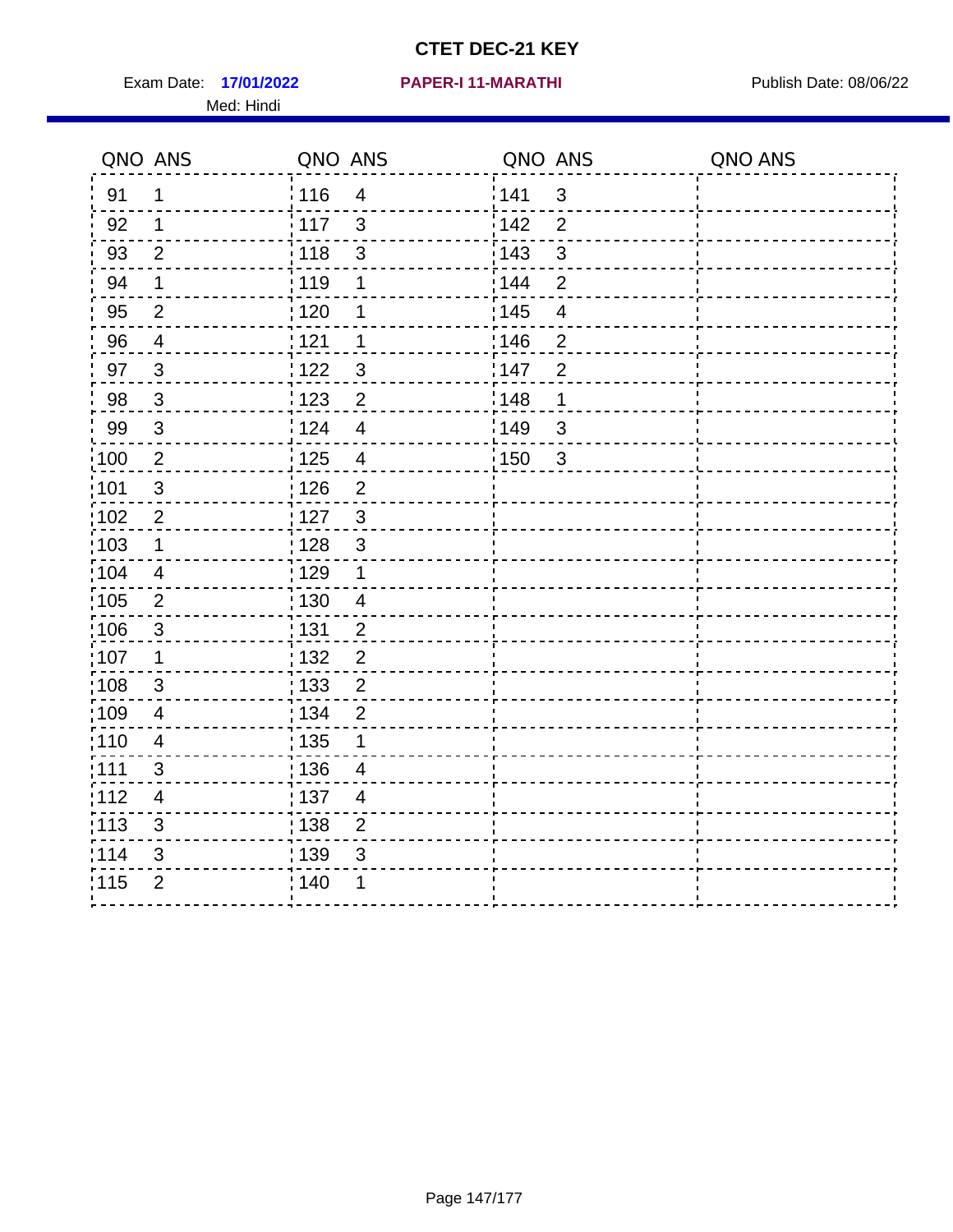Exam Date: 17/01/2022 **PAPER-I 12-MIZO** PAPER Publish Date: 08/06/22 Med: Hindi

**17/01/2022 PAPER-I 12-MIZO**

|                   | QNO ANS        | QNO ANS                           |       | QNO ANS        | QNO ANS |
|-------------------|----------------|-----------------------------------|-------|----------------|---------|
| 91                | 1              | : 116<br>$\overline{4}$           | 141   | $\mathsf 3$    |         |
| 92                | 3              | 117<br>3                          | 142   | $\overline{2}$ |         |
| 93                | $\overline{2}$ | 118<br>3                          | 143   | $\mathfrak{S}$ |         |
| 94                | $\overline{4}$ | : 119<br>1                        | 144   | $\overline{2}$ |         |
| 95                | 1              | : 120<br>1                        | : 145 | $\overline{4}$ |         |
| 96                | 3              | 121<br>4                          | 146   | $\overline{2}$ |         |
| 97                | $\overline{2}$ | $\overline{2}$<br>: 122           | 147   | $\overline{2}$ |         |
| 98                | $\mathbf{1}$   | 1123<br>$\mathbf{1}$              | 148   | 1              |         |
| 99                | $\sqrt{3}$     | 124<br>$\mathfrak{S}$             | 149   | $\mathsf 3$    |         |
| 100               | $\mathbf{3}$   | $\overline{2}$<br>125             | 150   | $\sqrt{3}$     |         |
| :101              | $\overline{4}$ | : 126<br>1                        |       |                |         |
| 102               | $\overline{2}$ | : 127<br>$\overline{4}$           |       |                |         |
| 103               | 1              | $\mathbf{3}$<br>: 128             |       |                |         |
| 104               | $\overline{4}$ | : 129<br>$\overline{4}$           |       |                |         |
| 105               | $\sqrt{3}$     | : 130<br>$\mathbf 1$              |       |                |         |
| 106               | 3              | : 131<br>$\mathbf{3}$             |       |                |         |
| :107              | 1              | : 132<br>1                        |       |                |         |
| $\frac{1}{1}$ 108 | $\sqrt{3}$     | $\frac{1}{1}$ 133<br>$\mathbf{3}$ |       |                |         |
| :109              | $\overline{4}$ | : 134<br>$\overline{2}$           |       |                |         |
| :110              | $\overline{4}$ | 135<br>1                          |       |                |         |
| :111              | 3              | : 136<br>$\overline{\mathcal{A}}$ |       |                |         |
| 112               | 4              | : 137<br>$\overline{4}$           |       |                |         |
| : 113             | $\sqrt{3}$     | : 138<br>$\overline{2}$           |       |                |         |
| 114               | 3              | 139<br>3                          |       |                |         |
| 115               | $\overline{2}$ | 140<br>1                          |       |                |         |
|                   |                |                                   |       |                |         |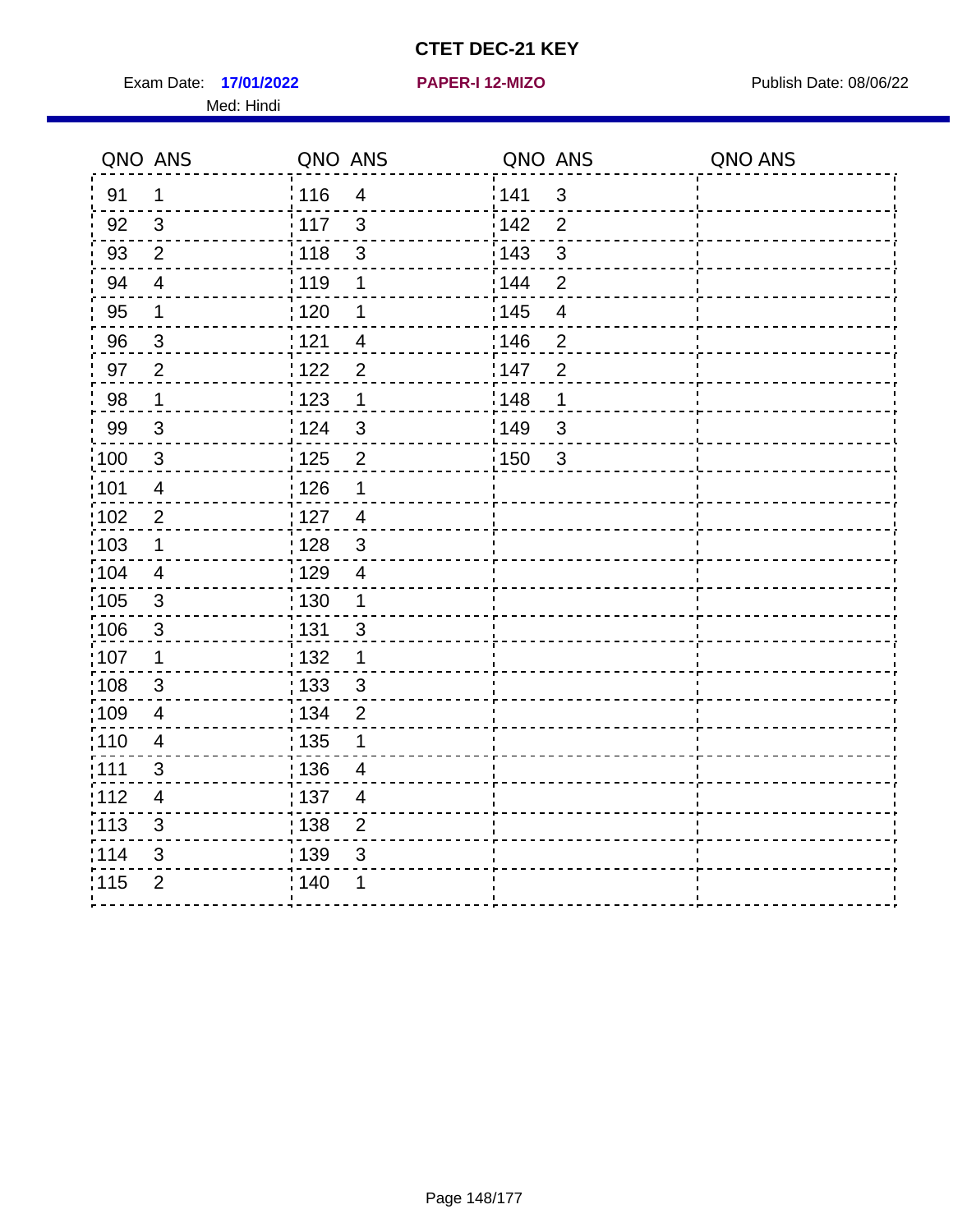Exam Date: 17/01/2022 **PAPER-I 13-NEPALI** Publish Date: 08/06/22 Med: Hindi

**17/01/2022 PAPER-I 13-NEPALI**

|                   | QNO ANS                  | QNO ANS |                         | QNO ANS |                | QNO ANS |
|-------------------|--------------------------|---------|-------------------------|---------|----------------|---------|
| 91                | $\overline{2}$           | 116     | $\overline{\mathbf{4}}$ | 141     | $\mathfrak{B}$ |         |
| 92                | 3                        | 117     | 3                       | 142     | $\overline{2}$ |         |
| 93                | $\mathbf{3}$             | 118     | $\mathfrak{3}$          | 143     | 3              |         |
| 94                | $\overline{2}$           | : 119   | 1                       | 144     | $\overline{2}$ |         |
| 95                | 1                        | :120    | 1                       | : 145   | $\overline{4}$ |         |
| 96                | 4                        | 121     | $\overline{2}$          | :146    | $\overline{2}$ |         |
| 97                | $\mathbf 1$              | 122     | $\mathbf 1$             | 147     | $\overline{2}$ |         |
| 98                | $\overline{c}$           | 123     | $\overline{c}$          | : 148   | 1              |         |
| 99                | $\overline{4}$           | : 124   | $\mathfrak{3}$          | 149¦    | $\mathfrak{S}$ |         |
| $\frac{1}{1}$ 100 | $\sqrt{3}$               | 125     | $\overline{\mathbf{4}}$ | 150     | $\sqrt{3}$     |         |
| 101               | $\overline{\mathcal{A}}$ | : 126   | 1                       |         |                |         |
| 102               | $\overline{2}$           | :127    | $\mathbf{3}$            |         |                |         |
| 103               | $\mathfrak{S}$           | 128     | $\overline{4}$          |         |                |         |
| 104               | $\mathbf 1$              | : 129   | $\overline{2}$          |         |                |         |
| 105               | $\overline{2}$           | : 130   | $\mathbf{3}$            |         |                |         |
| ;106              | $\mathfrak{S}$           | : 131   | $\overline{4}$          |         |                |         |
| :107              | 1                        | : 132   | $\overline{4}$          |         |                |         |
| 108               | $\sqrt{3}$               | : 133   | $\overline{2}$          |         |                |         |
| :109              | $\overline{4}$           | : 134   | 3                       |         |                |         |
| :110              | $\overline{4}$           | : 135   | 1                       |         |                |         |
| 111               | 3                        | : 136   | $\overline{4}$          |         |                |         |
| 112               | $\overline{\mathcal{A}}$ | 137     | $\overline{4}$          |         |                |         |
| 113               | $\mathfrak{S}$           | : 138   | $\overline{2}$          |         |                |         |
| 114               | 3                        | 139     | 3                       |         |                |         |
| 115               | $\overline{2}$           | 140     | 1                       |         |                |         |
|                   |                          |         |                         |         |                |         |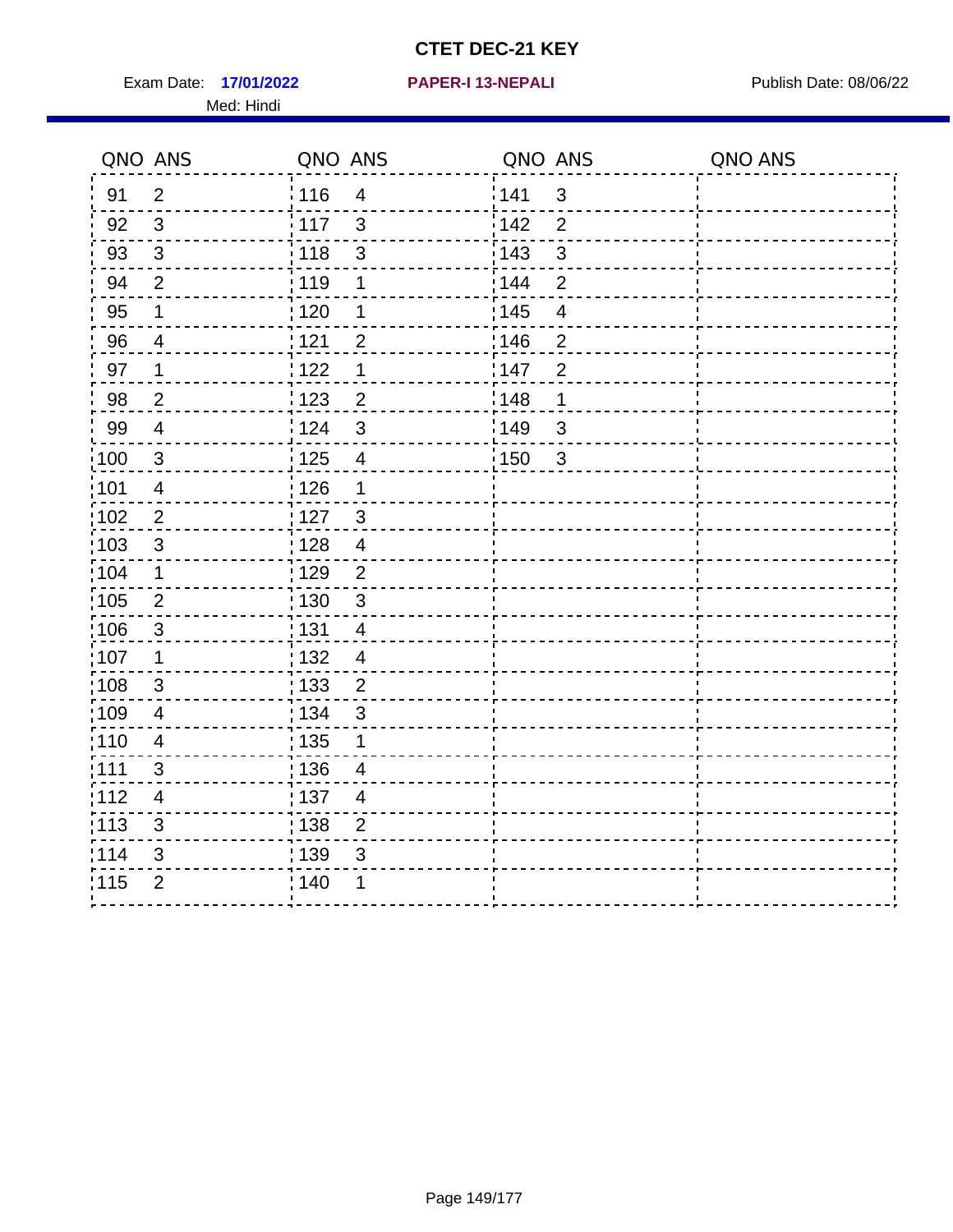Exam Date: 17/01/2022 **PAPER-I 14-ORIYA** Publish Date: 08/06/22 Med: Hindi

**17/01/2022 PAPER-I 14-ORIYA**

|                   | QNO ANS        | QNO ANS |                         | QNO ANS |                | QNO ANS |
|-------------------|----------------|---------|-------------------------|---------|----------------|---------|
| 91                | 1              | 116     | $\overline{4}$          | 141     | 3              |         |
| 92                | 3              | : 117   | $\mathbf{3}$            | 142     | $\overline{2}$ |         |
| 93                | $\overline{4}$ | 118     | $\mathfrak{S}$          | 143     | $\mathfrak{S}$ |         |
| 94                | $\overline{2}$ | 119     | 1                       | 144     | $\overline{2}$ |         |
| 95                | $\overline{4}$ | : 120   | 1                       | : 145   | 4              |         |
| 96                | $\mathbf{3}$   | : 121   | $\mathfrak{S}$          | 146     | $\overline{2}$ |         |
| 97                | $\mathbf{3}$   | : 122   | $\overline{2}$          | 147     | $\overline{2}$ |         |
| 98                | $\mathbf 1$    | 123     | $\mathbf{3}$            | 148     | $\mathbf 1$    |         |
| 99                | $\overline{4}$ | : 124   | $\overline{\mathbf{4}}$ | 149     | 3              |         |
| 100               | $\mathbf{3}$   | 125     | $\overline{2}$          | 150     | $\mathbf{3}$   |         |
| :101              | 3              | : 126   | 3                       |         |                |         |
| :102              | 1              | : 127   | $\mathbf 1$             |         |                |         |
| 103               | $\overline{4}$ | : 128   | $\overline{2}$          |         |                |         |
| :104              | $\overline{2}$ | : 129   | $\overline{4}$          |         |                |         |
| 105               | $\overline{2}$ | : 130   | $\overline{2}$          |         |                |         |
| ;106              | $\mathfrak{S}$ | : 131   | $\mathbf 1$             |         |                |         |
| :107              | 1              | : 132   | $\mathbf{3}$            |         |                |         |
| 108               | $\sqrt{3}$     | 133     | $\overline{\mathbf{4}}$ |         |                |         |
| :109              | $\overline{4}$ | : 134   | $\overline{2}$          |         |                |         |
| :110              | $\overline{4}$ | : 135   | 2                       |         |                |         |
| : 111             | $\mathfrak{S}$ | : 136   | $\overline{4}$          |         |                |         |
| :112              | $\overline{4}$ | 137     | $\overline{4}$          |         |                |         |
| $\frac{1}{1}$ 113 | 3              | : 138   | $\overline{2}$          |         |                |         |
| 114               | 3              | 139     | 3                       |         |                |         |
| 115               | $\overline{2}$ | 140     | 1                       |         |                |         |
|                   |                |         |                         |         |                |         |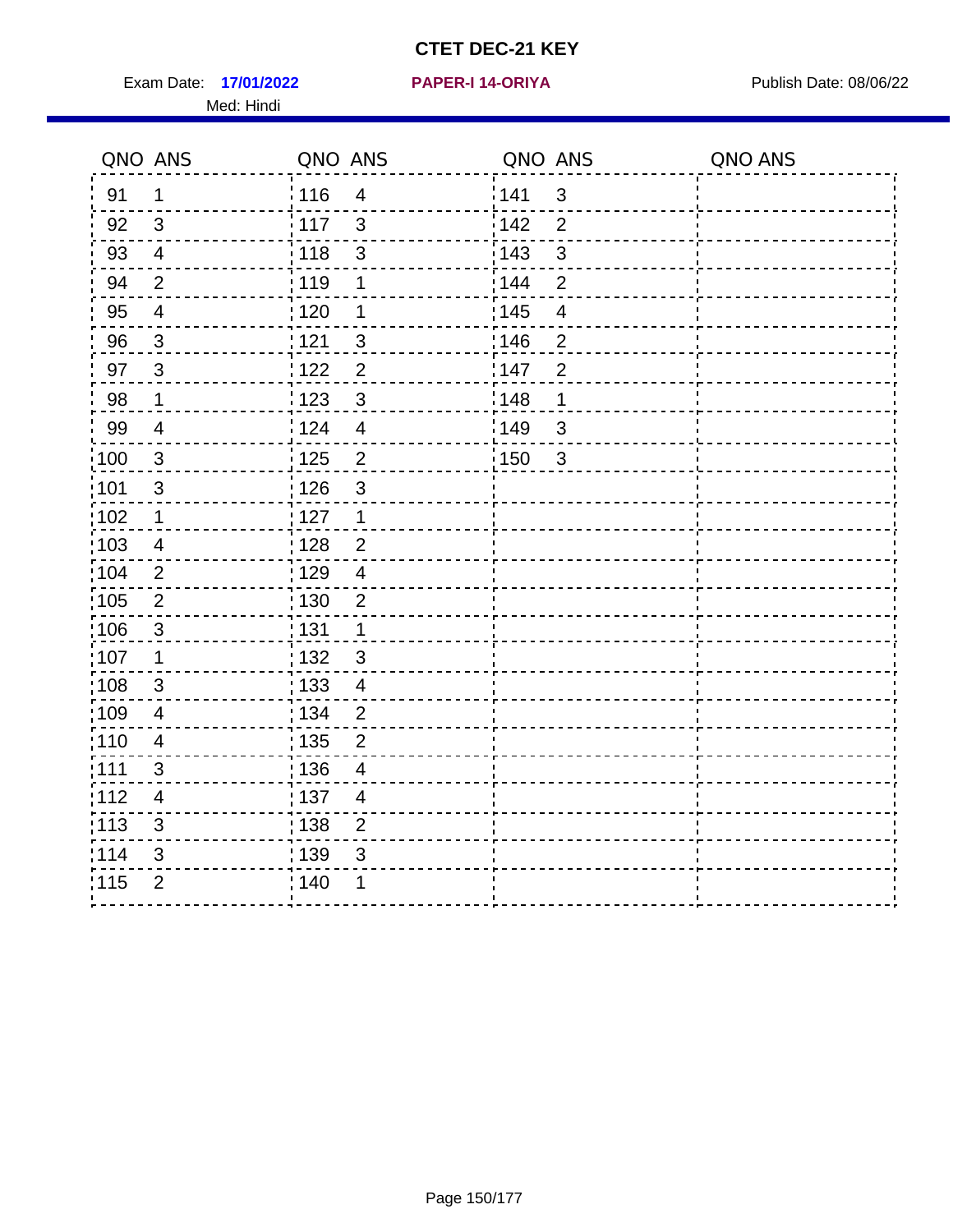Exam Date: 17/01/2022 **PAPER-I 15-PUNJABI** Publish Date: 08/06/22 Med: Hindi

|                   | QNO ANS                   | QNO ANS           |                | QNO ANS           |                          | QNO ANS |
|-------------------|---------------------------|-------------------|----------------|-------------------|--------------------------|---------|
| 91                | $\mathfrak{S}$            | 116               | $\overline{4}$ | 141               | $\mathfrak{S}$           |         |
| 92                | $\mathbf 1$               | i 117             | 3              | 142               | $\overline{2}$           |         |
| 93                | $\overline{2}$            | 118               | $\mathfrak{S}$ | 143               | $\mathfrak{S}$           |         |
| 94                | $\overline{\mathcal{A}}$  | : 119             | 1              | : 144             | $\overline{2}$           |         |
| 95                | 1                         | : 120             | 1              | : 145             | $\overline{\mathcal{A}}$ |         |
| 96                | $\mathfrak{S}$            | 121               | $\overline{4}$ | 146               | $\overline{2}$           |         |
| 97                | $\overline{\mathcal{A}}$  | : 122             | $\mathbf{3}$   | 147               | $\overline{2}$           |         |
| 98                | $\mathbf{3}$              | 123               | $\mathbf{1}$   | 148               | 1                        |         |
| 99                | $\mathbf 1$               | 124               | $\overline{4}$ | $\frac{1}{2}$ 149 | $\mathfrak{S}$           |         |
| $\frac{1}{1}$ 100 | $\mathbf{2}$              | 125               | $\overline{2}$ | 150               | $\mathfrak{3}$           |         |
| :101              | $\sqrt{3}$                | : 126             | $\mathfrak{S}$ |                   |                          |         |
| 102               | $\overline{2}$            | :127              | $\mathbf{3}$   |                   |                          |         |
| 103               | $\overline{4}$            | : 128             | $\overline{2}$ |                   |                          |         |
| 104               | $\overline{2}$            | : 129             | $\overline{2}$ |                   |                          |         |
| 105               | $\mathfrak{S}$            | $\frac{1}{1}$ 130 | $\mathbf{1}$   |                   |                          |         |
| :106              | $\mathfrak{S}$            | : 131             | $\overline{4}$ |                   |                          |         |
| 107               | 1                         | :132              | $\mathbf{3}$   |                   |                          |         |
| 108               | $\ensuremath{\mathsf{3}}$ | 133               | $\mathbf{2}$   |                   |                          |         |
| :109              | $\overline{\mathbf{4}}$   | : 134             | $\mathbf{3}$   |                   |                          |         |
| :110              | 4                         | : 135             | $\overline{2}$ |                   |                          |         |
| 111               | 3                         | : 136             | $\overline{4}$ |                   |                          |         |
| 112               | $\overline{4}$            | 137               | $\overline{4}$ |                   |                          |         |
| 113               | $\mathbf{3}$              | 138               | $\overline{2}$ |                   |                          |         |
| 114               | 3                         | 139               | 3              |                   |                          |         |
| 115               | $\overline{2}$            | 140               | 1              |                   |                          |         |
|                   |                           |                   |                |                   |                          |         |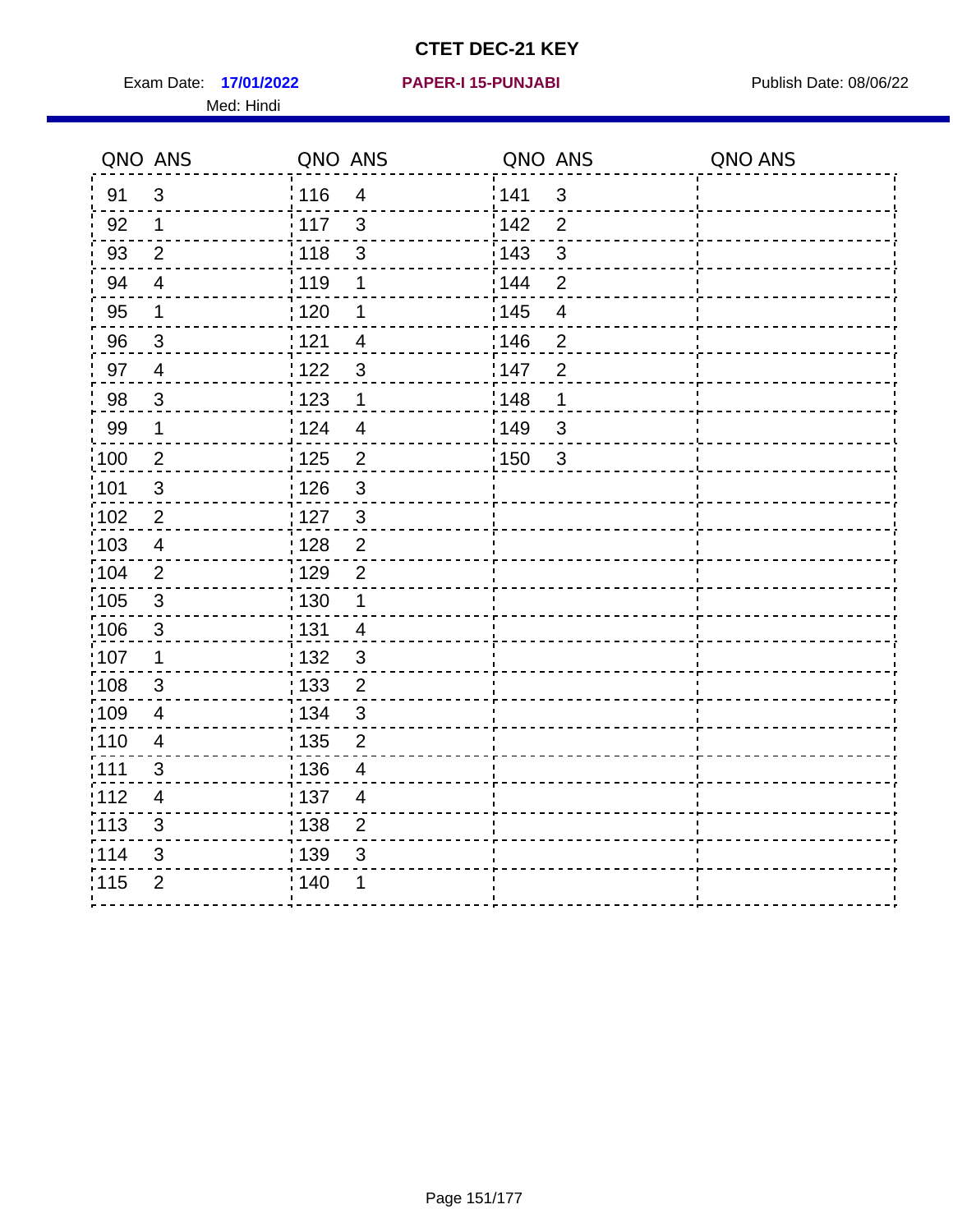Exam Date: 17/01/2022 PAPER-I 16-SANSKRIT Publish Date: 08/06/22 Med: Hindi

|                   | QNO ANS                   | QNO ANS           |                          | QNO ANS           |                          | QNO ANS |
|-------------------|---------------------------|-------------------|--------------------------|-------------------|--------------------------|---------|
| 91                | $\mathfrak{S}$            | 116               | $\overline{4}$           | 141               | $\mathfrak{S}$           |         |
| 92                | $\overline{2}$            | $\frac{1}{2}$ 117 | $\mathfrak{S}$           | 142               | $\overline{2}$           |         |
| 93                | $\overline{4}$            | 118               | $\mathfrak{S}$           | 143               | $\mathfrak{S}$           |         |
| 94                | $\overline{2}$            | : 119             | 1                        | : 144             | $\overline{2}$           |         |
| 95                | 1                         | : 120             | 1                        | : 145             | $\overline{\mathcal{A}}$ |         |
| 96                | 4                         | 121               | 3                        | 146               | $\overline{2}$           |         |
| 97                | $\overline{2}$            | : 122             | $\overline{c}$           | 147               | $\overline{2}$           |         |
| 98                | $\mathbf{3}$              | 123               | $\overline{4}$           | 148               | 1                        |         |
| 99                | $\overline{2}$            | 124               | 1                        | $\frac{1}{2}$ 149 | $\mathfrak{S}$           |         |
| $\frac{1}{1}$ 100 | $\mathbf{3}$              | $\frac{1}{2}$ 125 | $\mathbf 1$              | 150               | $\mathfrak{3}$           |         |
| :101              | $\overline{\mathbf{4}}$   | : 126             | $\overline{\mathbf{4}}$  |                   |                          |         |
| 102               | $\overline{2}$            | : 127             | $\overline{2}$           |                   |                          |         |
| ;103              | $\overline{4}$            | :128              | $\mathbf{3}$             |                   |                          |         |
| 104               | $\mathbf 1$               | : 129             | $\overline{4}$           |                   |                          |         |
| 105               | $\overline{2}$            | $\frac{1}{1}$ 130 | $\mathbf{3}$             |                   |                          |         |
| :106              | $\mathfrak{S}$            | : 131             | $\overline{2}$           |                   |                          |         |
| 107               | 1                         | :132              | $\overline{\mathcal{A}}$ |                   |                          |         |
| 108               | $\ensuremath{\mathsf{3}}$ | 133               | $\mathbf{1}$             |                   |                          |         |
| :109              | $\overline{\mathbf{4}}$   | : 134             | 3                        |                   |                          |         |
| :110              | 4                         | : 135             | 1                        |                   |                          |         |
| : 111             | 3                         | : 136             | $\overline{4}$           |                   |                          |         |
| 112               | $\overline{4}$            | 137               | $\overline{4}$           |                   |                          |         |
| 113               | $\mathbf{3}$              | 138               | $\overline{2}$           |                   |                          |         |
| 114               | 3                         | 139               | 3                        |                   |                          |         |
| 115               | $\overline{2}$            | 140               | 1                        |                   |                          |         |
|                   |                           |                   |                          |                   |                          |         |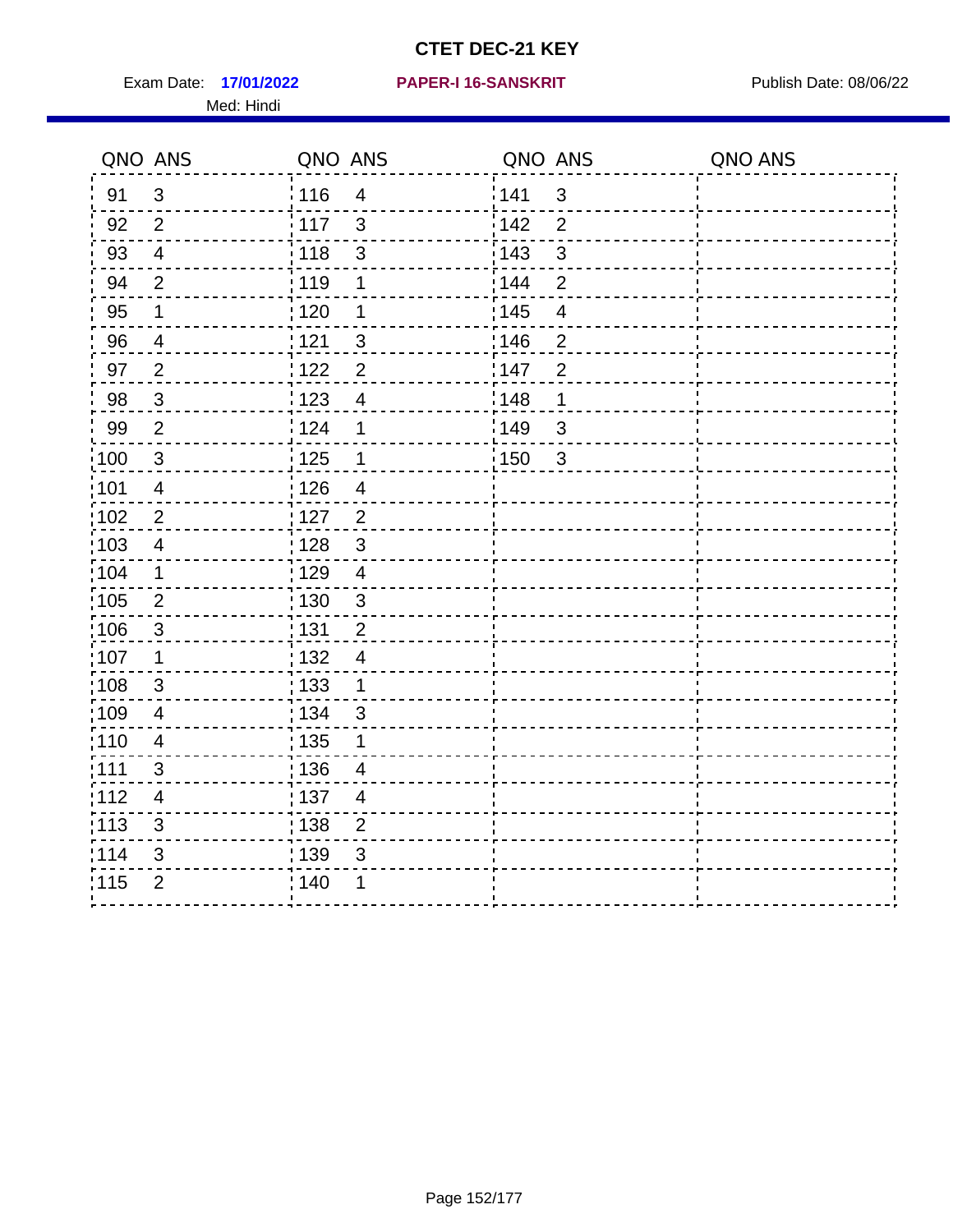Exam Date: 17/01/2022 **PAPER-I 17-TAMIL Exam Date: 08/06/22** Med: Hindi

**17/01/2022 PAPER-I 17-TAMIL**

|                   | QNO ANS                  | QNO ANS                          | QNO ANS                           | QNO ANS |
|-------------------|--------------------------|----------------------------------|-----------------------------------|---------|
| 91                | $\overline{2}$           | 116<br>$\overline{\mathcal{A}}$  | 141<br>$\sqrt{3}$                 |         |
| 92                | $\mathbf 1$              | $\frac{1}{117}$<br>3             | 142<br>$\overline{2}$             |         |
| 93                | $\mathfrak{S}$           | $\frac{1}{2}$ 118<br>3           | 143<br>$\mathfrak{S}$             |         |
| 94                | 4                        | : 119<br>1                       | : 144<br>$\overline{2}$           |         |
| 95                | $\overline{2}$           | :120<br>1                        | : 145<br>4                        |         |
| 96                | $\sqrt{3}$               | 121<br>$\overline{2}$            | 146<br>$\overline{2}$             |         |
| 97                | $\overline{2}$           | 1<br>122                         | :147<br>$\overline{2}$            |         |
| 98                | $\sqrt{2}$               | 123<br>$\mathfrak{S}$            | 148<br>1                          |         |
| 99                | $\sqrt{3}$               | 124<br>$\overline{4}$            | :149<br>$\sqrt{3}$                |         |
| :100              | $\mathbf 1$              | 125<br>$\overline{2}$            | $\frac{1}{2}$ 150<br>$\mathbf{3}$ |         |
| :101              | $\overline{2}$           | : 126<br>3                       |                                   |         |
| 102               | $\overline{4}$           | : 127<br>$\overline{2}$          |                                   |         |
| 103               | $\mathbf{3}$             | $\overline{2}$<br>:128           |                                   |         |
| 104               | 1                        | $\mathfrak{3}$<br>: 129          |                                   |         |
| 105               | $\mathbf 2$              | $\frac{1}{1}$ 130<br>$\mathbf 1$ |                                   |         |
| 106               | 3                        | : 131<br>$\overline{2}$          |                                   |         |
| 107               | 1                        | :132<br>$\overline{4}$           |                                   |         |
| :108              | $\sqrt{3}$               | $\frac{1}{1}$ 133<br>$\sqrt{3}$  |                                   |         |
| :109              | $\overline{\mathcal{A}}$ | : 134<br>$\mathbf 1$             |                                   |         |
| 110               | $\overline{4}$           | 135<br>$\overline{2}$            |                                   |         |
| : 111             | 3                        | : 136<br>$\overline{4}$          |                                   |         |
| 112               | 4                        | : 137<br>$\overline{4}$          |                                   |         |
| $\frac{1}{1}$ 113 | $\sqrt{3}$               | : 138<br>$\overline{c}$          |                                   |         |
| 114               | 3                        | 139<br>3                         |                                   |         |
| 115               | $\overline{2}$           | 140<br>1                         |                                   |         |
|                   |                          |                                  |                                   |         |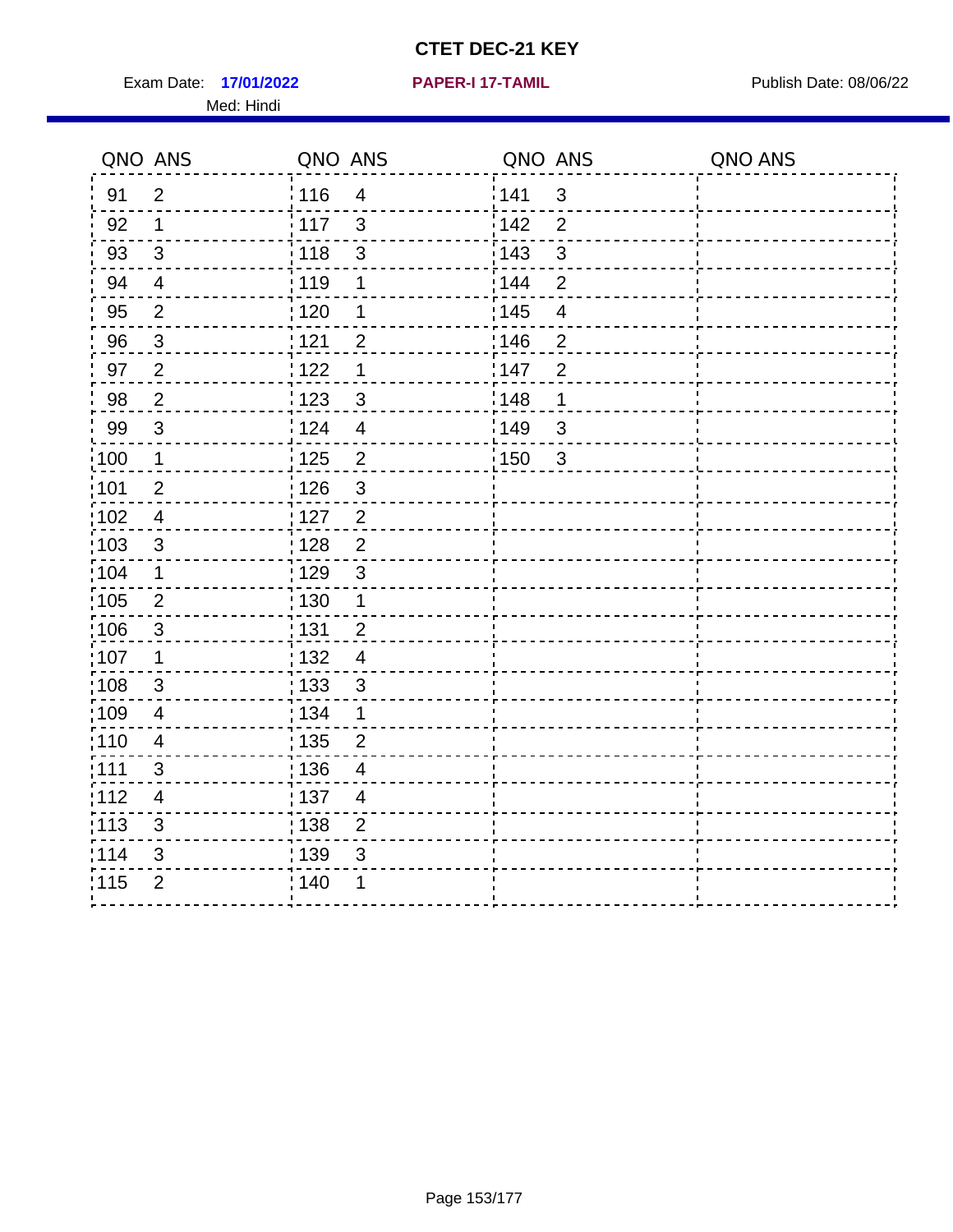Exam Date: 17/01/2022 **PAPER-I 18-TELUGU** PUBLISH Date: 08/06/22 Med: Hindi

**17/01/2022 PAPER-I 18-TELUGU**

|                   | QNO ANS                 | QNO ANS           |                         | QNO ANS           |                | QNO ANS |
|-------------------|-------------------------|-------------------|-------------------------|-------------------|----------------|---------|
| 91                | $\overline{4}$          | 116               | $\overline{\mathbf{4}}$ | 141               | $\sqrt{3}$     |         |
| 92                | $\overline{4}$          | $\frac{1}{2}$ 117 | 3                       | 142               | $\overline{2}$ |         |
| 93                | $\mathbf 1$             | : 118             | $\mathfrak{S}$          | 143               | $\mathfrak{S}$ |         |
| 94                | $\mathfrak{S}$          | : 119             | 1                       | 144               | $\overline{2}$ |         |
| 95                | 2                       | :120              | 1                       | : 145             | 4              |         |
| 96                | 1                       | 121               | 3                       | 146               | $\overline{2}$ |         |
| 97                | 1                       | 122               | $\mathbf{3}$            | 147               | $\overline{2}$ |         |
| 98                | $\overline{c}$          | $\frac{1}{2}$ 123 | $\mathbf{1}$            | 148               | 1              |         |
| 99                | $\mathbf 1$             | 124               | $\overline{2}$          | $\frac{1}{2}$ 149 | $\mathfrak{S}$ |         |
| $\frac{1}{1}$ 100 | $\mathbf 1$             | 125               | $\overline{c}$          | 150               | $\mathbf{3}$   |         |
| 101               | $\sqrt{3}$              | 126               | $\overline{2}$          |                   |                |         |
| 102               | $\overline{4}$          | : 127             | $\mathbf 1$             |                   |                |         |
| :103              | $\overline{2}$          | 128               | $\overline{2}$          |                   |                |         |
| 104               | $\mathbf 1$             | : 129             | $\overline{4}$          |                   |                |         |
| 105               | $\sqrt{2}$              | $\frac{1}{1}$ 130 | $\mathbf{1}$            |                   |                |         |
| 106               | $\mathbf{3}$            | : 131             | 3                       |                   |                |         |
| 107               | 1                       | : 132             | $\mathbf{3}$            |                   |                |         |
| 108               | $\mathbf{3}$            | $\frac{1}{1}$ 133 | $\mathbf{1}$            |                   |                |         |
| :109              | $\overline{4}$          | : 134             | $\overline{c}$          |                   |                |         |
| :110              | $\overline{\mathbf{4}}$ | $\frac{1}{1}$ 135 | 1                       |                   |                |         |
| :111              | 3                       | : 136             | 4                       |                   |                |         |
| 112               | $\overline{4}$          | $\frac{1}{1}$ 137 | $\overline{4}$          |                   |                |         |
| : 113             | $\sqrt{3}$              | : 138             | $\overline{2}$          |                   |                |         |
| 114               | 3                       | : 139             | 3                       |                   |                |         |
| 115               | $\overline{2}$          | 140               |                         |                   |                |         |
|                   |                         |                   |                         |                   |                |         |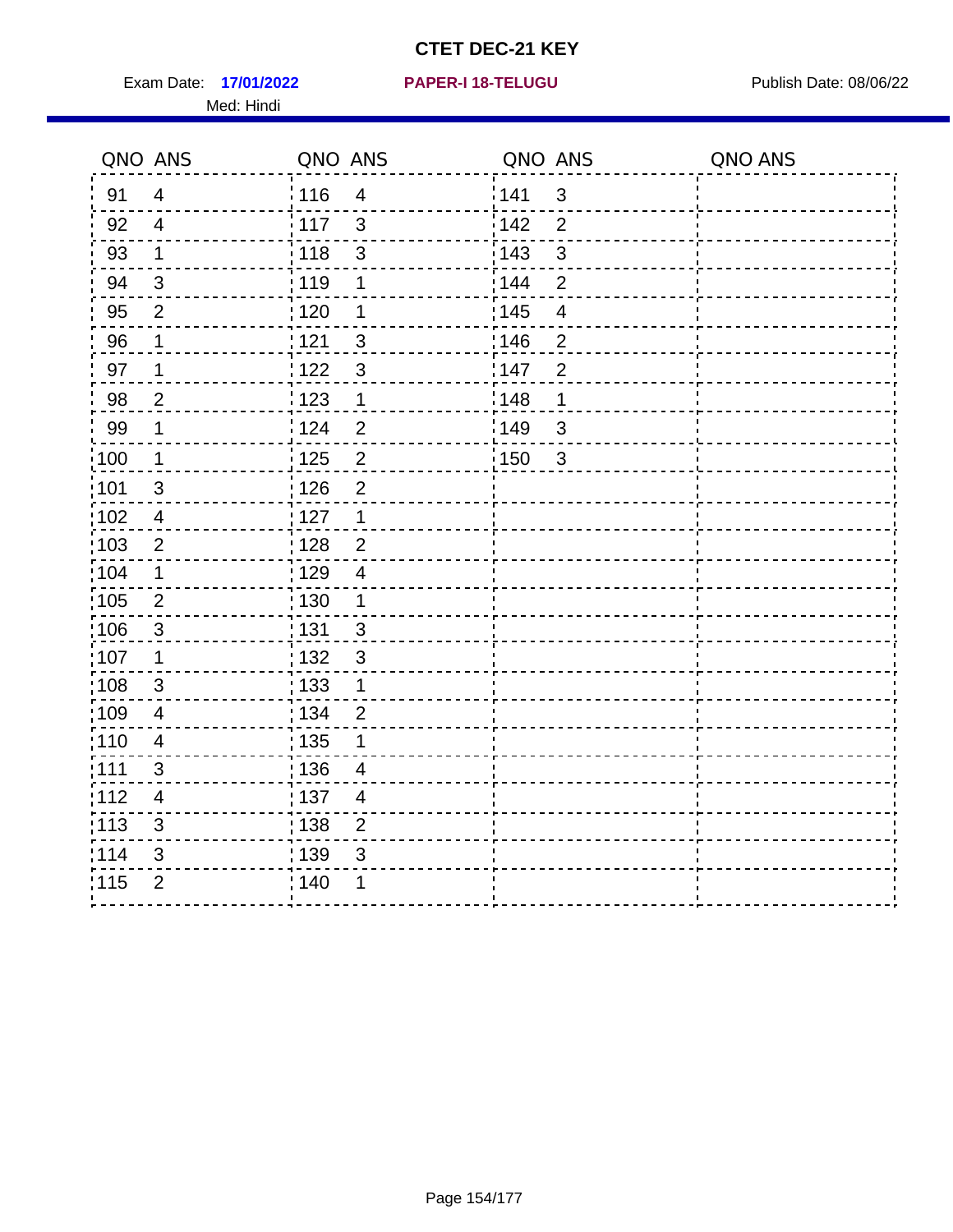Exam Date: 17/01/2022 **PAPER-I 19-TIBETAN** Publish Date: 08/06/22 Med: Hindi

**17/01/2022 PAPER-I 19-TIBETAN**

|        | QNO ANS                   | QNO ANS           |                | QNO ANS |                | QNO ANS |
|--------|---------------------------|-------------------|----------------|---------|----------------|---------|
| 91     | $\overline{4}$            | 116               | $\overline{4}$ | 1141    | $\mathbf{3}$   |         |
| 92     | $\overline{2}$            | 117               | $\mathbf{3}$   | 142     | $\overline{2}$ |         |
| 93     | $\overline{2}$            | 118               | $\sqrt{3}$     | 143     | $\mathfrak{S}$ |         |
| 94     | 1                         | : 119             | 1              | 144     | $\overline{2}$ |         |
| 95     | 1                         | : 120             | 1              | : 145   | $\overline{4}$ |         |
| 96     | $\overline{2}$            | 121               | 1              | :146    | $\overline{2}$ |         |
| 97     | $\mathbf{3}$              | 122               | $\overline{2}$ | 147     | $\overline{2}$ |         |
| $98\,$ | $\overline{4}$            | 123               | $\overline{4}$ | 148     | 1              |         |
| 99     | $\ensuremath{\mathsf{3}}$ | 124               | $\sqrt{3}$     | 149     | $\mathfrak{S}$ |         |
| :100   | $\overline{4}$            | 125               | $\overline{2}$ | 150     | $\mathbf{3}$   |         |
| :101   | $\mathbf 2$               | $\frac{1}{1}$ 126 | 1              |         |                |         |
| 102    | $\mathfrak{3}$            | : 127             | $\mathbf{3}$   |         |                |         |
| 103    | 3                         | : 128             | $\overline{4}$ |         |                |         |
| 104    | $\overline{2}$            | : 129             | $\overline{2}$ |         |                |         |
| 105    | $\sqrt{3}$                | $\frac{1}{1}$ 130 | $\mathbf{3}$   |         |                |         |
| :106   | $\mathfrak{S}$            | : 131             | 4              |         |                |         |
| 107    | 1                         | :132              | $\mathbf 1$    |         |                |         |
| 108    | $\sqrt{3}$                | : 133             | $\overline{2}$ |         |                |         |
| :109   | $\overline{4}$            | : 134             | $\mathfrak{3}$ |         |                |         |
| :110   | 4                         | : 135             | $\overline{2}$ |         |                |         |
| 111    | 3                         | : 136             | $\overline{4}$ |         |                |         |
| 112    | $\overline{4}$            | 137               | $\overline{4}$ |         |                |         |
| 113    | $\mathbf{3}$              | : 138             | $\overline{c}$ |         |                |         |
| 114    | 3                         | 139               | 3              |         |                |         |
| 115    | $\overline{2}$            | 140               | 1              |         |                |         |
|        |                           |                   |                |         |                |         |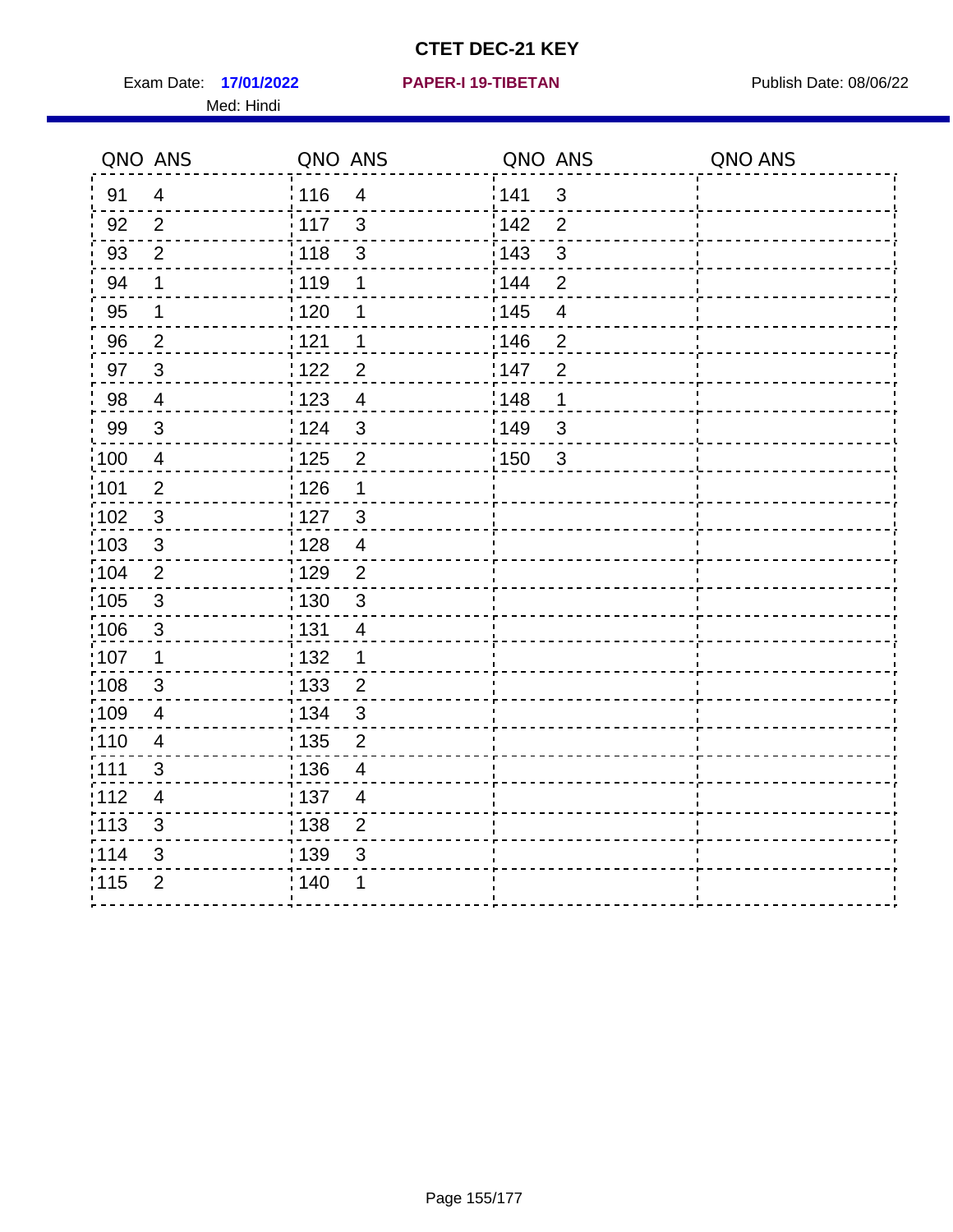Exam Date: 17/01/2022 **PAPER-I 20-URDU** PAPER 120-VERSITY Publish Date: 08/06/22 Med: Hindi

**17/01/2022 PAPER-I 20-URDU**

|                   | QNO ANS                  | QNO ANS                             | QNO ANS                 | QNO ANS |
|-------------------|--------------------------|-------------------------------------|-------------------------|---------|
| 91                | $\mathbf{1}$             | 116<br>$\overline{\mathbf{4}}$      | 141<br>$\sqrt{3}$       |         |
| 92                | $\overline{2}$           | 117<br>3                            | 142<br>$\overline{2}$   |         |
| 93                | $\mathbf 1$              | $\mathbf{3}$<br>118                 | 143<br>3                |         |
| 94                | 3                        | : 119<br>1                          | 144<br>$\overline{2}$   |         |
| 95                | 1                        | :120<br>1                           | : 145<br>$\overline{4}$ |         |
| 96                | 4                        | 121<br>1                            | :146<br>$\overline{2}$  |         |
| 97                | $\mathbf 1$              | 3<br>122                            | 147<br>$\overline{2}$   |         |
| 98                | $\overline{c}$           | $\frac{1}{2}$ 123<br>$\overline{c}$ | 148<br>1                |         |
| 99                | $\mathbf 1$              | 124<br>$\mathbf 1$                  | ¦149<br>$\sqrt{3}$      |         |
| $\frac{1}{1}$ 100 | $\overline{1}$           | 125<br>$\mathbf 1$                  | 150<br>$\sqrt{3}$       |         |
| 101               | $\overline{2}$           | 126<br>1                            |                         |         |
| 102               | 3                        | : 127<br>1                          |                         |         |
| ;103              | $\mathbf 1$              | 128<br>1                            |                         |         |
| 104               | $\sqrt{3}$               | $\frac{1}{1}$ 129<br>1              |                         |         |
| 105               | $\mathbf 1$              | : 130<br>$\overline{2}$             |                         |         |
| :106              | $\mathfrak{S}$           | : 131<br>1                          |                         |         |
| :107              | $\mathbf 1$              | : 132<br>1                          |                         |         |
| 108               | $\sqrt{3}$               | : 133<br>$\overline{2}$             |                         |         |
| :109              | $\overline{\mathbf{4}}$  | : 134<br>$\mathbf 1$                |                         |         |
| :110              | $\overline{4}$           | : 135<br>$\overline{2}$             |                         |         |
| :111              | 3                        | 136<br>$\overline{4}$               |                         |         |
| 112               | $\overline{\mathcal{A}}$ | 137<br>$\overline{4}$               |                         |         |
| 113               | $\mathbf{3}$             | : 138<br>$\overline{2}$             |                         |         |
| 114               | 3                        | 139<br>3                            |                         |         |
| 115               | $\overline{2}$           | 140<br>1                            |                         |         |
|                   |                          |                                     |                         |         |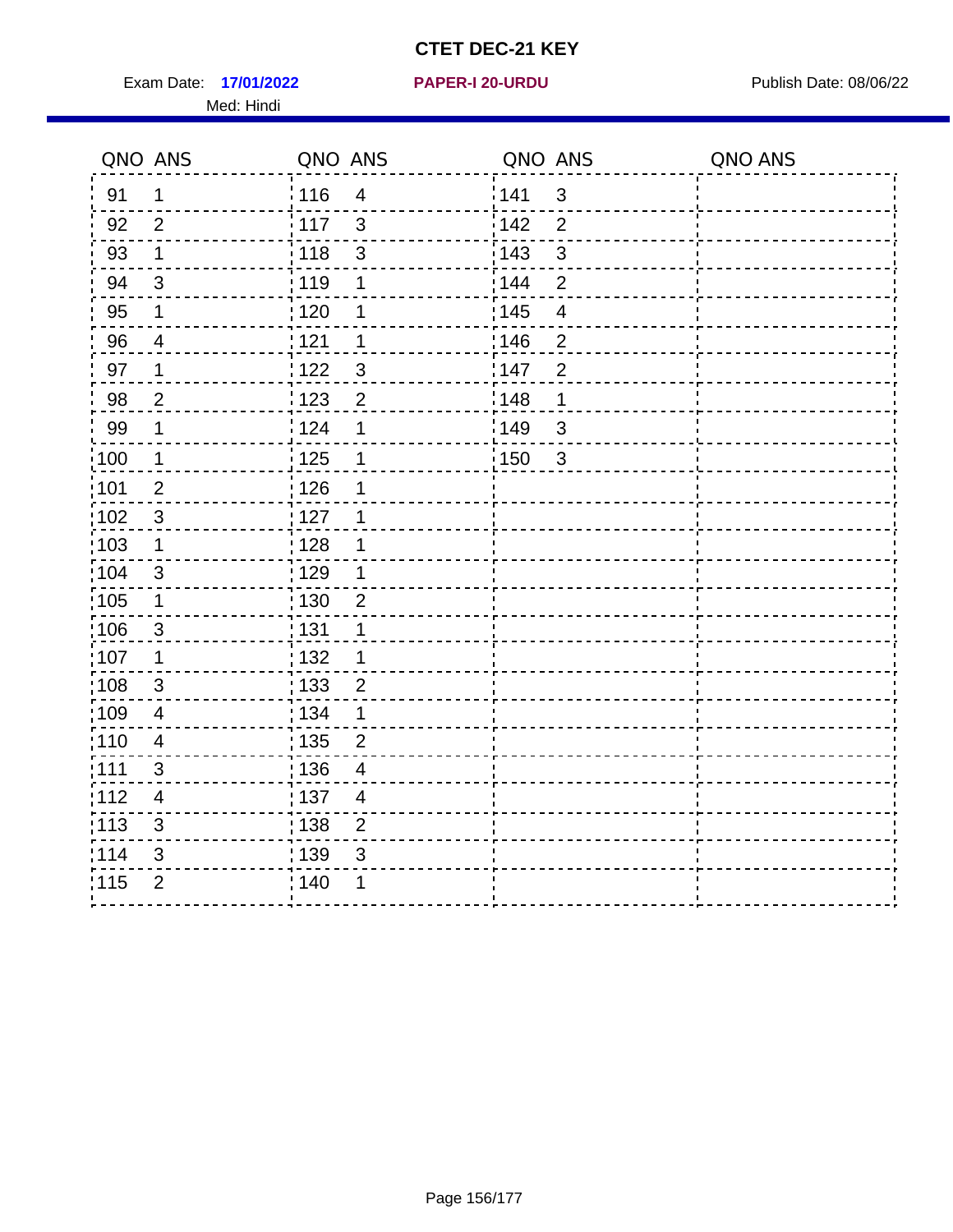Exam Date: 21/01/2022 **PAPER-I-MAIN Proposed Bublish Date: 08/06/22** Med: Hindi

**21/01/2022 PAPER-I -MAIN**

|                  | QNO ANS                  | QNO ANS |                          | QNO ANS |                         | QNO ANS |                |
|------------------|--------------------------|---------|--------------------------|---------|-------------------------|---------|----------------|
| 1.               | $\mathbf 1$              | 26      | $\overline{4}$           | ¦ 51    | $\overline{2}$          | 76      | $\overline{2}$ |
| 2                | 3                        | 27      | $\mathbf{1}$             | 52      | 9                       | 77      | 3              |
| 3                | 2                        | 28      | $\overline{2}$           | 53      | $\sqrt{3}$              | 78      | $\mathfrak{B}$ |
| 4                | $\mathbf 1$              | 29      | $\mathfrak{S}$           | 54      | $\overline{2}$          | 79      | $\overline{4}$ |
| 5                | 3                        | 30      | $\overline{\mathcal{A}}$ | 55      | 1                       | 80      | $\overline{2}$ |
| 6                | 2                        | 31      | $\overline{2}$           | 56      | $\overline{2}$          | 81      | 1              |
| 7                | $\overline{2}$           | 32      | $\sqrt{3}$               | 57      | $\mathfrak{B}$          | 82      | 1              |
| 8                | $\overline{c}$           | 33      | $\mathbf{2}$             | 58      | $\overline{4}$          | 83      | 1              |
| $\boldsymbol{9}$ | $\overline{2}$           | 34      | $\overline{2}$           | 59      | $\sqrt{3}$              | 84      | 3              |
| 10               | $\mathfrak{S}$           | 35      | $\mathsf 3$              | 60      | $\overline{2}$          | 85      | 1              |
| 11               | $\overline{\mathcal{A}}$ | 36      | $\mathsf 3$              | 61      | 1                       | 86      | 1              |
| 12               | $\sqrt{3}$               | 37      | $\mathbf{3}$             | 62      | $\overline{\mathbf{4}}$ | 87      | $\overline{4}$ |
| 13               | 4                        | 38      | $\overline{4}$           | 63      | 1                       | 88      | 1              |
| 14               | $\mathbf 1$              | 39      | $\overline{2}$           | 64      | 1                       | 89      | 4              |
| 15               | $\mathbf 1$              | 40      | $\overline{2}$           | 65      | $\overline{2}$          | 90      | 2              |
| 16               | 1                        | 41      | $\overline{2}$           | 66      | $\overline{4}$          |         |                |
| 17               | 4                        | 42      | 2                        | .67     | $\overline{2}$          |         |                |
| 18               | 3                        | 43      | 3                        | 68      | 1                       |         |                |
| 19               | 4                        | 44      | $\overline{4}$           | 69      | 3                       |         |                |
| 20               | $\mathbf{2}$             | 45      | $\sqrt{3}$               | 70      | $\mathbf{2}$            |         |                |
| 21               | $\overline{2}$           | 46      | $\overline{4}$           | : 71    | 2                       |         |                |
| 22               | $\mathbf 1$              | 47      | 2                        | 72      | 4                       |         |                |
| 23               | 3                        | 48      | 1                        | 73      | 4                       |         |                |
| 24               | 4                        | 49      | 1                        | 74      | 3                       |         |                |
| 25               | $\overline{\mathbf{4}}$  | 50      | 3                        | .75     | $\overline{2}$          |         |                |

Answer key 9 means marks awarded to all the candidates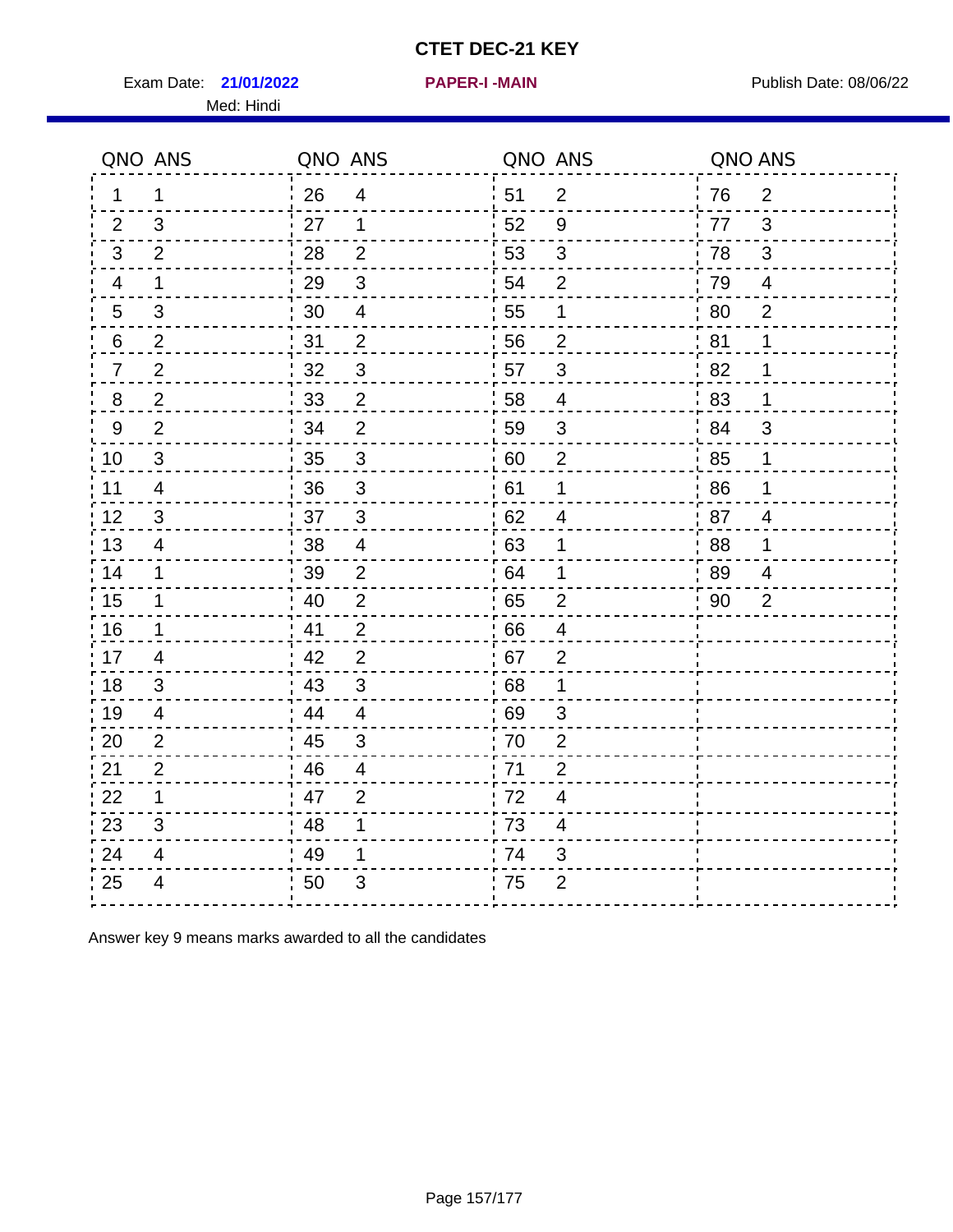Exam Date: 21/01/2022 **PAPER-I 01-ENGLISH Exam Date: 08/06/22** Med: Hindi

#### **21/01/2022 PAPER-I 01-ENGLISH**

|                 | QNO ANS                  | QNO ANS           |                         | QNO ANS           |                         | QNO ANS |
|-----------------|--------------------------|-------------------|-------------------------|-------------------|-------------------------|---------|
| 91              | $\overline{4}$           | : 116             | $\overline{4}$          | 141               | $\mathfrak{3}$          |         |
| 92              | $\overline{2}$           | $\frac{1}{117}$   | $\mathbf{3}$            | 142               | 1                       |         |
| 93              | $\overline{2}$           | 118               | $\mathbf 2$             | 143               | $\overline{4}$          |         |
| 94              | $\overline{4}$           | : 119             | 1                       | : 144             | $\overline{4}$          |         |
| 95              | $\mathfrak{S}$           | : 120             | 1                       | : 145             | $\overline{\mathbf{4}}$ |         |
| 96              | 1                        | 121               | 1                       | 146               | $\overline{2}$          |         |
| 97              | $\overline{4}$           | 122               | $\mathbf{3}$            | 147               | 1                       |         |
| 98              | $\mathbf{3}$             | $\frac{1}{2}$ 123 | $\overline{4}$          | 148               | 3                       |         |
| 99              | $\overline{4}$           | 124               | $\overline{\mathbf{4}}$ | 149               | $\mathfrak{S}$          |         |
| 100             | $\overline{4}$           | $\frac{1}{1}$ 125 | $\overline{4}$          | $\frac{1}{1}$ 150 | $\mathbf{3}$            |         |
| :101            | $\overline{\mathcal{A}}$ | : 126             | $\overline{4}$          |                   |                         |         |
| 102             | $\overline{4}$           | : 127             | $\mathbf{3}$            |                   |                         |         |
| 103             | $\overline{4}$           | : 128             | $\mathbf{3}$            |                   |                         |         |
| $\frac{1}{104}$ | $\overline{4}$           | : 129             | $\mathfrak{3}$          |                   |                         |         |
| 105             | $\overline{\mathbf{4}}$  | 130               | $\overline{4}$          |                   |                         |         |
| :106            | $\mathfrak{S}$           | 131               | $\overline{2}$          |                   |                         |         |
| ;107            | $\mathbf{1}$             | 132               | $\overline{2}$          |                   |                         |         |
| 108             | $\mathbf{3}$             | : 133             | $\mathbf{1}$            |                   |                         |         |
| :109            | $\mathfrak{3}$           | : 134             | $\overline{2}$          |                   |                         |         |
| :110            | 1                        | 135               | 3                       |                   |                         |         |
| :111            | $\overline{2}$           | 136               | 1                       |                   |                         |         |
| 112             | $\overline{\mathbf{4}}$  | 137               | $\overline{2}$          |                   |                         |         |
| 113             | 1                        | : 138             | 1                       |                   |                         |         |
| 114             | 1                        | 139               | 2                       |                   |                         |         |
| 115             | $\overline{2}$           | 140               | $\overline{2}$          |                   |                         |         |
|                 |                          |                   |                         |                   |                         |         |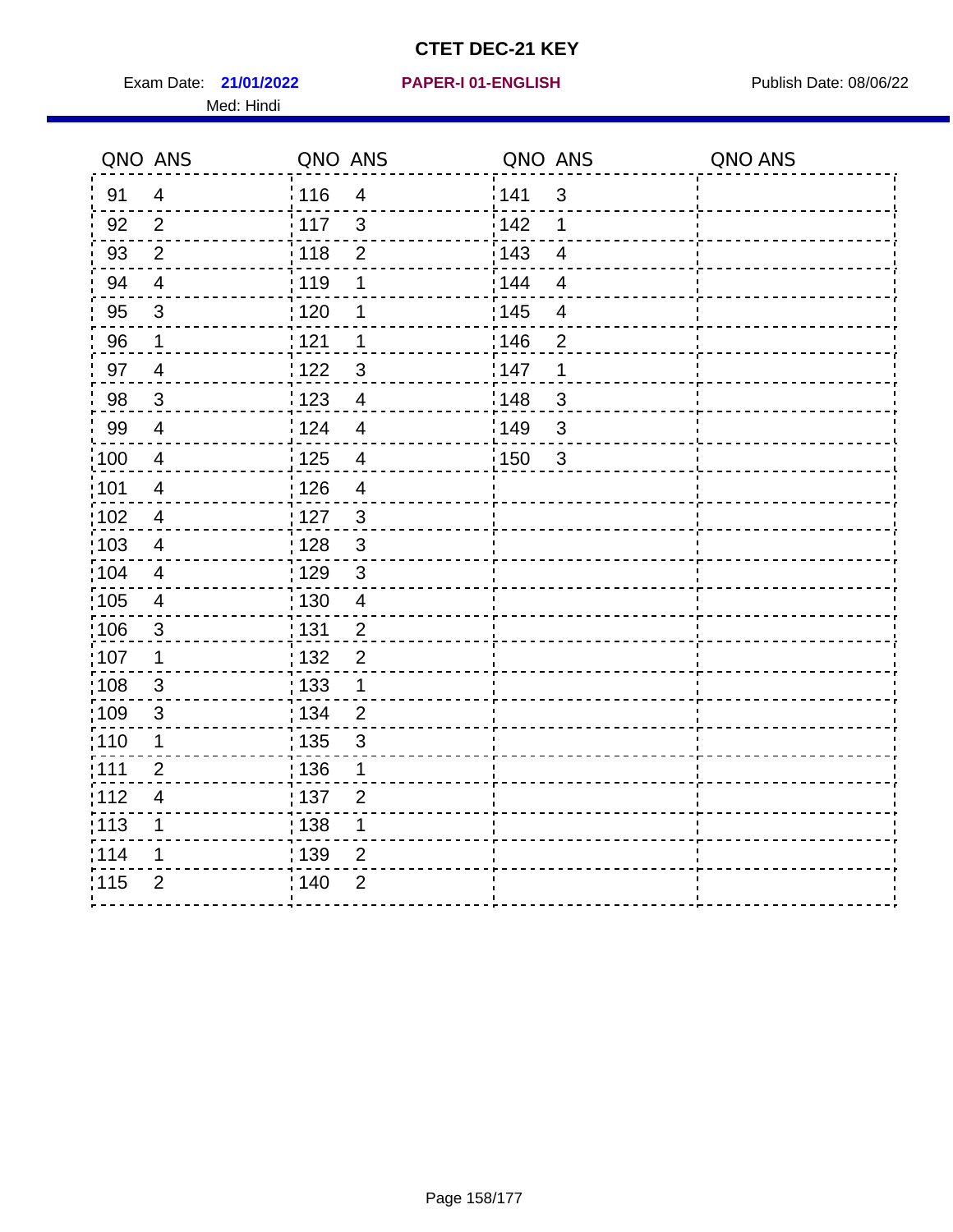Exam Date: 21/01/2022 **PAPER-I 02-HINDI** PUBLISH Date: 08/06/22 Med: Hindi

**21/01/2022 PAPER-I 02-HINDI**

|                   | QNO ANS          | QNO ANS           |                         | QNO ANS |                          | QNO ANS |
|-------------------|------------------|-------------------|-------------------------|---------|--------------------------|---------|
| 91                | $9\,$            | 116               | $\overline{\mathbf{4}}$ | 141     | $\mathfrak{S}$           |         |
| 92                | $9\,$            | 117               | $\mathbf{3}$            | 142     | 1                        |         |
| 93                | $\boldsymbol{9}$ | 118               | $\mathbf 2$             | 143     | $\overline{4}$           |         |
| 94                | $9\,$            | 119               | $\mathbf 1$             | : 144   | $\overline{\mathcal{A}}$ |         |
| 95                | $9\,$            | :120              | 1                       | : 145   | 4                        |         |
| 96                | 9                | 1121              | $\overline{2}$          | :146    | $\overline{2}$           |         |
| 97                | 9                | 122               | $\overline{4}$          | 147     | 1                        |         |
| 98                | $\boldsymbol{9}$ | : 123             | $\overline{4}$          | 148     | 3                        |         |
| 99                | $\boldsymbol{9}$ | 124               | $\overline{\mathbf{4}}$ | 149     | $\mathfrak{S}$           |         |
| $\frac{1}{1}$ 100 | $\mathbf{1}$     | $\frac{1}{1}$ 125 | $\mathbf 1$             | 150     | $\mathbf{3}$             |         |
| :101              | $\sqrt{3}$       | : 126             | 1                       |         |                          |         |
| :102              | $\overline{2}$   | 127               | $\mathbf{3}$            |         |                          |         |
| 103               | $\overline{4}$   | : 128             | $\mathbf{3}$            |         |                          |         |
| 104               | 4                | : 129             | $\mathbf 1$             |         |                          |         |
| 105               | $\sqrt{3}$       | $\frac{1}{1}$ 130 | $\mathbf{1}$            |         |                          |         |
| :106              | 3                | : 131             | $\overline{2}$          |         |                          |         |
| :107              | 1                | : 132             | $\mathbf{3}$            |         |                          |         |
| 108               | 3                | 133               | $\overline{4}$          |         |                          |         |
| :109              | $\sqrt{3}$       | : 134             | $\mathbf{1}$            |         |                          |         |
| :110              | 1                | : 135             | $\mathfrak{S}$          |         |                          |         |
| 1111              | $\overline{2}$   | : 136             | 1                       |         |                          |         |
| 112               | $\overline{4}$   | :137              | $\overline{2}$          |         |                          |         |
| 113               | 1                | : 138             | 1                       |         |                          |         |
| 114               | 1                | : 139             | $\overline{2}$          |         |                          |         |
| 115               | $\overline{2}$   | 140               | $\overline{2}$          |         |                          |         |
|                   |                  |                   |                         |         |                          |         |

Answer key 9 means marks awarded to all the candidates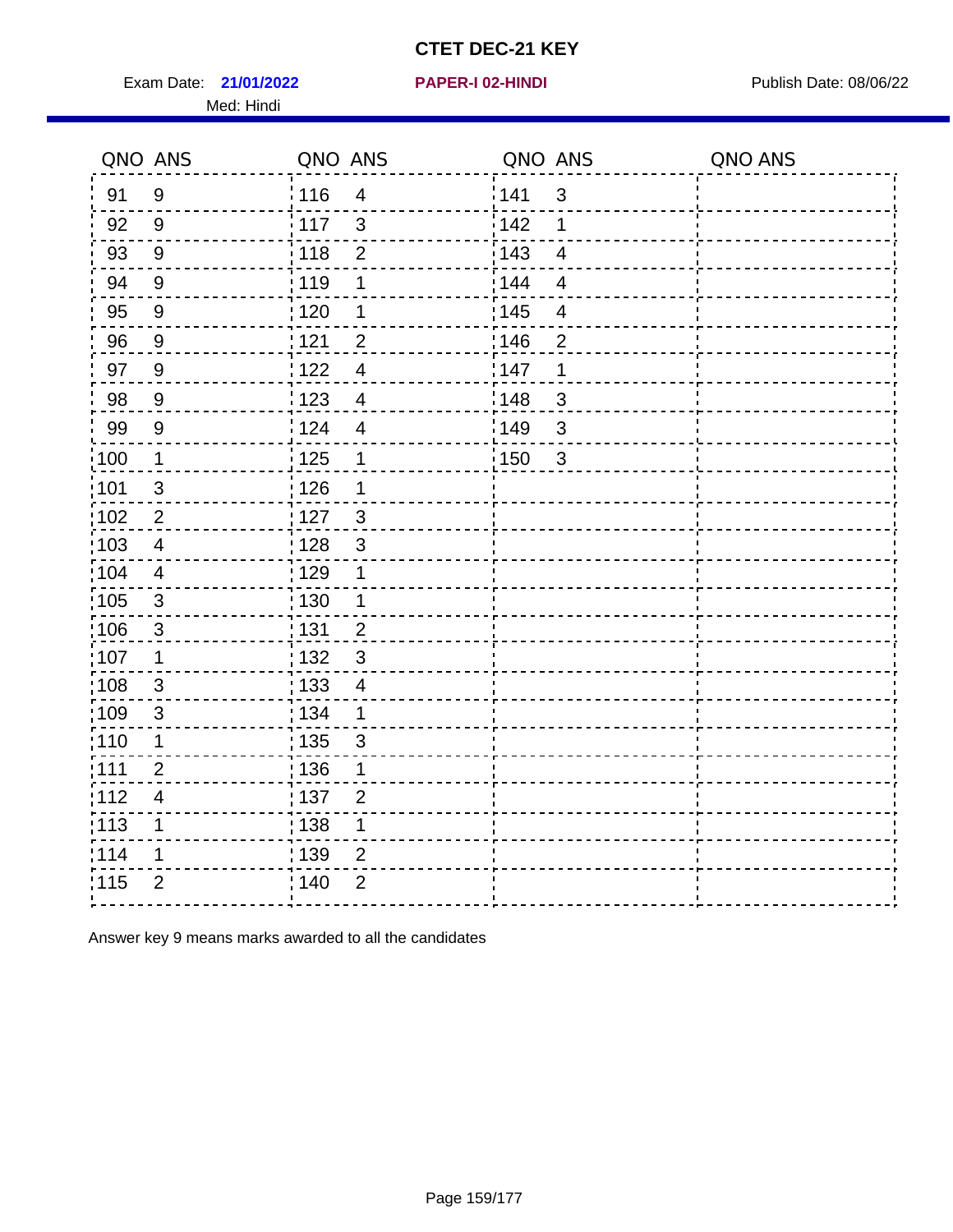Med: Hindi

**21/01/2022 PAPER-I 03-ASSAMESE** Exam Date: Publish Date: 08/06/22

|                   | QNO ANS                  | QNO ANS           |                | QNO ANS |                | QNO ANS |
|-------------------|--------------------------|-------------------|----------------|---------|----------------|---------|
| 91                | $\mathfrak{S}$           | 116               | $\overline{4}$ | 141     | $\mathfrak{S}$ |         |
| 92                | $\mathbf 1$              | $\frac{1}{2}$ 117 | $\mathbf{3}$   | 142     | 1              |         |
| 93                | $\overline{2}$           | 118               | $\mathbf 2$    | 143     | $\overline{4}$ |         |
| 94                | $\overline{4}$           | : 119             | 1              | 144     | $\overline{4}$ |         |
| 95                | 2                        | : 120             | 1              | : 145   | $\overline{4}$ |         |
| 96                | 4                        | 121               | $\overline{4}$ | 146     | $\overline{2}$ |         |
| 97                | $\mathbf{3}$             | 122               | $\overline{2}$ | 147     | 1              |         |
| 98                | $\mathbf{1}$             | 123               | 1              | 148     | $\mathbf{3}$   |         |
| 99                | $\sqrt{3}$               | 124               | $\overline{4}$ | 149     | 3              |         |
| $\frac{1}{1}$ 100 | $\sqrt{3}$               | $\frac{1}{1}$ 125 | $\mathfrak{3}$ | 150     | $\mathbf{3}$   |         |
| :101              | $\sqrt{3}$               | : 126             | $\mathfrak{S}$ |         |                |         |
| 102               | $\overline{4}$           | : 127             | $\overline{2}$ |         |                |         |
| 103               | $\mathbf 1$              | : 128             | $\overline{4}$ |         |                |         |
| 104               | $\overline{4}$           | : 129             | $\overline{4}$ |         |                |         |
| $\frac{1}{1}$ 105 | $\mathbf{3}$             | : 130             | $\mathbf{3}$   |         |                |         |
| :106              | 3                        | : 131             | $\overline{2}$ |         |                |         |
| ;107              | $\mathbf{1}$             | 132               | $\overline{4}$ |         |                |         |
| 108               | $\sqrt{3}$               | 133               | $\mathbf{1}$   |         |                |         |
| :109              | $\sqrt{3}$               | : 134             | $\mathbf{3}$   |         |                |         |
| :110              | 1                        | 135               | $\overline{2}$ |         |                |         |
| :111              | $\overline{2}$           | : 136             | 1              |         |                |         |
| 112               | $\overline{\mathcal{A}}$ | $\frac{1}{1}$ 137 | $\overline{2}$ |         |                |         |
| 113               | 1                        | : 138             | 1              |         |                |         |
| 114               | 1                        | :139              | 2              |         |                |         |
| 115               | $\overline{2}$           | 140               | $\overline{2}$ |         |                |         |
|                   |                          |                   |                |         |                |         |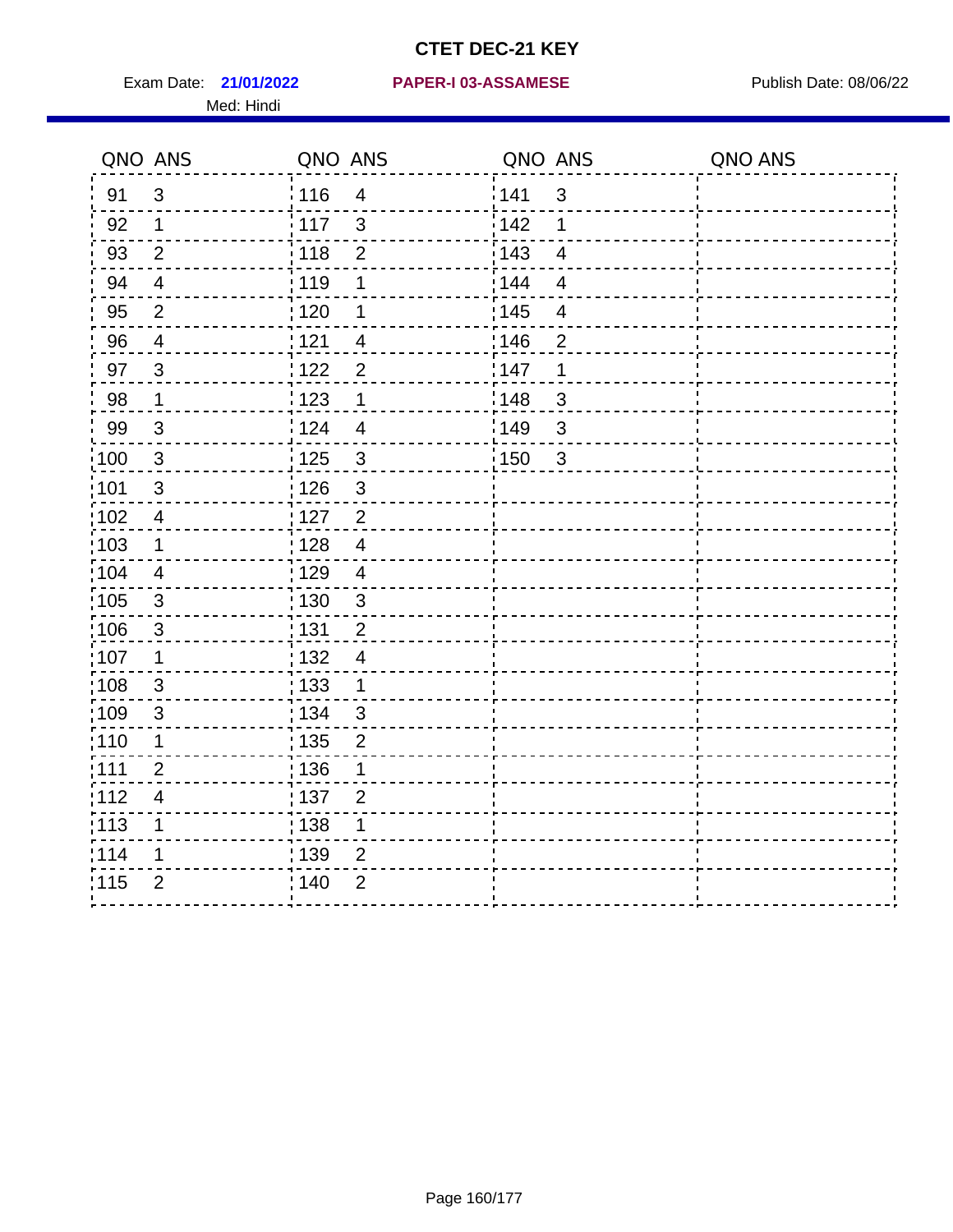Exam Date: 21/01/2022 PAPER-I 04-BENGALI PREREMENTED Publish Date: 08/06/22 Med: Hindi

**21/01/2022 PAPER-I 04-BENGALI**

|                   | QNO ANS                   | QNO ANS |                           | QNO ANS |                          | QNO ANS |
|-------------------|---------------------------|---------|---------------------------|---------|--------------------------|---------|
| 91                | $\mathbf{3}$              | 116     | $\overline{\mathbf{4}}$   | 1141    | $\sqrt{3}$               |         |
| 92                | $\mathbf 1$               | 117     | $\mathfrak{3}$            | 142     | 1                        |         |
| 93                | $\overline{4}$            | 118     | $\mathbf{2}$              | 143     | $\overline{\mathbf{4}}$  |         |
| 94                | 2                         | : 119   | 1                         | 144     | $\overline{4}$           |         |
| 95                | $\mathfrak{B}$            | : 120   | 1                         | : 145   | $\overline{\mathcal{A}}$ |         |
| 96                | 4                         | 121     | $\overline{2}$            | 146     | $\overline{2}$           |         |
| 97                | $\overline{2}$            | 122     | $\overline{4}$            | 147     | 1                        |         |
| 98                | $\overline{1}$            | 1123    | $\mathbf{3}$              | 148     | $\sqrt{3}$               |         |
| 99                | $\ensuremath{\mathsf{3}}$ | 124     | $\overline{2}$            | :149    | $\sqrt{3}$               |         |
| $\frac{1}{1}$ 100 | $\overline{2}$            | 125     | $\mathbf{1}$              | 150     | $\mathbf{3}$             |         |
| :101              | $\sqrt{3}$                | : 126   | $\ensuremath{\mathsf{3}}$ |         |                          |         |
| 102               | $\mathfrak{3}$            | : 127   | $\overline{2}$            |         |                          |         |
| 103               | $\mathbf 1$               | :128    | $\overline{4}$            |         |                          |         |
| 104               | $\overline{4}$            | : 129   | $\overline{\mathcal{A}}$  |         |                          |         |
| 105               | $\sqrt{2}$                | 130     | $\mathbf 1$               |         |                          |         |
| :106              | $\mathfrak{S}$            | : 131   | $\mathbf 1$               |         |                          |         |
| 107               | 1                         | :132    | $\overline{2}$            |         |                          |         |
| 108               | $\sqrt{3}$                | : 133   | $\mathbf{3}$              |         |                          |         |
| :109              | $\mathfrak{S}$            | : 134   | $\mathbf 1$               |         |                          |         |
| : 110             | 1                         | : 135   | $\overline{2}$            |         |                          |         |
| 111               | $\overline{2}$            | : 136   | 1                         |         |                          |         |
| 112               | $\overline{\mathcal{A}}$  | : 137   | $\overline{2}$            |         |                          |         |
| 113               | 1                         | 138     | 1                         |         |                          |         |
| 114               | 1                         | : 139   | 2                         |         |                          |         |
| 115               | $\overline{2}$            | 140     | $\overline{2}$            |         |                          |         |
|                   |                           |         |                           |         |                          |         |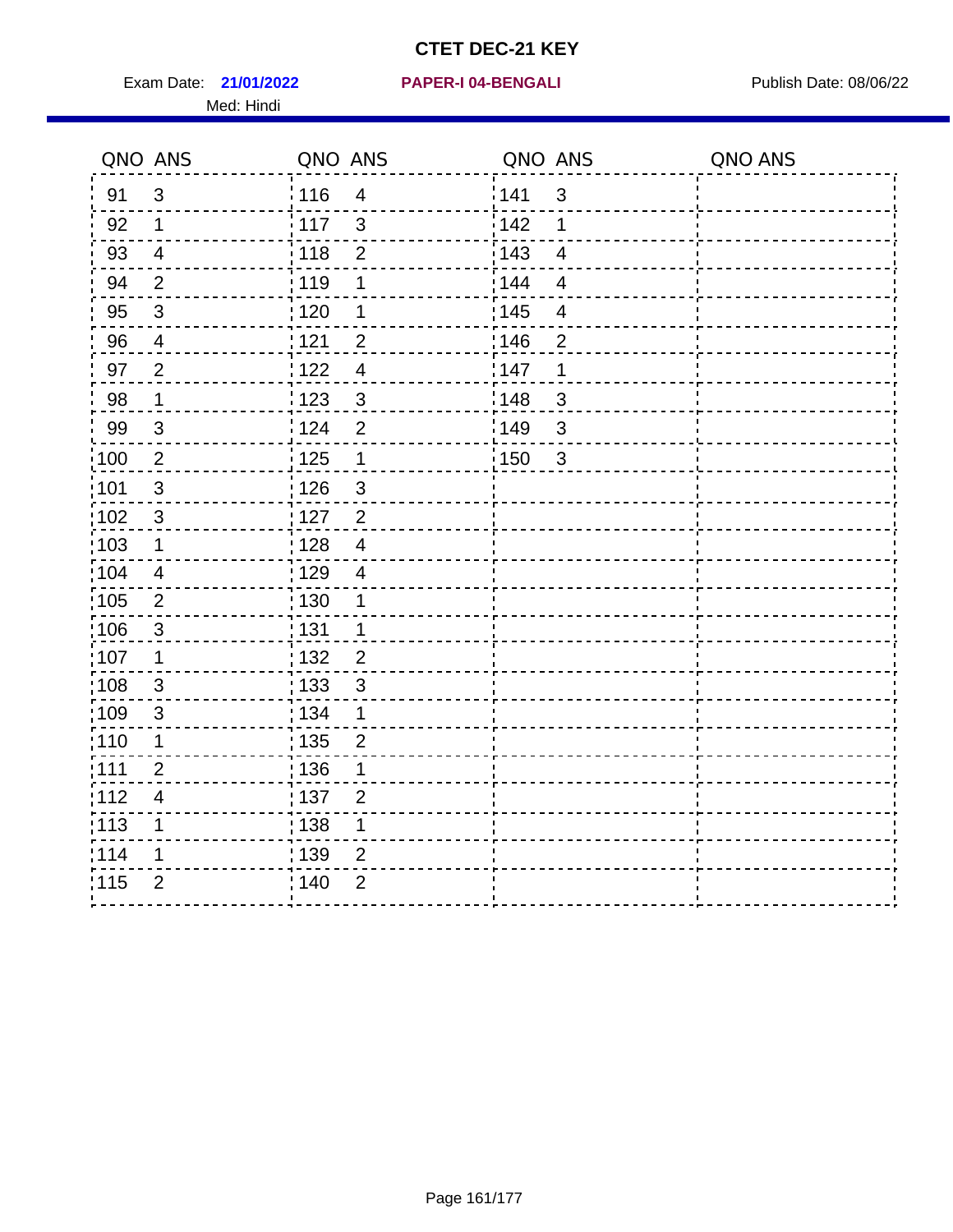Exam Date: 21/01/2022 PAPER-I 05-GARO Publish Date: 08/06/22 Med: Hindi

**21/01/2022 PAPER-I 05-GARO**

|       | QNO ANS                  | QNO ANS |                | QNO ANS |                         | QNO ANS |
|-------|--------------------------|---------|----------------|---------|-------------------------|---------|
| 91    | $\overline{4}$           | 116     | $\overline{4}$ | 141     | $\sqrt{3}$              |         |
| 92    | $\overline{2}$           | 117     | 3              | 142     | 1                       |         |
| 93    | $\mathbf 1$              | 118     | $\overline{2}$ | 143     | $\overline{4}$          |         |
| 94    | $\overline{2}$           | : 119   | 1              | : 144   | $\overline{\mathbf{4}}$ |         |
| 95    | $\overline{2}$           | : 120   | 1              | : 145   | 4                       |         |
| 96    | $\mathbf{3}$             | 121     | 1              | 146     | $\overline{2}$          |         |
| 97    | $\overline{2}$           | 122     | $\overline{c}$ | 147     | $\mathbf 1$             |         |
| 98    | $\mathbf{3}$             | 123     | $\mathbf{3}$   | 148     | $\mathbf{3}$            |         |
| 99    | $\overline{2}$           | 124     | $\overline{2}$ | 149     | $\mathfrak{S}$          |         |
| 100   | $\mathbf{3}$             | 125     | $\mathbf 1$    | 150     | $\mathbf{3}$            |         |
| :101  | $\overline{2}$           | : 126   | 1              |         |                         |         |
| 102   | $\mathbf{1}$             | : 127   | $\overline{2}$ |         |                         |         |
| 103   | $\overline{2}$           | : 128   | $\overline{2}$ |         |                         |         |
| :104  | $\mathbf{1}$             | : 129   | $\overline{4}$ |         |                         |         |
| 105   | $\mathbf 1$              | : 130   | $\overline{2}$ |         |                         |         |
| 106   | $\overline{3}$           | : 131   | 1              |         |                         |         |
| :107  | 1                        | : 132   | 1              |         |                         |         |
| :108  | $\mathbf{3}$             | : 133   | $\overline{2}$ |         |                         |         |
| :109  | $\mathfrak{3}$           | : 134   | $\overline{4}$ |         |                         |         |
| 110   | 1                        | : 135   | $\mathfrak{S}$ |         |                         |         |
| ;111  | $\overline{2}$           | : 136   | 1              |         |                         |         |
| 112   | $\overline{\mathcal{A}}$ | : 137   | $\overline{2}$ |         |                         |         |
| : 113 | 1                        | : 138   | 1              |         |                         |         |
| 1114  | 1                        | : 139   | $\overline{2}$ |         |                         |         |
| 115   | $\overline{2}$           | 140     | $\overline{2}$ |         |                         |         |
|       |                          |         |                |         |                         |         |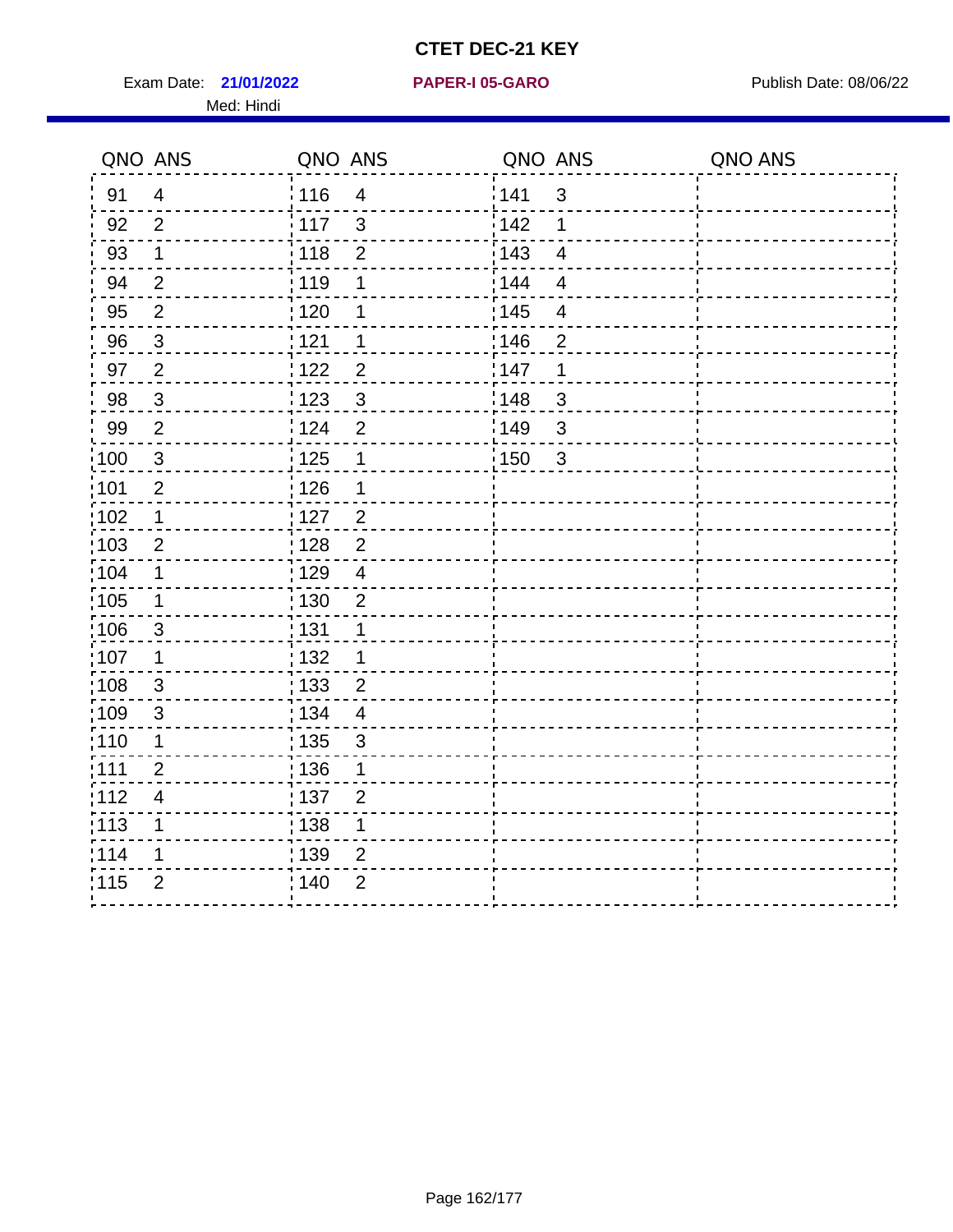Exam Date: 21/01/2022 PAPER-I 06-GUJARATI Publish Date: 08/06/22 Med: Hindi

**21/01/2022 PAPER-I 06-GUJARATI**

|       | QNO ANS                  | QNO ANS                        | QNO ANS                           | QNO ANS |
|-------|--------------------------|--------------------------------|-----------------------------------|---------|
| 91    | $\overline{4}$           | 116<br>$\overline{\mathbf{4}}$ | 1141<br>$\sqrt{3}$                |         |
| 92    | $\overline{2}$           | 117<br>$\mathfrak{S}$          | 142<br>1                          |         |
| 93    | $\mathbf 1$              | 118<br>$\mathbf{2}$            | 143<br>$\overline{\mathbf{4}}$    |         |
| 94    | 1                        | : 119<br>1                     | : 144<br>$\overline{4}$           |         |
| 95    | $\overline{\mathcal{A}}$ | : 120<br>1                     | : 145<br>$\overline{\mathcal{A}}$ |         |
| 96    | $\mathbf{3}$             | 121<br>1                       | 146<br>$\overline{2}$             |         |
| 97    | $\mathbf{3}$             | $\mathfrak{S}$<br>122          | 147<br>1                          |         |
| 98    | $\mathbf{3}$             | 123<br>$\overline{2}$          | 148<br>$\sqrt{3}$                 |         |
| 99    | $\mathbf 1$              | 124<br>$\overline{\mathbf{4}}$ | :149<br>$\sqrt{3}$                |         |
| :100  | $\mathbf 1$              | 125<br>$\mathbf{1}$            | 150<br>$\mathbf{3}$               |         |
| :101  | 1                        | : 126<br>3                     |                                   |         |
| 102   | $\overline{2}$           | : 127<br>1                     |                                   |         |
| 103   | $\mathbf 1$              | :128<br>1                      |                                   |         |
| 104   | $\overline{2}$           | : 129<br>1                     |                                   |         |
| 105   | $\sqrt{2}$               | 130<br>$\mathbf 1$             |                                   |         |
| :106  | $\mathfrak{S}$           | : 131<br>$\overline{2}$        |                                   |         |
| 107   | 1                        | $\overline{2}$<br>:132         |                                   |         |
| 108   | $\sqrt{3}$               | : 133<br>$\mathbf{1}$          |                                   |         |
| :109  | $\mathfrak{S}$           | : 134<br>$\overline{4}$        |                                   |         |
| : 110 | 1                        | : 135<br>3                     |                                   |         |
| 111   | $\overline{2}$           | : 136<br>1                     |                                   |         |
| 112   | $\overline{\mathcal{A}}$ | : 137<br>$\overline{2}$        |                                   |         |
| 113   | 1                        | 138<br>1                       |                                   |         |
| 114   | 1                        | : 139<br>2                     |                                   |         |
| 115   | $\overline{2}$           | 140<br>$\overline{2}$          |                                   |         |
|       |                          |                                |                                   |         |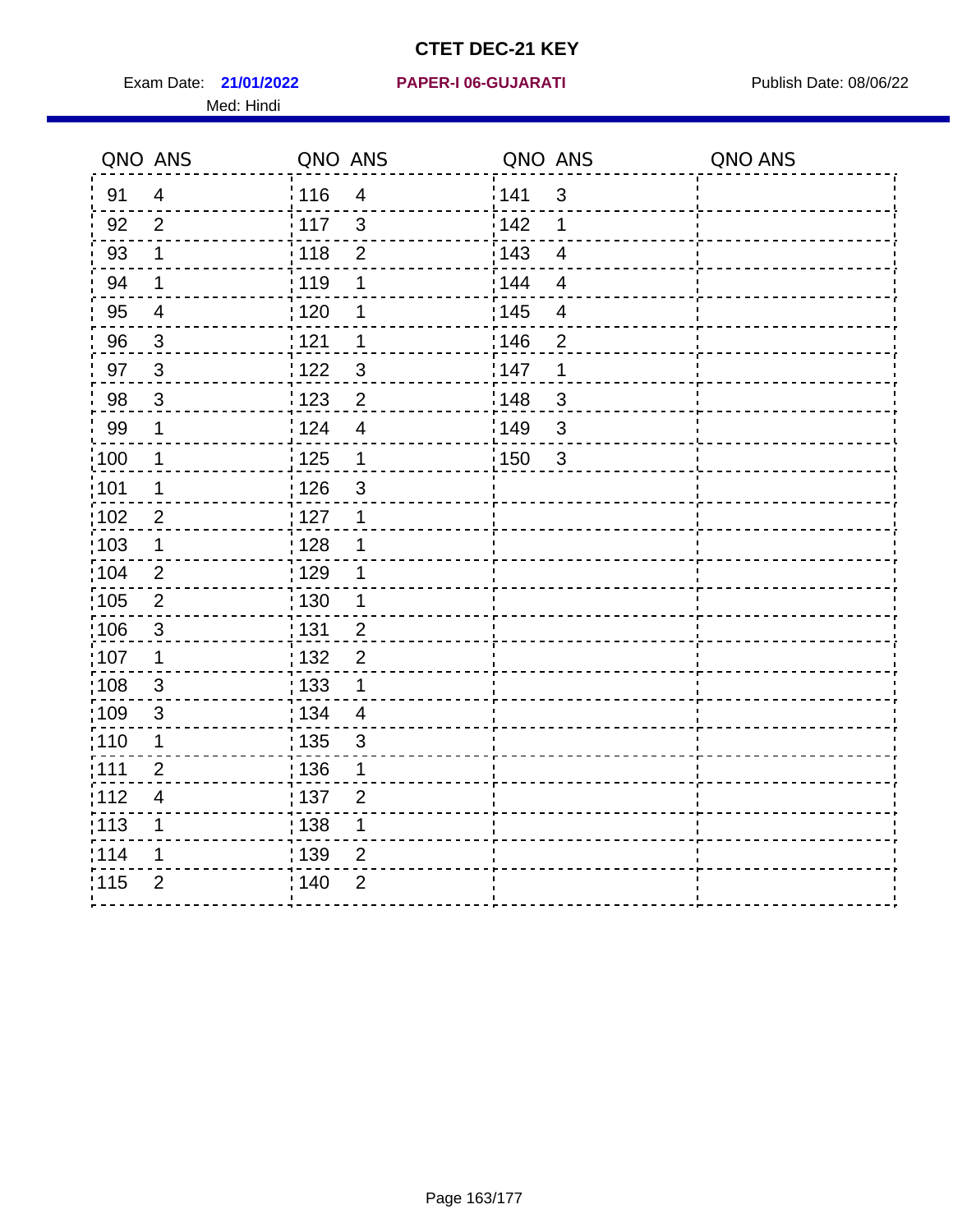Exam Date: 21/01/2022 PAPER-I 07-KANNADA Publish Date: 08/06/22 Med: Hindi

**21/01/2022 PAPER-I 07-KANNADA**

|                   | QNO ANS                 | QNO ANS           |                | QNO ANS           |                | QNO ANS |
|-------------------|-------------------------|-------------------|----------------|-------------------|----------------|---------|
| 91                | $\mathfrak{S}$          | : 116             | $\overline{4}$ | 141               | $\mathfrak{3}$ |         |
| 92                | $\mathfrak{S}$          | $\frac{1}{117}$   | $\mathbf{3}$   | 142               | 1              |         |
| 93                | $\mathbf 1$             | 118               | $\overline{2}$ | 143               | $\overline{4}$ |         |
| 94                | $\overline{2}$          | : 119             | 1              | : 144             | $\overline{4}$ |         |
| 95                | $\overline{2}$          | : 120             | 1              | : 145             | 4              |         |
| 96                | $\mathfrak{S}$          | 121               | $\overline{2}$ | 146               | $\overline{2}$ |         |
| 97                | $\overline{3}$          | 122               | 1              | 147               | 1              |         |
| 98                | $\mathbf{1}$            | 123               | $\mathfrak{S}$ | 148               | 3              |         |
| 99                | $\mathsf 3$             | 124               | $\overline{4}$ | 149               | $\mathfrak{S}$ |         |
| $\frac{1}{1}$ 100 | $\sqrt{2}$              | $\frac{1}{1}$ 125 | $\mathbf{1}$   | $\frac{1}{1}$ 150 | $\mathbf{3}$   |         |
| :101              | $\mathbf 2$             | : 126             | $\mathbf{3}$   |                   |                |         |
| 102               | $\overline{4}$          | : 127             | $\mathbf{3}$   |                   |                |         |
| 103               | 3                       | : 128             | $\mathbf{3}$   |                   |                |         |
| 104               | $\overline{2}$          | : 129             | $\overline{4}$ |                   |                |         |
| 105               | $\mathbf 1$             | 130               | $\overline{2}$ |                   |                |         |
| 106               | 3                       | 131               | 3              |                   |                |         |
| ;107              | $\mathbf{1}$            | 132               | $\mathbf 1$    |                   |                |         |
| 108               | $\mathbf{3}$            | : 133             | $\mathbf{3}$   |                   |                |         |
| :109              | $\mathfrak{S}$          | : 134             | $\mathbf 1$    |                   |                |         |
| :110              | 1                       | 135               | $\overline{2}$ |                   |                |         |
| :111              | $\overline{2}$          | 136               | 1              |                   |                |         |
| 112               | $\overline{\mathbf{4}}$ | 137               | $\overline{2}$ |                   |                |         |
| 113               | 1                       | 138               | 1              |                   |                |         |
| 114               | 1                       | 139               | 2              |                   |                |         |
| 115               | $\overline{2}$          | 140               | $\overline{2}$ |                   |                |         |
|                   |                         |                   |                |                   |                |         |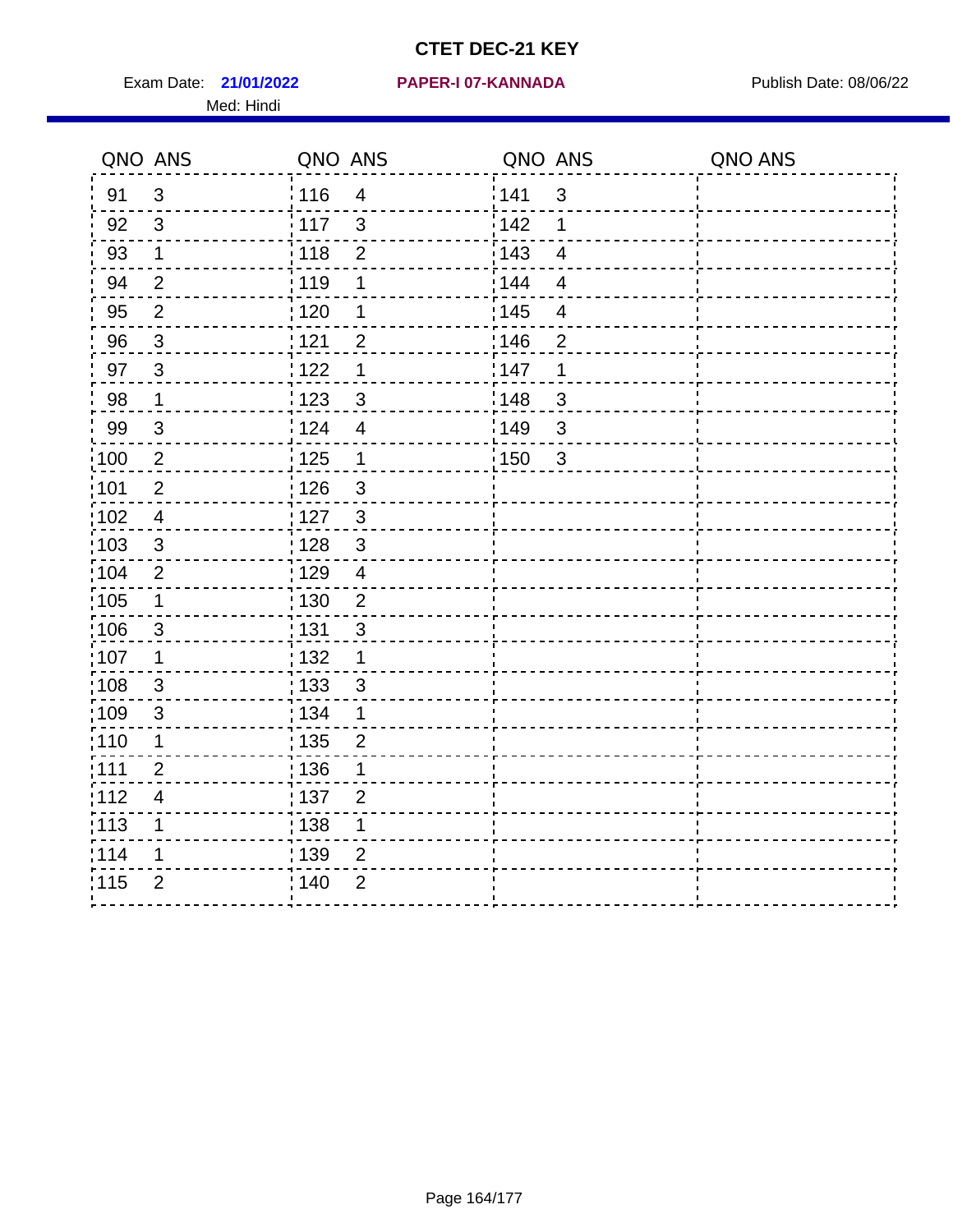Exam Date: 21/01/2022 **PAPER-I 08-KHASI** Publish Date: 08/06/22 Med: Hindi

**21/01/2022 PAPER-I 08-KHASI**

|       | QNO ANS                  | QNO ANS           |                         | QNO ANS |                          | QNO ANS |
|-------|--------------------------|-------------------|-------------------------|---------|--------------------------|---------|
| 91    | $\overline{2}$           | 116               | $\overline{\mathbf{4}}$ | 1141    | $\sqrt{3}$               |         |
| 92    | $\mathbf 1$              | 117               | $\mathfrak{S}$          | 142     | 1                        |         |
| 93    | $\overline{4}$           | 118               | $\mathbf{2}$            | 143     | $\overline{\mathbf{4}}$  |         |
| 94    | 3                        | 119               | 1                       | : 144   | $\overline{4}$           |         |
| 95    | 1                        | : 120             | 1                       | : 145   | $\overline{\mathcal{A}}$ |         |
| 96    | $\mathbf 1$              | 121               | $\mathfrak{S}$          | 146     | $\overline{2}$           |         |
| 97    | 1                        | 122               | $\overline{2}$          | 147     | 1                        |         |
| 98    | $\mathbf{3}$             | 123               | $\mathbf{1}$            | 148     | $\sqrt{3}$               |         |
| 99    | $\overline{2}$           | 124               | $\mathbf 1$             | :149    | $\mathsf 3$              |         |
| :100  | $\sqrt{3}$               | $\frac{1}{1}$ 125 | $\overline{2}$          | 150     | $\mathbf{3}$             |         |
| :101  | $\mathbf 2$              | : 126             | 1                       |         |                          |         |
| 102   | $\mathfrak{S}$           | : 127             | $\overline{2}$          |         |                          |         |
| 103   | $\overline{2}$           | : 128             | $\overline{2}$          |         |                          |         |
| 104   | $\sqrt{3}$               | : 129             | $\mathbf 1$             |         |                          |         |
| 105   | $\sqrt{2}$               | 130               | $\sqrt{3}$              |         |                          |         |
| :106  | $\mathfrak{S}$           | : 131             | 1                       |         |                          |         |
| 107   | 1                        | :132              | 1                       |         |                          |         |
| 108   | $\sqrt{3}$               | : 133             | $\overline{2}$          |         |                          |         |
| :109  | $\mathfrak{S}$           | : 134             | $\mathfrak{3}$          |         |                          |         |
| : 110 | 1                        | : 135             | $\overline{2}$          |         |                          |         |
| 111   | $\overline{2}$           | : 136             | 1                       |         |                          |         |
| 112   | $\overline{\mathcal{A}}$ | : 137             | $\overline{2}$          |         |                          |         |
| 113   | 1                        | 138               | 1                       |         |                          |         |
| 114   | 1                        | : 139             | 2                       |         |                          |         |
| 115   | $\overline{2}$           | 140               | $\overline{2}$          |         |                          |         |
|       |                          |                   |                         |         |                          |         |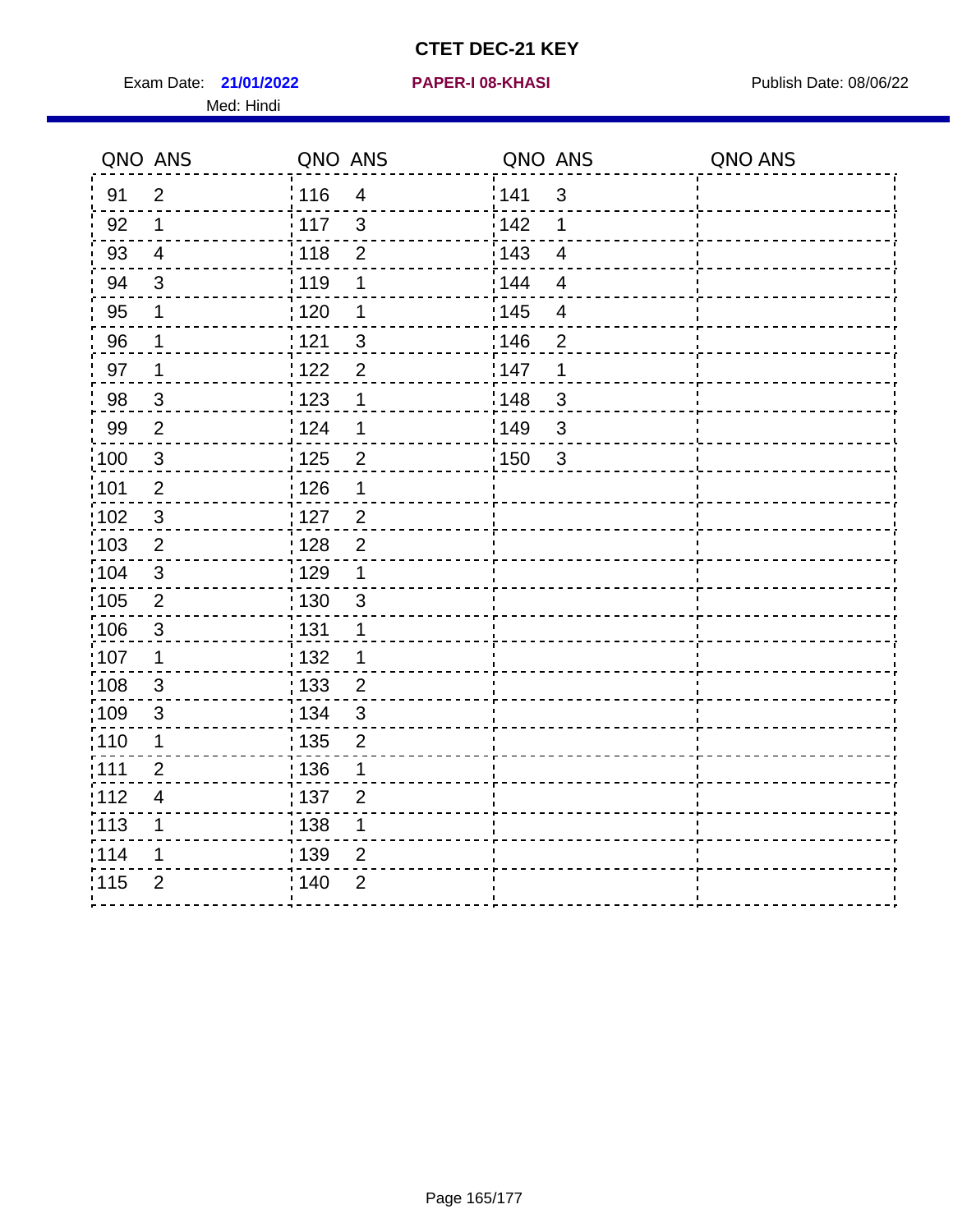Med: Hindi

**21/01/2022 PAPER-I 09-MALAYALAM** Exam Date: Publish Date: 08/06/22

|       | QNO ANS                  | QNO ANS |                | QNO ANS           |                | QNO ANS |
|-------|--------------------------|---------|----------------|-------------------|----------------|---------|
| 91    | $\overline{2}$           | : 116   | $\overline{4}$ | 141               | $\mathsf 3$    |         |
| 92    | 1                        | 117     | $\mathfrak{S}$ | 142               | 1              |         |
| 93    | $\overline{4}$           | 118     | $\overline{2}$ | 143               | $\overline{4}$ |         |
| 94    | 3                        | : 119   | 1              | 144               | $\overline{4}$ |         |
| 95    | 3                        | : 120   | 1              | : 145             | $\overline{4}$ |         |
| 96    | 3                        | 121     | 4              | 146               | $\overline{2}$ |         |
| 97    | $\mathbf 1$              | 122     | 1              | 147               | 1              |         |
| 98    | $\overline{\mathcal{A}}$ | 1123    | $\overline{c}$ | 148               | $\mathfrak{S}$ |         |
| 99    | $\sqrt{3}$               | 124     | $\overline{4}$ | :149              | $\mathsf 3$    |         |
| 100   | $\mathbf 1$              | 125     | $\overline{2}$ | $\frac{1}{2}$ 150 | $\sqrt{3}$     |         |
| :101  | $\mathbf 2$              | : 126   | 1              |                   |                |         |
| 102   | $\mathbf 1$              | : 127   | 1              |                   |                |         |
| 103   | 3                        | : 128   | $\overline{2}$ |                   |                |         |
| 104   | $\overline{2}$           | : 129   | $\overline{2}$ |                   |                |         |
| :105  | $\overline{\mathbf{4}}$  | : 130   | $\overline{4}$ |                   |                |         |
| 106   | 3                        | : 131   | $\overline{2}$ |                   |                |         |
| :107  | 1                        | : 132   | $\overline{4}$ |                   |                |         |
| 108   | $\sqrt{3}$               | : 133   | $\overline{2}$ |                   |                |         |
| 109   | $\sqrt{3}$               | : 134   | $\mathfrak{S}$ |                   |                |         |
| : 110 | 1                        | 135     | 1              |                   |                |         |
| : 111 | $\overline{2}$           | 136     | 1              |                   |                |         |
| 112   | 4                        | : 137   | $\overline{2}$ |                   |                |         |
| : 113 | 1                        | : 138   | 1              |                   |                |         |
| 114   | 1                        | : 139   | 2              |                   |                |         |
| 115   | $\overline{2}$           | 140     | $\overline{2}$ |                   |                |         |
|       |                          |         |                |                   |                |         |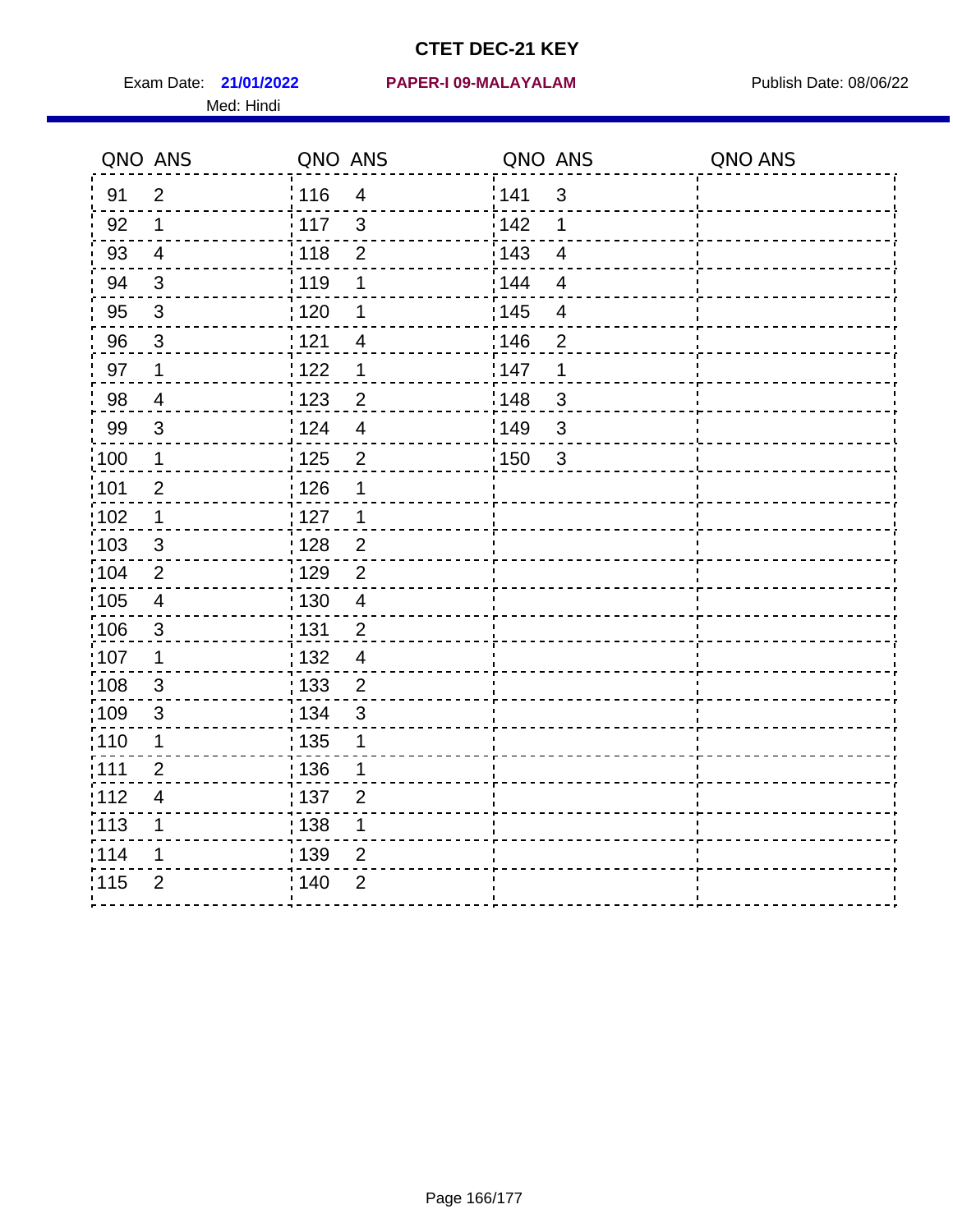Exam Date: 21/01/2022 **PAPER-I 10-MANIPURI** Publish Date: 08/06/22 Med: Hindi

|                   | QNO ANS                  | QNO ANS                           | QNO ANS                             | QNO ANS |
|-------------------|--------------------------|-----------------------------------|-------------------------------------|---------|
| 91                | $\mathfrak{S}$           | 116<br>$\overline{\mathbf{4}}$    | 141<br>$\mathfrak{S}$               |         |
| 92                | $\overline{4}$           | $\mathbf{3}$<br>$\frac{1}{2}$ 117 | 142<br>1                            |         |
| 93                | $\overline{2}$           | 118<br>$\mathbf 2$                | 143<br>$\overline{\mathbf{4}}$      |         |
| 94                | 3                        | : 119<br>1                        | : 144<br>$\overline{4}$             |         |
| 95                | $\overline{2}$           | : 120<br>1                        | : 145<br>$\overline{\mathcal{A}}$   |         |
| 96                | $\overline{4}$           | 121<br>$\overline{2}$             | 146<br>$\overline{2}$               |         |
| 97                | $\mathfrak{B}$           | $\mathfrak{S}$<br>122             | 147<br>1                            |         |
| 98                | $\mathbf{1}$             | 123<br>$\overline{2}$             | 148<br>$\mathbf{3}$                 |         |
| 99                | $\sqrt{3}$               | 124<br>$\mathfrak{S}$             | $\frac{1}{2}$ 149<br>$\mathfrak{S}$ |         |
| $\frac{1}{1}$ 100 | $\sqrt{3}$               | $\frac{1}{2}$ 125<br>$\mathbf{1}$ | 150<br>$\mathbf{3}$                 |         |
| :101              | $\mathbf 2$              | : 126<br>$\overline{2}$           |                                     |         |
| 102               | $\mathbf 1$              | : 127<br>$\mathbf{3}$             |                                     |         |
| 103               | 3                        | $\overline{2}$<br>:128            |                                     |         |
| 104               | $\mathbf 1$              | : 129<br>$\overline{2}$           |                                     |         |
| 105               | $\overline{\mathbf{4}}$  | : 130<br>$\overline{4}$           |                                     |         |
| :106              | $\mathfrak{S}$           | : 131<br>$\mathbf 1$              |                                     |         |
| 107               | 1                        | :132<br>4                         |                                     |         |
| 108               | $\sqrt{3}$               | : 133<br>$\mathbf{1}$             |                                     |         |
| :109              | $\mathsf 3$              | : 134<br>3                        |                                     |         |
| :110              | 1                        | : 135<br>1                        |                                     |         |
| 111               | $\overline{2}$           | : 136<br>1                        |                                     |         |
| 112               | $\overline{\mathcal{A}}$ | 137<br>$\overline{2}$             |                                     |         |
| 113               | 1                        | 138<br>1                          |                                     |         |
| 114               | 1                        | 139<br>2                          |                                     |         |
| 115               | $\overline{2}$           | 140<br>$\overline{2}$             |                                     |         |
|                   |                          |                                   |                                     |         |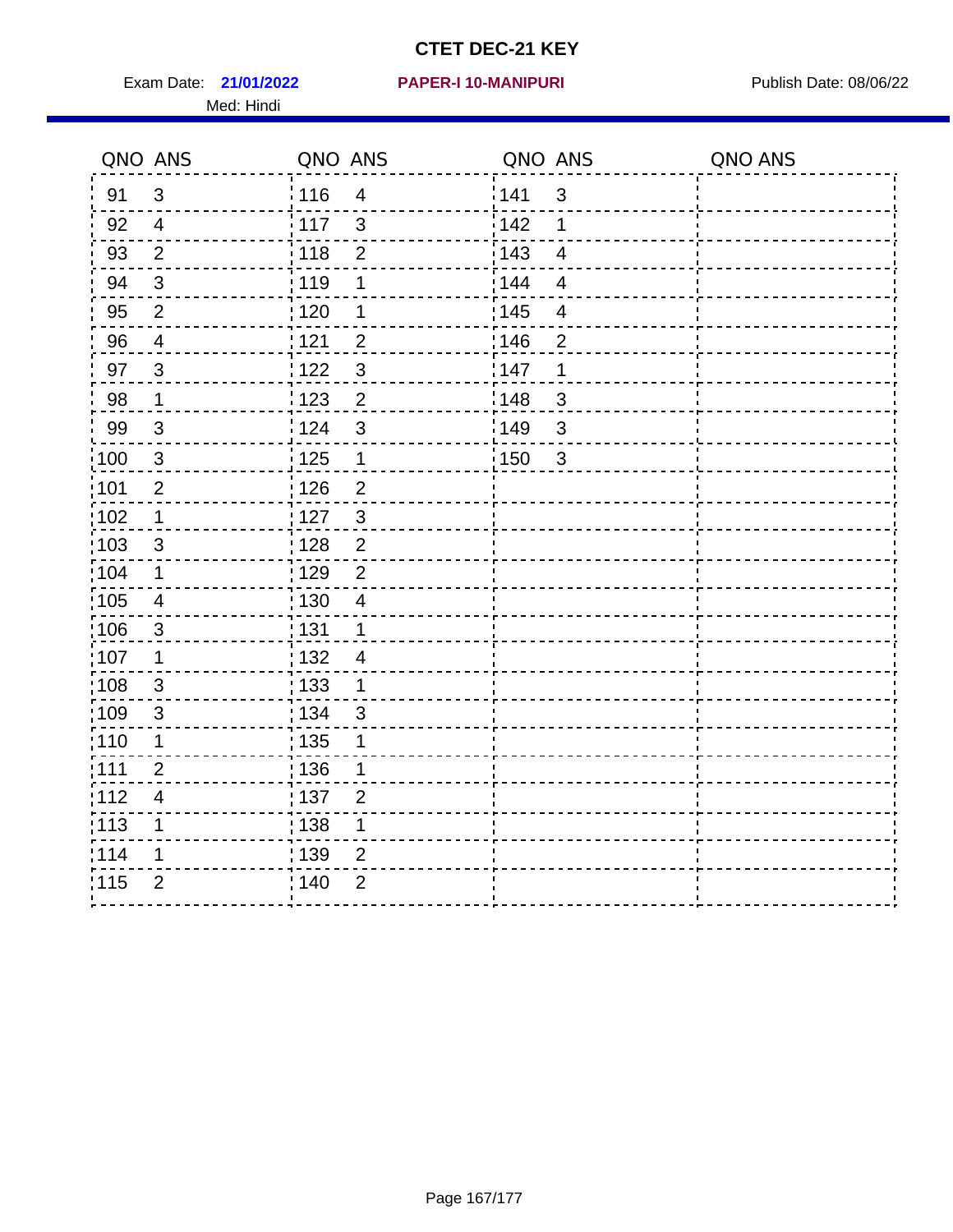Exam Date: 21/01/2022 PAPER-I 11-MARATHI Publish Date: 08/06/22 Med: Hindi

#### **21/01/2022 PAPER-I 11-MARATHI**

|                   | QNO ANS        | QNO ANS           |                         | QNO ANS |                         | QNO ANS |
|-------------------|----------------|-------------------|-------------------------|---------|-------------------------|---------|
| 91                | $\overline{2}$ | 116               | $\overline{4}$          | 141     | $\mathfrak{S}$          |         |
| 92                | 1              | 117               | $\mathbf{3}$            | 142     | 1                       |         |
| 93                | $\sqrt{3}$     | : 118             | $\mathbf{2}$            | 143     | $\overline{4}$          |         |
| 94                | $\overline{4}$ | : 119             | 1                       | 144     | $\overline{4}$          |         |
| 95                | $\overline{2}$ | : 120             | 1                       | : 145   | $\overline{\mathbf{4}}$ |         |
| 96                | 1              | 121               | 3                       | 146     | $\overline{2}$          |         |
| 97                | $\overline{4}$ | 122               | $\overline{2}$          | 147     | 1                       |         |
| 98                | $\overline{4}$ | : 123             | $\mathfrak{S}$          | 148     | 3                       |         |
| 99                | $\mathbf 1$    | 124               | $\overline{2}$          | :149    | $\mathfrak{S}$          |         |
| 100               | $\mathbf 1$    | $\frac{1}{1}$ 125 | $\overline{\mathbf{4}}$ | 150     | $\mathbf{3}$            |         |
| 101               | $\mathbf 2$    | $\frac{1}{1}$ 126 | 1                       |         |                         |         |
| 102               | 1              | : 127             | $\mathbf{3}$            |         |                         |         |
| :103              | 1              | : 128             | 1                       |         |                         |         |
| :104              | $\mathbf 1$    | : 129             | $\overline{2}$          |         |                         |         |
| :105              | $\overline{2}$ | : 130             | $\mathfrak{S}$          |         |                         |         |
| 106               | 3              | : 131             | 1                       |         |                         |         |
| :107              | 1              | : 132             | 1                       |         |                         |         |
| $\frac{1}{1}$ 108 | $\sqrt{3}$     | : 133             | 1                       |         |                         |         |
| :109              | $\sqrt{3}$     | : 134             | 1                       |         |                         |         |
| : 110             | 1              | : 135             | 1                       |         |                         |         |
| : 111             | $\overline{2}$ | : 136             | 1                       |         |                         |         |
| 112               | $\overline{4}$ | $\frac{1}{1}$ 137 | $\overline{2}$          |         |                         |         |
| $\frac{1}{1}$ 113 | 1              | : 138             | 1                       |         |                         |         |
| 114               | 1              | : 139             | $\overline{2}$          |         |                         |         |
| 115               | $\overline{2}$ | 140               | $\overline{2}$          |         |                         |         |
|                   |                |                   |                         |         |                         |         |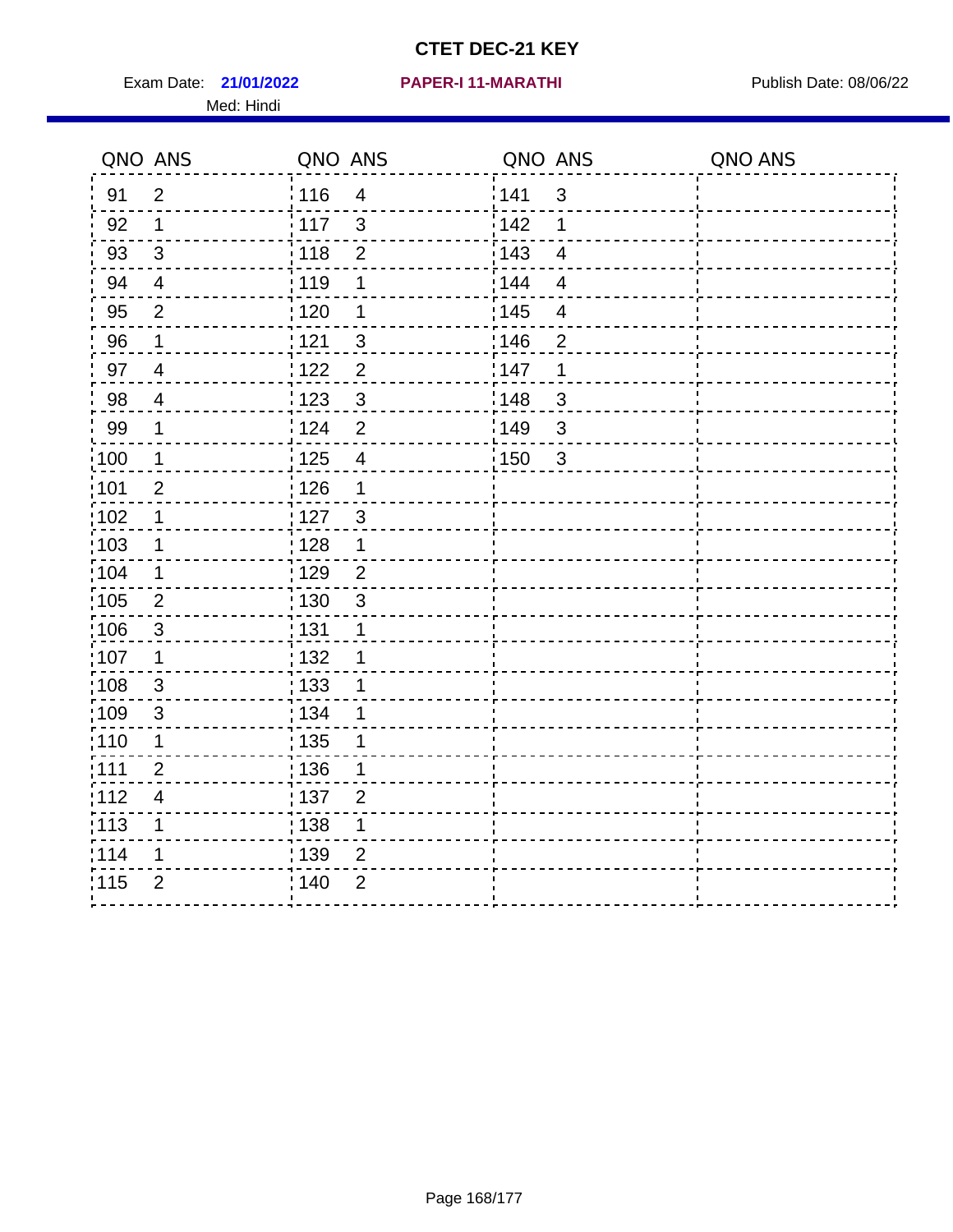Exam Date: 21/01/2022 **PAPER-I 12-MIZO** PAPER Publish Date: 08/06/22 Med: Hindi

**21/01/2022 PAPER-I 12-MIZO**

|                   | QNO ANS        | QNO ANS |                | QNO ANS           |                | QNO ANS |
|-------------------|----------------|---------|----------------|-------------------|----------------|---------|
| 91                | 3              | : 116   | $\overline{4}$ | 141               | $\mathsf 3$    |         |
| 92                | 1              | 117     | $\mathfrak{S}$ | 142               | 1              |         |
| 93                | $\overline{2}$ | 118     | $\overline{2}$ | 143               | $\overline{4}$ |         |
| 94                | $\overline{4}$ | : 119   | 1              | 144               | $\overline{4}$ |         |
| 95                | 4              | : 120   | 1              | : 145             | $\overline{4}$ |         |
| 96                | 3              | 121     | 3              | 146               | $\overline{2}$ |         |
| 97                | 1              | 122     | $\overline{2}$ | 147               | 1              |         |
| 98                | $\overline{2}$ | 1123    | $\mathbf 1$    | 148               | $\mathfrak{S}$ |         |
| 99                | $\sqrt{3}$     | 124     | $\overline{4}$ | 149               | $\mathsf 3$    |         |
| $\frac{1}{1}$ 100 | $\sqrt{2}$     | 125     | $\overline{2}$ | $\frac{1}{2}$ 150 | $\sqrt{3}$     |         |
| :101              | $\overline{4}$ | : 126   | 3              |                   |                |         |
| 102               | $\mathbf 1$    | : 127   | $\overline{4}$ |                   |                |         |
| 103               | $\overline{4}$ | : 128   | $\mathbf{1}$   |                   |                |         |
| :104              | $\mathbf 1$    | : 129   | $\mathfrak{3}$ |                   |                |         |
| 105               | $\overline{2}$ | : 130   | $\overline{2}$ |                   |                |         |
| 106               | 3              | : 131   | 1              |                   |                |         |
| :107              | 1              | : 132   | $\overline{4}$ |                   |                |         |
| :108              | $\sqrt{3}$     | : 133   | $\overline{2}$ |                   |                |         |
| 109               | $\sqrt{3}$     | : 134   | $\mathbf{3}$   |                   |                |         |
| : 110             | 1              | 135     | 1              |                   |                |         |
| : 111             | $\overline{2}$ | 136     | 1              |                   |                |         |
| 112               | 4              | : 137   | $\overline{2}$ |                   |                |         |
| : 113             | 1              | : 138   | 1              |                   |                |         |
| 114               | 1              | : 139   | 2              |                   |                |         |
| 115               | $\overline{2}$ | 140     | $\overline{2}$ |                   |                |         |
|                   |                |         |                |                   |                |         |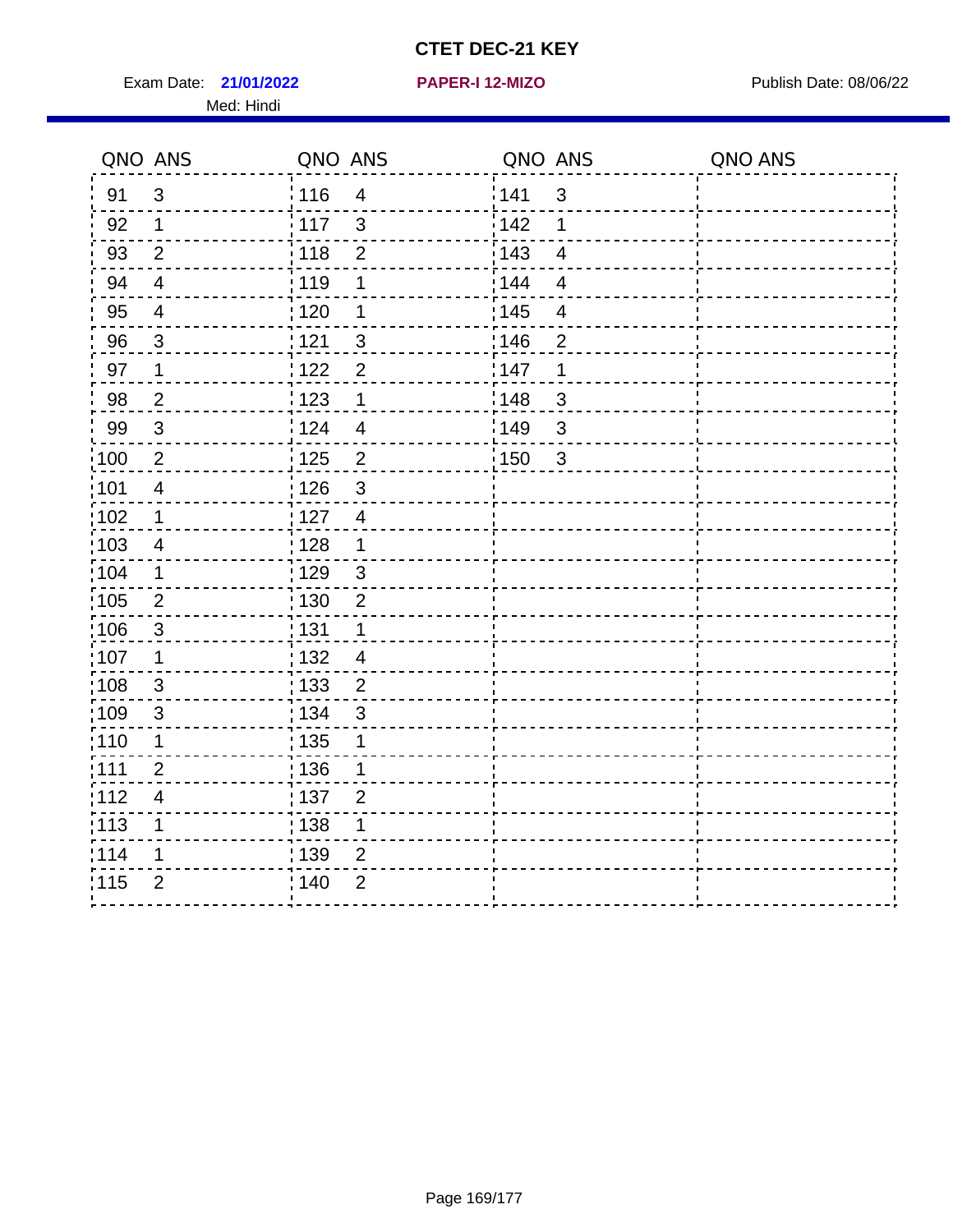Exam Date: 21/01/2022 **PAPER-I 13-NEPALI** Publish Date: 08/06/22 Med: Hindi

**21/01/2022 PAPER-I 13-NEPALI**

|       | QNO ANS        | QNO ANS           |                         | QNO ANS           |                         | QNO ANS |
|-------|----------------|-------------------|-------------------------|-------------------|-------------------------|---------|
| 91    | $\overline{4}$ | : 116             | $\overline{4}$          | 141               | $\mathbf{3}$            |         |
| 92    | $\mathfrak{S}$ | : 117             | $\mathbf{3}$            | 142               | 1                       |         |
| 93    | $\overline{2}$ | $\frac{1}{2}$ 118 | $\overline{2}$          | 143               | $\overline{\mathbf{4}}$ |         |
| 94    | 1              | : 119             | 1                       | : 144             | $\overline{4}$          |         |
| 95    | 3              | : 120             | 1                       | : 145             | 4                       |         |
| 96    | $\overline{2}$ | : 121             | $\overline{2}$          | 146               | 2                       |         |
| 97    | $\overline{4}$ | 122               | $\mathbf{3}$            | 147               | $\mathbf 1$             |         |
| 98    | $\mathbf{3}$   | 123               | $\overline{\mathbf{4}}$ | 148               | $\mathbf{3}$            |         |
| 99    | $\mathbf 1$    | 124               | $\mathbf 1$             | $\frac{1}{2}$ 149 | $\mathfrak{S}$          |         |
| 100   | $\mathbf{3}$   | 125               | $\overline{\mathbf{4}}$ | 150               | $\sqrt{3}$              |         |
| 101   | $\overline{c}$ | : 126             | $\mathsf 3$             |                   |                         |         |
| 102   | $\overline{2}$ | : 127             | $\overline{2}$          |                   |                         |         |
| 103   | $\mathbf 1$    | : 128             | $\overline{4}$          |                   |                         |         |
| :104  | $\mathfrak{3}$ | : 129             | $\mathfrak{S}$          |                   |                         |         |
| 105   | $\overline{4}$ | : 130             | $\overline{2}$          |                   |                         |         |
| :106  | $\mathfrak{S}$ | : 131             | $\overline{4}$          |                   |                         |         |
| 107   | 1              | : 132             | $\mathbf{3}$            |                   |                         |         |
| 108   | $\mathbf{3}$   | 133               | $\overline{2}$          |                   |                         |         |
| :109  | $\mathfrak{S}$ | : 134             | $\mathfrak{S}$          |                   |                         |         |
| :110  | 1              | : 135             | 4                       |                   |                         |         |
| : 111 | $\overline{2}$ | : 136             | 1                       |                   |                         |         |
| 112   | $\overline{4}$ | 137               | $\overline{2}$          |                   |                         |         |
| 113   | 1              | 138               | 1                       |                   |                         |         |
| 1114  | 1              | : 139             | $\overline{2}$          |                   |                         |         |
| 115   | $\overline{2}$ | 140               | $\overline{2}$          |                   |                         |         |
|       |                |                   |                         |                   |                         |         |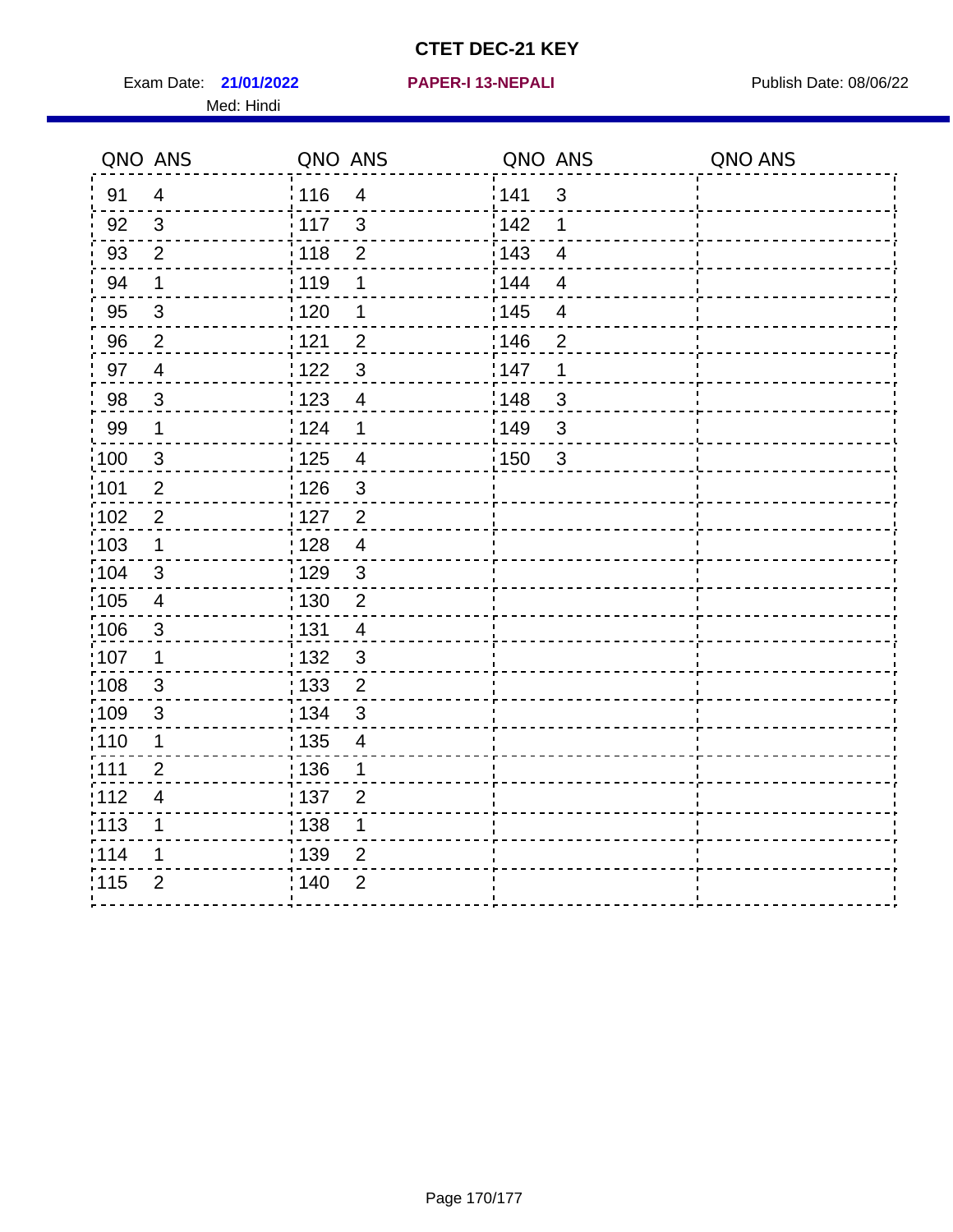Exam Date: 21/01/2022 **PAPER-I 14-ORIYA** Publish Date: 08/06/22 Med: Hindi

**21/01/2022 PAPER-I 14-ORIYA**

|      | QNO ANS                   | QNO ANS           |                          | QNO ANS |                         | QNO ANS |
|------|---------------------------|-------------------|--------------------------|---------|-------------------------|---------|
| 91   | $\overline{4}$            | 116               | $\overline{\mathcal{A}}$ | 1141    | $\mathfrak{S}$          |         |
| 92   | $\mathbf 1$               | 117               | 3                        | 142     | 1                       |         |
| 93   | $\mathfrak{3}$            | 118               | $\overline{2}$           | 143     | $\overline{\mathbf{4}}$ |         |
| 94   | 1                         | : 119             | 1                        | : 144   | $\overline{4}$          |         |
| 95   | $\overline{2}$            | : 120             | 1                        | : 145   | 4                       |         |
| 96   | $\overline{2}$            | 121               | $\overline{2}$           | 146     | $\overline{2}$          |         |
| 97   | $\mathbf{3}$              | 122               | $\overline{4}$           | 147     | 1                       |         |
| 98   | $\overline{\mathbf{4}}$   | 123               | $\overline{c}$           | : 148   | $\sqrt{3}$              |         |
| 99   | $\overline{4}$            | 124               | $\overline{2}$           | 149¦    | $\sqrt{3}$              |         |
| 100  | $\overline{2}$            | 125               | $\overline{2}$           | 150     | $\sqrt{3}$              |         |
| 101  | $\mathfrak{B}$            | 126               | 3                        |         |                         |         |
| 102  | 1                         | : 127             | $\mathbf 1$              |         |                         |         |
| 103  | 2                         | 128               | $\mathbf{3}$             |         |                         |         |
| 104  | $\sqrt{3}$                | :129              | $\overline{2}$           |         |                         |         |
| 105  | $\overline{2}$            | : 130             | $\overline{4}$           |         |                         |         |
| 106  | $\mathfrak{S}$            | :131              | $\mathbf{3}$             |         |                         |         |
| :107 | 1                         | : 132             | $\overline{4}$           |         |                         |         |
| :108 | $\ensuremath{\mathsf{3}}$ | $\frac{1}{1}$ 133 | $\mathbf{3}$             |         |                         |         |
| :109 | $\mathfrak{S}$            | : 134             | $\overline{2}$           |         |                         |         |
| :110 | 1                         | : 135             | 4                        |         |                         |         |
| :111 | $\overline{2}$            | $\frac{1}{1}$ 136 | $\mathbf{1}$             |         |                         |         |
| 112  | $\overline{\mathcal{A}}$  | $\frac{1}{1}$ 137 | $\overline{2}$           |         |                         |         |
| 113  | 1                         | : 138             | 1                        |         |                         |         |
| 1114 | 1                         | 139               | 2                        |         |                         |         |
| 115  | $\overline{2}$            | 140               | $\overline{2}$           |         |                         |         |
|      |                           |                   |                          |         |                         |         |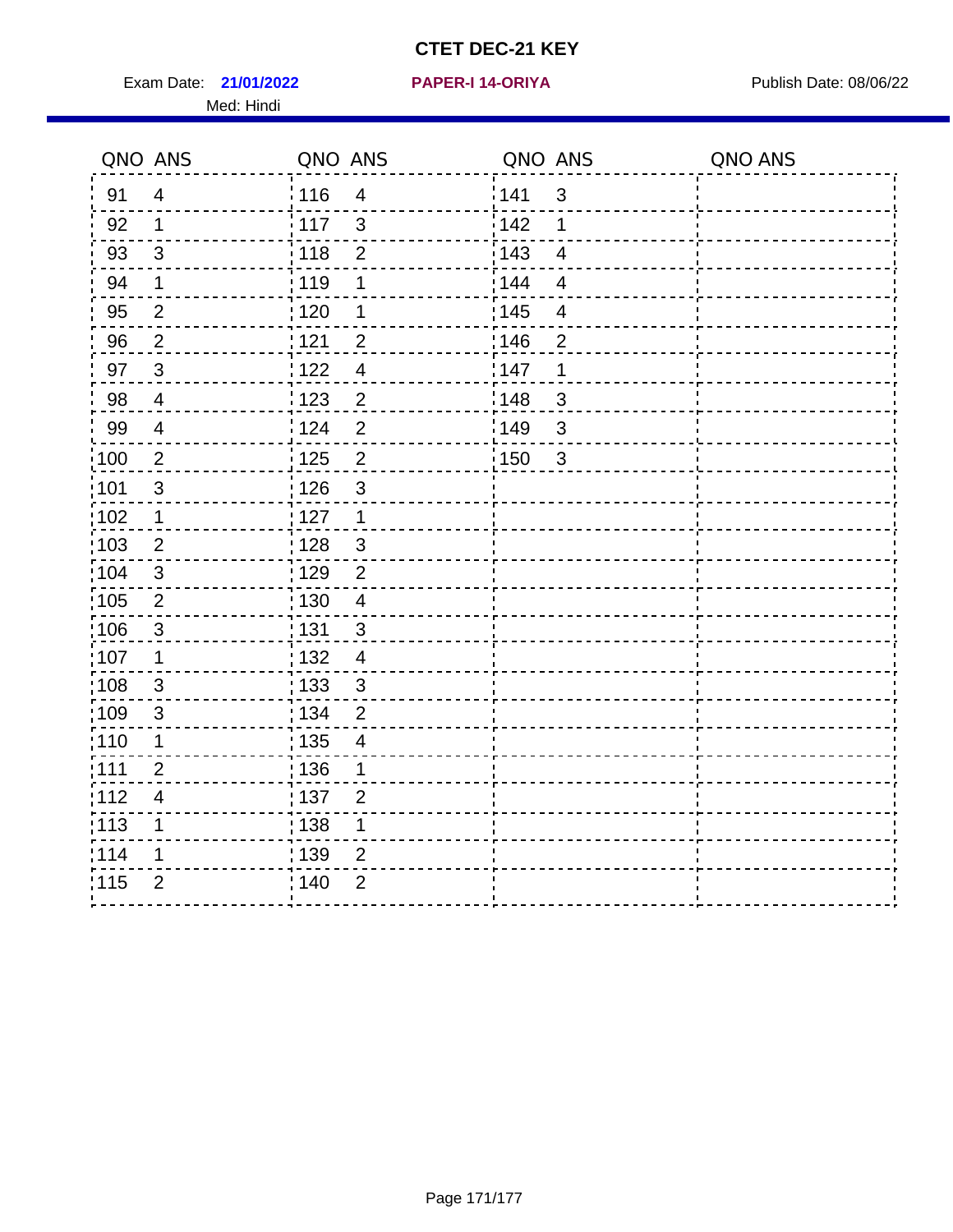Exam Date: 21/01/2022 **PAPER-I 15-PUNJABI** Publish Date: 08/06/22 Med: Hindi

**21/01/2022 PAPER-I 15-PUNJABI**

|                   | QNO ANS                  | QNO ANS           |                | QNO ANS |                | QNO ANS |
|-------------------|--------------------------|-------------------|----------------|---------|----------------|---------|
| 91                | $\mathbf 1$              | 116               | $\overline{4}$ | 141     | $\mathfrak{S}$ |         |
| 92                | 2                        | $\frac{1}{2}$ 117 | $\mathbf{3}$   | 142     | 1              |         |
| 93                | $\overline{4}$           | 118               | $\mathbf 2$    | 143     | $\overline{4}$ |         |
| 94                | $\mathbf 1$              | : 119             | 1              | 144     | $\overline{4}$ |         |
| 95                | $\overline{4}$           | : 120             | 1              | : 145   | $\overline{4}$ |         |
| 96                | 3                        | 121               | 3              | 146     | $\overline{2}$ |         |
| 97                | 1                        | 122               | $\overline{2}$ | 147     | 1              |         |
| 98                | $\overline{2}$           | 123               | $\overline{4}$ | 148     | $\mathbf{3}$   |         |
| 99                | $\sqrt{3}$               | 124               | $\mathfrak{S}$ | 149     | 3              |         |
| $\frac{1}{1}$ 100 | $\sqrt{3}$               | $\frac{1}{1}$ 125 | $\mathbf{1}$   | 150     | $\mathbf{3}$   |         |
| :101              | $\overline{\mathcal{A}}$ | : 126             | $\overline{2}$ |         |                |         |
| 102               | $\overline{2}$           | : 127             | $\mathbf{1}$   |         |                |         |
| 103               | $\mathbf{3}$             | 128               | $\overline{4}$ |         |                |         |
| 104               | $\mathbf{1}$             | : 129             | $\overline{4}$ |         |                |         |
| $\frac{1}{1}$ 105 | $\overline{\mathbf{4}}$  | 130               | $\overline{2}$ |         |                |         |
| :106              | 3                        | : 131             | 3              |         |                |         |
| ;107              | $\mathbf 1$              | 132               | $\mathbf 1$    |         |                |         |
| 108               | $\mathbf{3}$             | $\frac{1}{1}$ 133 | $\overline{2}$ |         |                |         |
| :109              | $\sqrt{3}$               | : 134             | $\mathbf{3}$   |         |                |         |
| :110              | 1                        | 135               | $\overline{2}$ |         |                |         |
| :111              | $\overline{2}$           | 136               | 1              |         |                |         |
| 112               | $\overline{\mathcal{A}}$ | $\frac{1}{1}$ 137 | $\overline{2}$ |         |                |         |
| 113               | 1                        | : 138             | 1              |         |                |         |
| 114               | 1                        | : 139             | 2              |         |                |         |
| 115               | $\overline{2}$           | 140               | $\overline{2}$ |         |                |         |
|                   |                          |                   |                |         |                |         |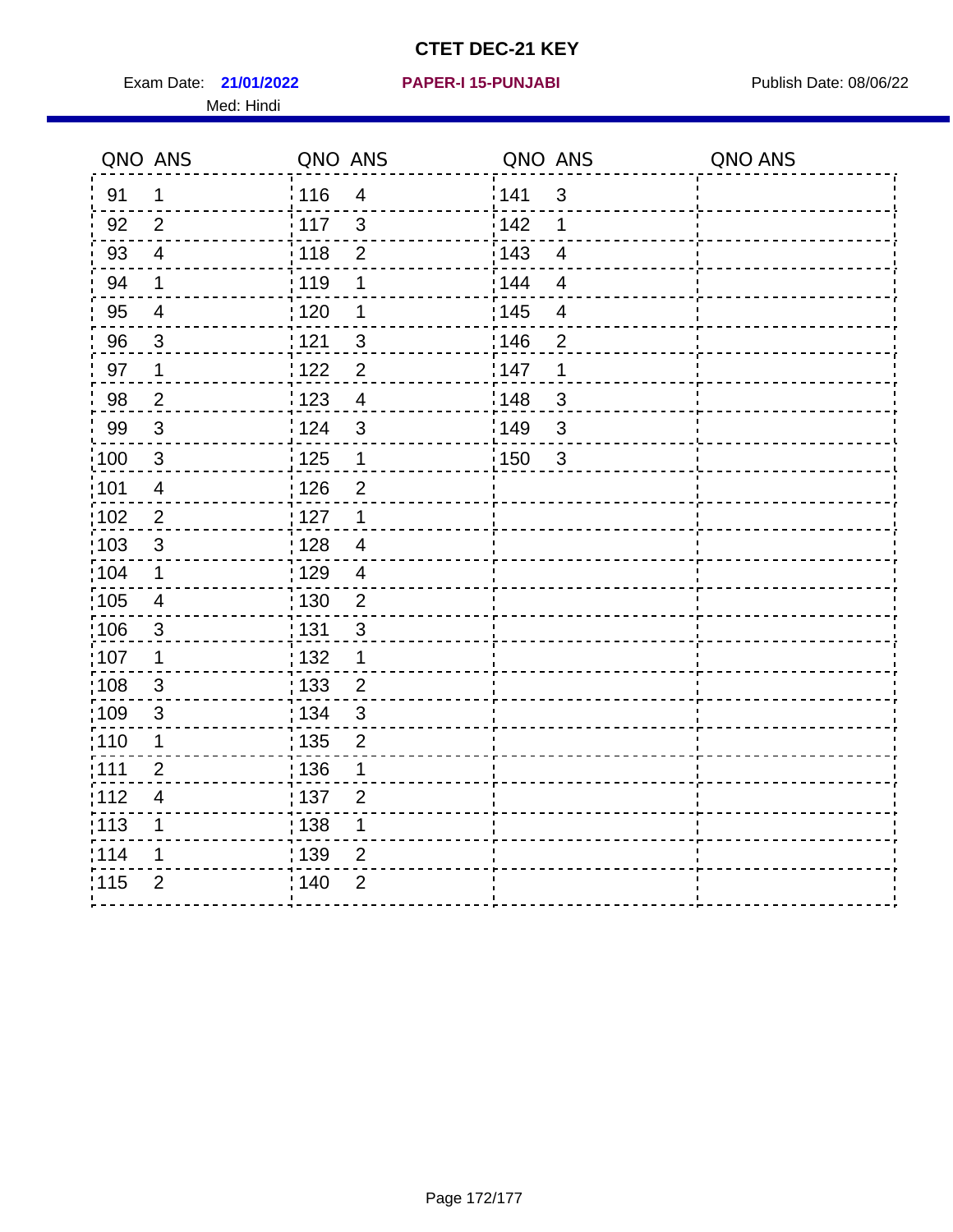Exam Date: 21/01/2022 PAPER-I 16-SANSKRIT Publish Date: 08/06/22 Med: Hindi

|                   | QNO ANS                  | QNO ANS           |                | QNO ANS           |                          | QNO ANS |
|-------------------|--------------------------|-------------------|----------------|-------------------|--------------------------|---------|
| 91                | $\overline{4}$           | : 116             | $\overline{4}$ | 141               | $\mathfrak{S}$           |         |
| 92                | $\mathfrak{B}$           | $\frac{1}{2}$ 117 | $\mathbf{3}$   | 142               | 1                        |         |
| 93                | $\overline{2}$           | 118               | $\mathbf 2$    | 143               | $\overline{\mathbf{4}}$  |         |
| 94                | $\overline{\mathbf{4}}$  | : 119             | 1              | : 144             | $\overline{4}$           |         |
| 95                | 1                        | : 120             | 1              | : 145             | $\overline{\mathcal{A}}$ |         |
| 96                | $\overline{2}$           | 121               | 1              | 146               | $\overline{2}$           |         |
| 97                | $\mathbf{3}$             | : 122             | $\overline{c}$ | 147               | 1                        |         |
| 98                | $\mathbf{3}$             | 123               | $\overline{4}$ | 148               | $\mathbf{3}$             |         |
| 99                | $\mathbf{2}$             | 124               | $\mathfrak{S}$ | $\frac{1}{2}$ 149 | $\mathfrak{S}$           |         |
| $\frac{1}{1}$ 100 | $\mathbf 1$              | $\frac{1}{1}$ 125 | $\mathbf 2$    | 150               | $\mathfrak{S}$           |         |
| :101              | $\mathfrak{S}$           | : 126             | $\overline{2}$ |                   |                          |         |
| 102               | $\overline{4}$           | : 127             | $\mathbf 1$    |                   |                          |         |
| ;103              | $\mathbf 1$              | :128              | $\overline{2}$ |                   |                          |         |
| 104               | $\overline{4}$           | : 129             | 1              |                   |                          |         |
| ;105              | $\mathbf 1$              | 130               | $\overline{2}$ |                   |                          |         |
| :106              | $\mathfrak{S}$           | : 131             | $\overline{4}$ |                   |                          |         |
| 107               | 1                        | :132              | $\overline{4}$ |                   |                          |         |
| 108               | $\sqrt{3}$               | : 133             | $\mathfrak{S}$ |                   |                          |         |
| :109              | $\mathsf 3$              | : 134             | $\overline{4}$ |                   |                          |         |
| :110              | 1                        | : 135             | 2              |                   |                          |         |
| 111               | $\overline{2}$           | : 136             | 1              |                   |                          |         |
| 112               | $\overline{\mathcal{A}}$ | 137               | $\overline{2}$ |                   |                          |         |
| 113               | 1                        | 138               | 1              |                   |                          |         |
| 114               | 1                        | 139               | 2              |                   |                          |         |
| 115               | $\overline{2}$           | 140               | $\overline{2}$ |                   |                          |         |
|                   |                          |                   |                |                   |                          |         |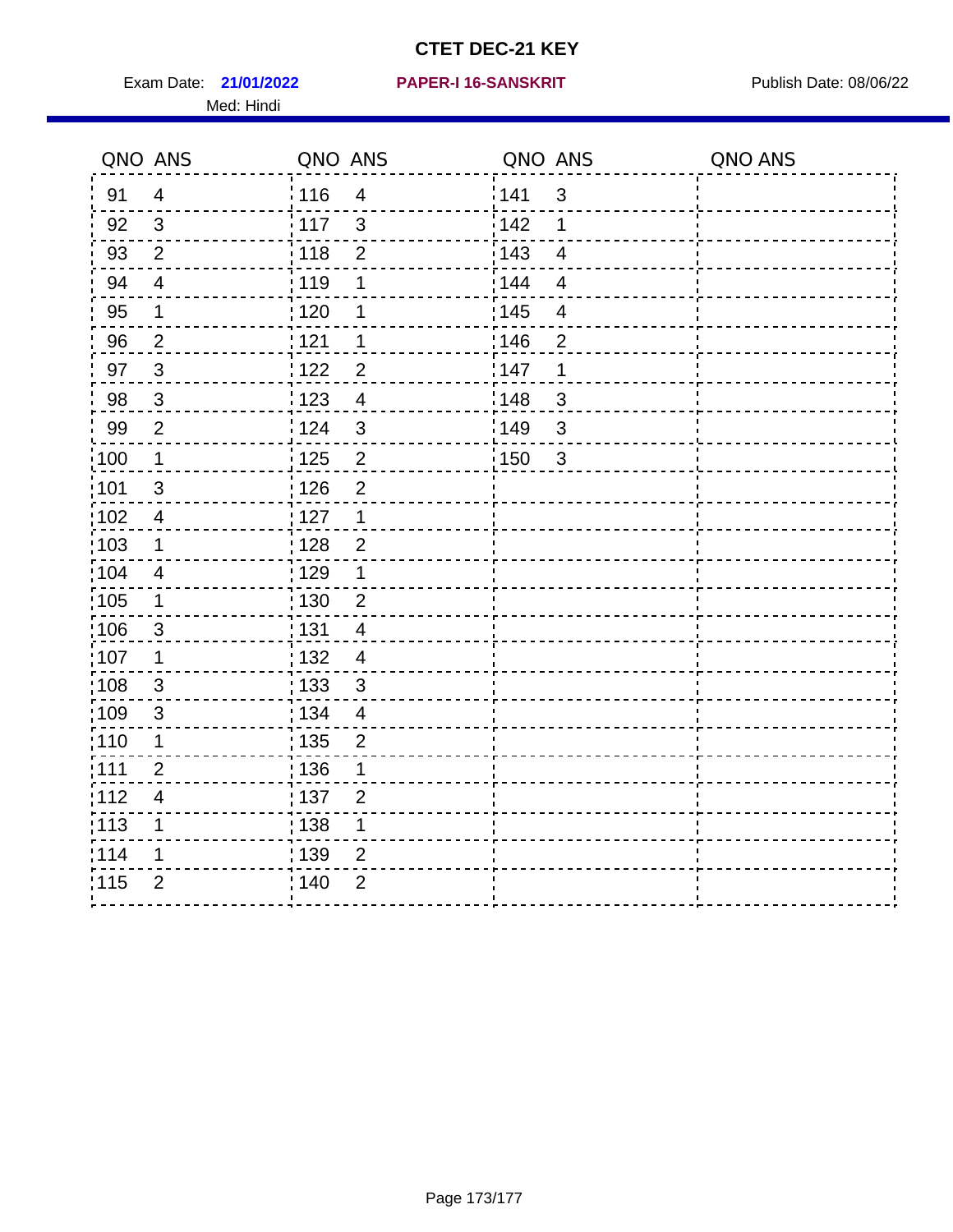Exam Date: 21/01/2022 **PAPER-I 17-TAMIL Exam Date: 08/06/22** Med: Hindi

**21/01/2022 PAPER-I 17-TAMIL**

|      | QNO ANS                  | QNO ANS           |                         |       | QNO ANS        | QNO ANS |
|------|--------------------------|-------------------|-------------------------|-------|----------------|---------|
| 91   | $\overline{2}$           | 116               | $\overline{\mathbf{4}}$ | 141   | $\mathfrak{S}$ |         |
| 92   | $\mathfrak{B}$           | 117               | 3                       | 142   | 1              |         |
| 93   | $\mathbf 1$              | 118               | $\overline{2}$          | 143   | $\overline{4}$ |         |
| 94   | $\overline{\mathcal{A}}$ | : 119             | 1                       | : 144 | 4              |         |
| 95   | $\overline{2}$           | :120              | 1                       | : 145 | $\overline{4}$ |         |
| 96   | $\mathfrak{S}$           | 121               | 1                       | :146  | $\overline{2}$ |         |
| 97   | $\mathbf 1$              | 122               | $\overline{2}$          | 147   | 1              |         |
| 98   | $\overline{\mathbf{4}}$  | 123               | $\mathfrak{3}$          | 148   | $\sqrt{3}$     |         |
| 99   | $\mathbf{2}$             | 124               | $\overline{4}$          | 149¦  | $\sqrt{3}$     |         |
| 100  | $\overline{2}$           | 125               | $\mathbf{1}$            | 150   | $\sqrt{3}$     |         |
| 101  | 1                        | : 126             | $\overline{2}$          |       |                |         |
| 102  | 3                        | : 127             | $\mathbf{3}$            |       |                |         |
| ;103 | $\overline{2}$           | 128               | $\overline{4}$          |       |                |         |
| 104  | $\mathbf 1$              | : 129             | $\overline{2}$          |       |                |         |
| 105  | $\overline{\mathbf{4}}$  | : 130             | $\mathbf{3}$            |       |                |         |
| :106 | $\mathfrak{S}$           | : 131             | 4                       |       |                |         |
| :107 | $\mathbf 1$              | : 132             | $\mathbf 1$             |       |                |         |
| 108  | $\sqrt{3}$               | $\frac{1}{1}$ 133 | $\mathbf{3}$            |       |                |         |
| :109 | $\mathfrak{S}$           | : 134             | $\overline{2}$          |       |                |         |
| :110 | 1                        | : 135             | 4                       |       |                |         |
| 111  | $\overline{2}$           | : 136             | $\mathbf 1$             |       |                |         |
| 112  | $\overline{\mathcal{A}}$ | 137               | $\overline{2}$          |       |                |         |
| 113  | 1                        | : 138             | 1                       |       |                |         |
| 114  | 1                        | : 139             | 2                       |       |                |         |
| 115  | $\overline{2}$           | 140               | $\overline{2}$          |       |                |         |
|      |                          |                   |                         |       |                |         |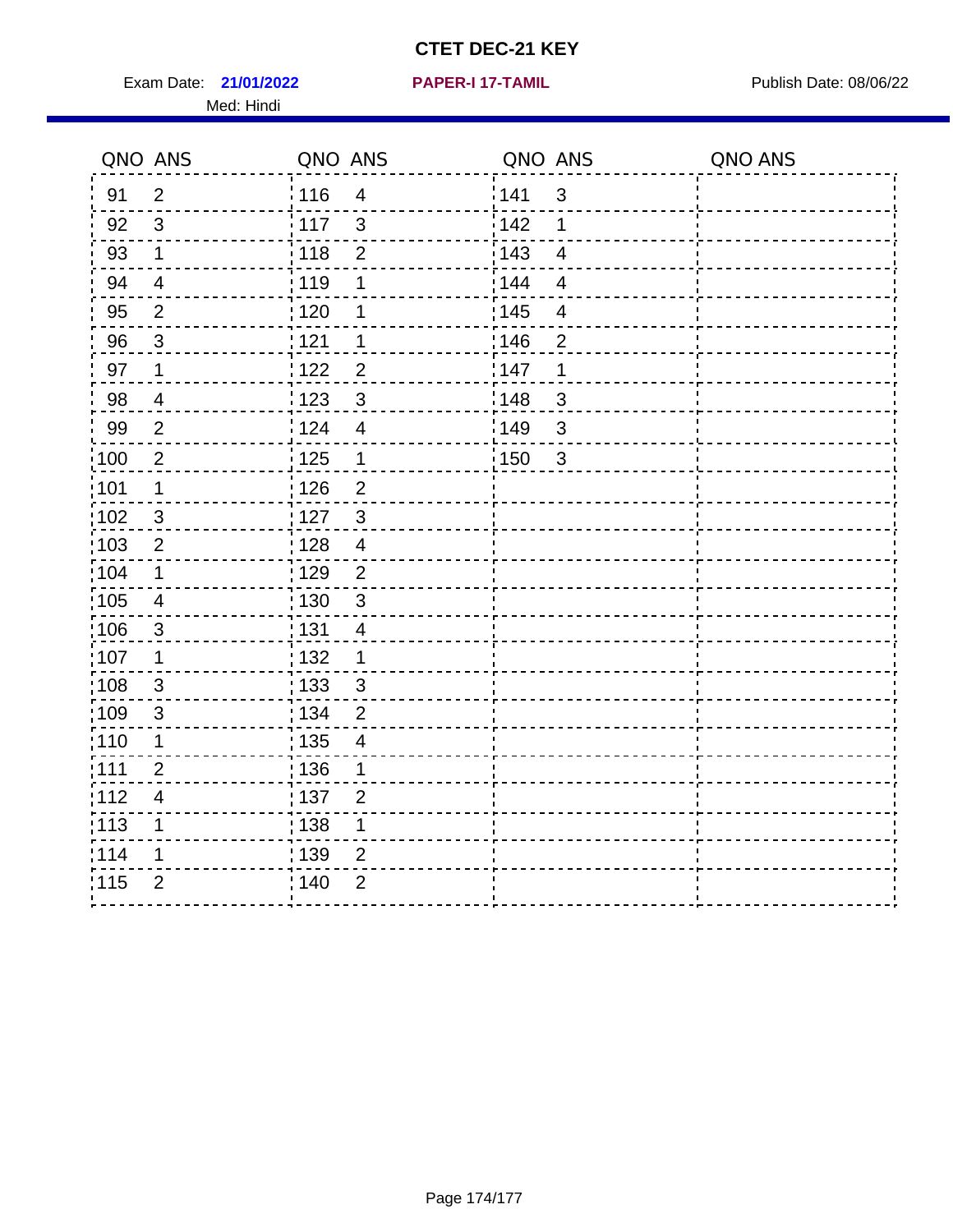Exam Date: 21/01/2022 PAPER-I 18-TELUGU PREER PUblish Date: 08/06/22 Med: Hindi

**21/01/2022 PAPER-I 18-TELUGU**

|      | QNO ANS                 | QNO ANS           |                          |                   | QNO ANS                 | QNO ANS |
|------|-------------------------|-------------------|--------------------------|-------------------|-------------------------|---------|
| 91   | $\overline{2}$          | 116               | $\overline{\mathbf{4}}$  | 141               | $\sqrt{3}$              |         |
| 92   | $\mathbf 1$             | 117               | 3                        | 142               | 1                       |         |
| 93   | $\overline{\mathbf{4}}$ | 118               | $\overline{2}$           | 143               | $\overline{4}$          |         |
| 94   | $\overline{4}$          | : 119             | 1                        | : 144             | $\overline{\mathbf{4}}$ |         |
| 95   | $\overline{2}$          | : 120             | 1                        | : 145             | $\overline{\mathbf{4}}$ |         |
| 96   | $\mathbf{3}$            | 121               | 1                        | :146              | $\overline{2}$          |         |
| 97   | 1                       | : 122             | $\overline{4}$           | 147               | $\mathbf 1$             |         |
| 98   | $\overline{c}$          | 123               | $\overline{4}$           | : 148             | $\mathbf{3}$            |         |
| 99   | $\mathbf 1$             | 124               | 1                        | $\frac{1}{2}$ 149 | $\sqrt{3}$              |         |
| :100 | $\overline{2}$          | $\frac{1}{1}$ 125 | $\mathfrak{S}$           | $\frac{1}{1}$ 150 | $\sqrt{3}$              |         |
| :101 | 1                       | 126               | $\overline{2}$           |                   |                         |         |
| :102 | $\overline{2}$          | $\frac{1}{2}$ 127 | $\mathbf{3}$             |                   |                         |         |
| 103  | 3                       | : 128             | 1                        |                   |                         |         |
| 104  | $\mathbf 1$             | : 129             | $\overline{4}$           |                   |                         |         |
| :105 | $\mathbf{2}$            | : 130             | 1                        |                   |                         |         |
| 106  | $\mathbf{3}$            | : 131             | $\overline{2}$           |                   |                         |         |
| :107 | 1                       | : 132             | 1                        |                   |                         |         |
| 108  | $\mathbf{3}$            | : 133             | $\overline{\mathcal{A}}$ |                   |                         |         |
| :109 | $\sqrt{3}$              | : 134             | 1                        |                   |                         |         |
| 110  | 1                       | : 135             | $\overline{2}$           |                   |                         |         |
| :111 | $\overline{2}$          | : 136             | 1                        |                   |                         |         |
| 112  | $\overline{4}$          | : 137             | $\overline{2}$           |                   |                         |         |
| :113 | $\mathbf 1$             | : 138             | $\mathbf 1$              |                   |                         |         |
| 114  | 1                       | 139               | $\overline{2}$           |                   |                         |         |
| 115  | $\overline{2}$          | ; 140             | $\overline{2}$           |                   |                         |         |
|      |                         |                   |                          |                   |                         |         |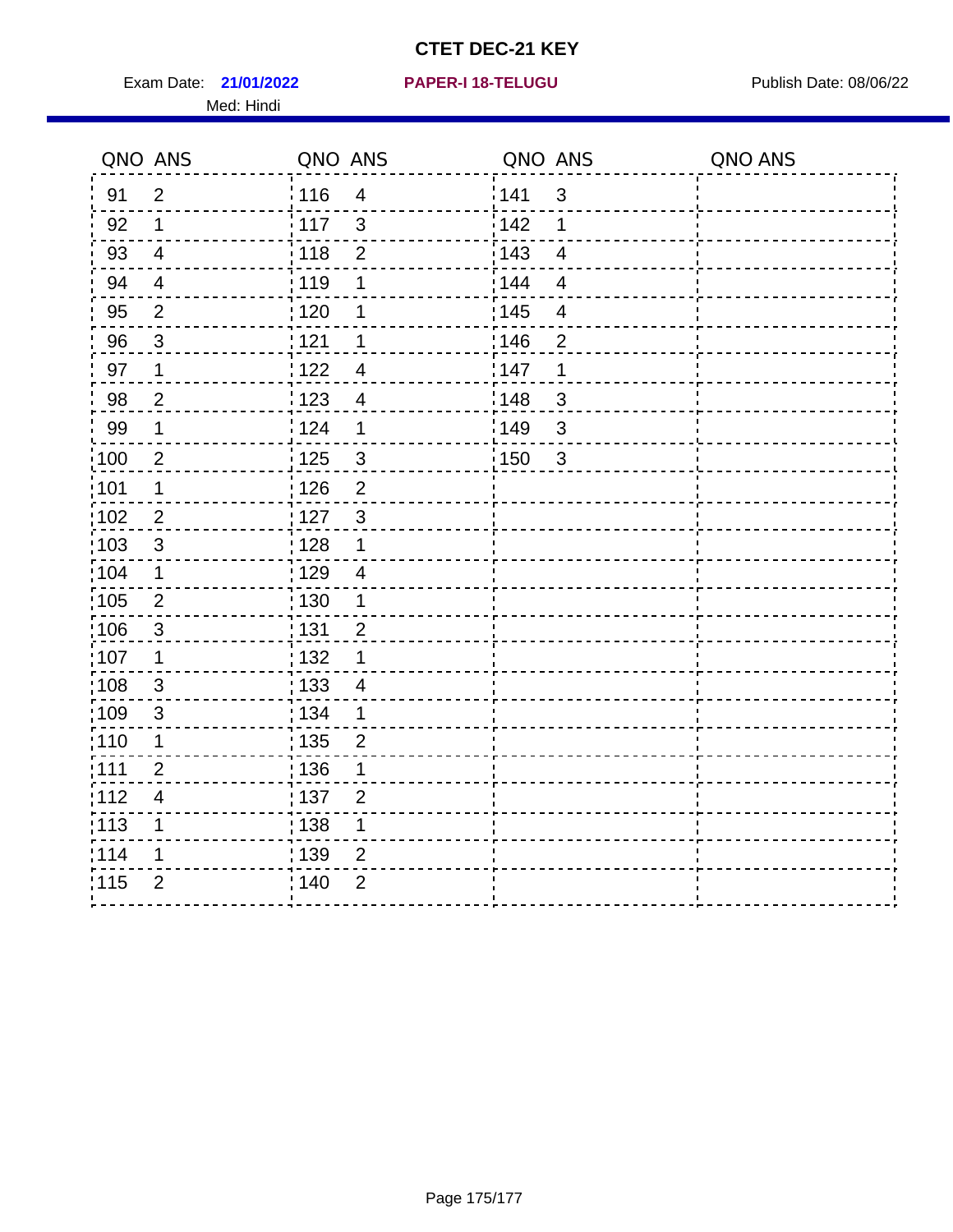Exam Date: 21/01/2022 PAPER-I 19-TIBETAN Publish Date: 08/06/22 Med: Hindi

|                   | QNO ANS                  | QNO ANS                          | QNO ANS           |                | QNO ANS |
|-------------------|--------------------------|----------------------------------|-------------------|----------------|---------|
| 91                | $\overline{2}$           | 116<br>$\overline{\mathbf{4}}$   | 141               | $\mathfrak{S}$ |         |
| 92                | $\mathfrak{S}$           | 3<br>117                         | 142               | 1              |         |
| 93                | $\overline{4}$           | 118<br>$\overline{2}$            | 143               | $\overline{4}$ |         |
| 94                | 1                        | : 119<br>1                       | 144               | 4              |         |
| 95                | $\overline{2}$           | : 120<br>1                       | : 145             | $\overline{4}$ |         |
| 96                | 4                        | 121<br>1                         | 146               | $\overline{2}$ |         |
| 97                | $\mathbf{3}$             | 3<br>122                         | 147               | 1              |         |
| $98\,$            | $\mathbf 1$              | $\frac{1}{2}$ 123<br>$\mathbf 1$ | $\frac{1}{2}$ 148 | $\mathbf{3}$   |         |
| 99                | $\overline{2}$           | 124<br>$\overline{4}$            | ¦149              | 3              |         |
| $\frac{1}{1}$ 100 | $\mathbf{1}$             | $\overline{2}$<br>125            | 150               | $\mathbf{3}$   |         |
| 101               | $\mathbf 2$              | 126<br>3                         |                   |                |         |
| 102               | $\overline{4}$           | : 127<br>1                       |                   |                |         |
| 103               | $\mathfrak{S}$           | 128<br>$\mathbf 1$               |                   |                |         |
| 104               | $\mathbf 1$              | : 129<br>$\mathfrak{S}$          |                   |                |         |
| $\frac{1}{1}$ 105 | $\overline{\mathbf{4}}$  | : 130<br>$\mathbf 1$             |                   |                |         |
| :106              | $\mathfrak{S}$           | : 131<br>3                       |                   |                |         |
| :107              | $\mathbf 1$              | : 132<br>$\overline{4}$          |                   |                |         |
| 108               | $\sqrt{3}$               | $\frac{1}{1}$ 133<br>$\mathbf 2$ |                   |                |         |
| :109              | $\mathfrak{S}$           | : 134<br>1                       |                   |                |         |
| :110              | 1                        | : 135<br>$\overline{2}$          |                   |                |         |
| :111              | $\overline{2}$           | : 136<br>1                       |                   |                |         |
| 112               | $\overline{\mathcal{A}}$ | 137<br>$\overline{2}$            |                   |                |         |
| 113               | 1                        | 138<br>1                         |                   |                |         |
| 114               | 1                        | : 139<br>2                       |                   |                |         |
| 115               | $\overline{2}$           | 140<br>$\overline{2}$            |                   |                |         |
|                   |                          |                                  |                   |                |         |